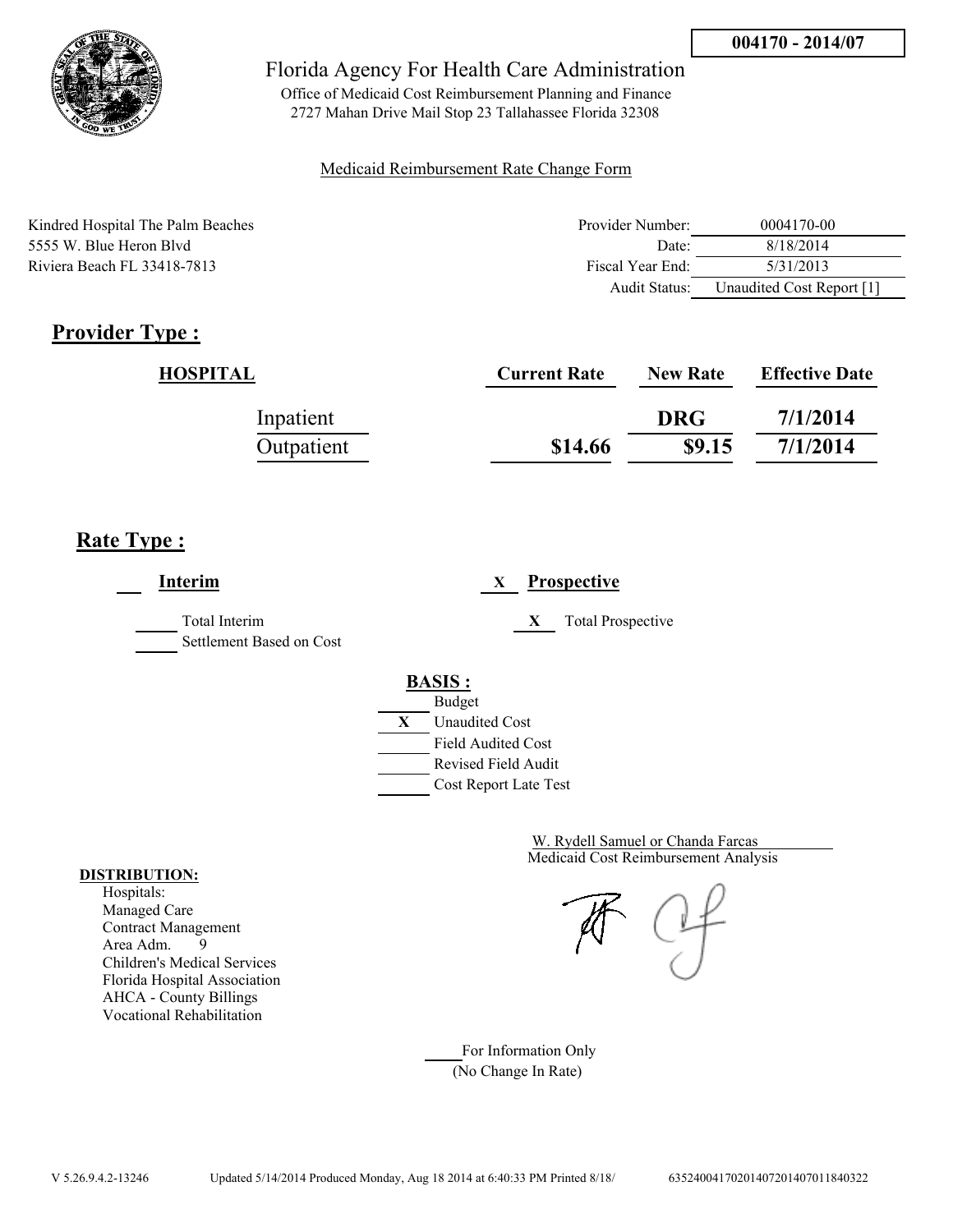

Office of Medicaid Cost Reimbursement Planning and Finance 2727 Mahan Drive Mail Stop 23 Tallahassee Florida 32308

### Medicaid Reimbursement Rate Change Form

| <b>UCHLTACH</b> at Connerton | Provider Number: | 0009496-00                |
|------------------------------|------------------|---------------------------|
| 9441 Health Center Drive     | Date:            | 8/18/2014                 |
| Land O' Lakes FL 34637       | Fiscal Year End: | 12/31/2012                |
|                              | Audit Status:    | Unaudited Cost Report [1] |

## **Provider Type :**

| <b>HOSPITAL</b> | <b>Current Rate</b> | <b>New Rate</b> | <b>Effective Date</b> |
|-----------------|---------------------|-----------------|-----------------------|
| Inpatient       |                     | <b>DRG</b>      | 7/1/2014              |
| Outpatient      | \$14.66             | \$9.15          | 7/1/2014              |

## **Rate Type :**

**Interim X Prospective** Total Interim **X** Total Prospective Settlement Based on Cost **BASIS :** Budget **X** Unaudited Cost Field Audited Cost Revised Field Audit Cost Report Late Test

> Medicaid Cost Reimbursement Analysis W. Rydell Samuel or Chanda Farcas

For Information Only (No Change In Rate)

#### **DISTRIBUTION:**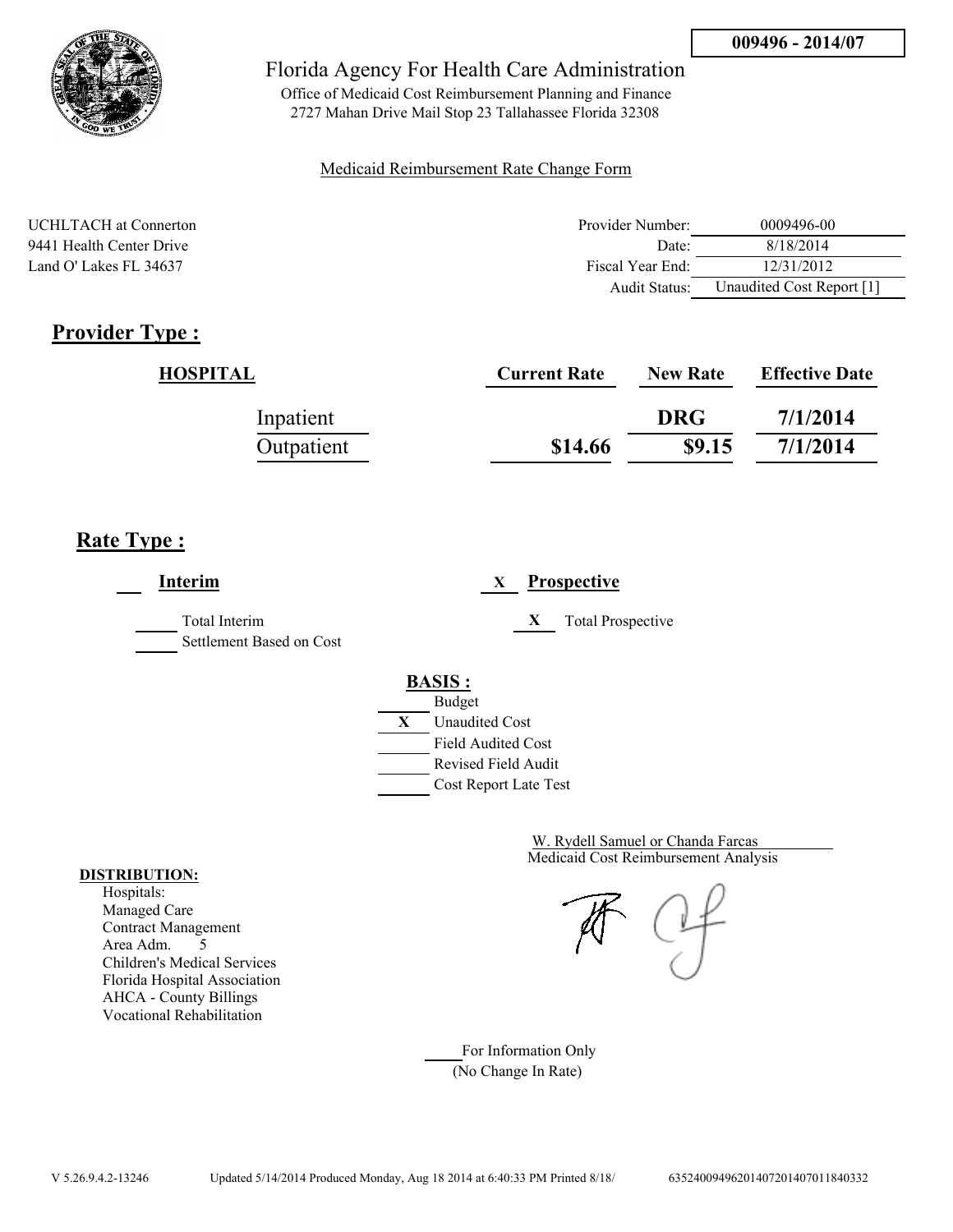

Office of Medicaid Cost Reimbursement Planning and Finance 2727 Mahan Drive Mail Stop 23 Tallahassee Florida 32308

### Medicaid Reimbursement Rate Change Form

| Kindred Hospital Melbourne | Provider Number: | 0016815-00                |
|----------------------------|------------------|---------------------------|
| 765 W Nasa Blyd            | Date:            | 8/18/2014                 |
| Melbourne FL 32901         | Fiscal Year End: | 7/31/2013                 |
|                            | Audit Status:    | Unaudited Cost Report [1] |

# **Provider Type :**

| HOSPITAL   | <b>Current Rate</b> | <b>New Rate</b> | <b>Effective Date</b> |
|------------|---------------------|-----------------|-----------------------|
| Inpatient  |                     | <b>DRG</b>      | 7/1/2014              |
| Outpatient | \$14.66             | \$9.15          | 7/1/2014              |

# **Rate Type :**

**Interim X Prospective** Total Interim **X** Total Prospective Settlement Based on Cost **BASIS :** Budget **X** Unaudited Cost Field Audited Cost Revised Field Audit Cost Report Late Test

> Medicaid Cost Reimbursement Analysis W. Rydell Samuel or Chanda Farcas

For Information Only (No Change In Rate)

#### **DISTRIBUTION:**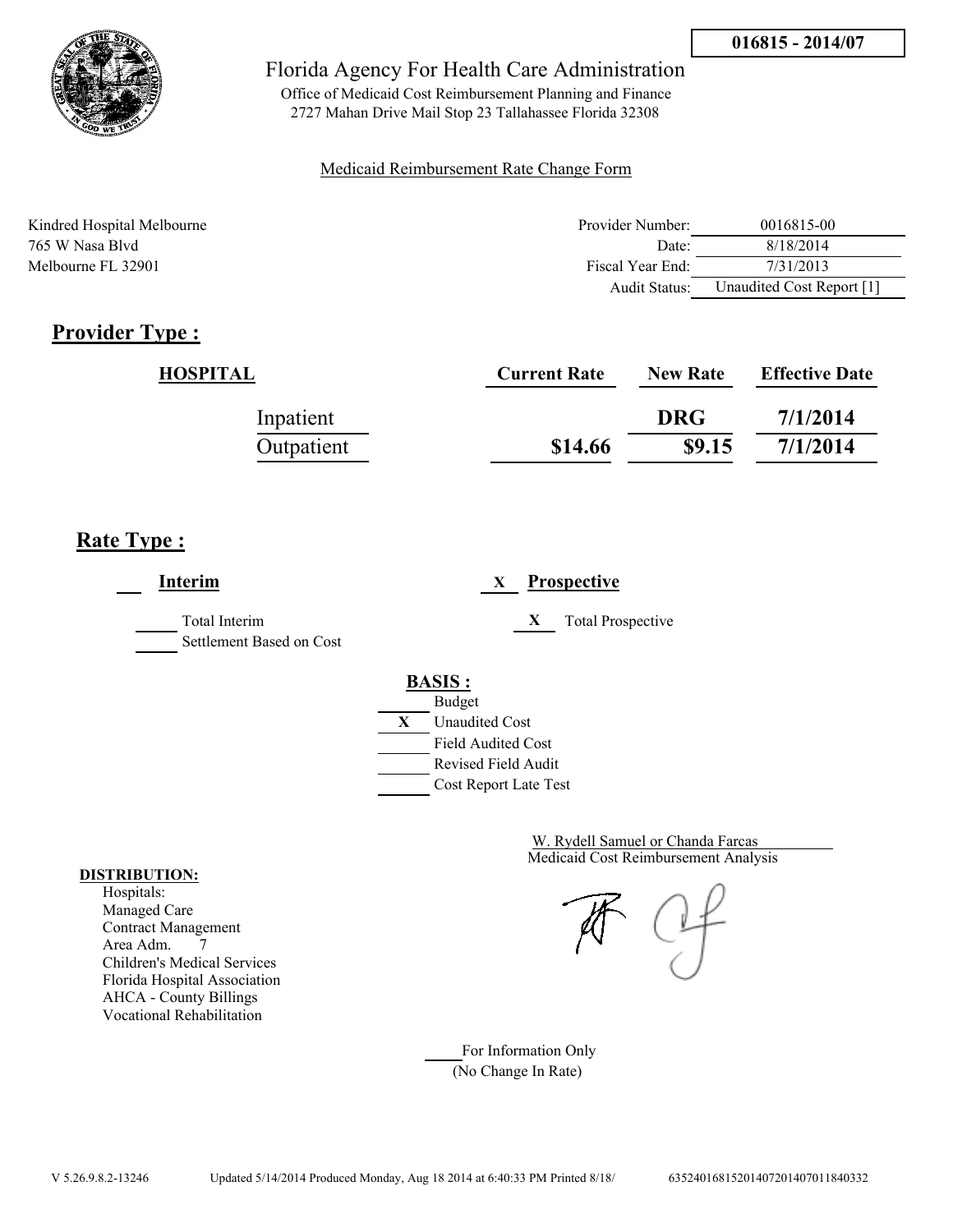

Office of Medicaid Cost Reimbursement Planning and Finance 2727 Mahan Drive Mail Stop 23 Tallahassee Florida 32308

### Medicaid Reimbursement Rate Change Form

Sacred Heart Hospital on the Gulf 3801 E Hwy 98 Port St. Joe FL 32456

| Provider Number:       | 0020127-00                |  |
|------------------------|---------------------------|--|
| Date:                  | 8/18/2014                 |  |
| Fiscal Year End:       | 6/30/2012                 |  |
| Audit Status:          | Unaudited Cost Report [1] |  |
| Rate Includes Buy Back |                           |  |

# **Provider Type :**

| HOSPITAL   | <b>Current Rate</b> | <b>New Rate</b> | <b>Effective Date</b> |
|------------|---------------------|-----------------|-----------------------|
| Inpatient  |                     | <b>DRG</b>      | 7/1/2014              |
| Outpatient | \$214.71            | \$216.72        | 7/1/2014              |

# **Rate Type :**

**Interim X Prospective** Total Interim **X** Total Prospective Settlement Based on Cost **BASIS :** Budget **X** Unaudited Cost Field Audited Cost Revised Field Audit Cost Report Late Test

> Medicaid Cost Reimbursement Analysis W. Rydell Samuel or Chanda Farcas

For Information Only (No Change In Rate)

#### **DISTRIBUTION:**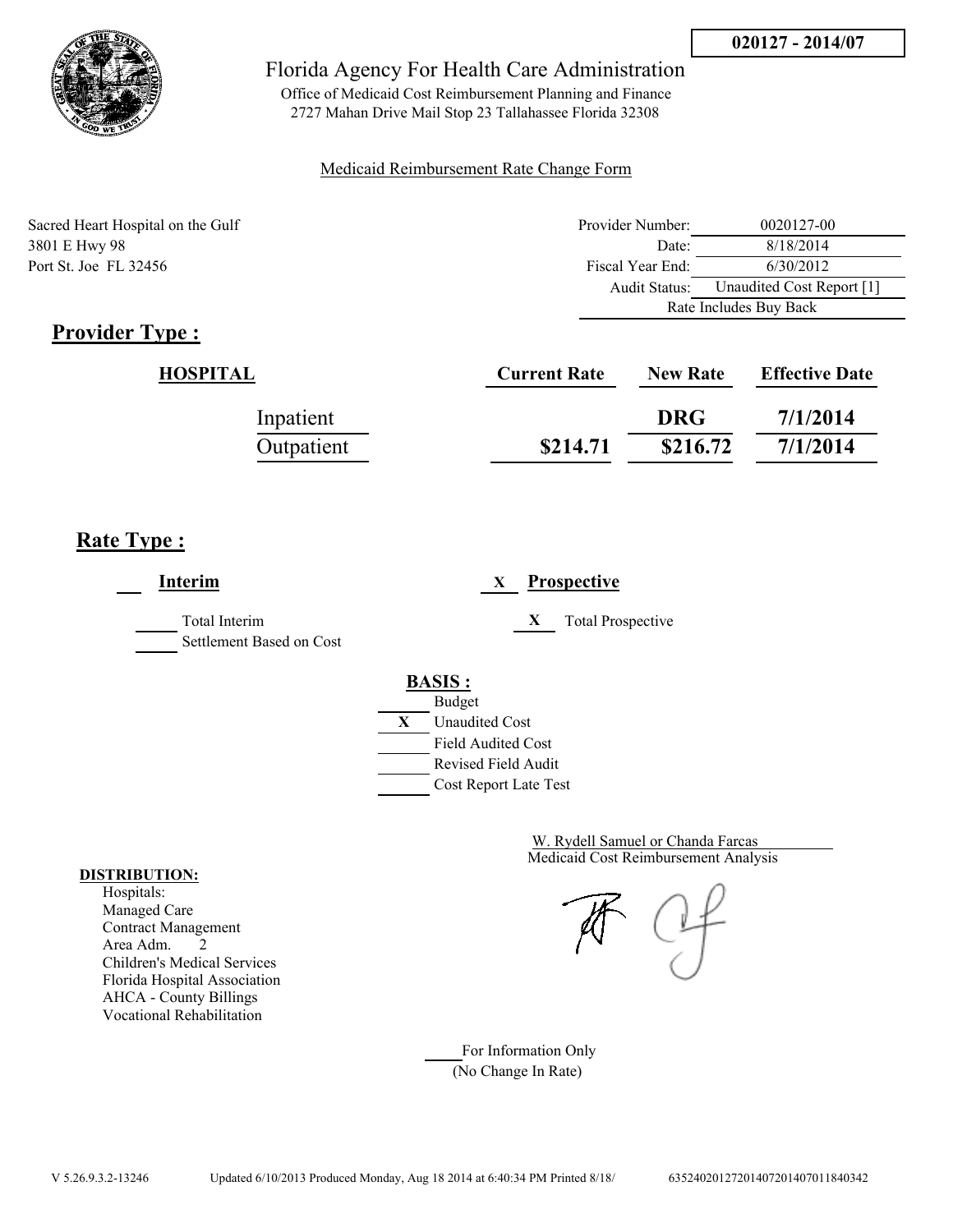

Office of Medicaid Cost Reimbursement Planning and Finance 2727 Mahan Drive Mail Stop 23 Tallahassee Florida 32308

### Medicaid Reimbursement Rate Change Form

| Shriners Hospital for Children | Provider Number: | 0025766-00                |  |
|--------------------------------|------------------|---------------------------|--|
| 12502 USF Pine Dr              | Date:            | 8/18/2014                 |  |
| Tampa FL 33612                 | Fiscal Year End: | 12/31/2012                |  |
|                                | Audit Status:    | Unaudited Cost Report [1] |  |
|                                |                  | Rate Includes Buy Back    |  |

# **Provider Type :**

| HOSPITAL                             | <b>Current Rate</b> | <b>New Rate</b> | <b>Effective Date</b> |
|--------------------------------------|---------------------|-----------------|-----------------------|
| Inpatient                            |                     | <b>DRG</b>      | 7/1/2014              |
| Outpatient                           | \$321.27            | \$328.88        | 7/1/2014              |
| <b>Inpatient County Billing Rate</b> | <b>DRG</b>          | <b>DRG</b>      | 7/1/2014              |

# **Rate Type :**

**Interim X Prospective** Total Interim **X** Total Prospective Settlement Based on Cost

# **BASIS :**



Medicaid Cost Reimbursement Analysis W. Rydell Samuel or Chanda Farcas

For Information Only (No Change In Rate)

#### **DISTRIBUTION:**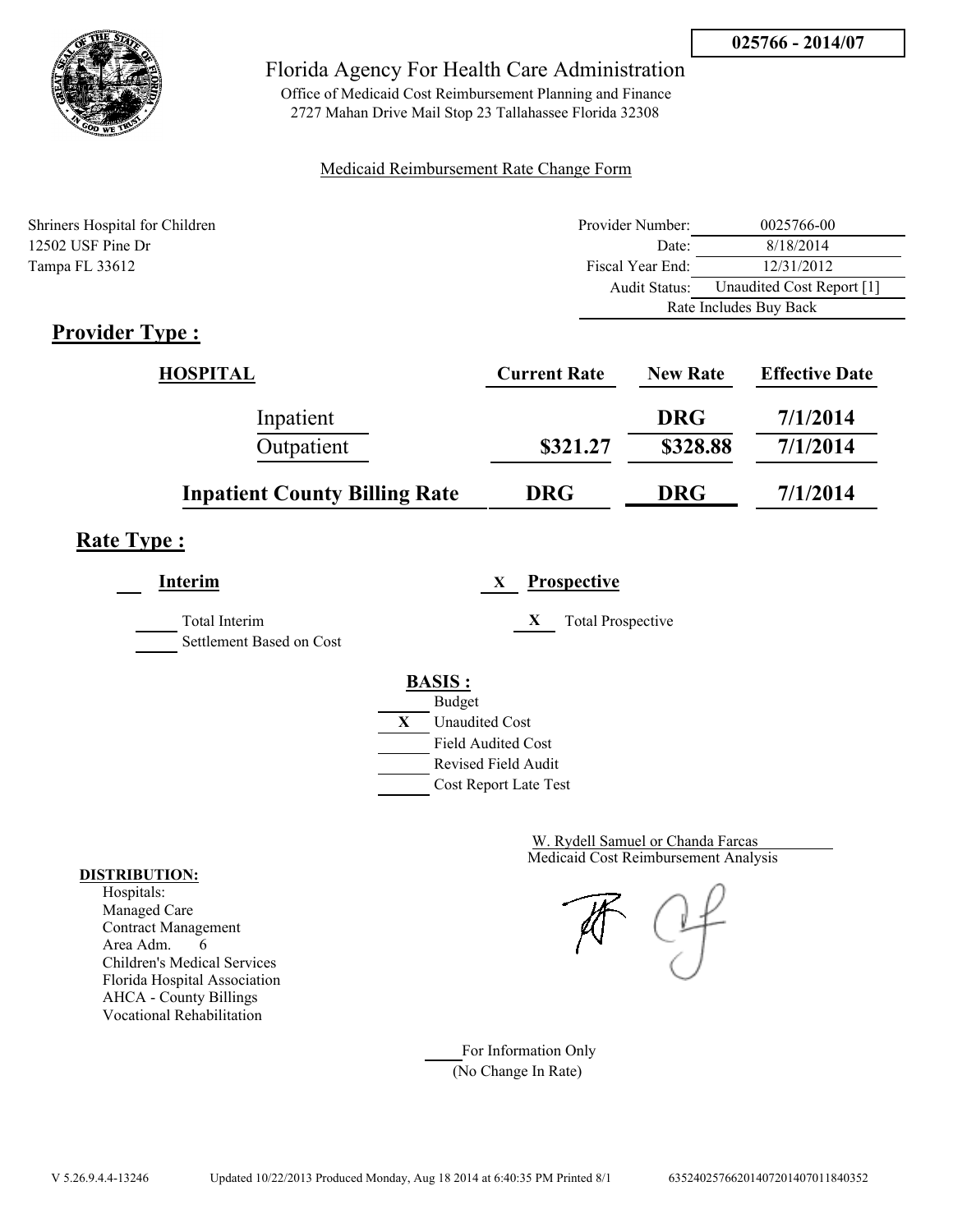

Office of Medicaid Cost Reimbursement Planning and Finance 2727 Mahan Drive Mail Stop 23 Tallahassee Florida 32308

### Medicaid Reimbursement Rate Change Form

| Viera Hospital     | Provider Number: | 0031588-00                |
|--------------------|------------------|---------------------------|
| 8745 Wickham Rd    | Date:            | 8/18/2014                 |
| Melbourne FL 32940 | Fiscal Year End: | 9/30/2013                 |
|                    | Audit Status:    | Unaudited Cost Report [1] |

# **Provider Type :**

| HOSPITAL   | <b>Current Rate</b> | <b>New Rate</b> | <b>Effective Date</b> |
|------------|---------------------|-----------------|-----------------------|
| Inpatient  |                     | <b>DRG</b>      | 7/1/2014              |
| Outpatient | \$137.98            | \$143.21        | 7/1/2014              |

# **Rate Type :**

**Interim X Prospective** Total Interim **X** Total Prospective Settlement Based on Cost **BASIS :** Budget **X** Unaudited Cost Field Audited Cost Revised Field Audit Cost Report Late Test

> Medicaid Cost Reimbursement Analysis W. Rydell Samuel or Chanda Farcas

For Information Only (No Change In Rate)

#### **DISTRIBUTION:**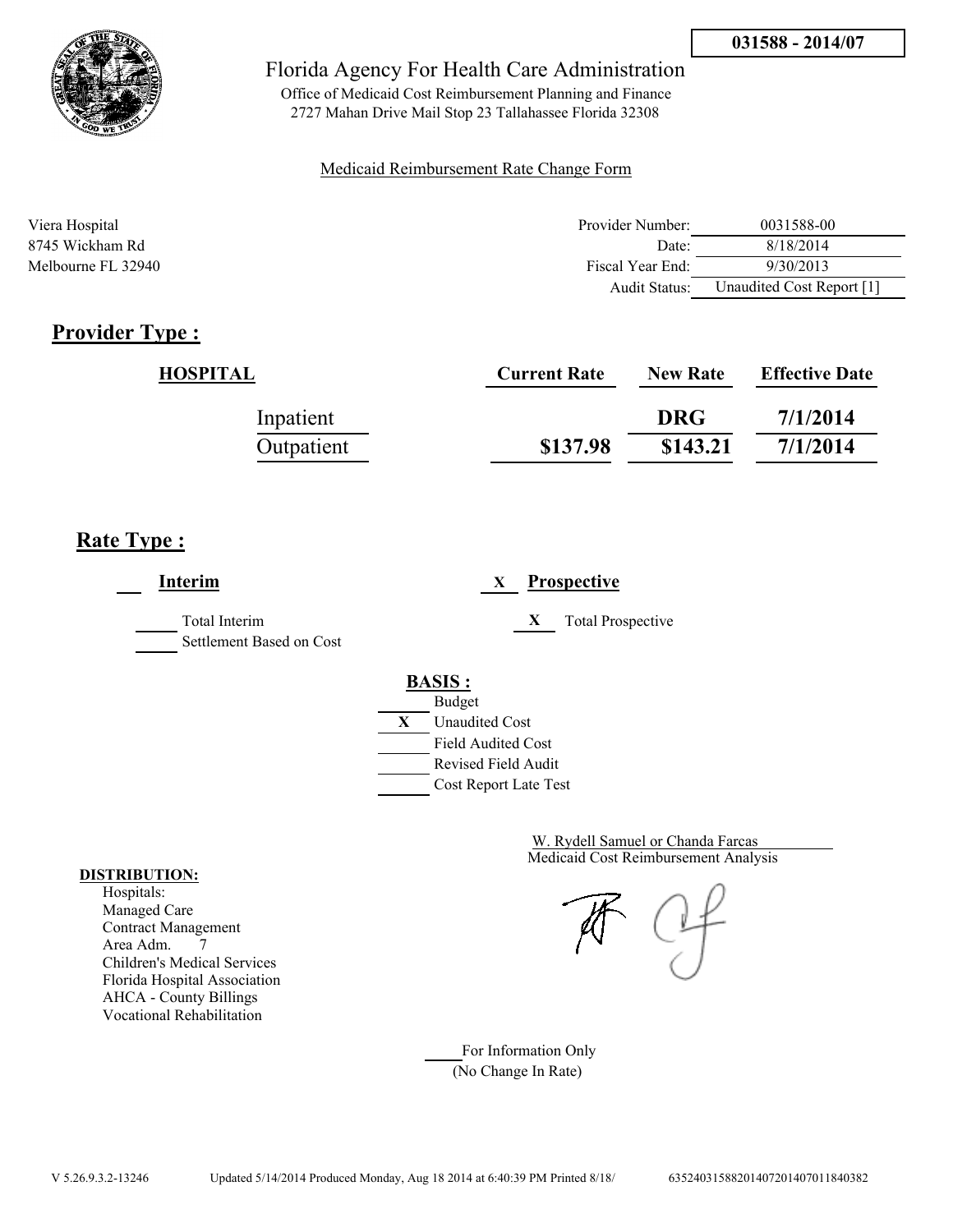

Office of Medicaid Cost Reimbursement Planning and Finance 2727 Mahan Drive Mail Stop 23 Tallahassee Florida 32308

### Medicaid Reimbursement Rate Change Form

West Kendall Baptist Hospital 9555 S.W. 162nd Court Miami FL 33196-4930

| Provider Number: | 0032265-00                |
|------------------|---------------------------|
| Date:            | 8/18/2014                 |
| Fiscal Year End: | 9/30/2013                 |
| Audit Status:    | Unaudited Cost Report [1] |

# **Provider Type :**

| HOSPITAL   | <b>Current Rate</b> | <b>New Rate</b> | <b>Effective Date</b> |
|------------|---------------------|-----------------|-----------------------|
| Inpatient  |                     | <b>DRG</b>      | 7/1/2014              |
| Outpatient | \$167.48            | \$179.44        | 7/1/2014              |

# **Rate Type :**

**Interim X Prospective** Total Interim **X** Total Prospective Settlement Based on Cost **BASIS :** Budget **X** Unaudited Cost Field Audited Cost Revised Field Audit Cost Report Late Test

> Medicaid Cost Reimbursement Analysis W. Rydell Samuel or Chanda Farcas

For Information Only (No Change In Rate)

#### **DISTRIBUTION:**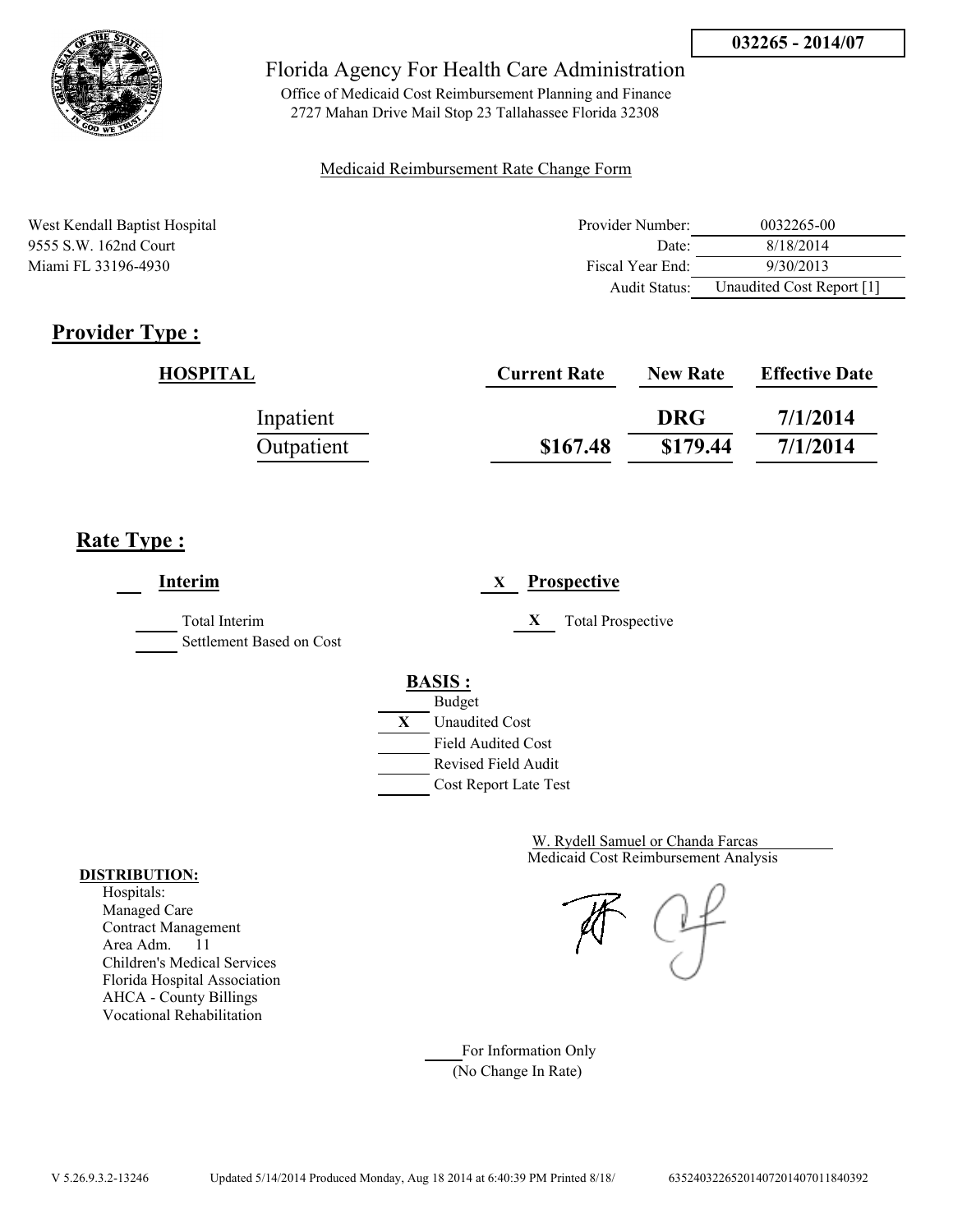

Office of Medicaid Cost Reimbursement Planning and Finance 2727 Mahan Drive Mail Stop 23 Tallahassee Florida 32308

### Medicaid Reimbursement Rate Change Form

| Palm Bay Hospital      | Provider Number: | 0032975-00                |
|------------------------|------------------|---------------------------|
| 1425 Malabar Road N.E. | Date:            | 8/18/2014                 |
| Palm Bay FL 32907      | Fiscal Year End: | 9/30/2013                 |
|                        | Audit Status:    | Unaudited Cost Report [1] |

# **Provider Type :**

| HOSPITAL   | <b>Current Rate</b> | <b>New Rate</b> | <b>Effective Date</b> |
|------------|---------------------|-----------------|-----------------------|
| Inpatient  |                     | <b>DRG</b>      | 7/1/2014              |
| Outpatient | \$74.30             | \$68.35         | 7/1/2014              |

# **Rate Type :**

**Interim X Prospective** Total Interim **X** Total Prospective Settlement Based on Cost **BASIS :** Budget **X** Unaudited Cost Field Audited Cost Revised Field Audit Cost Report Late Test

> Medicaid Cost Reimbursement Analysis W. Rydell Samuel or Chanda Farcas

For Information Only (No Change In Rate)

#### **DISTRIBUTION:**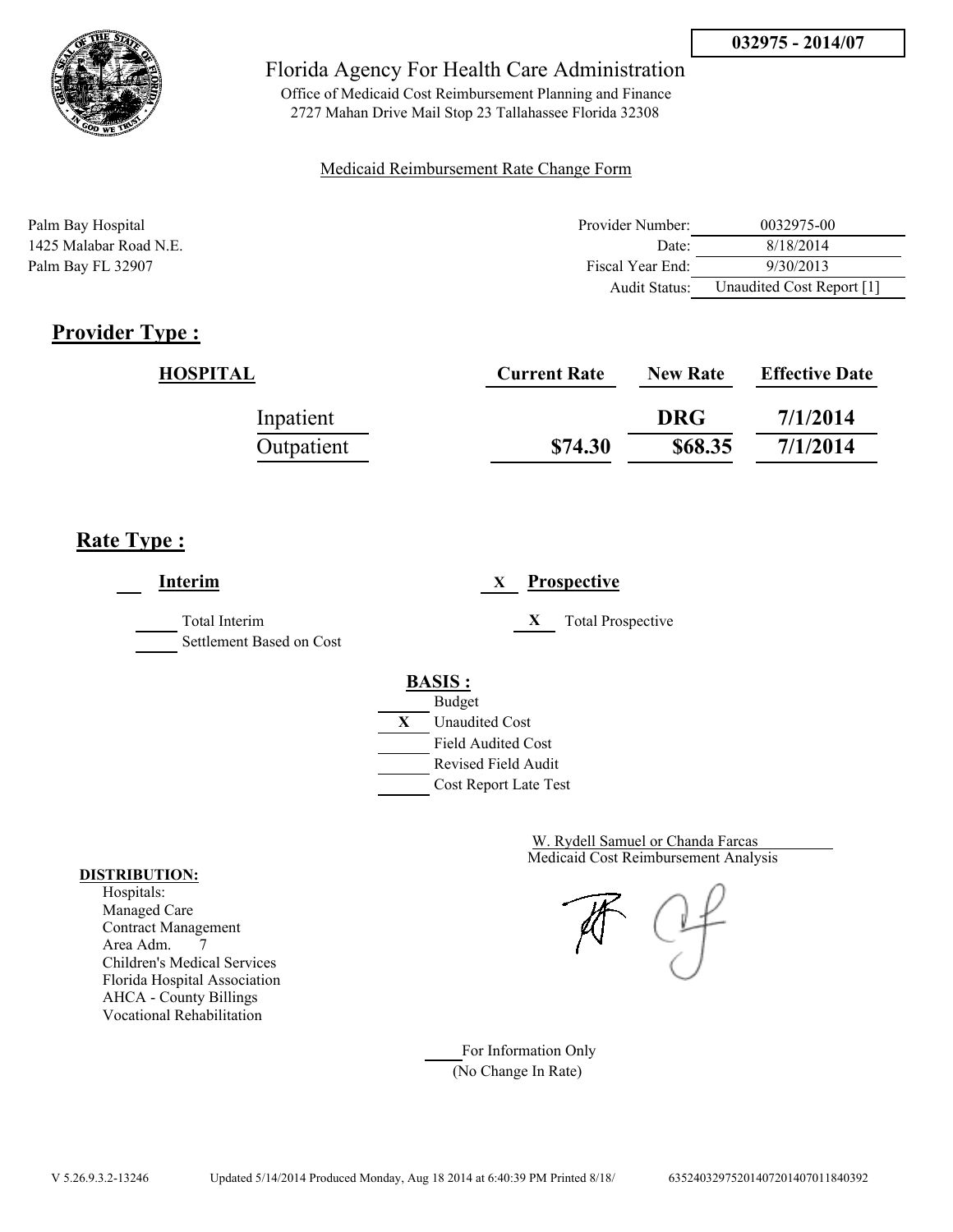Nemours # 040876

| Prov#   | Semester Inpatient |            | Outpatient |
|---------|--------------------|------------|------------|
| 101516  | Jul-14 DRG         |            | \$242.68   |
| 100609  | Jul-14 DRG         |            | \$217.91   |
| Average |                    | <b>DRG</b> | \$230.30   |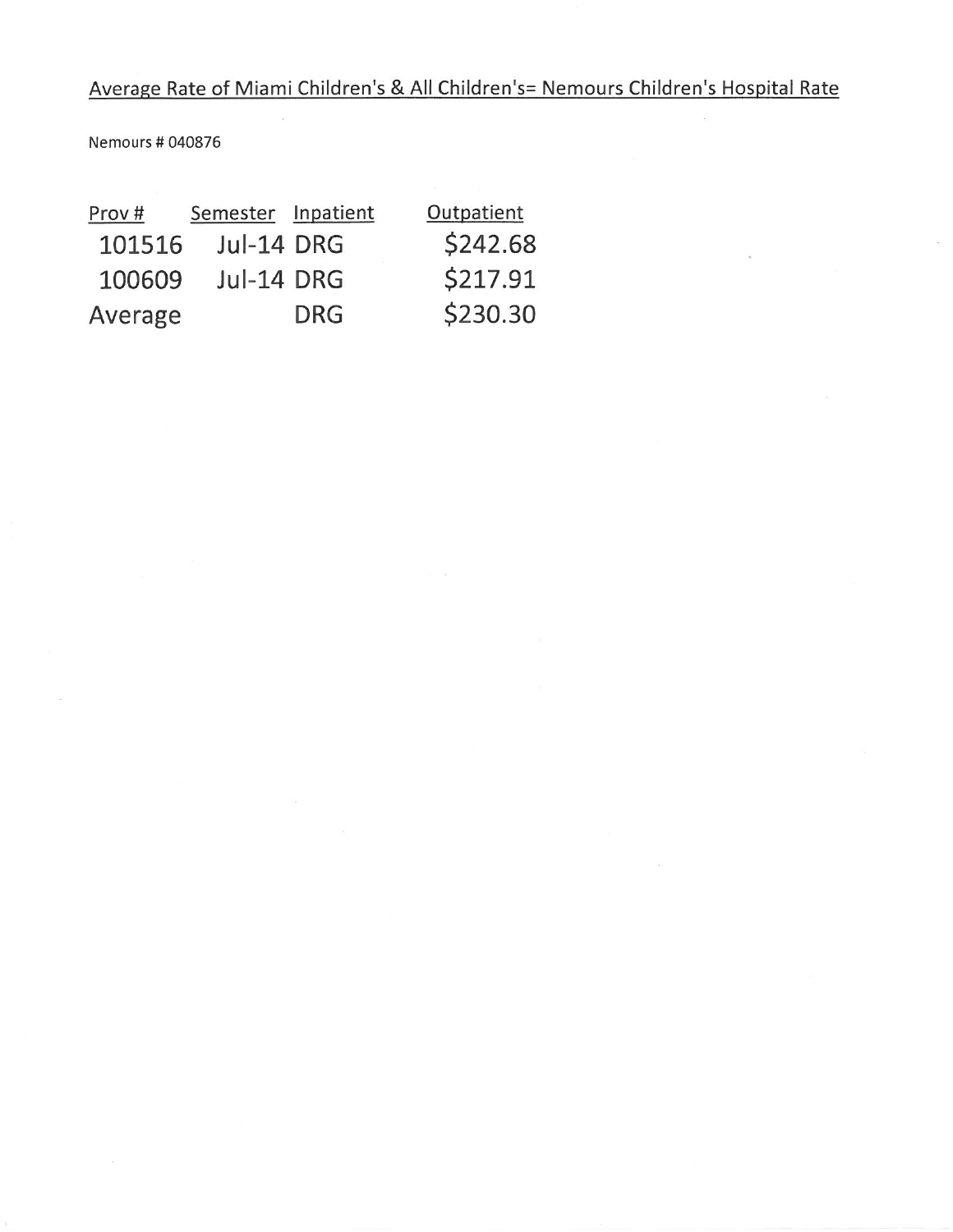

Office of Medicaid Cost Reimbursement Planning and Finance 2727 Mahan Drive Mail Stop 23 Tallahassee Florida 32308

### Medicaid Reimbursement Rate Change Form

| Florida Hospital Wesley Chapel | Provider Number: | 0054568-00         |
|--------------------------------|------------------|--------------------|
| 2600 Bruce B Downs             | Date:            | 8/18/2014          |
| Wesley Chapel Fl 33544         | Fiscal Year End: | 12/31/2013         |
|                                | Audit Status:    | Interim Budget [4] |

# **Provider Type :**

| HOSPITAL   | <b>Current Rate</b> | <b>New Rate</b> | <b>Effective Date</b> |
|------------|---------------------|-----------------|-----------------------|
| Inpatient  |                     | <b>DRG</b>      | 7/1/2014              |
| Outpatient | \$100.32            | \$103.92        | 7/1/2014              |

# **Rate Type :**

| <b>Interim</b><br>X                                       | <b>Prospective</b>                                                                                                                        |
|-----------------------------------------------------------|-------------------------------------------------------------------------------------------------------------------------------------------|
| Total Interim<br>Settlement Based on Cost<br>$\mathbf{X}$ | <b>Total Prospective</b>                                                                                                                  |
|                                                           | <b>BASIS:</b><br>X<br><b>Budget</b><br><b>Unaudited Cost</b><br><b>Field Audited Cost</b><br>Revised Field Audit<br>Cost Report Late Test |

Medicaid Cost Reimbursement Analysis W. Rydell Samuel or Chanda Farcas

For Information Only (No Change In Rate)

#### **DISTRIBUTION:**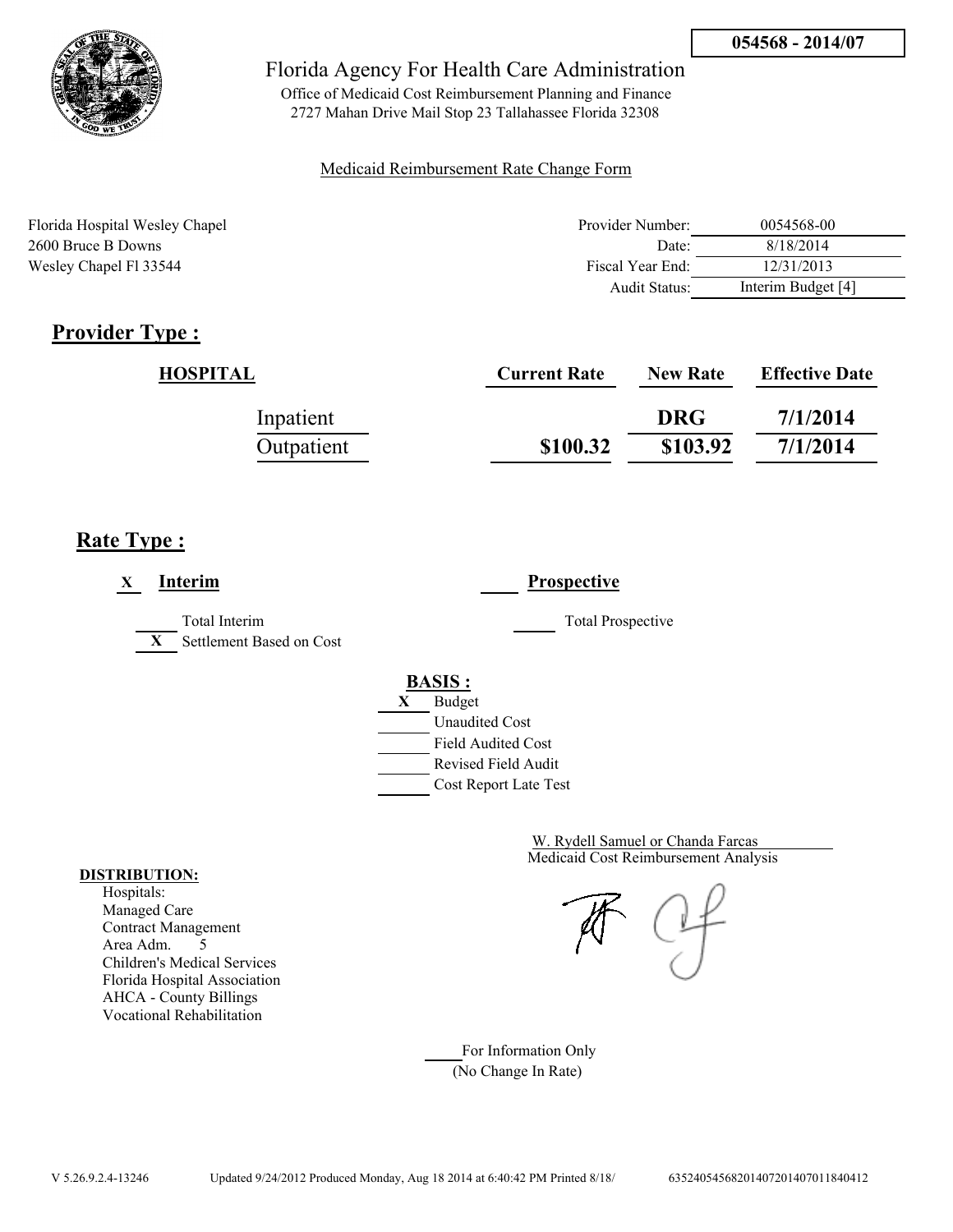

Office of Medicaid Cost Reimbursement Planning and Finance 2727 Mahan Drive Mail Stop 23 Tallahassee Florida 32308

### Medicaid Reimbursement Rate Change Form

| Park Royal Hospital   | Provider Number: | 0063447-00         |
|-----------------------|------------------|--------------------|
| 9241 Royal Park Drive | Date:            | 8/18/2014          |
| Ft. Myers FL 33908    | Fiscal Year End: | 12/31/2012         |
|                       | Audit Status:    | Interim Budget [4] |

## **Provider Type :**

| HOSPITAL   | <b>Current Rate</b> | <b>New Rate</b> | <b>Effective Date</b> |
|------------|---------------------|-----------------|-----------------------|
| Inpatient  |                     | <b>DRG</b>      | 7/1/2014              |
| Outpatient | \$140.31            | \$145.64        | 7/1/2014              |

## **Rate Type :**

| <b>Interim</b><br>$\mathbf X$                             | <b>Prospective</b>                                                                                                                               |
|-----------------------------------------------------------|--------------------------------------------------------------------------------------------------------------------------------------------------|
| Total Interim<br>Settlement Based on Cost<br>$\mathbf{X}$ | <b>Total Prospective</b>                                                                                                                         |
|                                                           | <b>BASIS:</b><br><b>Budget</b><br>X<br><b>Unaudited Cost</b><br><b>Field Audited Cost</b><br>Revised Field Audit<br><b>Cost Report Late Test</b> |

Medicaid Cost Reimbursement Analysis W. Rydell Samuel or Chanda Farcas

For Information Only (No Change In Rate)

#### **DISTRIBUTION:**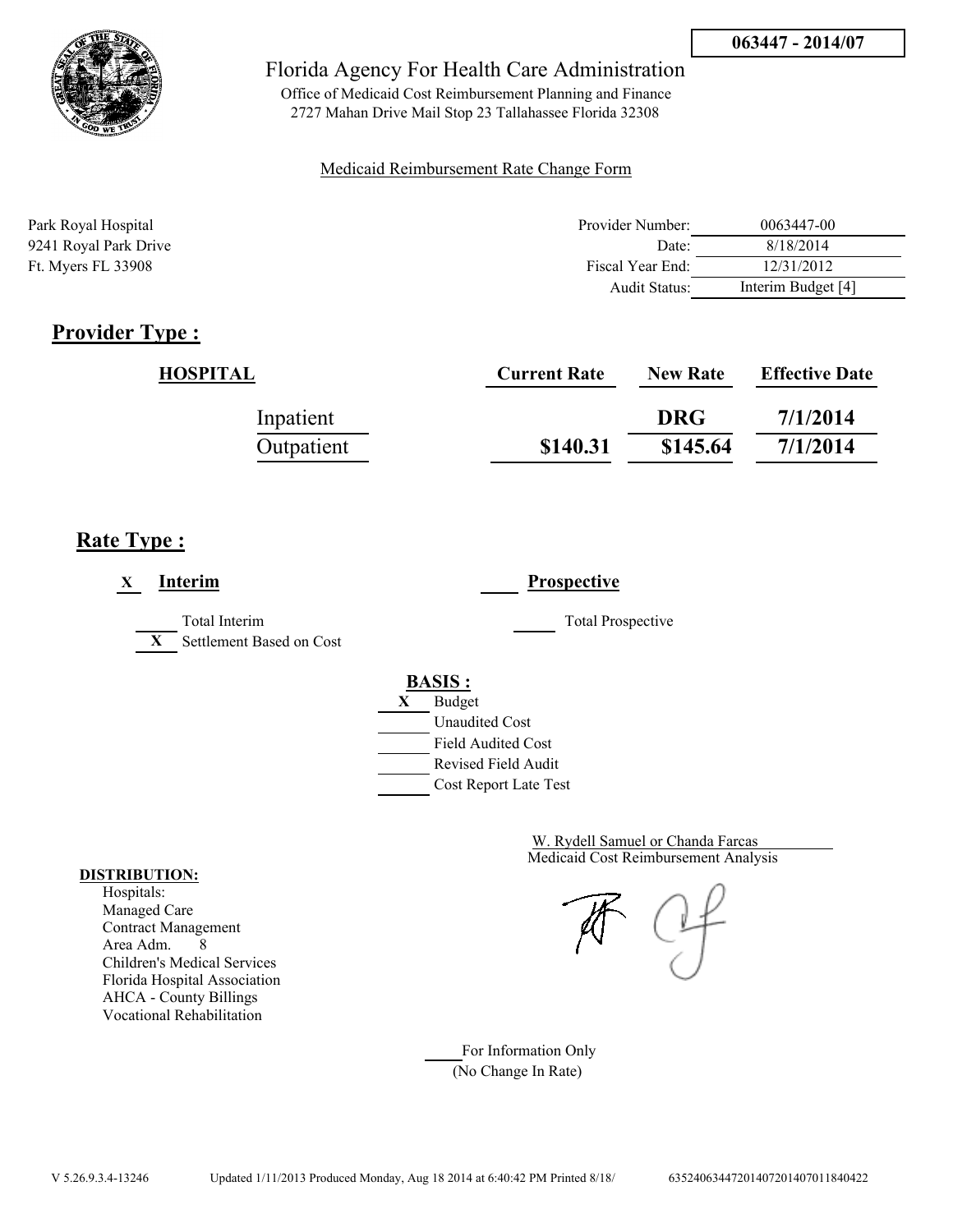

Office of Medicaid Cost Reimbursement Planning and Finance 2727 Mahan Drive Mail Stop 23 Tallahassee Florida 32308

### Medicaid Reimbursement Rate Change Form

| Healthsouth Rehab of Ocala       | Provider Number: | 0083692-00         |
|----------------------------------|------------------|--------------------|
| 3660 Grandview Parkway Suite 200 | Date:            | 8/18/2014          |
| Birmingham AL 35243              | Fiscal Year End: | 12/31/2013         |
|                                  | Audit Status:    | Interim Budget [4] |

# **Provider Type :**

| HOSPITAL   | <b>Current Rate</b> | <b>New Rate</b> | <b>Effective Date</b> |
|------------|---------------------|-----------------|-----------------------|
| Inpatient  |                     | <b>DRG</b>      | 7/1/2014              |
| Outpatient | \$14.24             | \$9.15          | 7/1/2014              |

# **Rate Type :**

| <b>Interim</b><br>X                                       | <b>Prospective</b>                                                                                                                        |  |
|-----------------------------------------------------------|-------------------------------------------------------------------------------------------------------------------------------------------|--|
| Total Interim<br>Settlement Based on Cost<br>$\mathbf{X}$ | <b>Total Prospective</b>                                                                                                                  |  |
|                                                           | <b>BASIS:</b><br><b>Budget</b><br>X<br><b>Unaudited Cost</b><br><b>Field Audited Cost</b><br>Revised Field Audit<br>Cost Report Late Test |  |

Medicaid Cost Reimbursement Analysis W. Rydell Samuel or Chanda Farcas

For Information Only (No Change In Rate)

#### **DISTRIBUTION:**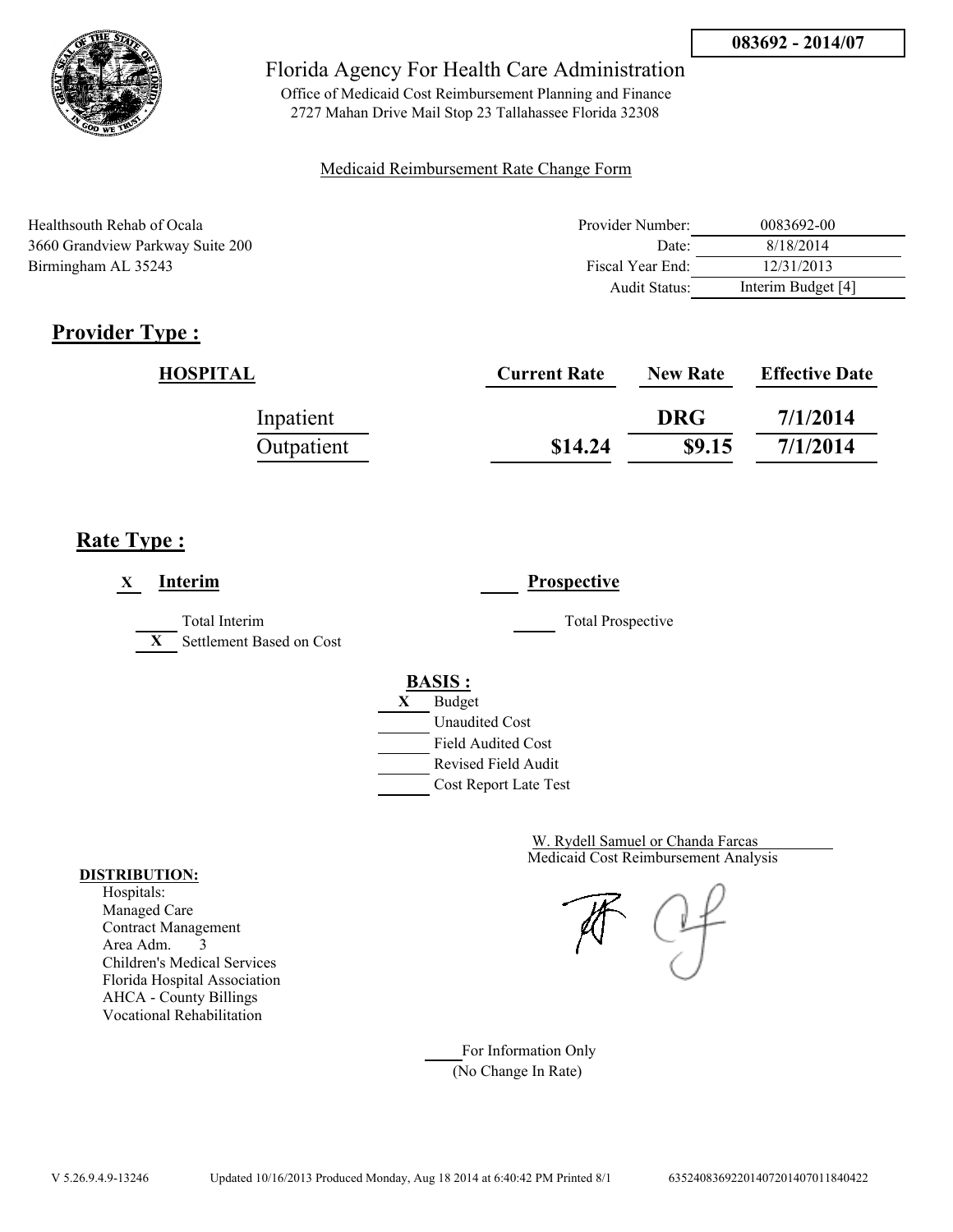

Office of Medicaid Cost Reimbursement Planning and Finance 2727 Mahan Drive Mail Stop 23 Tallahassee Florida 32308

### Medicaid Reimbursement Rate Change Form

| Poinciana Medical Center | Provider Number: | 0092683-00         |
|--------------------------|------------------|--------------------|
| 325 Cyrpress Parkway     | Date:            | 8/18/2014          |
| Kissimmee FL 34758       | Fiscal Year End: | 6/30/2015          |
|                          | Audit Status:    | Interim Budget [4] |

# **Provider Type :**

| <b>HOSPITAL</b> | <b>Current Rate</b> | <b>New Rate</b> | <b>Effective Date</b> |
|-----------------|---------------------|-----------------|-----------------------|
| Inpatient       |                     | <b>DRG</b>      | 7/1/2014              |
| Outpatient      |                     | \$145.88        | 7/1/2014              |

# **Rate Type :**

| Interim<br>X                                              | <b>Prospective</b>                                                                                                                        |
|-----------------------------------------------------------|-------------------------------------------------------------------------------------------------------------------------------------------|
| Total Interim<br>Settlement Based on Cost<br>$\mathbf{X}$ | <b>Total Prospective</b>                                                                                                                  |
|                                                           | <b>BASIS:</b><br><b>Budget</b><br>X<br><b>Unaudited Cost</b><br><b>Field Audited Cost</b><br>Revised Field Audit<br>Cost Report Late Test |

Medicaid Cost Reimbursement Analysis W. Rydell Samuel or Chanda Farcas

For Information Only (No Change In Rate)

#### **DISTRIBUTION:**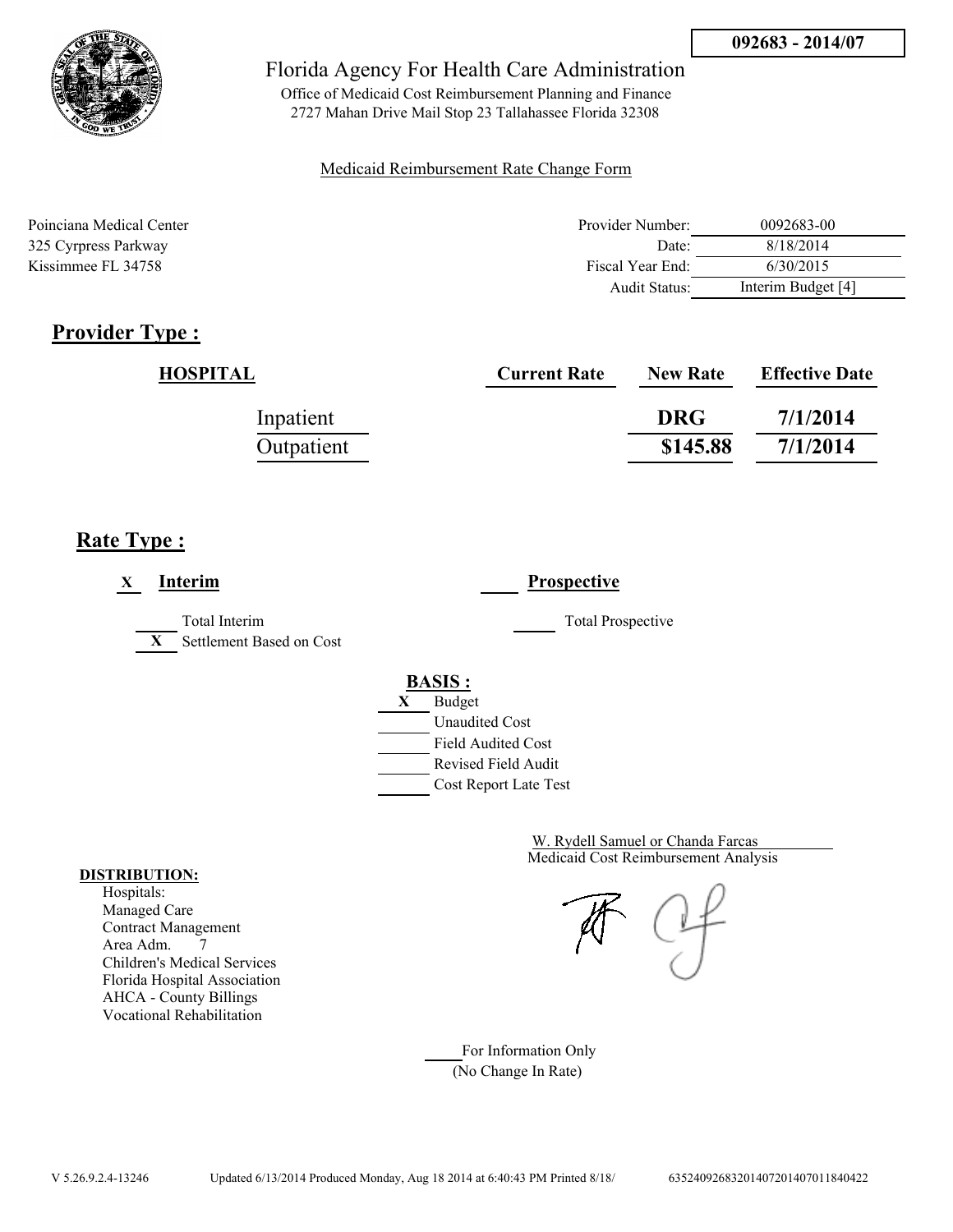

Office of Medicaid Cost Reimbursement Planning and Finance 2727 Mahan Drive Mail Stop 23 Tallahassee Florida 32308

### Medicaid Reimbursement Rate Change Form

| Healthsouth Rehab of Martin | Provider Number: | 0095875-00         |
|-----------------------------|------------------|--------------------|
| 5850 SE Community Drive     | Date:            | 8/18/2014          |
| Stuart FL 34997             | Fiscal Year End: | 12/31/2013         |
|                             | Audit Status:    | Interim Budget [4] |

# **Provider Type :**

| <b>HOSPITAL</b> | <b>Current Rate</b> | <b>New Rate</b> | <b>Effective Date</b> |
|-----------------|---------------------|-----------------|-----------------------|
| Inpatient       |                     | <b>DRG</b>      | 7/1/2014              |
| Outpatient      |                     | \$9.15          | 7/1/2014              |

# **Rate Type :**

| Interim<br>X                                              | <b>Prospective</b>                                                                                                                        |  |
|-----------------------------------------------------------|-------------------------------------------------------------------------------------------------------------------------------------------|--|
| Total Interim<br>Settlement Based on Cost<br>$\mathbf{X}$ | <b>Total Prospective</b>                                                                                                                  |  |
|                                                           | <b>BASIS:</b><br><b>Budget</b><br>X<br><b>Unaudited Cost</b><br><b>Field Audited Cost</b><br>Revised Field Audit<br>Cost Report Late Test |  |

Medicaid Cost Reimbursement Analysis W. Rydell Samuel or Chanda Farcas

For Information Only (No Change In Rate)

#### **DISTRIBUTION:**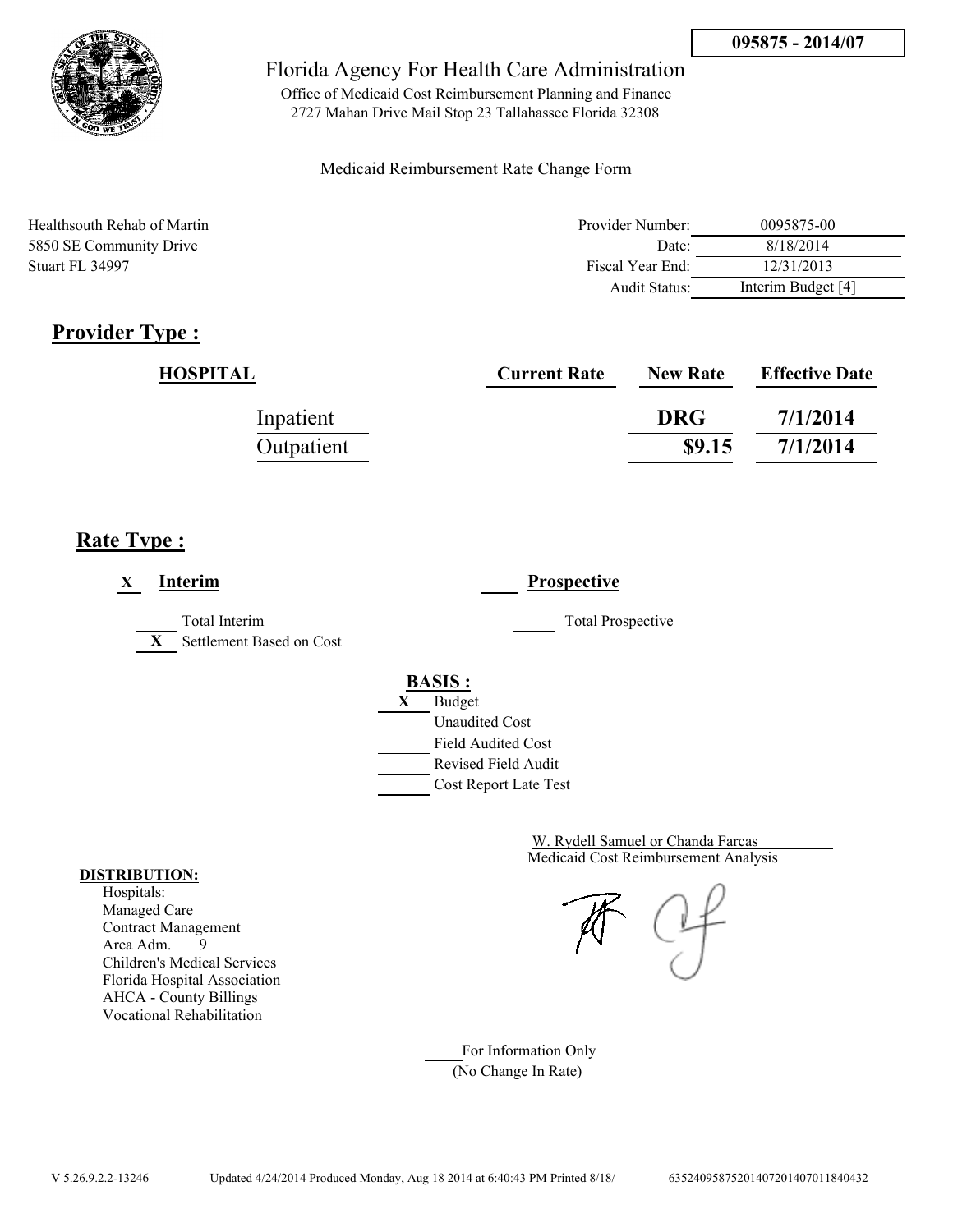

Office of Medicaid Cost Reimbursement Planning and Finance 2727 Mahan Drive Mail Stop 23 Tallahassee Florida 32308

### Medicaid Reimbursement Rate Change Form

| St. Vincents Clay County | Provider Number:     | 0097013-00         |
|--------------------------|----------------------|--------------------|
| 1670 St. Vincents Way    | Date:                | 8/18/2014          |
| Middleburg FL 32068      | Fiscal Year End:     | 12/31/2013         |
|                          | <b>Audit Status:</b> | Interim Budget [4] |

# **Provider Type :**

| HOSPITAL   | <b>Current Rate</b> | <b>New Rate</b> | <b>Effective Date</b> |
|------------|---------------------|-----------------|-----------------------|
| Inpatient  |                     | <b>DRG</b>      | 7/1/2014              |
| Outpatient |                     | \$92.54         | 7/1/2014              |

# **Rate Type :**

| Interim<br>X                                              | <b>Prospective</b>                                                                                                                        |  |
|-----------------------------------------------------------|-------------------------------------------------------------------------------------------------------------------------------------------|--|
| Total Interim<br>Settlement Based on Cost<br>$\mathbf{X}$ | <b>Total Prospective</b>                                                                                                                  |  |
|                                                           | <b>BASIS:</b><br><b>Budget</b><br>X<br><b>Unaudited Cost</b><br><b>Field Audited Cost</b><br>Revised Field Audit<br>Cost Report Late Test |  |

Medicaid Cost Reimbursement Analysis W. Rydell Samuel or Chanda Farcas

For Information Only (No Change In Rate)

#### **DISTRIBUTION:**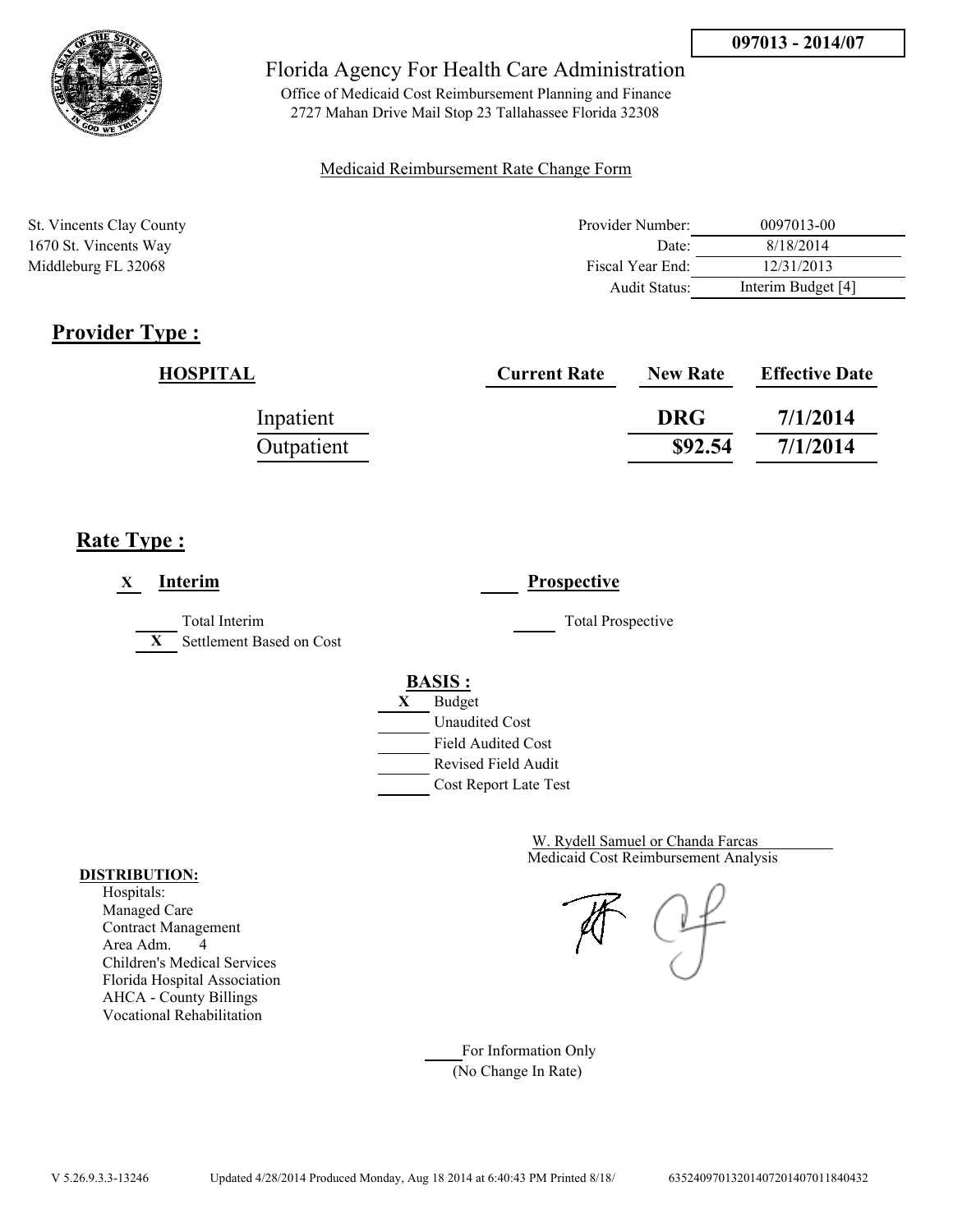

Office of Medicaid Cost Reimbursement Planning and Finance 2727 Mahan Drive Mail Stop 23 Tallahassee Florida 32308

### Medicaid Reimbursement Rate Change Form

| <b>Shands Teaching Hospital</b> | Provider Number: | 0100030-00                |  |
|---------------------------------|------------------|---------------------------|--|
| Box J-100336                    | Date:            | 8/18/2014                 |  |
| Gainesville Fl 32610            | Fiscal Year End: | 6/30/2013                 |  |
|                                 | Audit Status:    | Unaudited Cost Report [1] |  |
|                                 |                  | Rate Includes Buy Back    |  |

# **Provider Type :**

| <b>HOSPITAL</b>                      | <b>Current Rate</b> | <b>New Rate</b> | <b>Effective Date</b> |
|--------------------------------------|---------------------|-----------------|-----------------------|
| Inpatient                            |                     | <b>DRG</b>      | 7/1/2014              |
| Outpatient                           | \$261.94            | \$193.74        | 7/1/2014              |
| <b>Inpatient County Billing Rate</b> | <b>DRG</b>          | <b>DRG</b>      | 7/1/2014              |

# **Rate Type :**

| Interim                                   | <b>Prospective</b><br>X                                                                                                                   |
|-------------------------------------------|-------------------------------------------------------------------------------------------------------------------------------------------|
| Total Interim<br>Settlement Based on Cost | X<br><b>Total Prospective</b>                                                                                                             |
|                                           | <b>BASIS:</b><br><b>Budget</b><br>X<br><b>Unaudited Cost</b><br><b>Field Audited Cost</b><br>Revised Field Audit<br>Cost Report Late Test |

Medicaid Cost Reimbursement Analysis W. Rydell Samuel or Chanda Farcas

For Information Only (No Change In Rate)

#### **DISTRIBUTION:**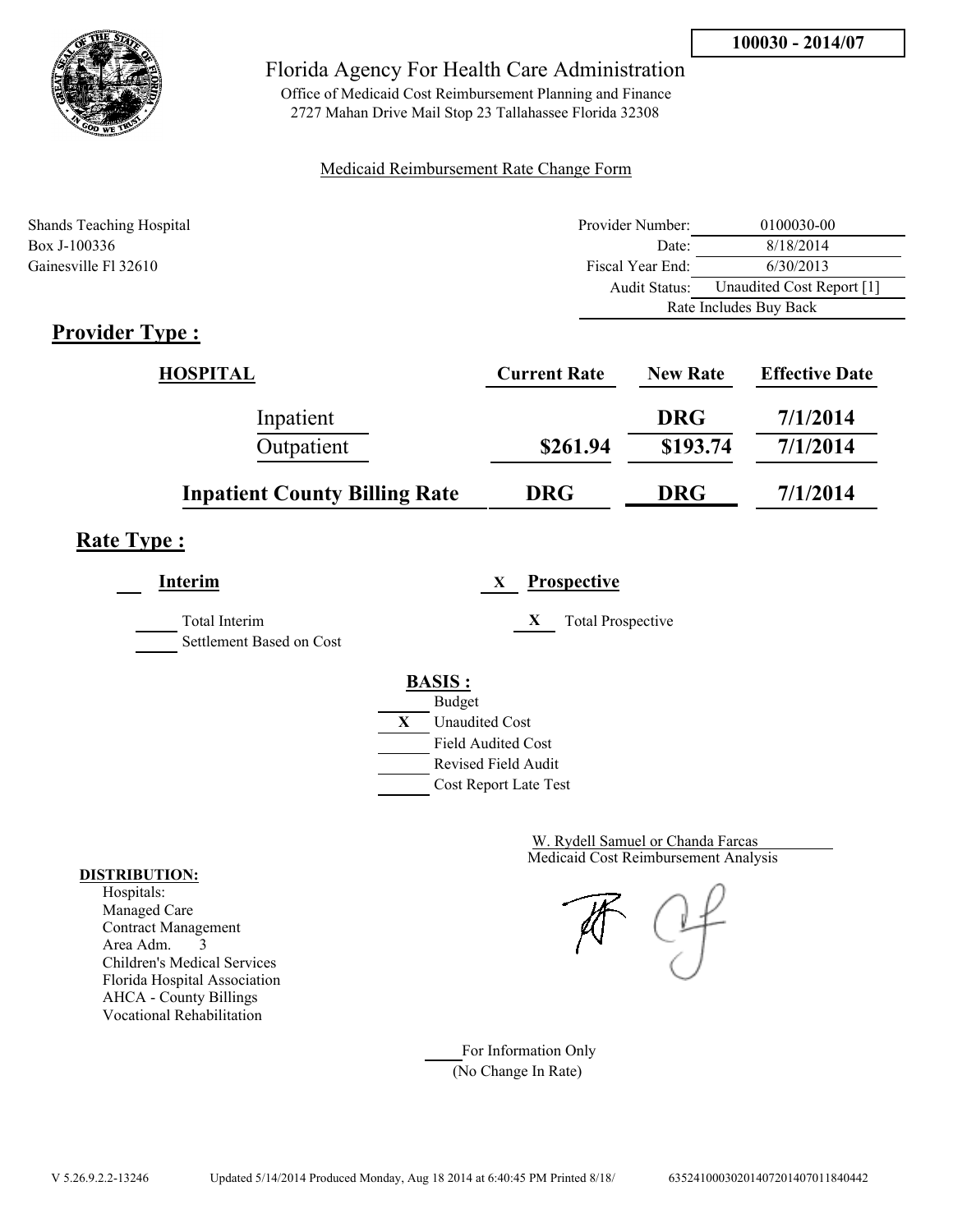

Office of Medicaid Cost Reimbursement Planning and Finance 2727 Mahan Drive Mail Stop 23 Tallahassee Florida 32308

### Medicaid Reimbursement Rate Change Form

| <b>Shands Teaching Hospital</b> | Provider Number: | 0100030-01                |  |
|---------------------------------|------------------|---------------------------|--|
| Box J-100336                    | Date:            | 8/18/2014                 |  |
| Gainesville Fl 32610            | Fiscal Year End: | 6/30/2013                 |  |
|                                 | Audit Status:    | Unaudited Cost Report [1] |  |
|                                 |                  | Rate Includes Buy Back    |  |

# **Provider Type :**

| <b>HOSPITAL</b>                      | <b>Current Rate</b> | <b>New Rate</b> | <b>Effective Date</b> |
|--------------------------------------|---------------------|-----------------|-----------------------|
| Inpatient                            |                     | <b>DRG</b>      | 7/1/2014              |
| Outpatient                           | \$261.94            | \$193.74        | 7/1/2014              |
| <b>Inpatient County Billing Rate</b> | <b>DRG</b>          | <b>DRG</b>      | 7/1/2014              |

# **Rate Type :**

| Interim                                   | <b>Prospective</b><br>X                                                                                                                   |
|-------------------------------------------|-------------------------------------------------------------------------------------------------------------------------------------------|
| Total Interim<br>Settlement Based on Cost | X<br><b>Total Prospective</b>                                                                                                             |
|                                           | <b>BASIS:</b><br><b>Budget</b><br>X<br><b>Unaudited Cost</b><br><b>Field Audited Cost</b><br>Revised Field Audit<br>Cost Report Late Test |

Medicaid Cost Reimbursement Analysis W. Rydell Samuel or Chanda Farcas

For Information Only (No Change In Rate)

#### **DISTRIBUTION:**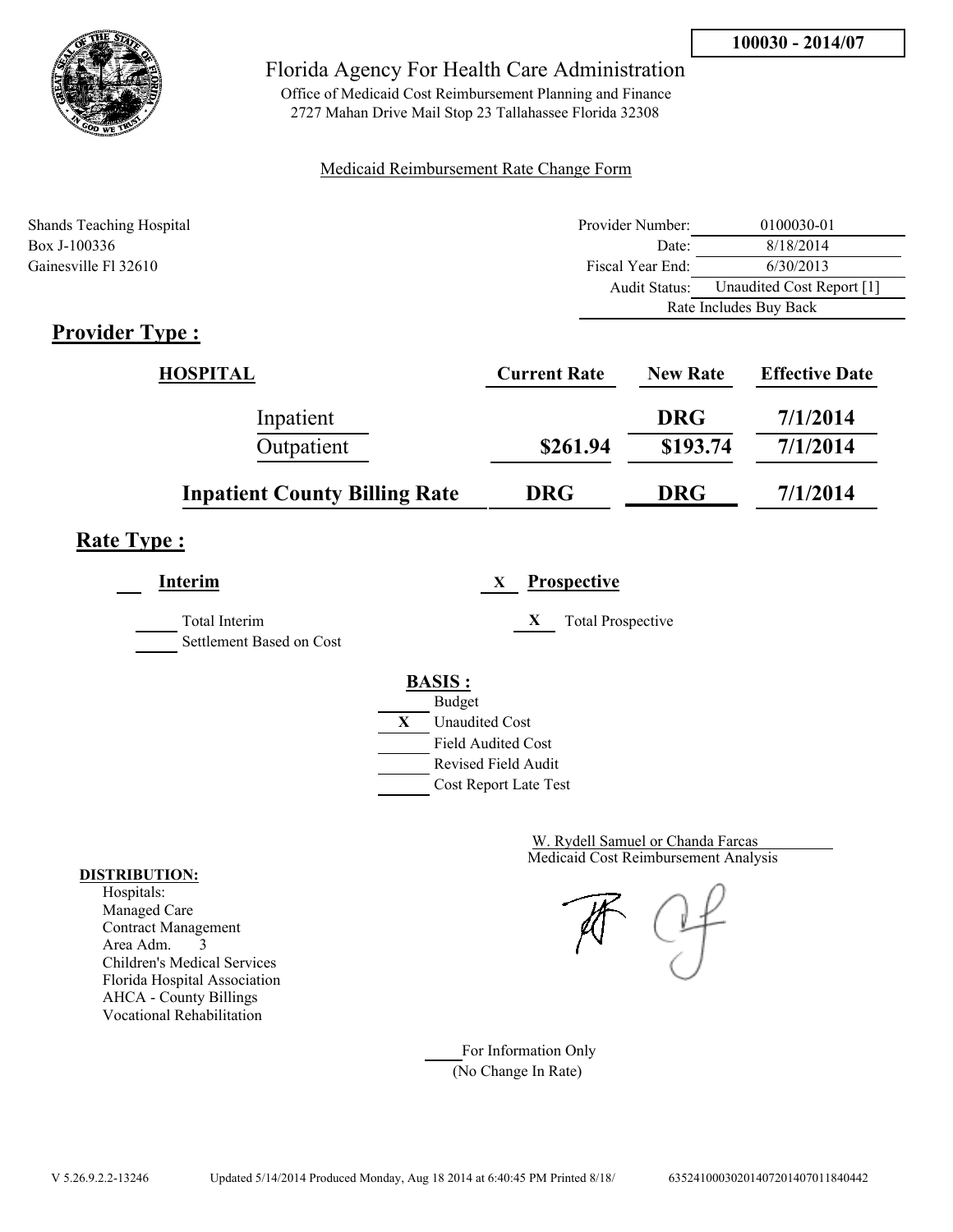

Office of Medicaid Cost Reimbursement Planning and Finance 2727 Mahan Drive Mail Stop 23 Tallahassee Florida 32308

### Medicaid Reimbursement Rate Change Form

| <b>Shands Teaching Hospital</b> | Provider Number:     | 0100030-02                |  |
|---------------------------------|----------------------|---------------------------|--|
| Box J-100336                    | Date:                | 8/18/2014                 |  |
| Gainesville Fl 32610            | Fiscal Year End:     | 6/30/2013                 |  |
|                                 | <b>Audit Status:</b> | Unaudited Cost Report [1] |  |
|                                 |                      | Rate Includes Buy Back    |  |

# **Provider Type :**

| HOSPITAL                             | <b>Current Rate</b> | <b>New Rate</b> | <b>Effective Date</b> |
|--------------------------------------|---------------------|-----------------|-----------------------|
| Inpatient                            |                     | <b>DRG</b>      | 7/1/2014              |
| Outpatient                           | \$261.94            | \$193.74        | 7/1/2014              |
| <b>Inpatient County Billing Rate</b> | <b>DRG</b>          | <b>DRG</b>      | 7/1/2014              |

# **Rate Type :**

L,

| Interim                                          | <b>Prospective</b><br>X                                                                                                                   |
|--------------------------------------------------|-------------------------------------------------------------------------------------------------------------------------------------------|
| <b>Total Interim</b><br>Settlement Based on Cost | $\mathbf{X}$<br><b>Total Prospective</b>                                                                                                  |
|                                                  | <b>BASIS:</b><br><b>Budget</b><br>X<br><b>Unaudited Cost</b><br><b>Field Audited Cost</b><br>Revised Field Audit<br>Cost Report Late Test |

Medicaid Cost Reimbursement Analysis W. Rydell Samuel or Chanda Farcas

For Information Only (No Change In Rate)

#### **DISTRIBUTION:**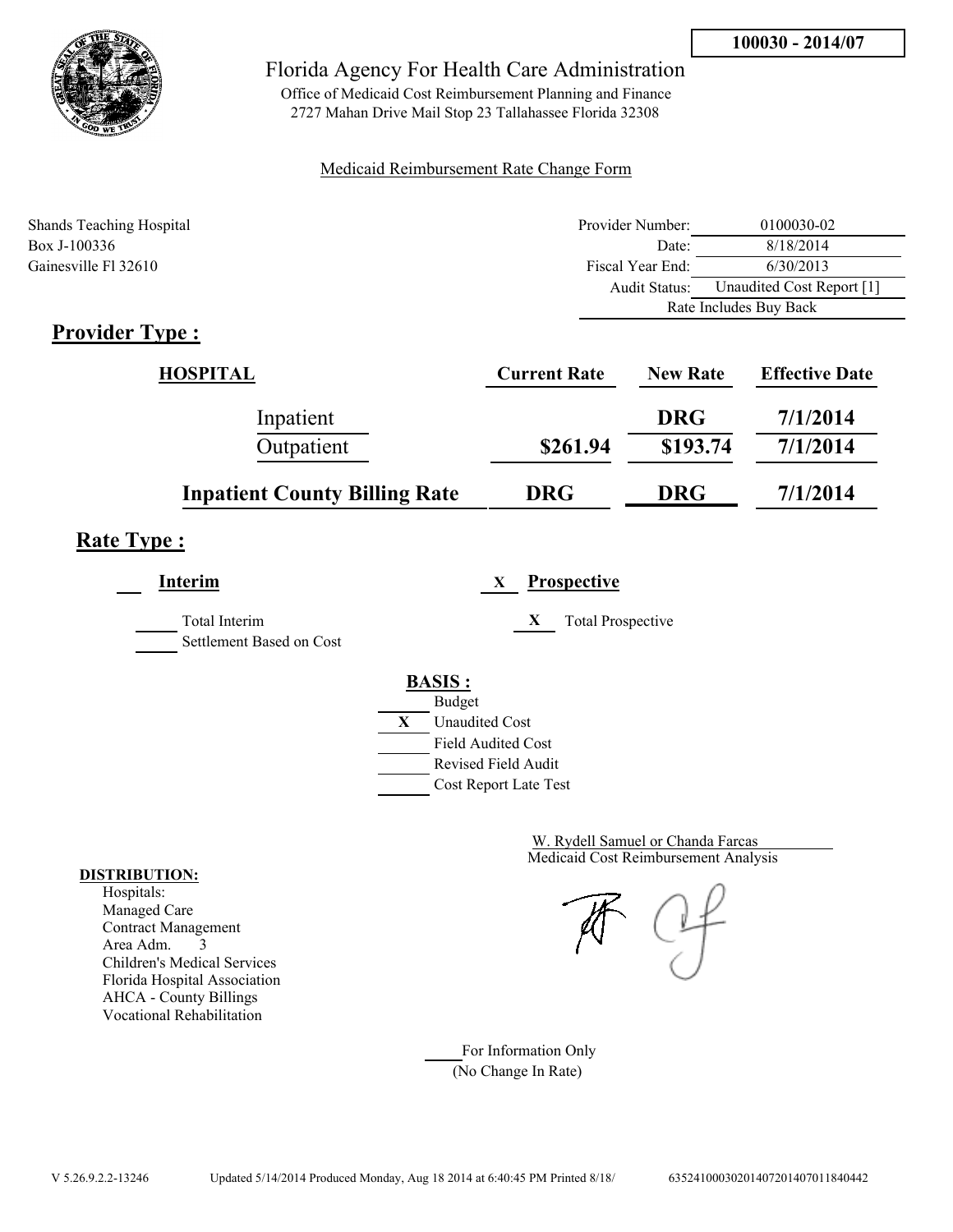

Office of Medicaid Cost Reimbursement Planning and Finance 2727 Mahan Drive Mail Stop 23 Tallahassee Florida 32308

### Medicaid Reimbursement Rate Change Form

| <b>Shands Teaching Hospital</b> | Provider Number: | 0100030-03                |  |
|---------------------------------|------------------|---------------------------|--|
| Box J-100336                    | Date:            | 8/18/2014                 |  |
| Gainesville Fl 32610            | Fiscal Year End: | 6/30/2013                 |  |
|                                 | Audit Status:    | Unaudited Cost Report [1] |  |
|                                 |                  | Rate Includes Buy Back    |  |

# **Provider Type :**

| <b>HOSPITAL</b>                      | <b>Current Rate</b> | <b>New Rate</b> | <b>Effective Date</b> |
|--------------------------------------|---------------------|-----------------|-----------------------|
| Inpatient                            |                     | <b>DRG</b>      | 7/1/2014              |
| Outpatient                           | \$261.94            | \$193.74        | 7/1/2014              |
| <b>Inpatient County Billing Rate</b> | <b>DRG</b>          | <b>DRG</b>      | 7/1/2014              |

# **Rate Type :**

| Interim                                   | <b>Prospective</b><br>X                                                                                                                   |
|-------------------------------------------|-------------------------------------------------------------------------------------------------------------------------------------------|
| Total Interim<br>Settlement Based on Cost | X<br><b>Total Prospective</b>                                                                                                             |
|                                           | <b>BASIS:</b><br><b>Budget</b><br>X<br><b>Unaudited Cost</b><br><b>Field Audited Cost</b><br>Revised Field Audit<br>Cost Report Late Test |

Medicaid Cost Reimbursement Analysis W. Rydell Samuel or Chanda Farcas

For Information Only (No Change In Rate)

#### **DISTRIBUTION:**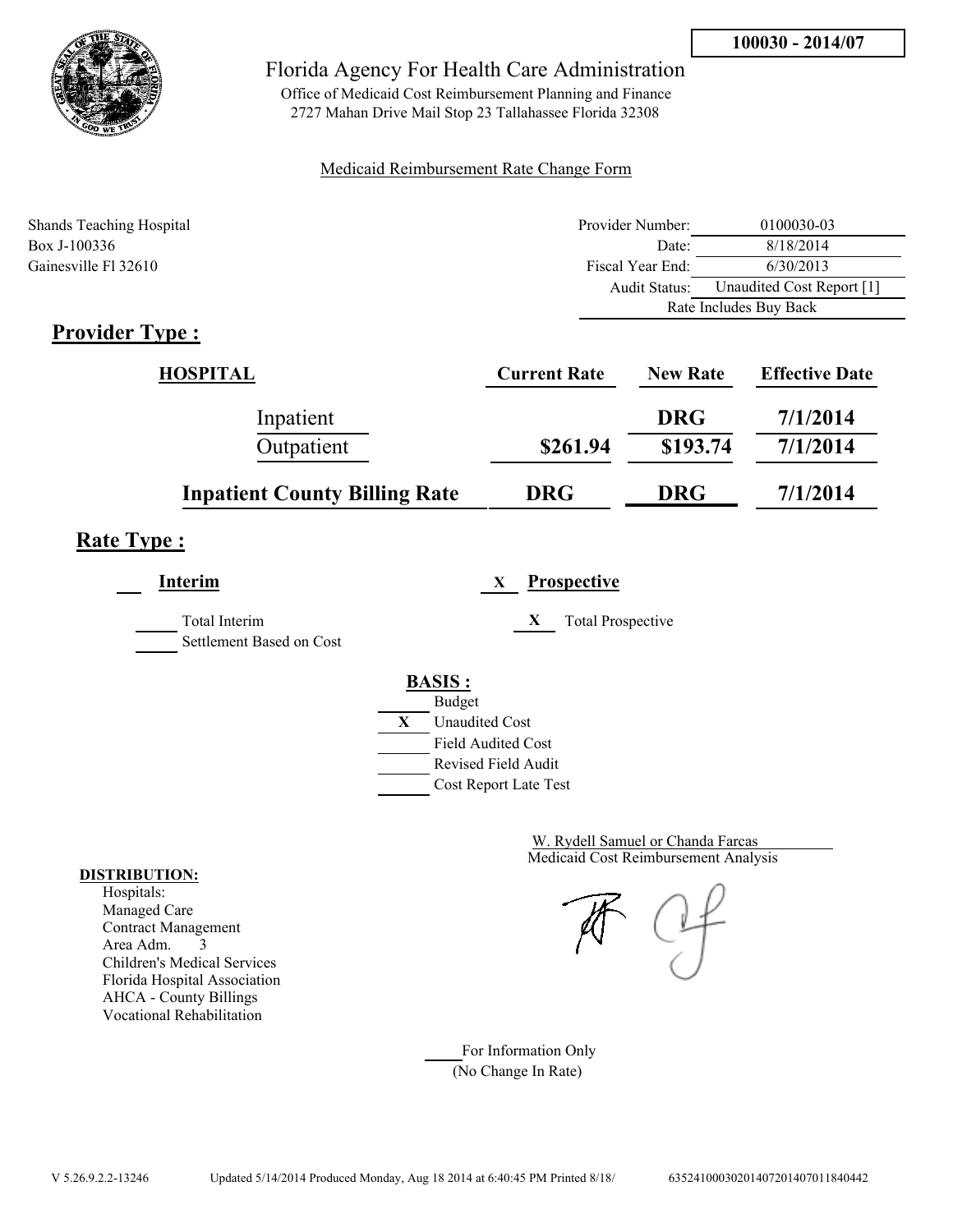

Office of Medicaid Cost Reimbursement Planning and Finance 2727 Mahan Drive Mail Stop 23 Tallahassee Florida 32308

### Medicaid Reimbursement Rate Change Form

| <b>Shands Teaching Hospital</b> | Provider Number: | 0100030-04                |  |
|---------------------------------|------------------|---------------------------|--|
| Box J-100336                    | Date:            | 8/18/2014                 |  |
| Gainesville Fl 32610            | Fiscal Year End: | 6/30/2013                 |  |
|                                 | Audit Status:    | Unaudited Cost Report [1] |  |
|                                 |                  | Rate Includes Buy Back    |  |

# **Provider Type :**

| <b>HOSPITAL</b>                      | <b>Current Rate</b> | <b>New Rate</b> | <b>Effective Date</b> |
|--------------------------------------|---------------------|-----------------|-----------------------|
| Inpatient                            |                     | <b>DRG</b>      | 7/1/2014              |
| Outpatient                           | \$261.94            | \$193.74        | 7/1/2014              |
| <b>Inpatient County Billing Rate</b> | <b>DRG</b>          | <b>DRG</b>      | 7/1/2014              |

# **Rate Type :**

| Interim                                          | <b>Prospective</b><br>X                                                                                                                   |
|--------------------------------------------------|-------------------------------------------------------------------------------------------------------------------------------------------|
| <b>Total Interim</b><br>Settlement Based on Cost | <b>Total Prospective</b><br>X                                                                                                             |
|                                                  | <b>BASIS:</b><br><b>Budget</b><br>X<br><b>Unaudited Cost</b><br><b>Field Audited Cost</b><br>Revised Field Audit<br>Cost Report Late Test |

Medicaid Cost Reimbursement Analysis W. Rydell Samuel or Chanda Farcas

For Information Only (No Change In Rate)

#### **DISTRIBUTION:**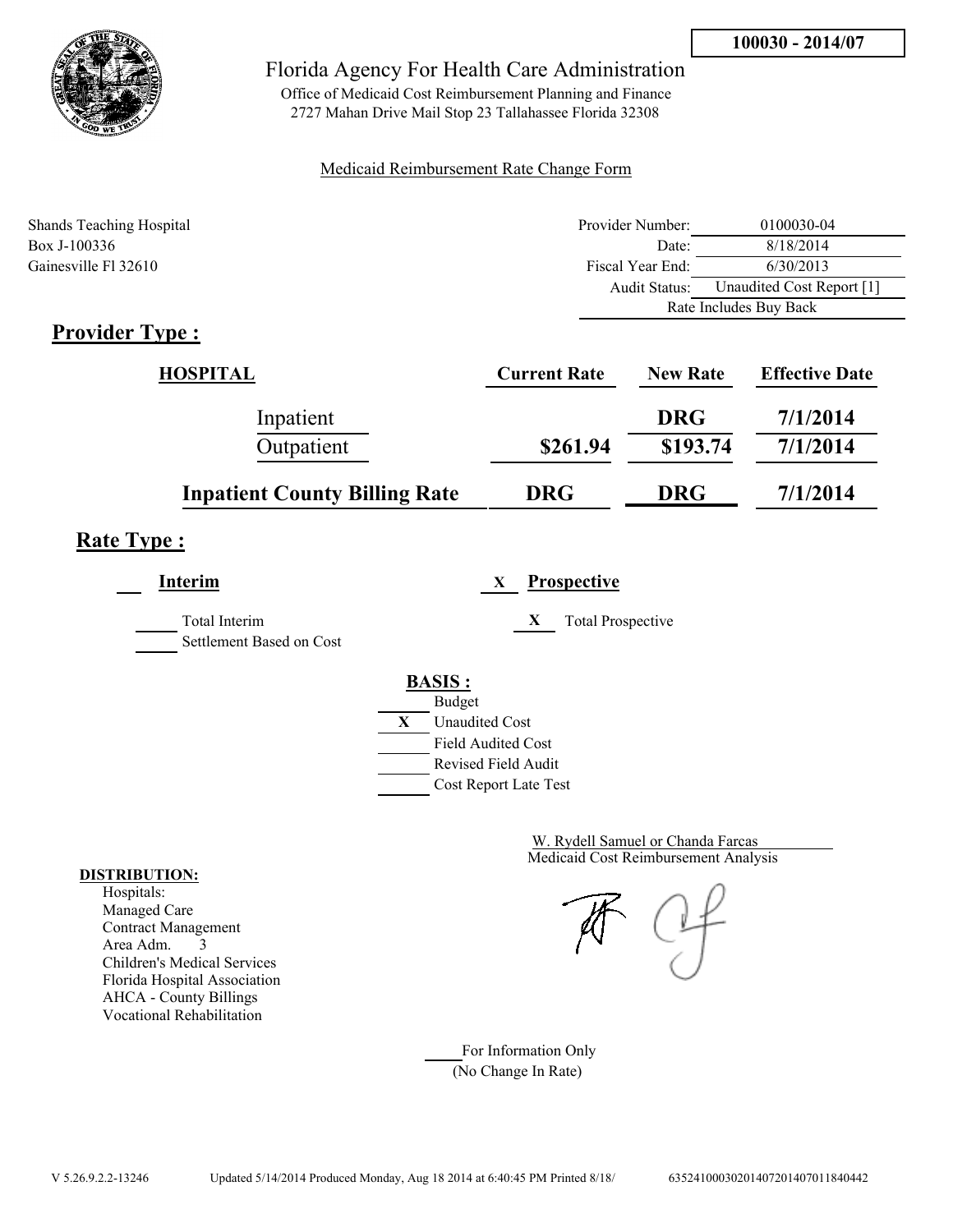

Office of Medicaid Cost Reimbursement Planning and Finance 2727 Mahan Drive Mail Stop 23 Tallahassee Florida 32308

### Medicaid Reimbursement Rate Change Form

Ed Fraser Memorial Hospital 159 North Third Street MacClenney FL 32063

| Provider Number:       | 0100048-00                |  |
|------------------------|---------------------------|--|
| Date:                  | 8/18/2014                 |  |
| Fiscal Year End:       | 9/30/2013                 |  |
| Audit Status:          | Unaudited Cost Report [1] |  |
| Rate Includes Buy Back |                           |  |

# **Provider Type :**

| HOSPITAL   | <b>Current Rate</b> | <b>New Rate</b> | <b>Effective Date</b> |
|------------|---------------------|-----------------|-----------------------|
| Inpatient  |                     | <b>DRG</b>      | 7/1/2014              |
| Outpatient | \$72.30             | \$100.06        | 7/1/2014              |

# **Rate Type :**

| Interim                                   | <b>Prospective</b><br>X                                                                                                                   |
|-------------------------------------------|-------------------------------------------------------------------------------------------------------------------------------------------|
| Total Interim<br>Settlement Based on Cost | X<br><b>Total Prospective</b>                                                                                                             |
|                                           | <b>BASIS:</b><br><b>Budget</b><br>X<br><b>Unaudited Cost</b><br><b>Field Audited Cost</b><br>Revised Field Audit<br>Cost Report Late Test |

Medicaid Cost Reimbursement Analysis W. Rydell Samuel or Chanda Farcas

For Information Only (No Change In Rate)

#### **DISTRIBUTION:**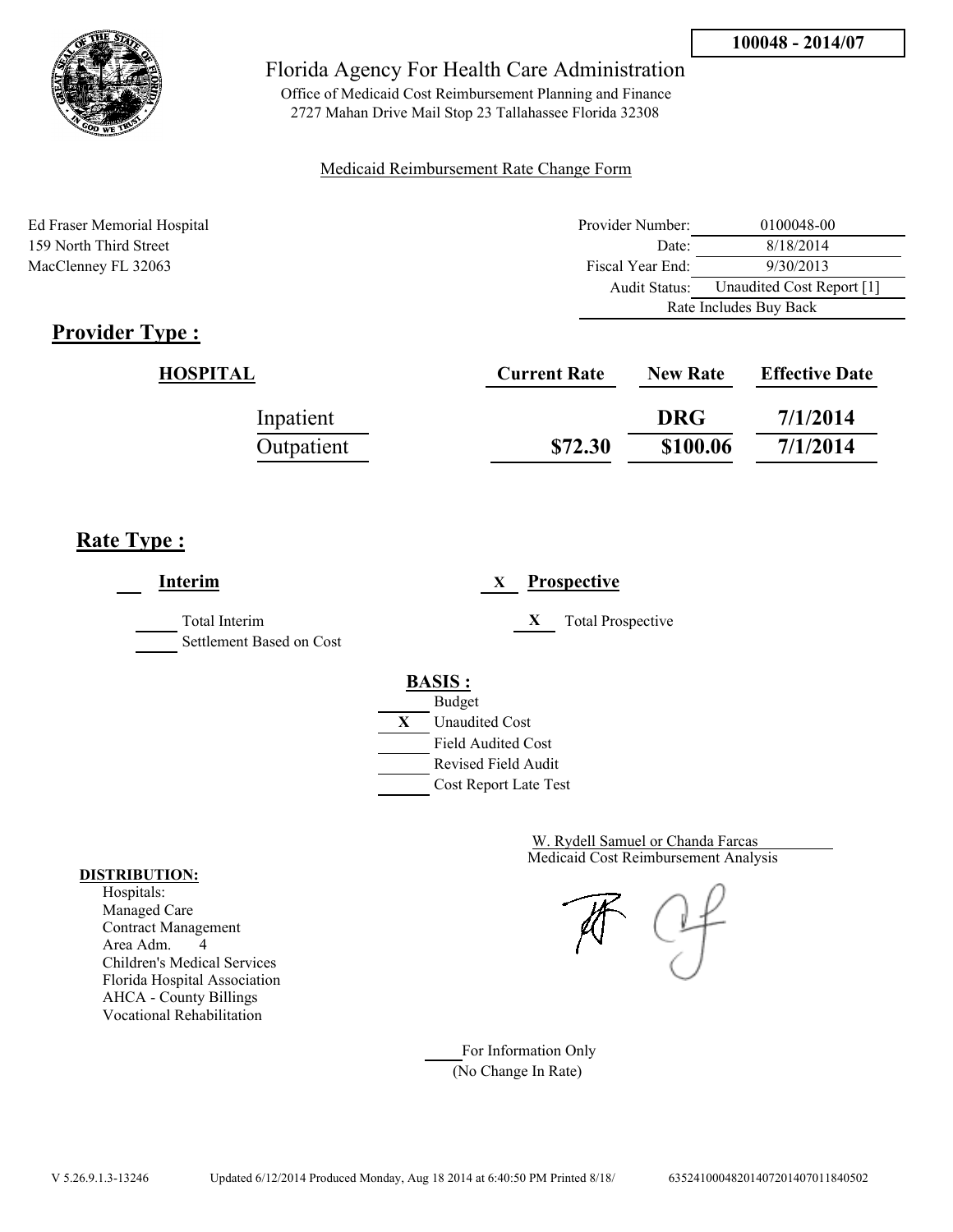

Office of Medicaid Cost Reimbursement Planning and Finance 2727 Mahan Drive Mail Stop 23 Tallahassee Florida 32308

### Medicaid Reimbursement Rate Change Form

| Bay Medical Center        | Provider Number: | 0100064-00                |
|---------------------------|------------------|---------------------------|
| P.O. Box 2515             | Date:            | 8/18/2014                 |
| Panama City FL 32402-2515 | Fiscal Year End: | 12/31/2012                |
|                           | Audit Status:    | Unaudited Cost Report [1] |

# **Provider Type :**

| <b>HOSPITAL</b>                      | <b>Current Rate</b> | <b>New Rate</b> | <b>Effective Date</b> |
|--------------------------------------|---------------------|-----------------|-----------------------|
| Inpatient                            |                     | <b>DRG</b>      | 7/1/2014              |
| Outpatient                           | \$130.66            | \$95.60         | 7/1/2014              |
| <b>Inpatient County Billing Rate</b> | <b>DRG</b>          | <b>DRG</b>      | 7/1/2014              |

# **Rate Type :**

**Interim X Prospective**

Total Interim **X** Total Prospective Settlement Based on Cost



Medicaid Cost Reimbursement Analysis W. Rydell Samuel or Chanda Farcas

For Information Only (No Change In Rate)

#### **DISTRIBUTION:**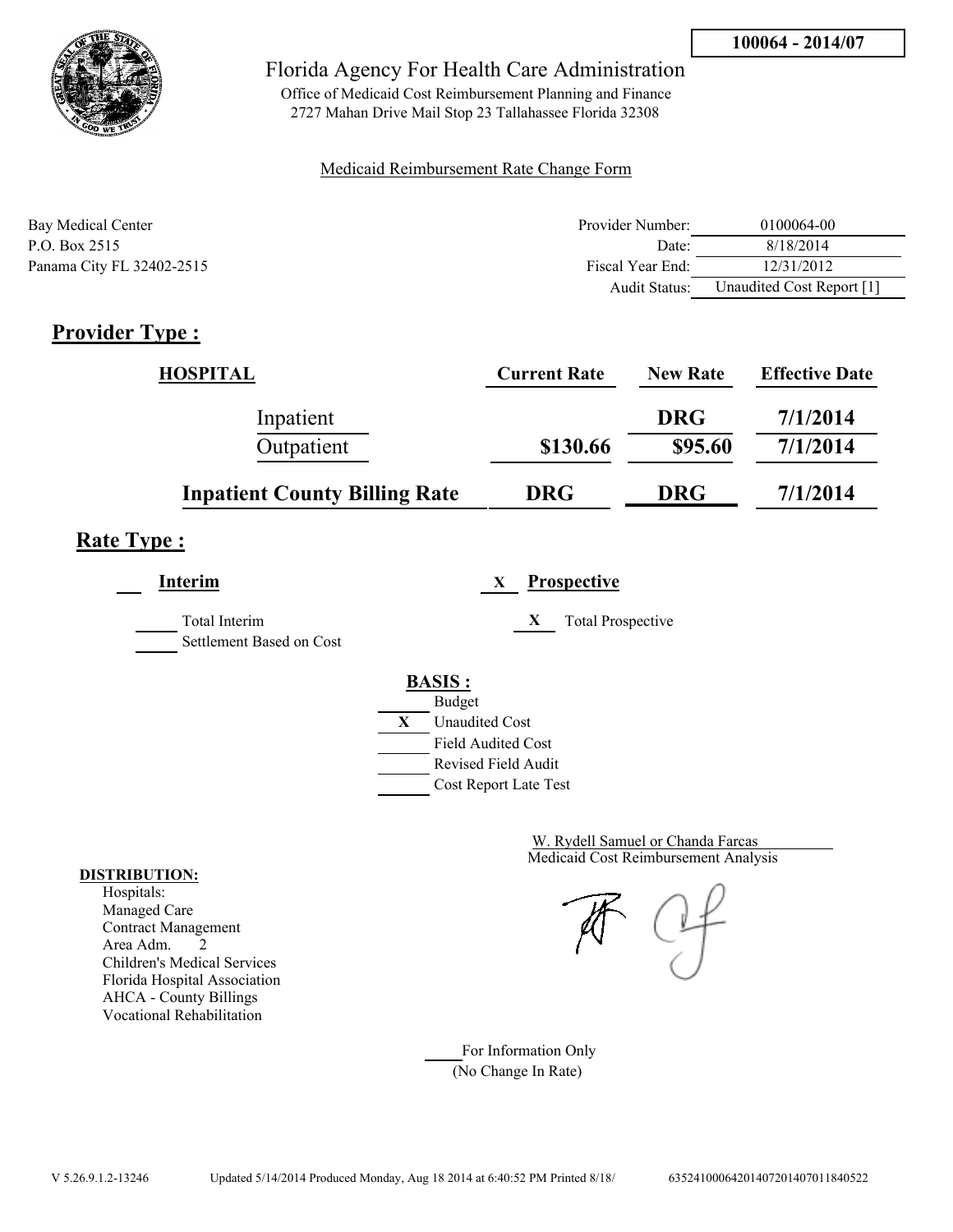

Office of Medicaid Cost Reimbursement Planning and Finance 2727 Mahan Drive Mail Stop 23 Tallahassee Florida 32308

### Medicaid Reimbursement Rate Change Form

| Shands at Starke          | Provider Number: | 0100072-00                |  |
|---------------------------|------------------|---------------------------|--|
| Post Office Box 100336    | Date:            | 8/18/2014                 |  |
| Gainesville FL 32610-0336 | Fiscal Year End: | 6/30/2013                 |  |
|                           | Audit Status:    | Unaudited Cost Report [1] |  |
|                           |                  | Rate Includes Buy Back    |  |

# **Provider Type :**

| HOSPITAL   | <b>Current Rate</b> | <b>New Rate</b> | <b>Effective Date</b> |
|------------|---------------------|-----------------|-----------------------|
| Inpatient  |                     | <b>DRG</b>      | 7/1/2014              |
| Outpatient | \$109.53            | \$90.52         | 7/1/2014              |

# **Rate Type :**

 $\overline{a}$ 

| Interim                                   | Prospective<br>X                                                                                                                          |
|-------------------------------------------|-------------------------------------------------------------------------------------------------------------------------------------------|
| Total Interim<br>Settlement Based on Cost | X<br><b>Total Prospective</b>                                                                                                             |
|                                           | <b>BASIS:</b><br><b>Budget</b><br>X<br><b>Unaudited Cost</b><br><b>Field Audited Cost</b><br>Revised Field Audit<br>Cost Report Late Test |

Medicaid Cost Reimbursement Analysis W. Rydell Samuel or Chanda Farcas

For Information Only (No Change In Rate)

#### **DISTRIBUTION:**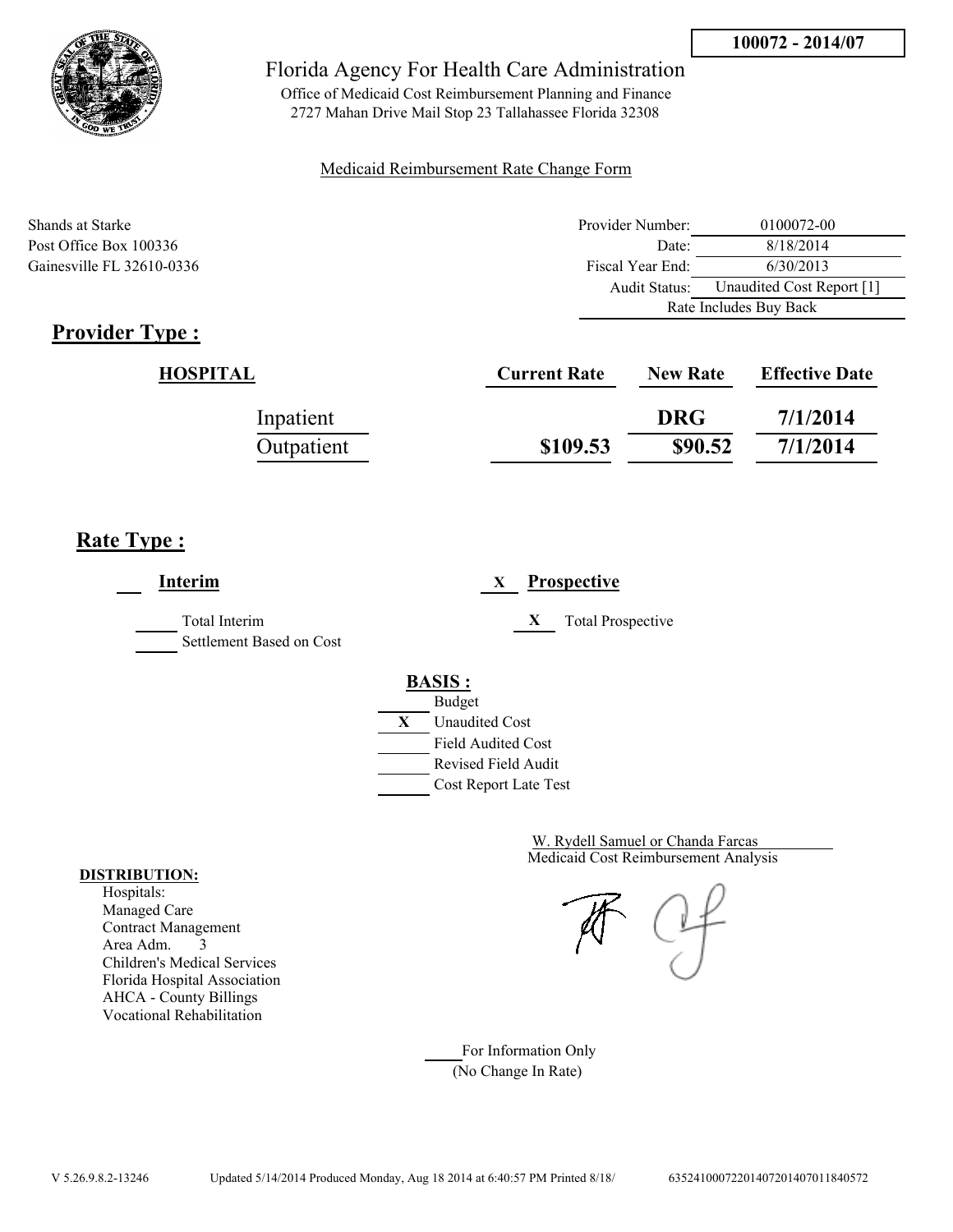

Office of Medicaid Cost Reimbursement Planning and Finance 2727 Mahan Drive Mail Stop 23 Tallahassee Florida 32308

### Medicaid Reimbursement Rate Change Form

| Holmes Regional Medical Center | Provider Number: | 0100081-00                |  |
|--------------------------------|------------------|---------------------------|--|
| 3300 Fiske Boulevard           | Date:            | 8/18/2014                 |  |
| Rockledge FL 32955             | Fiscal Year End: | 9/30/2013                 |  |
|                                | Audit Status:    | Unaudited Cost Report [1] |  |
|                                |                  | Rate Includes Buy Back    |  |

# **Provider Type :**

| HOSPITAL                             | <b>Current Rate</b> | <b>New Rate</b> | <b>Effective Date</b> |
|--------------------------------------|---------------------|-----------------|-----------------------|
| Inpatient                            |                     | <b>DRG</b>      | 7/1/2014              |
| Outpatient                           | \$94.76             | \$87.87         | 7/1/2014              |
| <b>Inpatient County Billing Rate</b> | <b>DRG</b>          | <b>DRG</b>      | 7/1/2014              |

# **Rate Type :**

| Interim                  | <b>Prospective</b><br>X       |
|--------------------------|-------------------------------|
| Total Interim            | X<br><b>Total Prospective</b> |
| Settlement Based on Cost |                               |
|                          | <b>BASIS:</b>                 |
|                          | <b>Budget</b>                 |
|                          | X<br><b>Unaudited Cost</b>    |
|                          | <b>Field Audited Cost</b>     |
|                          | Revised Field Audit           |
|                          | Cost Report Late Test         |

Medicaid Cost Reimbursement Analysis W. Rydell Samuel or Chanda Farcas

For Information Only (No Change In Rate)

#### **DISTRIBUTION:**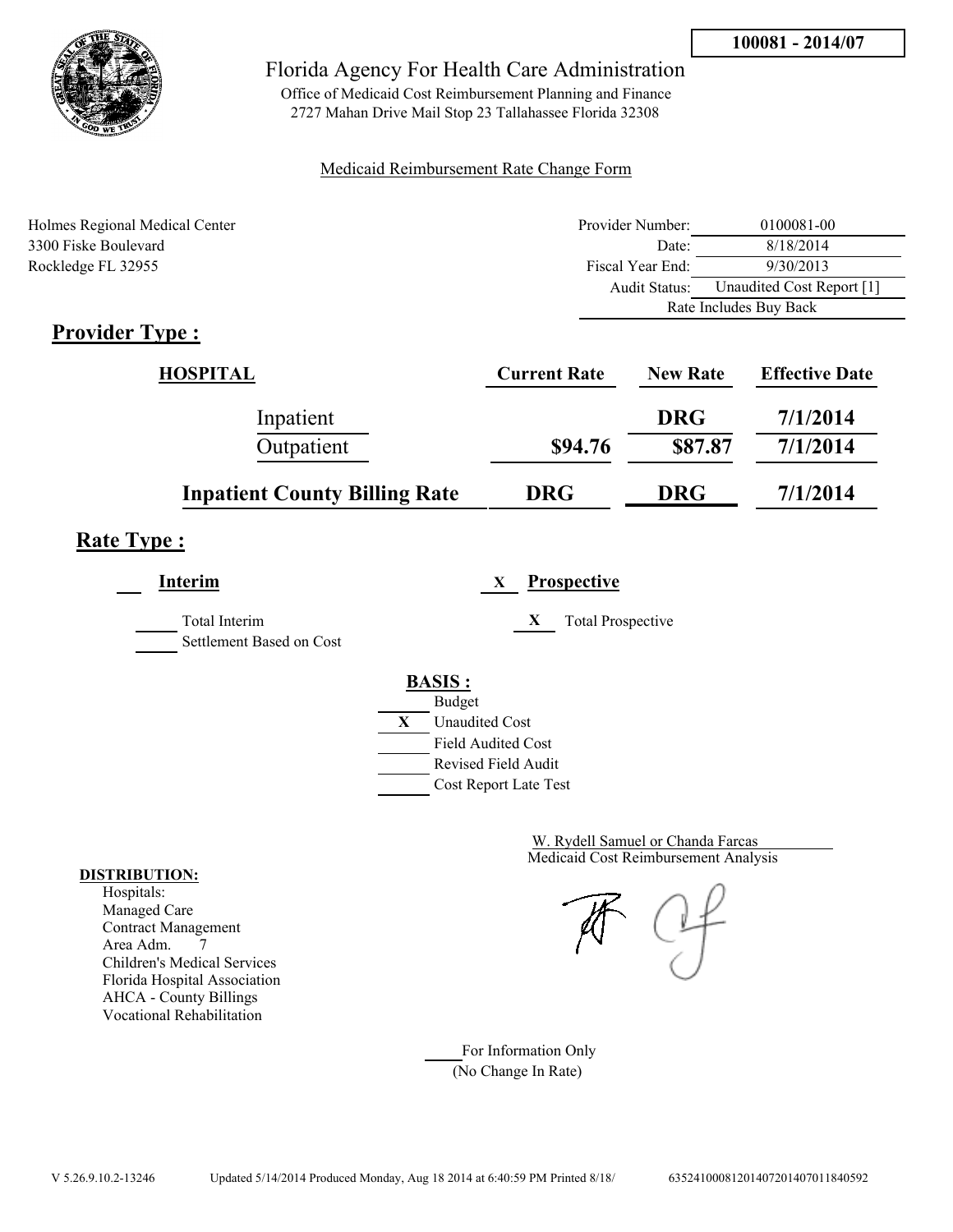

Office of Medicaid Cost Reimbursement Planning and Finance 2727 Mahan Drive Mail Stop 23 Tallahassee Florida 32308

### Medicaid Reimbursement Rate Change Form

| Cape Canaveral Hospital | Provider Number: | 0100099-00                |
|-------------------------|------------------|---------------------------|
| 3300 Fiske Boulevard    | Date:            | 8/18/2014                 |
| Rockledge FL 32955      | Fiscal Year End: | 9/30/2013                 |
|                         | Audit Status:    | Unaudited Cost Report [1] |

# **Provider Type :**

| <b>HOSPITAL</b> | <b>Current Rate</b> | <b>New Rate</b> | <b>Effective Date</b> |
|-----------------|---------------------|-----------------|-----------------------|
| Inpatient       |                     | <b>DRG</b>      | 7/1/2014              |
| Outpatient      | \$95.43             | \$102.26        | 7/1/2014              |

# **Rate Type :**

**Interim X Prospective** Total Interim **X** Total Prospective Settlement Based on Cost **BASIS :** Budget **X** Unaudited Cost Field Audited Cost Revised Field Audit Cost Report Late Test

> Medicaid Cost Reimbursement Analysis W. Rydell Samuel or Chanda Farcas

For Information Only (No Change In Rate)

#### **DISTRIBUTION:**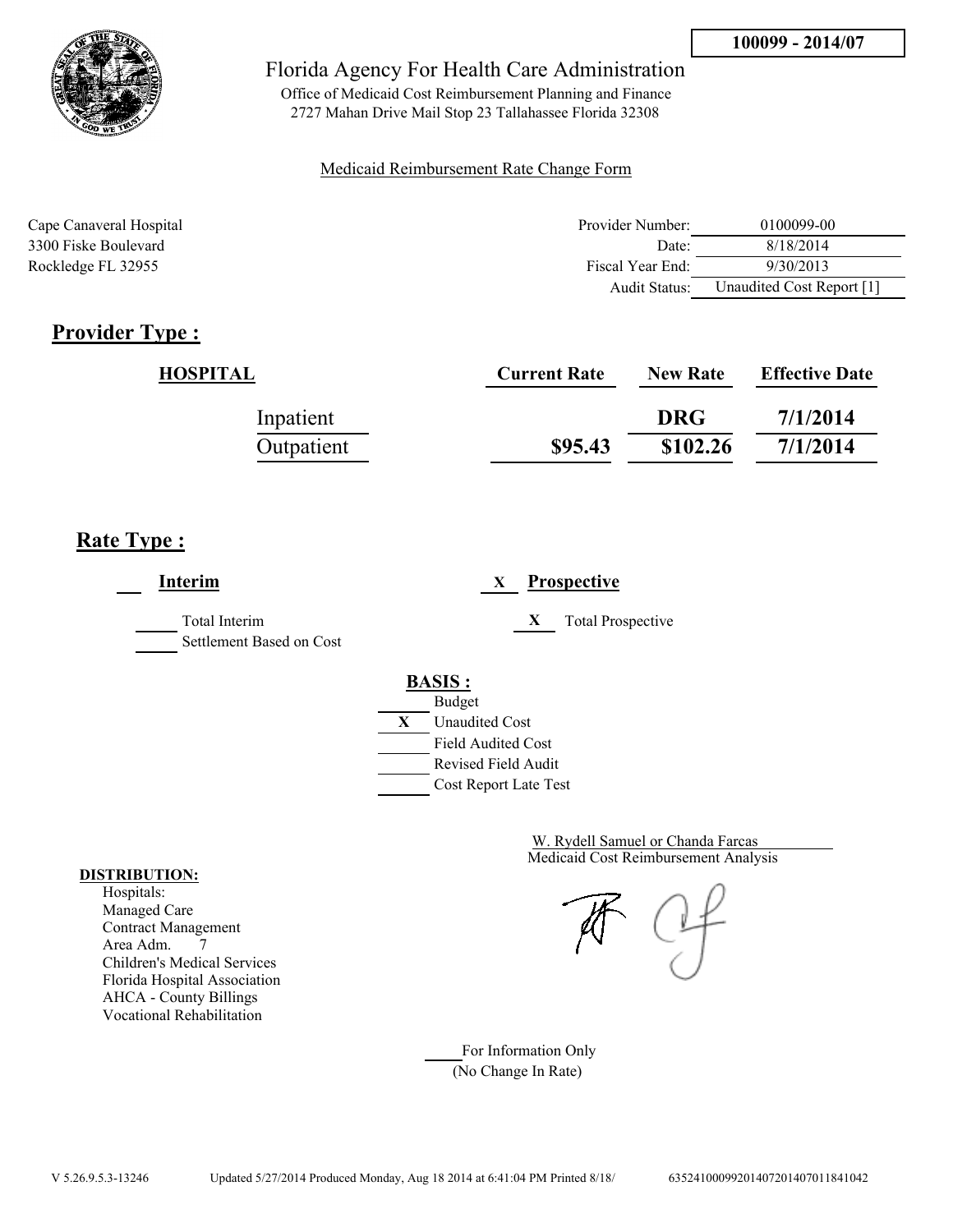

Office of Medicaid Cost Reimbursement Planning and Finance 2727 Mahan Drive Mail Stop 23 Tallahassee Florida 32308

### Medicaid Reimbursement Rate Change Form

Parrish Medical Center 951 N. Washington Avenue 123 Titusville FL 32796

| Provider Number: | 0100102-00                |
|------------------|---------------------------|
| Date:            | 8/18/2014                 |
| Fiscal Year End: | 9/30/2013                 |
| Audit Status:    | Unaudited Cost Report [1] |

# **Provider Type :**

| HOSPITAL   | <b>Current Rate</b> | <b>New Rate</b> | <b>Effective Date</b> |
|------------|---------------------|-----------------|-----------------------|
| Inpatient  |                     | <b>DRG</b>      | 7/1/2014              |
| Outpatient | \$177.44            | \$88.29         | 7/1/2014              |

# **Rate Type :**

**Interim X Prospective** Total Interim **X** Total Prospective Settlement Based on Cost **BASIS :** Budget **X** Unaudited Cost Field Audited Cost Revised Field Audit Cost Report Late Test

> Medicaid Cost Reimbursement Analysis W. Rydell Samuel or Chanda Farcas

For Information Only (No Change In Rate)

#### **DISTRIBUTION:**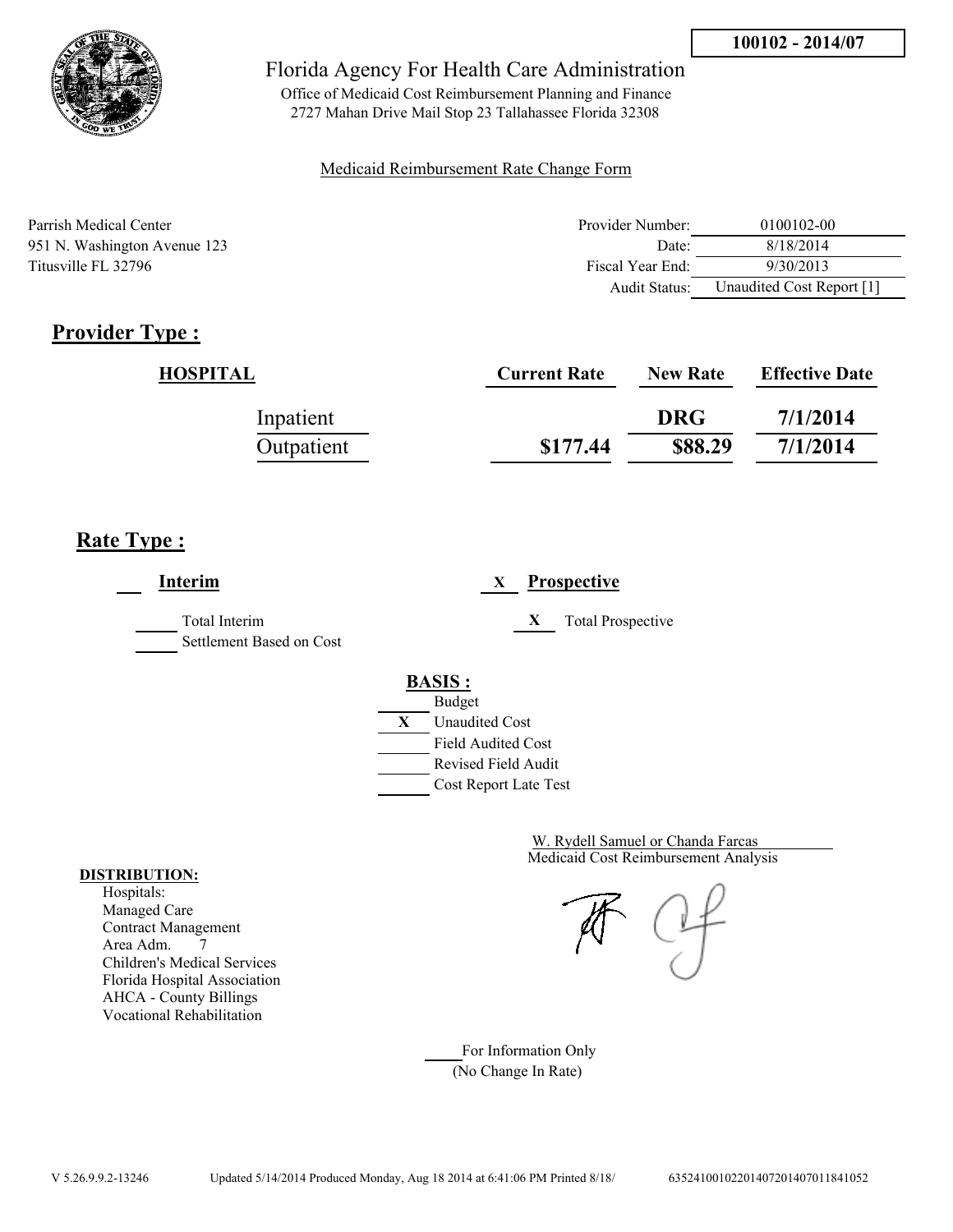

Office of Medicaid Cost Reimbursement Planning and Finance 2727 Mahan Drive Mail Stop 23 Tallahassee Florida 32308

### Medicaid Reimbursement Rate Change Form

| Wuesthoff Memorial Hospital         | Provider Number: | 0100111-00                |
|-------------------------------------|------------------|---------------------------|
| 110 Longwood Avenue P.O. Box 565002 | Date:            | 8/18/2014                 |
| Rockledge FL 32956-5002             | Fiscal Year End: | 9/30/2013                 |
|                                     | Audit Status:    | Unaudited Cost Report [1] |

# **Provider Type :**

| HOSPITAL   | <b>Current Rate</b> | <b>New Rate</b> | <b>Effective Date</b> |
|------------|---------------------|-----------------|-----------------------|
| Inpatient  |                     | <b>DRG</b>      | 7/1/2014              |
| Outpatient | \$78.01             | \$71.83         | 7/1/2014              |

# **Rate Type :**

**Interim X Prospective** Total Interim **X** Total Prospective Settlement Based on Cost **BASIS :** Budget **X** Unaudited Cost Field Audited Cost Revised Field Audit Cost Report Late Test

> Medicaid Cost Reimbursement Analysis W. Rydell Samuel or Chanda Farcas

For Information Only (No Change In Rate)

#### **DISTRIBUTION:**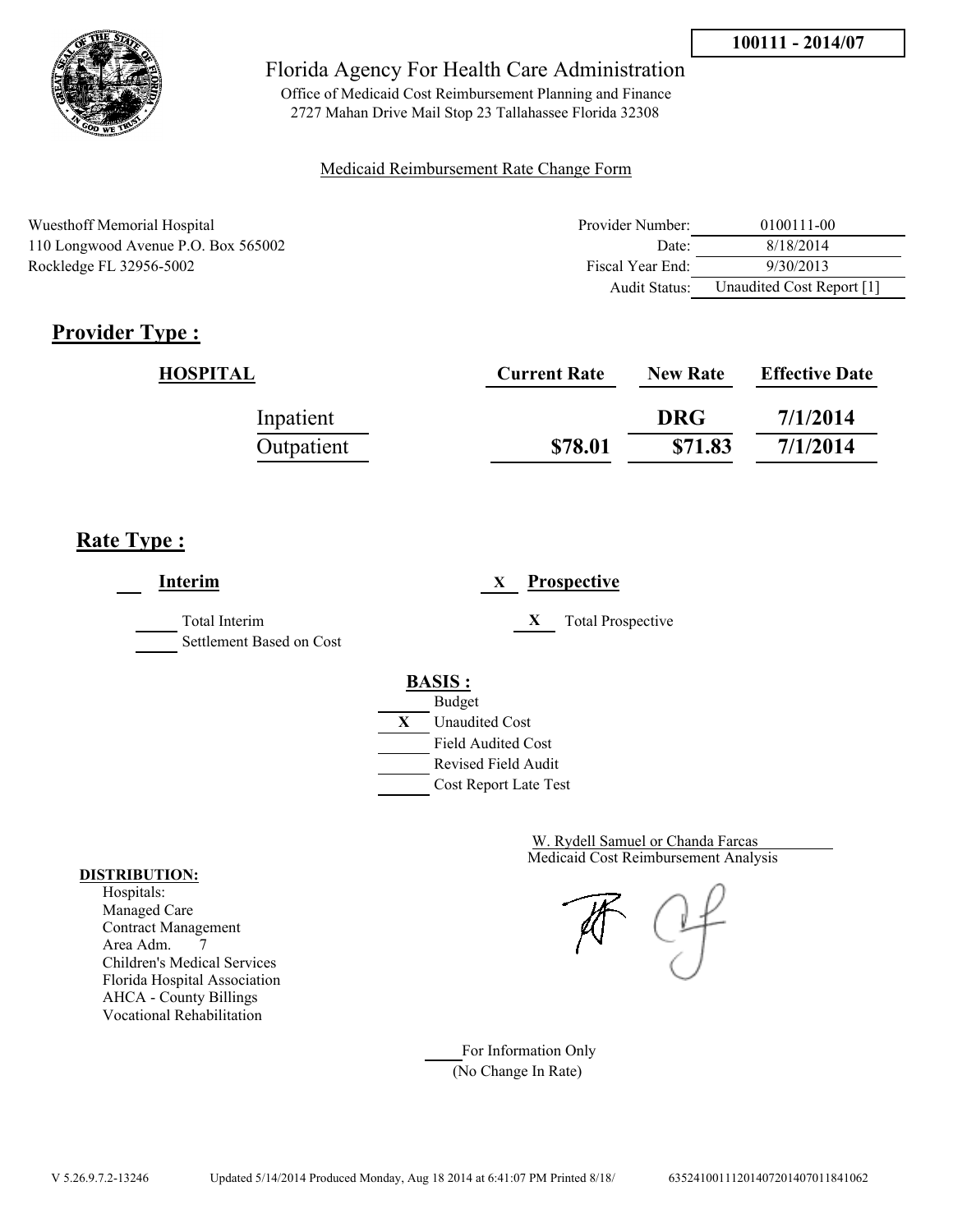

Office of Medicaid Cost Reimbursement Planning and Finance 2727 Mahan Drive Mail Stop 23 Tallahassee Florida 32308

### Medicaid Reimbursement Rate Change Form

| Wuesthoff Memorial Hospital         | Provider Number: | 0100111-01                |
|-------------------------------------|------------------|---------------------------|
| 110 Longwood Avenue P.O. Box 565002 | Date:            | 8/18/2014                 |
| Rockledge FL 32956-5002             | Fiscal Year End: | 9/30/2013                 |
|                                     | Audit Status:    | Unaudited Cost Report [1] |

# **Provider Type :**

| HOSPITAL   | <b>Current Rate</b> | <b>New Rate</b> | <b>Effective Date</b> |
|------------|---------------------|-----------------|-----------------------|
| Inpatient  |                     | <b>DRG</b>      | 7/1/2014              |
| Outpatient | \$78.01             | \$71.83         | 7/1/2014              |

# **Rate Type :**

**Interim X Prospective** Total Interim **X** Total Prospective Settlement Based on Cost **BASIS :** Budget **X** Unaudited Cost Field Audited Cost Revised Field Audit Cost Report Late Test

> Medicaid Cost Reimbursement Analysis W. Rydell Samuel or Chanda Farcas

For Information Only (No Change In Rate)

#### **DISTRIBUTION:**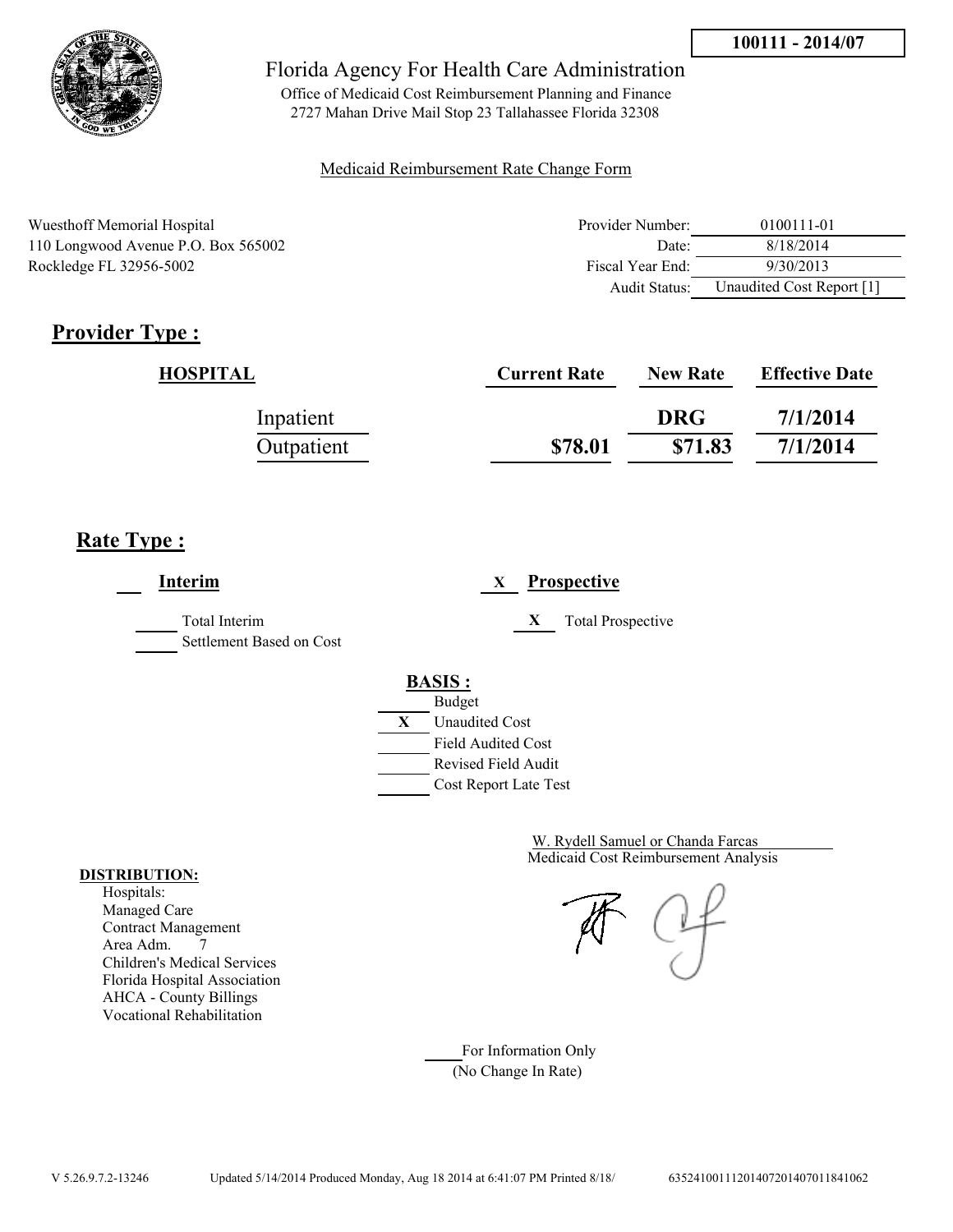

Office of Medicaid Cost Reimbursement Planning and Finance 2727 Mahan Drive Mail Stop 23 Tallahassee Florida 32308

### Medicaid Reimbursement Rate Change Form

| Broward General Hospital | Provider Number: | 0100129-00                |  |
|--------------------------|------------------|---------------------------|--|
| 1600 S. Andrews Avenue   | Date:            | 8/18/2014                 |  |
| Ft. Lauderdale FL 33316  | Fiscal Year End: | 6/30/2013                 |  |
|                          | Audit Status:    | Unaudited Cost Report [1] |  |
|                          |                  | Rate Includes Buy Back    |  |
| $Dnon$ dou $Tmax$        |                  |                           |  |

# **Provider Type :**

| HOSPITAL                             | <b>Current Rate</b> | <b>New Rate</b> | <b>Effective Date</b> |
|--------------------------------------|---------------------|-----------------|-----------------------|
| Inpatient                            |                     | <b>DRG</b>      | 7/1/2014              |
| Outpatient                           | \$201.25            | \$139.61        | 7/1/2014              |
| <b>Inpatient County Billing Rate</b> | <b>DRG</b>          | <b>DRG</b>      | 7/1/2014              |

# **Rate Type :**

**Interim X Prospective**

Total Interim **X** Total Prospective

Settlement Based on Cost



Medicaid Cost Reimbursement Analysis W. Rydell Samuel or Chanda Farcas

For Information Only (No Change In Rate)

#### **DISTRIBUTION:**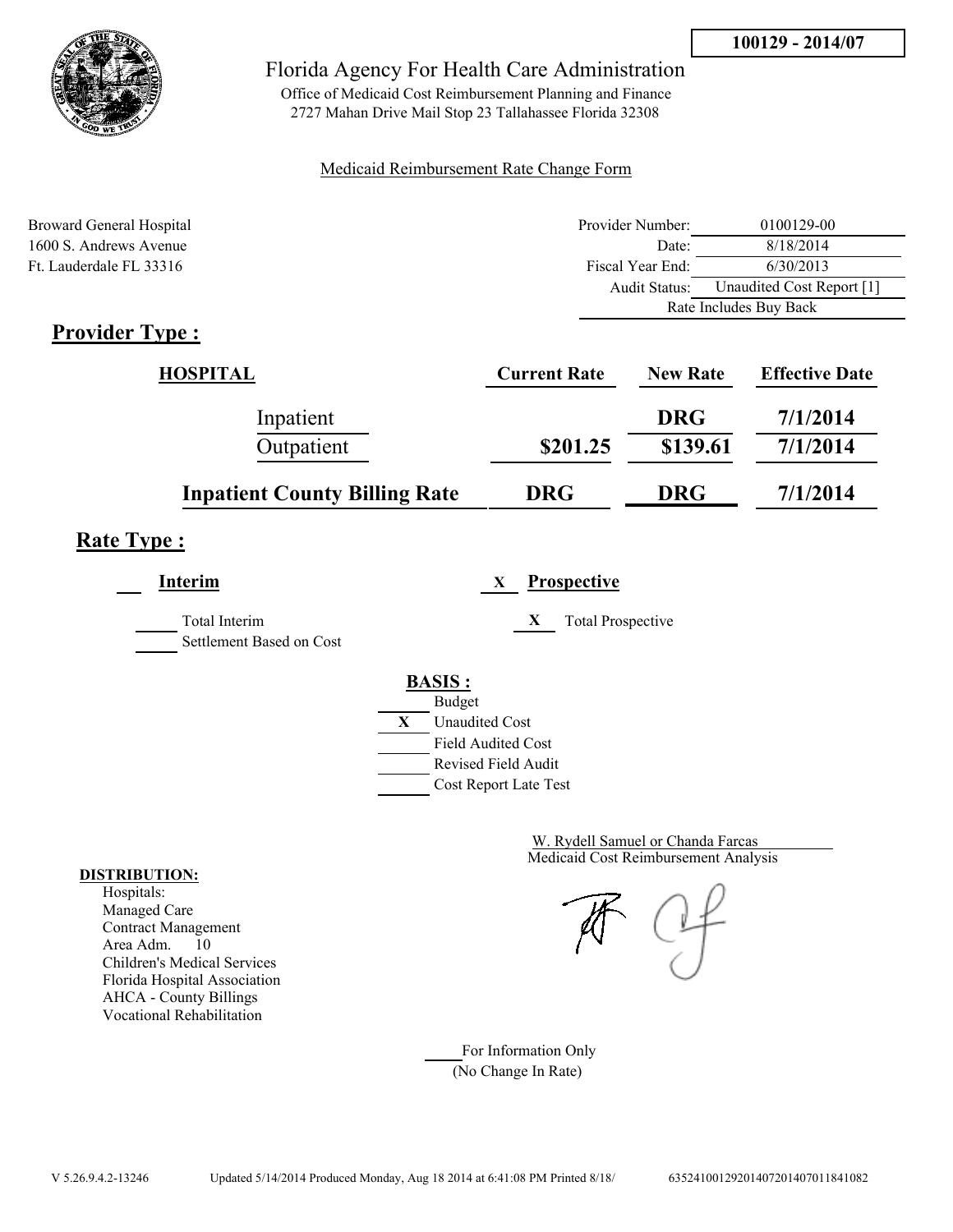

Office of Medicaid Cost Reimbursement Planning and Finance 2727 Mahan Drive Mail Stop 23 Tallahassee Florida 32308

### Medicaid Reimbursement Rate Change Form

| Broward General Hospital                 | Provider Number: | 0100129-01                |  |
|------------------------------------------|------------------|---------------------------|--|
| 1600 S. Andrews Avenue                   | Date:            | 8/18/2014                 |  |
| Ft. Lauderdale FL 33316                  | Fiscal Year End: | 6/30/2013                 |  |
|                                          | Audit Status:    | Unaudited Cost Report [1] |  |
|                                          |                  | Rate Includes Buy Back    |  |
| $D_{\text{nonideal}}$ $T_{\text{una}}$ . |                  |                           |  |

# **Provider Type :**

| HOSPITAL                             | <b>Current Rate</b> | <b>New Rate</b> | <b>Effective Date</b> |
|--------------------------------------|---------------------|-----------------|-----------------------|
| Inpatient                            |                     | <b>DRG</b>      | 7/1/2014              |
| Outpatient                           | \$201.25            | \$139.61        | 7/1/2014              |
| <b>Inpatient County Billing Rate</b> | <b>DRG</b>          | <b>DRG</b>      | 7/1/2014              |

# **Rate Type :**

**Interim X Prospective**

Settlement Based on Cost

Total Interim **X** Total Prospective

**BASIS :**



Medicaid Cost Reimbursement Analysis W. Rydell Samuel or Chanda Farcas

For Information Only (No Change In Rate)

#### **DISTRIBUTION:**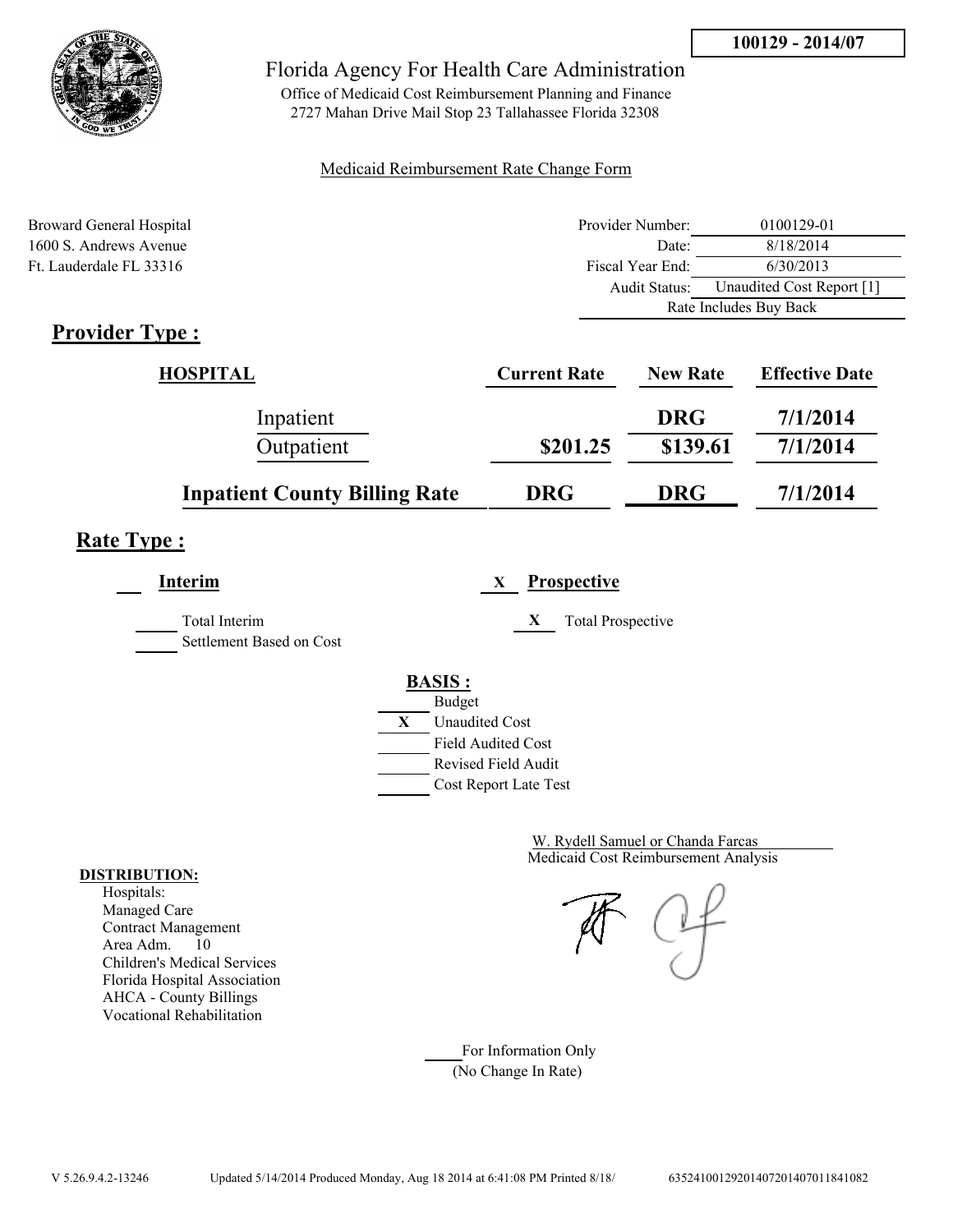

Office of Medicaid Cost Reimbursement Planning and Finance 2727 Mahan Drive Mail Stop 23 Tallahassee Florida 32308

### Medicaid Reimbursement Rate Change Form

| Broward General Hospital                 | Provider Number: | 0100129-05                |
|------------------------------------------|------------------|---------------------------|
| 1600 S. Andrews Avenue                   | Date:            | 8/18/2014                 |
| Ft. Lauderdale FL 33316                  | Fiscal Year End: | 6/30/2013                 |
|                                          | Audit Status:    | Unaudited Cost Report [1] |
|                                          |                  | Rate Includes Buy Back    |
| $D_{\text{nonideal}}$ $T_{\text{una}}$ . |                  |                           |

# **Provider Type :**

| HOSPITAL                             | <b>Current Rate</b> | <b>New Rate</b> | <b>Effective Date</b> |
|--------------------------------------|---------------------|-----------------|-----------------------|
| Inpatient                            |                     | <b>DRG</b>      | 7/1/2014              |
| Outpatient                           | \$201.25            | \$139.61        | 7/1/2014              |
| <b>Inpatient County Billing Rate</b> | <b>DRG</b>          | <b>DRG</b>      | 7/1/2014              |

# **Rate Type :**

**Interim X Prospective**

Total Interim **X** Total Prospective

Settlement Based on Cost

### **BASIS :**



Medicaid Cost Reimbursement Analysis W. Rydell Samuel or Chanda Farcas

For Information Only (No Change In Rate)

#### **DISTRIBUTION:**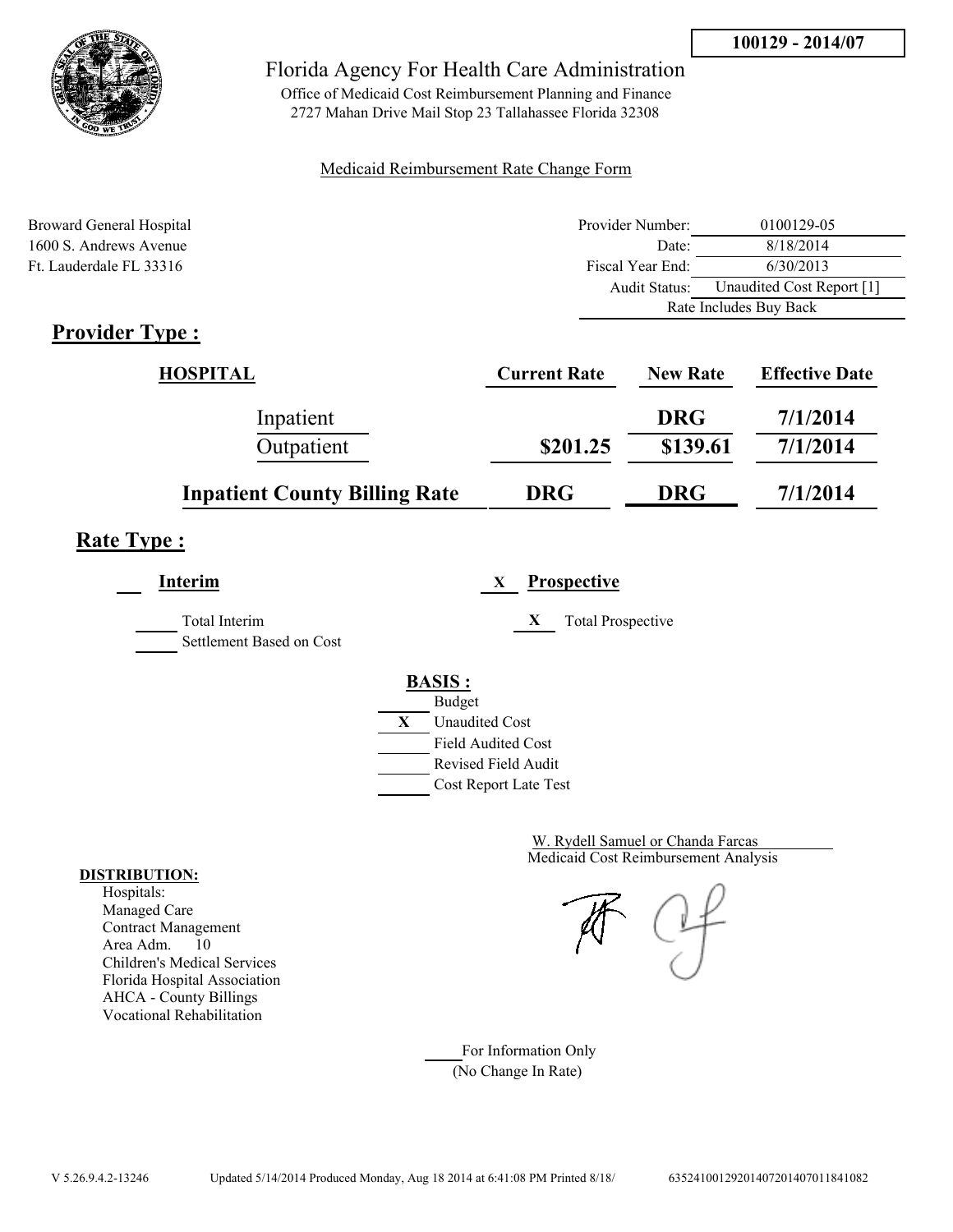

Office of Medicaid Cost Reimbursement Planning and Finance 2727 Mahan Drive Mail Stop 23 Tallahassee Florida 32308

### Medicaid Reimbursement Rate Change Form

| Holy Cross Hospital, Inc. | Provider Number: | 0100188-00                |
|---------------------------|------------------|---------------------------|
| P.O. Box 23460            | Date:            | 8/18/2014                 |
| Ft. Lauderdale FL 33307   | Fiscal Year End: | 6/30/2013                 |
|                           | Audit Status:    | Unaudited Cost Report [1] |

# **Provider Type :**

| HOSPITAL   | <b>Current Rate</b> | <b>New Rate</b> | <b>Effective Date</b> |
|------------|---------------------|-----------------|-----------------------|
| Inpatient  |                     | <b>DRG</b>      | 7/1/2014              |
| Outpatient | \$89.10             | \$95.47         | 7/1/2014              |

# **Rate Type :**

**Interim X Prospective** Total Interim **X** Total Prospective Settlement Based on Cost **BASIS :** Budget **X** Unaudited Cost Field Audited Cost Revised Field Audit Cost Report Late Test

> Medicaid Cost Reimbursement Analysis W. Rydell Samuel or Chanda Farcas

For Information Only (No Change In Rate)

#### **DISTRIBUTION:**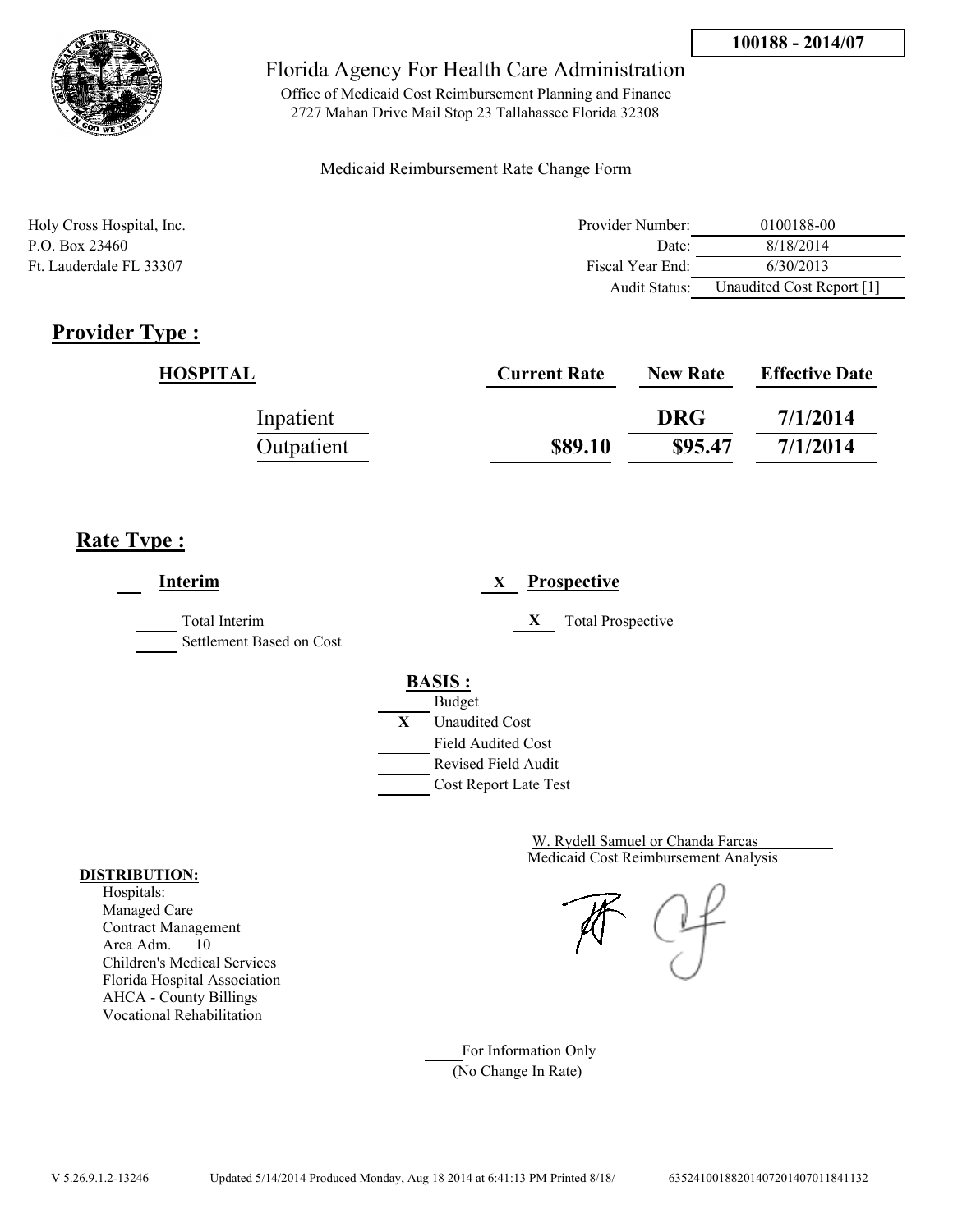

Office of Medicaid Cost Reimbursement Planning and Finance 2727 Mahan Drive Mail Stop 23 Tallahassee Florida 32308

### Medicaid Reimbursement Rate Change Form

| Kindred Hospital-Ft. Lauderdale | Provider Number: | 0100196-00                |
|---------------------------------|------------------|---------------------------|
| 1516 E Las Olas Blvd.           | Date:            | 8/18/2014                 |
| Ft. Lauderdale FL 33301         | Fiscal Year End: | 8/31/2013                 |
|                                 | Audit Status:    | Unaudited Cost Report [1] |

# **Provider Type :**

| HOSPITAL   | <b>Current Rate</b> | <b>New Rate</b> | <b>Effective Date</b> |
|------------|---------------------|-----------------|-----------------------|
| Inpatient  |                     | <b>DRG</b>      | 7/1/2014              |
| Outpatient | \$14.66             | \$9.15          | 7/1/2014              |

# **Rate Type :**

**Interim X Prospective** Total Interim **X** Total Prospective Settlement Based on Cost **BASIS :** Budget **X** Unaudited Cost Field Audited Cost Revised Field Audit Cost Report Late Test

> Medicaid Cost Reimbursement Analysis W. Rydell Samuel or Chanda Farcas

For Information Only (No Change In Rate)

#### **DISTRIBUTION:**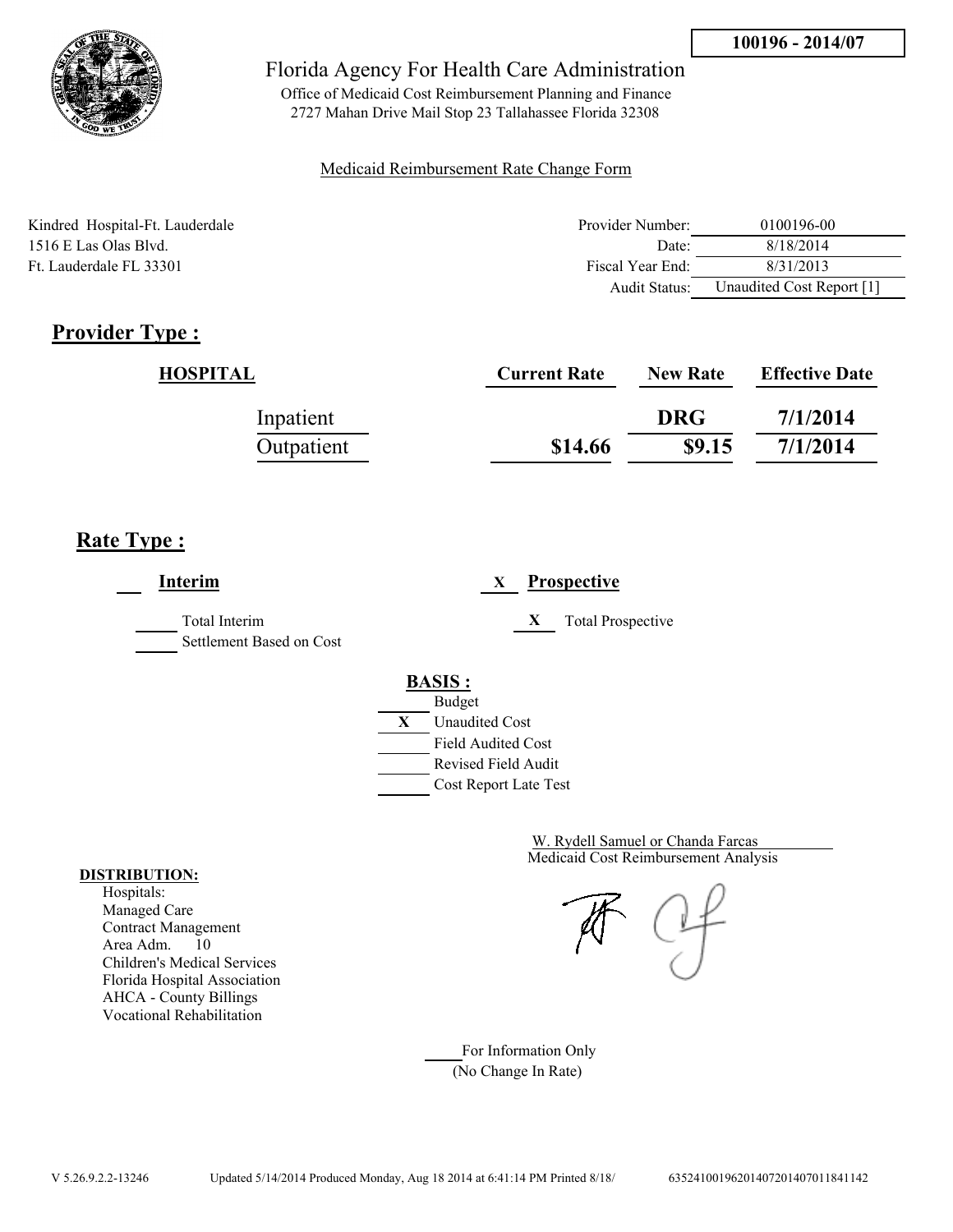

Office of Medicaid Cost Reimbursement Planning and Finance 2727 Mahan Drive Mail Stop 23 Tallahassee Florida 32308

### Medicaid Reimbursement Rate Change Form

| Memorial Hospital                         | Provider Number: | 0100200-00                |
|-------------------------------------------|------------------|---------------------------|
| 3501 Johnson St.                          | Date:            | 8/18/2014                 |
| Hollywood FL 33021                        | Fiscal Year End: | 4/30/2013                 |
|                                           | Audit Status:    | Unaudited Cost Report [1] |
|                                           |                  | Rate Includes Buy Back    |
| $\sim$ $\sim$<br>$\overline{\phantom{a}}$ |                  |                           |

# **Provider Type :**

| <b>HOSPITAL</b>                      | <b>Current Rate</b> | <b>New Rate</b> | <b>Effective Date</b> |
|--------------------------------------|---------------------|-----------------|-----------------------|
| Inpatient                            |                     | <b>DRG</b>      | 7/1/2014              |
| Outpatient                           | \$222.47            | \$180.86        | 7/1/2014              |
| <b>Inpatient County Billing Rate</b> | <b>DRG</b>          | <b>DRG</b>      | 7/1/2014              |

# **Rate Type :**

**Interim X Prospective** Total Interim **X** Total Prospective Settlement Based on Cost **BASIS :**



Medicaid Cost Reimbursement Analysis W. Rydell Samuel or Chanda Farcas

For Information Only (No Change In Rate)

#### **DISTRIBUTION:**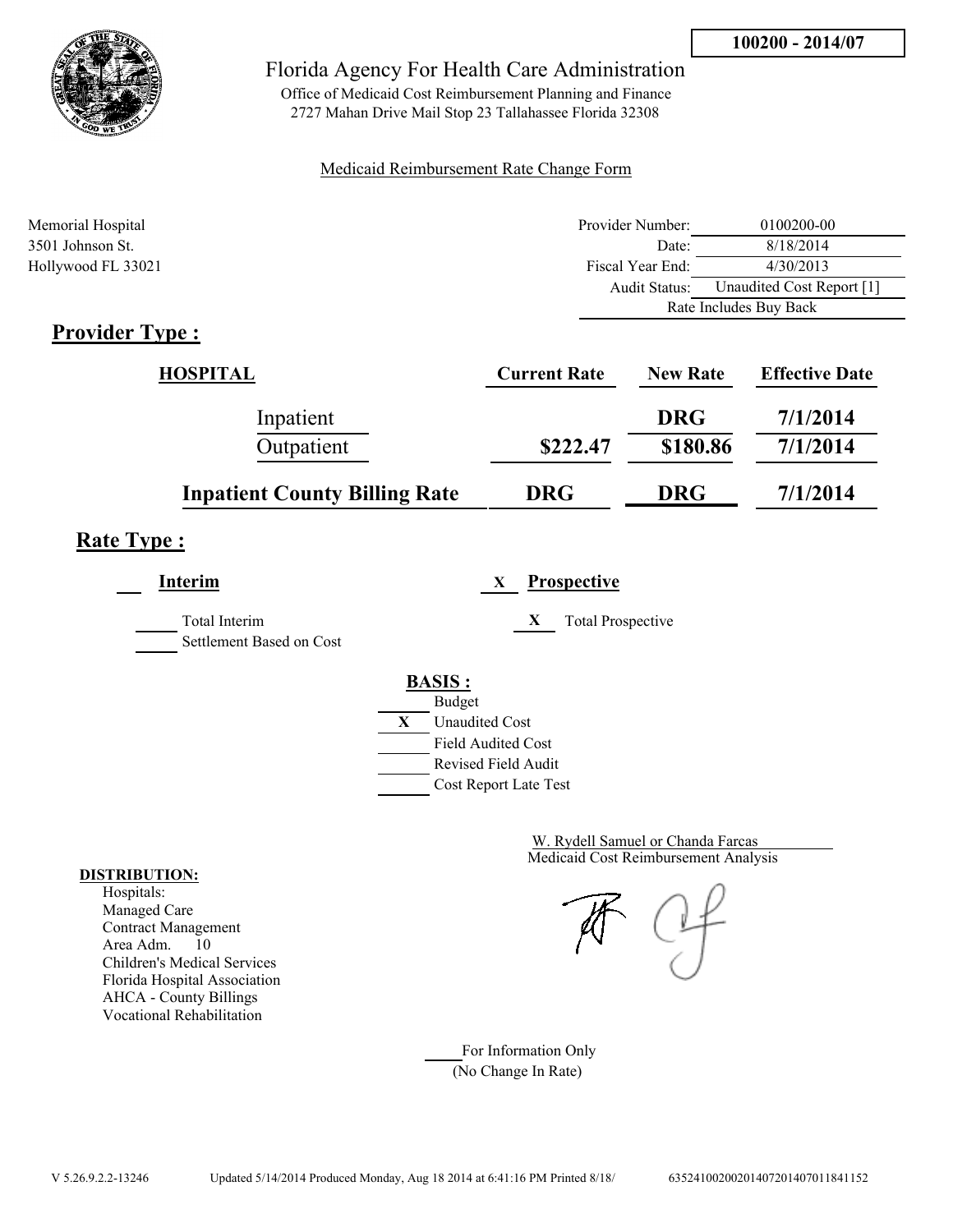

Office of Medicaid Cost Reimbursement Planning and Finance 2727 Mahan Drive Mail Stop 23 Tallahassee Florida 32308

### Medicaid Reimbursement Rate Change Form

| North Broward Medical Center | Provider Number: | 0100218-00                |
|------------------------------|------------------|---------------------------|
| 303 South East 17th St.      | Date:            | 8/18/2014                 |
| Ft. Lauderdale FL 33316      | Fiscal Year End: | 6/30/2013                 |
|                              | Audit Status:    | Unaudited Cost Report [1] |
|                              |                  | Rate Includes Buy Back    |

# **Provider Type :**

| <b>HOSPITAL</b>                      | <b>Current Rate</b> | <b>New Rate</b> | <b>Effective Date</b> |
|--------------------------------------|---------------------|-----------------|-----------------------|
| Inpatient                            |                     | <b>DRG</b>      | 7/1/2014              |
| Outpatient                           | \$156.42            | \$108.35        | 7/1/2014              |
| <b>Inpatient County Billing Rate</b> | <b>DRG</b>          | <b>DRG</b>      | 7/1/2014              |

# **Rate Type :**

| Interim                                   | <b>Prospective</b><br>X                     |
|-------------------------------------------|---------------------------------------------|
| Total Interim<br>Settlement Based on Cost | X<br><b>Total Prospective</b>               |
|                                           | <b>BASIS:</b>                               |
|                                           | <b>Budget</b><br>X<br><b>Unaudited Cost</b> |
|                                           | <b>Field Audited Cost</b>                   |
|                                           | Revised Field Audit                         |
|                                           | Cost Report Late Test                       |

Medicaid Cost Reimbursement Analysis W. Rydell Samuel or Chanda Farcas

#### **DISTRIBUTION:**

Hospitals: Managed Care Contract Management Area Adm. 10 Children's Medical Services Florida Hospital Association AHCA - County Billings Vocational Rehabilitation

For Information Only (No Change In Rate)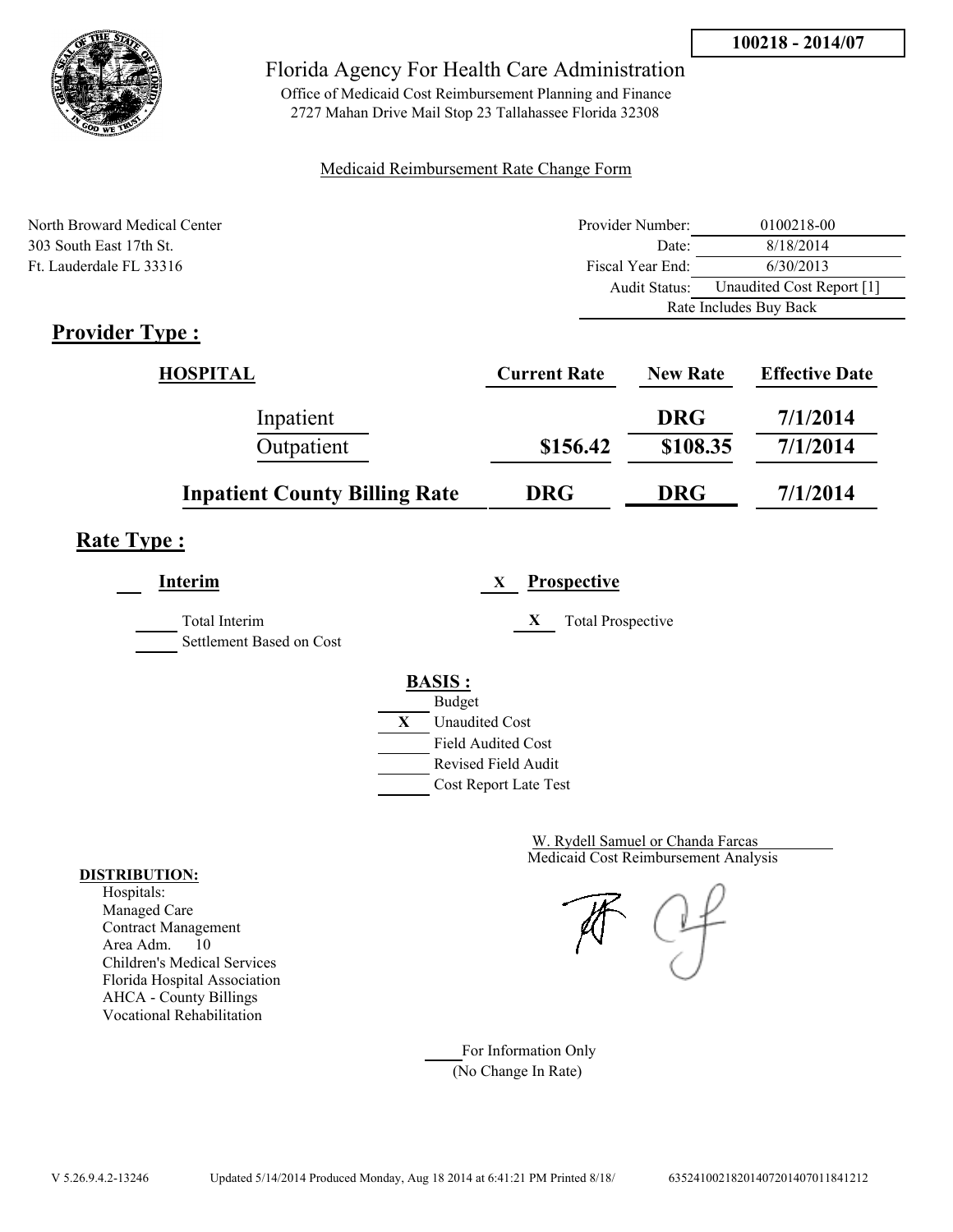

Office of Medicaid Cost Reimbursement Planning and Finance 2727 Mahan Drive Mail Stop 23 Tallahassee Florida 32308

### Medicaid Reimbursement Rate Change Form

| North Broward Medical Center | Provider Number: | 0100218-03                |  |
|------------------------------|------------------|---------------------------|--|
| 303 South East 17th St.      | Date:            | 8/18/2014                 |  |
| Ft. Lauderdale FL 33316      | Fiscal Year End: | 6/30/2013                 |  |
|                              | Audit Status:    | Unaudited Cost Report [1] |  |
|                              |                  | Rate Includes Buy Back    |  |

# **Provider Type :**

| <b>HOSPITAL</b>                      | <b>Current Rate</b> | <b>New Rate</b> | <b>Effective Date</b> |
|--------------------------------------|---------------------|-----------------|-----------------------|
| Inpatient                            |                     | <b>DRG</b>      | 7/1/2014              |
| Outpatient                           | \$156.42            | \$108.35        | 7/1/2014              |
| <b>Inpatient County Billing Rate</b> | <b>DRG</b>          | <b>DRG</b>      | 7/1/2014              |

# **Rate Type :**

| Interim                                   | <b>Prospective</b><br>X                                                                                                                   |
|-------------------------------------------|-------------------------------------------------------------------------------------------------------------------------------------------|
| Total Interim<br>Settlement Based on Cost | <b>Total Prospective</b><br>X                                                                                                             |
|                                           | <b>BASIS:</b><br><b>Budget</b><br>X<br><b>Unaudited Cost</b><br><b>Field Audited Cost</b><br>Revised Field Audit<br>Cost Report Late Test |

Medicaid Cost Reimbursement Analysis W. Rydell Samuel or Chanda Farcas

For Information Only (No Change In Rate)

#### **DISTRIBUTION:**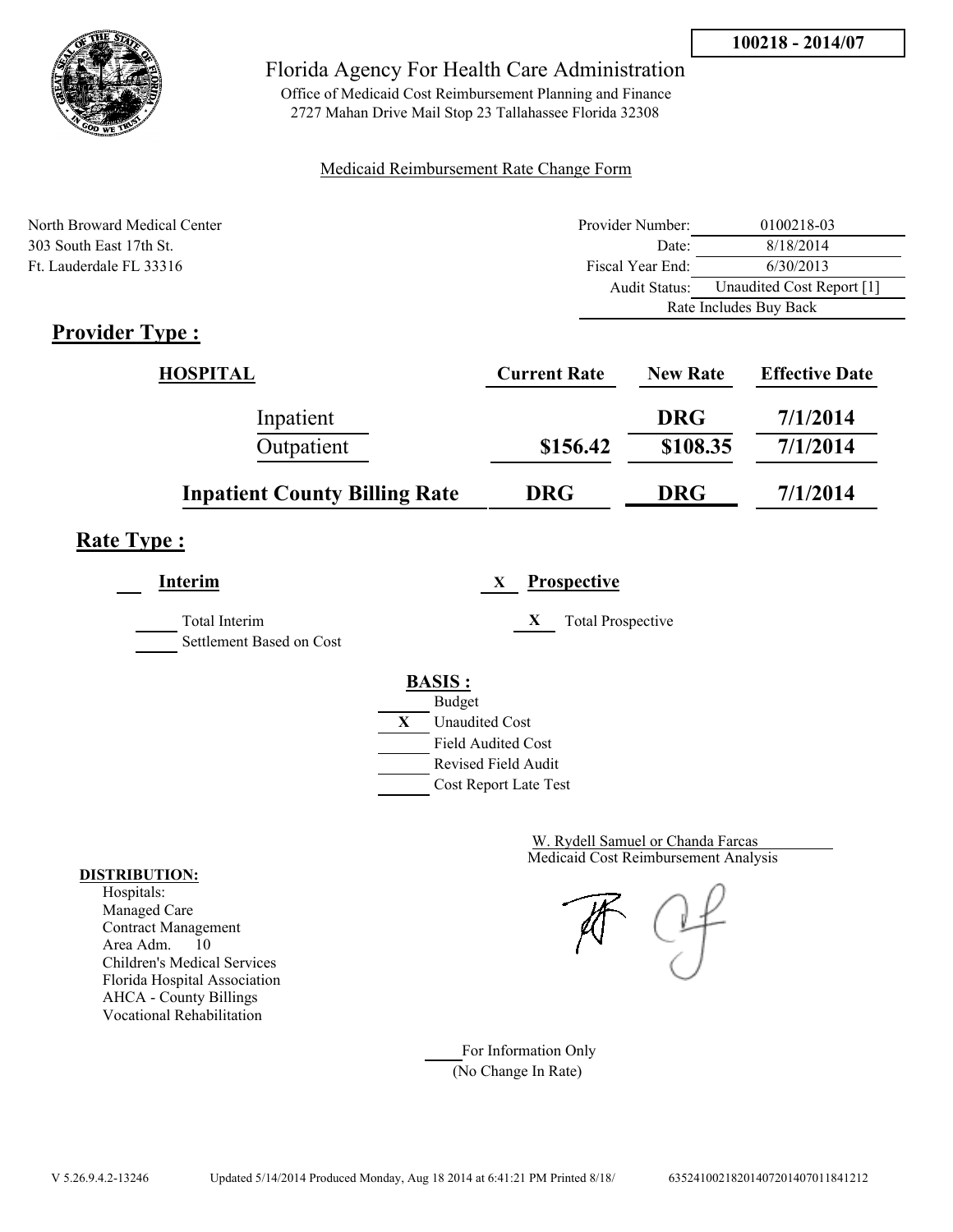

Office of Medicaid Cost Reimbursement Planning and Finance 2727 Mahan Drive Mail Stop 23 Tallahassee Florida 32308

#### Medicaid Reimbursement Rate Change Form

| Calhoun Liberty Hospital  | Provider Number: | 0100269-00                |  |
|---------------------------|------------------|---------------------------|--|
| Post Office Box 419       | Date:            | 8/18/2014                 |  |
| Blountstown FL 32424-0419 | Fiscal Year End: | 12/31/2012                |  |
|                           | Audit Status:    | Unaudited Cost Report [1] |  |
|                           |                  | Rate Includes Buy Back    |  |

# **Provider Type :**

| HOSPITAL   | <b>Current Rate</b> | <b>New Rate</b> | <b>Effective Date</b> |
|------------|---------------------|-----------------|-----------------------|
| Inpatient  |                     | <b>DRG</b>      | 7/1/2014              |
| Outpatient | \$70.33             | \$52.52         | 7/1/2014              |

## **Rate Type :**

 $\overline{a}$ 

| Interim                                   | <b>Prospective</b><br>X                                                   |
|-------------------------------------------|---------------------------------------------------------------------------|
| Total Interim<br>Settlement Based on Cost | <b>Total Prospective</b><br>X                                             |
|                                           | <b>BASIS:</b><br><b>Budget</b><br>X<br><b>Unaudited Cost</b>              |
|                                           | <b>Field Audited Cost</b><br>Revised Field Audit<br>Cost Report Late Test |

Medicaid Cost Reimbursement Analysis W. Rydell Samuel or Chanda Farcas

For Information Only (No Change In Rate)

#### **DISTRIBUTION:**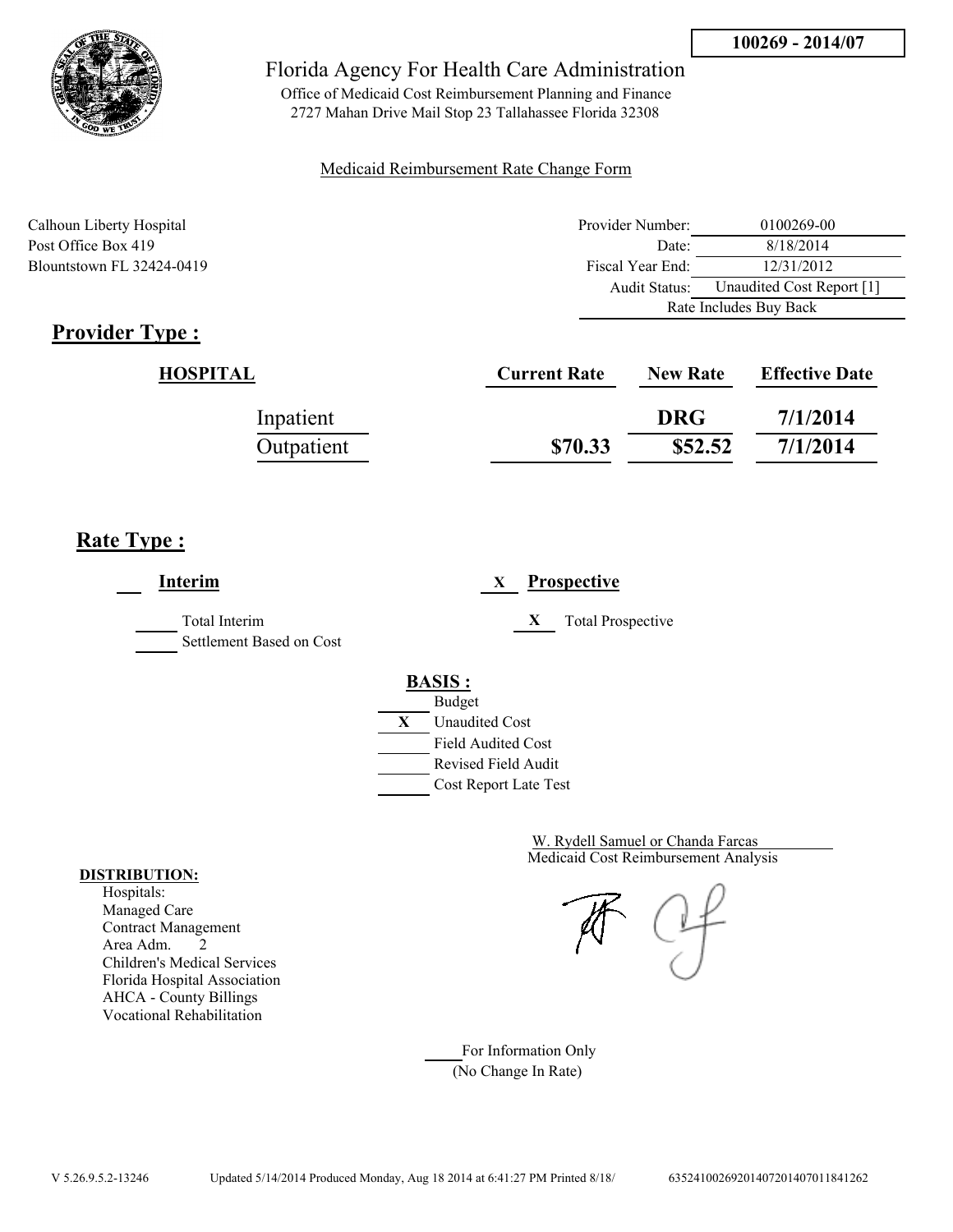

Office of Medicaid Cost Reimbursement Planning and Finance 2727 Mahan Drive Mail Stop 23 Tallahassee Florida 32308

#### Medicaid Reimbursement Rate Change Form

| Charlotte Regional Medical Center | Provider Number: | 0100277-00                |
|-----------------------------------|------------------|---------------------------|
| 809 E. Marion Ave.                | Date:            | 8/18/2014                 |
| Punta Gorda FL 33950-3898         | Fiscal Year End: | 9/30/2013                 |
|                                   | Audit Status:    | Unaudited Cost Report [1] |

# **Provider Type :**

| HOSPITAL   | <b>Current Rate</b> | <b>New Rate</b> | <b>Effective Date</b> |
|------------|---------------------|-----------------|-----------------------|
| Inpatient  |                     | <b>DRG</b>      | 7/1/2014              |
| Outpatient | \$58.23             | \$62.39         | 7/1/2014              |

## **Rate Type :**

**Interim X Prospective** Total Interim **X** Total Prospective Settlement Based on Cost **BASIS :** Budget **X** Unaudited Cost Field Audited Cost Revised Field Audit Cost Report Late Test

> Medicaid Cost Reimbursement Analysis W. Rydell Samuel or Chanda Farcas

For Information Only (No Change In Rate)

#### **DISTRIBUTION:**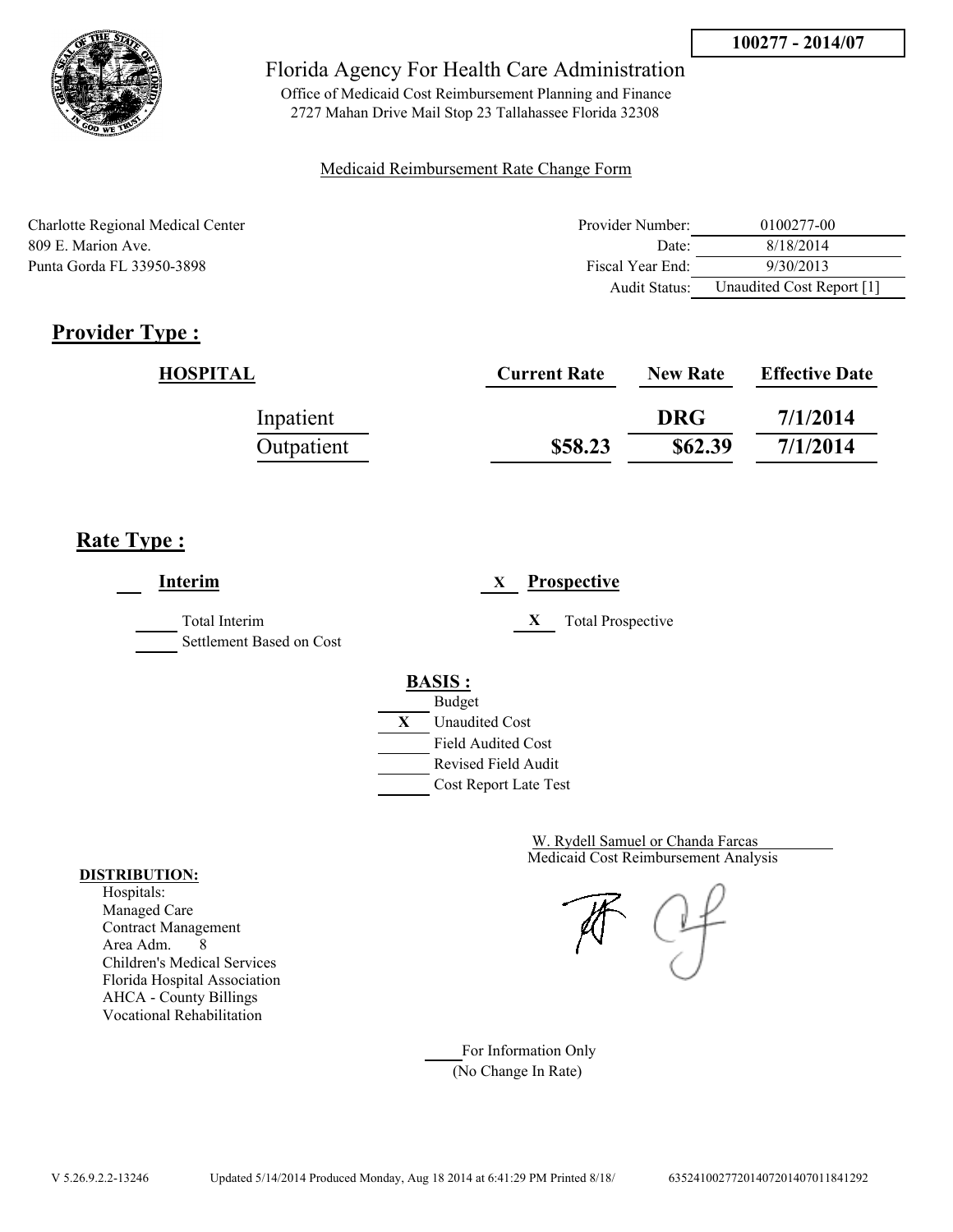

Office of Medicaid Cost Reimbursement Planning and Finance 2727 Mahan Drive Mail Stop 23 Tallahassee Florida 32308

#### Medicaid Reimbursement Rate Change Form

| Charlotte Regional Medical Center | Provider Number: | 0100277-02                |
|-----------------------------------|------------------|---------------------------|
| 809 E. Marion Ave.                | Date:            | 8/18/2014                 |
| Punta Gorda FL 33950-3898         | Fiscal Year End: | 9/30/2013                 |
|                                   | Audit Status:    | Unaudited Cost Report [1] |

# **Provider Type :**

| HOSPITAL   | <b>Current Rate</b> | <b>New Rate</b> | <b>Effective Date</b> |
|------------|---------------------|-----------------|-----------------------|
| Inpatient  |                     | <b>DRG</b>      | 7/1/2014              |
| Outpatient | \$58.23             | \$62.39         | 7/1/2014              |

## **Rate Type :**

**Interim X Prospective** Total Interim **X** Total Prospective Settlement Based on Cost **BASIS :** Budget **X** Unaudited Cost Field Audited Cost Revised Field Audit Cost Report Late Test

> Medicaid Cost Reimbursement Analysis W. Rydell Samuel or Chanda Farcas

For Information Only (No Change In Rate)

#### **DISTRIBUTION:**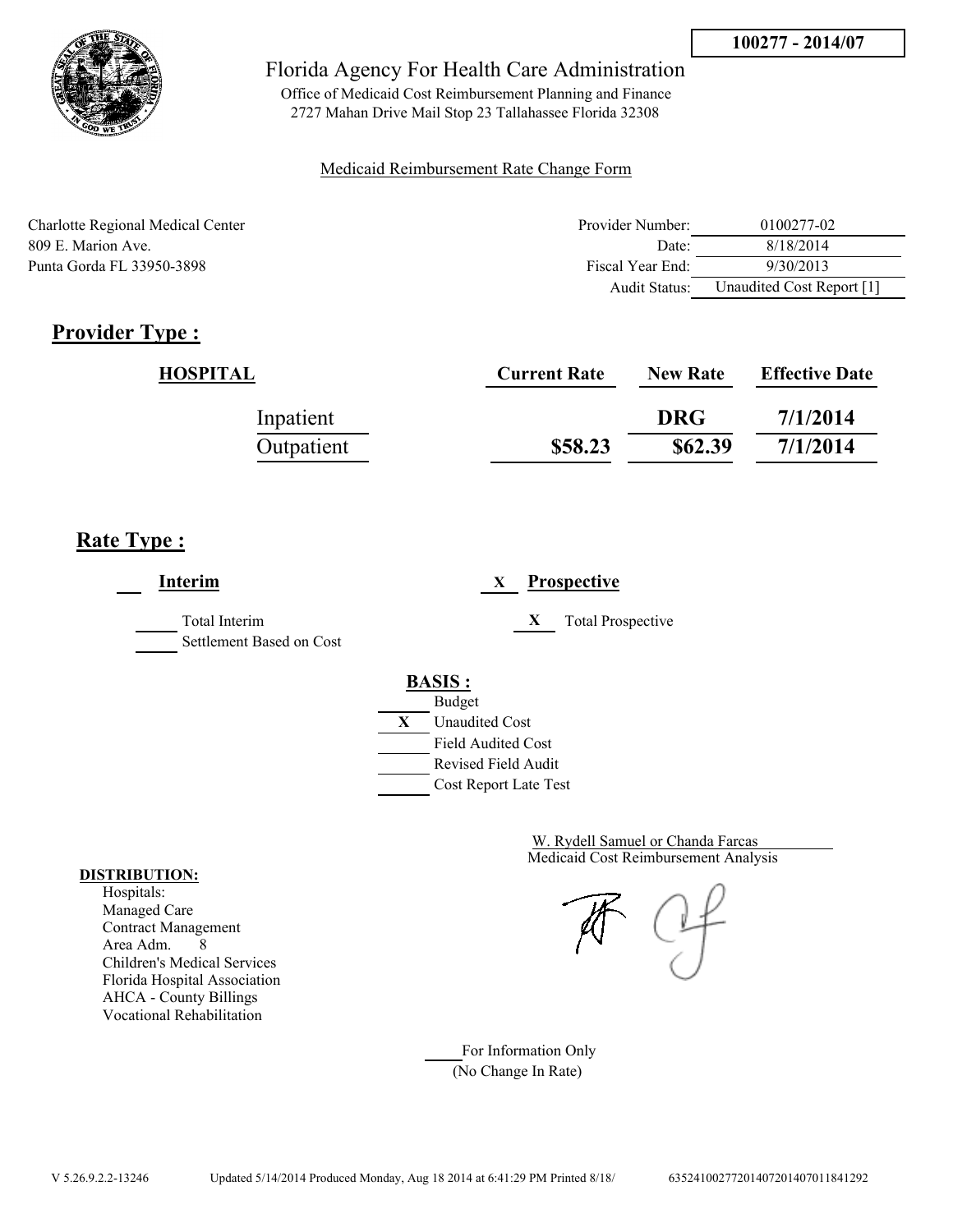

Office of Medicaid Cost Reimbursement Planning and Finance 2727 Mahan Drive Mail Stop 23 Tallahassee Florida 32308

#### Medicaid Reimbursement Rate Change Form

| Peace River Regional Medical Center | Provider Number:     | 0100285-00                |
|-------------------------------------|----------------------|---------------------------|
| 2500 Harbor Blyd                    | Date:                | 8/18/2014                 |
| Port Charlotte FL 33952             | Fiscal Year End:     | 12/31/2012                |
|                                     | <b>Audit Status:</b> | Unaudited Cost Report [1] |

# **Provider Type :**

| HOSPITAL   | <b>Current Rate</b> | <b>New Rate</b> | <b>Effective Date</b> |
|------------|---------------------|-----------------|-----------------------|
| Inpatient  |                     | <b>DRG</b>      | 7/1/2014              |
| Outpatient | \$65.83             | \$64.98         | 7/1/2014              |

## **Rate Type :**

**Interim X Prospective** Total Interim **X** Total Prospective Settlement Based on Cost **BASIS :** Budget **X** Unaudited Cost Field Audited Cost Revised Field Audit Cost Report Late Test

> Medicaid Cost Reimbursement Analysis W. Rydell Samuel or Chanda Farcas

For Information Only (No Change In Rate)

#### **DISTRIBUTION:**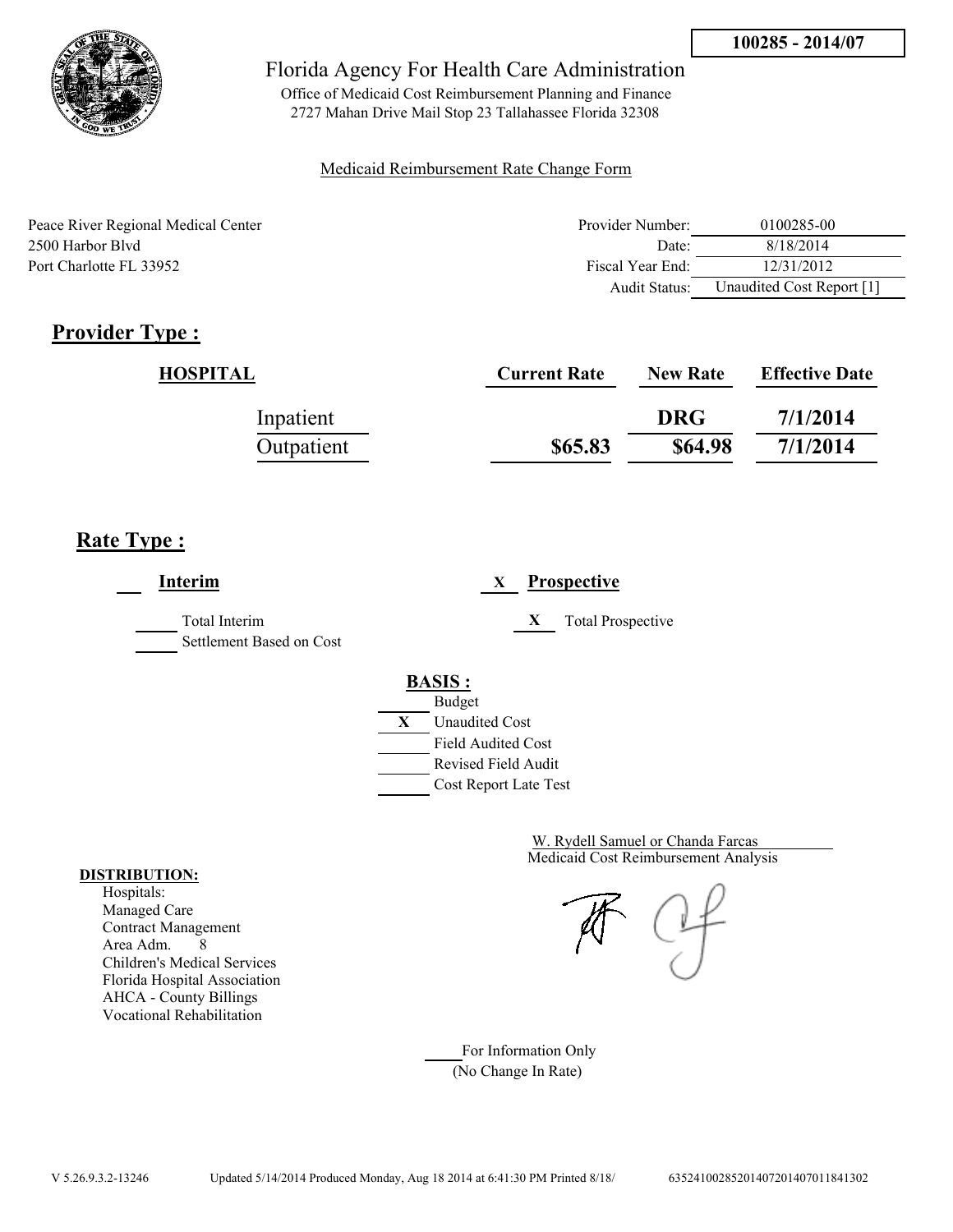

Office of Medicaid Cost Reimbursement Planning and Finance 2727 Mahan Drive Mail Stop 23 Tallahassee Florida 32308

#### Medicaid Reimbursement Rate Change Form

| Naples Community Hospital | Provider Number:  | 0100315-00                |
|---------------------------|-------------------|---------------------------|
| 350 7th Street North      | Date <sup>-</sup> | 8/18/2014                 |
| Naples FL 33941-3029      | Fiscal Year End:  | 9/30/2013                 |
|                           | Audit Status:     | Unaudited Cost Report [1] |

# **Provider Type :**

| <b>HOSPITAL</b>                      | <b>Current Rate</b> | <b>New Rate</b> | <b>Effective Date</b> |
|--------------------------------------|---------------------|-----------------|-----------------------|
| Inpatient                            |                     | <b>DRG</b>      | 7/1/2014              |
| Outpatient                           | \$92.18             | \$80.78         | 7/1/2014              |
| <b>Inpatient County Billing Rate</b> | <b>DRG</b>          | <b>DRG</b>      | 7/1/2014              |

# **Rate Type :**

**Interim X Prospective**

Total Interim **X** Total Prospective

Settlement Based on Cost

### **BASIS :**



Medicaid Cost Reimbursement Analysis W. Rydell Samuel or Chanda Farcas

For Information Only (No Change In Rate)

#### **DISTRIBUTION:**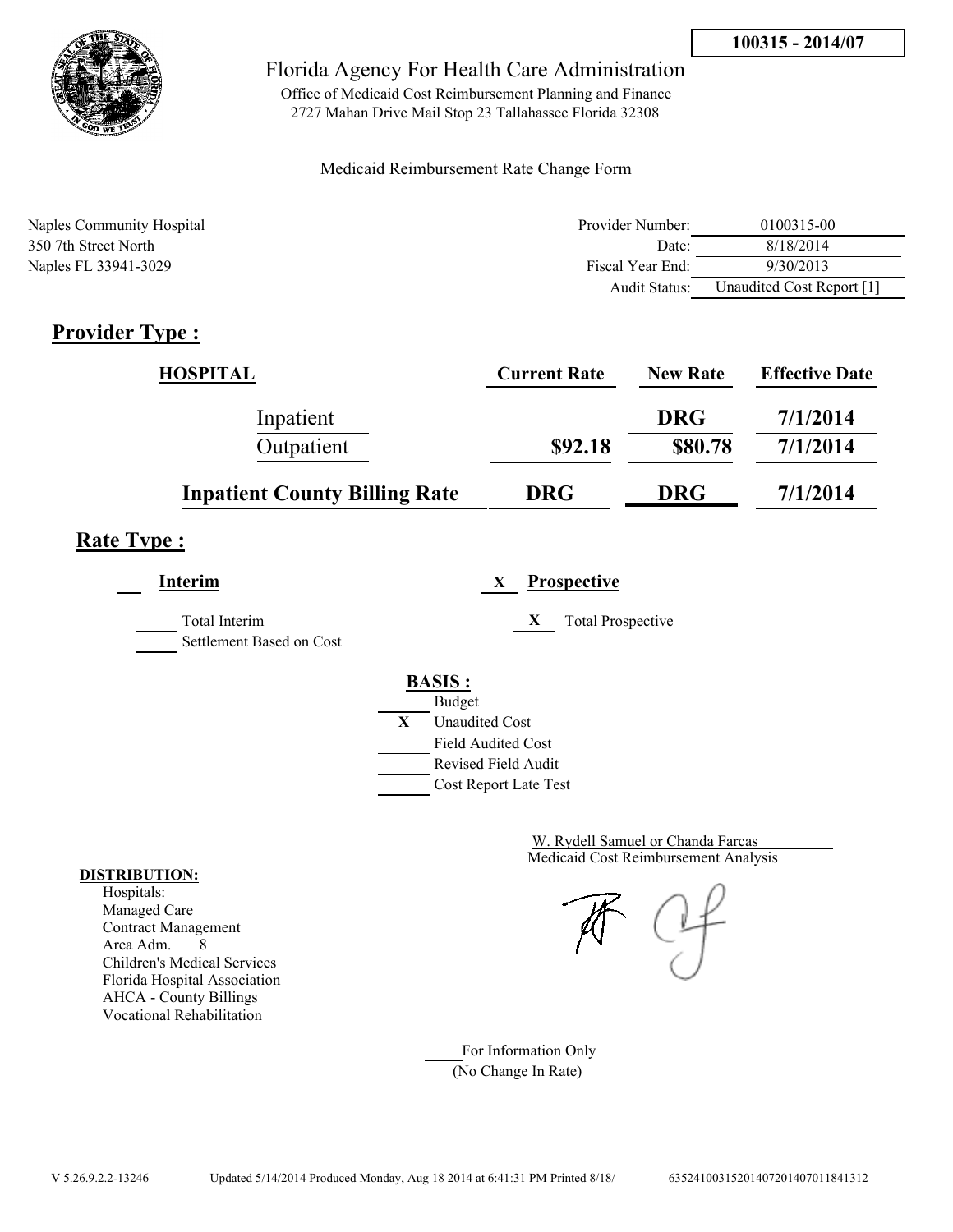

Office of Medicaid Cost Reimbursement Planning and Finance 2727 Mahan Drive Mail Stop 23 Tallahassee Florida 32308

#### Medicaid Reimbursement Rate Change Form

Shands At Lake Shore **Provider Number:** 0100331-00 Post Office 100336 Date: 8/18/2014 Gainesville FL 32610-0336 Fiscal Year End: 6/30/2013 Audit Status: Unaudited Cost Report [1] Rate Includes Buy Back

# **Provider Type :**

| HOSPITAL   | <b>Current Rate</b> | <b>New Rate</b> | <b>Effective Date</b> |
|------------|---------------------|-----------------|-----------------------|
| Inpatient  |                     | <b>DRG</b>      | 7/1/2014              |
| Outpatient | \$112.11            | \$100.51        | 7/1/2014              |

# **Rate Type :**

**Interim X Prospective** Total Interim **X** Total Prospective Settlement Based on Cost **BASIS :** Budget **X** Unaudited Cost Field Audited Cost Revised Field Audit Cost Report Late Test

> Medicaid Cost Reimbursement Analysis W. Rydell Samuel or Chanda Farcas

For Information Only (No Change In Rate)

#### **DISTRIBUTION:**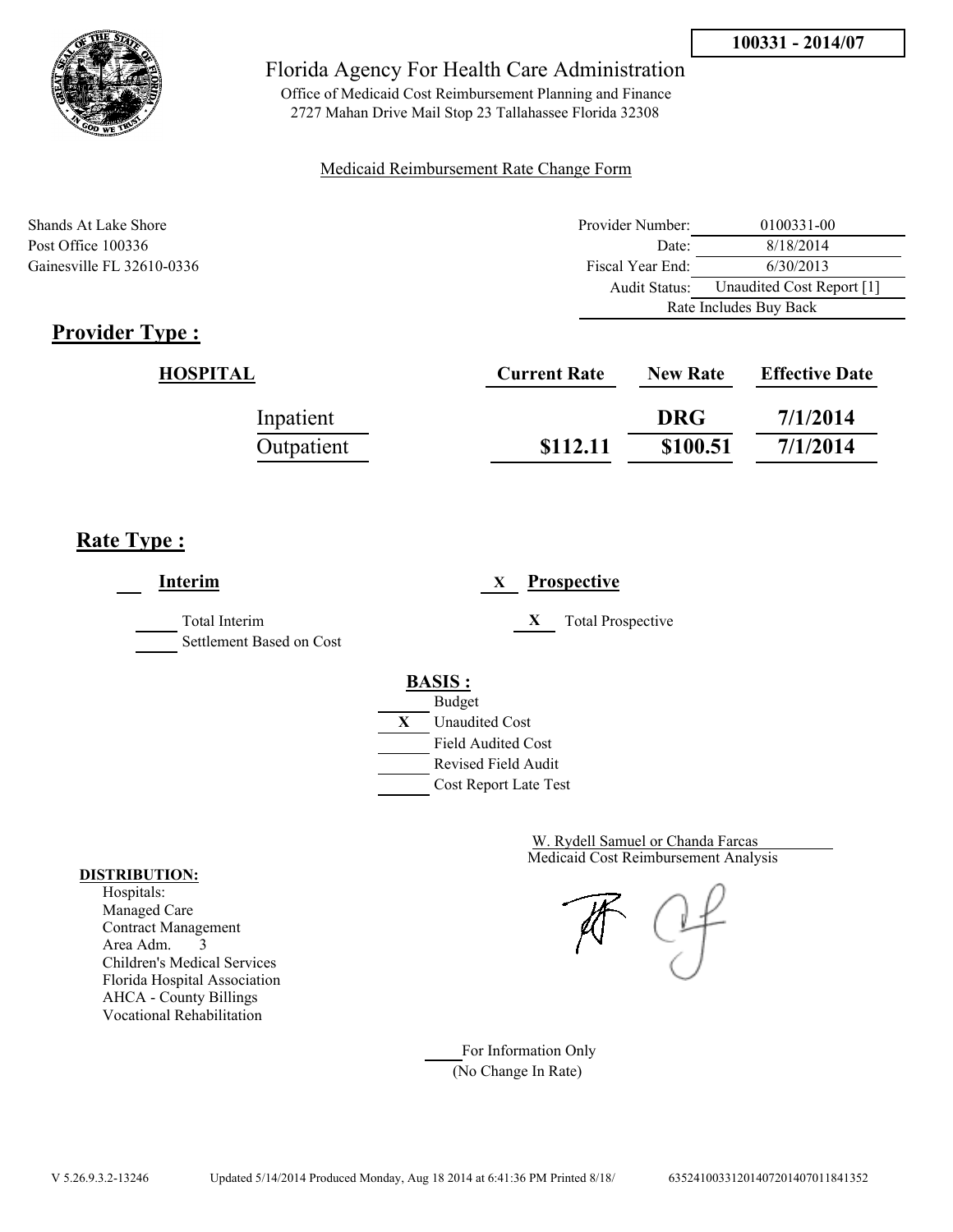

Office of Medicaid Cost Reimbursement Planning and Finance 2727 Mahan Drive Mail Stop 23 Tallahassee Florida 32308

#### Medicaid Reimbursement Rate Change Form

| Baptist Of Miami       | Provider Number:     | 0100358-00                |
|------------------------|----------------------|---------------------------|
| 8900 North Kendall Dr. | Date:                | 8/18/2014                 |
| Miami FL 33176         | Fiscal Year End:     | 9/30/2013                 |
|                        | <b>Audit Status:</b> | Unaudited Cost Report [1] |

## **Provider Type :**

| <b>HOSPITAL</b>                      | <b>Current Rate</b> | <b>New Rate</b> | <b>Effective Date</b> |
|--------------------------------------|---------------------|-----------------|-----------------------|
| Inpatient                            |                     | <b>DRG</b>      | 7/1/2014              |
| Outpatient                           | \$158.05            | \$254.22        | 7/1/2014              |
| <b>Inpatient County Billing Rate</b> | <b>DRG</b>          | <b>DRG</b>      | 7/1/2014              |

# **Rate Type :**

**Interim X Prospective** Total Interim **X** Total Prospective Settlement Based on Cost **BASIS :**



Cost Report Late Test

Medicaid Cost Reimbursement Analysis W. Rydell Samuel or Chanda Farcas

For Information Only (No Change In Rate)

#### **DISTRIBUTION:**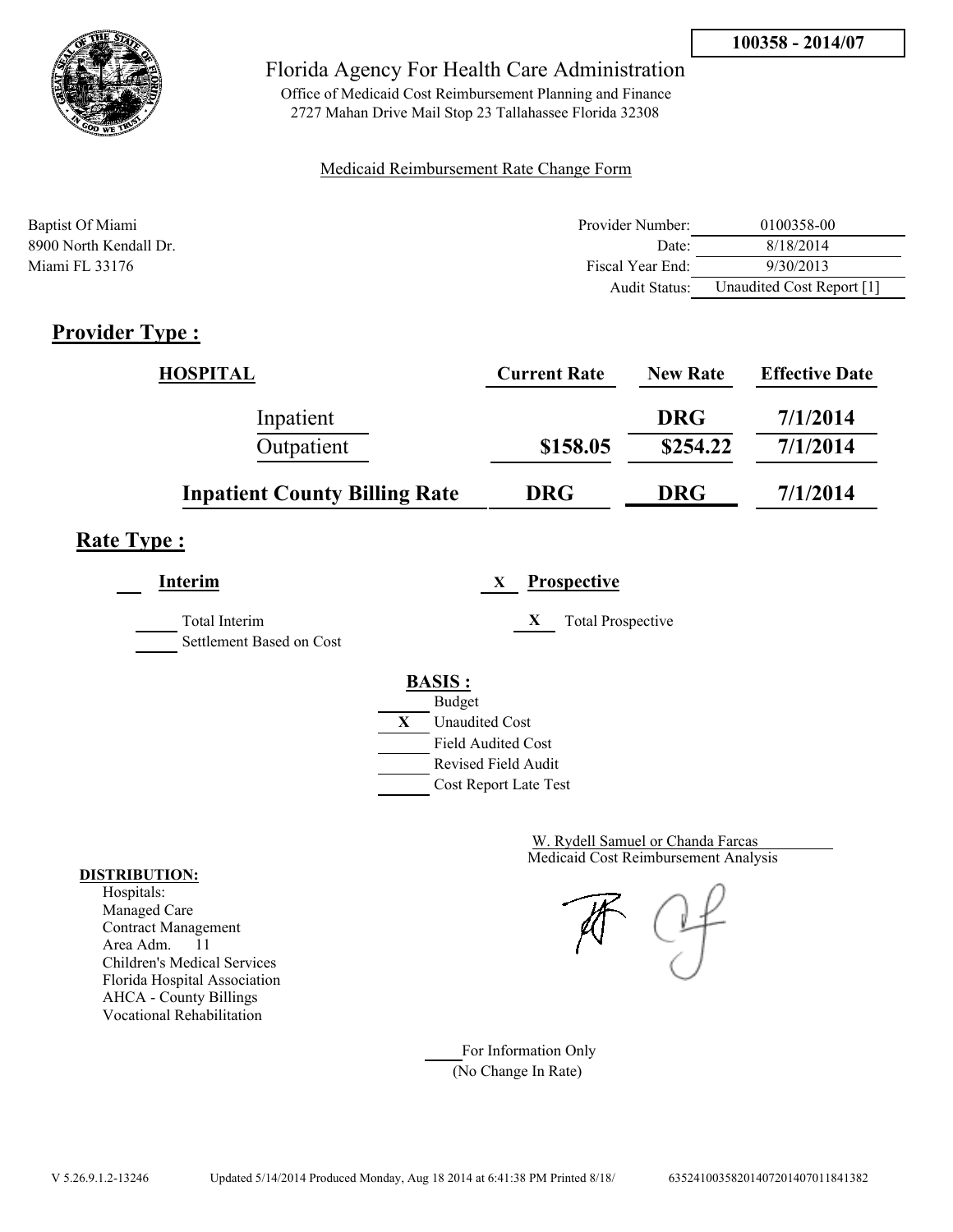

Office of Medicaid Cost Reimbursement Planning and Finance 2727 Mahan Drive Mail Stop 23 Tallahassee Florida 32308

#### Medicaid Reimbursement Rate Change Form

| Cedars Medical Center, Inc.                | Provider Number: | 0100366-00                |
|--------------------------------------------|------------------|---------------------------|
| 1475 NW 12th Avenue, Hope Lodge Suite #205 | Date:            | 8/18/2014                 |
| Miami FL 33136                             | Fiscal Year End: | 5/31/2013                 |
|                                            | Audit Status:    | Unaudited Cost Report [1] |

## **Provider Type :**

| <b>HOSPITAL</b>                      | <b>Current Rate</b> | <b>New Rate</b> | <b>Effective Date</b> |
|--------------------------------------|---------------------|-----------------|-----------------------|
| Inpatient                            |                     | <b>DRG</b>      | 7/1/2014              |
| Outpatient                           | \$204.73            | \$130.17        | 7/1/2014              |
| <b>Inpatient County Billing Rate</b> | <b>DRG</b>          | <b>DRG</b>      | 7/1/2014              |

# **Rate Type :**

**Interim X Prospective** Total Interim **X** Total Prospective Settlement Based on Cost

**BASIS :**



Medicaid Cost Reimbursement Analysis W. Rydell Samuel or Chanda Farcas

For Information Only (No Change In Rate)

#### **DISTRIBUTION:**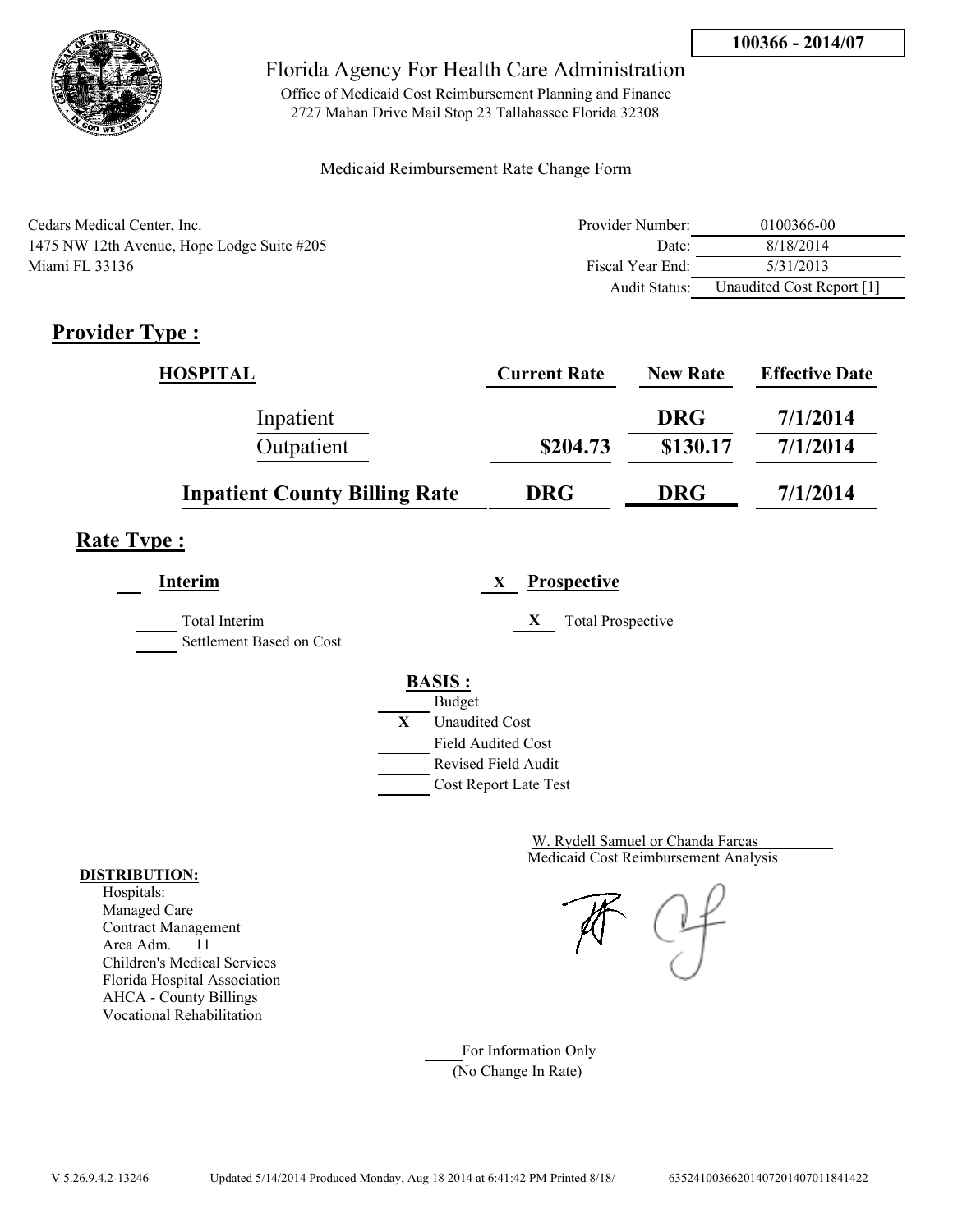

Office of Medicaid Cost Reimbursement Planning and Finance 2727 Mahan Drive Mail Stop 23 Tallahassee Florida 32308

#### Medicaid Reimbursement Rate Change Form

| Cedars Medical Center, Inc.                | Provider Number: | 0100366-03                |
|--------------------------------------------|------------------|---------------------------|
| 1475 NW 12th Avenue, Hope Lodge Suite #205 | Date:            | 8/18/2014                 |
| Miami FL 33136                             | Fiscal Year End: | 5/31/2013                 |
|                                            | Audit Status:    | Unaudited Cost Report [1] |

## **Provider Type :**

| <b>HOSPITAL</b>                      | <b>Current Rate</b> | <b>New Rate</b> | <b>Effective Date</b> |
|--------------------------------------|---------------------|-----------------|-----------------------|
| Inpatient                            |                     | <b>DRG</b>      | 7/1/2014              |
| Outpatient                           | \$204.73            | \$130.17        | 7/1/2014              |
| <b>Inpatient County Billing Rate</b> | <b>DRG</b>          | <b>DRG</b>      | 7/1/2014              |

# **Rate Type :**

**Interim X Prospective** Total Interim **X** Total Prospective Settlement Based on Cost

### **BASIS :**



Medicaid Cost Reimbursement Analysis W. Rydell Samuel or Chanda Farcas

For Information Only (No Change In Rate)

#### **DISTRIBUTION:**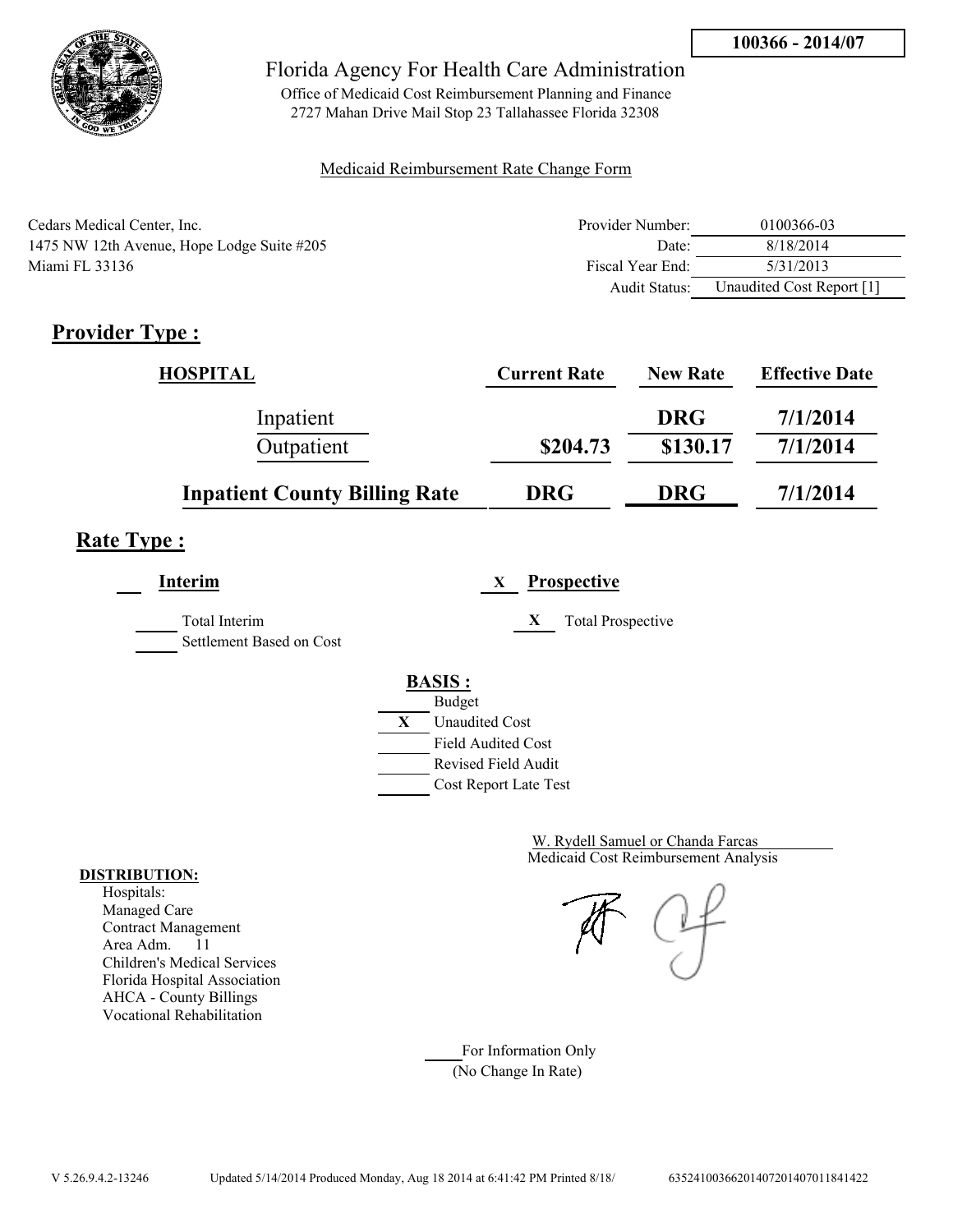

Office of Medicaid Cost Reimbursement Planning and Finance 2727 Mahan Drive Mail Stop 23 Tallahassee Florida 32308

#### Medicaid Reimbursement Rate Change Form

| Hialeah Hospital              | Provider Number:     | 0100412-00                |
|-------------------------------|----------------------|---------------------------|
| 651 E. 25th Street Dept. 7202 | Date:                | 8/18/2014                 |
| Miami FL 33013-3878           | Fiscal Year End:     | 5/31/2013                 |
|                               | <b>Audit Status:</b> | Unaudited Cost Report [1] |

## **Provider Type :**

| <b>HOSPITAL</b>                      | <b>Current Rate</b> | <b>New Rate</b> | <b>Effective Date</b> |
|--------------------------------------|---------------------|-----------------|-----------------------|
| Inpatient                            |                     | <b>DRG</b>      | 7/1/2014              |
| Outpatient                           | \$78.87             | \$78.54         | 7/1/2014              |
| <b>Inpatient County Billing Rate</b> | <b>DRG</b>          | <b>DRG</b>      | 7/1/2014              |

# **Rate Type :**

**Interim X Prospective**

Total Interim **X** Total Prospective

Settlement Based on Cost

#### **BASIS :** Budget



Medicaid Cost Reimbursement Analysis W. Rydell Samuel or Chanda Farcas

For Information Only (No Change In Rate)

#### **DISTRIBUTION:**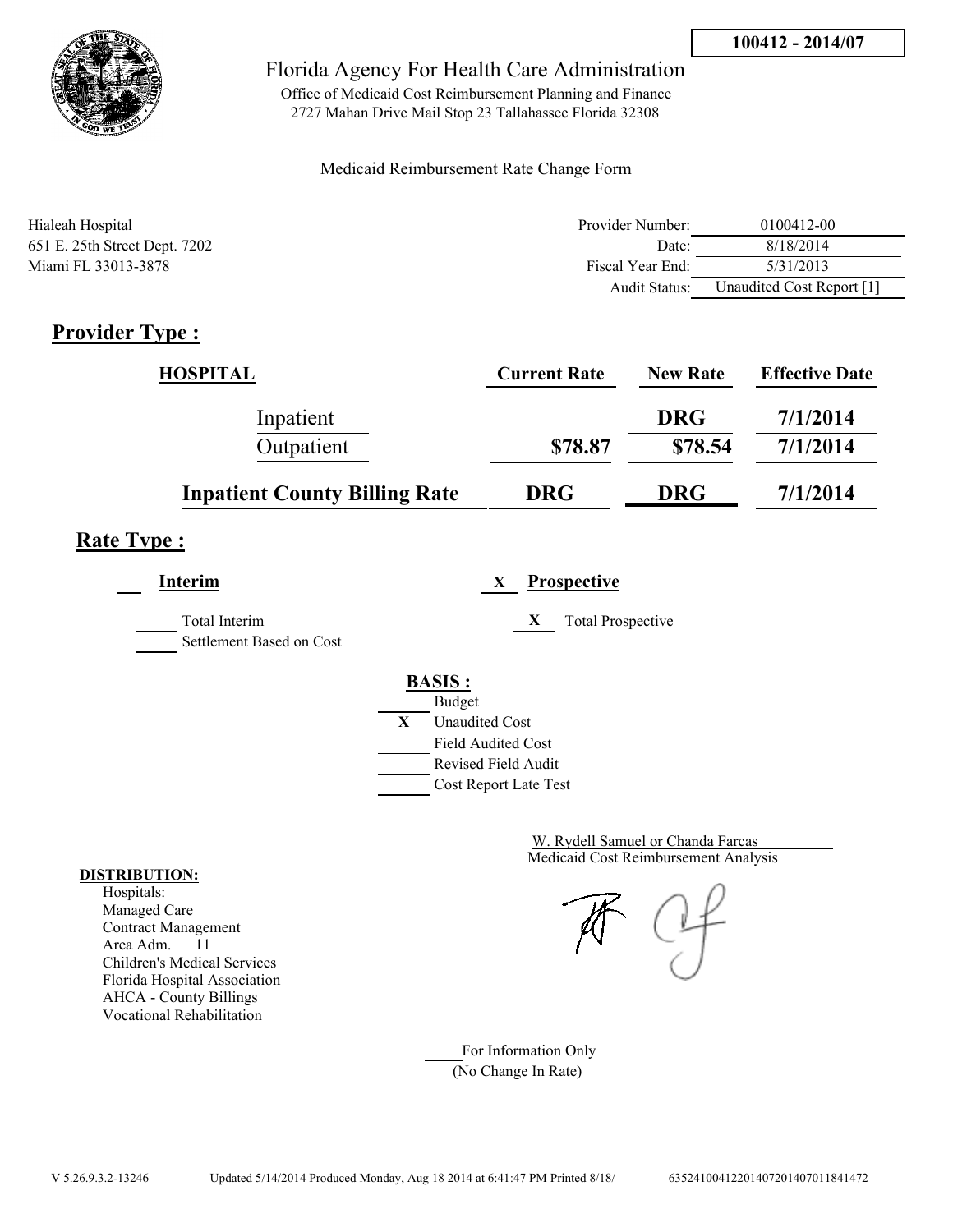



Office of Medicaid Cost Reimbursement Planning and Finance 2727 Mahan Drive Mail Stop 23 Tallahassee Florida 32308

#### Medicaid Reimbursement Rate Change Form

| Jackson Memorial Hospital    | Provider Number:     | 0100421-00                |
|------------------------------|----------------------|---------------------------|
| $1611$ N.W. 12th Avenue      | Date:                | 8/18/2014                 |
| Miami FL 33136               | Fiscal Year End:     | 9/30/2013                 |
|                              | <b>Audit Status:</b> | Unaudited Cost Report [1] |
|                              |                      | Rate Includes Buy Back    |
| $Dnon$ $Aon$ T <sub>rm</sub> |                      |                           |

## **Provider Type :**

| HOSPITAL                             | <b>Current Rate</b> | <b>New Rate</b> | <b>Effective Date</b> |
|--------------------------------------|---------------------|-----------------|-----------------------|
| Inpatient                            |                     | <b>DRG</b>      | 7/1/2014              |
| Outpatient                           | \$291.08            | \$204.60        | 7/1/2014              |
| <b>Inpatient County Billing Rate</b> | <b>DRG</b>          | <b>DRG</b>      | 7/1/2014              |

# **Rate Type :**

**Interim X Prospective**

Settlement Based on Cost

Total Interim **X** Total Prospective

**BASIS :**



Medicaid Cost Reimbursement Analysis W. Rydell Samuel or Chanda Farcas

For Information Only (No Change In Rate)

#### **DISTRIBUTION:**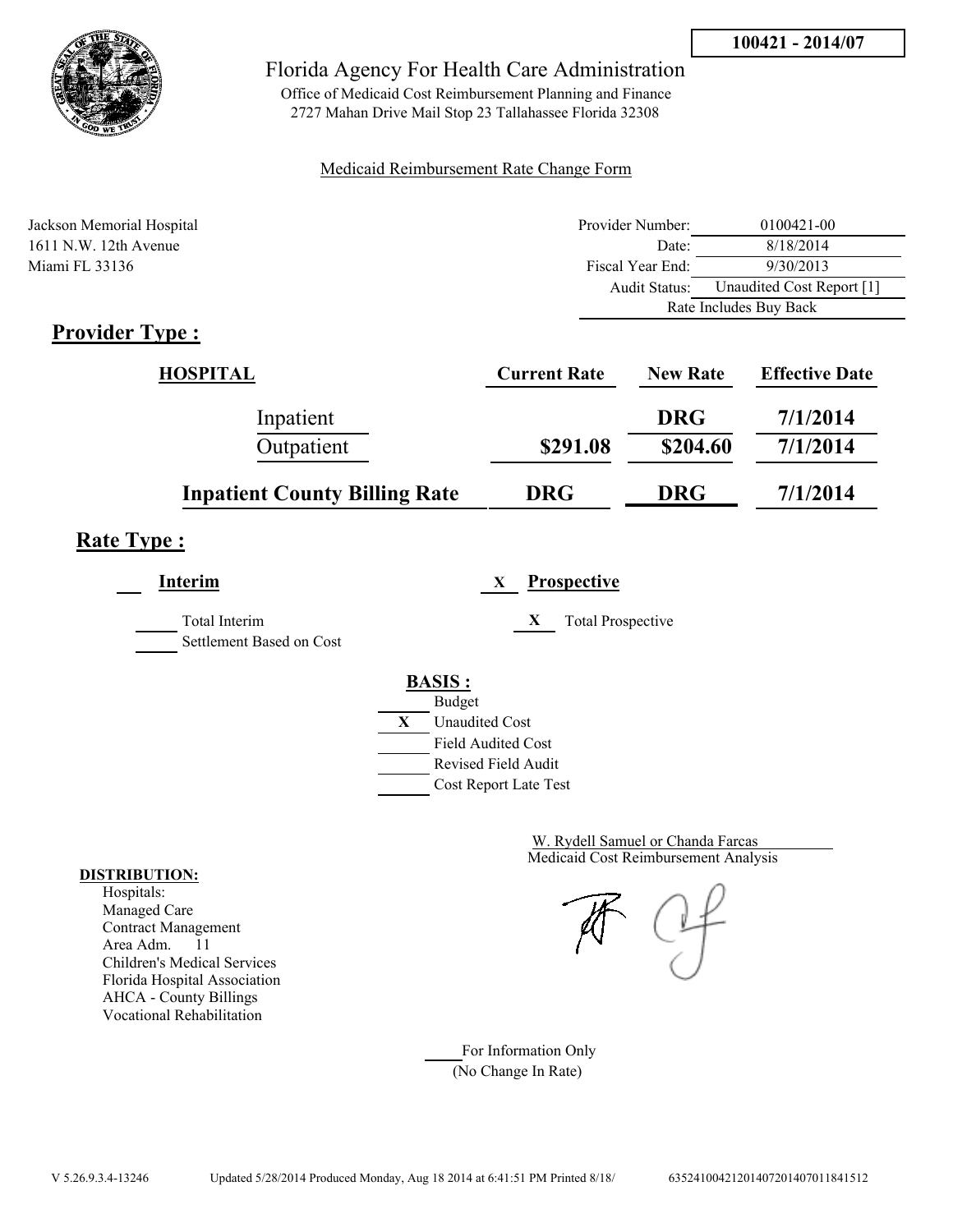

Office of Medicaid Cost Reimbursement Planning and Finance 2727 Mahan Drive Mail Stop 23 Tallahassee Florida 32308

#### Medicaid Reimbursement Rate Change Form

| Jackson Memorial Hospital | Provider Number: | 0100421-01                |
|---------------------------|------------------|---------------------------|
| $1611$ N.W. 12th Avenue   | Date:            | 8/18/2014                 |
| Miami FL 33136            | Fiscal Year End: | 9/30/2013                 |
|                           | Audit Status:    | Unaudited Cost Report [1] |
|                           |                  | Rate Includes Buy Back    |
| $\mathbf{D}$              |                  |                           |

## **Provider Type :**

| HOSPITAL                             | <b>Current Rate</b> | <b>New Rate</b> | <b>Effective Date</b> |
|--------------------------------------|---------------------|-----------------|-----------------------|
| Inpatient                            |                     | <b>DRG</b>      | 7/1/2014              |
| Outpatient                           | \$291.08            | \$204.60        | 7/1/2014              |
| <b>Inpatient County Billing Rate</b> | <b>DRG</b>          | <b>DRG</b>      | 7/1/2014              |

# **Rate Type :**

**Interim X Prospective**

Total Interim **X** Total Prospective Settlement Based on Cost



Medicaid Cost Reimbursement Analysis W. Rydell Samuel or Chanda Farcas

For Information Only (No Change In Rate)

#### **DISTRIBUTION:**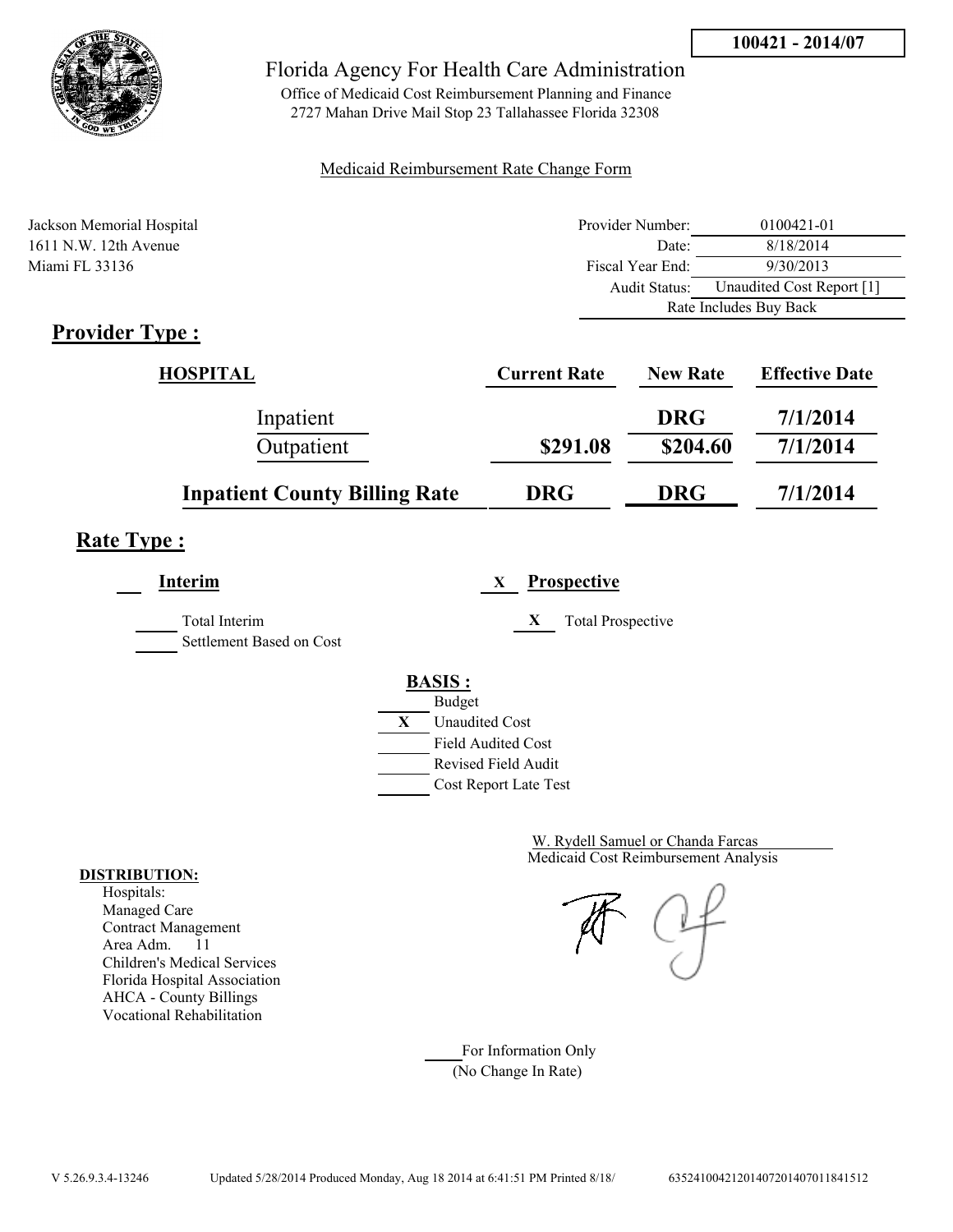

Office of Medicaid Cost Reimbursement Planning and Finance 2727 Mahan Drive Mail Stop 23 Tallahassee Florida 32308

#### Medicaid Reimbursement Rate Change Form

| Jackson Memorial Hospital                                       | Provider Number: | 0100421-02                |
|-----------------------------------------------------------------|------------------|---------------------------|
| $1611$ N.W. 12th Avenue                                         | Date:            | 8/18/2014                 |
| Miami FL 33136                                                  | Fiscal Year End: | 9/30/2013                 |
|                                                                 | Audit Status:    | Unaudited Cost Report [1] |
|                                                                 |                  | Rate Includes Buy Back    |
| $\mathbf{D}_{\text{max}}$ . The state $\mathbf{D}_{\text{max}}$ |                  |                           |

## **Provider Type :**

| HOSPITAL                             | <b>Current Rate</b> | <b>New Rate</b> | <b>Effective Date</b> |
|--------------------------------------|---------------------|-----------------|-----------------------|
| Inpatient                            |                     | <b>DRG</b>      | 7/1/2014              |
| Outpatient                           | \$291.08            | \$204.60        | 7/1/2014              |
| <b>Inpatient County Billing Rate</b> | <b>DRG</b>          | <b>DRG</b>      | 7/1/2014              |

# **Rate Type :**

**Interim X Prospective**

Total Interim **X** Total Prospective Settlement Based on Cost

**BASIS :**



Medicaid Cost Reimbursement Analysis W. Rydell Samuel or Chanda Farcas

For Information Only (No Change In Rate)

#### **DISTRIBUTION:**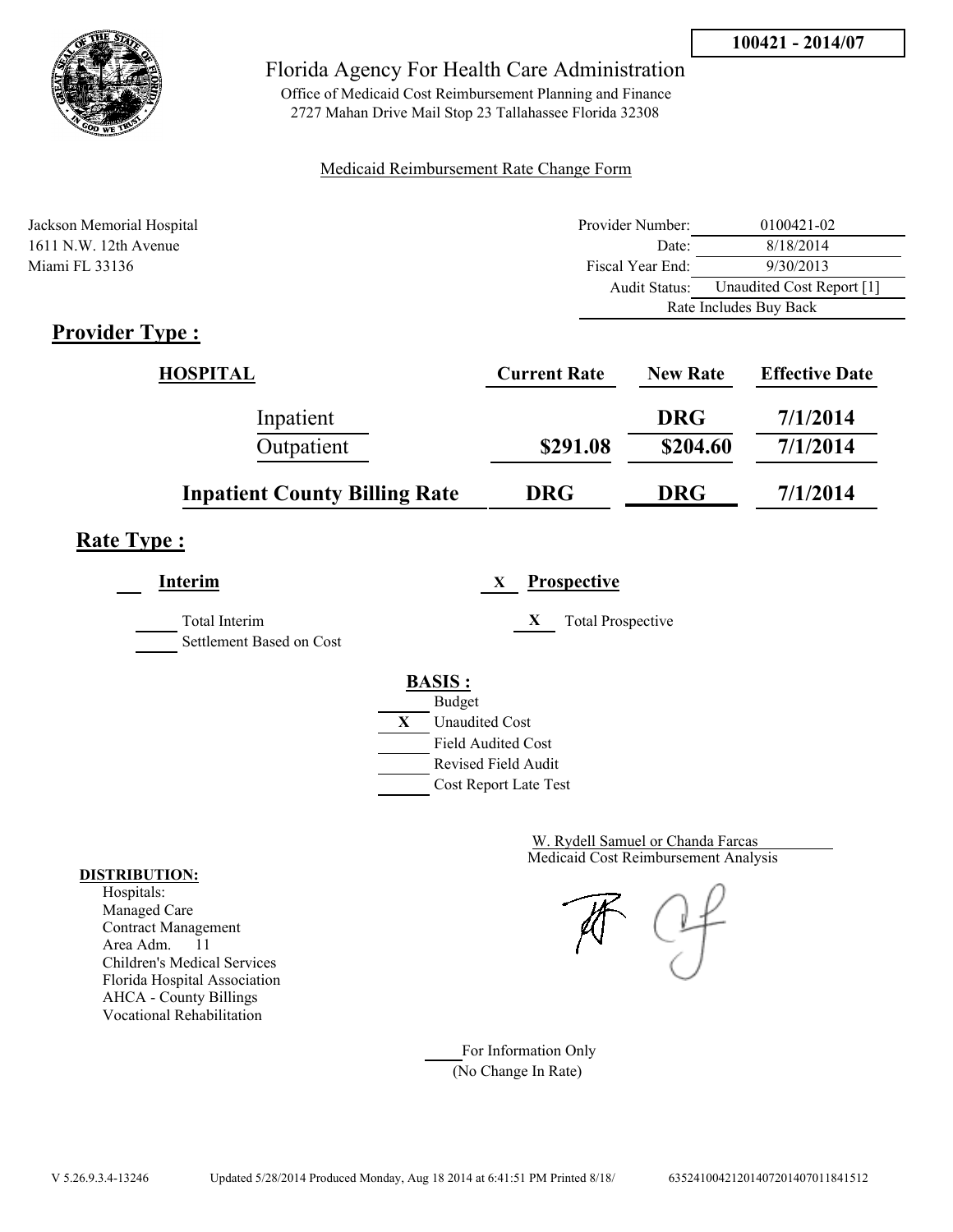

Office of Medicaid Cost Reimbursement Planning and Finance 2727 Mahan Drive Mail Stop 23 Tallahassee Florida 32308

#### Medicaid Reimbursement Rate Change Form

| Jackson Memorial Hospital                                       | Provider Number: | 0100421-07                |
|-----------------------------------------------------------------|------------------|---------------------------|
| $1611$ N.W. 12th Avenue                                         | Date:            | 8/18/2014                 |
| Miami FL 33136                                                  | Fiscal Year End: | 9/30/2013                 |
|                                                                 | Audit Status:    | Unaudited Cost Report [1] |
|                                                                 |                  | Rate Includes Buy Back    |
| $\mathbf{D}_{\text{max}}$ . The state $\mathbf{D}_{\text{max}}$ |                  |                           |

## **Provider Type :**

| HOSPITAL                             | <b>Current Rate</b> | <b>New Rate</b> | <b>Effective Date</b> |
|--------------------------------------|---------------------|-----------------|-----------------------|
| Inpatient                            |                     | <b>DRG</b>      | 7/1/2014              |
| Outpatient                           | \$291.08            | \$204.60        | 7/1/2014              |
| <b>Inpatient County Billing Rate</b> | <b>DRG</b>          | <b>DRG</b>      | 7/1/2014              |

# **Rate Type :**

**Interim X Prospective**

Total Interim **X** Total Prospective Settlement Based on Cost

# **BASIS :**



Medicaid Cost Reimbursement Analysis W. Rydell Samuel or Chanda Farcas

For Information Only (No Change In Rate)

#### **DISTRIBUTION:**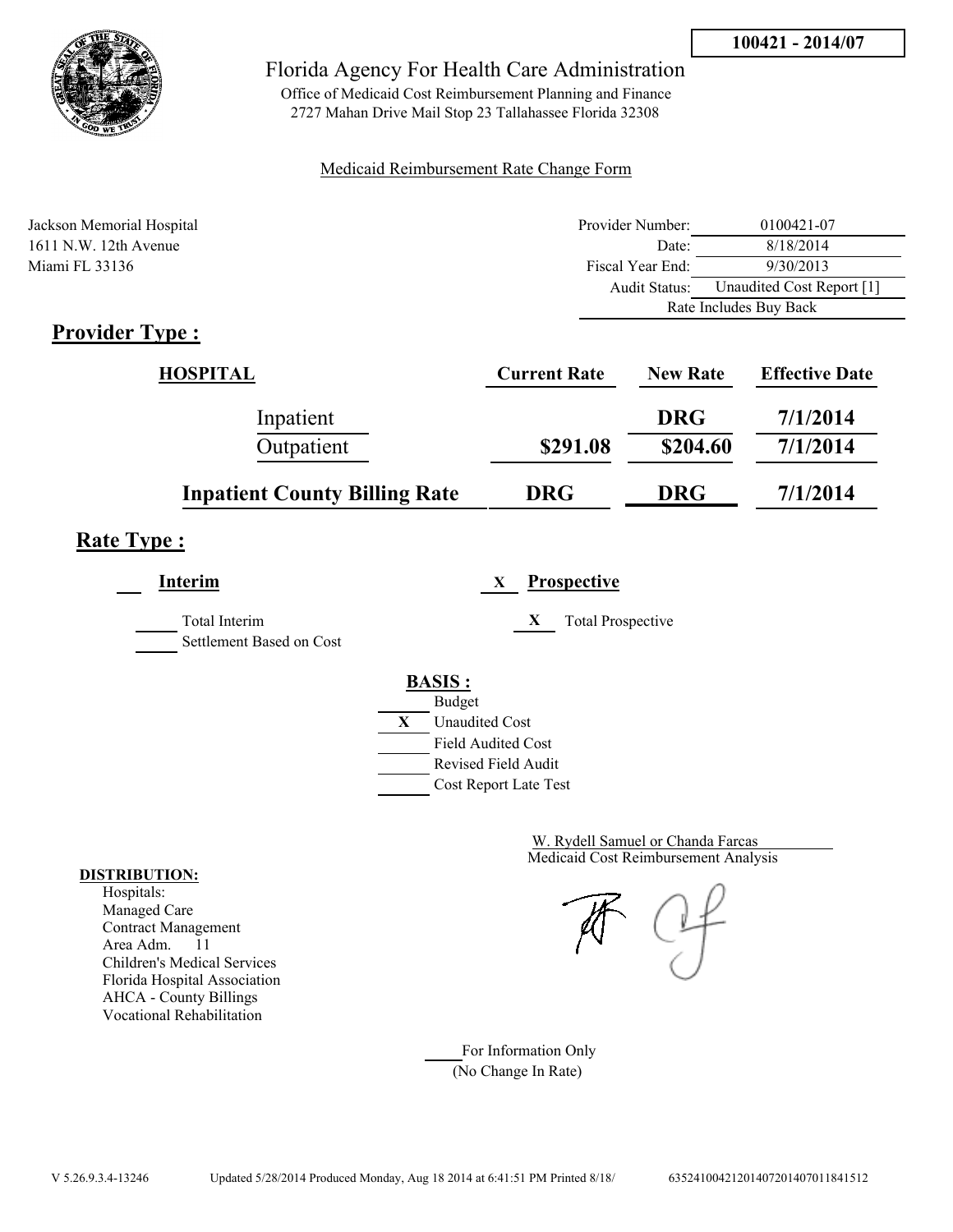



Office of Medicaid Cost Reimbursement Planning and Finance 2727 Mahan Drive Mail Stop 23 Tallahassee Florida 32308

#### Medicaid Reimbursement Rate Change Form

| Jackson Memorial Hospital                                       | Provider Number: | 0100421-17                |
|-----------------------------------------------------------------|------------------|---------------------------|
| $1611$ N.W. 12th Avenue                                         | Date:            | 8/18/2014                 |
| Miami FL 33136                                                  | Fiscal Year End: | 9/30/2013                 |
|                                                                 | Audit Status:    | Unaudited Cost Report [1] |
|                                                                 |                  | Rate Includes Buy Back    |
| $\mathbf{D}_{\text{max}}$ . The state $\mathbf{D}_{\text{max}}$ |                  |                           |

## **Provider Type :**

| HOSPITAL                             | <b>Current Rate</b> | <b>New Rate</b> | <b>Effective Date</b> |
|--------------------------------------|---------------------|-----------------|-----------------------|
| Inpatient                            |                     | <b>DRG</b>      | 7/1/2014              |
| Outpatient                           | \$291.08            | \$204.60        | 7/1/2014              |
| <b>Inpatient County Billing Rate</b> | <b>DRG</b>          | <b>DRG</b>      | 7/1/2014              |

# **Rate Type :**

**Interim X Prospective**

Total Interim **X** Total Prospective

Settlement Based on Cost

# **BASIS :**



Medicaid Cost Reimbursement Analysis W. Rydell Samuel or Chanda Farcas

For Information Only (No Change In Rate)

#### **DISTRIBUTION:**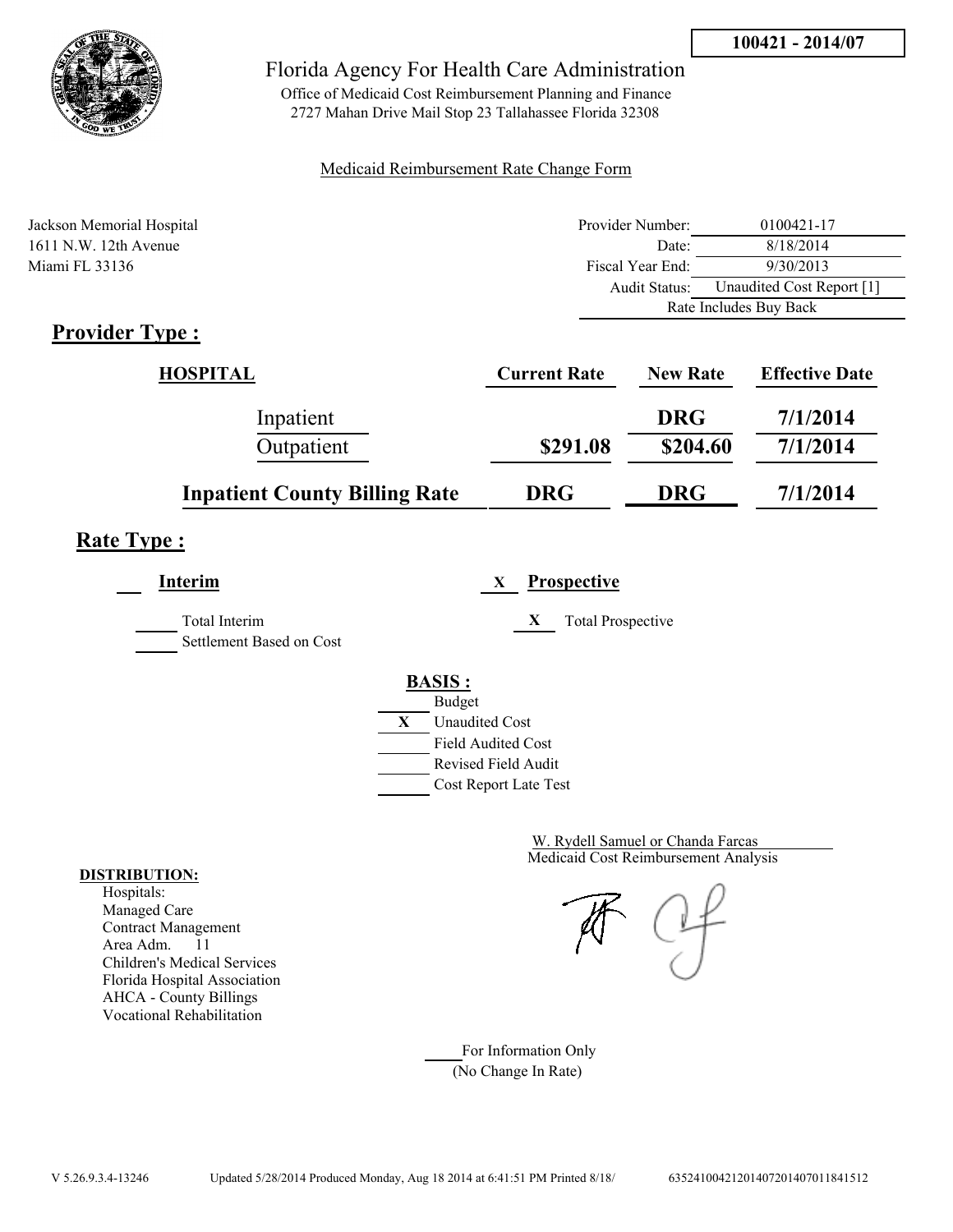



Office of Medicaid Cost Reimbursement Planning and Finance 2727 Mahan Drive Mail Stop 23 Tallahassee Florida 32308

#### Medicaid Reimbursement Rate Change Form

| Jackson Memorial Hospital | Provider Number:     | 0100421-18                |
|---------------------------|----------------------|---------------------------|
| $1611$ N.W. 12th Avenue   | Date:                | 8/18/2014                 |
| Miami FL 33136            | Fiscal Year End:     | 9/30/2013                 |
|                           | <b>Audit Status:</b> | Unaudited Cost Report [1] |
|                           |                      | Rate Includes Buy Back    |
| $Dnon$ dos Trues          |                      |                           |

## **Provider Type :**

| HOSPITAL                             | <b>Current Rate</b> | <b>New Rate</b> | <b>Effective Date</b> |
|--------------------------------------|---------------------|-----------------|-----------------------|
| Inpatient                            |                     | <b>DRG</b>      | 7/1/2014              |
| Outpatient                           | \$291.08            | \$204.60        | 7/1/2014              |
| <b>Inpatient County Billing Rate</b> | <b>DRG</b>          | <b>DRG</b>      | 7/1/2014              |

# **Rate Type :**

**Interim X Prospective**

Total Interim **X** Total Prospective Settlement Based on Cost



Medicaid Cost Reimbursement Analysis W. Rydell Samuel or Chanda Farcas

For Information Only (No Change In Rate)

#### **DISTRIBUTION:**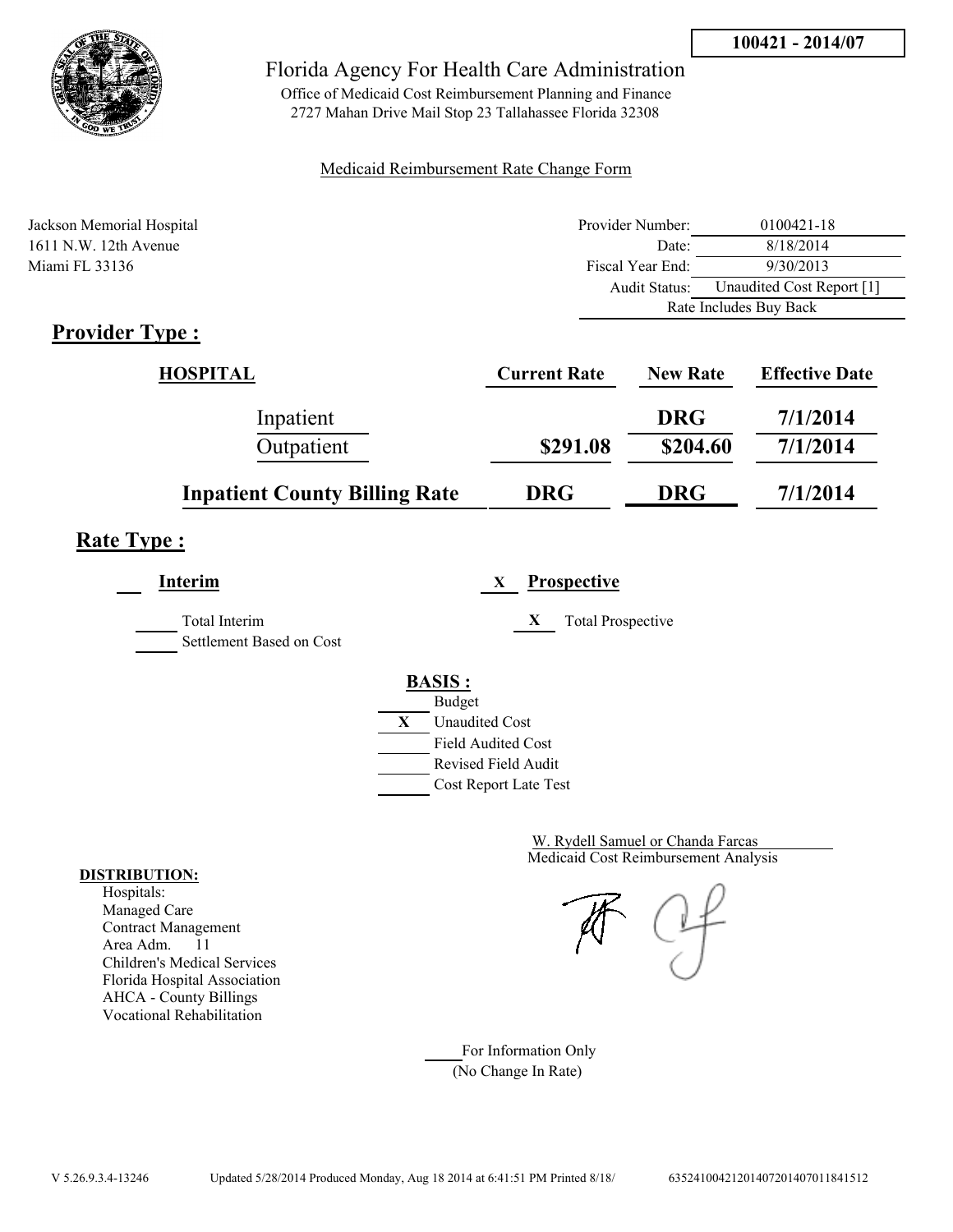



Office of Medicaid Cost Reimbursement Planning and Finance 2727 Mahan Drive Mail Stop 23 Tallahassee Florida 32308

#### Medicaid Reimbursement Rate Change Form

| Jackson Memorial Hospital | Provider Number: | 0100421-19                |
|---------------------------|------------------|---------------------------|
| $1611$ N.W. 12th Avenue   | Date:            | 8/18/2014                 |
| Miami FL 33136            | Fiscal Year End: | 9/30/2013                 |
|                           | Audit Status:    | Unaudited Cost Report [1] |
|                           |                  | Rate Includes Buy Back    |
| $\mathbf{D}$              |                  |                           |

## **Provider Type :**

| HOSPITAL                             | <b>Current Rate</b> | <b>New Rate</b> | <b>Effective Date</b> |
|--------------------------------------|---------------------|-----------------|-----------------------|
| Inpatient                            |                     | <b>DRG</b>      | 7/1/2014              |
| Outpatient                           | \$291.08            | \$204.60        | 7/1/2014              |
| <b>Inpatient County Billing Rate</b> | <b>DRG</b>          | <b>DRG</b>      | 7/1/2014              |

# **Rate Type :**

**Interim X Prospective**

Total Interim **X** Total Prospective Settlement Based on Cost

**BASIS :**



Medicaid Cost Reimbursement Analysis W. Rydell Samuel or Chanda Farcas

For Information Only (No Change In Rate)

#### **DISTRIBUTION:**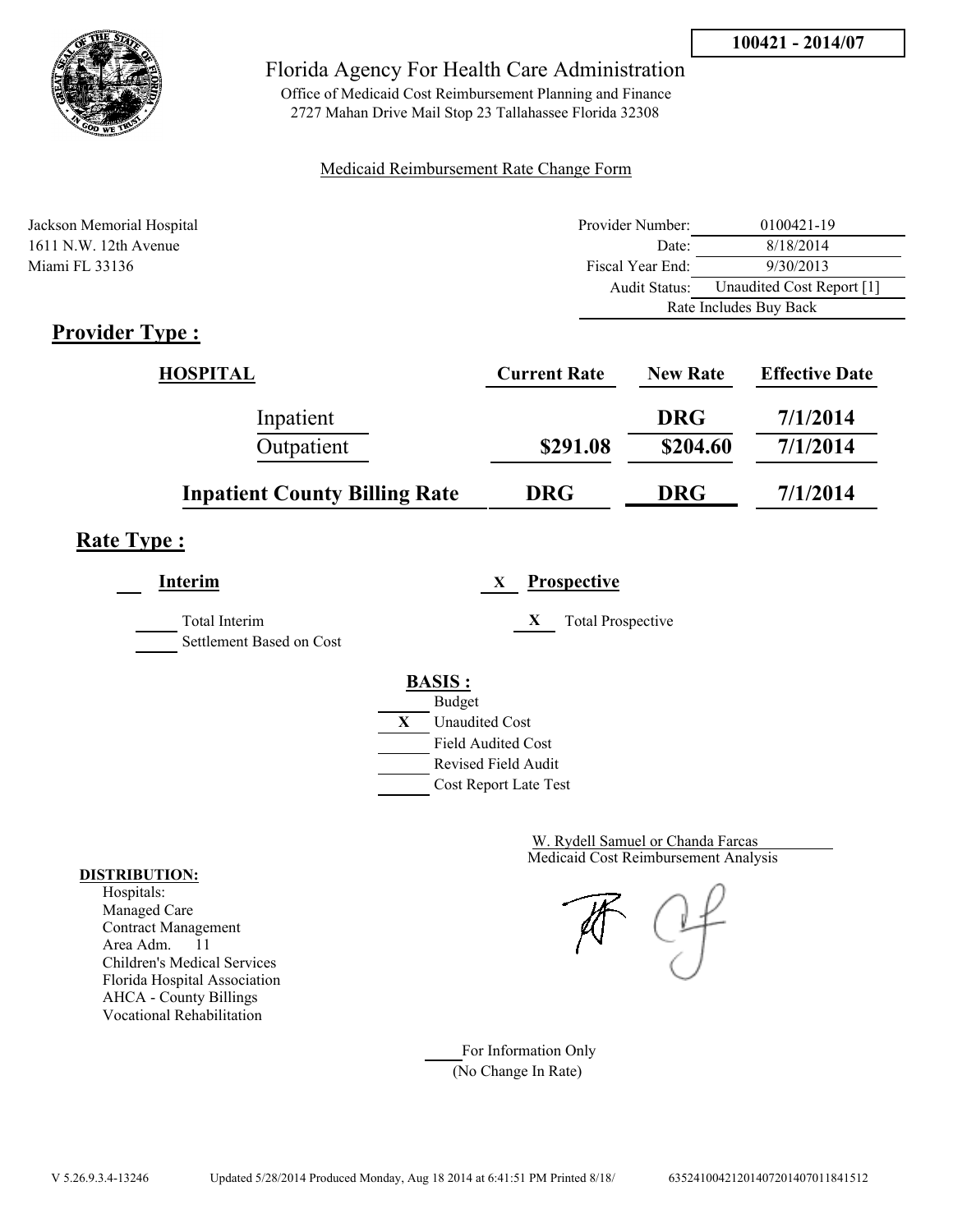



Office of Medicaid Cost Reimbursement Planning and Finance 2727 Mahan Drive Mail Stop 23 Tallahassee Florida 32308

#### Medicaid Reimbursement Rate Change Form

| Jackson Memorial Hospital | Provider Number:     | 0100421-27                |
|---------------------------|----------------------|---------------------------|
| $1611$ N.W. 12th Avenue   | Date:                | 8/18/2014                 |
| Miami FL 33136            | Fiscal Year End:     | 9/30/2013                 |
|                           | <b>Audit Status:</b> | Unaudited Cost Report [1] |
|                           |                      | Rate Includes Buy Back    |
| $Dnon$ dos Trues          |                      |                           |

## **Provider Type :**

| HOSPITAL                             | <b>Current Rate</b> | <b>New Rate</b> | <b>Effective Date</b> |
|--------------------------------------|---------------------|-----------------|-----------------------|
| Inpatient                            |                     | <b>DRG</b>      | 7/1/2014              |
| Outpatient                           | \$291.08            | \$204.60        | 7/1/2014              |
| <b>Inpatient County Billing Rate</b> | <b>DRG</b>          | <b>DRG</b>      | 7/1/2014              |

# **Rate Type :**

**Interim X Prospective**

Total Interim **X** Total Prospective Settlement Based on Cost

**BASIS :**



Medicaid Cost Reimbursement Analysis W. Rydell Samuel or Chanda Farcas

For Information Only (No Change In Rate)

#### **DISTRIBUTION:**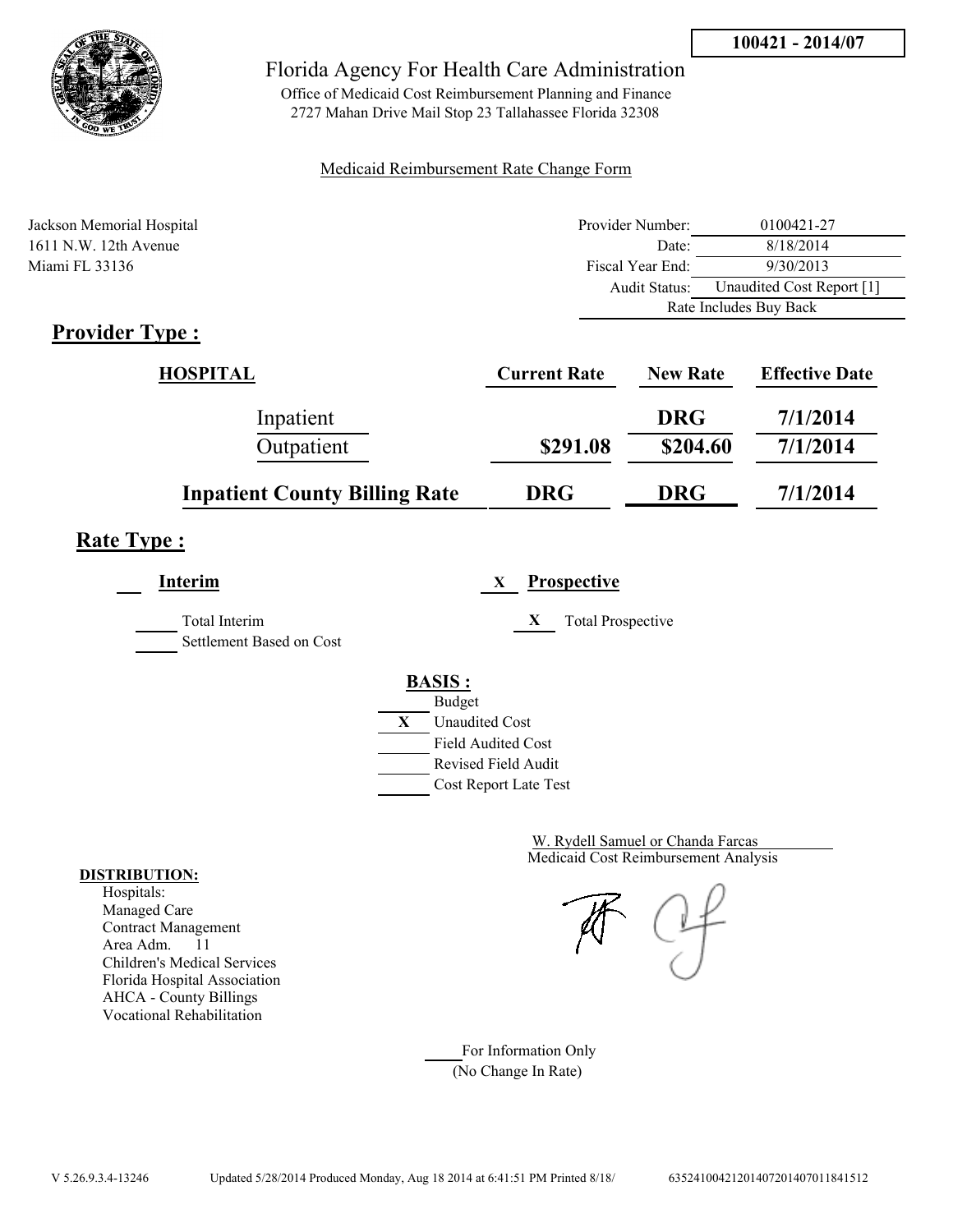



Office of Medicaid Cost Reimbursement Planning and Finance 2727 Mahan Drive Mail Stop 23 Tallahassee Florida 32308

#### Medicaid Reimbursement Rate Change Form

| Jackson Memorial Hospital | Provider Number: | 0100421-34                |
|---------------------------|------------------|---------------------------|
| $1611$ N.W. 12th Avenue   | Date:            | 8/18/2014                 |
| Miami FL 33136            | Fiscal Year End: | 9/30/2013                 |
|                           | Audit Status:    | Unaudited Cost Report [1] |
|                           |                  | Rate Includes Buy Back    |
| $Dnon$ dou Types          |                  |                           |

## **Provider Type :**

| HOSPITAL                             | <b>Current Rate</b> | <b>New Rate</b> | <b>Effective Date</b> |
|--------------------------------------|---------------------|-----------------|-----------------------|
| Inpatient                            |                     | <b>DRG</b>      | 7/1/2014              |
| Outpatient                           | \$291.08            | \$204.60        | 7/1/2014              |
| <b>Inpatient County Billing Rate</b> | <b>DRG</b>          | <b>DRG</b>      | 7/1/2014              |

# **Rate Type :**

**Interim X Prospective**

Total Interim **X** Total Prospective

Settlement Based on Cost

### **BASIS :**



Medicaid Cost Reimbursement Analysis W. Rydell Samuel or Chanda Farcas

For Information Only (No Change In Rate)

#### **DISTRIBUTION:**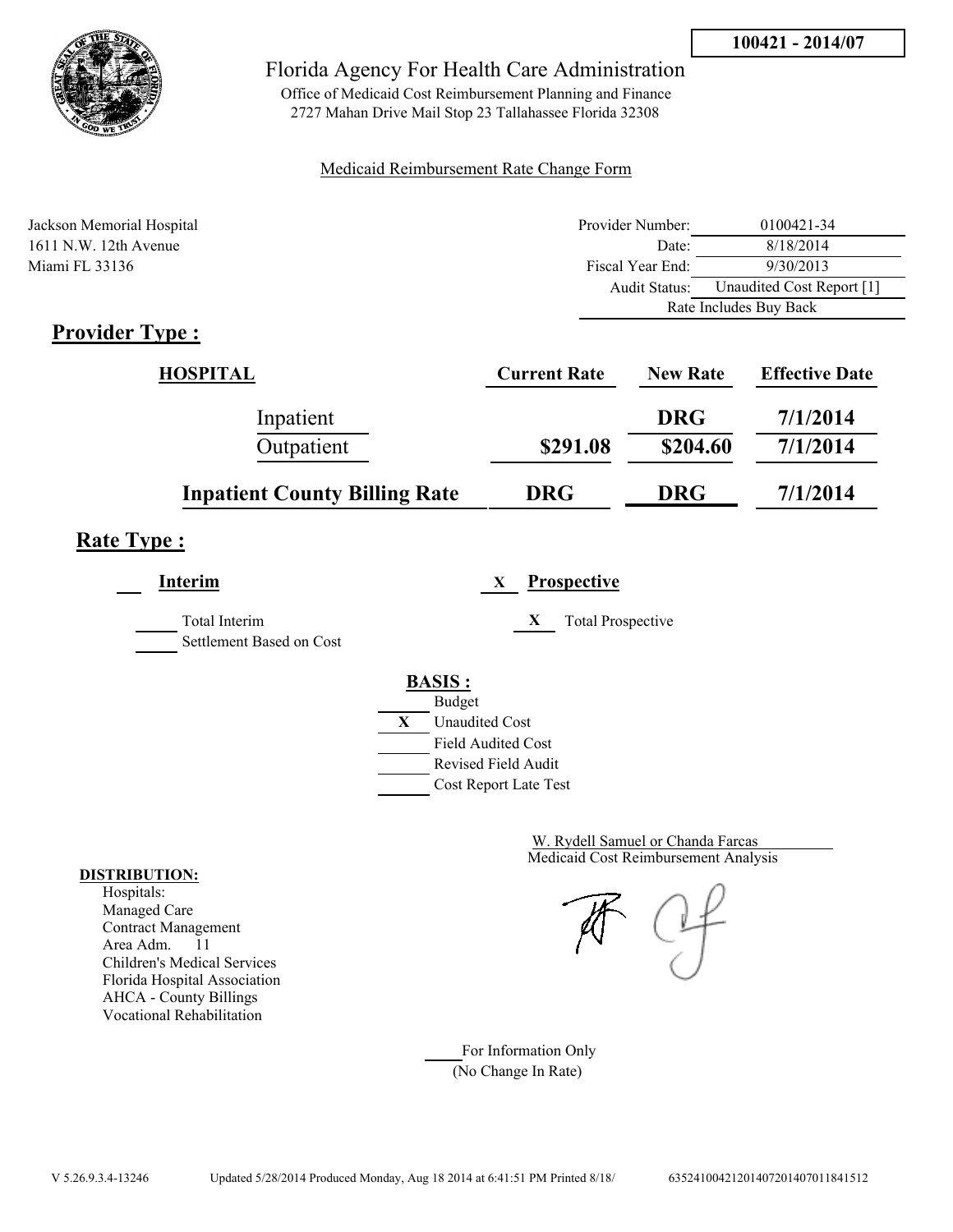



Office of Medicaid Cost Reimbursement Planning and Finance 2727 Mahan Drive Mail Stop 23 Tallahassee Florida 32308

#### Medicaid Reimbursement Rate Change Form

| Jackson Memorial Hospital | Provider Number: | 0100421-35                |
|---------------------------|------------------|---------------------------|
| $1611$ N.W. 12th Avenue   | Date:            | 8/18/2014                 |
| Miami FL 33136            | Fiscal Year End: | 9/30/2013                 |
|                           | Audit Status:    | Unaudited Cost Report [1] |
|                           |                  | Rate Includes Buy Back    |
| $Dnon$ dou $Tmax$         |                  |                           |

## **Provider Type :**

| HOSPITAL                             | <b>Current Rate</b> | <b>New Rate</b> | <b>Effective Date</b> |
|--------------------------------------|---------------------|-----------------|-----------------------|
| Inpatient                            |                     | <b>DRG</b>      | 7/1/2014              |
| Outpatient                           | \$291.08            | \$204.60        | 7/1/2014              |
| <b>Inpatient County Billing Rate</b> | <b>DRG</b>          | <b>DRG</b>      | 7/1/2014              |

# **Rate Type :**

**Interim X Prospective**

Total Interim **X** Total Prospective Settlement Based on Cost

#### **BASIS :**



Medicaid Cost Reimbursement Analysis W. Rydell Samuel or Chanda Farcas

For Information Only (No Change In Rate)

#### **DISTRIBUTION:**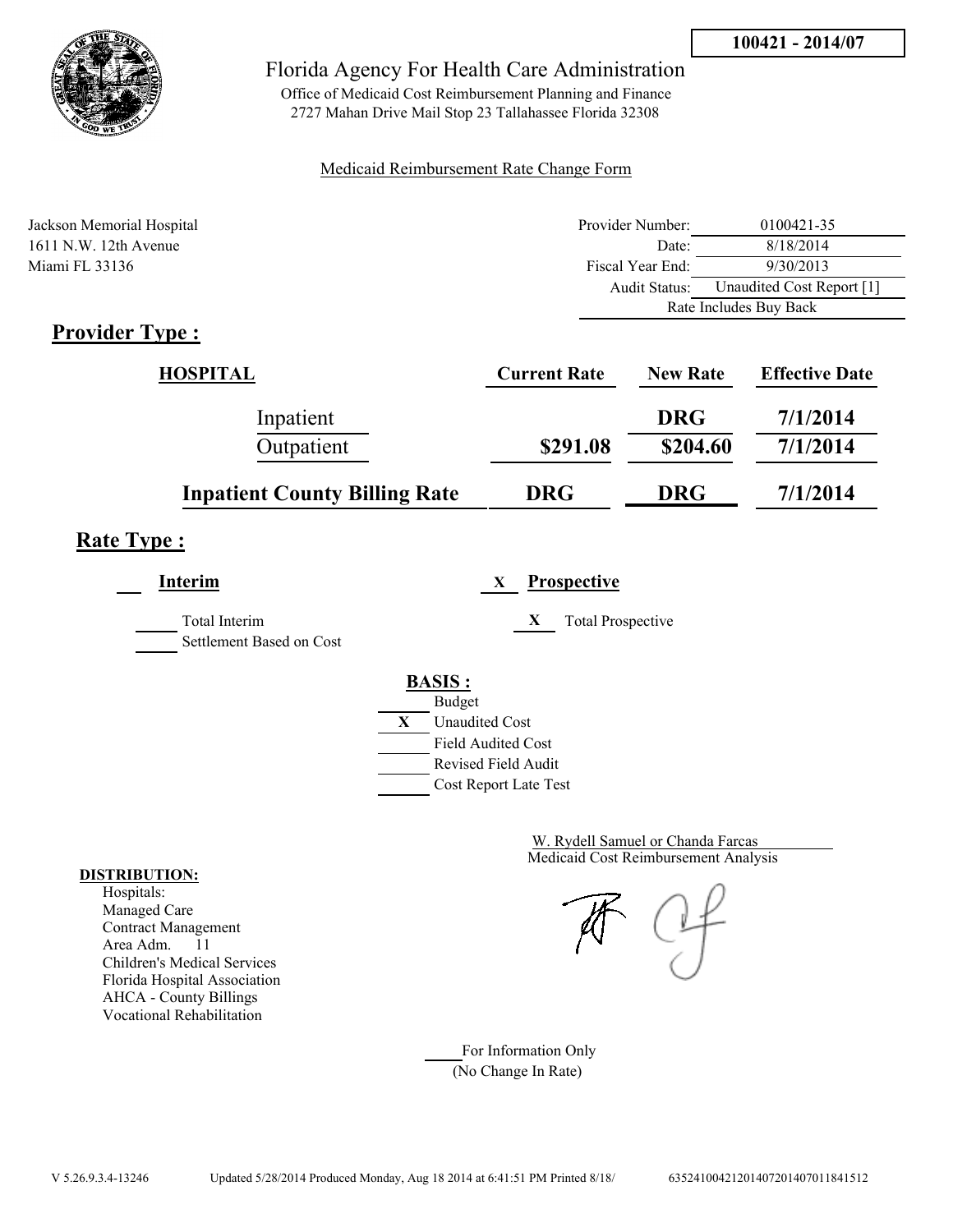



Office of Medicaid Cost Reimbursement Planning and Finance 2727 Mahan Drive Mail Stop 23 Tallahassee Florida 32308

#### Medicaid Reimbursement Rate Change Form

| Jackson Memorial Hospital | Provider Number: | 0100421-36                |
|---------------------------|------------------|---------------------------|
| $1611$ N.W. 12th Avenue   | Date:            | 8/18/2014                 |
| Miami FL 33136            | Fiscal Year End: | 9/30/2013                 |
|                           | Audit Status:    | Unaudited Cost Report [1] |
|                           |                  | Rate Includes Buy Back    |
| $Dnon$ dou $Tmax$         |                  |                           |

## **Provider Type :**

| HOSPITAL                             | <b>Current Rate</b> | <b>New Rate</b> | <b>Effective Date</b> |
|--------------------------------------|---------------------|-----------------|-----------------------|
| Inpatient                            |                     | <b>DRG</b>      | 7/1/2014              |
| Outpatient                           | \$291.08            | \$204.60        | 7/1/2014              |
| <b>Inpatient County Billing Rate</b> | <b>DRG</b>          | <b>DRG</b>      | 7/1/2014              |

# **Rate Type :**

**Interim X Prospective**

Total Interim **X** Total Prospective Settlement Based on Cost

**BASIS :**



Medicaid Cost Reimbursement Analysis W. Rydell Samuel or Chanda Farcas

For Information Only (No Change In Rate)

#### **DISTRIBUTION:**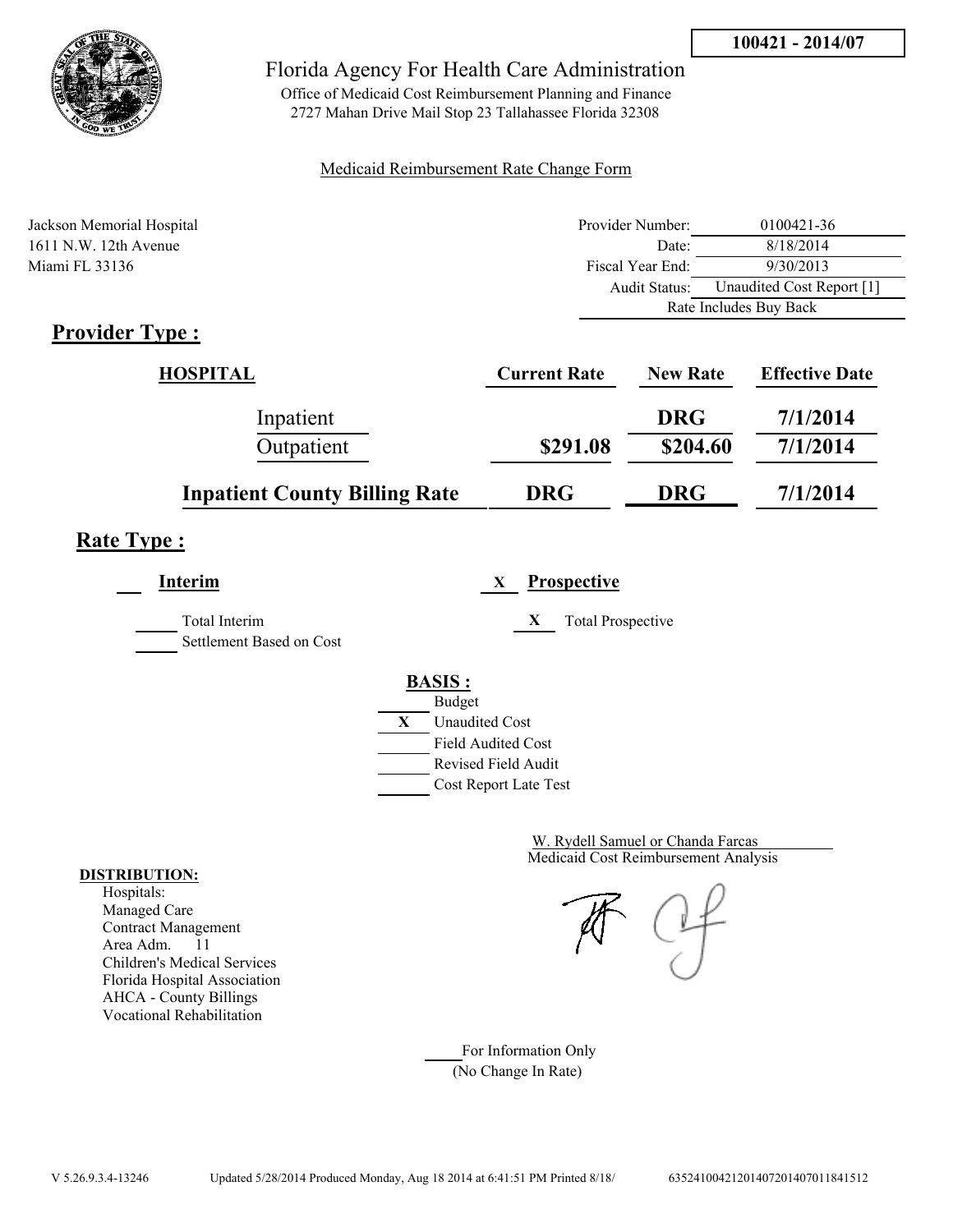



Office of Medicaid Cost Reimbursement Planning and Finance 2727 Mahan Drive Mail Stop 23 Tallahassee Florida 32308

#### Medicaid Reimbursement Rate Change Form

| Jackson Memorial Hospital | Provider Number:     | 0100421-42                |
|---------------------------|----------------------|---------------------------|
| $1611$ N.W. 12th Avenue   | Date:                | 8/18/2014                 |
| Miami FL 33136            | Fiscal Year End:     | 9/30/2013                 |
|                           | <b>Audit Status:</b> | Unaudited Cost Report [1] |
|                           |                      | Rate Includes Buy Back    |
| $Dnon$ dos Trues          |                      |                           |

## **Provider Type :**

| HOSPITAL                             | <b>Current Rate</b> | <b>New Rate</b> | <b>Effective Date</b> |
|--------------------------------------|---------------------|-----------------|-----------------------|
| Inpatient                            |                     | <b>DRG</b>      | 7/1/2014              |
| Outpatient                           | \$291.08            | \$204.60        | 7/1/2014              |
| <b>Inpatient County Billing Rate</b> | <b>DRG</b>          | <b>DRG</b>      | 7/1/2014              |

# **Rate Type :**

**Interim X Prospective**

Total Interim **X** Total Prospective Settlement Based on Cost

**BACIS** 

|   | <b>BASIS :</b>            |
|---|---------------------------|
|   | <b>Budget</b>             |
| X | <b>Unaudited Cost</b>     |
|   | <b>Field Audited Cost</b> |
|   | Revised Field Audit       |

Cost Report Late Test

Medicaid Cost Reimbursement Analysis W. Rydell Samuel or Chanda Farcas

For Information Only (No Change In Rate)

#### **DISTRIBUTION:**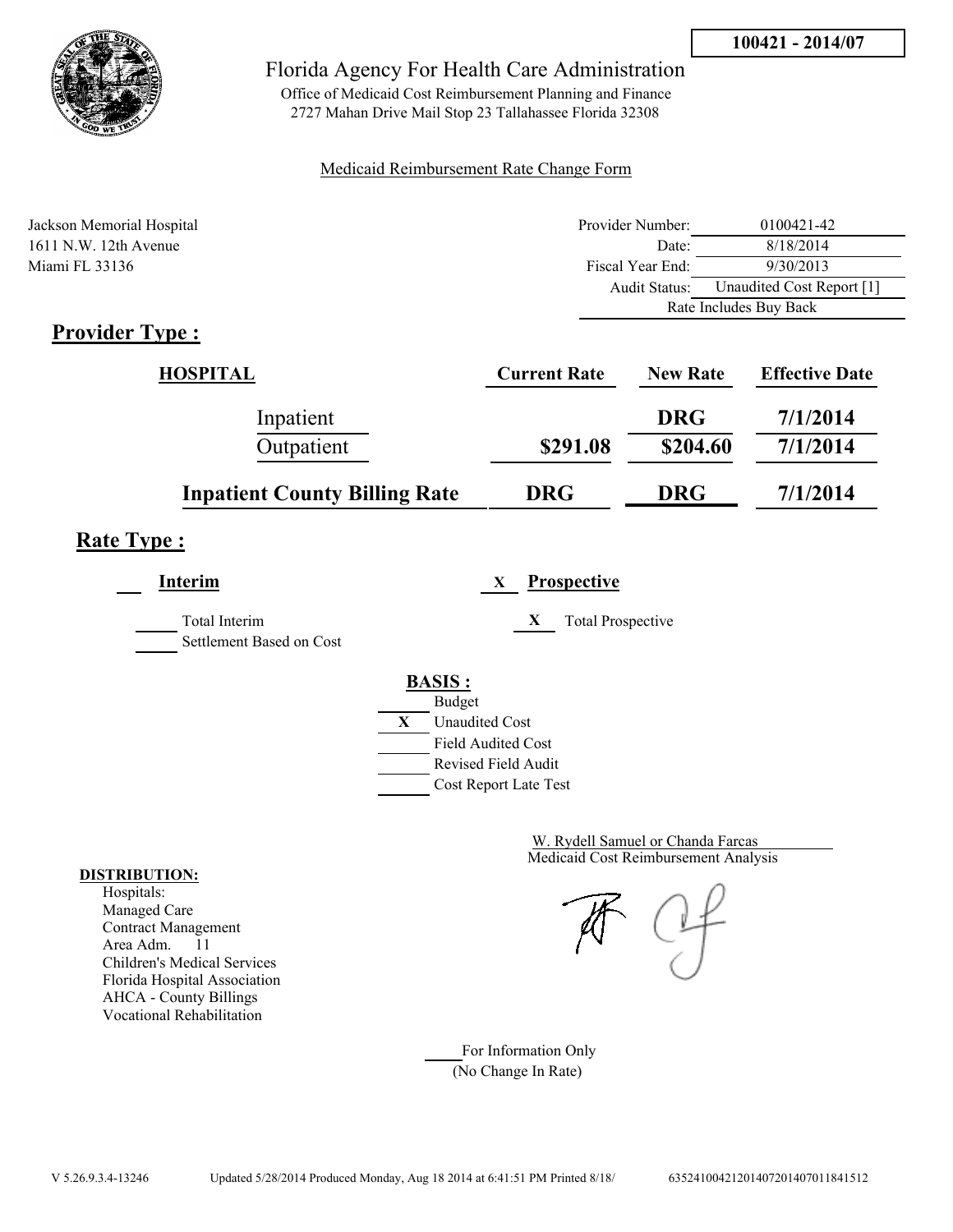



Office of Medicaid Cost Reimbursement Planning and Finance 2727 Mahan Drive Mail Stop 23 Tallahassee Florida 32308

#### Medicaid Reimbursement Rate Change Form

| Jackson Memorial Hospital | Provider Number:     | 0100421-46                |
|---------------------------|----------------------|---------------------------|
| $1611$ N.W. 12th Avenue   | Date:                | 8/18/2014                 |
| Miami FL 33136            | Fiscal Year End:     | 9/30/2013                 |
|                           | <b>Audit Status:</b> | Unaudited Cost Report [1] |
|                           |                      | Rate Includes Buy Back    |
| $Dnon$ dos Trues          |                      |                           |

## **Provider Type :**

| HOSPITAL                             | <b>Current Rate</b> | <b>New Rate</b> | <b>Effective Date</b> |
|--------------------------------------|---------------------|-----------------|-----------------------|
| Inpatient                            |                     | <b>DRG</b>      | 7/1/2014              |
| Outpatient                           | \$291.08            | \$204.60        | 7/1/2014              |
| <b>Inpatient County Billing Rate</b> | <b>DRG</b>          | <b>DRG</b>      | 7/1/2014              |

# **Rate Type :**

**Interim X Prospective**

Total Interim **X** Total Prospective Settlement Based on Cost

#### **BASIS :**



Medicaid Cost Reimbursement Analysis W. Rydell Samuel or Chanda Farcas

For Information Only (No Change In Rate)

#### **DISTRIBUTION:**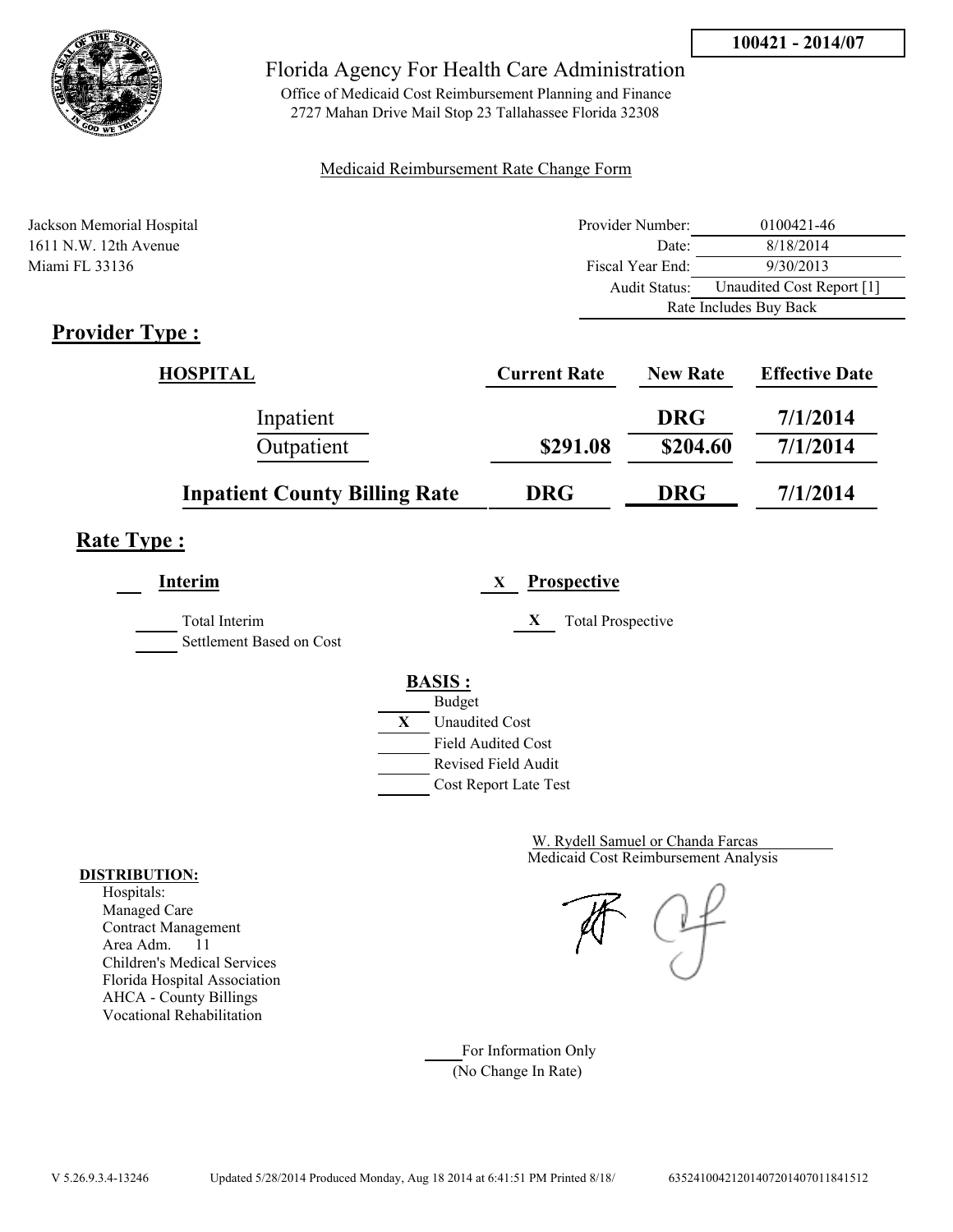

Office of Medicaid Cost Reimbursement Planning and Finance 2727 Mahan Drive Mail Stop 23 Tallahassee Florida 32308

#### Medicaid Reimbursement Rate Change Form

| Mercy Hospital, Inc. | Provider Number: | 0100439-00                |
|----------------------|------------------|---------------------------|
| 3663 S Miami Ave.    | Date:            | 8/18/2014                 |
| Miami FL 33133       | Fiscal Year End: | 12/31/2010                |
|                      | Audit Status:    | Unaudited Cost Report [1] |

## **Provider Type :**

| HOSPITAL   | <b>Current Rate</b> | <b>New Rate</b> | <b>Effective Date</b> |
|------------|---------------------|-----------------|-----------------------|
| Inpatient  |                     | <b>DRG</b>      | 7/1/2014              |
| Outpatient | \$130.28            | \$139.59        | 7/1/2014              |

## **Rate Type :**

**Interim X Prospective** Total Interim **X** Total Prospective Settlement Based on Cost **BASIS :** Budget **X** Unaudited Cost Field Audited Cost Revised Field Audit Cost Report Late Test

> Medicaid Cost Reimbursement Analysis W. Rydell Samuel or Chanda Farcas

For Information Only (No Change In Rate)

#### **DISTRIBUTION:**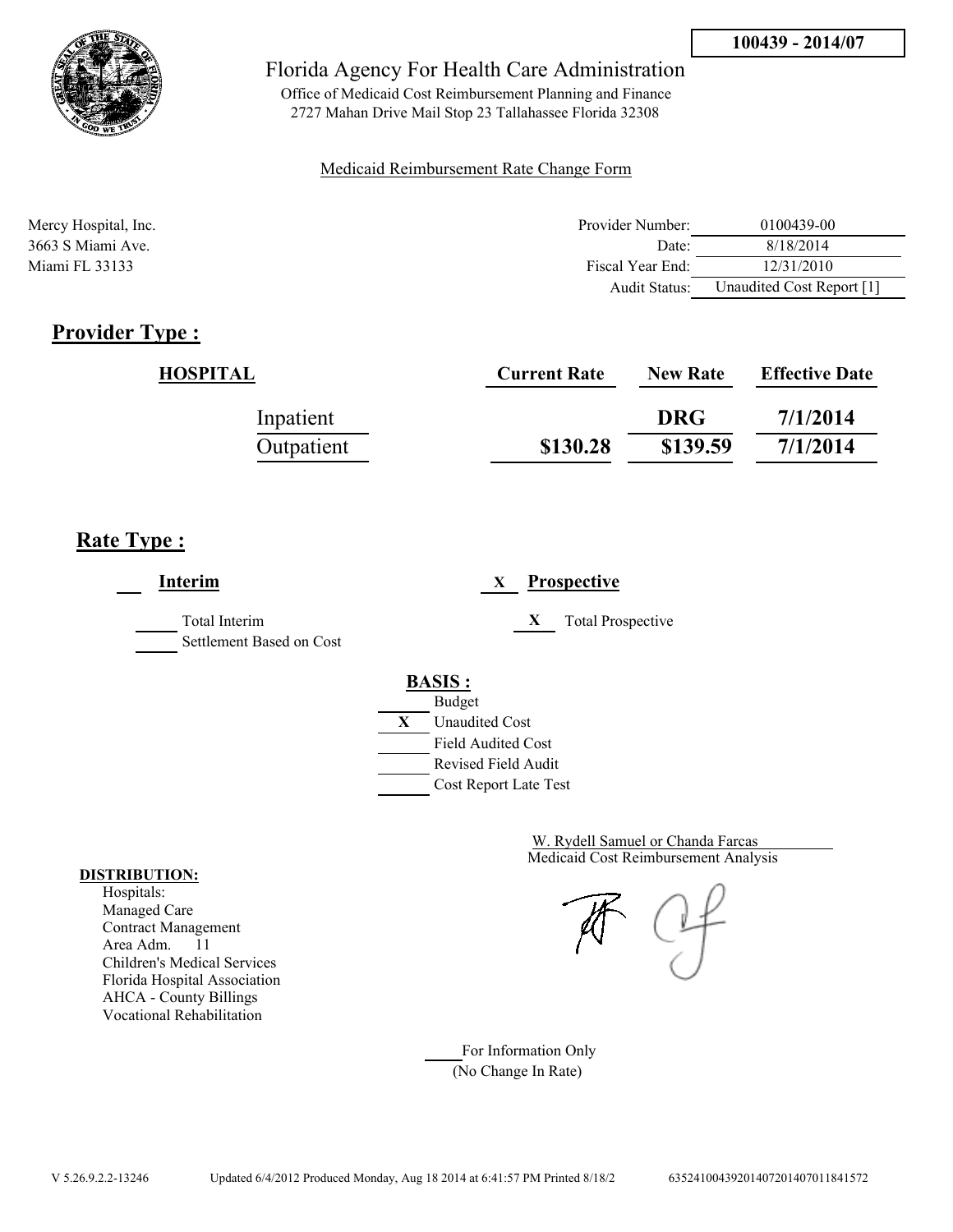

Office of Medicaid Cost Reimbursement Planning and Finance 2727 Mahan Drive Mail Stop 23 Tallahassee Florida 32308

#### Medicaid Reimbursement Rate Change Form

| Mercy Hospital, Inc. | Provider Number: | 0100439-03                |
|----------------------|------------------|---------------------------|
| 3663 S Miami Ave.    | Date:            | 8/18/2014                 |
| Miami FL 33133       | Fiscal Year End: | 12/31/2010                |
|                      | Audit Status:    | Unaudited Cost Report [1] |

## **Provider Type :**

| HOSPITAL   | <b>Current Rate</b> | <b>New Rate</b> | <b>Effective Date</b> |
|------------|---------------------|-----------------|-----------------------|
| Inpatient  |                     | <b>DRG</b>      | 7/1/2014              |
| Outpatient | \$130.28            | \$139.59        | 7/1/2014              |

## **Rate Type :**

**Interim X Prospective** Total Interim **X** Total Prospective Settlement Based on Cost **BASIS :** Budget **X** Unaudited Cost Field Audited Cost Revised Field Audit Cost Report Late Test

> Medicaid Cost Reimbursement Analysis W. Rydell Samuel or Chanda Farcas

For Information Only (No Change In Rate)

#### **DISTRIBUTION:**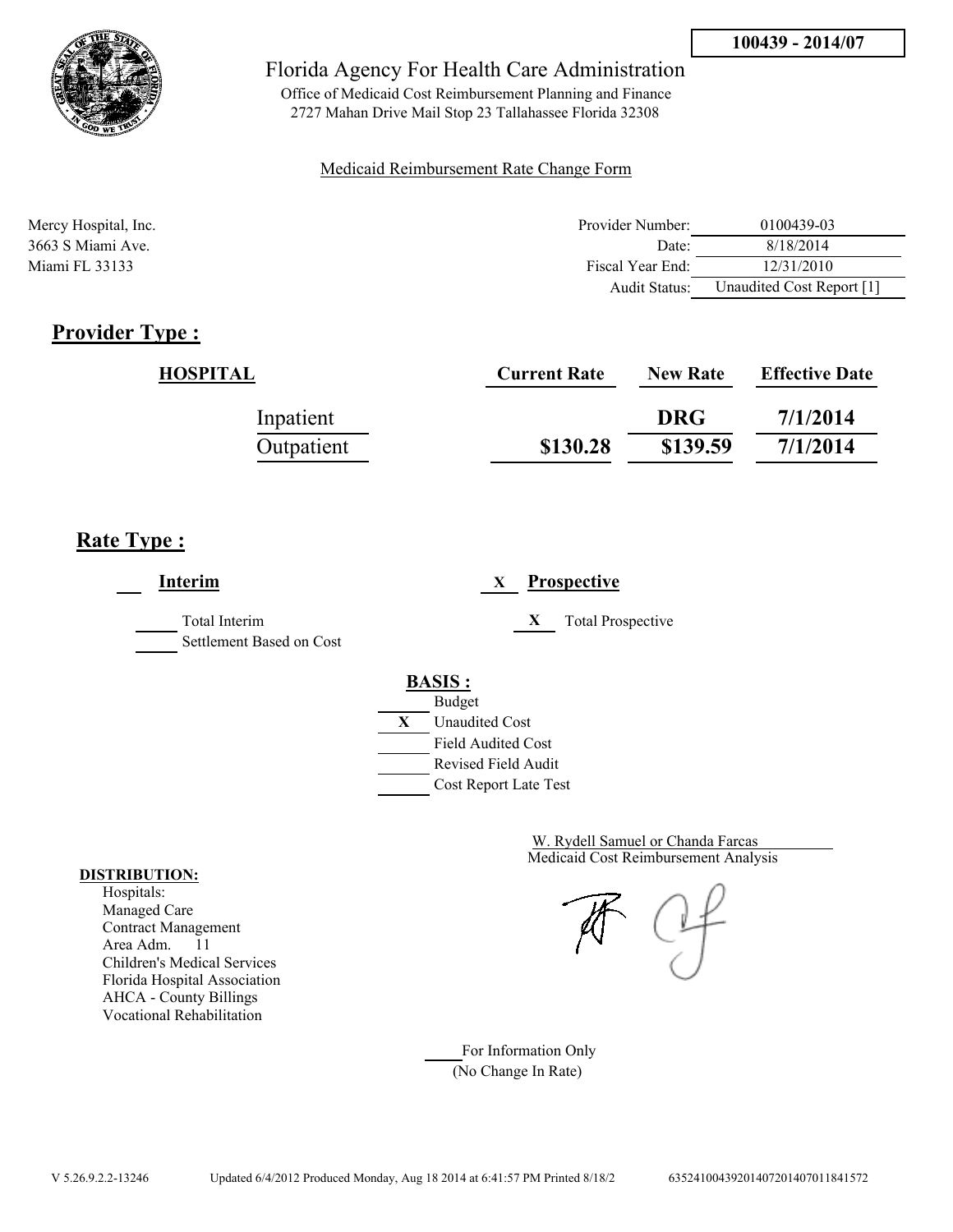

Office of Medicaid Cost Reimbursement Planning and Finance 2727 Mahan Drive Mail Stop 23 Tallahassee Florida 32308

#### Medicaid Reimbursement Rate Change Form

| Mercy Hospital, Inc. | Provider Number: | 0100439-04                |
|----------------------|------------------|---------------------------|
| 3663 S Miami Ave.    | Date:            | 8/18/2014                 |
| Miami FL 33133       | Fiscal Year End: | 12/31/2010                |
|                      | Audit Status:    | Unaudited Cost Report [1] |

## **Provider Type :**

| HOSPITAL   | <b>Current Rate</b> | <b>New Rate</b> | <b>Effective Date</b> |
|------------|---------------------|-----------------|-----------------------|
| Inpatient  |                     | <b>DRG</b>      | 7/1/2014              |
| Outpatient | \$130.28            | \$139.59        | 7/1/2014              |

# **Rate Type :**

**Interim X Prospective** Total Interim **X** Total Prospective Settlement Based on Cost **BASIS :** Budget **X** Unaudited Cost Field Audited Cost Revised Field Audit Cost Report Late Test

> Medicaid Cost Reimbursement Analysis W. Rydell Samuel or Chanda Farcas

For Information Only (No Change In Rate)

#### **DISTRIBUTION:**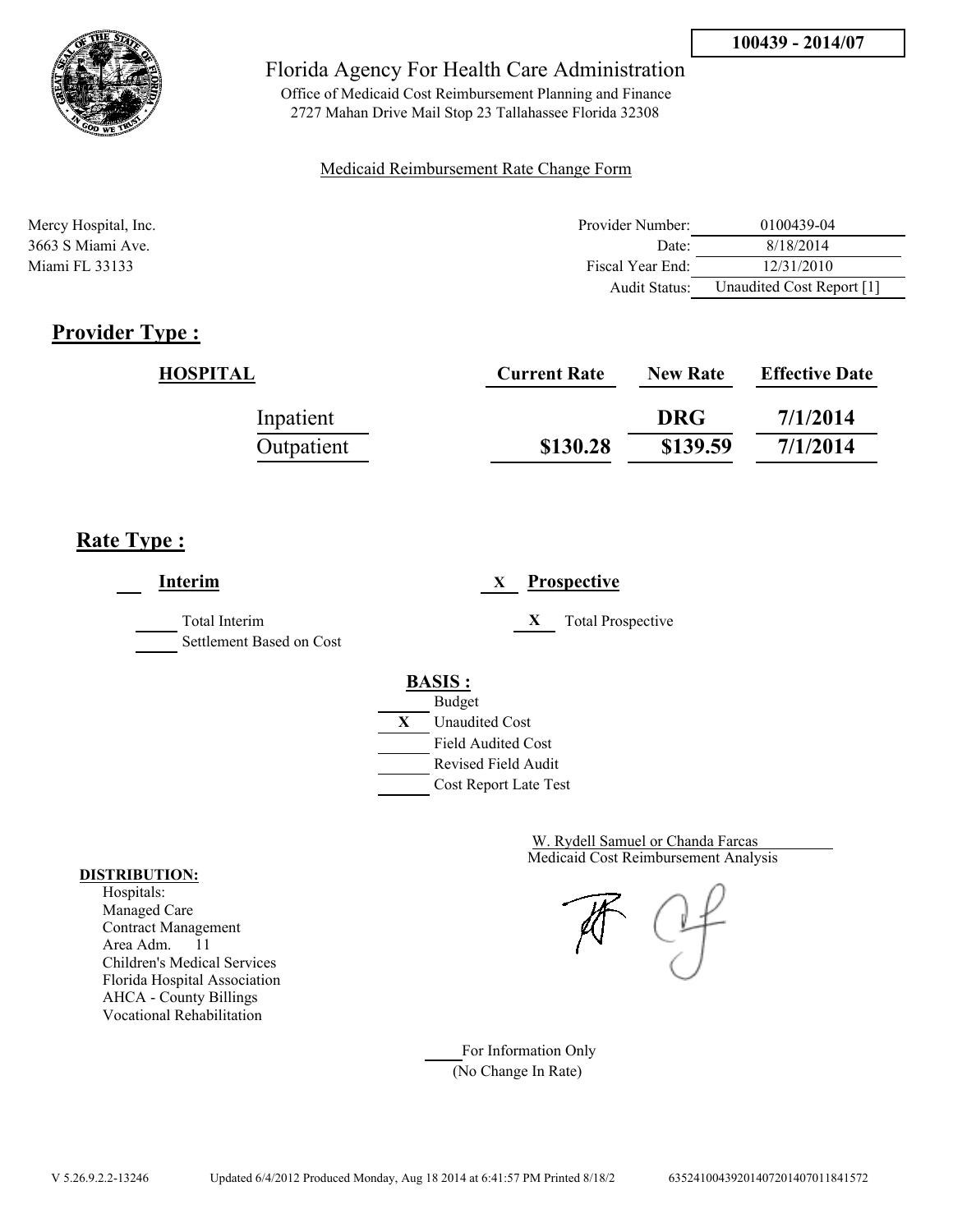

Office of Medicaid Cost Reimbursement Planning and Finance 2727 Mahan Drive Mail Stop 23 Tallahassee Florida 32308

#### Medicaid Reimbursement Rate Change Form

| Mt. Sinai Medical Center | Provider Number: | 0100463-00                |
|--------------------------|------------------|---------------------------|
| 4300 Alton Rd            | Date:            | 8/18/2014                 |
| Miami Beach FL 33140     | Fiscal Year End: | 12/31/2012                |
|                          | Audit Status:    | Unaudited Cost Report [1] |
|                          |                  | Rate Includes Buy Back    |

## **Provider Type :**

| HOSPITAL                             | <b>Current Rate</b> | <b>New Rate</b> | <b>Effective Date</b> |
|--------------------------------------|---------------------|-----------------|-----------------------|
| Inpatient                            |                     | <b>DRG</b>      | 7/1/2014              |
| Outpatient                           | \$193.65            | \$176.95        | 7/1/2014              |
| <b>Inpatient County Billing Rate</b> | <b>DRG</b>          | <b>DRG</b>      | 7/1/2014              |

## **Rate Type :**

**Interim X Prospective** Total Interim **X** Total Prospective Settlement Based on Cost **BASIS :** Budget **X** Unaudited Cost Field Audited Cost Revised Field Audit Cost Report Late Test

> Medicaid Cost Reimbursement Analysis W. Rydell Samuel or Chanda Farcas

For Information Only (No Change In Rate)

#### **DISTRIBUTION:**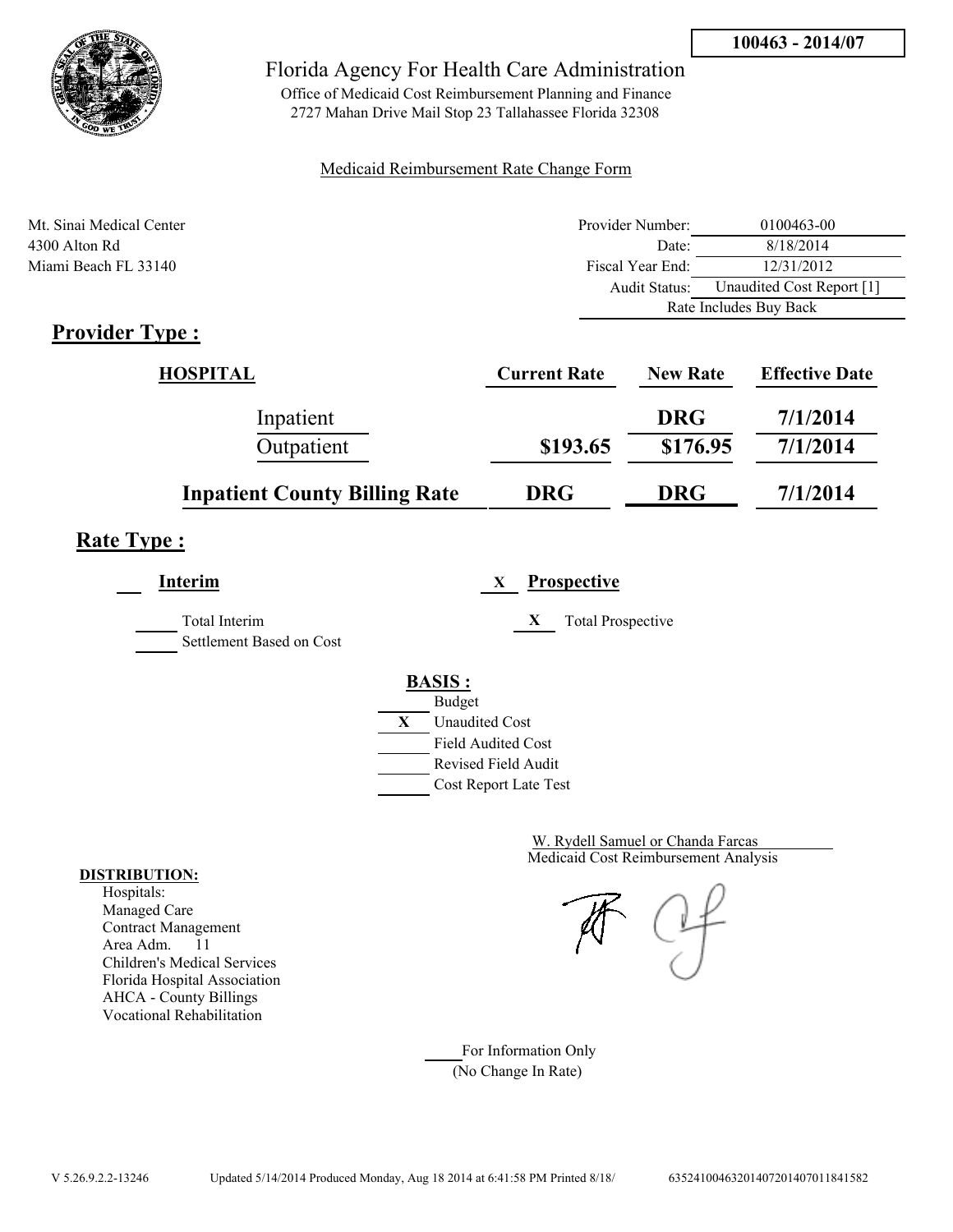

Office of Medicaid Cost Reimbursement Planning and Finance 2727 Mahan Drive Mail Stop 23 Tallahassee Florida 32308

#### Medicaid Reimbursement Rate Change Form

| Mt. Sinai Medical Center | Provider Number:     | 0100463-22                |
|--------------------------|----------------------|---------------------------|
| 4300 Alton Rd            | Date:                | 8/18/2014                 |
| Miami Beach FL 33140     | Fiscal Year End:     | 12/31/2012                |
|                          | <b>Audit Status:</b> | Unaudited Cost Report [1] |
|                          |                      | Rate Includes Buy Back    |

## **Provider Type :**

| HOSPITAL                             | <b>Current Rate</b> | <b>New Rate</b> | <b>Effective Date</b> |
|--------------------------------------|---------------------|-----------------|-----------------------|
| Inpatient                            |                     | <b>DRG</b>      | 7/1/2014              |
| Outpatient                           | \$193.65            | \$176.95        | 7/1/2014              |
| <b>Inpatient County Billing Rate</b> | <b>DRG</b>          | <b>DRG</b>      | 7/1/2014              |

## **Rate Type :**

**Interim X Prospective** Total Interim **X** Total Prospective Settlement Based on Cost **BASIS :** Budget **X** Unaudited Cost Field Audited Cost Revised Field Audit

Cost Report Late Test

Medicaid Cost Reimbursement Analysis W. Rydell Samuel or Chanda Farcas

For Information Only (No Change In Rate)

#### **DISTRIBUTION:**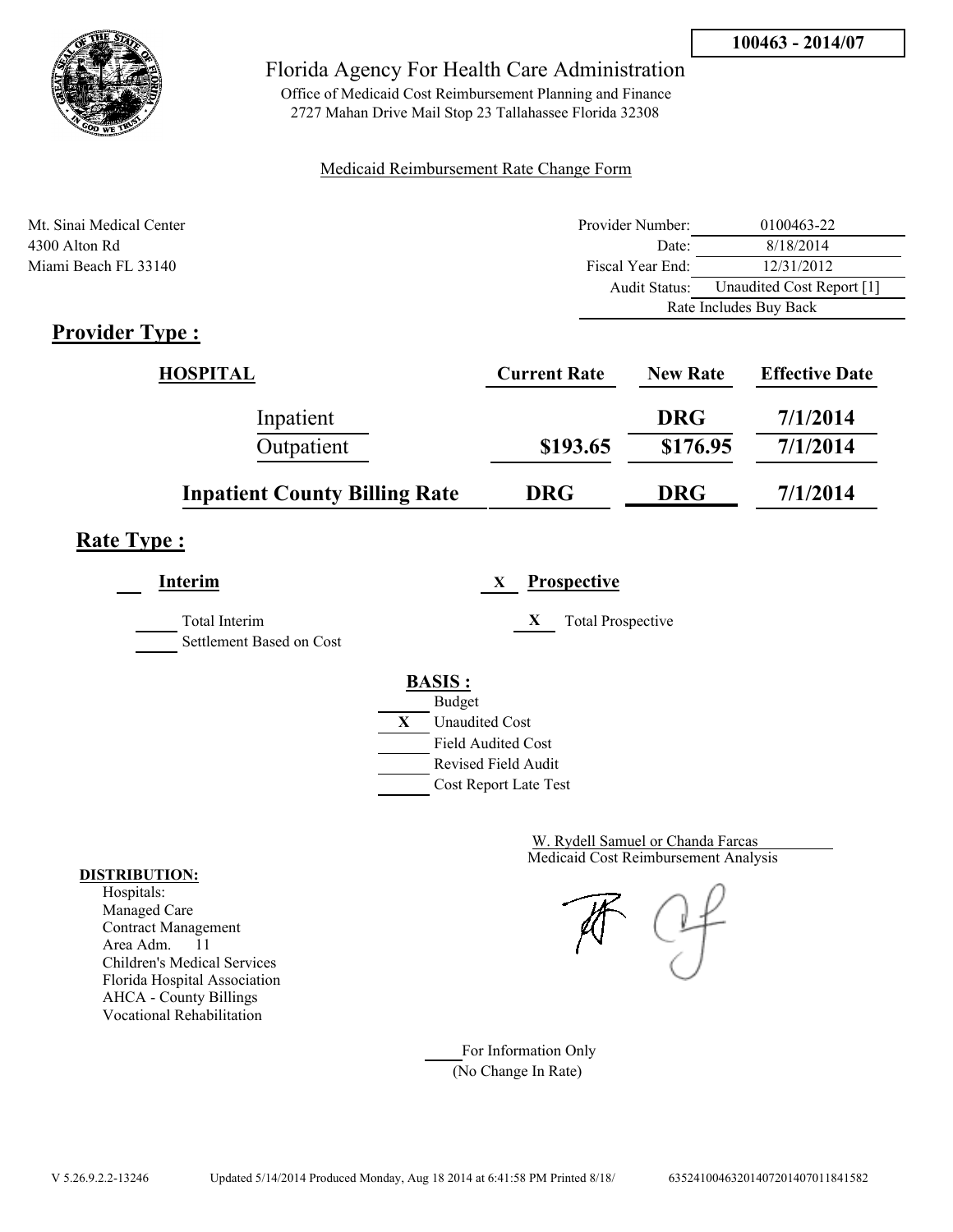

Office of Medicaid Cost Reimbursement Planning and Finance 2727 Mahan Drive Mail Stop 23 Tallahassee Florida 32308

#### Medicaid Reimbursement Rate Change Form

| University Of Miami Hospital and Clinics | Provider Number:     | 0100471-00                |
|------------------------------------------|----------------------|---------------------------|
| P.O. Box 016217                          | Date:                | 8/18/2014                 |
| Miami FL 33101                           | Fiscal Year End:     | 5/31/2013                 |
|                                          | <b>Audit Status:</b> | Unaudited Cost Report [1] |

## **Provider Type :**

| <b>HOSPITAL</b>                      | <b>Current Rate</b> | <b>New Rate</b> | <b>Effective Date</b> |
|--------------------------------------|---------------------|-----------------|-----------------------|
| Inpatient                            |                     | <b>DRG</b>      | 7/1/2014              |
| Outpatient                           | \$356.57            | \$219.82        | 7/1/2014              |
| <b>Inpatient County Billing Rate</b> | <b>DRG</b>          | <b>DRG</b>      | 7/1/2014              |

## **Rate Type :**

**Interim X Prospective**

Total Interim **X** Total Prospective

Settlement Based on Cost

# **BASIS :**



Medicaid Cost Reimbursement Analysis W. Rydell Samuel or Chanda Farcas

For Information Only (No Change In Rate)

#### **DISTRIBUTION:**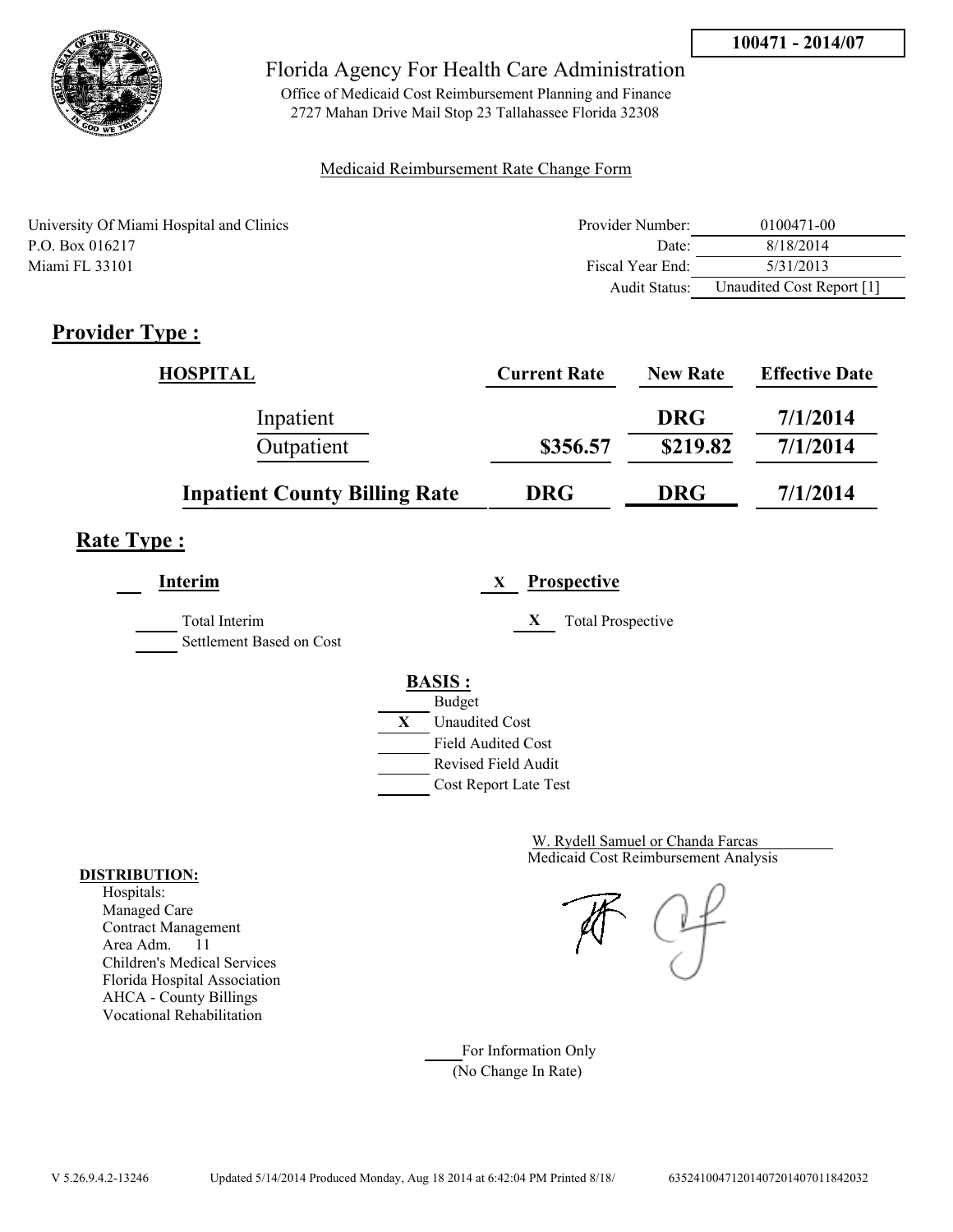

Office of Medicaid Cost Reimbursement Planning and Finance 2727 Mahan Drive Mail Stop 23 Tallahassee Florida 32308

#### Medicaid Reimbursement Rate Change Form

| Northshore Medical Center | Provider Number:  | 0100498-00                |
|---------------------------|-------------------|---------------------------|
| $1100$ N.W. 95th Street   | Date <sup>-</sup> | 8/18/2014                 |
| Miami FL 33150-2098       | Fiscal Year End:  | 5/31/2013                 |
|                           | Audit Status:     | Unaudited Cost Report [1] |

# **Provider Type :**

| <b>HOSPITAL</b>                      | <b>Current Rate</b> | <b>New Rate</b> | <b>Effective Date</b> |
|--------------------------------------|---------------------|-----------------|-----------------------|
| Inpatient                            |                     | <b>DRG</b>      | 7/1/2014              |
| Outpatient                           | \$67.26             | \$71.16         | 7/1/2014              |
| <b>Inpatient County Billing Rate</b> | <b>DRG</b>          | <b>DRG</b>      | 7/1/2014              |

# **Rate Type :**

**Interim X Prospective** Total Interim **X** Total Prospective Settlement Based on Cost **BASIS :** Budget **X** Unaudited Cost

Field Audited Cost Revised Field Audit Cost Report Late Test

> Medicaid Cost Reimbursement Analysis W. Rydell Samuel or Chanda Farcas

For Information Only (No Change In Rate)

#### **DISTRIBUTION:**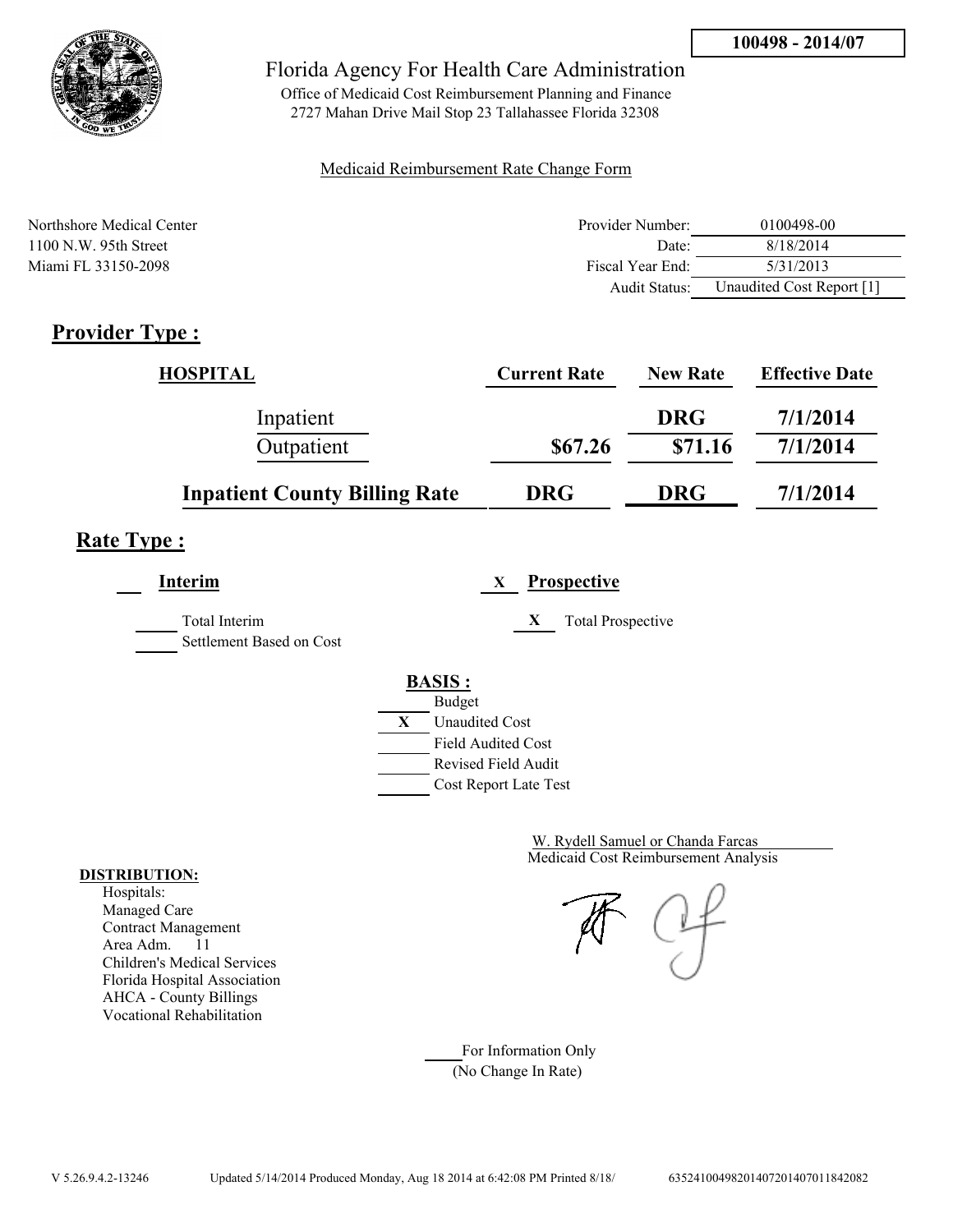

Office of Medicaid Cost Reimbursement Planning and Finance 2727 Mahan Drive Mail Stop 23 Tallahassee Florida 32308

#### Medicaid Reimbursement Rate Change Form

| Northshore Medical Center | Provider Number:  | 0100498-07                |
|---------------------------|-------------------|---------------------------|
| $1100$ N.W. 95th Street   | Date <sup>-</sup> | 8/18/2014                 |
| Miami FL 33150-2098       | Fiscal Year End:  | 5/31/2013                 |
|                           | Audit Status:     | Unaudited Cost Report [1] |

# **Provider Type :**

| <b>HOSPITAL</b>                      | <b>Current Rate</b> | <b>New Rate</b> | <b>Effective Date</b> |
|--------------------------------------|---------------------|-----------------|-----------------------|
| Inpatient                            |                     | <b>DRG</b>      | 7/1/2014              |
| Outpatient                           | \$67.26             | \$71.16         | 7/1/2014              |
| <b>Inpatient County Billing Rate</b> | <b>DRG</b>          | <b>DRG</b>      | 7/1/2014              |

# **Rate Type :**

**Interim X Prospective** Total Interim **X** Total Prospective Settlement Based on Cost **BASIS :** Budget **X** Unaudited Cost

Field Audited Cost Revised Field Audit Cost Report Late Test

> Medicaid Cost Reimbursement Analysis W. Rydell Samuel or Chanda Farcas

For Information Only (No Change In Rate)

#### **DISTRIBUTION:**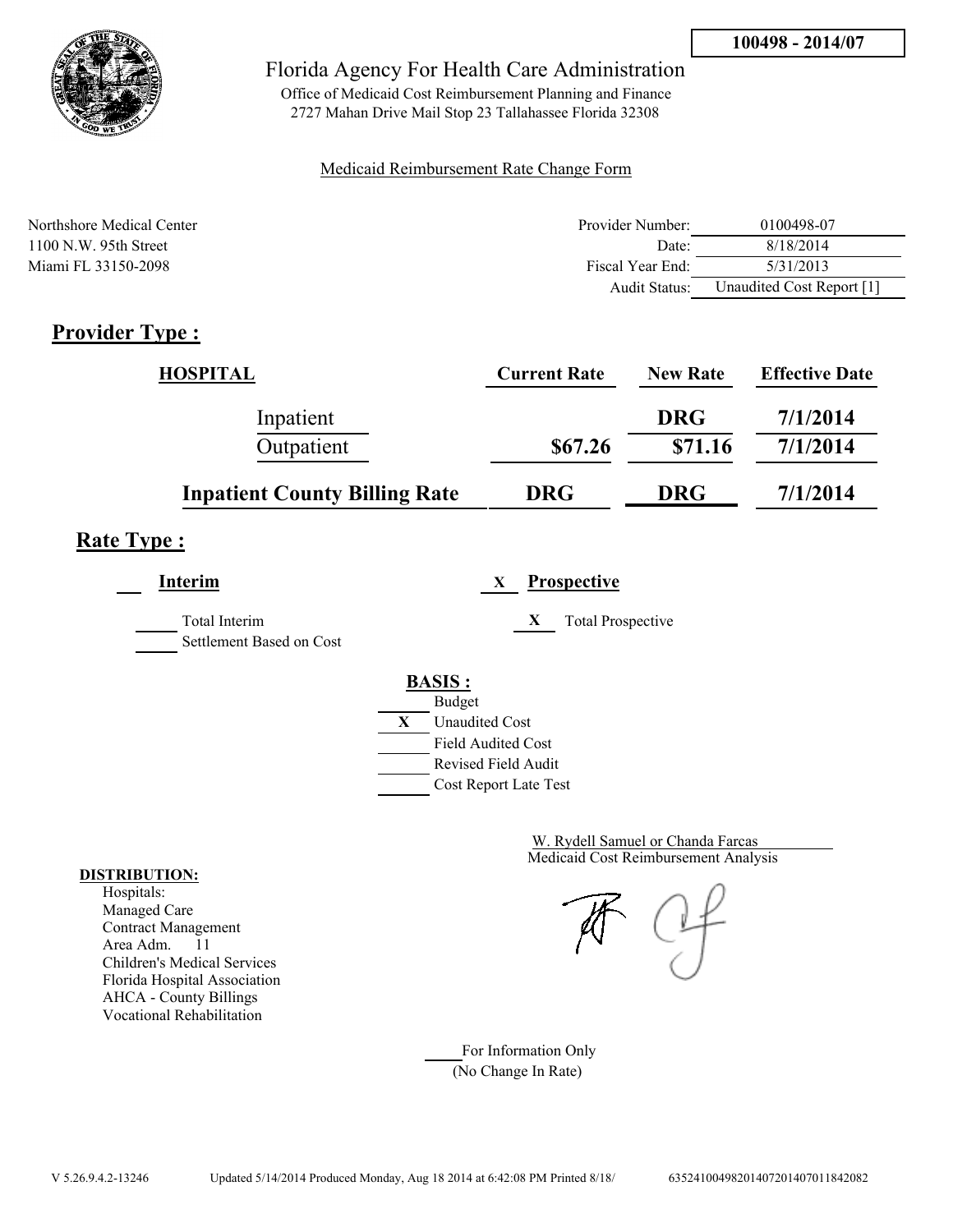

Office of Medicaid Cost Reimbursement Planning and Finance 2727 Mahan Drive Mail Stop 23 Tallahassee Florida 32308

#### Medicaid Reimbursement Rate Change Form

Palm Springs General Hospital 1475 West 49th Street Hialeah FL 33012

| Provider Number: | 0100536-00                |
|------------------|---------------------------|
| Date:            | 8/18/2014                 |
| Fiscal Year End: | 12/31/2012                |
| Audit Status:    | Unaudited Cost Report [1] |

# **Provider Type :**

| HOSPITAL   | <b>Current Rate</b> | <b>New Rate</b> | <b>Effective Date</b> |
|------------|---------------------|-----------------|-----------------------|
| Inpatient  |                     | <b>DRG</b>      | 7/1/2014              |
| Outpatient | \$37.82             | \$40.52         | 7/1/2014              |

# **Rate Type :**

**Interim X Prospective** Total Interim **X** Total Prospective Settlement Based on Cost **BASIS :** Budget **X** Unaudited Cost Field Audited Cost Revised Field Audit Cost Report Late Test

> Medicaid Cost Reimbursement Analysis W. Rydell Samuel or Chanda Farcas

For Information Only (No Change In Rate)

#### **DISTRIBUTION:**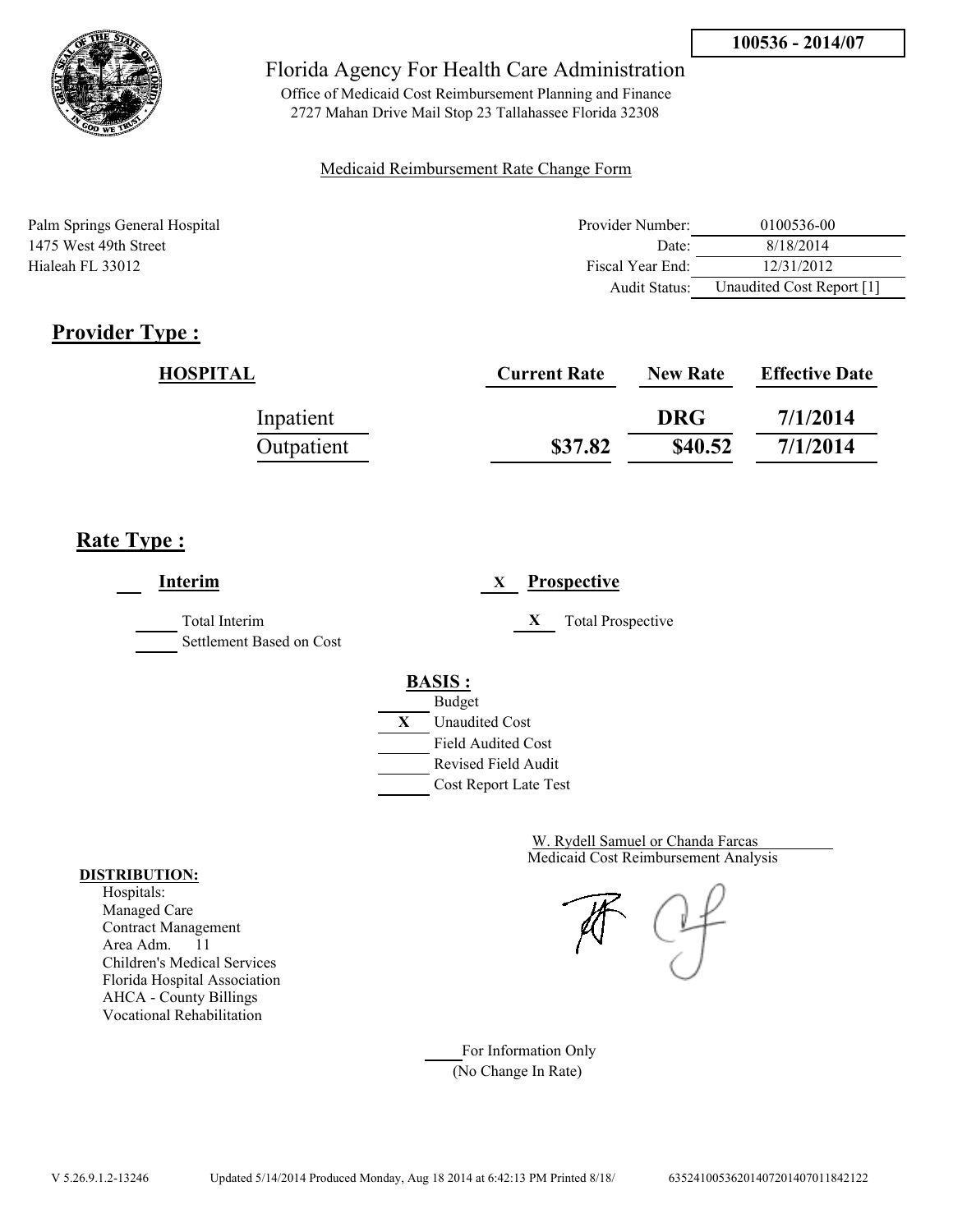

Office of Medicaid Cost Reimbursement Planning and Finance 2727 Mahan Drive Mail Stop 23 Tallahassee Florida 32308

#### Medicaid Reimbursement Rate Change Form

| Metropolitan Hospital Miami | Provider Number: | 0100544-00                |
|-----------------------------|------------------|---------------------------|
| 5959 NW 7th Street          | Date:            | 8/18/2014                 |
| Miami FL 33126              | Fiscal Year End: | 12/31/2012                |
|                             | Audit Status:    | Unaudited Cost Report [1] |

# **Provider Type :**

| HOSPITAL   | <b>Current Rate</b> | <b>New Rate</b> | <b>Effective Date</b> |
|------------|---------------------|-----------------|-----------------------|
| Inpatient  |                     | <b>DRG</b>      | 7/1/2014              |
| Outpatient | \$95.77             | \$71.24         | 7/1/2014              |

## **Rate Type :**

**Interim X Prospective** Total Interim **X** Total Prospective Settlement Based on Cost **BASIS :** Budget **X** Unaudited Cost Field Audited Cost Revised Field Audit Cost Report Late Test

> Medicaid Cost Reimbursement Analysis W. Rydell Samuel or Chanda Farcas

For Information Only (No Change In Rate)

#### **DISTRIBUTION:**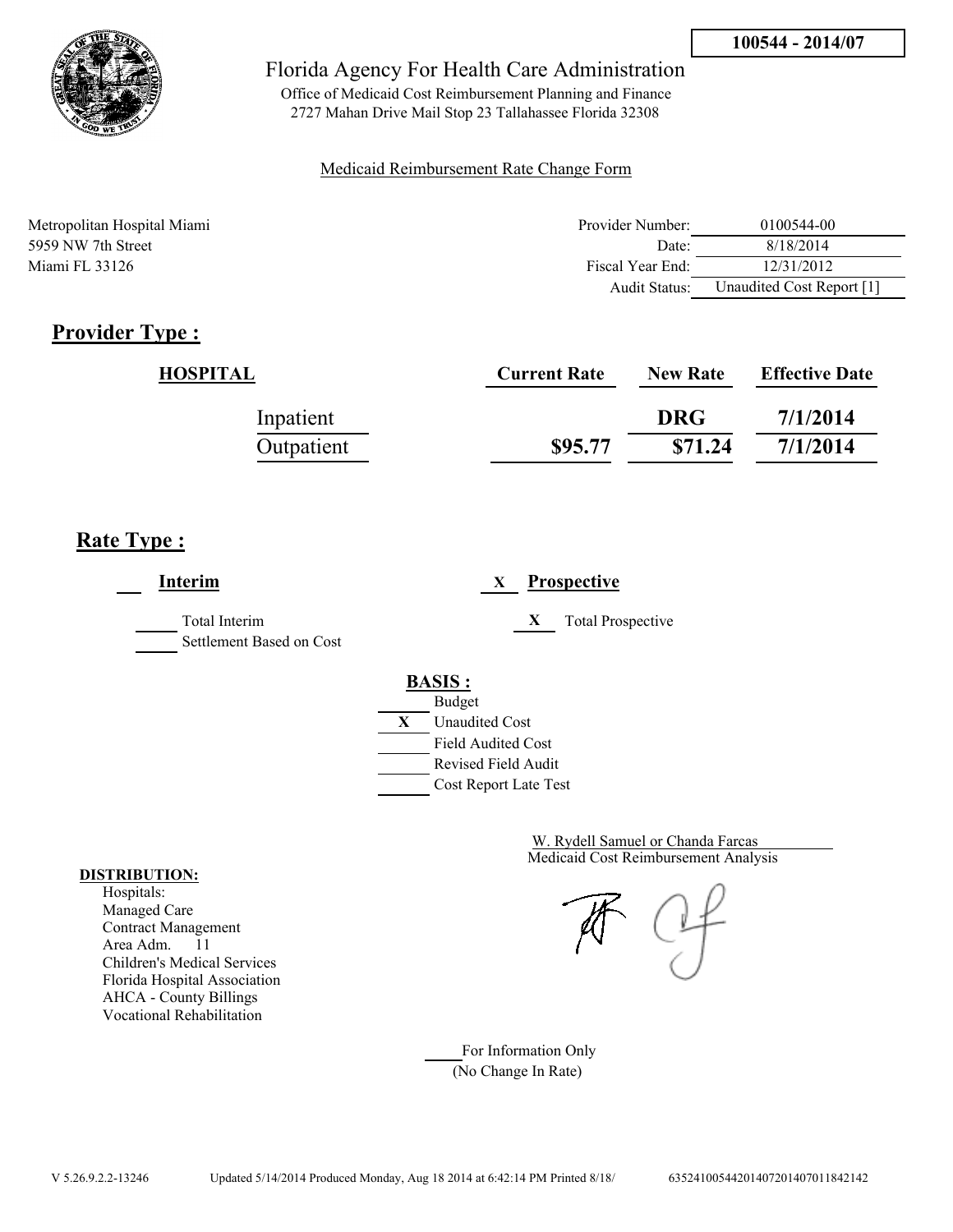

Office of Medicaid Cost Reimbursement Planning and Finance 2727 Mahan Drive Mail Stop 23 Tallahassee Florida 32308

#### Medicaid Reimbursement Rate Change Form

| South Miami Hospital    | Provider Number: | 0100587-00                |
|-------------------------|------------------|---------------------------|
| $6200$ S.W. 73rd Street | Date:            | 8/18/2014                 |
| Miami FL 33143          | Fiscal Year End: | 9/30/2013                 |
|                         | Audit Status:    | Unaudited Cost Report [1] |

### **Provider Type :**

| HOSPITAL   | <b>Current Rate</b> | <b>New Rate</b> | <b>Effective Date</b> |
|------------|---------------------|-----------------|-----------------------|
| Inpatient  |                     | <b>DRG</b>      | 7/1/2014              |
| Outpatient | \$105.16            | \$112.68        | 7/1/2014              |

## **Rate Type :**

**Interim X Prospective** Total Interim **X** Total Prospective Settlement Based on Cost **BASIS :** Budget **X** Unaudited Cost Field Audited Cost Revised Field Audit Cost Report Late Test

> Medicaid Cost Reimbursement Analysis W. Rydell Samuel or Chanda Farcas

For Information Only (No Change In Rate)

#### **DISTRIBUTION:**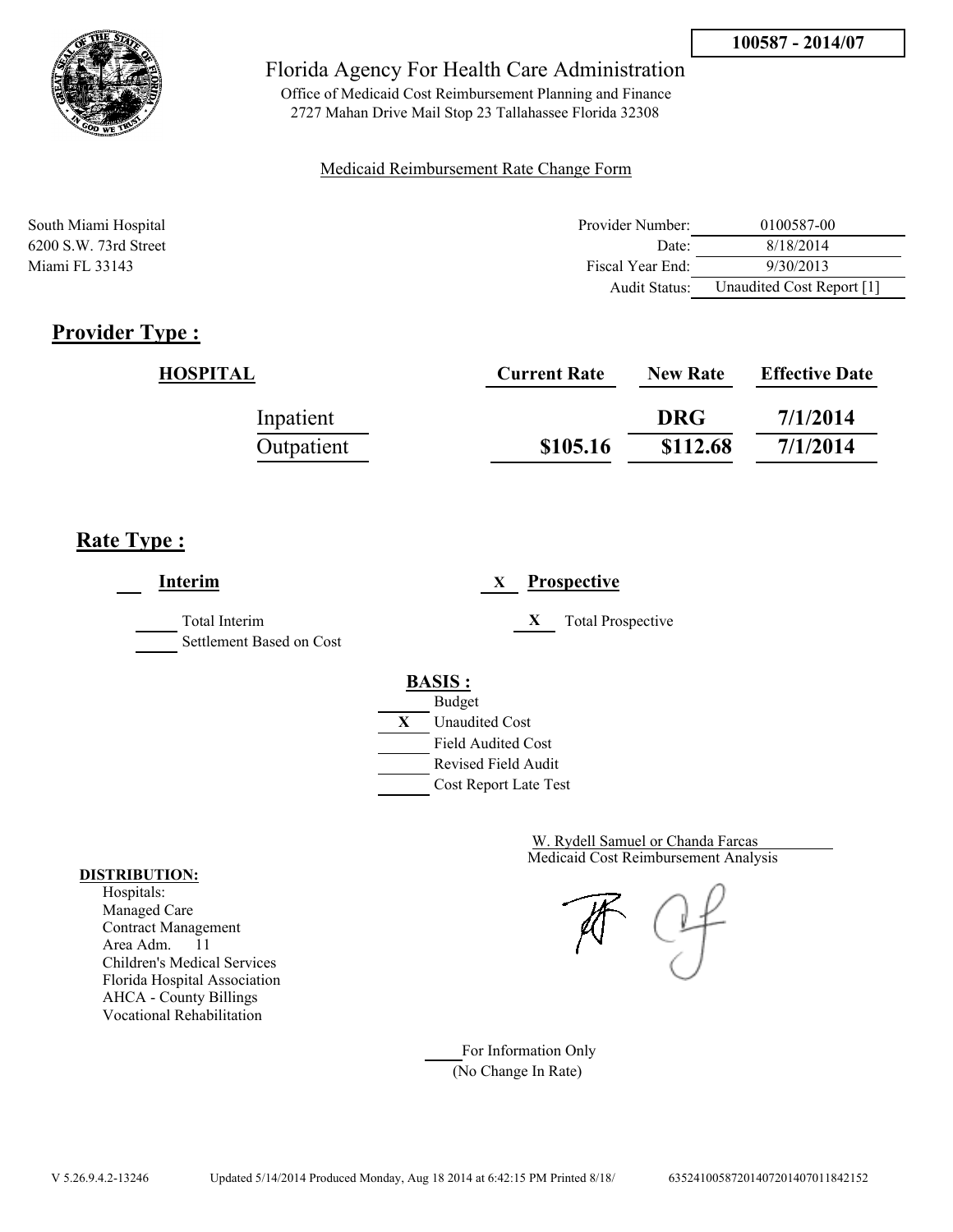

Office of Medicaid Cost Reimbursement Planning and Finance 2727 Mahan Drive Mail Stop 23 Tallahassee Florida 32308

#### Medicaid Reimbursement Rate Change Form

| Miami Childrens Hospital | Provider Number: | 0100609-00                |
|--------------------------|------------------|---------------------------|
| $3100$ S.W. 62nd Avenue  | Date:            | 8/18/2014                 |
| Miami FL 33155-3009      | Fiscal Year End: | 12/31/2012                |
|                          | Audit Status:    | Unaudited Cost Report [1] |
|                          |                  | Rate Includes Buy Back    |
| Provider Type .          |                  |                           |

## **Provider Type :**

| HOSPITAL                             | <b>Current Rate</b> | <b>New Rate</b> | <b>Effective Date</b> |
|--------------------------------------|---------------------|-----------------|-----------------------|
| Inpatient                            |                     | <b>DRG</b>      | 7/1/2014              |
| Outpatient                           | \$186.60            | \$217.91        | 7/1/2014              |
| <b>Inpatient County Billing Rate</b> | <b>DRG</b>          | <b>DRG</b>      | 7/1/2014              |

# **Rate Type :**

**Interim X Prospective**

Total Interim **X** Total Prospective

Settlement Based on Cost

# **BASIS :**



Medicaid Cost Reimbursement Analysis W. Rydell Samuel or Chanda Farcas

For Information Only (No Change In Rate)

#### **DISTRIBUTION:**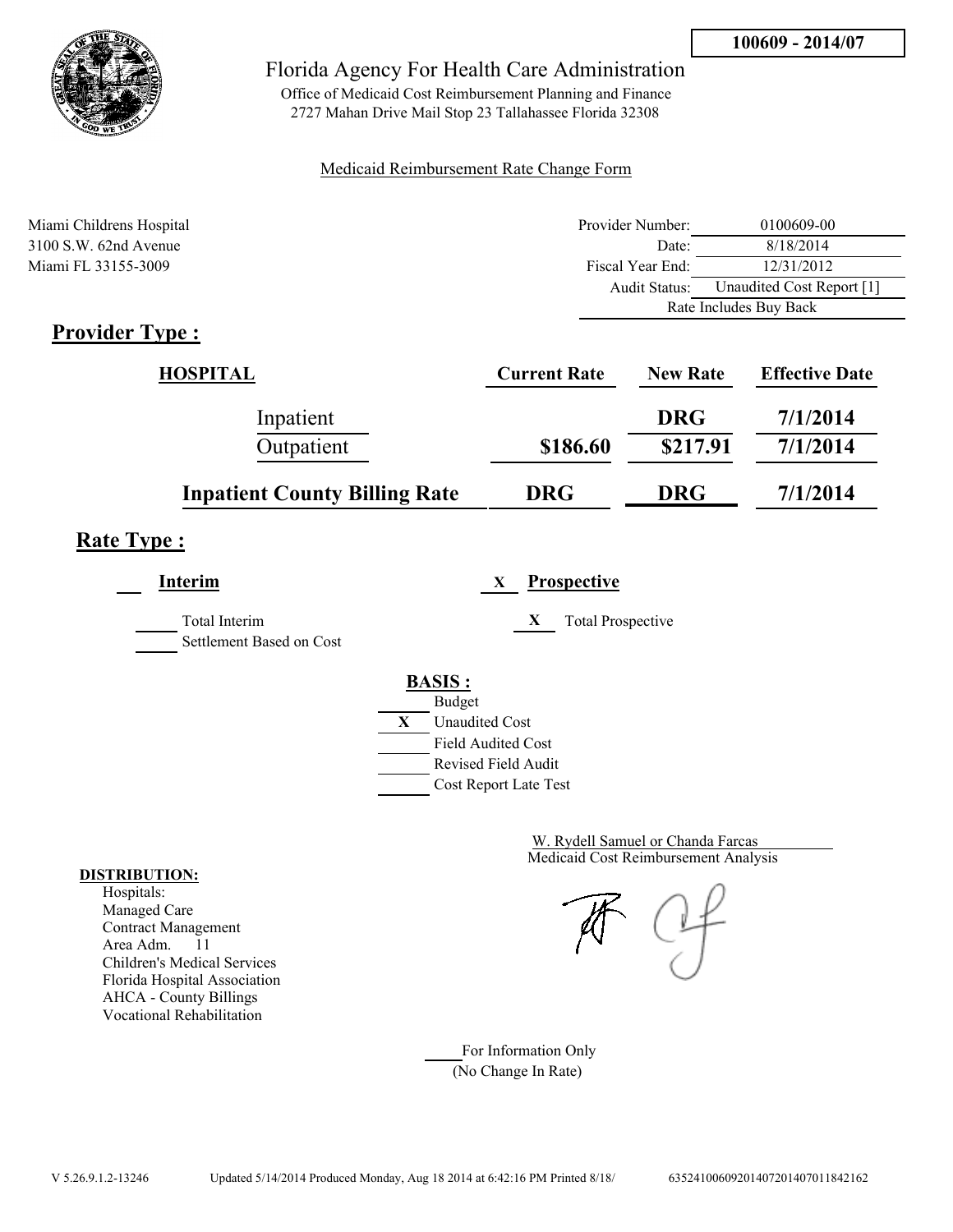

Office of Medicaid Cost Reimbursement Planning and Finance 2727 Mahan Drive Mail Stop 23 Tallahassee Florida 32308

#### Medicaid Reimbursement Rate Change Form

| Westchester General Hospital | Provider Number:  | 0100625-00                |
|------------------------------|-------------------|---------------------------|
| 2500 SW 75th Avenue          | Date <sup>-</sup> | 8/18/2014                 |
| Miami FL 33155               | Fiscal Year End:  | 12/31/2011                |
|                              | Audit Status:     | Unaudited Cost Report [1] |

# **Provider Type :**

| <b>HOSPITAL</b>                      | <b>Current Rate</b> | <b>New Rate</b> | <b>Effective Date</b> |
|--------------------------------------|---------------------|-----------------|-----------------------|
| Inpatient                            |                     | <b>DRG</b>      | 7/1/2014              |
| Outpatient                           | \$117.77            | \$125.36        | 7/1/2014              |
| <b>Inpatient County Billing Rate</b> | <b>DRG</b>          | <b>DRG</b>      | 7/1/2014              |

# **Rate Type :**

**Interim X Prospective**

Settlement Based on Cost

Total Interim **X** Total Prospective



Medicaid Cost Reimbursement Analysis W. Rydell Samuel or Chanda Farcas

For Information Only (No Change In Rate)

#### **DISTRIBUTION:**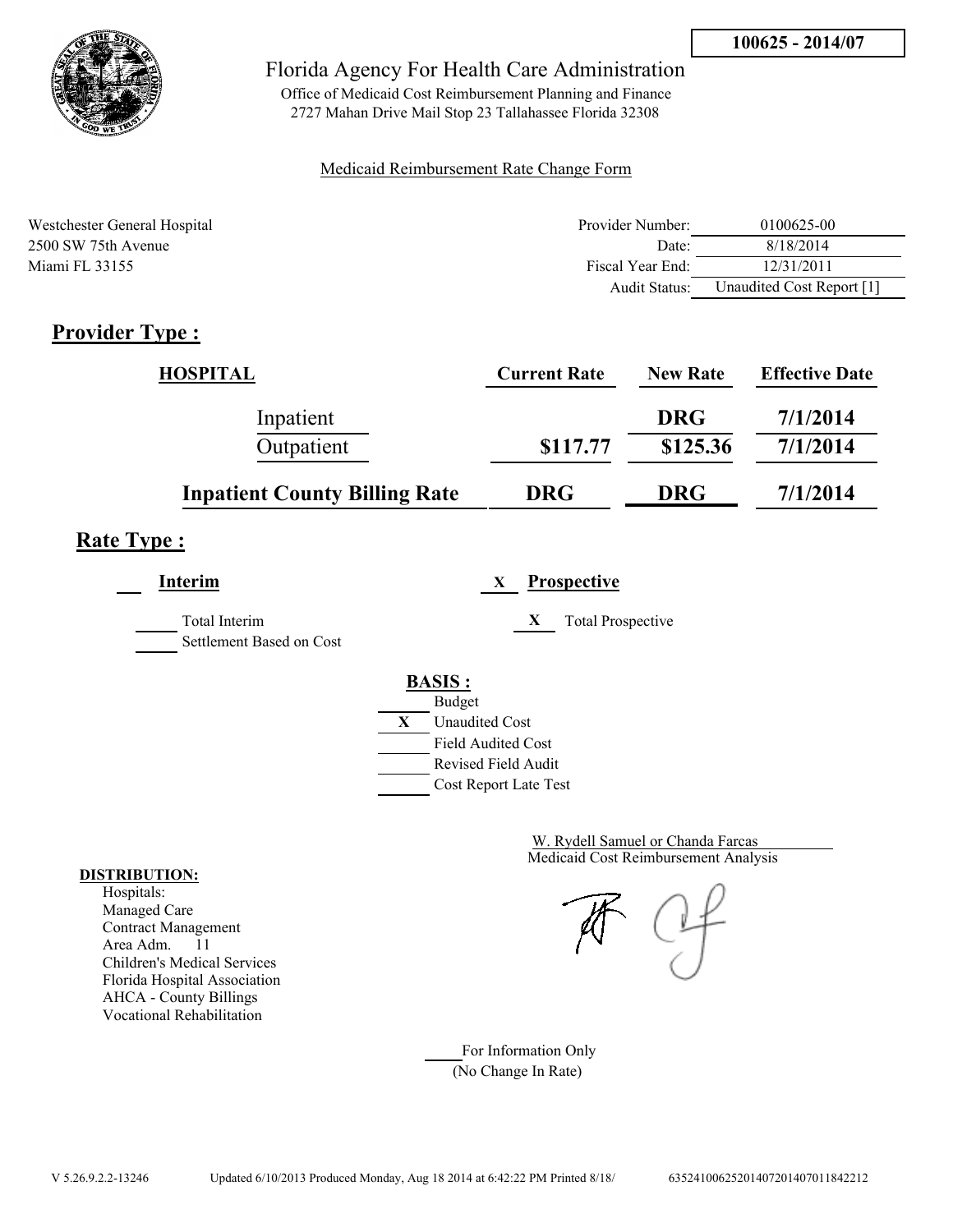

Office of Medicaid Cost Reimbursement Planning and Finance 2727 Mahan Drive Mail Stop 23 Tallahassee Florida 32308

### Medicaid Reimbursement Rate Change Form

| <b>Baptist Medical Center</b> | Provider Number: | 0100641-00                |
|-------------------------------|------------------|---------------------------|
| 800 Prudential Drive          | Date:            | 8/18/2014                 |
| Jacksonville FL 32207         | Fiscal Year End: | 9/30/2013                 |
|                               | Audit Status:    | Unaudited Cost Report [1] |

### **Provider Type :**

| <b>HOSPITAL</b>                      | <b>Current Rate</b> | <b>New Rate</b> | <b>Effective Date</b> |
|--------------------------------------|---------------------|-----------------|-----------------------|
| Inpatient                            |                     | <b>DRG</b>      | 7/1/2014              |
| Outpatient                           | \$90.04             | \$91.64         | 7/1/2014              |
| <b>Inpatient County Billing Rate</b> | <b>DRG</b>          | <b>DRG</b>      | 7/1/2014              |

## **Rate Type :**

**Interim X Prospective**

Total Interim **X** Total Prospective Settlement Based on Cost

**BASIS :**



**DISTRIBUTION:**

Hospitals: Managed Care Contract Management Area Adm. 4 Children's Medical Services Florida Hospital Association AHCA - County Billings Vocational Rehabilitation

Medicaid Cost Reimbursement Analysis W. Rydell Samuel or Chanda Farcas

For Information Only (No Change In Rate)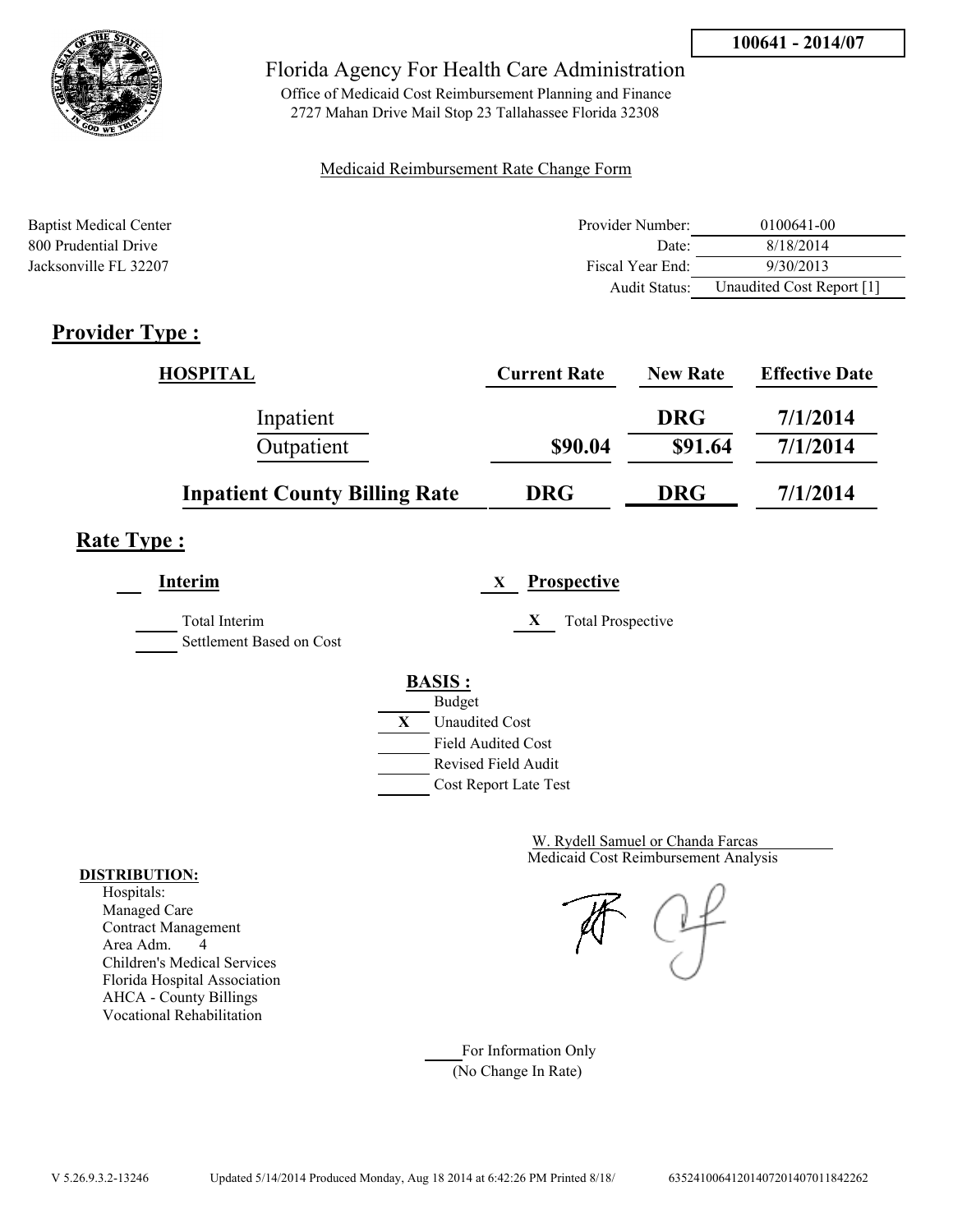

Office of Medicaid Cost Reimbursement Planning and Finance 2727 Mahan Drive Mail Stop 23 Tallahassee Florida 32308

### Medicaid Reimbursement Rate Change Form

| <b>Baptist Medical Center</b> | Provider Number: | 0100641-02                |
|-------------------------------|------------------|---------------------------|
| 800 Prudential Drive          | Date:            | 8/18/2014                 |
| Jacksonville FL 32207         | Fiscal Year End: | 9/30/2013                 |
|                               | Audit Status:    | Unaudited Cost Report [1] |

## **Provider Type :**

| <b>HOSPITAL</b>                      | <b>Current Rate</b> | <b>New Rate</b> | <b>Effective Date</b> |
|--------------------------------------|---------------------|-----------------|-----------------------|
| Inpatient                            |                     | <b>DRG</b>      | 7/1/2014              |
| Outpatient                           | \$90.04             | \$91.64         | 7/1/2014              |
| <b>Inpatient County Billing Rate</b> | <b>DRG</b>          | <b>DRG</b>      | 7/1/2014              |

## **Rate Type :**

**Interim X Prospective**

Total Interim **X** Total Prospective Settlement Based on Cost

**BASIS :**



Medicaid Cost Reimbursement Analysis W. Rydell Samuel or Chanda Farcas

For Information Only (No Change In Rate)

#### **DISTRIBUTION:**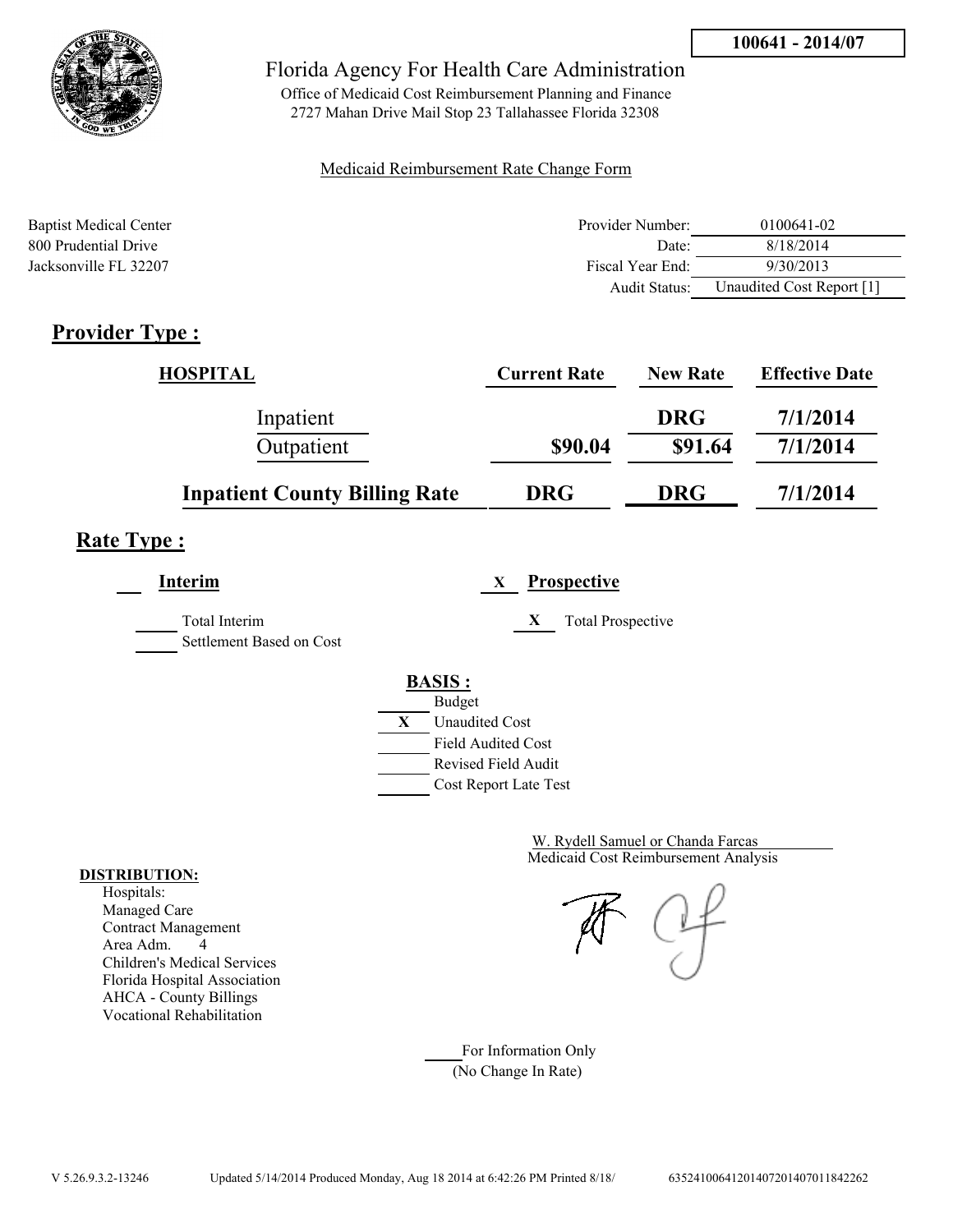

Office of Medicaid Cost Reimbursement Planning and Finance 2727 Mahan Drive Mail Stop 23 Tallahassee Florida 32308

### Medicaid Reimbursement Rate Change Form

| Shands Jacksonville   | Provider Number: | 0100676-00                |
|-----------------------|------------------|---------------------------|
| 580 West 8th Street   | Date:            | 8/18/2014                 |
| Jacksonville FL 32209 | Fiscal Year End: | 6/30/2013                 |
|                       | Audit Status:    | Unaudited Cost Report [1] |
|                       |                  | Rate Includes Buy Back    |
| <b>Provider Type:</b> |                  |                           |

## **Provider Type :**

| HOSPITAL                             | <b>Current Rate</b> | <b>New Rate</b> | <b>Effective Date</b> |
|--------------------------------------|---------------------|-----------------|-----------------------|
| Inpatient                            |                     | <b>DRG</b>      | 7/1/2014              |
| Outpatient                           | \$194.30            | \$141.68        | 7/1/2014              |
| <b>Inpatient County Billing Rate</b> | <b>DRG</b>          | <b>DRG</b>      | 7/1/2014              |

### **Rate Type :**

**Interim X Prospective**

Total Interim **X** Total Prospective

Settlement Based on Cost

# **BASIS :**



Medicaid Cost Reimbursement Analysis W. Rydell Samuel or Chanda Farcas

For Information Only (No Change In Rate)

#### **DISTRIBUTION:**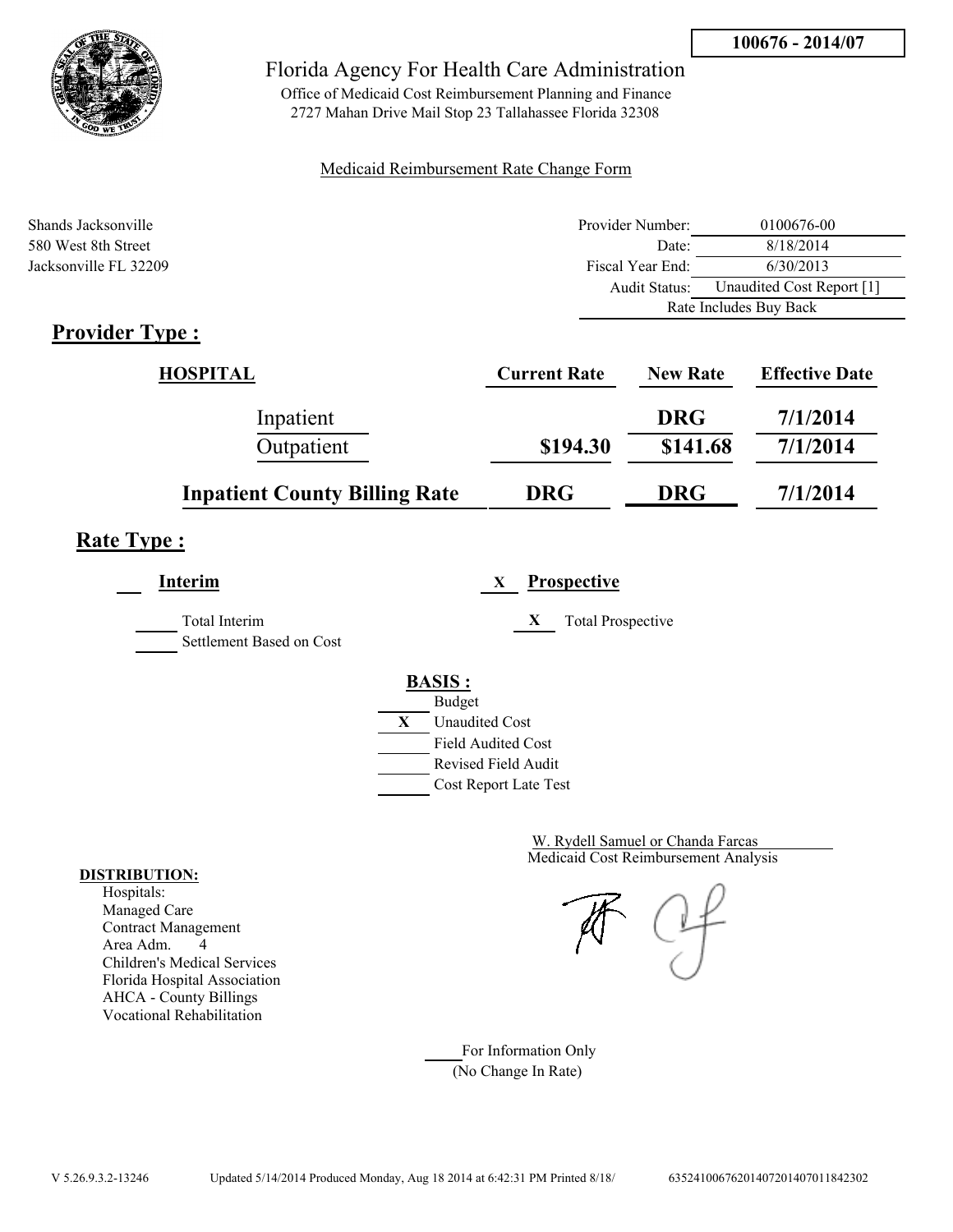

Office of Medicaid Cost Reimbursement Planning and Finance 2727 Mahan Drive Mail Stop 23 Tallahassee Florida 32308

### Medicaid Reimbursement Rate Change Form

| Shands Jacksonville   | Provider Number:     | 0100676-01                |
|-----------------------|----------------------|---------------------------|
| 580 West 8th Street   | Date:                | 8/18/2014                 |
| Jacksonville FL 32209 | Fiscal Year End:     | 6/30/2013                 |
|                       | <b>Audit Status:</b> | Unaudited Cost Report [1] |
|                       |                      | Rate Includes Buy Back    |
| Provider Type .       |                      |                           |

## **Provider Type :**

| <b>HOSPITAL</b>                      | <b>Current Rate</b> | <b>New Rate</b> | <b>Effective Date</b> |
|--------------------------------------|---------------------|-----------------|-----------------------|
| Inpatient                            |                     | <b>DRG</b>      | 7/1/2014              |
| Outpatient                           | \$194.30            | \$141.68        | 7/1/2014              |
| <b>Inpatient County Billing Rate</b> | <b>DRG</b>          | <b>DRG</b>      | 7/1/2014              |

### **Rate Type :**

**Interim X Prospective** Total Interim **X** Total Prospective

Settlement Based on Cost

### **BASIS :**



Medicaid Cost Reimbursement Analysis W. Rydell Samuel or Chanda Farcas

For Information Only (No Change In Rate)

#### **DISTRIBUTION:**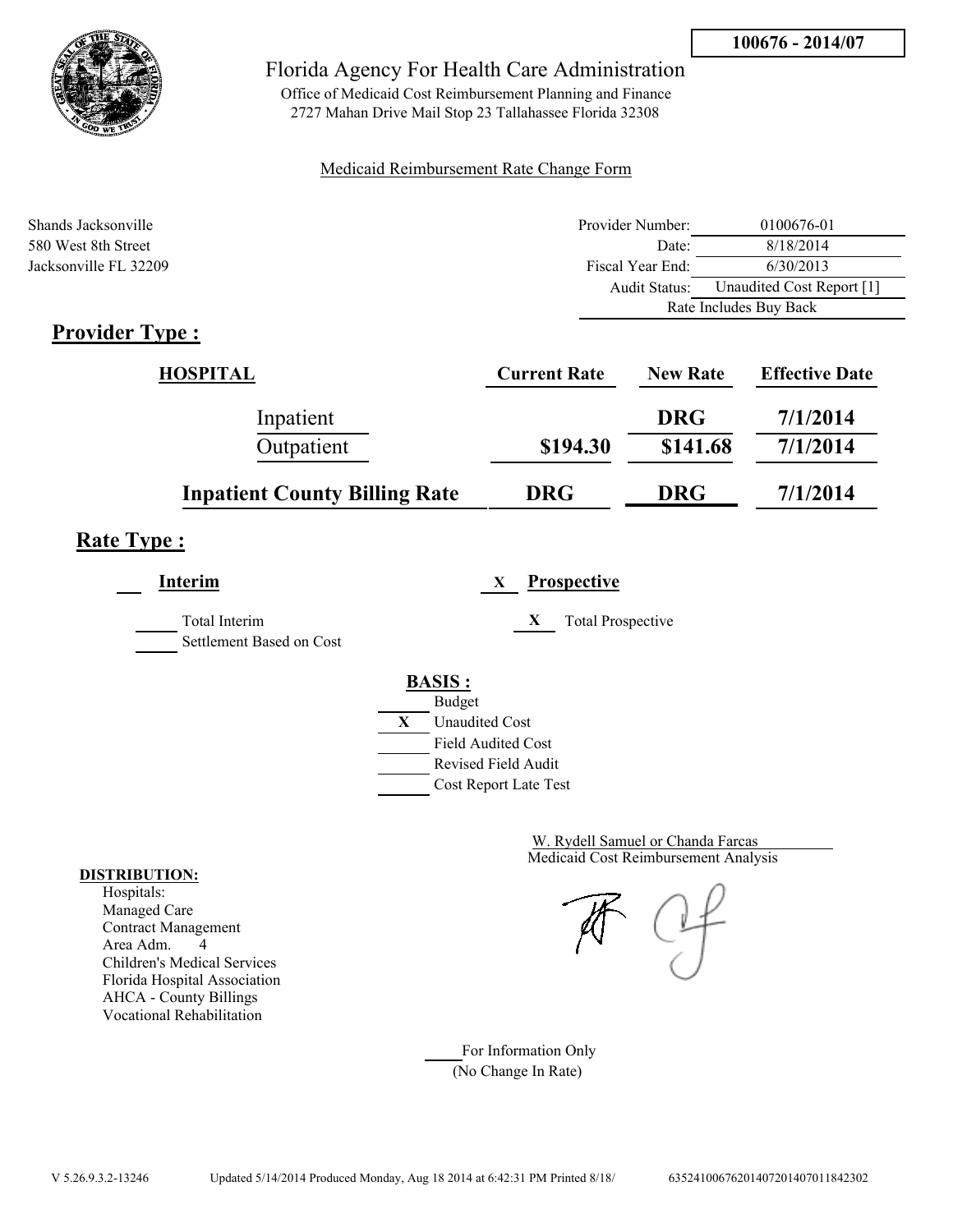

Office of Medicaid Cost Reimbursement Planning and Finance 2727 Mahan Drive Mail Stop 23 Tallahassee Florida 32308

### Medicaid Reimbursement Rate Change Form

| Mayo Clinic                  | Provider Number: | 0100722-00                |
|------------------------------|------------------|---------------------------|
| 4500 San Pablo Road          | Date:            | 8/18/2014                 |
| Jacksonville FL 32216        | Fiscal Year End: | 12/31/2012                |
|                              | Audit Status:    | Unaudited Cost Report [1] |
|                              |                  | Rate Includes Buy Back    |
| $Dnon$ $Aon$ T <sub>rm</sub> |                  |                           |

## **Provider Type :**

| HOSPITAL                             | <b>Current Rate</b> | <b>New Rate</b> | <b>Effective Date</b> |
|--------------------------------------|---------------------|-----------------|-----------------------|
| Inpatient                            |                     | <b>DRG</b>      | 7/1/2014              |
| Outpatient                           | \$113.36            | \$112.28        | 7/1/2014              |
| <b>Inpatient County Billing Rate</b> | <b>DRG</b>          | <b>DRG</b>      | 7/1/2014              |

## **Rate Type :**

**Interim X Prospective** Total Interim **X** Total Prospective Settlement Based on Cost **BASIS :** Budget **X** Unaudited Cost Field Audited Cost Revised Field Audit Cost Report Late Test

> Medicaid Cost Reimbursement Analysis W. Rydell Samuel or Chanda Farcas

For Information Only (No Change In Rate)

#### **DISTRIBUTION:**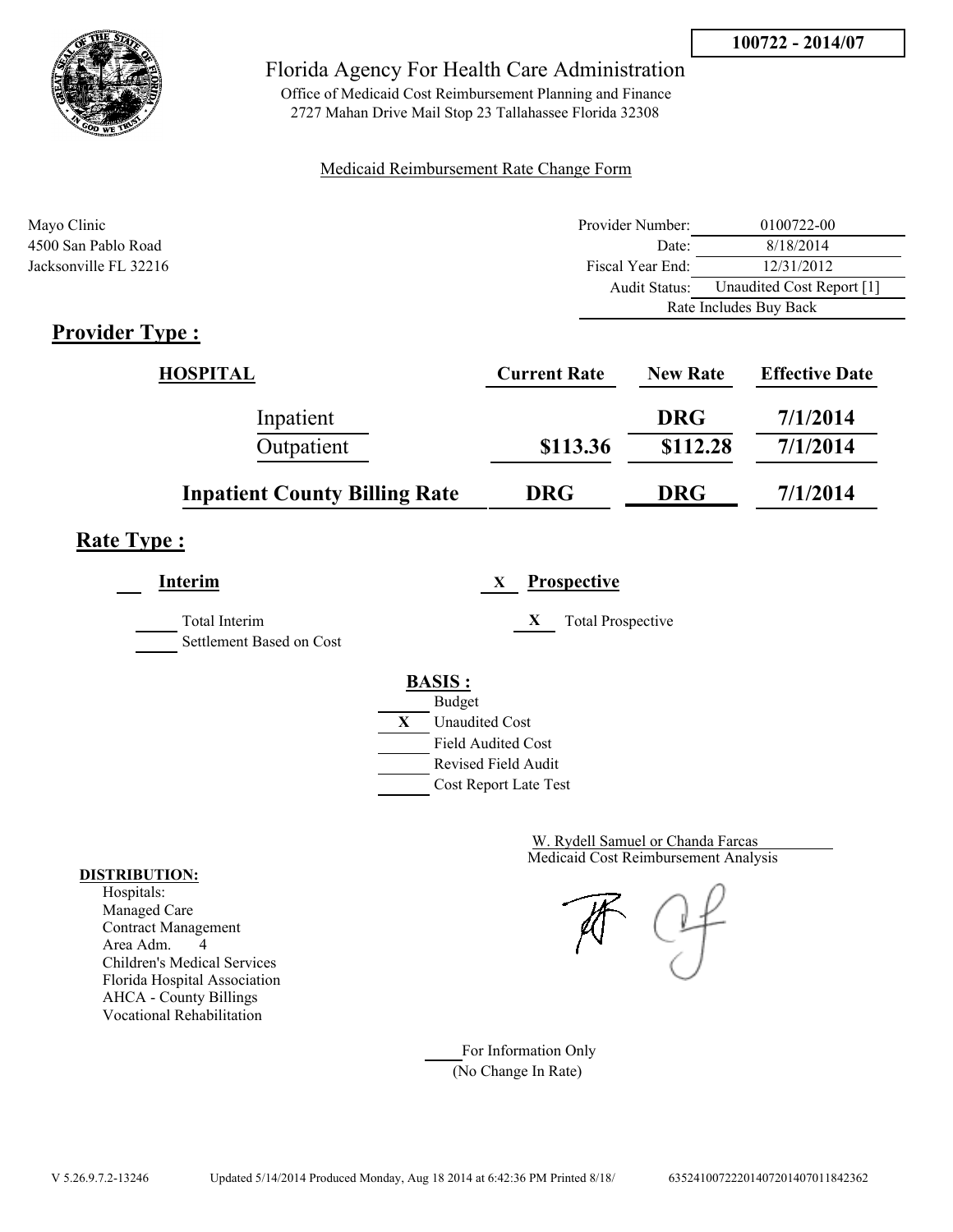

Office of Medicaid Cost Reimbursement Planning and Finance 2727 Mahan Drive Mail Stop 23 Tallahassee Florida 32308

### Medicaid Reimbursement Rate Change Form

| St. Vincent's Hospital                  | Provider Number: | 0100731-00                |
|-----------------------------------------|------------------|---------------------------|
| 1800 Barrs Street 3rd Floor, Seton Hall | Date:            | 8/18/2014                 |
| Jacksonville FL 32204                   | Fiscal Year End: | 6/30/2013                 |
|                                         | Audit Status:    | Unaudited Cost Report [1] |

## **Provider Type :**

| <b>HOSPITAL</b>                      | <b>Current Rate</b> | <b>New Rate</b> | <b>Effective Date</b> |
|--------------------------------------|---------------------|-----------------|-----------------------|
| Inpatient                            |                     | <b>DRG</b>      | 7/1/2014              |
| Outpatient                           | \$76.04             | \$86.14         | 7/1/2014              |
| <b>Inpatient County Billing Rate</b> | <b>DRG</b>          | <b>DRG</b>      | 7/1/2014              |

## **Rate Type :**

**Interim X Prospective** Total Interim **X** Total Prospective Settlement Based on Cost **BASIS :** Budget **X** Unaudited Cost Field Audited Cost Revised Field Audit

Cost Report Late Test

Medicaid Cost Reimbursement Analysis W. Rydell Samuel or Chanda Farcas

For Information Only (No Change In Rate)

#### **DISTRIBUTION:**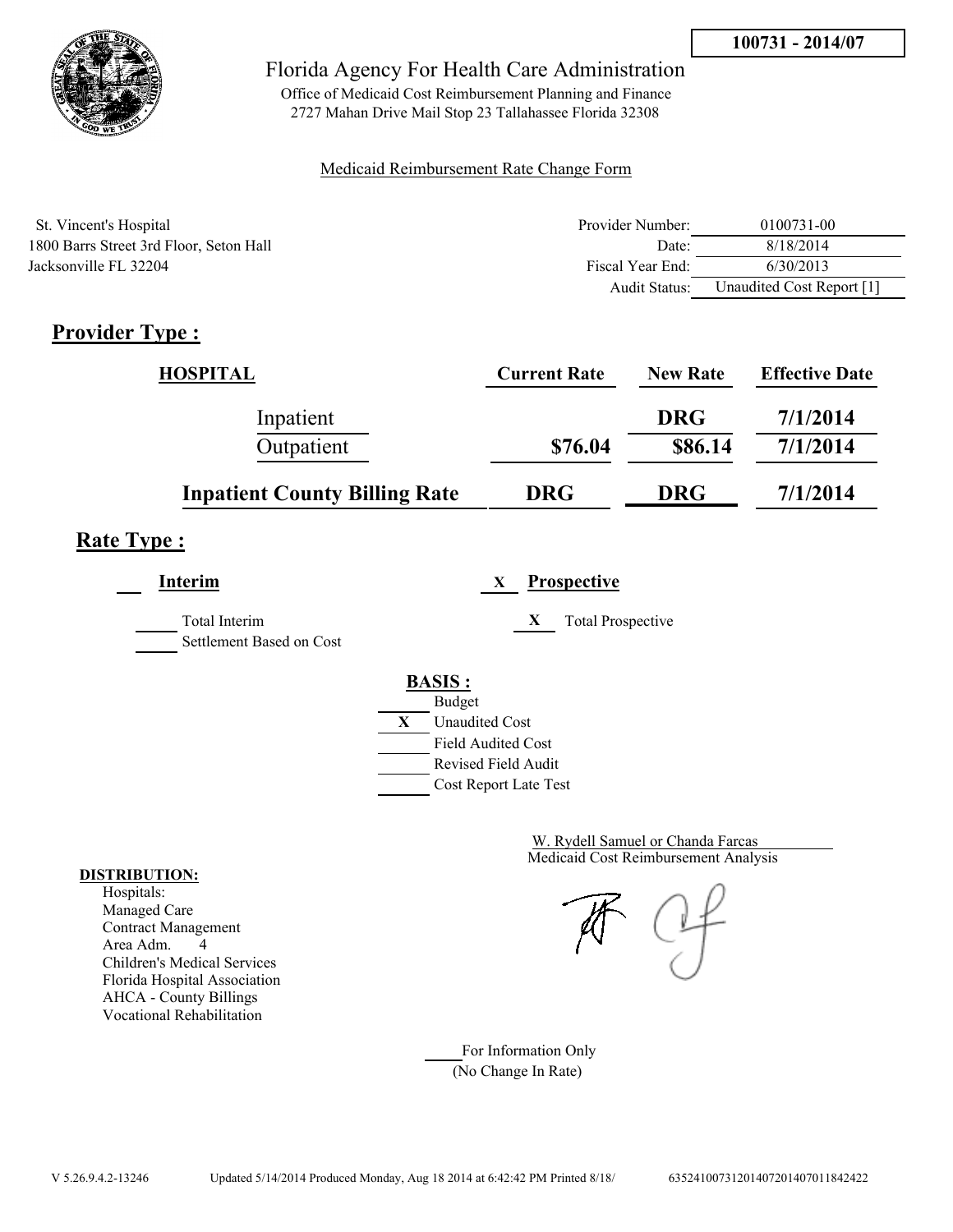

Office of Medicaid Cost Reimbursement Planning and Finance 2727 Mahan Drive Mail Stop 23 Tallahassee Florida 32308

### Medicaid Reimbursement Rate Change Form

| Baptist Hospital (Pensacola) | Provider Number: | 0100749-00                |  |
|------------------------------|------------------|---------------------------|--|
| P.O. Box 17500               | Date:            | 8/18/2014                 |  |
| Pensacola FL 32522-7500      | Fiscal Year End: | 9/30/2013                 |  |
|                              | Audit Status:    | Unaudited Cost Report [1] |  |
|                              |                  | Rate Includes Buy Back    |  |

### **Provider Type :**

| HOSPITAL                             | <b>Current Rate</b> | <b>New Rate</b> | <b>Effective Date</b> |
|--------------------------------------|---------------------|-----------------|-----------------------|
| Inpatient                            |                     | <b>DRG</b>      | 7/1/2014              |
| Outpatient                           | \$106.00            | \$68.73         | 7/1/2014              |
| <b>Inpatient County Billing Rate</b> | <b>DRG</b>          | <b>DRG</b>      | 7/1/2014              |

## **Rate Type :**

**Interim X Prospective**

Total Interim **X** Total Prospective

Settlement Based on Cost

**BASIS :**



Medicaid Cost Reimbursement Analysis W. Rydell Samuel or Chanda Farcas

For Information Only (No Change In Rate)

#### **DISTRIBUTION:**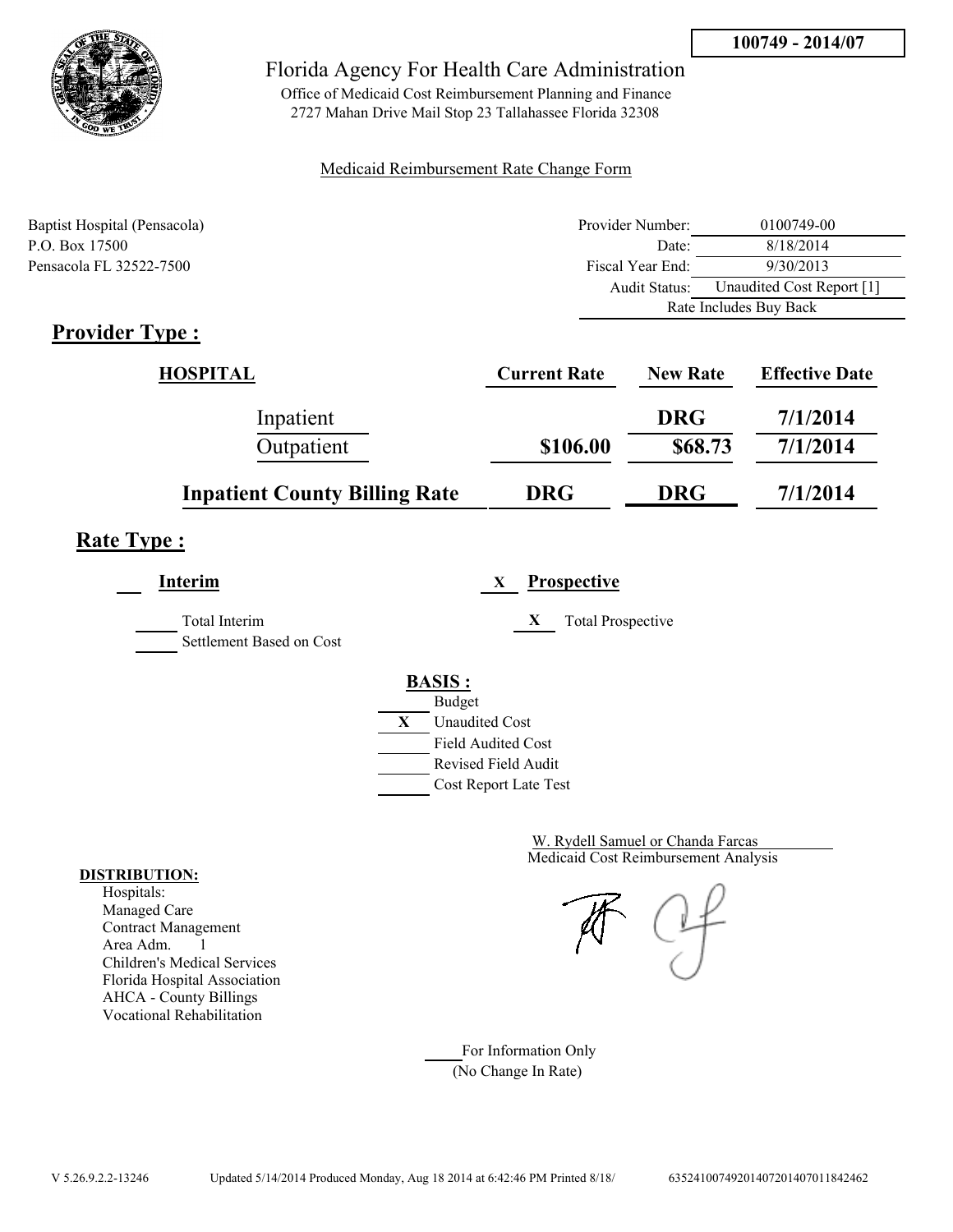

Office of Medicaid Cost Reimbursement Planning and Finance 2727 Mahan Drive Mail Stop 23 Tallahassee Florida 32308

### Medicaid Reimbursement Rate Change Form

| Baptist Hospital (Pensacola) | Provider Number: | 0100749-02                |  |
|------------------------------|------------------|---------------------------|--|
| P.O. Box 17500               | Date:            | 8/18/2014                 |  |
| Pensacola FL 32522-7500      | Fiscal Year End: | 9/30/2013                 |  |
|                              | Audit Status:    | Unaudited Cost Report [1] |  |
|                              |                  | Rate Includes Buy Back    |  |

### **Provider Type :**

| HOSPITAL                             | <b>Current Rate</b> | <b>New Rate</b> | <b>Effective Date</b> |
|--------------------------------------|---------------------|-----------------|-----------------------|
| Inpatient                            |                     | <b>DRG</b>      | 7/1/2014              |
| Outpatient                           | \$106.00            | \$68.73         | 7/1/2014              |
| <b>Inpatient County Billing Rate</b> | <b>DRG</b>          | <b>DRG</b>      | 7/1/2014              |

## **Rate Type :**

**Interim X Prospective**

Total Interim **X** Total Prospective Settlement Based on Cost

### **BASIS :**



Medicaid Cost Reimbursement Analysis W. Rydell Samuel or Chanda Farcas

For Information Only (No Change In Rate)

#### **DISTRIBUTION:**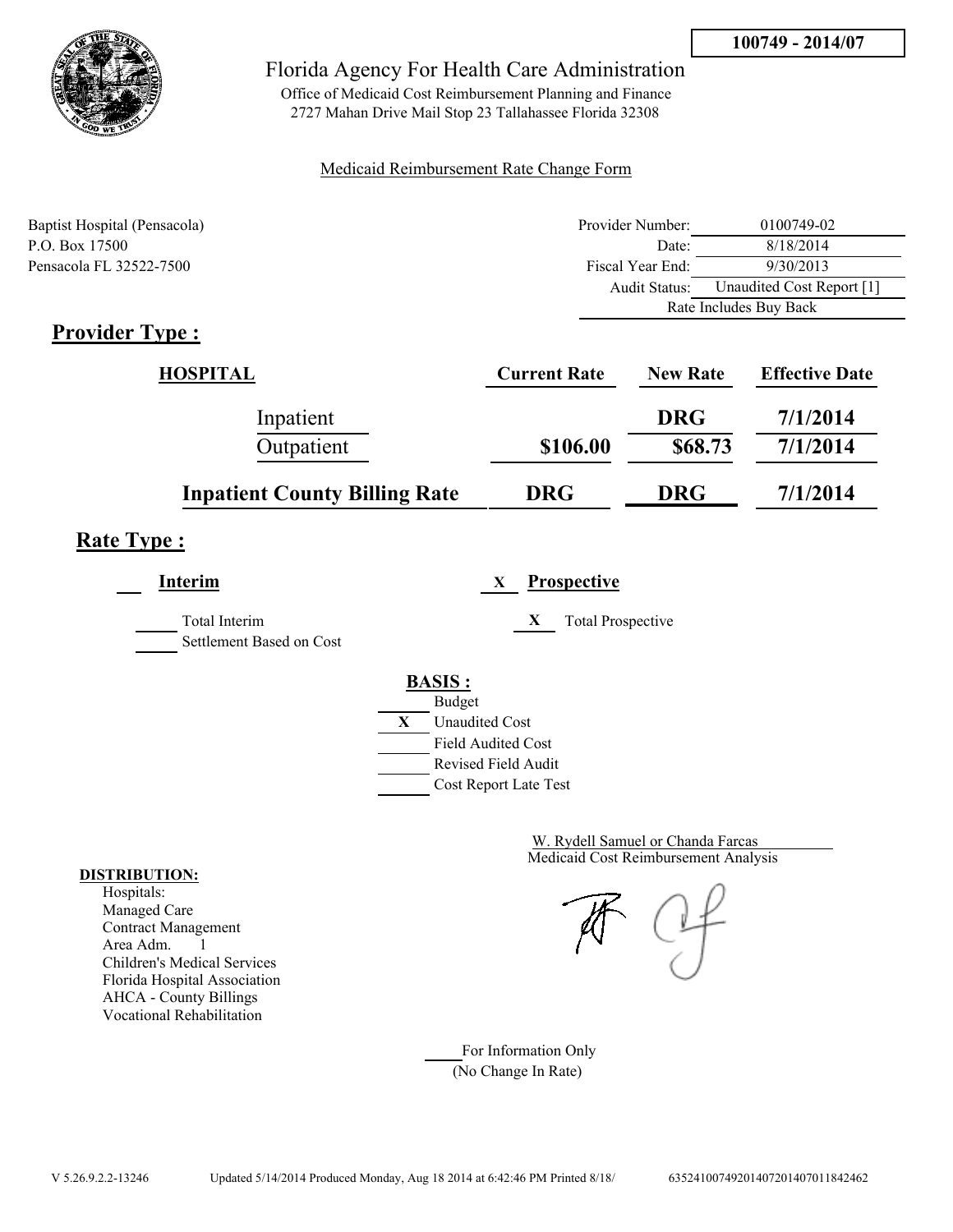

Office of Medicaid Cost Reimbursement Planning and Finance 2727 Mahan Drive Mail Stop 23 Tallahassee Florida 32308

### Medicaid Reimbursement Rate Change Form

| Baptist Hospital (Pensacola) | Provider Number: | 0100749-03                |  |
|------------------------------|------------------|---------------------------|--|
| P.O. Box 17500               | Date:            | 8/18/2014                 |  |
| Pensacola FL 32522-7500      | Fiscal Year End: | 9/30/2013                 |  |
|                              | Audit Status:    | Unaudited Cost Report [1] |  |
|                              |                  | Rate Includes Buy Back    |  |

### **Provider Type :**

| HOSPITAL                             | <b>Current Rate</b> | <b>New Rate</b> | <b>Effective Date</b> |
|--------------------------------------|---------------------|-----------------|-----------------------|
| Inpatient                            |                     | <b>DRG</b>      | 7/1/2014              |
| Outpatient                           | \$106.00            | \$68.73         | 7/1/2014              |
| <b>Inpatient County Billing Rate</b> | <b>DRG</b>          | <b>DRG</b>      | 7/1/2014              |

## **Rate Type :**

**Interim X Prospective**

Total Interim **X** Total Prospective

Settlement Based on Cost

## **BASIS :**



Medicaid Cost Reimbursement Analysis W. Rydell Samuel or Chanda Farcas

For Information Only (No Change In Rate)

#### **DISTRIBUTION:**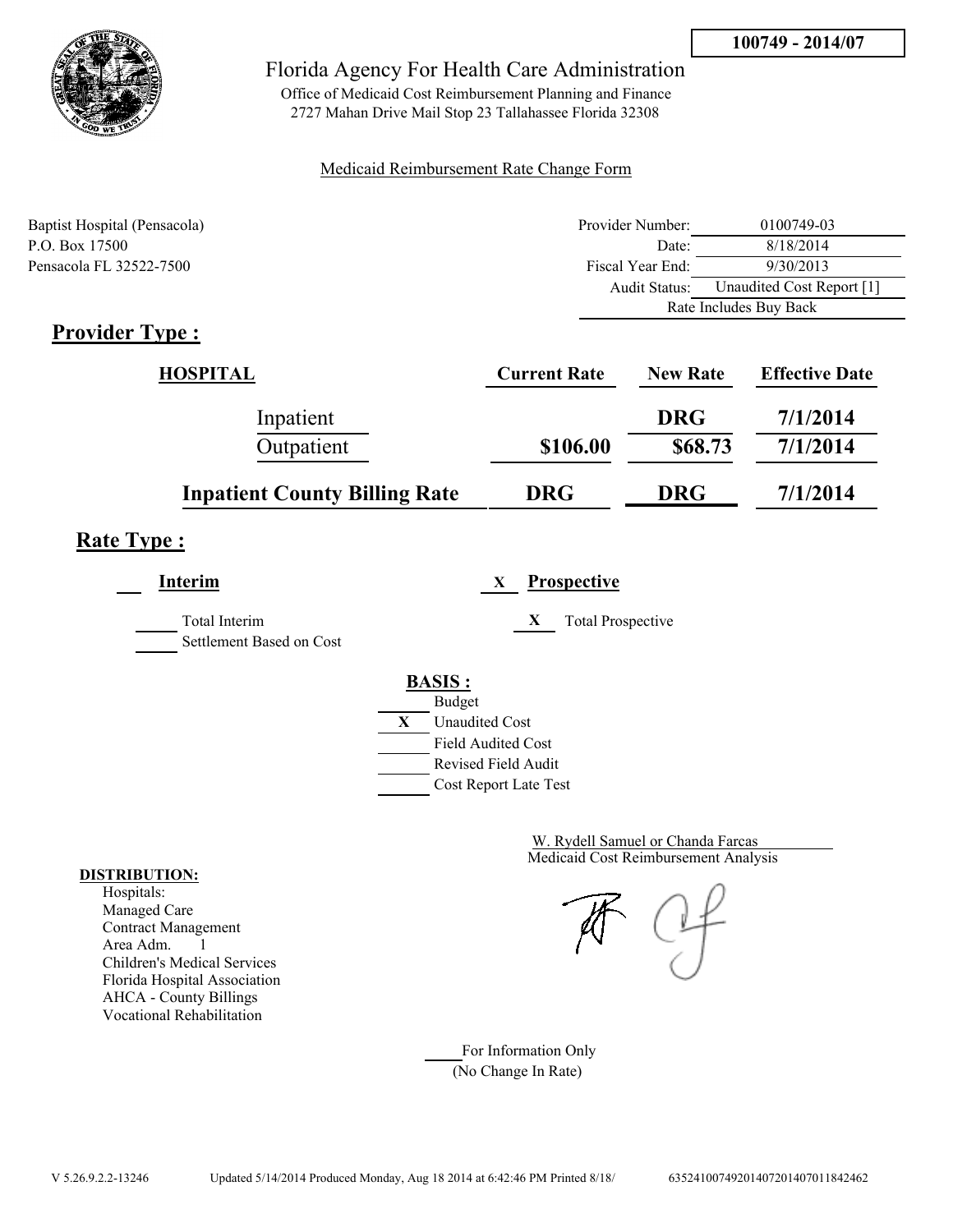

Office of Medicaid Cost Reimbursement Planning and Finance 2727 Mahan Drive Mail Stop 23 Tallahassee Florida 32308

### Medicaid Reimbursement Rate Change Form

| Sacred Heart Hospital         | Provider Number: | 0100765-00                |
|-------------------------------|------------------|---------------------------|
| Post Office Box 2728          | Date:            | 8/18/2014                 |
| Pensacola FL 32513-2728       | Fiscal Year End: | 6/30/2012                 |
|                               | Audit Status:    | Unaudited Cost Report [1] |
|                               |                  | Rate Includes Buy Back    |
| $Dnon$ $Aon$ T <sub>rma</sub> |                  |                           |

## **Provider Type :**

| HOSPITAL                             | <b>Current Rate</b> | <b>New Rate</b> | <b>Effective Date</b> |
|--------------------------------------|---------------------|-----------------|-----------------------|
| Inpatient                            |                     | <b>DRG</b>      | 7/1/2014              |
| Outpatient                           | \$110.87            | \$116.44        | 7/1/2014              |
| <b>Inpatient County Billing Rate</b> | <b>DRG</b>          | <b>DRG</b>      | 7/1/2014              |

## **Rate Type :**

**Interim X Prospective**

Total Interim **X** Total Prospective Settlement Based on Cost

**BASIS :**



Medicaid Cost Reimbursement Analysis W. Rydell Samuel or Chanda Farcas

For Information Only (No Change In Rate)

#### **DISTRIBUTION:**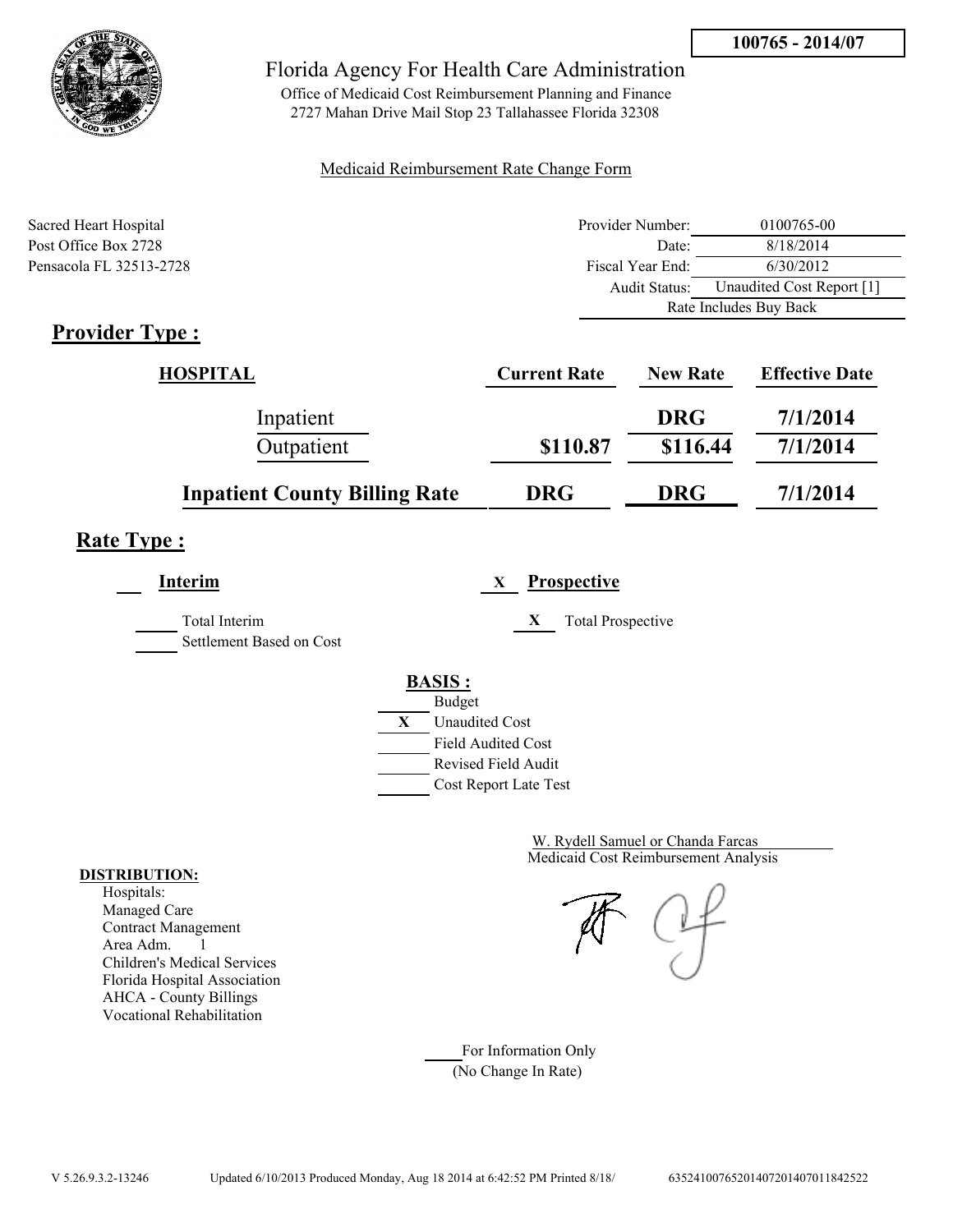

Office of Medicaid Cost Reimbursement Planning and Finance 2727 Mahan Drive Mail Stop 23 Tallahassee Florida 32308

### Medicaid Reimbursement Rate Change Form

George E. Weems Memorial Hospital P.O. Drawer 610 Apalachicola FL 32320

| Provider Number:       | 0100803-00                |  |
|------------------------|---------------------------|--|
| Date:                  | 8/18/2014                 |  |
| Fiscal Year End:       | 9/30/2013                 |  |
| Audit Status:          | Unaudited Cost Report [1] |  |
| Rate Includes Buy Back |                           |  |

## **Provider Type :**

| HOSPITAL   | <b>Current Rate</b> | <b>New Rate</b> | <b>Effective Date</b> |
|------------|---------------------|-----------------|-----------------------|
| Inpatient  |                     | <b>DRG</b>      | 7/1/2014              |
| Outpatient | \$99.28             | \$101.40        | 7/1/2014              |

## **Rate Type :**

**Interim X Prospective** Total Interim **X** Total Prospective Settlement Based on Cost **BASIS :** Budget **X** Unaudited Cost Field Audited Cost Revised Field Audit Cost Report Late Test

> Medicaid Cost Reimbursement Analysis W. Rydell Samuel or Chanda Farcas

For Information Only (No Change In Rate)

#### **DISTRIBUTION:**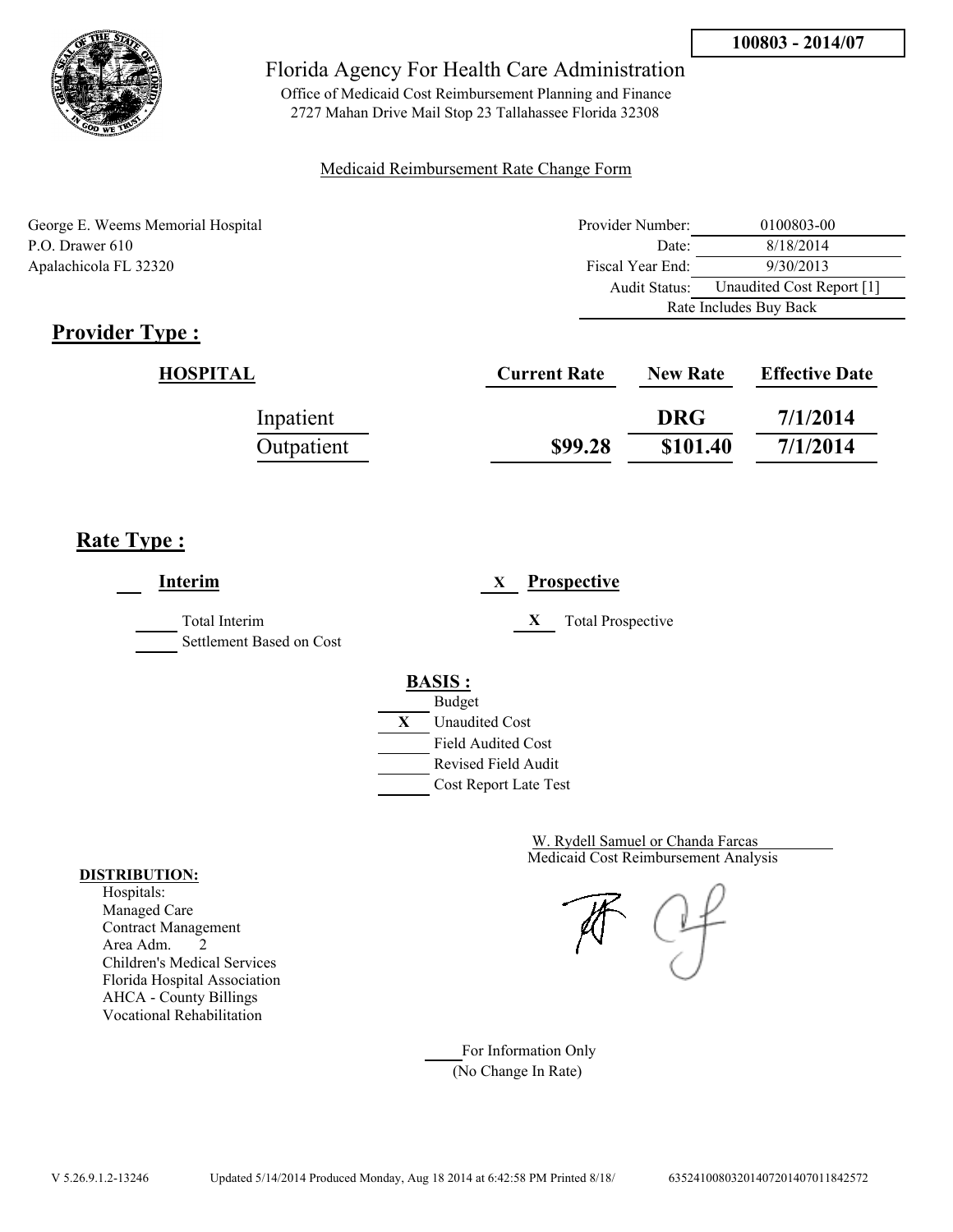

Office of Medicaid Cost Reimbursement Planning and Finance 2727 Mahan Drive Mail Stop 23 Tallahassee Florida 32308

### Medicaid Reimbursement Rate Change Form

Hendry Regional Medical Center 524 W Sagamore Street Clewiston FL 33440

| Provider Number:       | 0100862-00                |  |
|------------------------|---------------------------|--|
| Date:                  | 8/18/2014                 |  |
| Fiscal Year End:       | 9/30/2013                 |  |
| Audit Status:          | Unaudited Cost Report [1] |  |
| Rate Includes Buy Back |                           |  |

## **Provider Type :**

| HOSPITAL   | <b>Current Rate</b> | <b>New Rate</b> | <b>Effective Date</b> |
|------------|---------------------|-----------------|-----------------------|
| Inpatient  |                     | <b>DRG</b>      | 7/1/2014              |
| Outpatient | \$130.40            | \$144.84        | 7/1/2014              |

## **Rate Type :**

**Interim X Prospective** Total Interim **X** Total Prospective Settlement Based on Cost **BASIS :** Budget **X** Unaudited Cost Field Audited Cost Revised Field Audit Cost Report Late Test

> Medicaid Cost Reimbursement Analysis W. Rydell Samuel or Chanda Farcas

For Information Only (No Change In Rate)

#### **DISTRIBUTION:**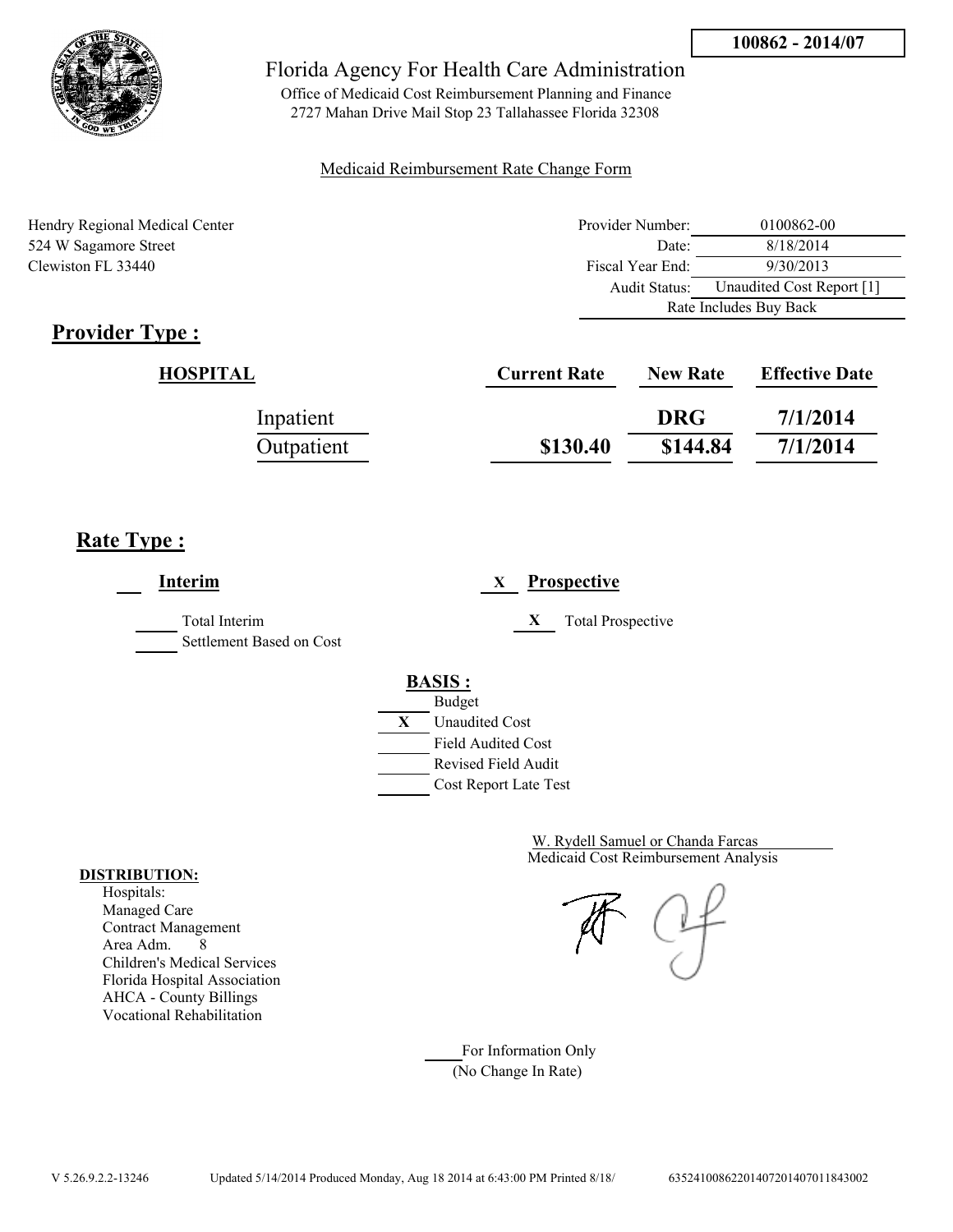

Office of Medicaid Cost Reimbursement Planning and Finance 2727 Mahan Drive Mail Stop 23 Tallahassee Florida 32308

### Medicaid Reimbursement Rate Change Form

| Brooksville Regional Hospital | Provider Number: | 0100871-00                |
|-------------------------------|------------------|---------------------------|
| Post Office Box 37            | Date:            | 8/18/2014                 |
| Brooksville FL 34605-0037     | Fiscal Year End: | 9/30/2013                 |
|                               | Audit Status:    | Unaudited Cost Report [1] |

## **Provider Type :**

| <b>HOSPITAL</b>                      | <b>Current Rate</b> | <b>New Rate</b> | <b>Effective Date</b> |
|--------------------------------------|---------------------|-----------------|-----------------------|
| Inpatient                            |                     | <b>DRG</b>      | 7/1/2014              |
| Outpatient                           | \$81.63             | \$66.60         | 7/1/2014              |
| <b>Inpatient County Billing Rate</b> | <b>DRG</b>          | <b>DRG</b>      | 7/1/2014              |

## **Rate Type :**

**Interim X Prospective**

Total Interim **X** Total Prospective Settlement Based on Cost

# **BASIS :**



Medicaid Cost Reimbursement Analysis W. Rydell Samuel or Chanda Farcas

For Information Only (No Change In Rate)

#### **DISTRIBUTION:**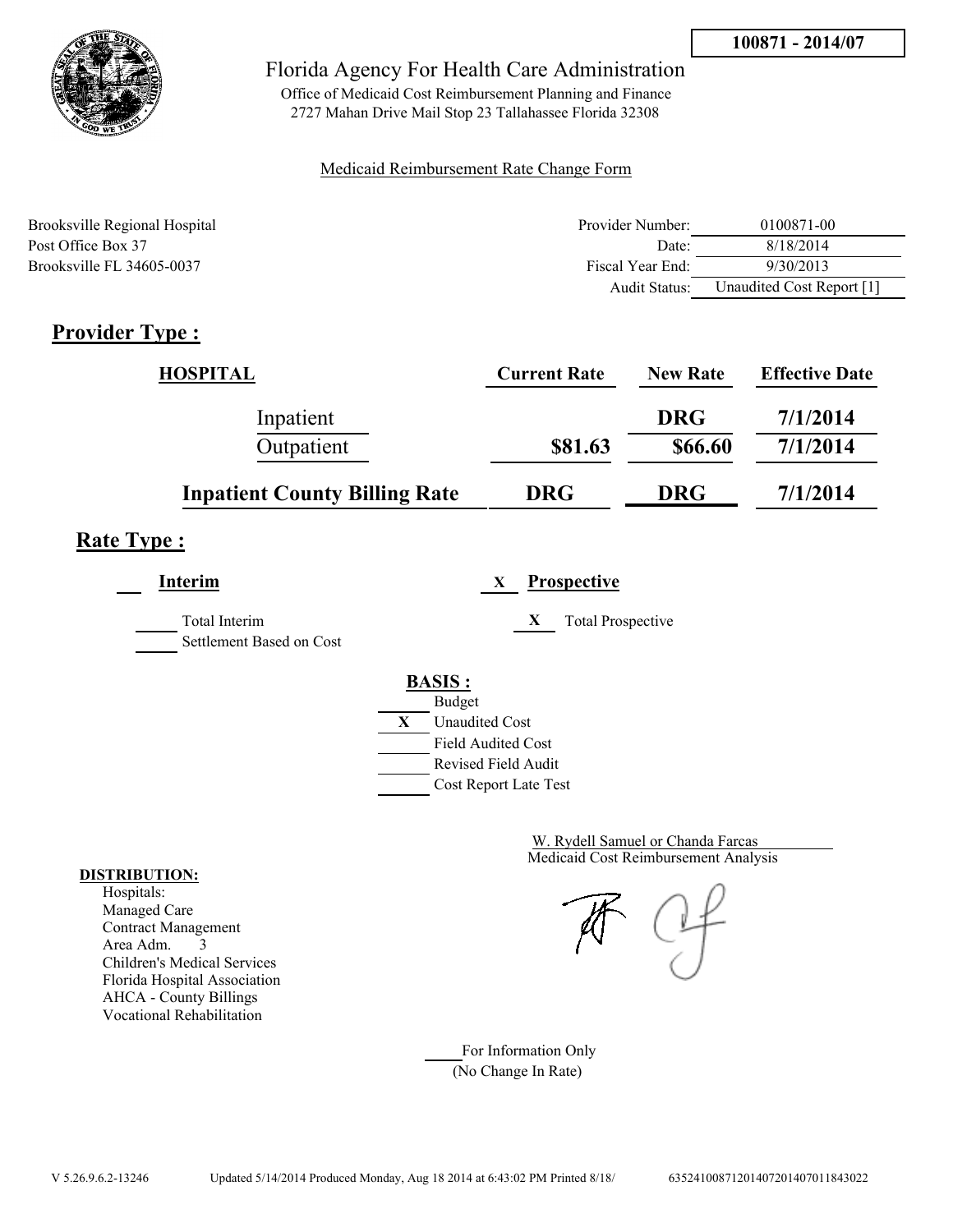

Office of Medicaid Cost Reimbursement Planning and Finance 2727 Mahan Drive Mail Stop 23 Tallahassee Florida 32308

### Medicaid Reimbursement Rate Change Form

| Brooksville Regional Hospital | Provider Number: | 0100871-01                |
|-------------------------------|------------------|---------------------------|
| Post Office Box 37            | Date:            | 8/18/2014                 |
| Brooksville FL 34605-0037     | Fiscal Year End: | 9/30/2013                 |
|                               | Audit Status:    | Unaudited Cost Report [1] |

## **Provider Type :**

| <b>HOSPITAL</b>                      | <b>Current Rate</b> | <b>New Rate</b> | <b>Effective Date</b> |
|--------------------------------------|---------------------|-----------------|-----------------------|
| Inpatient                            |                     | <b>DRG</b>      | 7/1/2014              |
| Outpatient                           | \$81.63             | \$66.60         | 7/1/2014              |
| <b>Inpatient County Billing Rate</b> | <b>DRG</b>          | <b>DRG</b>      | 7/1/2014              |

## **Rate Type :**

**Interim X Prospective**

Total Interim **X** Total Prospective Settlement Based on Cost

|   | <b>BASIS:</b>    |  |
|---|------------------|--|
|   | Budget           |  |
| X | <b>Unaudited</b> |  |
|   |                  |  |

Field Audited Cost Revised Field Audit

Cost Report Late Test

**Cost** 

Medicaid Cost Reimbursement Analysis W. Rydell Samuel or Chanda Farcas

For Information Only (No Change In Rate)

#### **DISTRIBUTION:**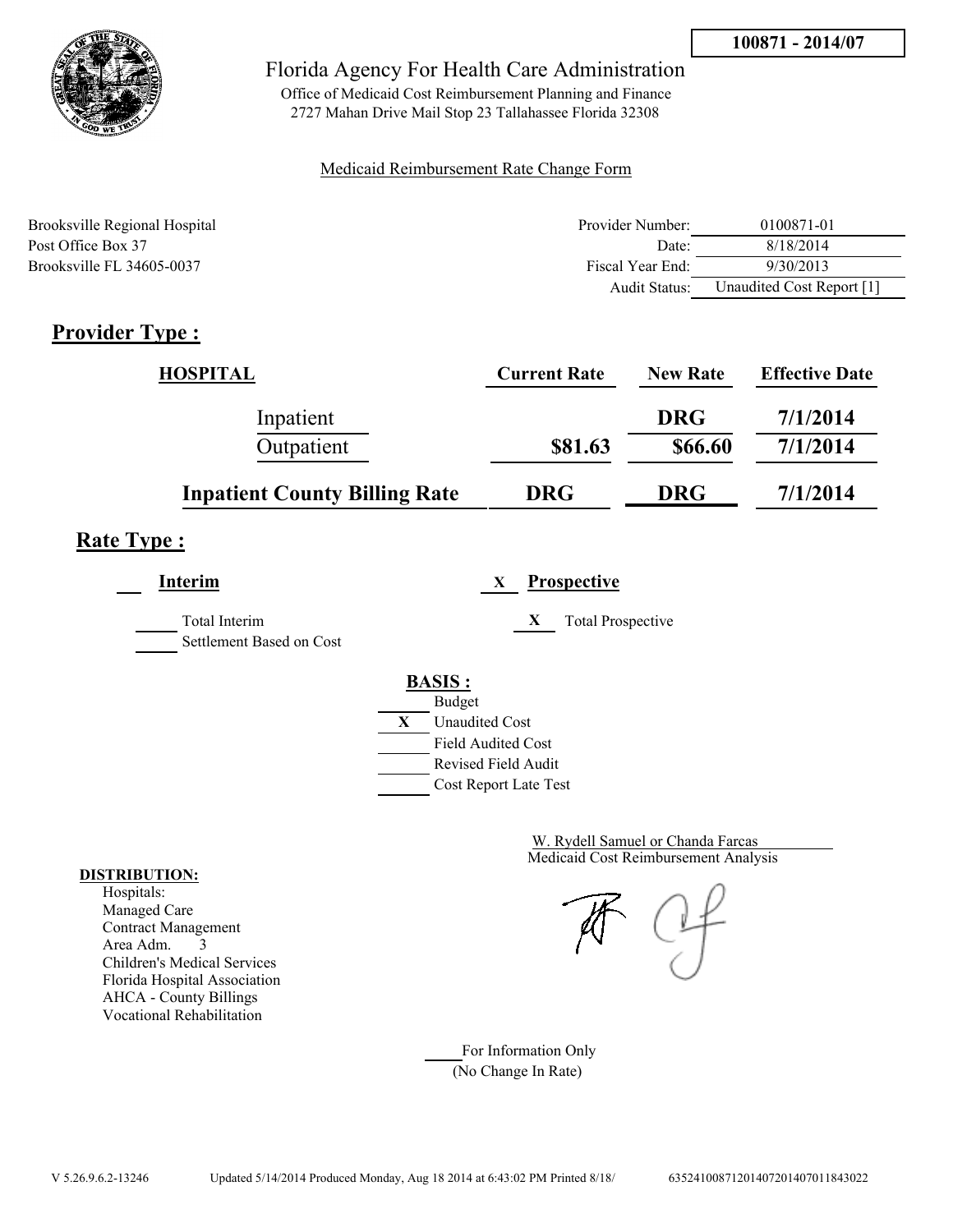

Office of Medicaid Cost Reimbursement Planning and Finance 2727 Mahan Drive Mail Stop 23 Tallahassee Florida 32308

### Medicaid Reimbursement Rate Change Form

Highlands Regional Medical Center P.O. Drawer 2066 Sebring FL 33870

| Provider Number: | 0100897-00                |
|------------------|---------------------------|
| Date:            | 8/18/2014                 |
| Fiscal Year End: | 9/30/2013                 |
| Audit Status:    | Unaudited Cost Report [1] |

## **Provider Type :**

| HOSPITAL   | <b>Current Rate</b> | <b>New Rate</b> | <b>Effective Date</b> |
|------------|---------------------|-----------------|-----------------------|
| Inpatient  |                     | <b>DRG</b>      | 7/1/2014              |
| Outpatient | \$95.17             | \$69.31         | 7/1/2014              |

## **Rate Type :**

**Interim X Prospective** Total Interim **X** Total Prospective Settlement Based on Cost **BASIS :** Budget **X** Unaudited Cost Field Audited Cost Revised Field Audit Cost Report Late Test

> Medicaid Cost Reimbursement Analysis W. Rydell Samuel or Chanda Farcas

For Information Only (No Change In Rate)

#### **DISTRIBUTION:**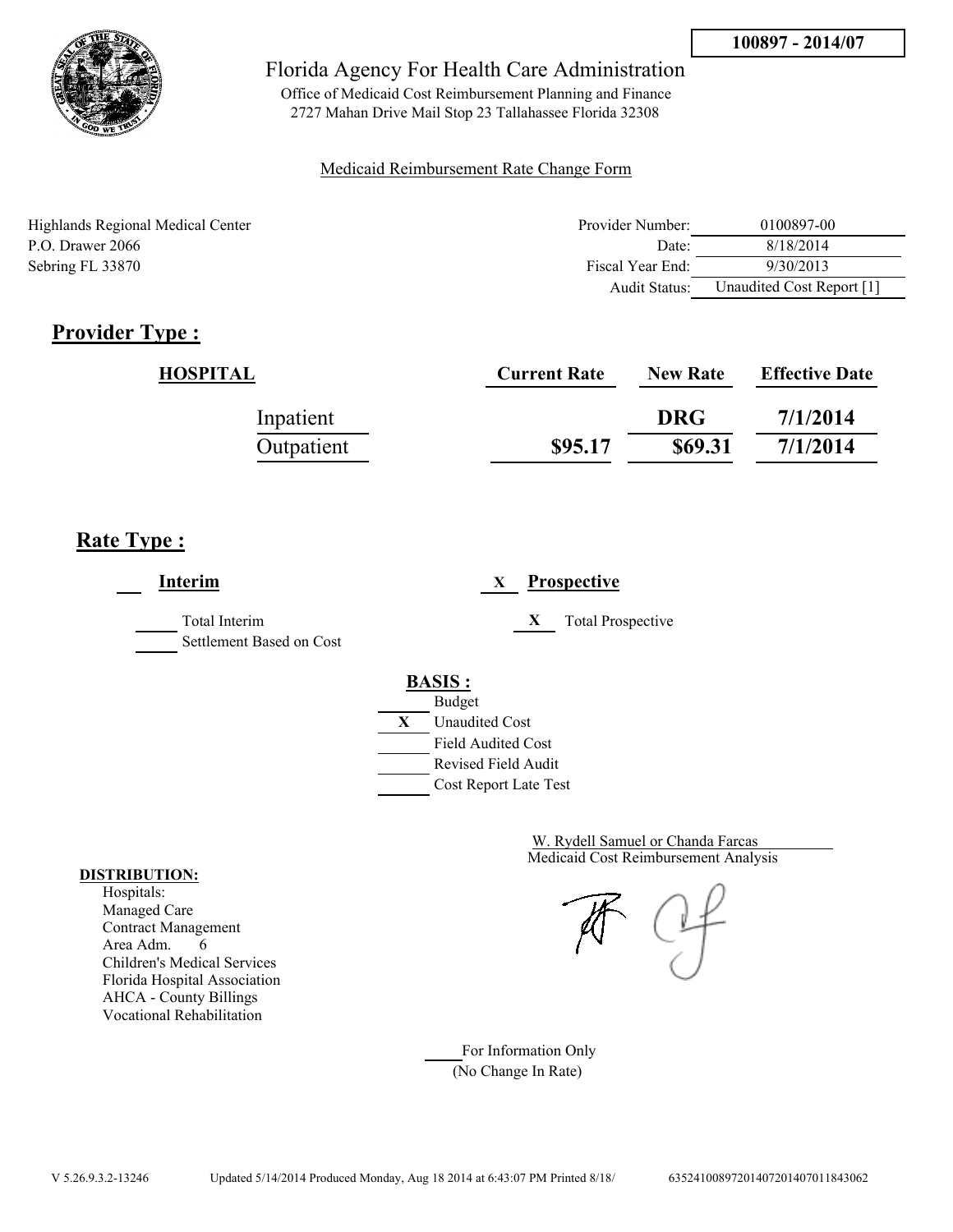

Office of Medicaid Cost Reimbursement Planning and Finance 2727 Mahan Drive Mail Stop 23 Tallahassee Florida 32308

### Medicaid Reimbursement Rate Change Form

| Florida Hospital Heartland Medical Center | Provider Number: | 0100901-00                |
|-------------------------------------------|------------------|---------------------------|
| Highway 27 North                          | Date:            | 8/18/2014                 |
| Avon Park FL 33825                        | Fiscal Year End: | 12/31/2012                |
|                                           | Audit Status:    | Unaudited Cost Report [1] |

## **Provider Type :**

| HOSPITAL   | <b>Current Rate</b> | <b>New Rate</b> | <b>Effective Date</b> |
|------------|---------------------|-----------------|-----------------------|
| Inpatient  |                     | <b>DRG</b>      | 7/1/2014              |
| Outpatient | \$93.16             | \$90.49         | 7/1/2014              |

## **Rate Type :**

**Interim X Prospective** Total Interim **X** Total Prospective Settlement Based on Cost **BASIS :** Budget **X** Unaudited Cost Field Audited Cost Revised Field Audit Cost Report Late Test

> Medicaid Cost Reimbursement Analysis W. Rydell Samuel or Chanda Farcas

For Information Only (No Change In Rate)

#### **DISTRIBUTION:**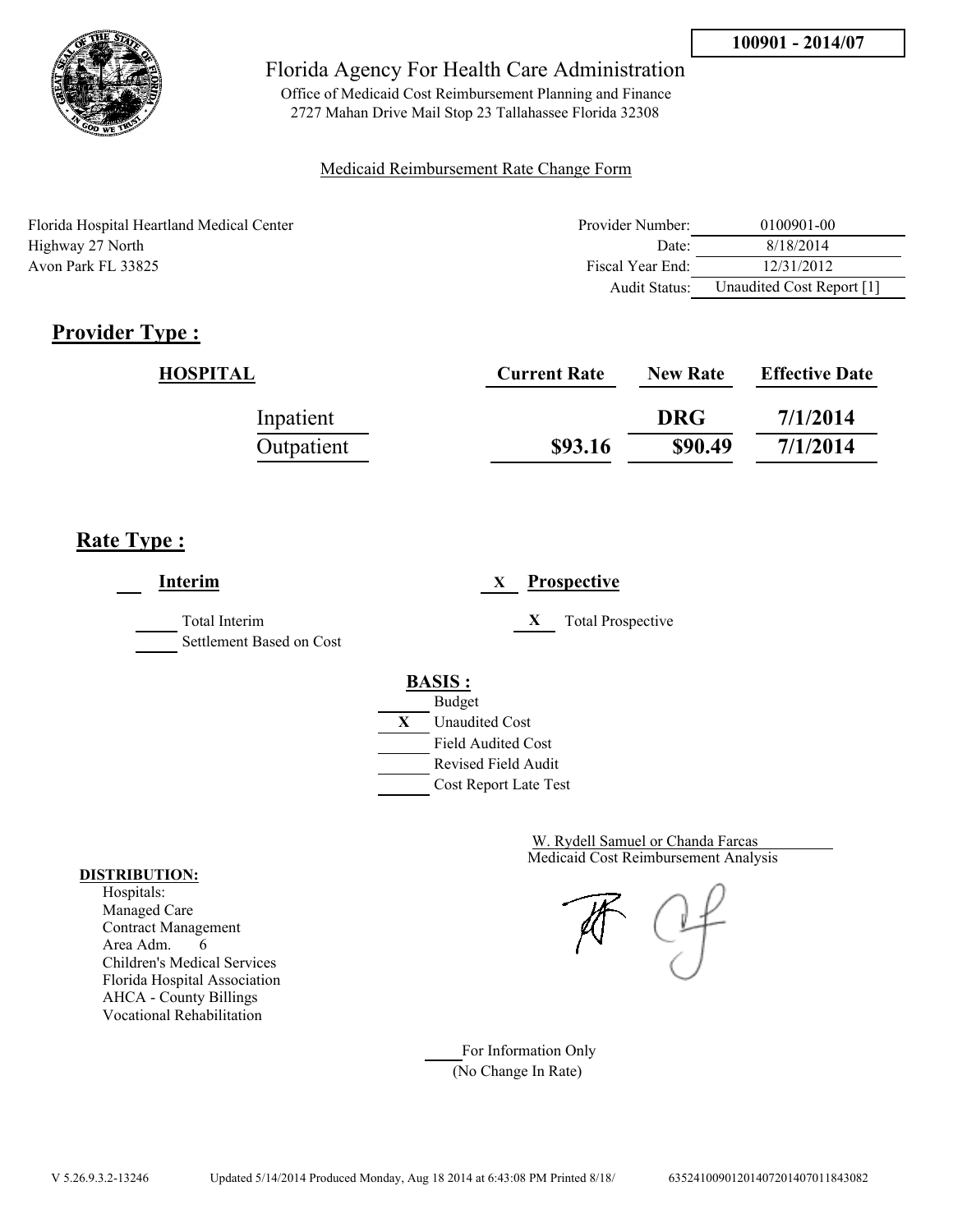

Office of Medicaid Cost Reimbursement Planning and Finance 2727 Mahan Drive Mail Stop 23 Tallahassee Florida 32308

### Medicaid Reimbursement Rate Change Form

| Florida Hospital Heartland Medical Center | Provider Number:     | 0100901-02                |
|-------------------------------------------|----------------------|---------------------------|
| Highway 27 North                          | Date:                | 8/18/2014                 |
| Avon Park FL 33825                        | Fiscal Year End:     | 12/31/2012                |
|                                           | <b>Audit Status:</b> | Unaudited Cost Report [1] |

## **Provider Type :**

| HOSPITAL   | <b>Current Rate</b> | <b>New Rate</b> | <b>Effective Date</b> |
|------------|---------------------|-----------------|-----------------------|
| Inpatient  |                     | <b>DRG</b>      | 7/1/2014              |
| Outpatient | \$93.16             | \$90.49         | 7/1/2014              |

### **Rate Type :**

L,

| <b>Interim</b>                            | <b>Prospective</b><br>X       |
|-------------------------------------------|-------------------------------|
| Total Interim<br>Settlement Based on Cost | X<br><b>Total Prospective</b> |
|                                           | <b>BASIS:</b>                 |
|                                           | <b>Budget</b>                 |
|                                           | X<br><b>Unaudited Cost</b>    |
|                                           | <b>Field Audited Cost</b>     |
|                                           | Revised Field Audit           |
|                                           | Cost Report Late Test         |

Medicaid Cost Reimbursement Analysis W. Rydell Samuel or Chanda Farcas

For Information Only (No Change In Rate)

#### **DISTRIBUTION:**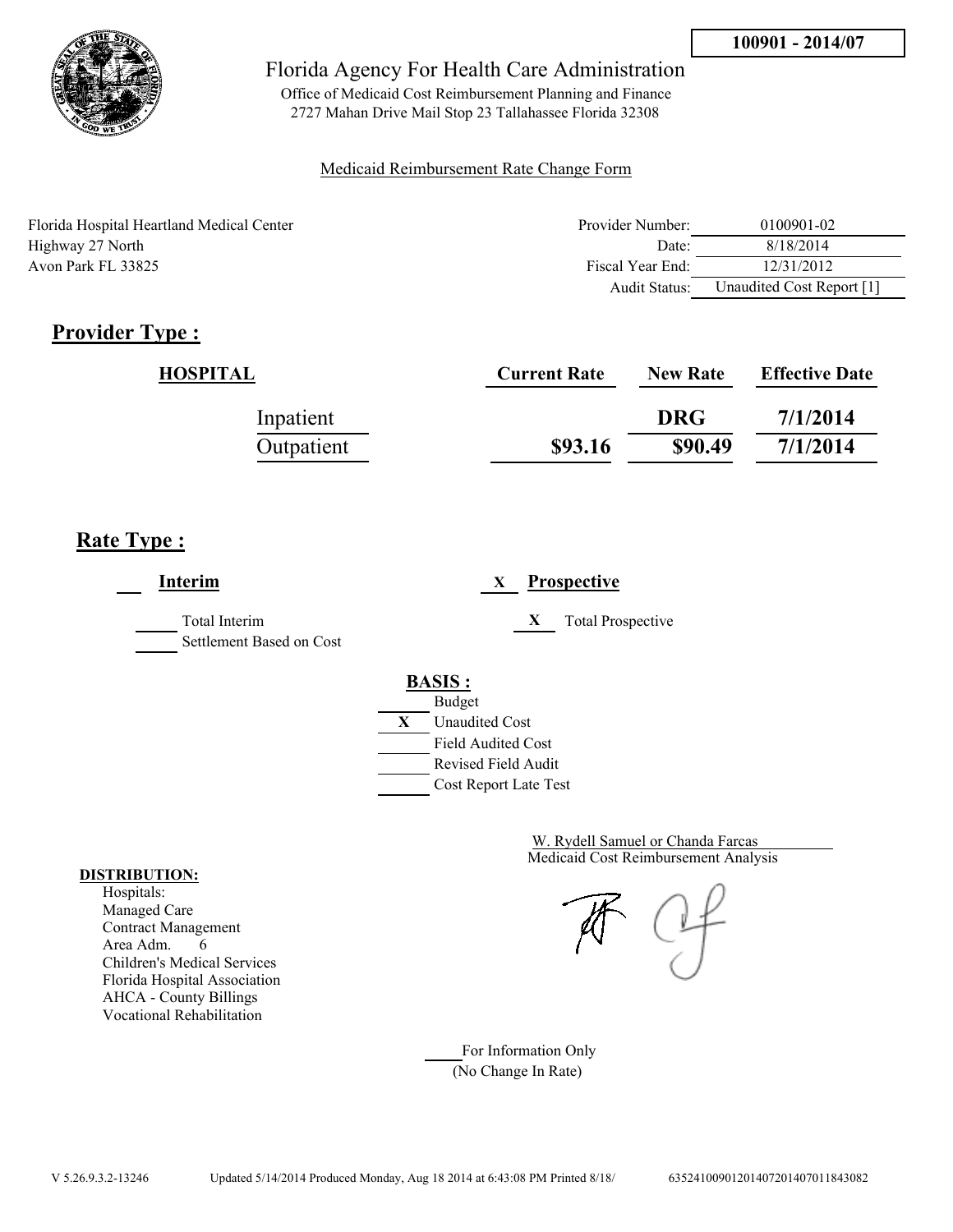

Office of Medicaid Cost Reimbursement Planning and Finance 2727 Mahan Drive Mail Stop 23 Tallahassee Florida 32308

### Medicaid Reimbursement Rate Change Form

University Community Hospital Carrollwood 3100 East Fletcher Avenue Tampa FL 33613

| Provider Number: | 0100943-00                |
|------------------|---------------------------|
| Date:            | 8/18/2014                 |
| Fiscal Year End: | 12/31/2012                |
| Audit Status:    | Unaudited Cost Report [1] |

## **Provider Type :**

| HOSPITAL   | <b>Current Rate</b> | <b>New Rate</b> | <b>Effective Date</b> |
|------------|---------------------|-----------------|-----------------------|
| Inpatient  |                     | <b>DRG</b>      | 7/1/2014              |
| Outpatient | \$91.31             | \$85.46         | 7/1/2014              |

### **Rate Type :**

**Interim X Prospective** Total Interim **X** Total Prospective Settlement Based on Cost **BASIS :** Budget **X** Unaudited Cost Field Audited Cost Revised Field Audit Cost Report Late Test

> Medicaid Cost Reimbursement Analysis W. Rydell Samuel or Chanda Farcas

For Information Only (No Change In Rate)

#### **DISTRIBUTION:**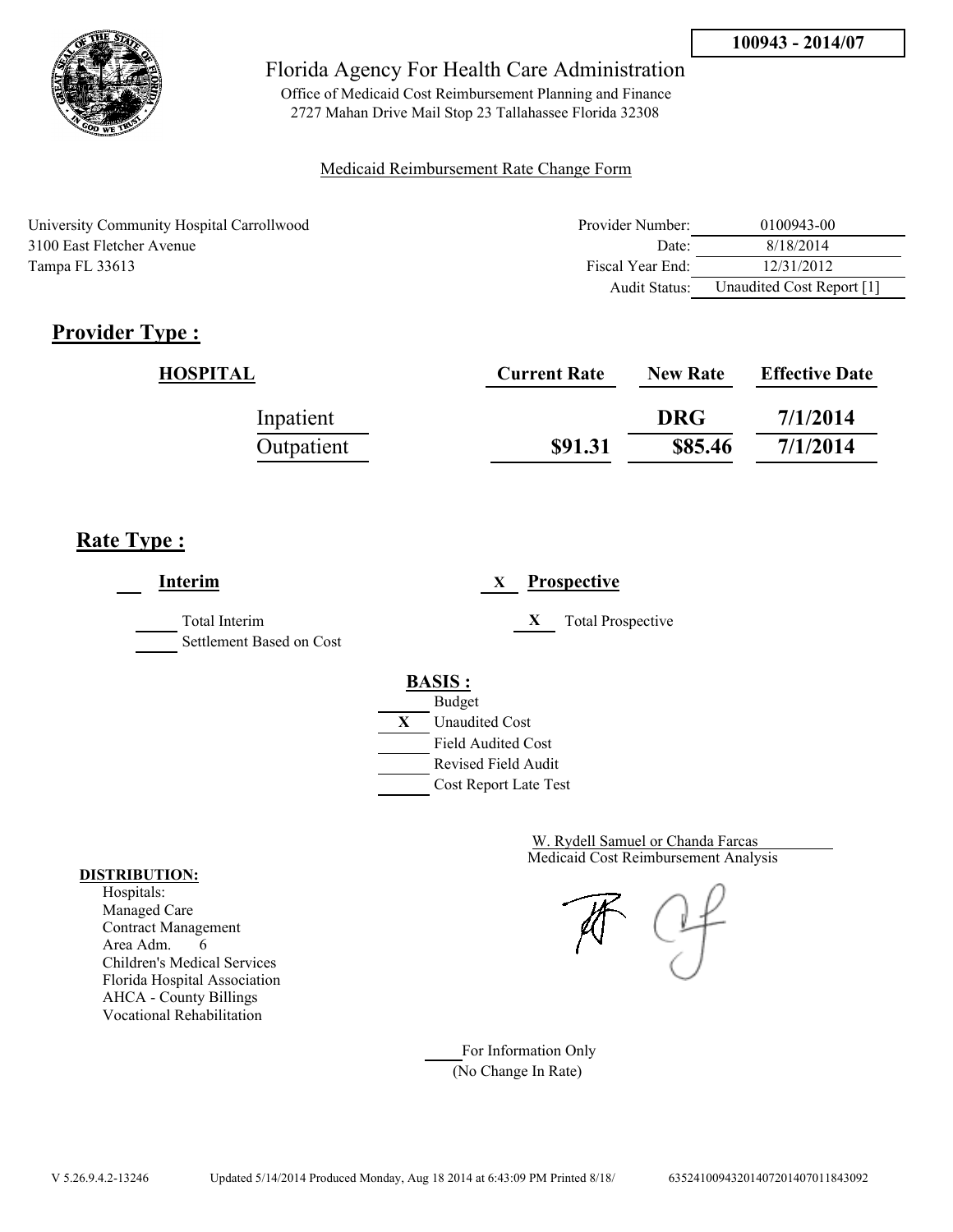

Office of Medicaid Cost Reimbursement Planning and Finance 2727 Mahan Drive Mail Stop 23 Tallahassee Florida 32308

### Medicaid Reimbursement Rate Change Form

| St. Joseph's Hospital                      | Provider Number: | 0100978-00                |
|--------------------------------------------|------------------|---------------------------|
| 3001 W. ML King Blvd. Post Office Box 4227 | Date:            | 8/18/2014                 |
| Tampa FL 33677-4227                        | Fiscal Year End: | 12/31/2012                |
|                                            | Audit Status:    | Unaudited Cost Report [1] |
|                                            |                  | Rate Includes Buy Back    |

## **Provider Type :**

| <b>HOSPITAL</b>                      | <b>Current Rate</b> | <b>New Rate</b> | <b>Effective Date</b> |
|--------------------------------------|---------------------|-----------------|-----------------------|
| Inpatient                            |                     | <b>DRG</b>      | 7/1/2014              |
| Outpatient                           | \$152.31            | \$136.64        | 7/1/2014              |
| <b>Inpatient County Billing Rate</b> | <b>DRG</b>          | <b>DRG</b>      | 7/1/2014              |

## **Rate Type :**

| Interim                                          | <b>Prospective</b><br>X                                                          |
|--------------------------------------------------|----------------------------------------------------------------------------------|
| <b>Total Interim</b><br>Settlement Based on Cost | X<br><b>Total Prospective</b>                                                    |
|                                                  | <b>BASIS:</b><br><b>Budget</b><br>X<br><b>Unaudited Cost</b>                     |
|                                                  | <b>Field Audited Cost</b><br><b>Revised Field Audit</b><br>Cost Report Late Test |

Medicaid Cost Reimbursement Analysis W. Rydell Samuel or Chanda Farcas

For Information Only (No Change In Rate)

#### **DISTRIBUTION:**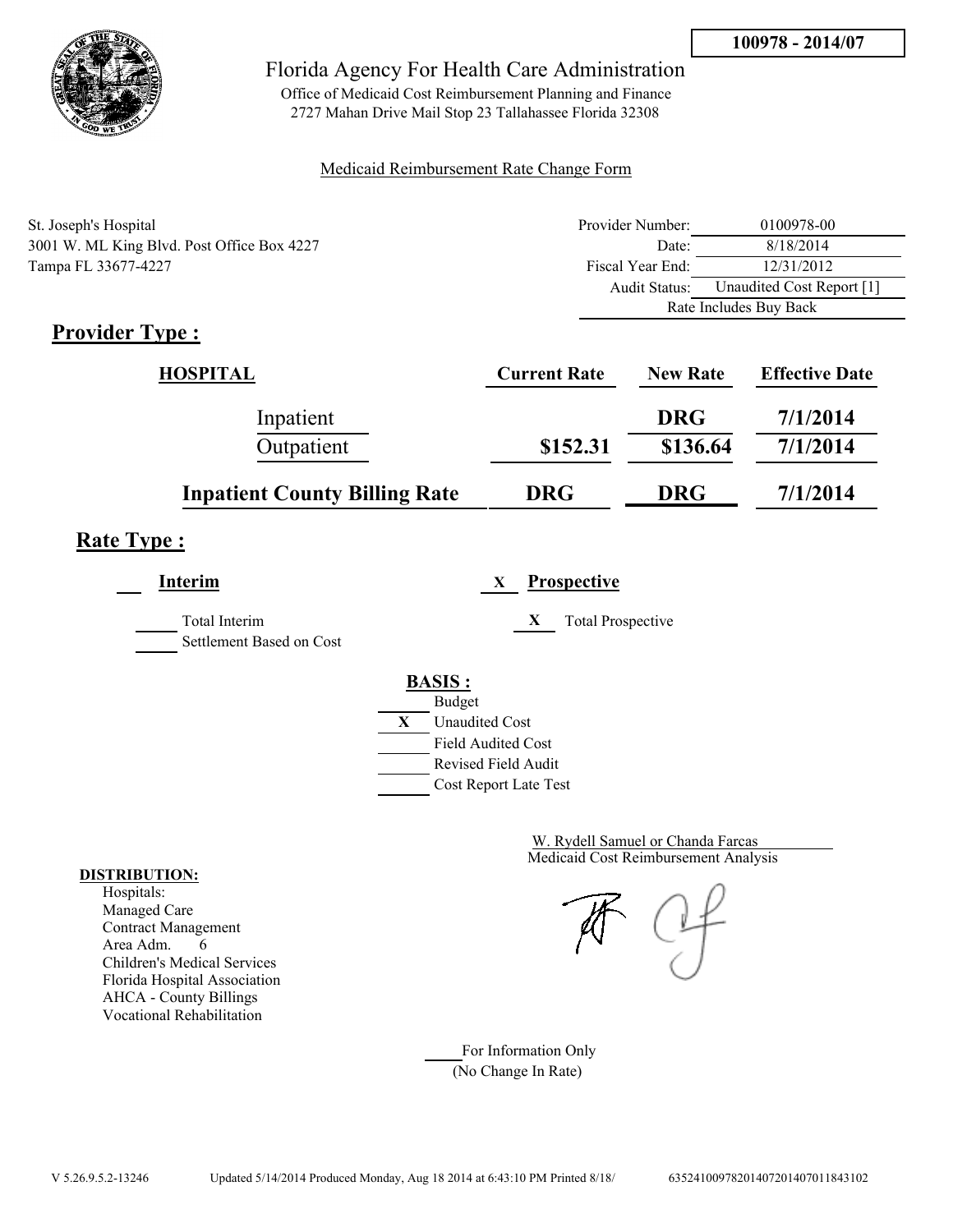

Office of Medicaid Cost Reimbursement Planning and Finance 2727 Mahan Drive Mail Stop 23 Tallahassee Florida 32308

### Medicaid Reimbursement Rate Change Form

| St. Joseph's Hospital                      | Provider Number: | 0100978-02                |
|--------------------------------------------|------------------|---------------------------|
| 3001 W. ML King Blvd. Post Office Box 4227 | Date:            | 8/18/2014                 |
| Tampa FL 33677-4227                        | Fiscal Year End: | 12/31/2012                |
|                                            | Audit Status:    | Unaudited Cost Report [1] |
|                                            |                  | Rate Includes Buy Back    |

## **Provider Type :**

| <b>HOSPITAL</b>                      | <b>Current Rate</b> | <b>New Rate</b> | <b>Effective Date</b> |
|--------------------------------------|---------------------|-----------------|-----------------------|
| Inpatient                            |                     | <b>DRG</b>      | 7/1/2014              |
| Outpatient                           | \$152.31            | \$136.64        | 7/1/2014              |
| <b>Inpatient County Billing Rate</b> | <b>DRG</b>          | <b>DRG</b>      | 7/1/2014              |

## **Rate Type :**

| <b>Interim</b>                            | <b>Prospective</b><br>X       |
|-------------------------------------------|-------------------------------|
| Total Interim<br>Settlement Based on Cost | X<br><b>Total Prospective</b> |
|                                           | <b>BASIS:</b>                 |
|                                           | <b>Budget</b>                 |
|                                           | X<br><b>Unaudited Cost</b>    |
|                                           | <b>Field Audited Cost</b>     |
|                                           | Revised Field Audit           |
|                                           | Cost Report Late Test         |
|                                           |                               |

Medicaid Cost Reimbursement Analysis W. Rydell Samuel or Chanda Farcas

For Information Only (No Change In Rate)

#### **DISTRIBUTION:**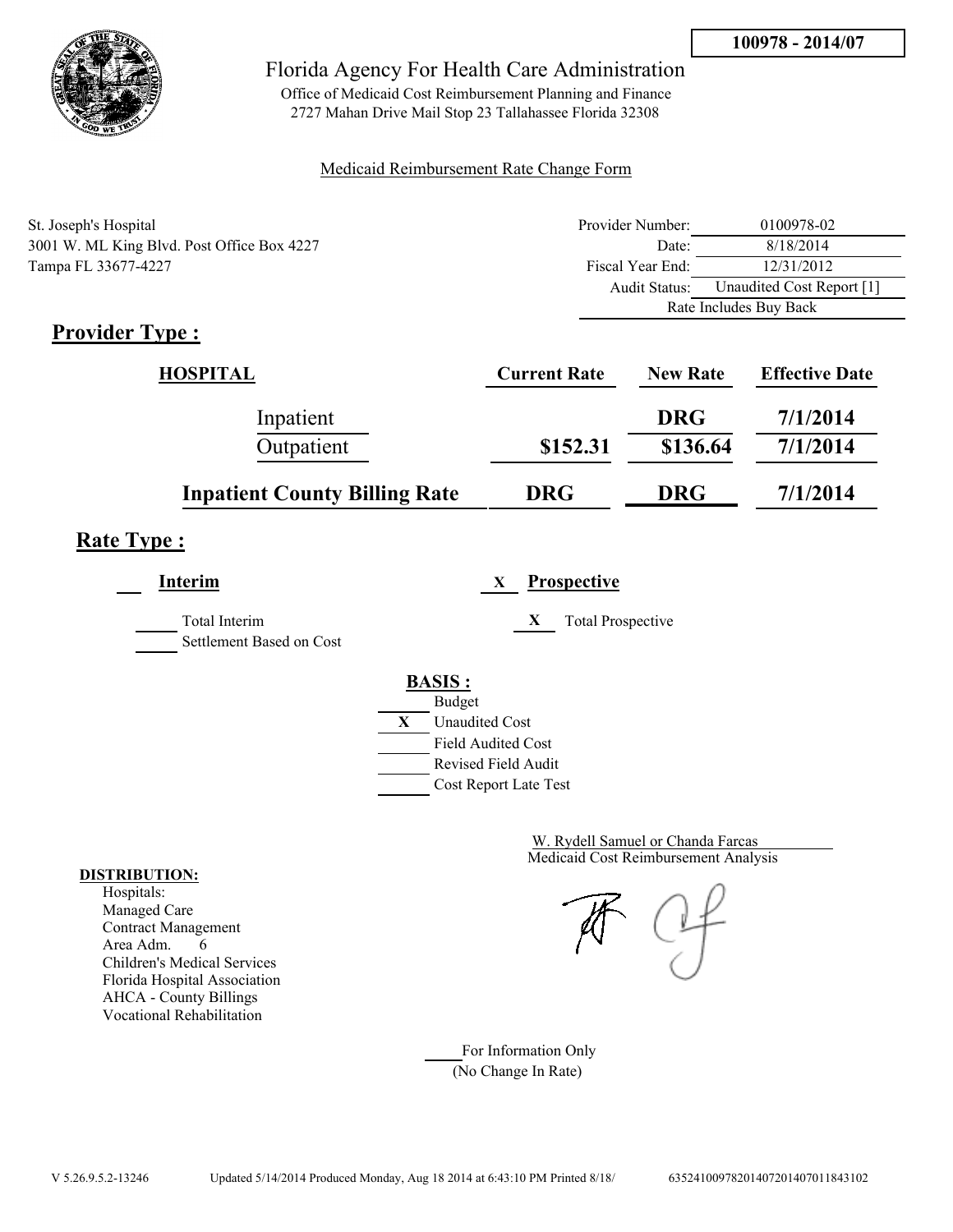

Office of Medicaid Cost Reimbursement Planning and Finance 2727 Mahan Drive Mail Stop 23 Tallahassee Florida 32308

### Medicaid Reimbursement Rate Change Form

| St. Joseph's Hospital                      | Provider Number: | 0100978-03                |
|--------------------------------------------|------------------|---------------------------|
| 3001 W. ML King Blvd. Post Office Box 4227 | Date:            | 8/18/2014                 |
| Tampa FL 33677-4227                        | Fiscal Year End: | 12/31/2012                |
|                                            | Audit Status:    | Unaudited Cost Report [1] |
|                                            |                  | Rate Includes Buy Back    |

## **Provider Type :**

| <b>HOSPITAL</b>                      | <b>Current Rate</b> | <b>New Rate</b> | <b>Effective Date</b> |
|--------------------------------------|---------------------|-----------------|-----------------------|
| Inpatient                            |                     | <b>DRG</b>      | 7/1/2014              |
| Outpatient                           | \$152.31            | \$136.64        | 7/1/2014              |
| <b>Inpatient County Billing Rate</b> | <b>DRG</b>          | <b>DRG</b>      | 7/1/2014              |

## **Rate Type :**

| Interim                                   | Prospective<br>X                                                          |
|-------------------------------------------|---------------------------------------------------------------------------|
| Total Interim<br>Settlement Based on Cost | X<br><b>Total Prospective</b>                                             |
|                                           | <b>BASIS:</b><br><b>Budget</b><br><b>Unaudited Cost</b><br>X              |
|                                           | <b>Field Audited Cost</b><br>Revised Field Audit<br>Cost Report Late Test |

Medicaid Cost Reimbursement Analysis W. Rydell Samuel or Chanda Farcas

For Information Only (No Change In Rate)

#### **DISTRIBUTION:**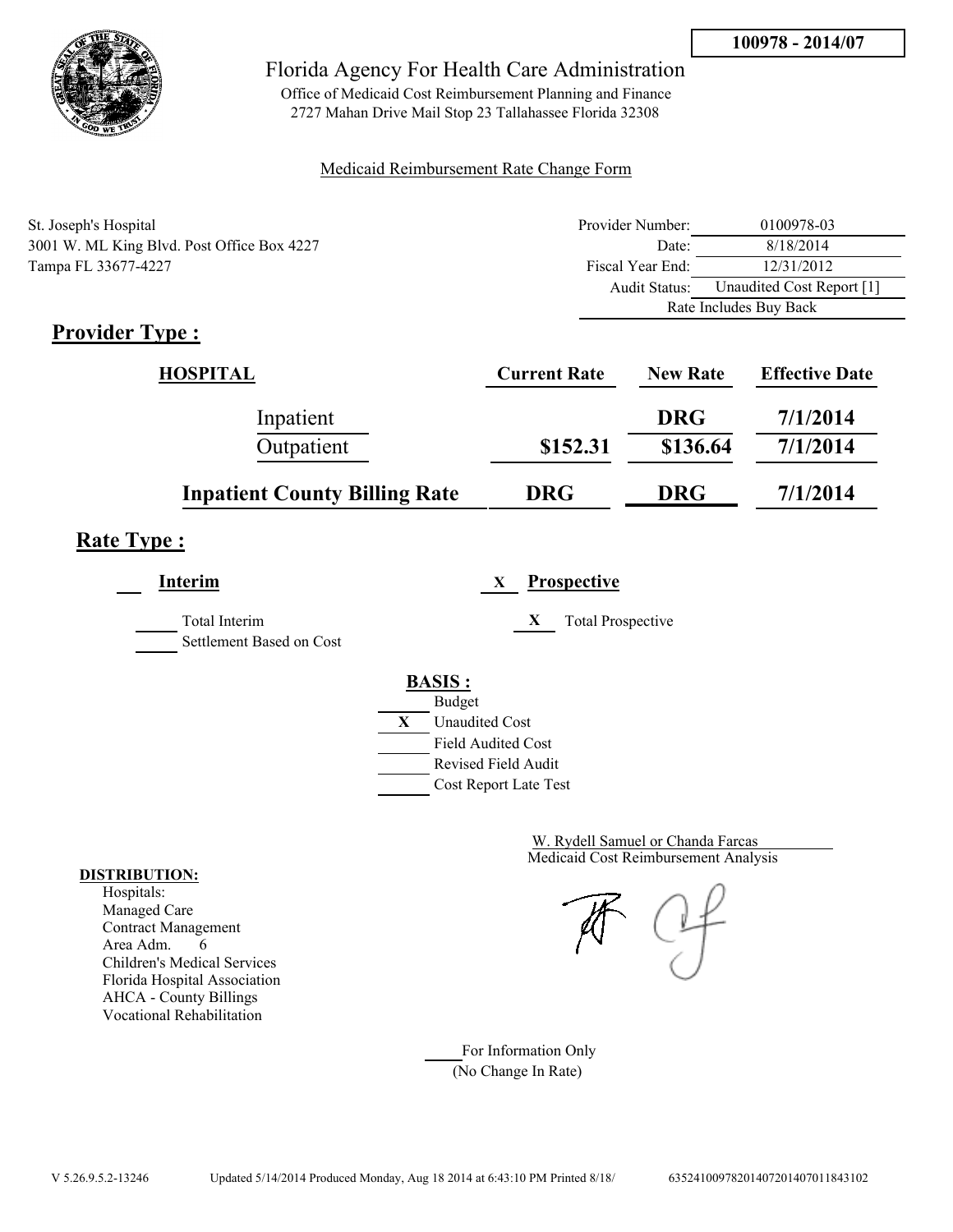

Office of Medicaid Cost Reimbursement Planning and Finance 2727 Mahan Drive Mail Stop 23 Tallahassee Florida 32308

### Medicaid Reimbursement Rate Change Form

| St. Joseph's Hospital                      | Provider Number: | 0100978-06                |
|--------------------------------------------|------------------|---------------------------|
| 3001 W. ML King Blvd. Post Office Box 4227 | Date:            | 8/18/2014                 |
| Tampa FL 33677-4227                        | Fiscal Year End: | 12/31/2012                |
|                                            | Audit Status:    | Unaudited Cost Report [1] |
|                                            |                  | Rate Includes Buy Back    |

## **Provider Type :**

| <b>HOSPITAL</b>                      | <b>Current Rate</b> | <b>New Rate</b> | <b>Effective Date</b> |
|--------------------------------------|---------------------|-----------------|-----------------------|
| Inpatient                            |                     | <b>DRG</b>      | 7/1/2014              |
| Outpatient                           | \$152.31            | \$136.64        | 7/1/2014              |
| <b>Inpatient County Billing Rate</b> | <b>DRG</b>          | <b>DRG</b>      | 7/1/2014              |

## **Rate Type :**

| Interim                                   |                                                              | X | <b>Prospective</b>            |
|-------------------------------------------|--------------------------------------------------------------|---|-------------------------------|
| Total Interim<br>Settlement Based on Cost |                                                              |   | X<br><b>Total Prospective</b> |
|                                           | <b>BASIS:</b><br><b>Budget</b><br>X<br><b>Unaudited Cost</b> |   |                               |
|                                           | <b>Field Audited Cost</b><br>Revised Field Audit             |   | Cost Report Late Test         |

Medicaid Cost Reimbursement Analysis W. Rydell Samuel or Chanda Farcas

For Information Only (No Change In Rate)

#### **DISTRIBUTION:**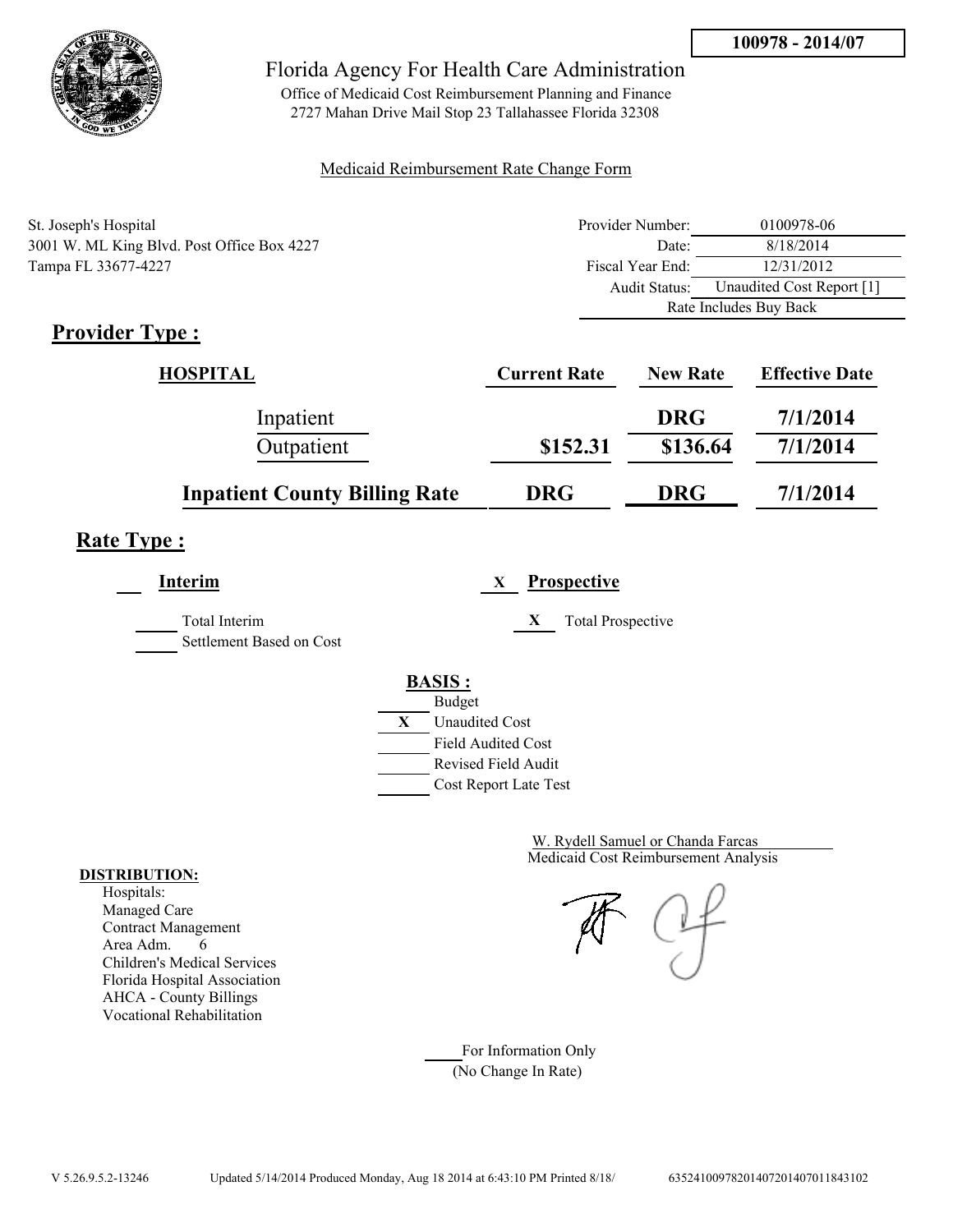

Office of Medicaid Cost Reimbursement Planning and Finance 2727 Mahan Drive Mail Stop 23 Tallahassee Florida 32308

### Medicaid Reimbursement Rate Change Form

| South Florida Baptist  | Provider Number: | 0100986-00                |
|------------------------|------------------|---------------------------|
| 301 N Alexander Street | Date:            | 8/18/2014                 |
| Plant City FL 33566    | Fiscal Year End: | 12/31/2012                |
|                        | Audit Status:    | Unaudited Cost Report [1] |

## **Provider Type :**

| <b>HOSPITAL</b>                      | <b>Current Rate</b> | <b>New Rate</b> | <b>Effective Date</b> |
|--------------------------------------|---------------------|-----------------|-----------------------|
| Inpatient                            |                     | <b>DRG</b>      | 7/1/2014              |
| Outpatient                           | \$95.67             | \$90.48         | 7/1/2014              |
| <b>Inpatient County Billing Rate</b> | <b>DRG</b>          | <b>DRG</b>      | 7/1/2014              |

### **Rate Type :**

**Interim X Prospective**

Total Interim **X** Total Prospective Settlement Based on Cost



Medicaid Cost Reimbursement Analysis W. Rydell Samuel or Chanda Farcas

For Information Only (No Change In Rate)

#### **DISTRIBUTION:**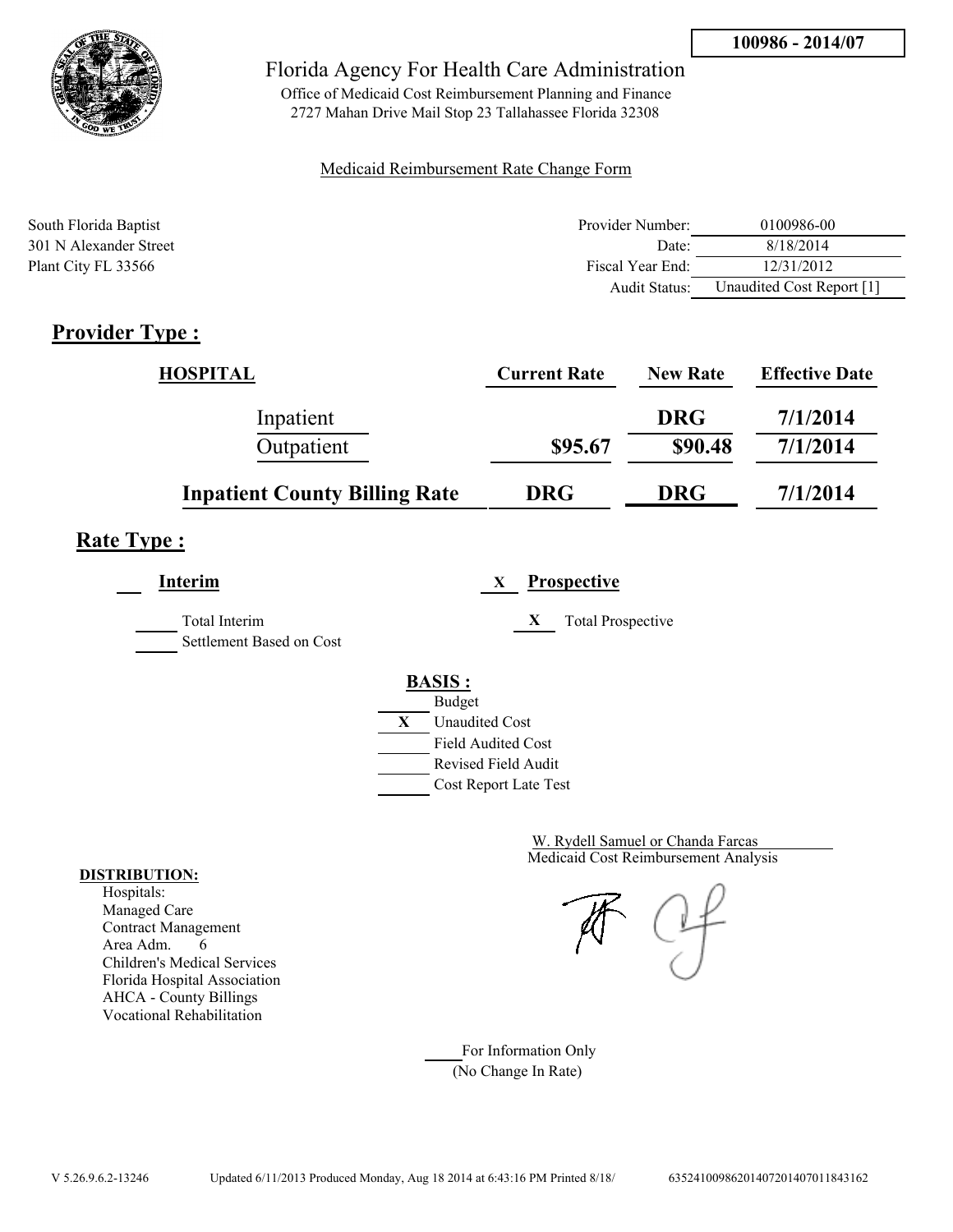

Office of Medicaid Cost Reimbursement Planning and Finance 2727 Mahan Drive Mail Stop 23 Tallahassee Florida 32308

### Medicaid Reimbursement Rate Change Form

| Tampa General Hospital | Provider Number: | 0100994-00                |  |
|------------------------|------------------|---------------------------|--|
| P.O. Box 1289          | Date:            | 8/18/2014                 |  |
| Tampa FL 33601         | Fiscal Year End: | 9/30/2013                 |  |
|                        | Audit Status:    | Unaudited Cost Report [1] |  |
|                        |                  | Rate Includes Buy Back    |  |

### **Provider Type :**

| HOSPITAL                             | <b>Current Rate</b> | <b>New Rate</b> | <b>Effective Date</b> |
|--------------------------------------|---------------------|-----------------|-----------------------|
| Inpatient                            |                     | <b>DRG</b>      | 7/1/2014              |
| Outpatient                           | \$263.56            | \$196.21        | 7/1/2014              |
| <b>Inpatient County Billing Rate</b> | <b>DRG</b>          | <b>DRG</b>      | 7/1/2014              |

## **Rate Type :**

**Interim X Prospective** Total Interim **X** Total Prospective Settlement Based on Cost **BASIS :**



Medicaid Cost Reimbursement Analysis W. Rydell Samuel or Chanda Farcas

For Information Only (No Change In Rate)

#### **DISTRIBUTION:**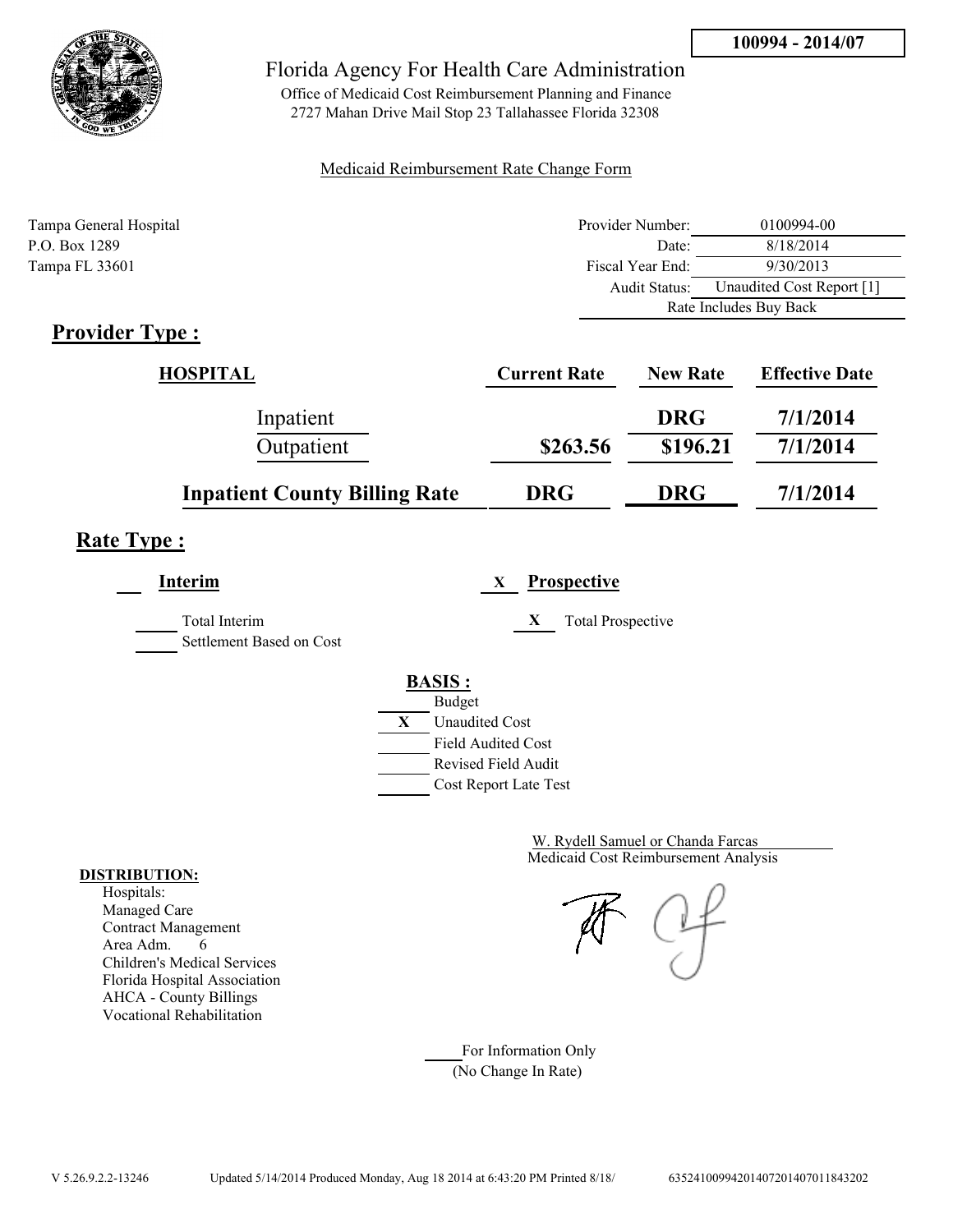

Office of Medicaid Cost Reimbursement Planning and Finance 2727 Mahan Drive Mail Stop 23 Tallahassee Florida 32308

### Medicaid Reimbursement Rate Change Form

| Tampa General Hospital | Provider Number: | 0100994-01                |  |
|------------------------|------------------|---------------------------|--|
| P.O. Box 1289          | Date:            | 8/18/2014                 |  |
| Tampa FL 33601         | Fiscal Year End: | 9/30/2013                 |  |
|                        | Audit Status:    | Unaudited Cost Report [1] |  |
|                        |                  | Rate Includes Buy Back    |  |

### **Provider Type :**

| HOSPITAL                             | <b>Current Rate</b> | <b>New Rate</b> | <b>Effective Date</b> |
|--------------------------------------|---------------------|-----------------|-----------------------|
| Inpatient                            |                     | <b>DRG</b>      | 7/1/2014              |
| Outpatient                           | \$263.56            | \$196.21        | 7/1/2014              |
| <b>Inpatient County Billing Rate</b> | <b>DRG</b>          | <b>DRG</b>      | 7/1/2014              |

## **Rate Type :**

**Interim X Prospective** Total Interim **X** Total Prospective

Settlement Based on Cost



Medicaid Cost Reimbursement Analysis W. Rydell Samuel or Chanda Farcas

For Information Only (No Change In Rate)

#### **DISTRIBUTION:**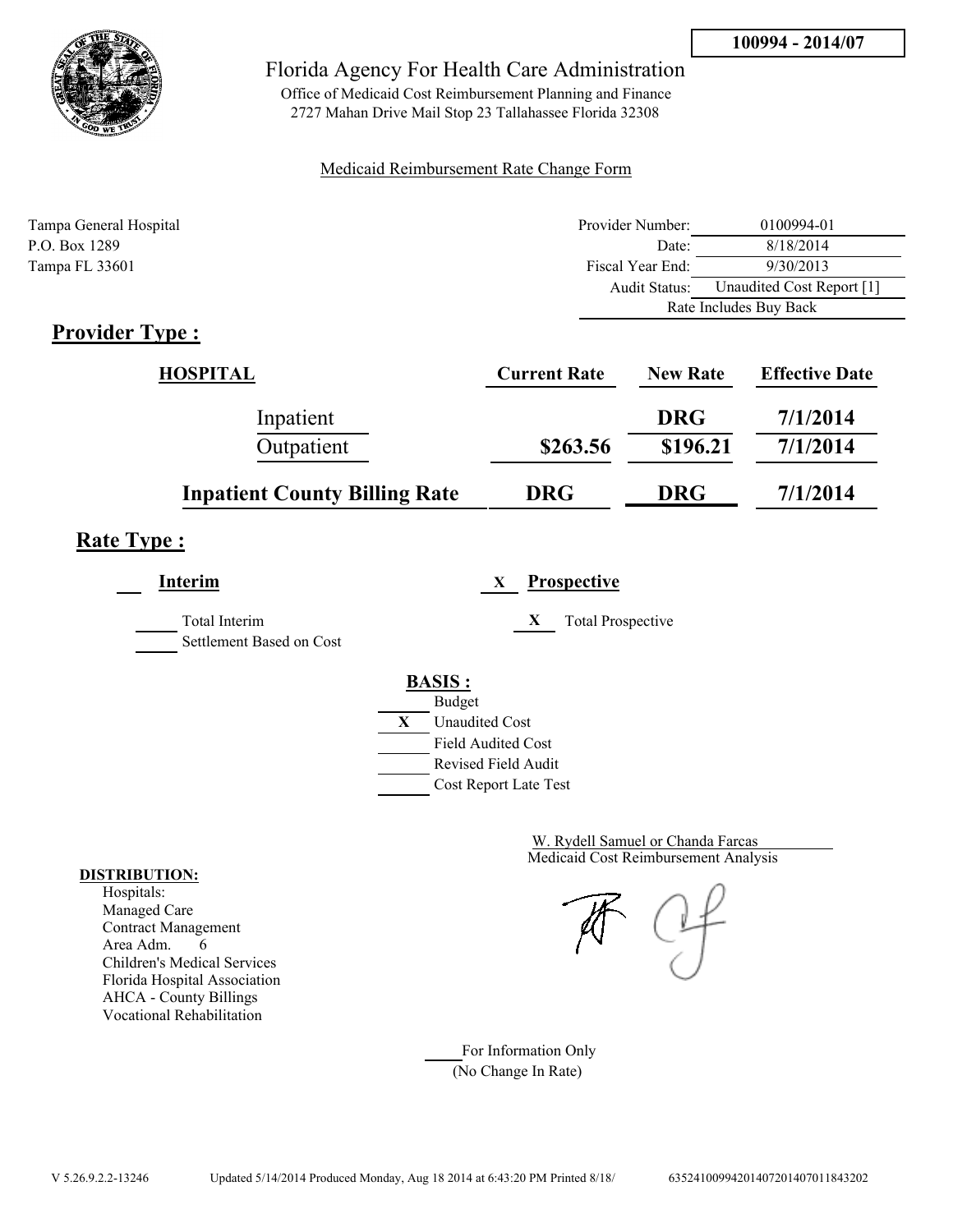

Office of Medicaid Cost Reimbursement Planning and Finance 2727 Mahan Drive Mail Stop 23 Tallahassee Florida 32308

### Medicaid Reimbursement Rate Change Form

| Tampa General Hospital | Provider Number: | 0100994-12                |  |
|------------------------|------------------|---------------------------|--|
| P.O. Box 1289          | Date:            | 8/18/2014                 |  |
| Tampa FL 33601         | Fiscal Year End: | 9/30/2013                 |  |
|                        | Audit Status:    | Unaudited Cost Report [1] |  |
|                        |                  | Rate Includes Buy Back    |  |

### **Provider Type :**

| HOSPITAL                             | <b>Current Rate</b> | <b>New Rate</b> | <b>Effective Date</b> |
|--------------------------------------|---------------------|-----------------|-----------------------|
| Inpatient                            |                     | <b>DRG</b>      | 7/1/2014              |
| Outpatient                           | \$263.56            | \$196.21        | 7/1/2014              |
| <b>Inpatient County Billing Rate</b> | <b>DRG</b>          | <b>DRG</b>      | 7/1/2014              |

## **Rate Type :**

**Interim X Prospective** Total Interim **X** Total Prospective Settlement Based on Cost **BASIS :** Budget **X** Unaudited Cost Field Audited Cost Revised Field Audit Cost Report Late Test

> Medicaid Cost Reimbursement Analysis W. Rydell Samuel or Chanda Farcas

For Information Only (No Change In Rate)

#### **DISTRIBUTION:**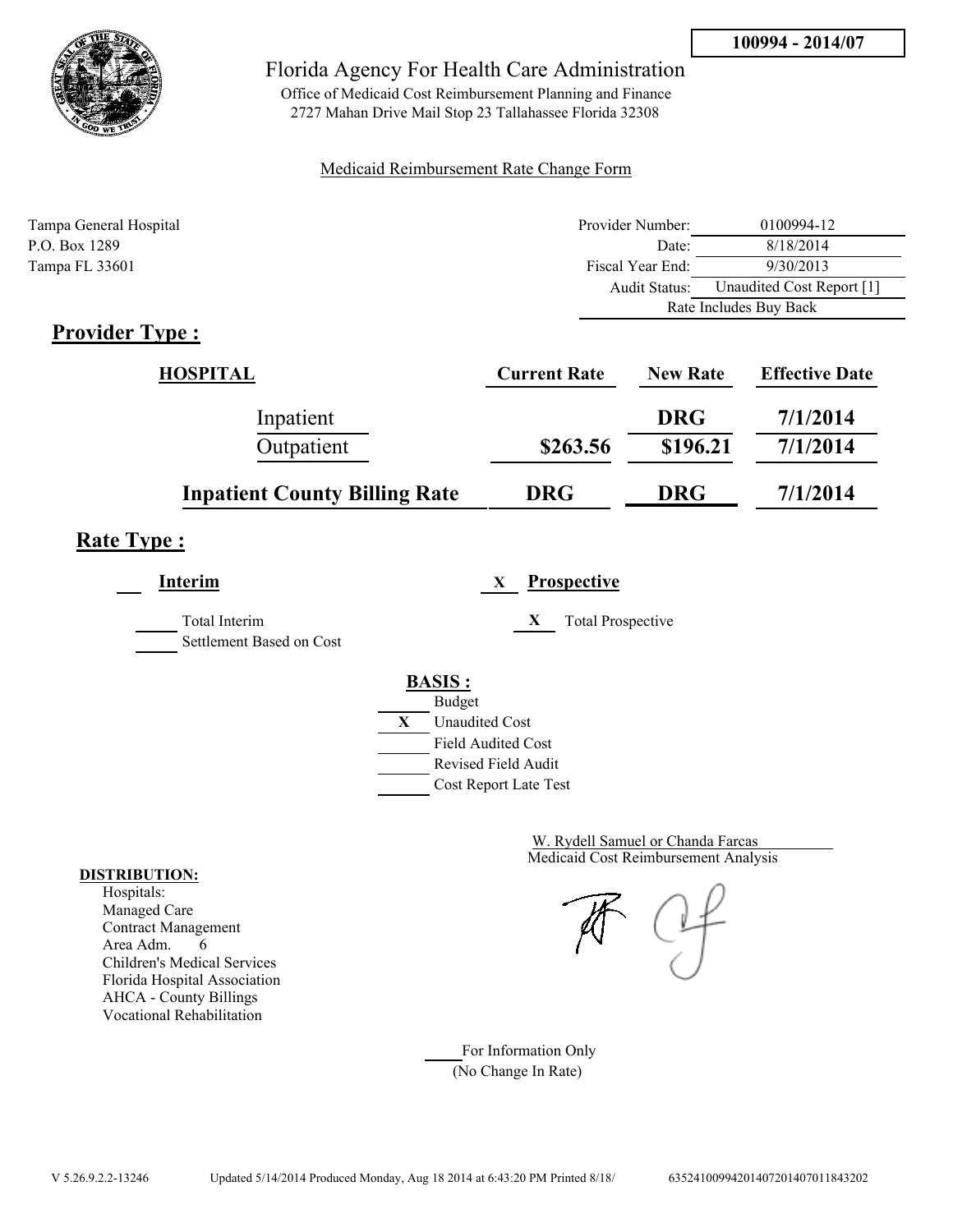

Office of Medicaid Cost Reimbursement Planning and Finance 2727 Mahan Drive Mail Stop 23 Tallahassee Florida 32308

### Medicaid Reimbursement Rate Change Form

| Tampa General Hospital | Provider Number: | 0100994-13                |  |
|------------------------|------------------|---------------------------|--|
| P.O. Box 1289          | Date:            | 8/18/2014                 |  |
| Tampa FL 33601         | Fiscal Year End: | 9/30/2013                 |  |
|                        | Audit Status:    | Unaudited Cost Report [1] |  |
|                        |                  | Rate Includes Buy Back    |  |

### **Provider Type :**

| HOSPITAL                             | <b>Current Rate</b> | <b>New Rate</b> | <b>Effective Date</b> |
|--------------------------------------|---------------------|-----------------|-----------------------|
| Inpatient                            |                     | <b>DRG</b>      | 7/1/2014              |
| Outpatient                           | \$263.56            | \$196.21        | 7/1/2014              |
| <b>Inpatient County Billing Rate</b> | <b>DRG</b>          | <b>DRG</b>      | 7/1/2014              |

## **Rate Type :**

**Interim X Prospective** Total Interim **X** Total Prospective Settlement Based on Cost **BASIS :** Budget **X** Unaudited Cost Field Audited Cost Revised Field Audit Cost Report Late Test

> Medicaid Cost Reimbursement Analysis W. Rydell Samuel or Chanda Farcas

For Information Only (No Change In Rate)

#### **DISTRIBUTION:**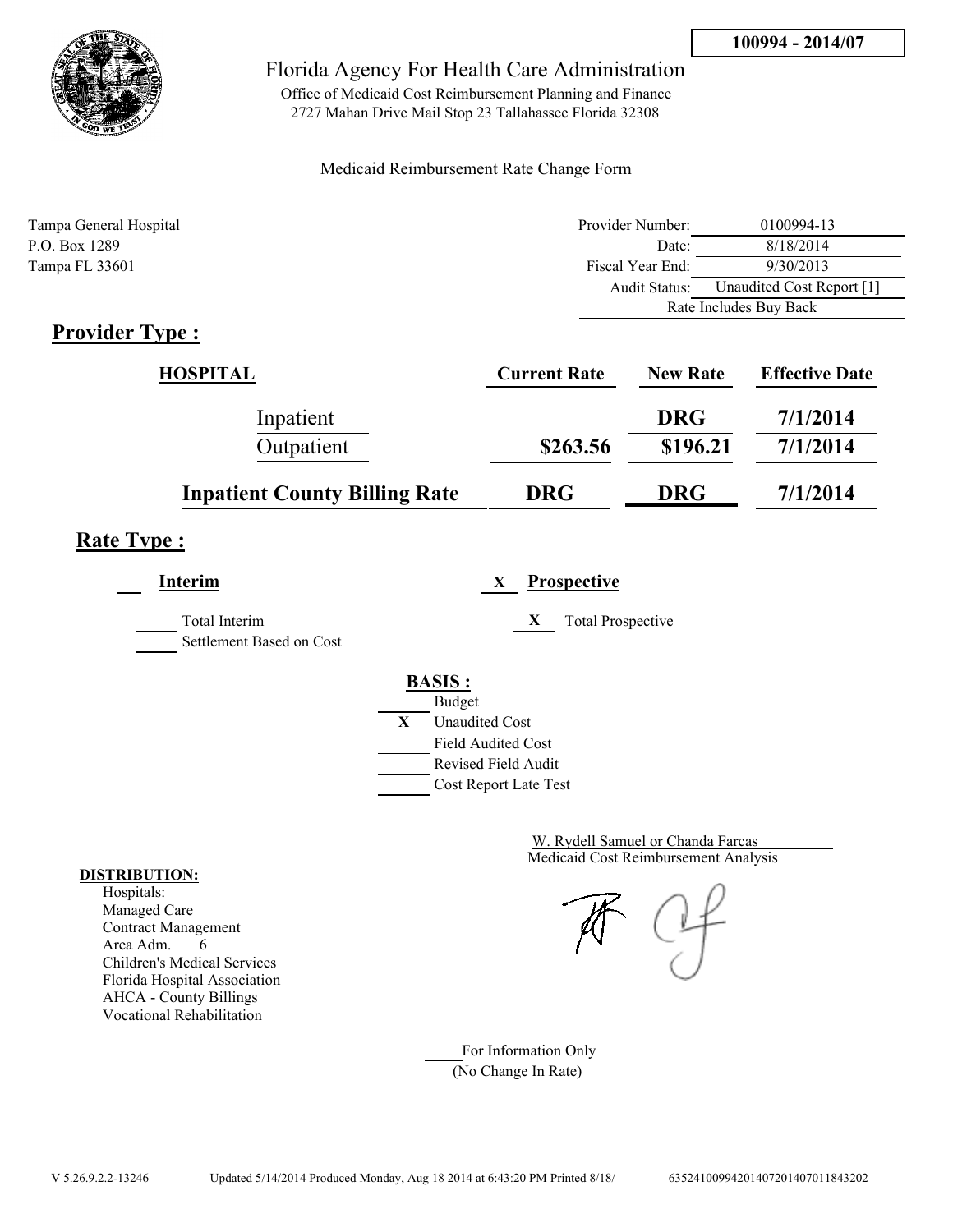

Office of Medicaid Cost Reimbursement Planning and Finance 2727 Mahan Drive Mail Stop 23 Tallahassee Florida 32308

### Medicaid Reimbursement Rate Change Form

| Tampa General Hospital | Provider Number: | 0100994-14                |  |
|------------------------|------------------|---------------------------|--|
| P.O. Box 1289          | Date:            | 8/18/2014                 |  |
| Tampa FL 33601         | Fiscal Year End: | 9/30/2013                 |  |
|                        | Audit Status:    | Unaudited Cost Report [1] |  |
|                        |                  | Rate Includes Buy Back    |  |

## **Provider Type :**

| HOSPITAL                             | <b>Current Rate</b> | <b>New Rate</b> | <b>Effective Date</b> |
|--------------------------------------|---------------------|-----------------|-----------------------|
| Inpatient                            |                     | <b>DRG</b>      | 7/1/2014              |
| Outpatient                           | \$263.56            | \$196.21        | 7/1/2014              |
| <b>Inpatient County Billing Rate</b> | <b>DRG</b>          | <b>DRG</b>      | 7/1/2014              |

### **Rate Type :**

| Interim                                   | <b>Prospective</b><br>X                                                                                                                   |
|-------------------------------------------|-------------------------------------------------------------------------------------------------------------------------------------------|
| Total Interim<br>Settlement Based on Cost | X<br><b>Total Prospective</b>                                                                                                             |
|                                           | <b>BASIS:</b><br><b>Budget</b><br>X<br><b>Unaudited Cost</b><br><b>Field Audited Cost</b><br>Revised Field Audit<br>Cost Report Late Test |

Medicaid Cost Reimbursement Analysis W. Rydell Samuel or Chanda Farcas

For Information Only (No Change In Rate)

#### **DISTRIBUTION:**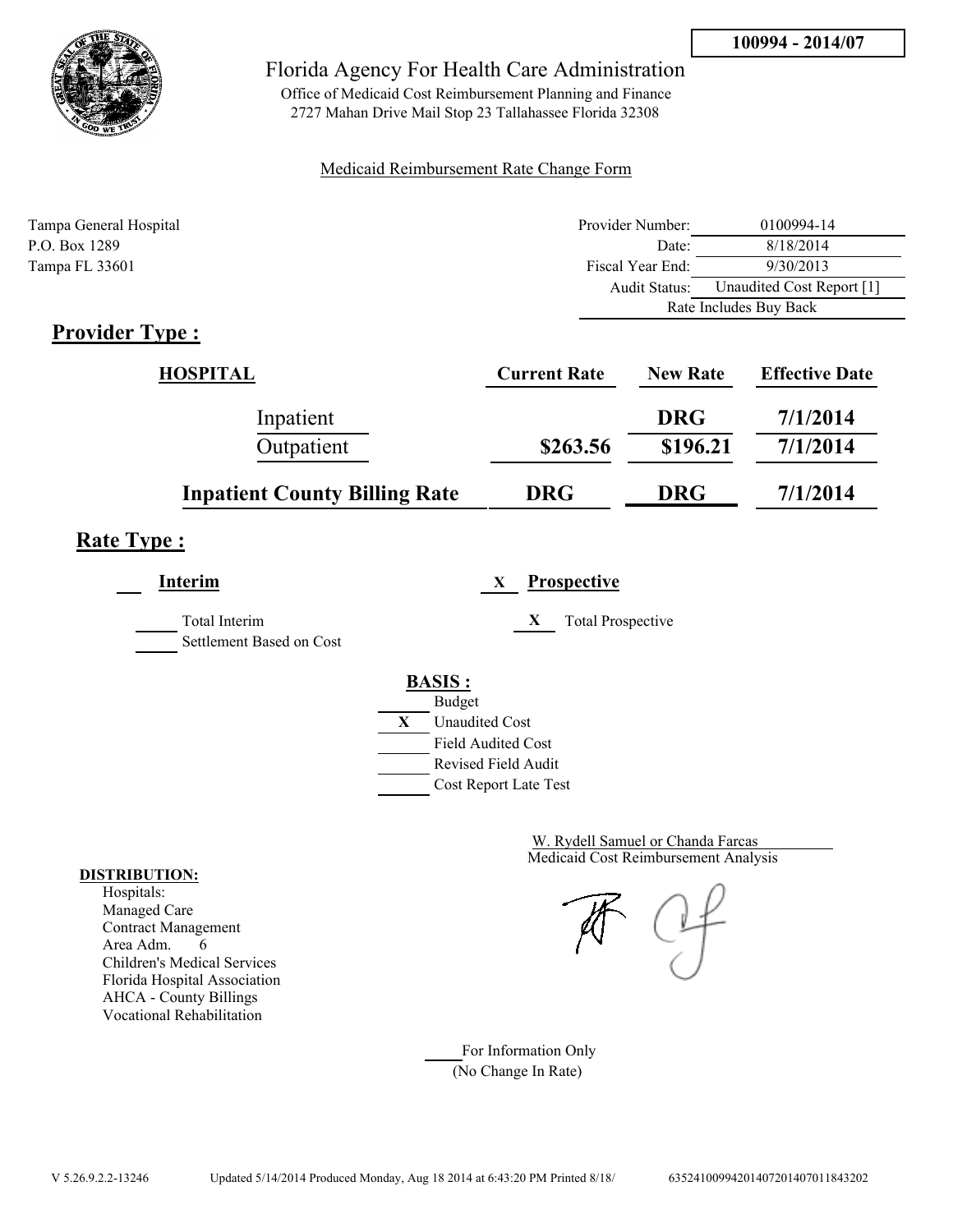

Office of Medicaid Cost Reimbursement Planning and Finance 2727 Mahan Drive Mail Stop 23 Tallahassee Florida 32308

### Medicaid Reimbursement Rate Change Form

University Community Hospital-Tampa 3100 East Fletcher Avenue Tampa FL 33613

| Provider Number: | 0101028-00                |
|------------------|---------------------------|
| Date             | 8/18/2014                 |
| Fiscal Year End: | 12/31/2012                |
| Audit Status:    | Unaudited Cost Report [1] |

## **Provider Type :**

| HOSPITAL   | <b>Current Rate</b> | <b>New Rate</b> | <b>Effective Date</b> |
|------------|---------------------|-----------------|-----------------------|
| Inpatient  |                     | <b>DRG</b>      | 7/1/2014              |
| Outpatient | \$81.77             | \$73.83         | 7/1/2014              |

### **Rate Type :**

**Interim X Prospective** Total Interim **X** Total Prospective Settlement Based on Cost **BASIS :** Budget **X** Unaudited Cost Field Audited Cost Revised Field Audit Cost Report Late Test

> Medicaid Cost Reimbursement Analysis W. Rydell Samuel or Chanda Farcas

For Information Only (No Change In Rate)

#### **DISTRIBUTION:**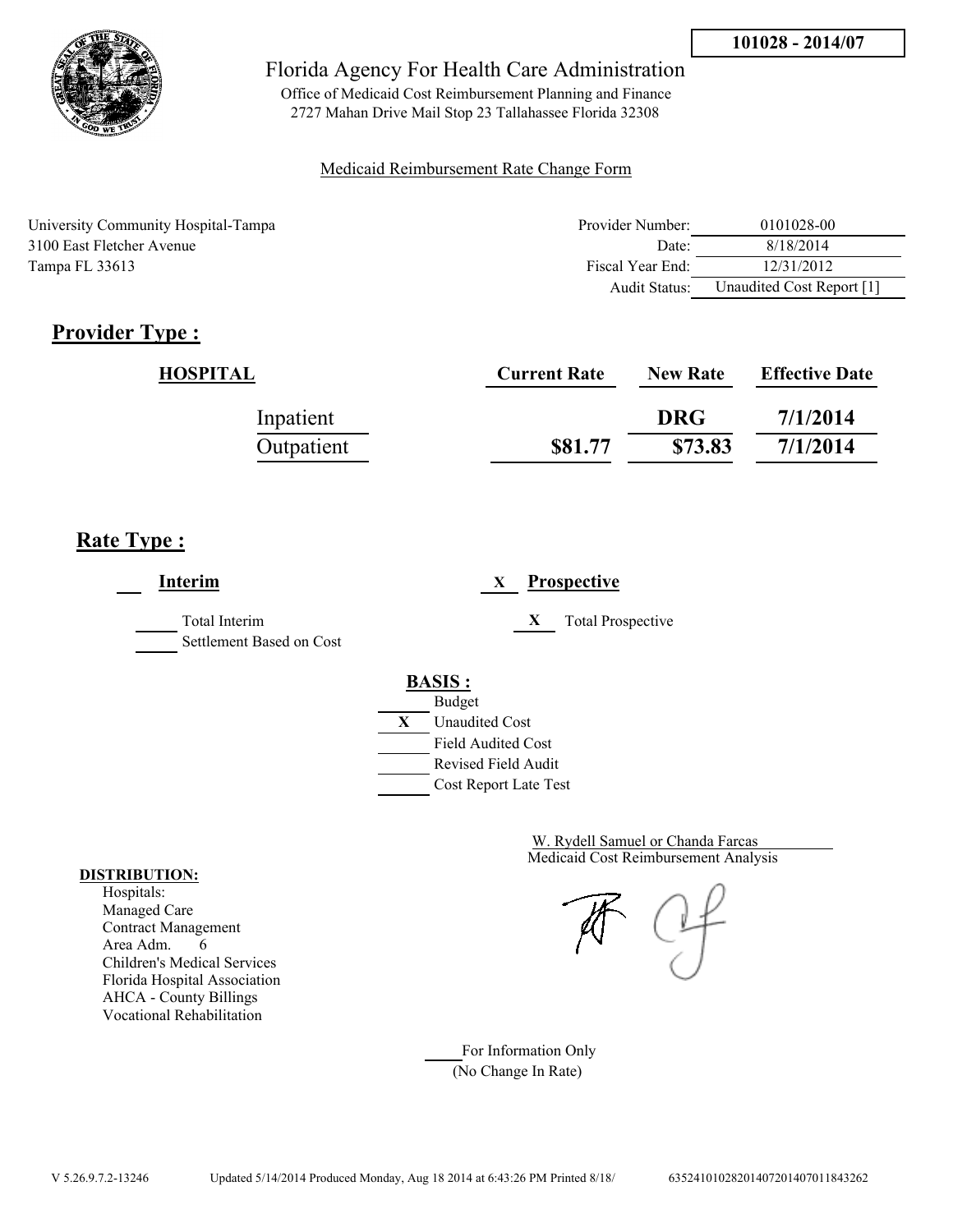

Office of Medicaid Cost Reimbursement Planning and Finance 2727 Mahan Drive Mail Stop 23 Tallahassee Florida 32308

### Medicaid Reimbursement Rate Change Form

University Community Hospital-Tampa 3100 East Fletcher Avenue Tampa FL 33613

| Provider Number: | 0101028-09                |
|------------------|---------------------------|
| Date             | 8/18/2014                 |
| Fiscal Year End: | 12/31/2012                |
| Audit Status:    | Unaudited Cost Report [1] |

## **Provider Type :**

| HOSPITAL   | <b>Current Rate</b> | <b>New Rate</b> | <b>Effective Date</b> |
|------------|---------------------|-----------------|-----------------------|
| Inpatient  |                     | <b>DRG</b>      | 7/1/2014              |
| Outpatient | \$81.77             | \$73.83         | 7/1/2014              |

## **Rate Type :**

**Interim X Prospective** Total Interim **X** Total Prospective Settlement Based on Cost **BASIS :** Budget **X** Unaudited Cost Field Audited Cost Revised Field Audit Cost Report Late Test

> Medicaid Cost Reimbursement Analysis W. Rydell Samuel or Chanda Farcas

For Information Only (No Change In Rate)

#### **DISTRIBUTION:**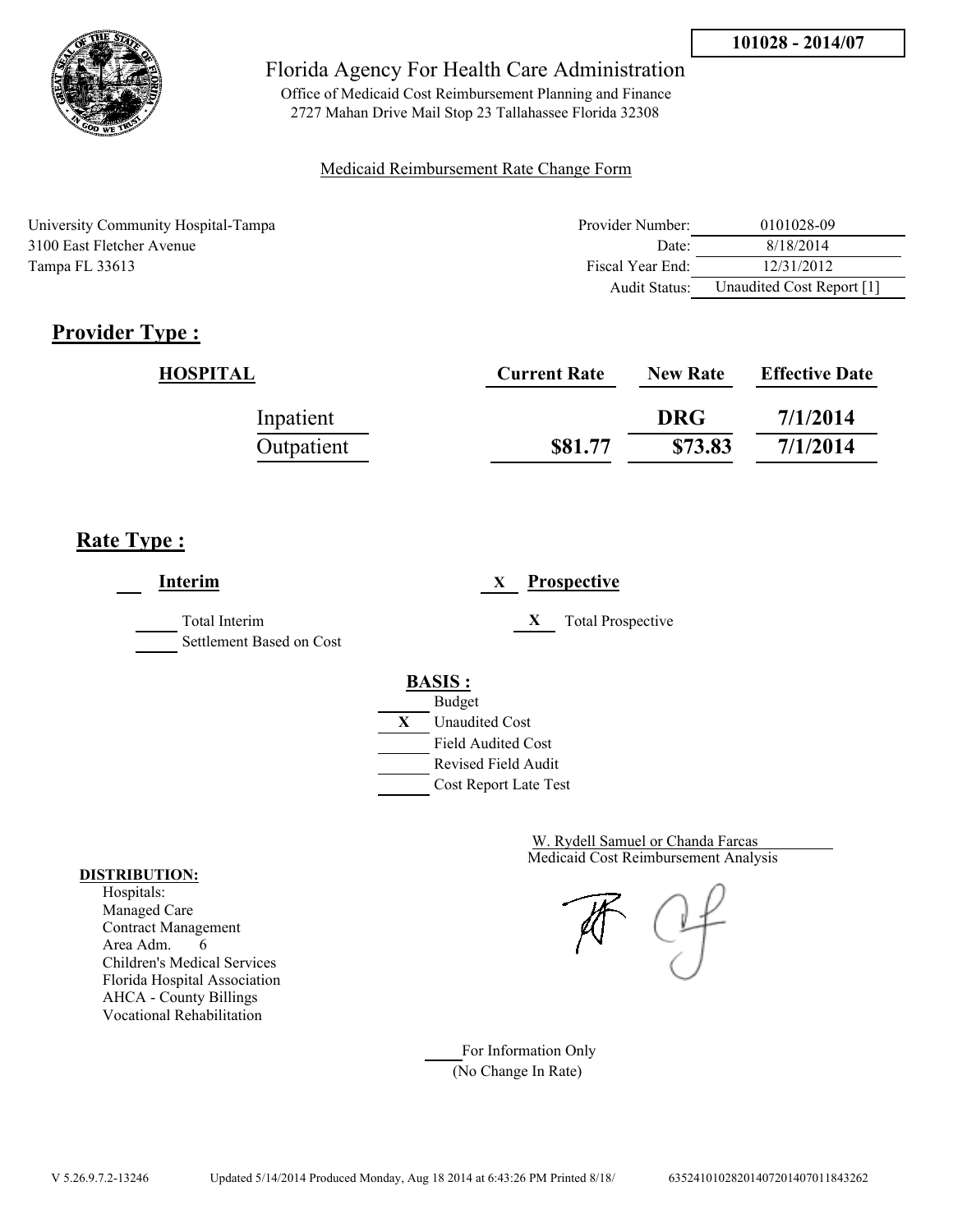Rate Includes Buy Back



### Florida Agency For Health Care Administration

Office of Medicaid Cost Reimbursement Planning and Finance 2727 Mahan Drive Mail Stop 23 Tallahassee Florida 32308

### Medicaid Reimbursement Rate Change Form

Doctors Memorial Hospital Provider Number: 0101036-00 P.O. Box 188 8/18/2014 Bonifay FL 32425 **Fiscal Year End:** 9/30/2013 Audit Status: Unaudited Cost Report [1]

## **Provider Type :**

| <b>Current Rate</b> | <b>New Rate</b> | <b>Effective Date</b> |
|---------------------|-----------------|-----------------------|
|                     | <b>DRG</b>      | 7/1/2014              |
| \$147.84            | \$150.92        | 7/1/2014              |
|                     |                 |                       |

## **Rate Type :**

**Interim X Prospective** Total Interim **X** Total Prospective Settlement Based on Cost **BASIS :** Budget **X** Unaudited Cost Field Audited Cost Revised Field Audit Cost Report Late Test

> Medicaid Cost Reimbursement Analysis W. Rydell Samuel or Chanda Farcas

For Information Only (No Change In Rate)

#### **DISTRIBUTION:**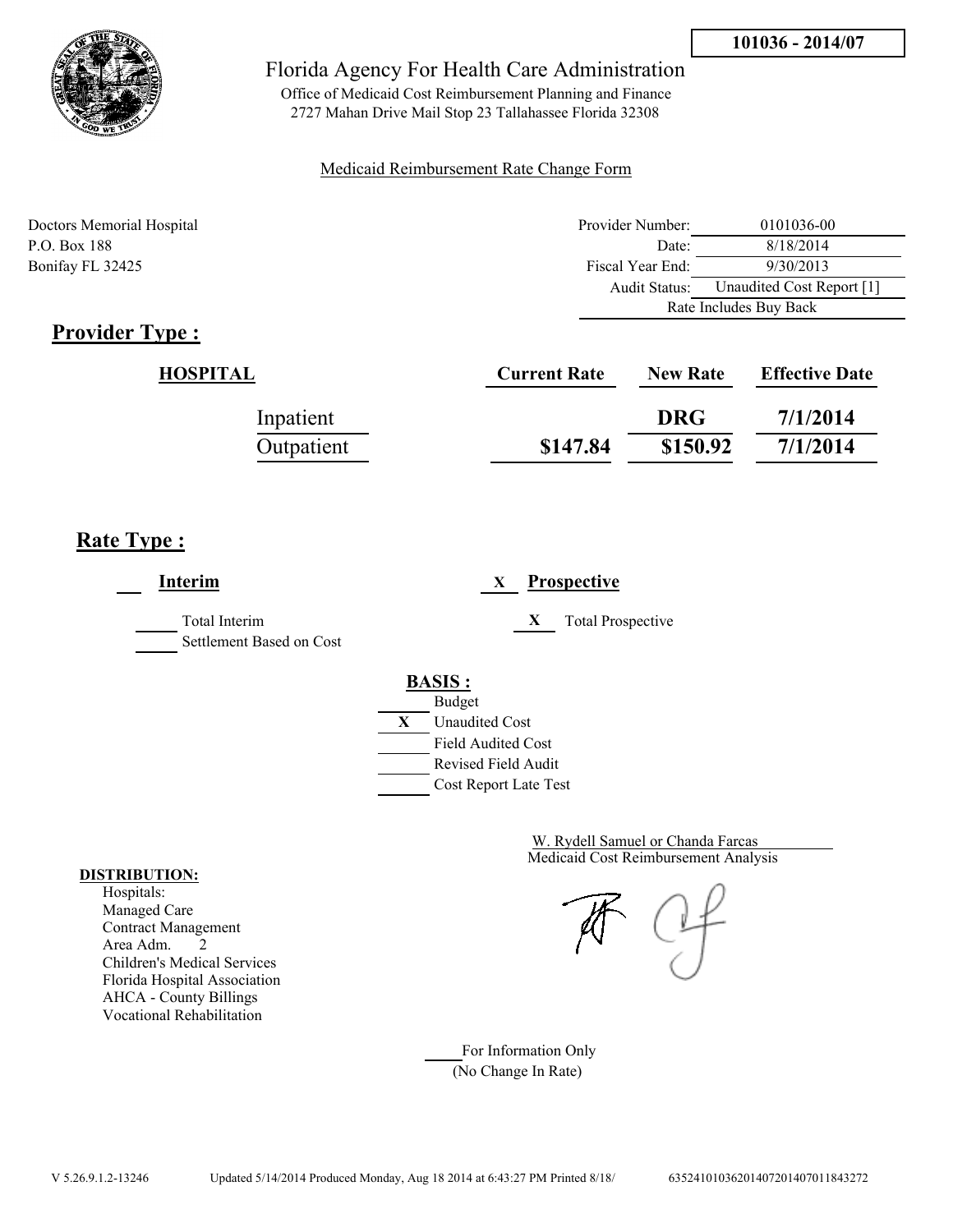

Office of Medicaid Cost Reimbursement Planning and Finance 2727 Mahan Drive Mail Stop 23 Tallahassee Florida 32308

### Medicaid Reimbursement Rate Change Form

Indian River Memorial Hospital 1000 36th Street Vero Beach FL 32960

| Provider Number: | 0101044-00                |
|------------------|---------------------------|
| Date             | 8/18/2014                 |
| Fiscal Year End: | 9/30/2013                 |
| Audit Status:    | Unaudited Cost Report [1] |

## **Provider Type :**

| HOSPITAL   | <b>Current Rate</b> | <b>New Rate</b> | <b>Effective Date</b> |
|------------|---------------------|-----------------|-----------------------|
| Inpatient  |                     | <b>DRG</b>      | 7/1/2014              |
| Outpatient | \$117.11            | \$96.50         | 7/1/2014              |

### **Rate Type :**

**Interim X Prospective** Total Interim **X** Total Prospective Settlement Based on Cost **BASIS :** Budget **X** Unaudited Cost Field Audited Cost Revised Field Audit Cost Report Late Test

> Medicaid Cost Reimbursement Analysis W. Rydell Samuel or Chanda Farcas

For Information Only (No Change In Rate)

#### **DISTRIBUTION:**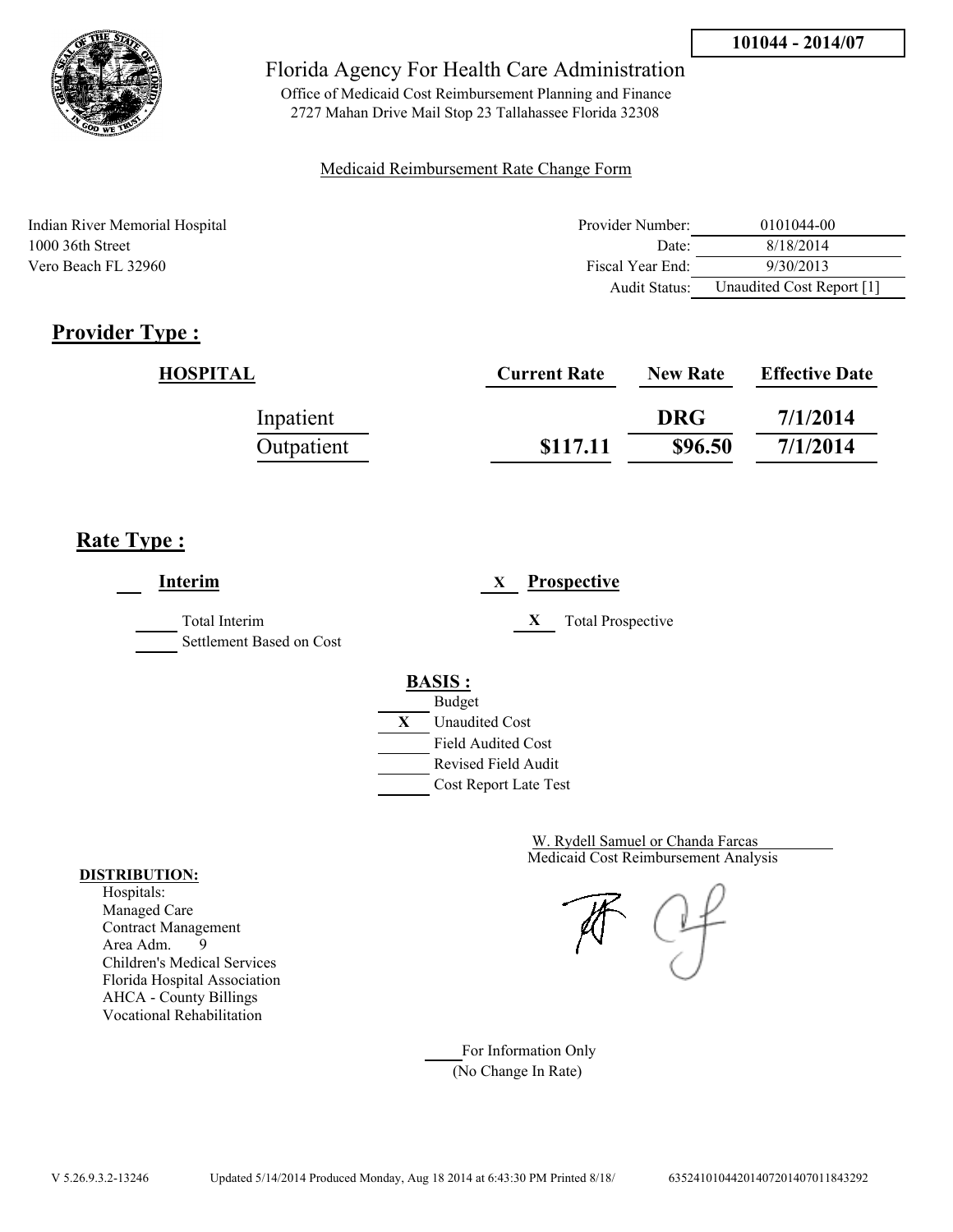

Office of Medicaid Cost Reimbursement Planning and Finance 2727 Mahan Drive Mail Stop 23 Tallahassee Florida 32308

### Medicaid Reimbursement Rate Change Form

| Jackson Hospital    | Provider Number:     | 0101061-00                |  |
|---------------------|----------------------|---------------------------|--|
| 4250 Hospital Drive | Date:                | 8/18/2014                 |  |
| Marianna FL 32446   | Fiscal Year End:     | 9/30/2013                 |  |
|                     | <b>Audit Status:</b> | Unaudited Cost Report [1] |  |
|                     |                      | Rate Includes Buy Back    |  |

### **Provider Type :**

| HOSPITAL   | <b>Current Rate</b> | <b>New Rate</b> | <b>Effective Date</b> |
|------------|---------------------|-----------------|-----------------------|
| Inpatient  |                     | <b>DRG</b>      | 7/1/2014              |
| Outpatient | \$96.54             | \$89.77         | 7/1/2014              |

### **Rate Type :**

j.

| Interim                                          | <b>Prospective</b><br>X                                 |
|--------------------------------------------------|---------------------------------------------------------|
| <b>Total Interim</b><br>Settlement Based on Cost | X<br><b>Total Prospective</b>                           |
|                                                  | <b>BASIS:</b>                                           |
|                                                  | <b>Budget</b><br>X<br><b>Unaudited Cost</b>             |
|                                                  | <b>Field Audited Cost</b><br><b>Revised Field Audit</b> |
|                                                  | Cost Report Late Test                                   |

Medicaid Cost Reimbursement Analysis W. Rydell Samuel or Chanda Farcas

For Information Only (No Change In Rate)

#### **DISTRIBUTION:**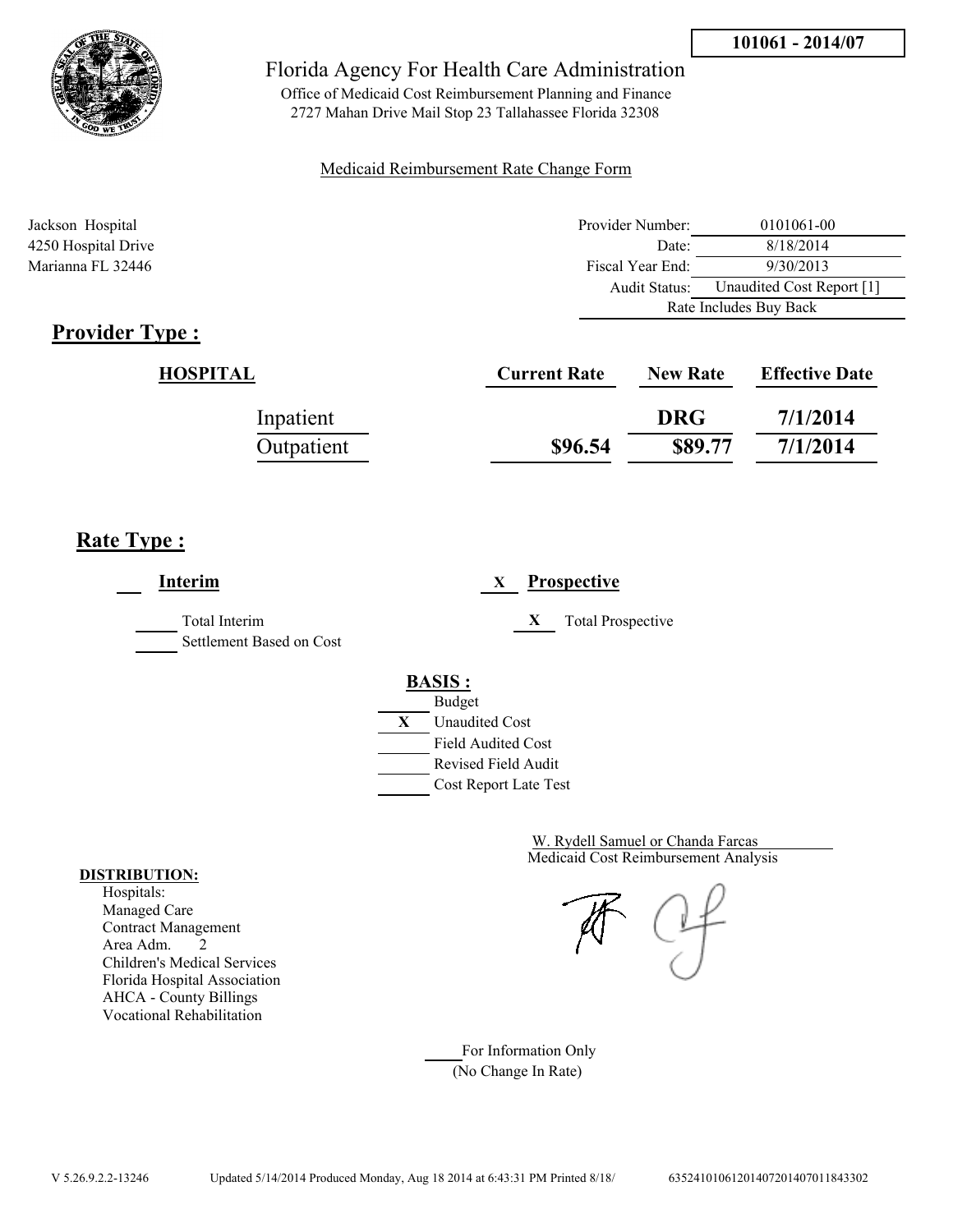

Office of Medicaid Cost Reimbursement Planning and Finance 2727 Mahan Drive Mail Stop 23 Tallahassee Florida 32308

### Medicaid Reimbursement Rate Change Form

Leesburg Regional Medical Center 600 E Dixie Ave Leesburg FL 32748

| Provider Number: | 0101079-00                |
|------------------|---------------------------|
| Date:            | 8/18/2014                 |
| Fiscal Year End: | 6/30/2013                 |
| Audit Status:    | Unaudited Cost Report [1] |

## **Provider Type :**

| HOSPITAL   | <b>Current Rate</b> | <b>New Rate</b> | <b>Effective Date</b> |
|------------|---------------------|-----------------|-----------------------|
| Inpatient  |                     | <b>DRG</b>      | 7/1/2014              |
| Outpatient | \$104.52            | \$84.79         | 7/1/2014              |

### **Rate Type :**

**Interim X Prospective** Total Interim **X** Total Prospective Settlement Based on Cost **BASIS :** Budget **X** Unaudited Cost Field Audited Cost Revised Field Audit Cost Report Late Test

> Medicaid Cost Reimbursement Analysis W. Rydell Samuel or Chanda Farcas

For Information Only (No Change In Rate)

#### **DISTRIBUTION:**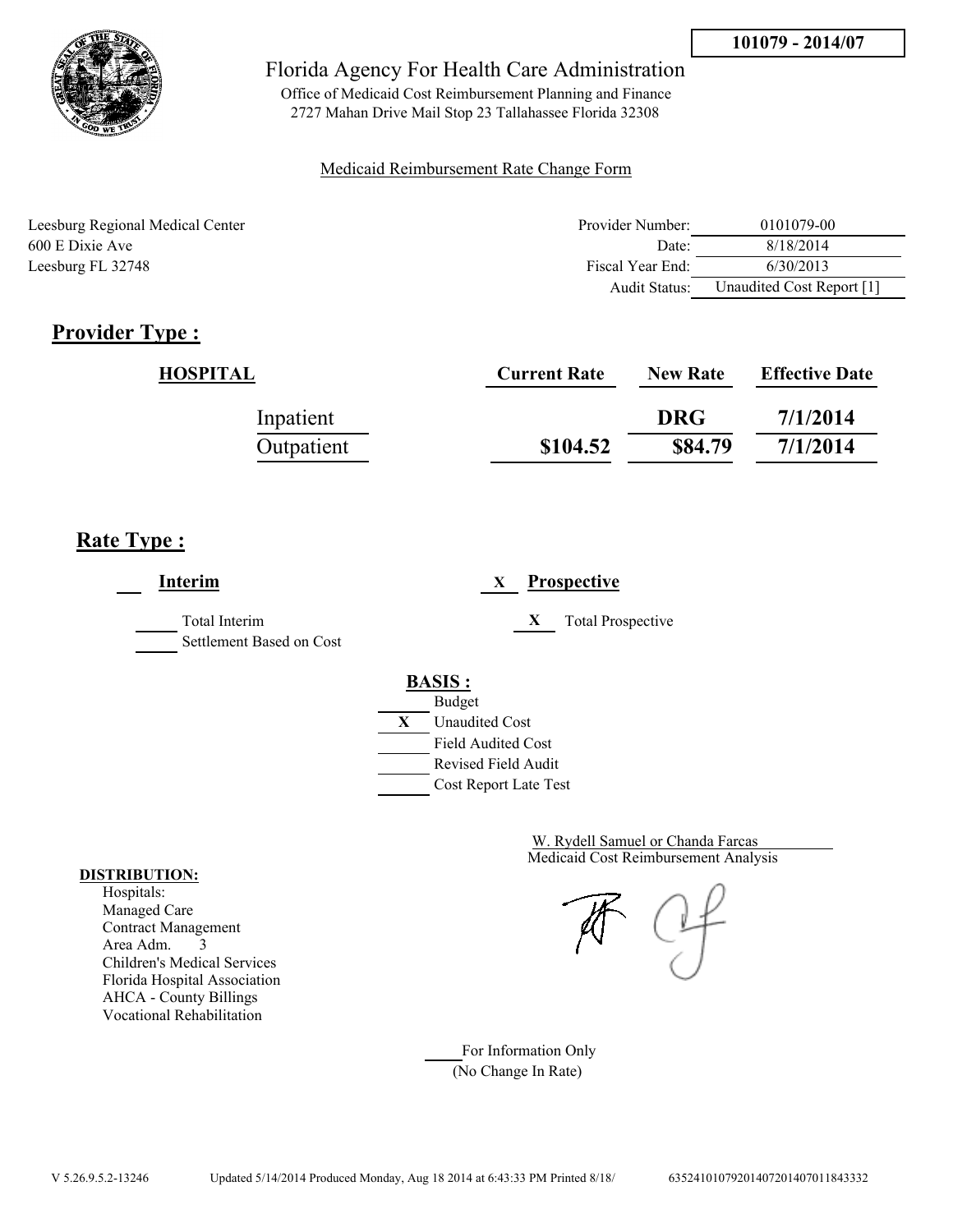

Office of Medicaid Cost Reimbursement Planning and Finance 2727 Mahan Drive Mail Stop 23 Tallahassee Florida 32308

### Medicaid Reimbursement Rate Change Form

| South Lake Memorial Hospital | Provider Number: | 0101087-00                |
|------------------------------|------------------|---------------------------|
| 847 8th Street               | Date:            | 8/18/2014                 |
| Clermont FL 32711            | Fiscal Year End: | 9/30/2013                 |
|                              | Audit Status:    | Unaudited Cost Report [1] |

## **Provider Type :**

| HOSPITAL   | <b>Current Rate</b> | <b>New Rate</b> | <b>Effective Date</b> |
|------------|---------------------|-----------------|-----------------------|
| Inpatient  |                     | <b>DRG</b>      | 7/1/2014              |
| Outpatient | \$120.14            | \$80.49         | 7/1/2014              |

### **Rate Type :**

**Interim X Prospective** Total Interim **X** Total Prospective Settlement Based on Cost **BASIS :** Budget **X** Unaudited Cost Field Audited Cost Revised Field Audit Cost Report Late Test

> Medicaid Cost Reimbursement Analysis W. Rydell Samuel or Chanda Farcas

For Information Only (No Change In Rate)

#### **DISTRIBUTION:**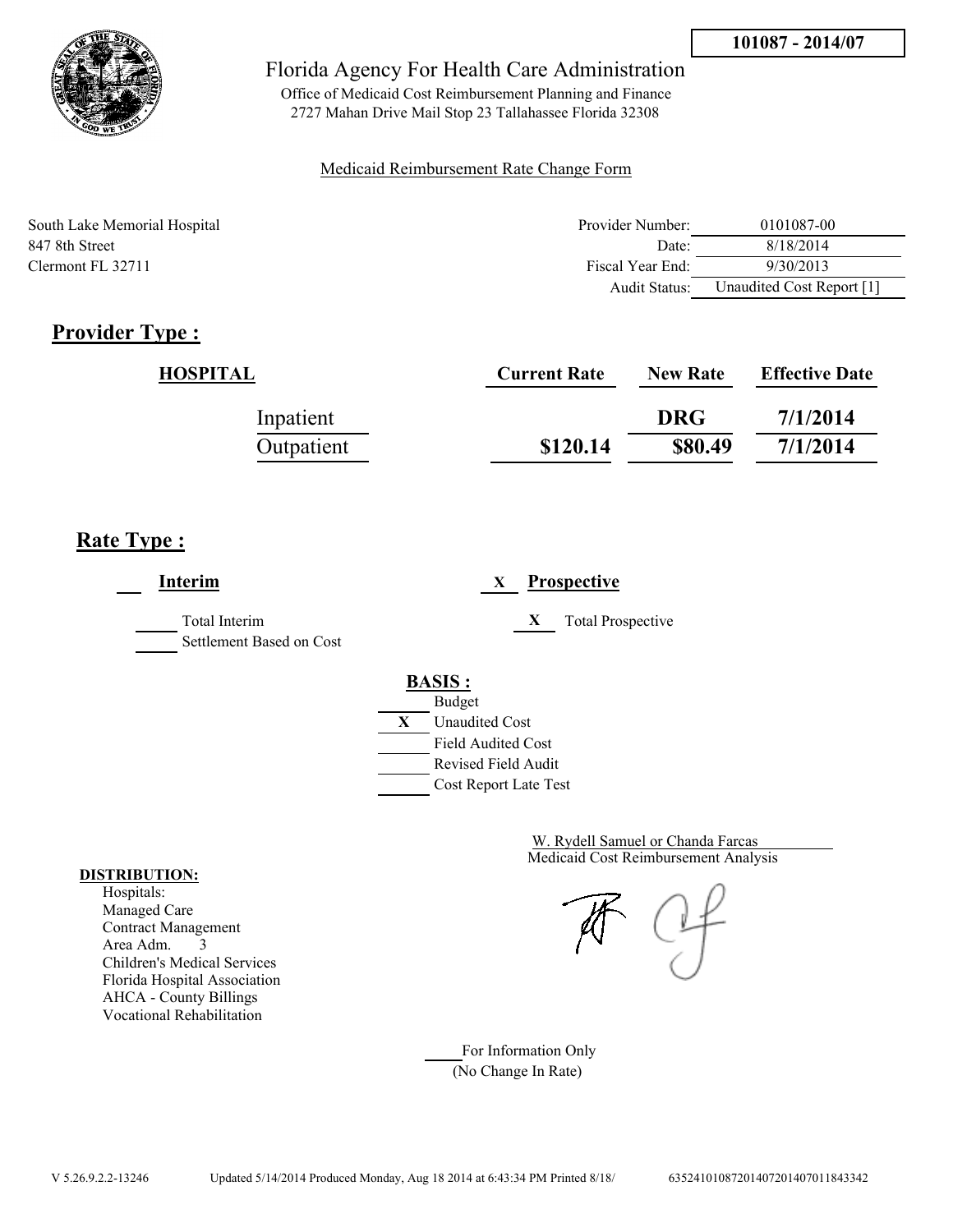

Office of Medicaid Cost Reimbursement Planning and Finance 2727 Mahan Drive Mail Stop 23 Tallahassee Florida 32308

### Medicaid Reimbursement Rate Change Form

| Florida Hospital Waterman | Provider Number: | 0101095-00                |
|---------------------------|------------------|---------------------------|
| P.O. Box 333              | Date:            | 8/18/2014                 |
| Eustis FL 32727-0333      | Fiscal Year End: | 12/31/2012                |
|                           | Audit Status:    | Unaudited Cost Report [1] |

### **Provider Type :**

| HOSPITAL   | <b>Current Rate</b> | <b>New Rate</b> | <b>Effective Date</b> |
|------------|---------------------|-----------------|-----------------------|
| Inpatient  |                     | <b>DRG</b>      | 7/1/2014              |
| Outpatient | \$148.06            | \$86.96         | 7/1/2014              |

## **Rate Type :**

**Interim X Prospective** Total Interim **X** Total Prospective Settlement Based on Cost **BASIS :** Budget **X** Unaudited Cost Field Audited Cost Revised Field Audit Cost Report Late Test

> Medicaid Cost Reimbursement Analysis W. Rydell Samuel or Chanda Farcas

For Information Only (No Change In Rate)

#### **DISTRIBUTION:**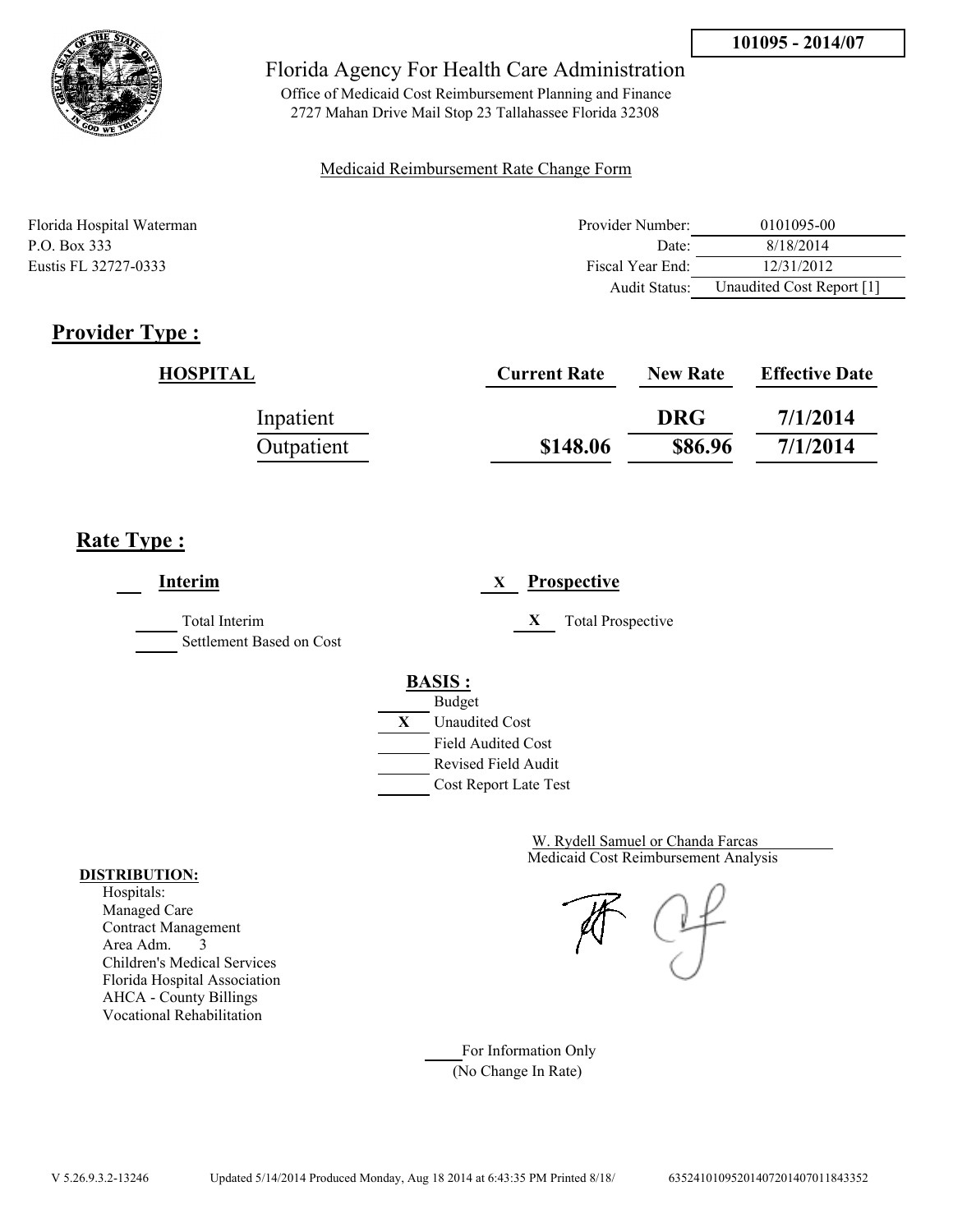



Office of Medicaid Cost Reimbursement Planning and Finance 2727 Mahan Drive Mail Stop 23 Tallahassee Florida 32308

#### Medicaid Reimbursement Rate Change Form

| Lee Memorial Hospital | Provider Number: | 0101109-00                |
|-----------------------|------------------|---------------------------|
| PO Box 151247         | Date:            | 8/18/2014                 |
| Cape Coral FL 33915   | Fiscal Year End: | 9/30/2013                 |
|                       | Audit Status:    | Unaudited Cost Report [1] |
|                       |                  | Rate Includes Buy Back    |
| $Dnon$ : $Aon Tmax$   |                  |                           |

## **Provider Type :**

| <b>HOSPITAL</b>                      | <b>Current Rate</b> | <b>New Rate</b> | <b>Effective Date</b> |
|--------------------------------------|---------------------|-----------------|-----------------------|
| Inpatient                            |                     | <b>DRG</b>      | 7/1/2014              |
| Outpatient                           | \$150.65            | \$112.45        | 7/1/2014              |
| <b>Inpatient County Billing Rate</b> | <b>DRG</b>          | <b>DRG</b>      | 7/1/2014              |

# **Rate Type :**

**Interim X Prospective** Total Interim **X** Total Prospective Settlement Based on Cost **BASIS :** Budget **X** Unaudited Cost Field Audited Cost Revised Field Audit Cost Report Late Test

> Medicaid Cost Reimbursement Analysis W. Rydell Samuel or Chanda Farcas

For Information Only (No Change In Rate)

#### **DISTRIBUTION:**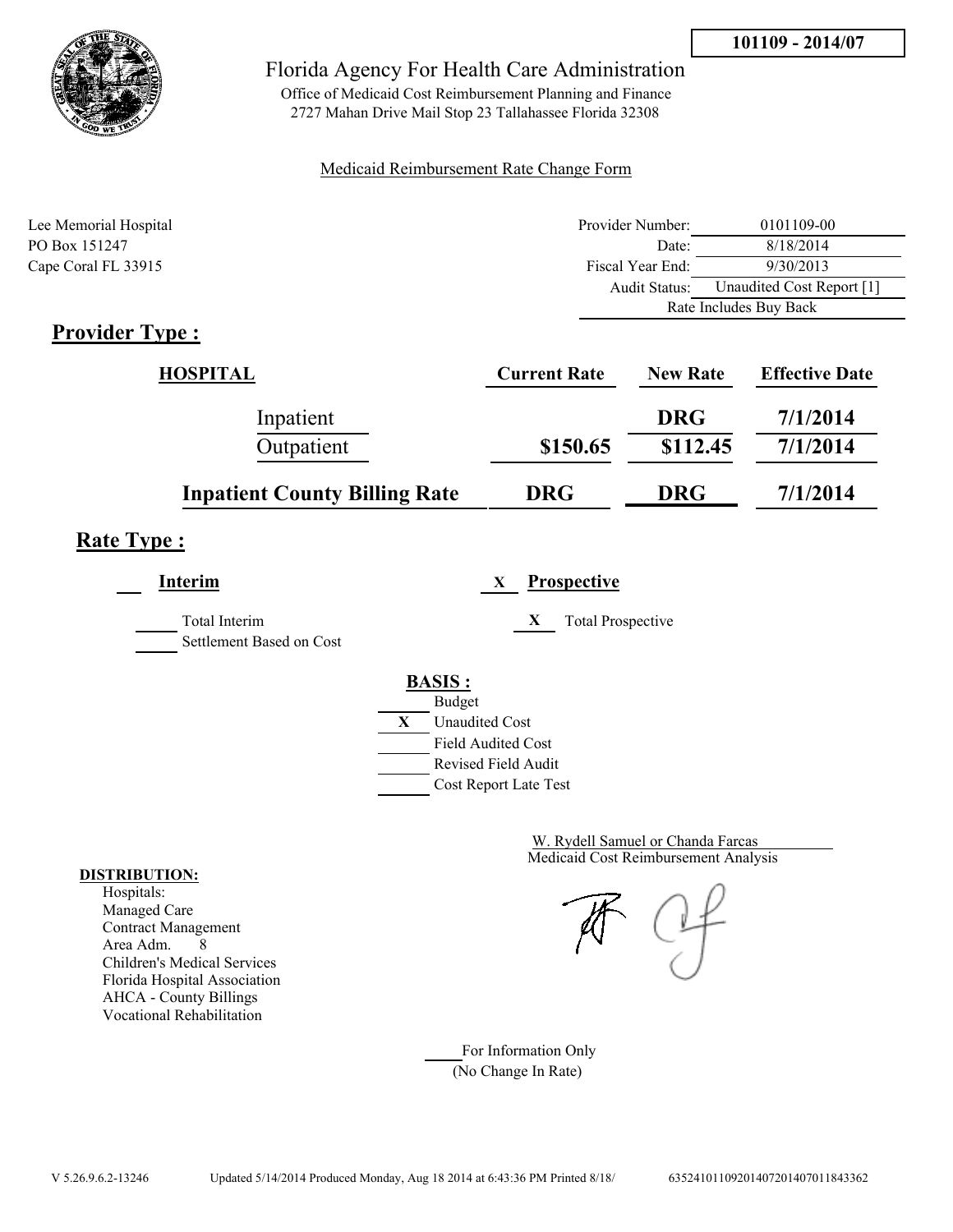



Office of Medicaid Cost Reimbursement Planning and Finance 2727 Mahan Drive Mail Stop 23 Tallahassee Florida 32308

#### Medicaid Reimbursement Rate Change Form

| Lee Memorial Hospital       | Provider Number: | 0101109-11                |
|-----------------------------|------------------|---------------------------|
| PO Box 151247               | Date:            | 8/18/2014                 |
| Cape Coral FL 33915         | Fiscal Year End: | 9/30/2013                 |
|                             | Audit Status:    | Unaudited Cost Report [1] |
|                             |                  | Rate Includes Buy Back    |
| $\mathbf{D}_{\text{model}}$ |                  |                           |

## **Provider Type :**

| <b>HOSPITAL</b>                      | <b>Current Rate</b> | <b>New Rate</b> | <b>Effective Date</b> |
|--------------------------------------|---------------------|-----------------|-----------------------|
| Inpatient                            |                     | <b>DRG</b>      | 7/1/2014              |
| Outpatient                           | \$150.65            | \$112.45        | 7/1/2014              |
| <b>Inpatient County Billing Rate</b> | <b>DRG</b>          | <b>DRG</b>      | 7/1/2014              |

# **Rate Type :**

**Interim X Prospective** Total Interim **X** Total Prospective Settlement Based on Cost **BASIS :** Budget **X** Unaudited Cost Field Audited Cost Revised Field Audit Cost Report Late Test

> Medicaid Cost Reimbursement Analysis W. Rydell Samuel or Chanda Farcas

For Information Only (No Change In Rate)

#### **DISTRIBUTION:**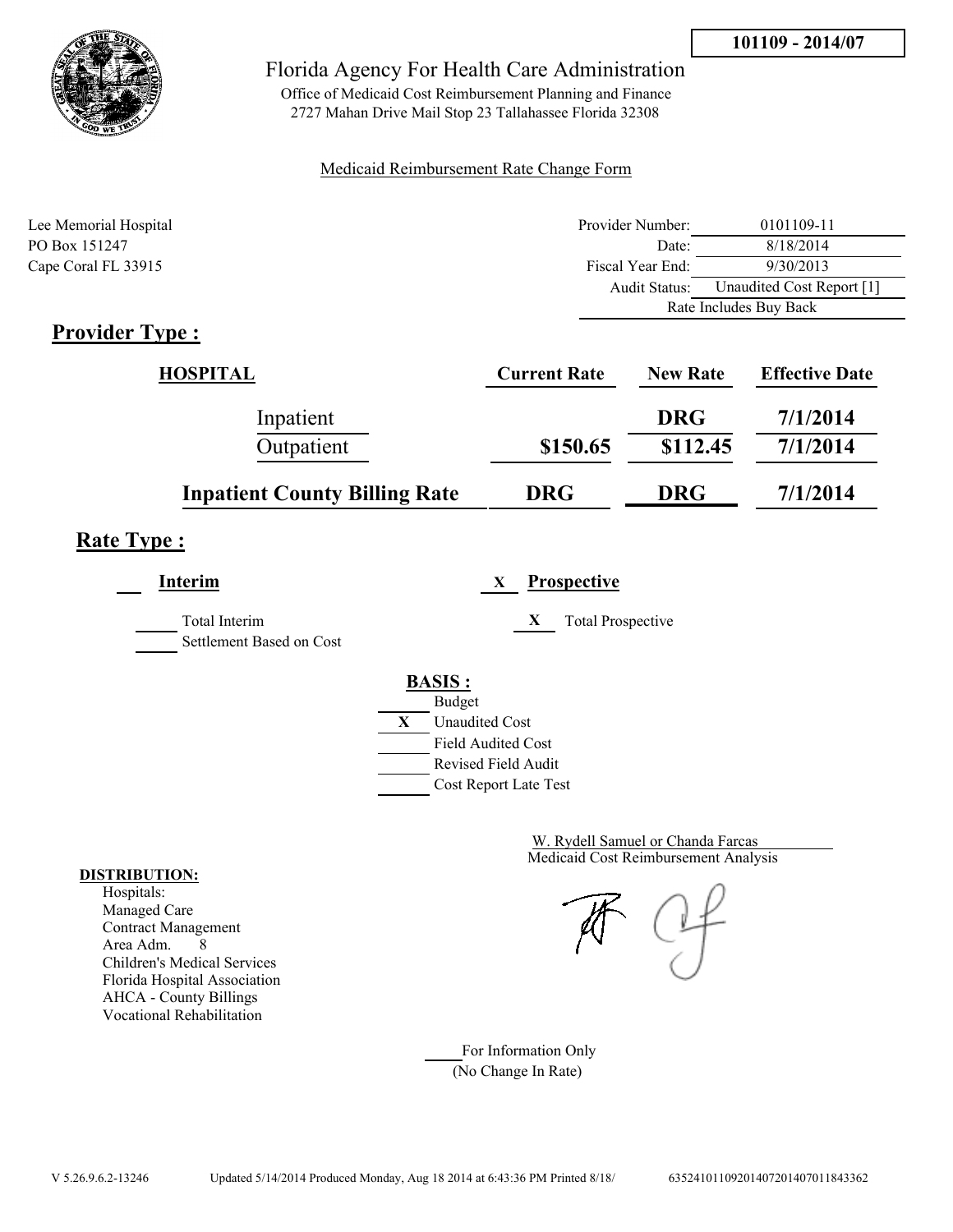



Office of Medicaid Cost Reimbursement Planning and Finance 2727 Mahan Drive Mail Stop 23 Tallahassee Florida 32308

#### Medicaid Reimbursement Rate Change Form

| Lee Memorial Hospital       | Provider Number: | 0101109-17                |
|-----------------------------|------------------|---------------------------|
| PO Box 151247               | Date:            | 8/18/2014                 |
| Cape Coral FL 33915         | Fiscal Year End: | 9/30/2013                 |
|                             | Audit Status:    | Unaudited Cost Report [1] |
|                             |                  | Rate Includes Buy Back    |
| $\mathbf{D}_{\text{model}}$ |                  |                           |

## **Provider Type :**

| <b>HOSPITAL</b>                      | <b>Current Rate</b> | <b>New Rate</b> | <b>Effective Date</b> |
|--------------------------------------|---------------------|-----------------|-----------------------|
| Inpatient                            |                     | <b>DRG</b>      | 7/1/2014              |
| Outpatient                           | \$150.65            | \$112.45        | 7/1/2014              |
| <b>Inpatient County Billing Rate</b> | <b>DRG</b>          | <b>DRG</b>      | 7/1/2014              |

# **Rate Type :**

**Interim X Prospective** Total Interim **X** Total Prospective Settlement Based on Cost **BASIS :** Budget **X** Unaudited Cost Field Audited Cost Revised Field Audit Cost Report Late Test

> Medicaid Cost Reimbursement Analysis W. Rydell Samuel or Chanda Farcas

For Information Only (No Change In Rate)

#### **DISTRIBUTION:**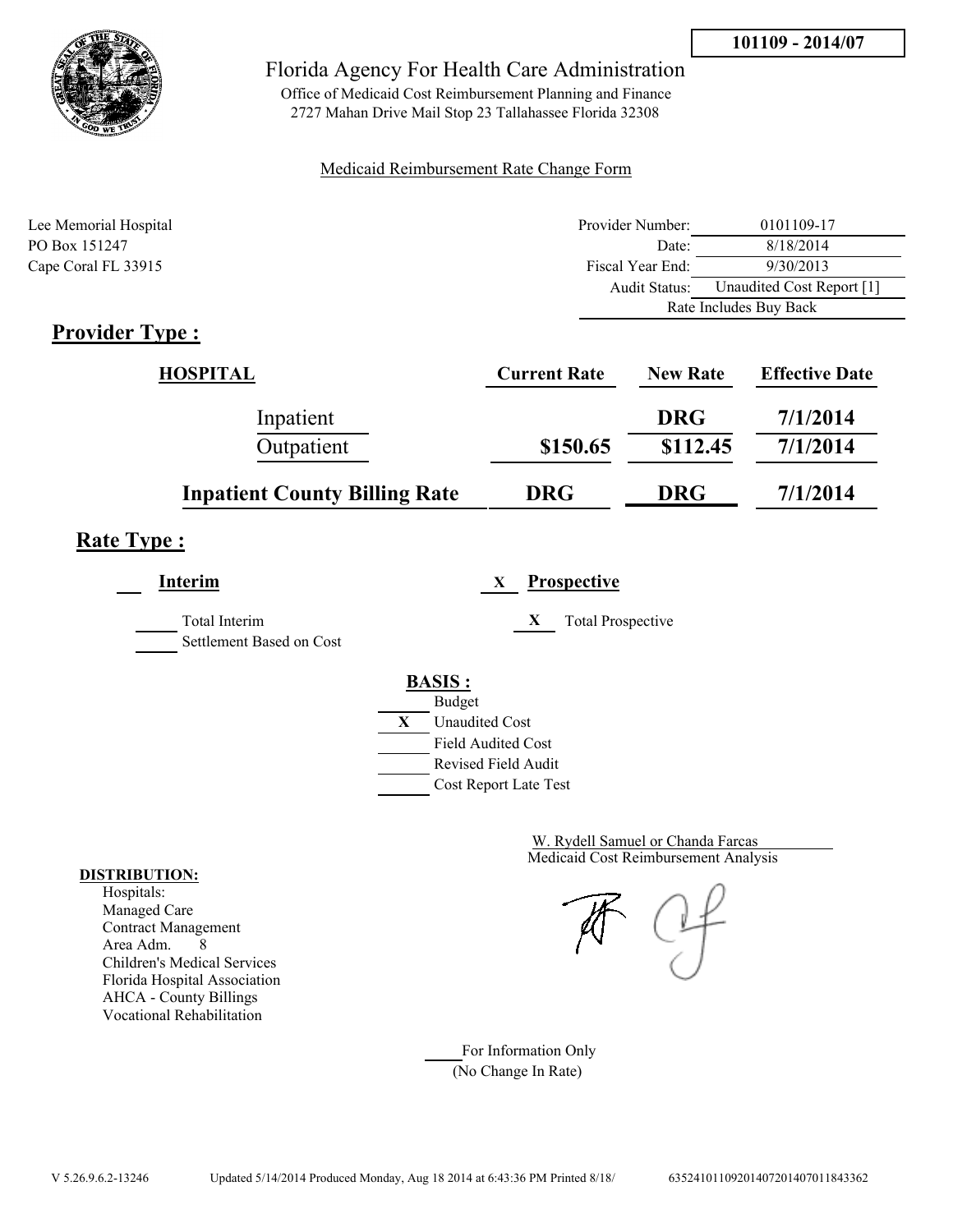



Office of Medicaid Cost Reimbursement Planning and Finance 2727 Mahan Drive Mail Stop 23 Tallahassee Florida 32308

#### Medicaid Reimbursement Rate Change Form

| Lee Memorial Hospital       | Provider Number: | 0101109-18                |
|-----------------------------|------------------|---------------------------|
| PO Box 151247               | Date:            | 8/18/2014                 |
| Cape Coral FL 33915         | Fiscal Year End: | 9/30/2013                 |
|                             | Audit Status:    | Unaudited Cost Report [1] |
|                             |                  | Rate Includes Buy Back    |
| $\mathbf{D}_{\text{model}}$ |                  |                           |

## **Provider Type :**

| <b>HOSPITAL</b>                      | <b>Current Rate</b> | <b>New Rate</b> | <b>Effective Date</b> |
|--------------------------------------|---------------------|-----------------|-----------------------|
| Inpatient                            |                     | <b>DRG</b>      | 7/1/2014              |
| Outpatient                           | \$150.65            | \$112.45        | 7/1/2014              |
| <b>Inpatient County Billing Rate</b> | <b>DRG</b>          | <b>DRG</b>      | 7/1/2014              |

# **Rate Type :**

**Interim X Prospective** Total Interim **X** Total Prospective Settlement Based on Cost **BASIS :** Budget **X** Unaudited Cost Field Audited Cost Revised Field Audit Cost Report Late Test

> Medicaid Cost Reimbursement Analysis W. Rydell Samuel or Chanda Farcas

For Information Only (No Change In Rate)

#### **DISTRIBUTION:**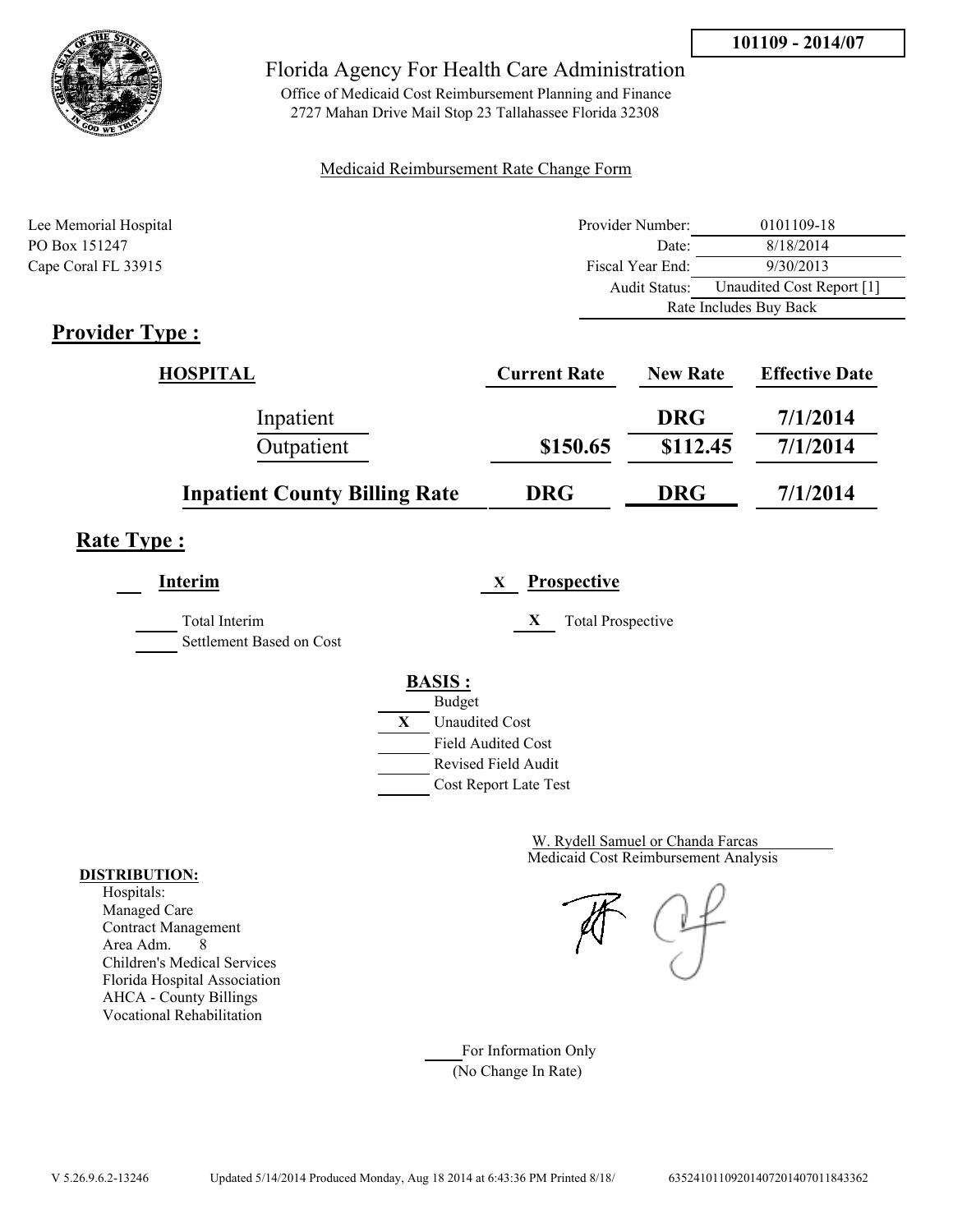

Office of Medicaid Cost Reimbursement Planning and Finance 2727 Mahan Drive Mail Stop 23 Tallahassee Florida 32308

### Medicaid Reimbursement Rate Change Form

| Lehigh Regional Medical Center | Provider Number:     | 0101117-00                |
|--------------------------------|----------------------|---------------------------|
| 1500 Lee Blvd.                 | Date:                | 8/18/2014                 |
| Lehigh Acres FL 33936          | Fiscal Year End:     | 12/31/2012                |
|                                | <b>Audit Status:</b> | Unaudited Cost Report [1] |

# **Provider Type :**

| HOSPITAL   | <b>Current Rate</b> | <b>New Rate</b> | <b>Effective Date</b> |
|------------|---------------------|-----------------|-----------------------|
| Inpatient  |                     | <b>DRG</b>      | 7/1/2014              |
| Outpatient | \$53.01             | \$36.90         | 7/1/2014              |

# **Rate Type :**

**Interim X Prospective** Total Interim **X** Total Prospective Settlement Based on Cost **BASIS :** Budget **X** Unaudited Cost Field Audited Cost Revised Field Audit Cost Report Late Test

> Medicaid Cost Reimbursement Analysis W. Rydell Samuel or Chanda Farcas

For Information Only (No Change In Rate)

#### **DISTRIBUTION:**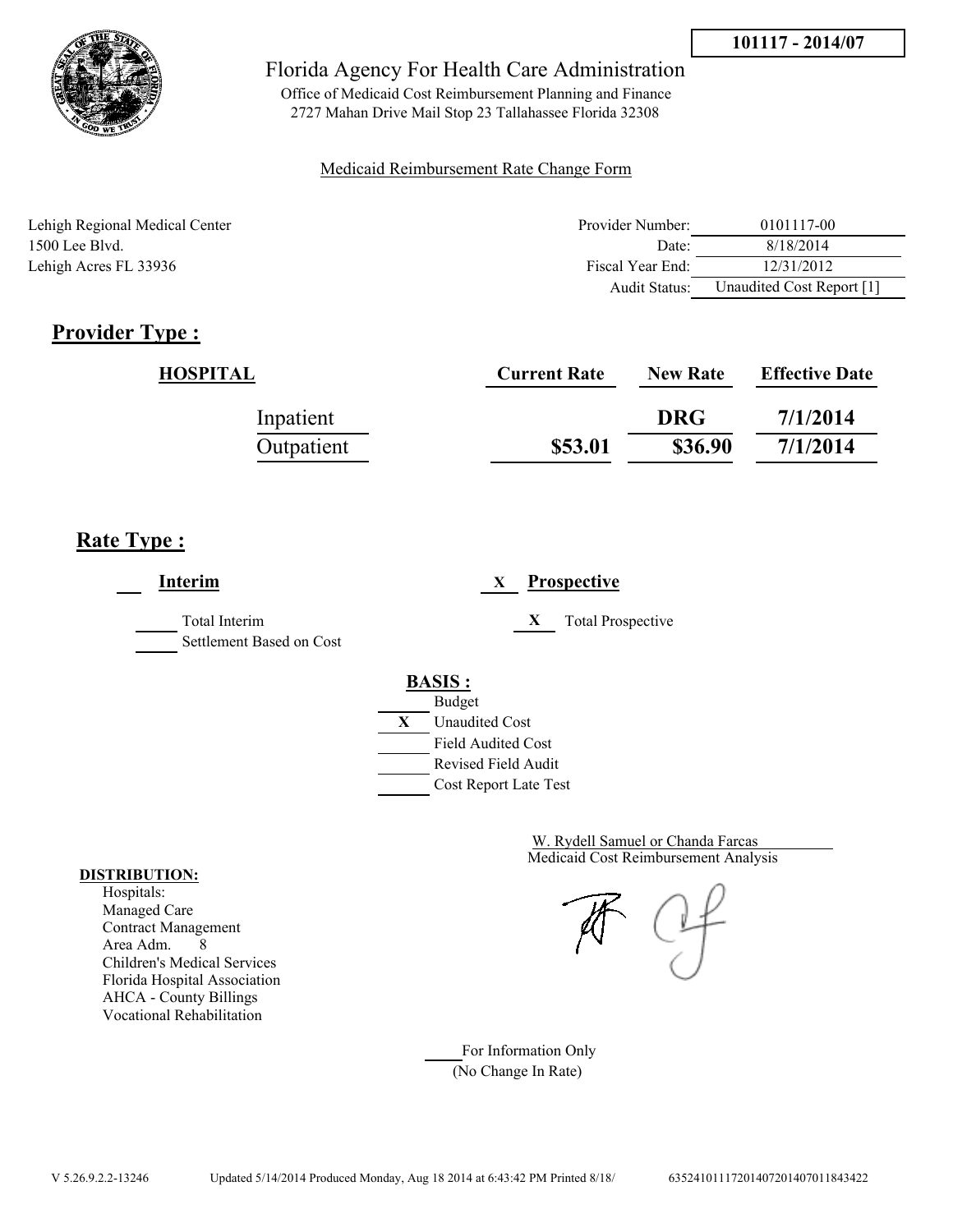

Office of Medicaid Cost Reimbursement Planning and Finance 2727 Mahan Drive Mail Stop 23 Tallahassee Florida 32308

### Medicaid Reimbursement Rate Change Form

|                                    |                  | Rate Includes Buy Back    |  |
|------------------------------------|------------------|---------------------------|--|
|                                    | Audit Status:    | Unaudited Cost Report [1] |  |
| Tallahassee FL 32308               | Fiscal Year End: | 9/30/2013                 |  |
| 1300 Miccousukee                   | Date:            | 8/18/2014                 |  |
| Tallahassee Memorial Regional M.C. | Provider Number: | 0101133-00                |  |

# **Provider Type :**

| <b>HOSPITAL</b>                      | <b>Current Rate</b> | <b>New Rate</b> | <b>Effective Date</b> |
|--------------------------------------|---------------------|-----------------|-----------------------|
| Inpatient                            |                     | <b>DRG</b>      | 7/1/2014              |
| Outpatient                           | \$123.98            | \$129.16        | 7/1/2014              |
| <b>Inpatient County Billing Rate</b> | <b>DRG</b>          | <b>DRG</b>      | 7/1/2014              |

## **Rate Type :**

| <b>Interim</b>           | X                          | <b>Prospective</b>       |
|--------------------------|----------------------------|--------------------------|
| <b>Total Interim</b>     | X                          | <b>Total Prospective</b> |
| Settlement Based on Cost |                            |                          |
|                          | <b>BASIS:</b>              |                          |
|                          | <b>Budget</b>              |                          |
|                          | X<br><b>Unaudited Cost</b> |                          |
|                          | <b>Field Audited Cost</b>  |                          |
|                          | Revised Field Audit        |                          |
|                          | Cost Report Late Test      |                          |

Medicaid Cost Reimbursement Analysis W. Rydell Samuel or Chanda Farcas

For Information Only (No Change In Rate)

#### **DISTRIBUTION:**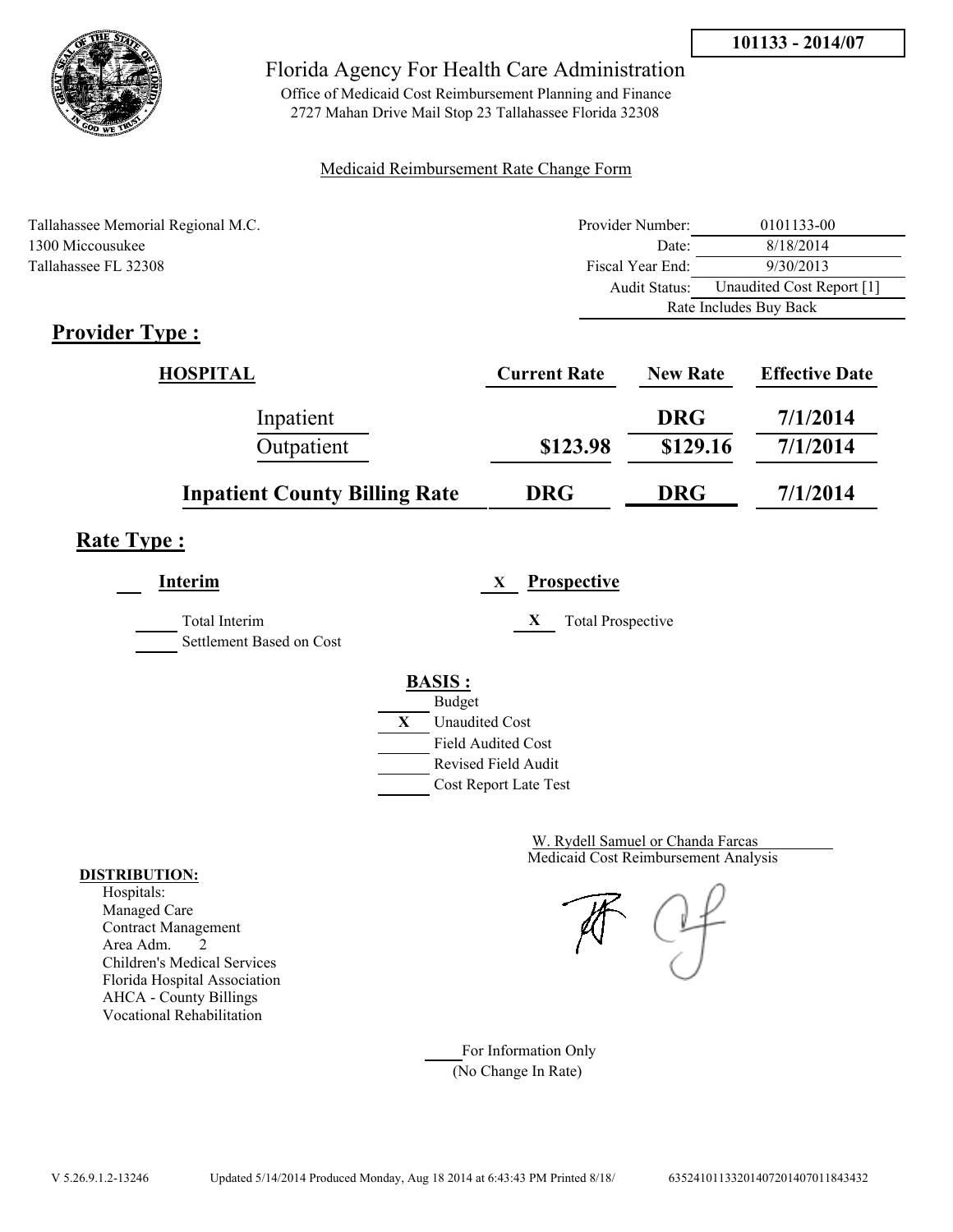



Office of Medicaid Cost Reimbursement Planning and Finance 2727 Mahan Drive Mail Stop 23 Tallahassee Florida 32308

#### Medicaid Reimbursement Rate Change Form

| Tri-County Hospital Williston | Provider Number: | 0101141-00                |  |
|-------------------------------|------------------|---------------------------|--|
| P.O. Drawer 460               | Date:            | 8/18/2014                 |  |
| Williston FL 32696            | Fiscal Year End: | 9/30/2010                 |  |
|                               | Audit Status:    | Unaudited Cost Report [1] |  |
|                               |                  | Rate Includes Buy Back    |  |

## **Provider Type :**

| HOSPITAL   | <b>Current Rate</b> | <b>New Rate</b> | <b>Effective Date</b> |
|------------|---------------------|-----------------|-----------------------|
| Inpatient  |                     | <b>DRG</b>      | 7/1/2014              |
| Outpatient | \$38.41             | \$38.23         | 7/1/2014              |

# **Rate Type :**

 $\overline{a}$ 

| Interim                                   | <b>Prospective</b><br>X                                 |
|-------------------------------------------|---------------------------------------------------------|
| Total Interim<br>Settlement Based on Cost | <b>Total Prospective</b><br>X                           |
|                                           | <b>BASIS:</b><br><b>Budget</b>                          |
|                                           | X<br><b>Unaudited Cost</b>                              |
|                                           | <b>Field Audited Cost</b><br><b>Revised Field Audit</b> |
|                                           | Cost Report Late Test                                   |

Medicaid Cost Reimbursement Analysis W. Rydell Samuel or Chanda Farcas

For Information Only (No Change In Rate)

#### **DISTRIBUTION:**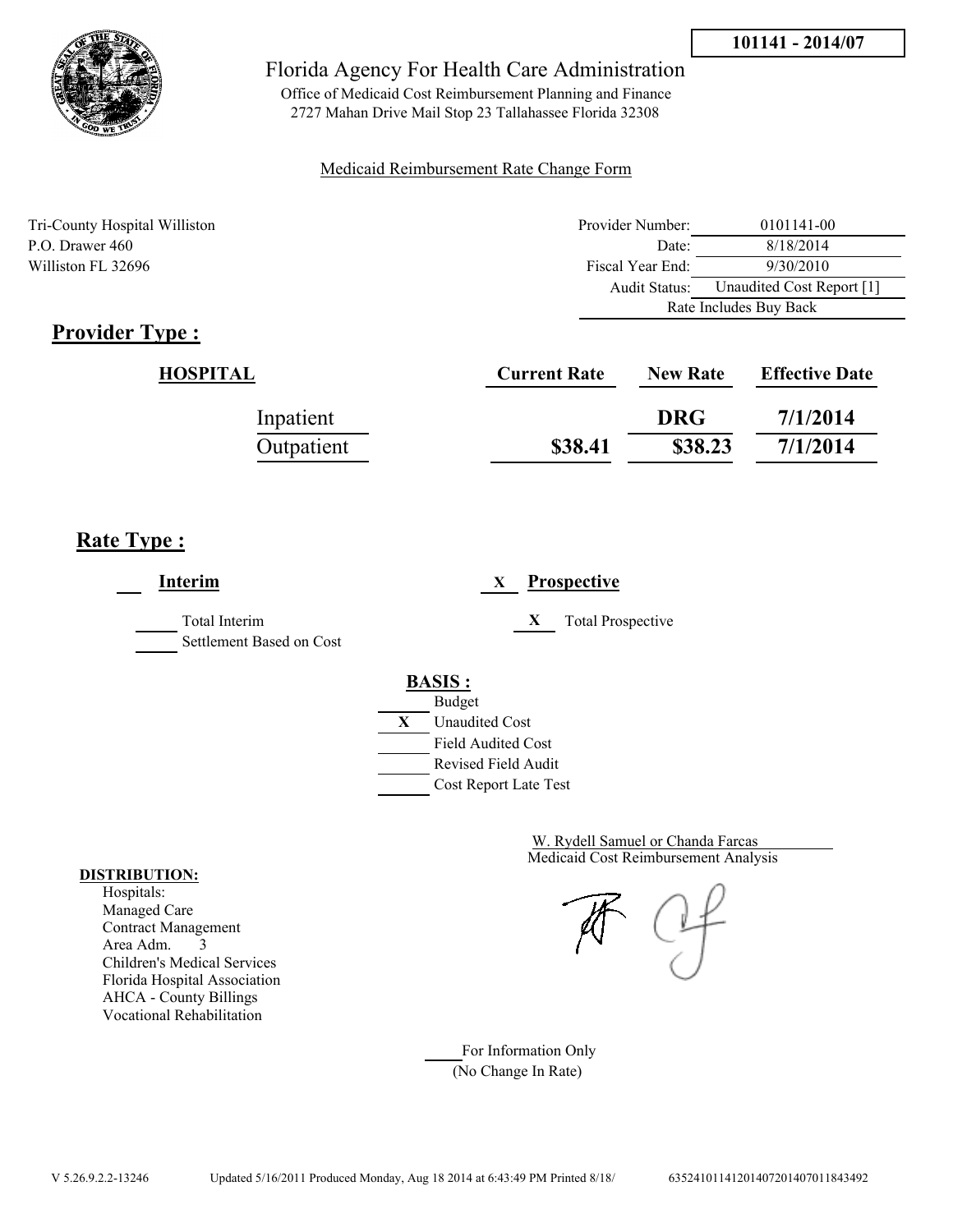

Office of Medicaid Cost Reimbursement Planning and Finance 2727 Mahan Drive Mail Stop 23 Tallahassee Florida 32308

### Medicaid Reimbursement Rate Change Form

Madison County Memorial Hospital 201 East Marion Street Madison FL 32340

| Provider Number:       | 0101150-00                |  |
|------------------------|---------------------------|--|
| Date:                  | 8/18/2014                 |  |
| Fiscal Year End:       | 9/30/2013                 |  |
| Audit Status:          | Unaudited Cost Report [1] |  |
| Rate Includes Buy Back |                           |  |

# **Provider Type :**

| HOSPITAL   | <b>Current Rate</b> | <b>New Rate</b> | <b>Effective Date</b> |
|------------|---------------------|-----------------|-----------------------|
| Inpatient  |                     | <b>DRG</b>      | 7/1/2014              |
| Outpatient | \$58.91             | \$66.54         | 7/1/2014              |

# **Rate Type :**

| Interim                                   | Prospective<br>X                                                                                                                          |
|-------------------------------------------|-------------------------------------------------------------------------------------------------------------------------------------------|
| Total Interim<br>Settlement Based on Cost | X<br><b>Total Prospective</b>                                                                                                             |
|                                           | <b>BASIS:</b><br><b>Budget</b><br>X<br><b>Unaudited Cost</b><br><b>Field Audited Cost</b><br>Revised Field Audit<br>Cost Report Late Test |

Medicaid Cost Reimbursement Analysis W. Rydell Samuel or Chanda Farcas

For Information Only (No Change In Rate)

#### **DISTRIBUTION:**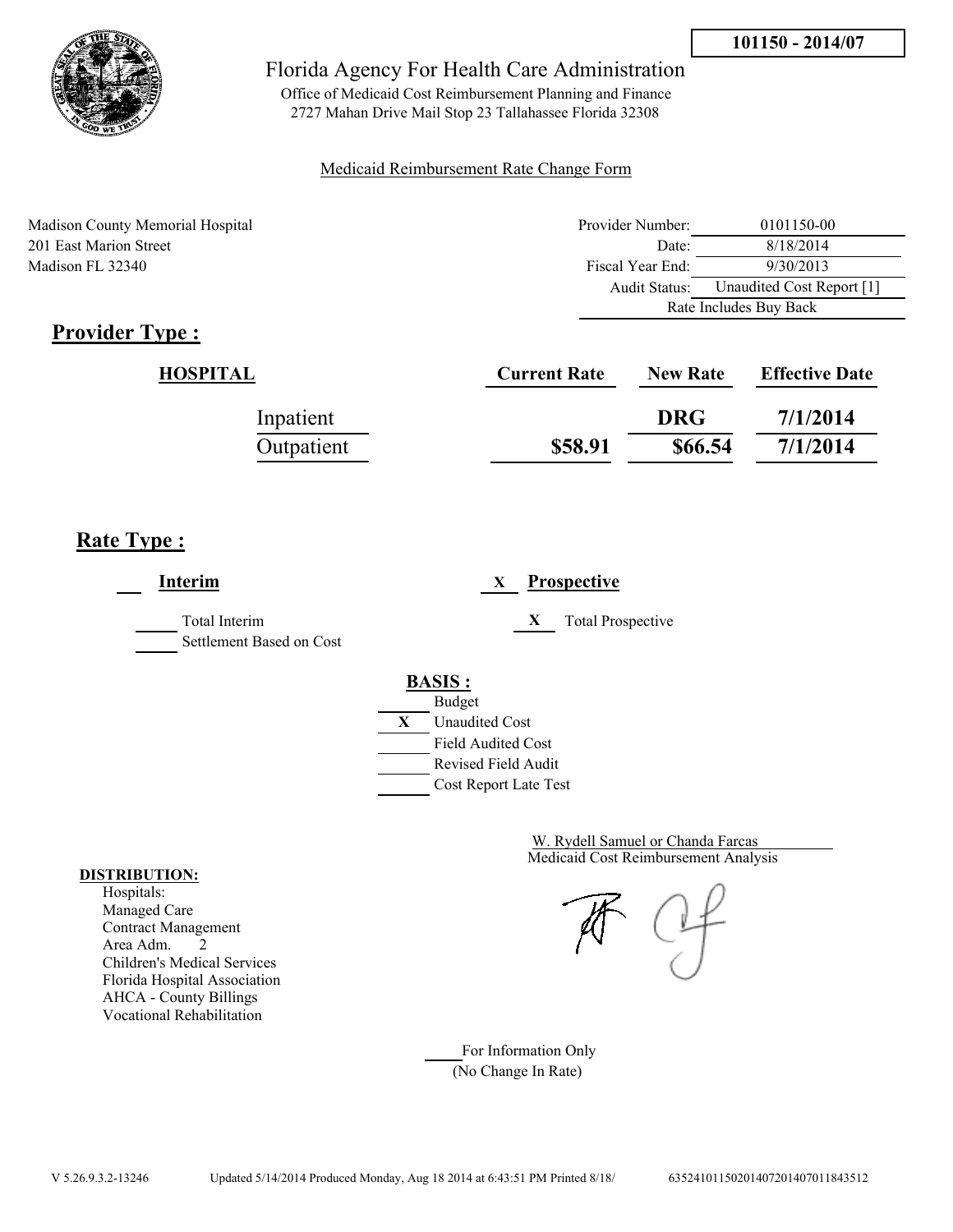

Office of Medicaid Cost Reimbursement Planning and Finance 2727 Mahan Drive Mail Stop 23 Tallahassee Florida 32308

### Medicaid Reimbursement Rate Change Form

| Manatee Memorial Hospital | Provider Number: | 0101168-00                |
|---------------------------|------------------|---------------------------|
| 206 Second Street East    | Date:            | 8/18/2014                 |
| Bradenton FL 34208        | Fiscal Year End: | 12/31/2012                |
|                           | Audit Status:    | Unaudited Cost Report [1] |

# **Provider Type :**

| <b>HOSPITAL</b>                      | <b>Current Rate</b> | <b>New Rate</b> | <b>Effective Date</b> |
|--------------------------------------|---------------------|-----------------|-----------------------|
| Inpatient                            |                     | <b>DRG</b>      | 7/1/2014              |
| Outpatient                           | \$119.16            | \$92.41         | 7/1/2014              |
| <b>Inpatient County Billing Rate</b> | <b>DRG</b>          | <b>DRG</b>      | 7/1/2014              |

# **Rate Type :**

**Interim X Prospective**

Total Interim **X** Total Prospective Settlement Based on Cost

**BASIS :**



Medicaid Cost Reimbursement Analysis W. Rydell Samuel or Chanda Farcas

For Information Only (No Change In Rate)

#### **DISTRIBUTION:**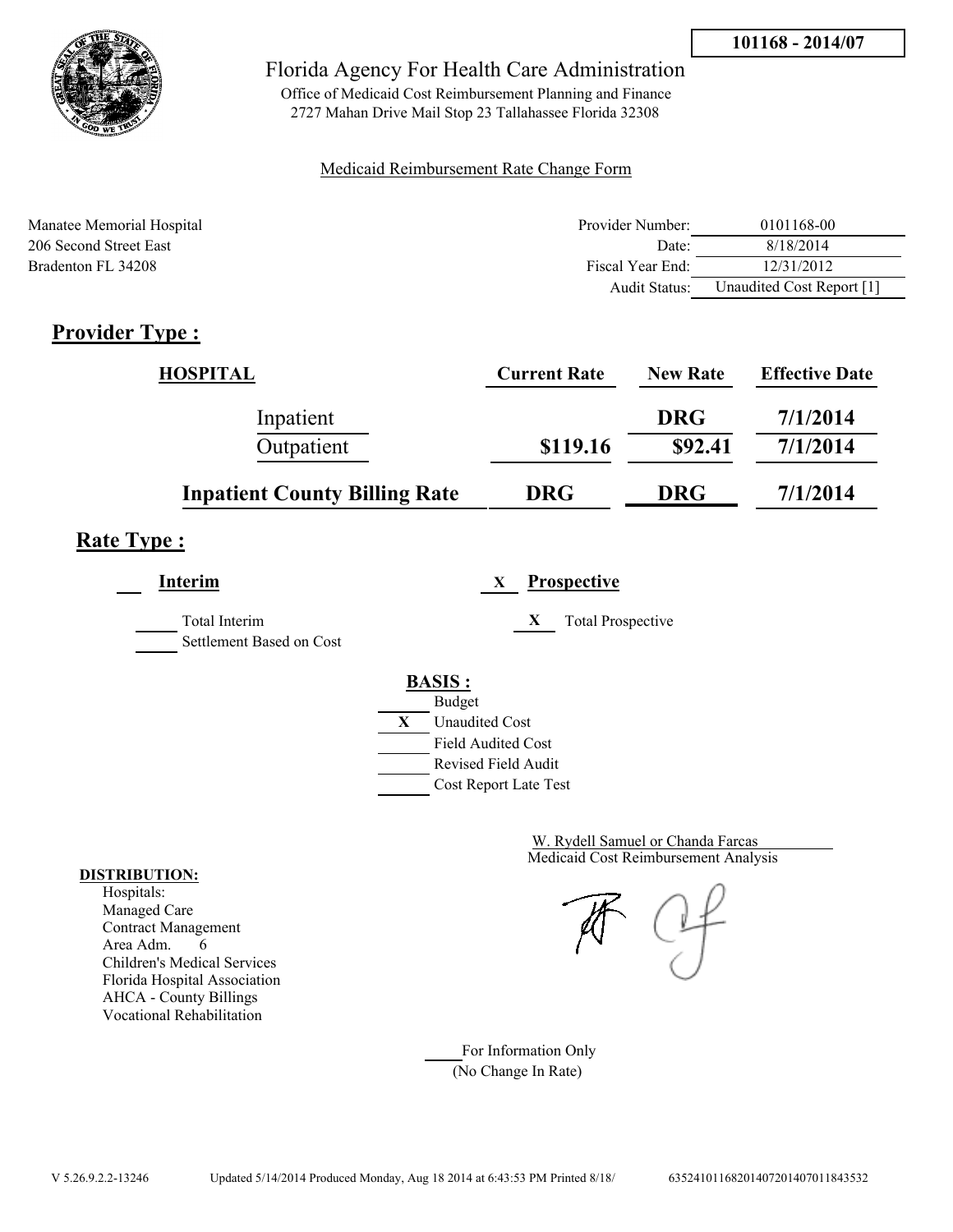

Office of Medicaid Cost Reimbursement Planning and Finance 2727 Mahan Drive Mail Stop 23 Tallahassee Florida 32308

#### Medicaid Reimbursement Rate Change Form

| Munroe Regional Medical Center | Provider Number:     | 0101176-00                |
|--------------------------------|----------------------|---------------------------|
| Post Office Box 6000           | Date:                | 8/18/2014                 |
| Ocala FL 34478                 | Fiscal Year End:     | 9/30/2013                 |
|                                | <b>Audit Status:</b> | Unaudited Cost Report [1] |

## **Provider Type :**

| HOSPITAL   | <b>Current Rate</b> | <b>New Rate</b> | <b>Effective Date</b> |
|------------|---------------------|-----------------|-----------------------|
| Inpatient  |                     | <b>DRG</b>      | 7/1/2014              |
| Outpatient | \$82.25             | \$68.67         | 7/1/2014              |

## **Rate Type :**

**Interim X Prospective** Total Interim **X** Total Prospective Settlement Based on Cost **BASIS :** Budget **X** Unaudited Cost Field Audited Cost Revised Field Audit Cost Report Late Test

> Medicaid Cost Reimbursement Analysis W. Rydell Samuel or Chanda Farcas

For Information Only (No Change In Rate)

#### **DISTRIBUTION:**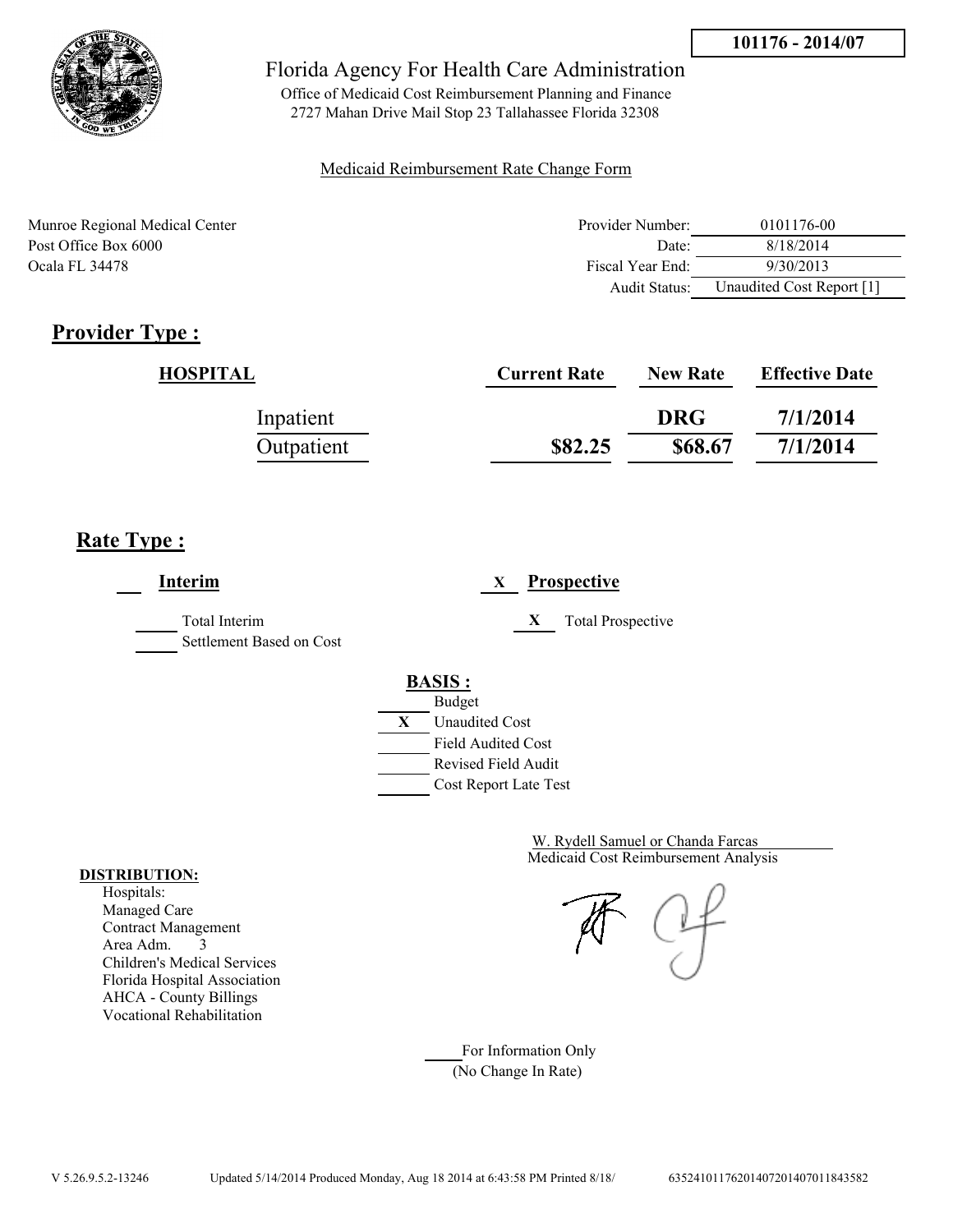

Office of Medicaid Cost Reimbursement Planning and Finance 2727 Mahan Drive Mail Stop 23 Tallahassee Florida 32308

#### Medicaid Reimbursement Rate Change Form

| Martin Memorial Hospital    | Provider Number: | 0101184-00                |
|-----------------------------|------------------|---------------------------|
| P.O. Box 9033               | Date:            | 8/18/2014                 |
| <b>Stuart FL 34995-9033</b> | Fiscal Year End: | 9/30/2013                 |
|                             | Audit Status:    | Unaudited Cost Report [1] |

## **Provider Type :**

| <b>HOSPITAL</b> | <b>Current Rate</b> | <b>New Rate</b> | <b>Effective Date</b> |
|-----------------|---------------------|-----------------|-----------------------|
| Inpatient       |                     | <b>DRG</b>      | 7/1/2014              |
| Outpatient      | \$117.67            | \$66.28         | 7/1/2014              |

## **Rate Type :**

**Interim X Prospective** Total Interim **X** Total Prospective Settlement Based on Cost **BASIS :** Budget **X** Unaudited Cost Field Audited Cost Revised Field Audit Cost Report Late Test

> Medicaid Cost Reimbursement Analysis W. Rydell Samuel or Chanda Farcas

For Information Only (No Change In Rate)

#### **DISTRIBUTION:**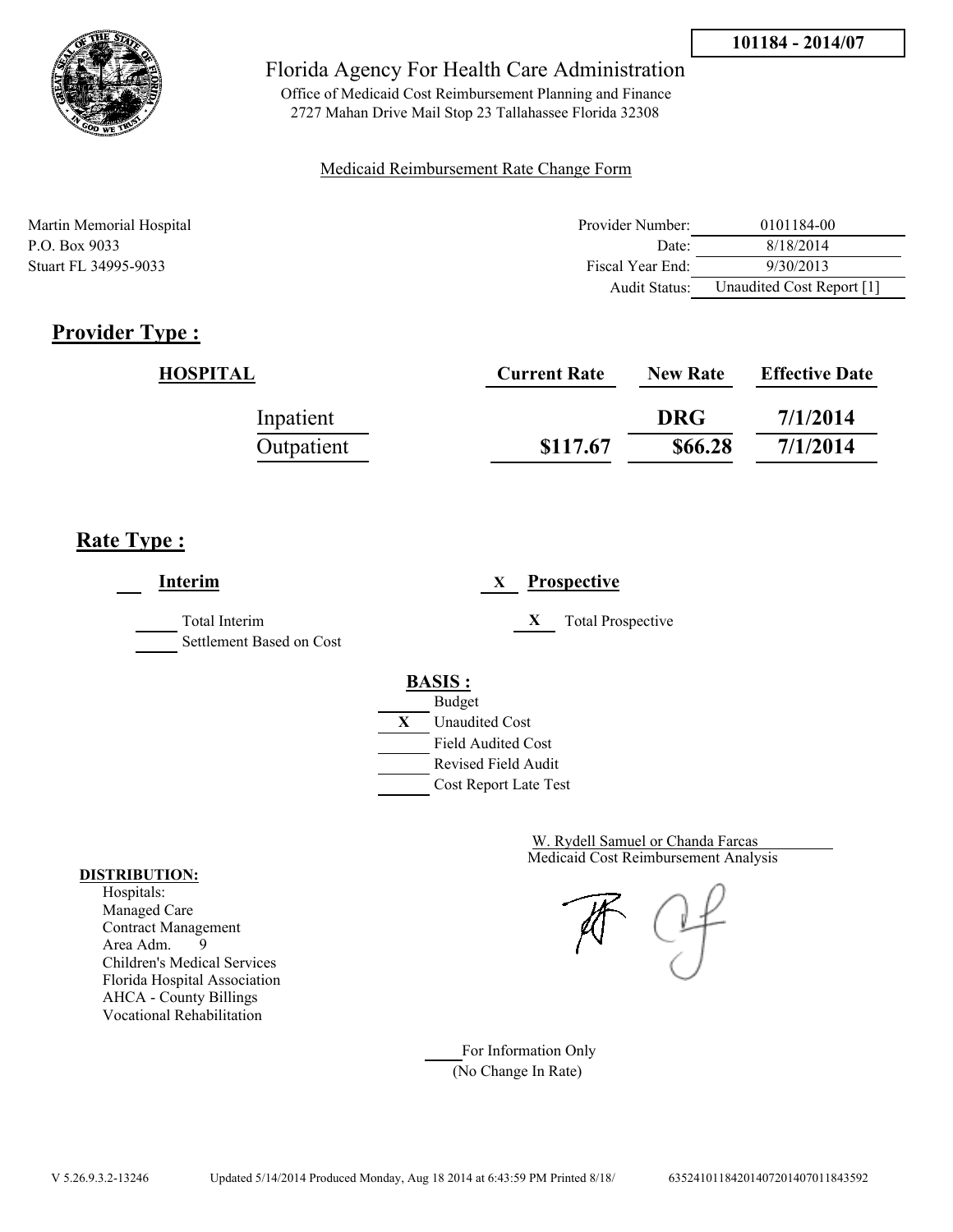

Office of Medicaid Cost Reimbursement Planning and Finance 2727 Mahan Drive Mail Stop 23 Tallahassee Florida 32308

### Medicaid Reimbursement Rate Change Form

| Lower Florida Keys Hospital | Provider Number:  | 0101192-00                |
|-----------------------------|-------------------|---------------------------|
| P.O. Box 9107               | Date <sup>-</sup> | 8/18/2014                 |
| Key West FL 33401           | Fiscal Year End:  | 9/30/2013                 |
|                             | Audit Status:     | Unaudited Cost Report [1] |

# **Provider Type :**

| HOSPITAL   | <b>Current Rate</b> | <b>New Rate</b> | <b>Effective Date</b> |
|------------|---------------------|-----------------|-----------------------|
| Inpatient  |                     | <b>DRG</b>      | 7/1/2014              |
| Outpatient | \$86.16             | \$68.59         | 7/1/2014              |
|            | <b>DRG</b>          | <b>DRG</b>      |                       |

## **Rate Type :**

**Interim X Prospective**

Total Interim **X** Total Prospective

Settlement Based on Cost

**BASIS :**



Medicaid Cost Reimbursement Analysis W. Rydell Samuel or Chanda Farcas

For Information Only (No Change In Rate)

#### **DISTRIBUTION:**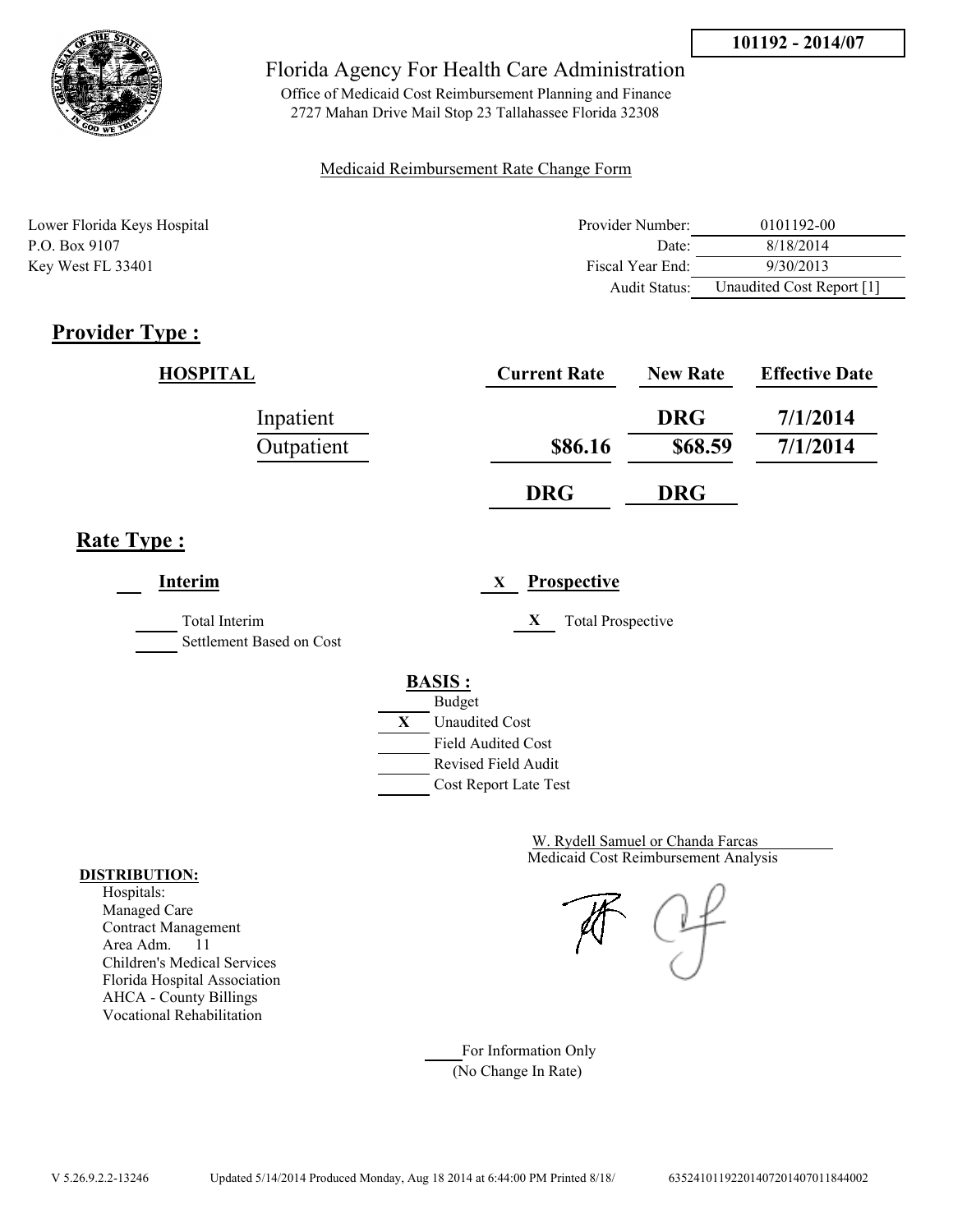

Office of Medicaid Cost Reimbursement Planning and Finance 2727 Mahan Drive Mail Stop 23 Tallahassee Florida 32308

### Medicaid Reimbursement Rate Change Form

| Lower Florida Keys Hospital | Provider Number: | 0101192-01                |
|-----------------------------|------------------|---------------------------|
| P.O. Box 9107               | Date:            | 8/18/2014                 |
| Key West FL 33401           | Fiscal Year End: | 9/30/2013                 |
|                             | Audit Status:    | Unaudited Cost Report [1] |

# **Provider Type :**

| HOSPITAL   | <b>Current Rate</b> | <b>New Rate</b> | <b>Effective Date</b> |
|------------|---------------------|-----------------|-----------------------|
| Inpatient  |                     | <b>DRG</b>      | 7/1/2014              |
| Outpatient | \$86.16             | \$68.59         | 7/1/2014              |
|            | <b>DRG</b>          | <b>DRG</b>      |                       |

## **Rate Type :**

**Interim X Prospective**

Total Interim **X** Total Prospective

Settlement Based on Cost

**BASIS :**



Medicaid Cost Reimbursement Analysis W. Rydell Samuel or Chanda Farcas

For Information Only (No Change In Rate)

#### **DISTRIBUTION:**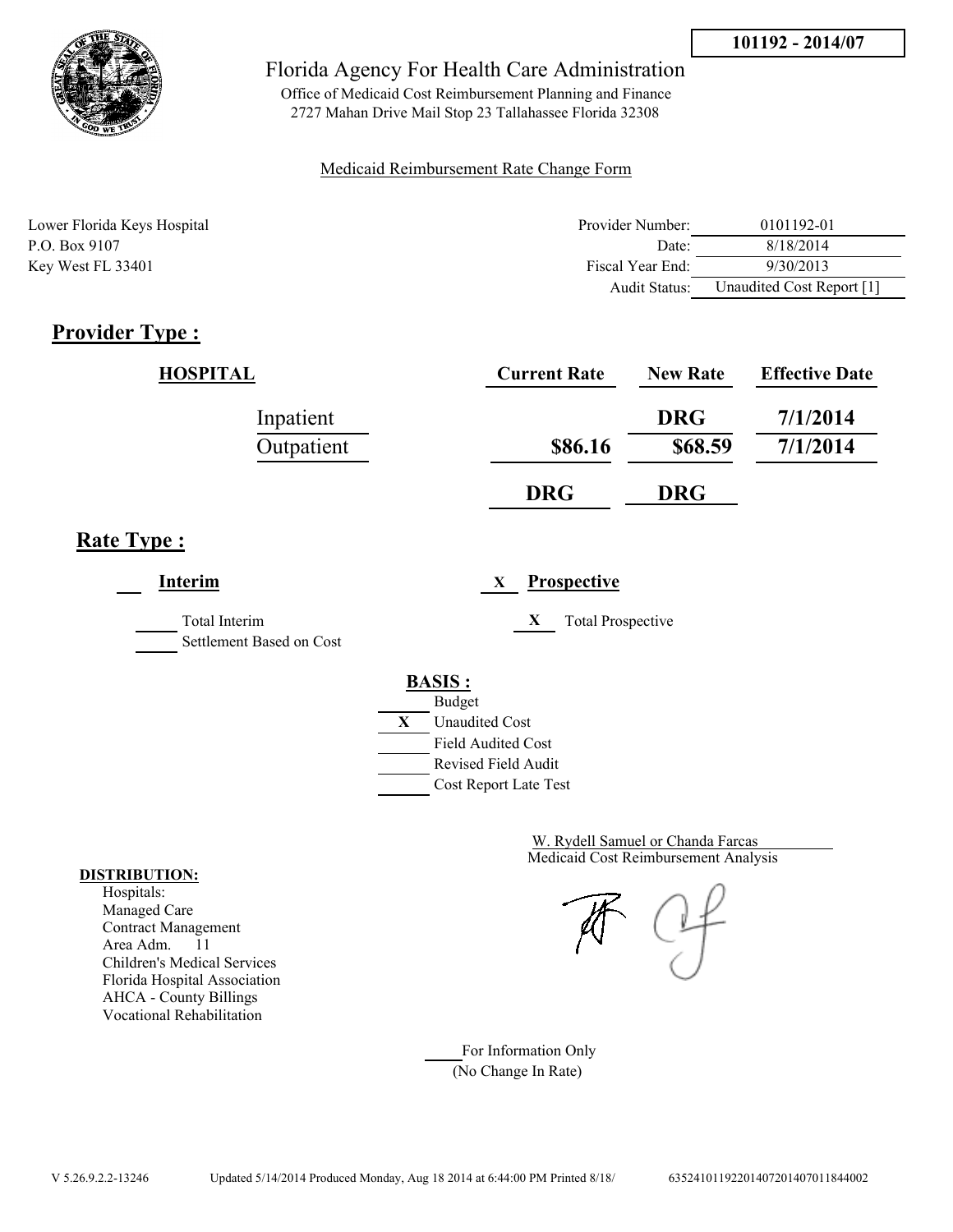



Office of Medicaid Cost Reimbursement Planning and Finance 2727 Mahan Drive Mail Stop 23 Tallahassee Florida 32308

#### Medicaid Reimbursement Rate Change Form

| Fishermen's Hospital  | Provider Number: | 0101206-00                |  |
|-----------------------|------------------|---------------------------|--|
| 3301 Overseas Highway | Date:            | 8/18/2014                 |  |
| Marathon FL 33050     | Fiscal Year End: | 6/30/2013                 |  |
|                       | Audit Status:    | Unaudited Cost Report [1] |  |
|                       |                  | Rate Includes Buy Back    |  |

# **Provider Type :**

| HOSPITAL   | <b>Current Rate</b> | <b>New Rate</b> | <b>Effective Date</b> |
|------------|---------------------|-----------------|-----------------------|
| Inpatient  |                     | <b>DRG</b>      | 7/1/2014              |
| Outpatient | \$140.31            | \$142.96        | 7/1/2014              |

## **Rate Type :**

**Interim X Prospective** Total Interim **X** Total Prospective Settlement Based on Cost **BASIS :** Budget **X** Unaudited Cost Field Audited Cost Revised Field Audit Cost Report Late Test

> Medicaid Cost Reimbursement Analysis W. Rydell Samuel or Chanda Farcas

For Information Only (No Change In Rate)

#### **DISTRIBUTION:**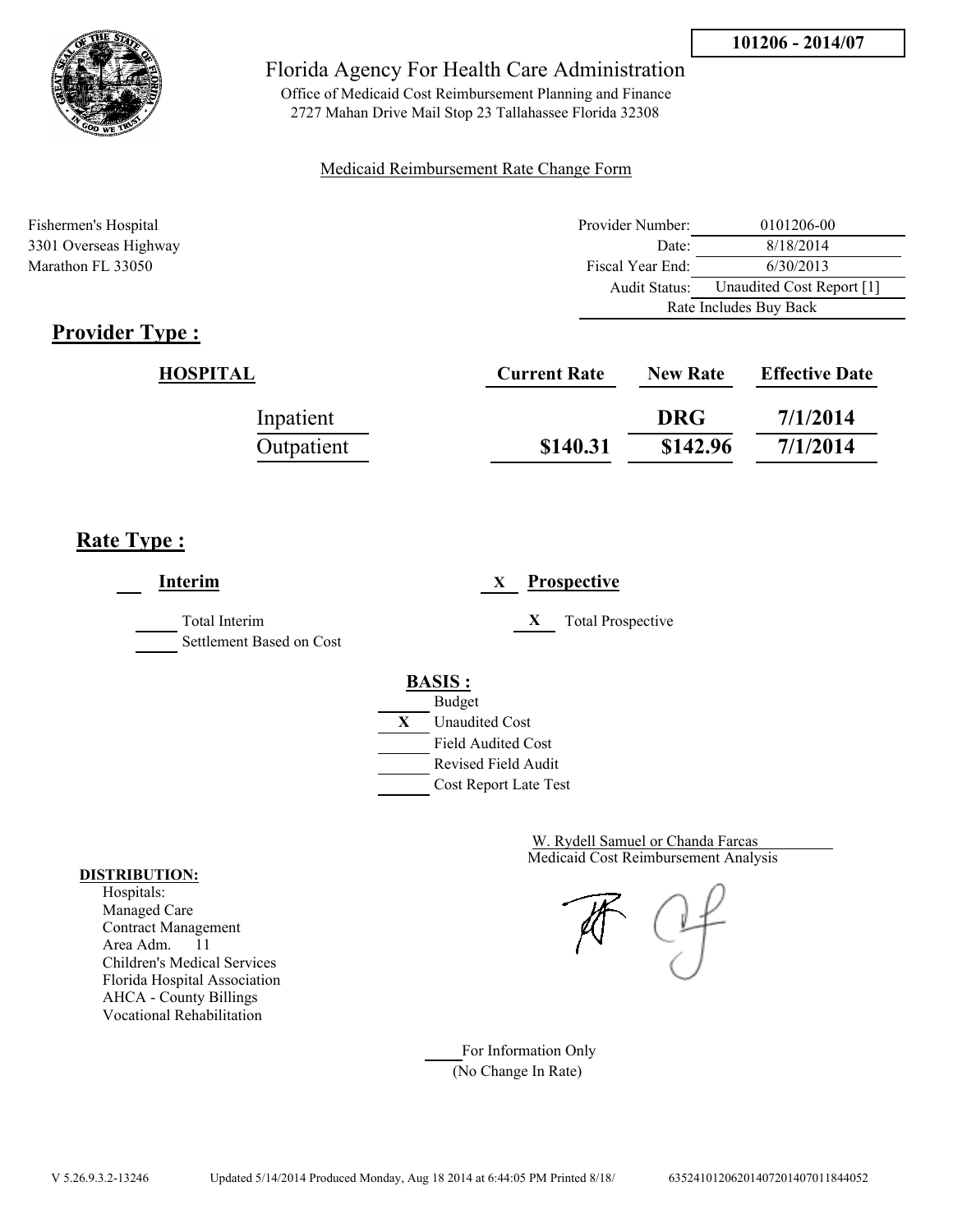



Office of Medicaid Cost Reimbursement Planning and Finance 2727 Mahan Drive Mail Stop 23 Tallahassee Florida 32308

#### Medicaid Reimbursement Rate Change Form

| Mariners Hospital      | Provider Number:     | 0101214-00                |  |
|------------------------|----------------------|---------------------------|--|
| 91500 Overseas Highway | Date:                | 8/18/2014                 |  |
| Tavernier FL 33070     | Fiscal Year End:     | 9/30/2013                 |  |
|                        | <b>Audit Status:</b> | Unaudited Cost Report [1] |  |
|                        |                      | Rate Includes Buy Back    |  |

# **Provider Type :**

| HOSPITAL   | <b>Current Rate</b> | <b>New Rate</b> | <b>Effective Date</b> |
|------------|---------------------|-----------------|-----------------------|
| Inpatient  |                     | <b>DRG</b>      | 7/1/2014              |
| Outpatient | \$345.67            | \$366.92        | 7/1/2014              |

# **Rate Type :**

| <b>Interim</b>                            | <b>Prospective</b><br>X        |
|-------------------------------------------|--------------------------------|
| Total Interim<br>Settlement Based on Cost | <b>Total Prospective</b><br>X  |
|                                           | <b>BASIS:</b><br><b>Budget</b> |
|                                           | X<br><b>Unaudited Cost</b>     |
|                                           | <b>Field Audited Cost</b>      |
|                                           | Revised Field Audit            |
|                                           | Cost Report Late Test          |

Medicaid Cost Reimbursement Analysis W. Rydell Samuel or Chanda Farcas

For Information Only (No Change In Rate)

#### **DISTRIBUTION:**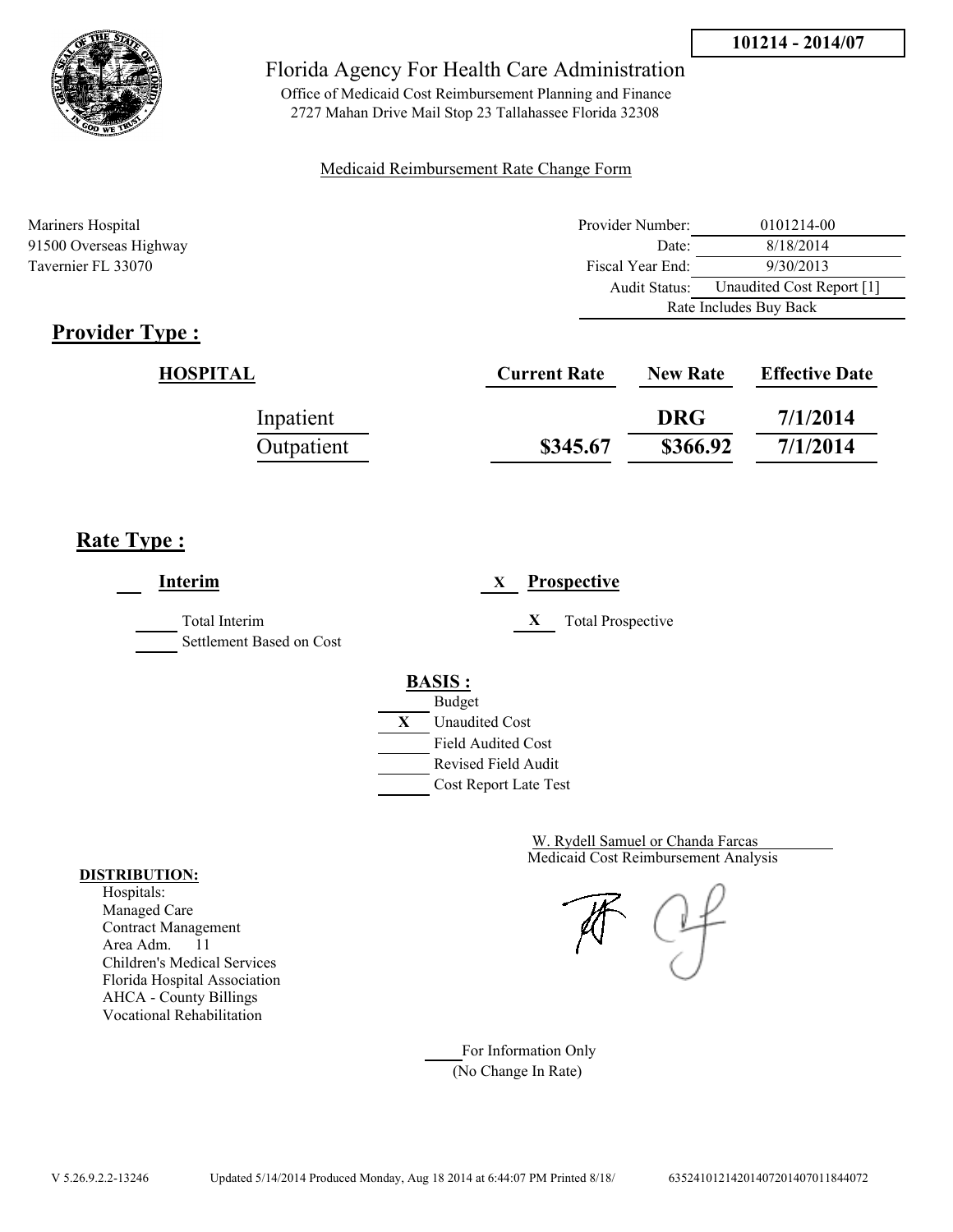

Office of Medicaid Cost Reimbursement Planning and Finance 2727 Mahan Drive Mail Stop 23 Tallahassee Florida 32308

### Medicaid Reimbursement Rate Change Form

Baptist Medical Center - Nassau 1250 South 18th Street Fernandina Beach FL 32034

| Provider Number:       | 0101231-00                |  |
|------------------------|---------------------------|--|
| Date:                  | 8/18/2014                 |  |
| Fiscal Year End:       | 9/30/2013                 |  |
| Audit Status:          | Unaudited Cost Report [1] |  |
| Rate Includes Buy Back |                           |  |

# **Provider Type :**

| <b>HOSPITAL</b> | <b>Current Rate</b> | <b>New Rate</b> | <b>Effective Date</b> |
|-----------------|---------------------|-----------------|-----------------------|
| Inpatient       |                     | <b>DRG</b>      | 7/1/2014              |
| Outpatient      | \$101.62            | \$98.41         | 7/1/2014              |

# **Rate Type :**

| Interim                                          | <b>Prospective</b><br>X                                                                                                                   |
|--------------------------------------------------|-------------------------------------------------------------------------------------------------------------------------------------------|
| <b>Total Interim</b><br>Settlement Based on Cost | X<br><b>Total Prospective</b>                                                                                                             |
|                                                  | <b>BASIS:</b><br><b>Budget</b><br>X<br><b>Unaudited Cost</b><br><b>Field Audited Cost</b><br>Revised Field Audit<br>Cost Report Late Test |

Medicaid Cost Reimbursement Analysis W. Rydell Samuel or Chanda Farcas

For Information Only (No Change In Rate)

#### **DISTRIBUTION:**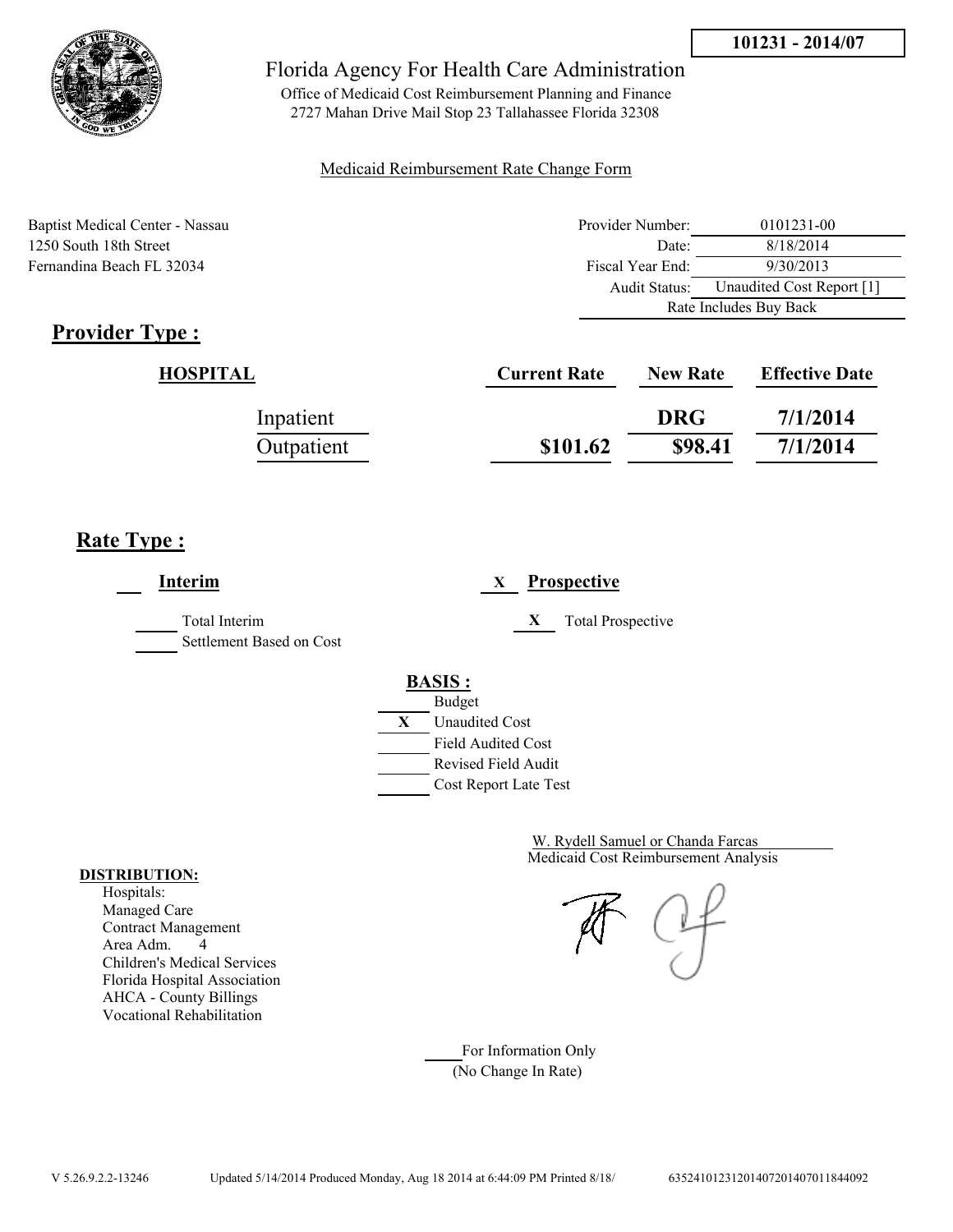

Office of Medicaid Cost Reimbursement Planning and Finance 2727 Mahan Drive Mail Stop 23 Tallahassee Florida 32308

#### Medicaid Reimbursement Rate Change Form

| Twin Cities Hospital | Provider Number: | 0101257-00                |
|----------------------|------------------|---------------------------|
| 2190 Hwy 85 North    | Date:            | 8/18/2014                 |
| Niceville FL 32578   | Fiscal Year End: | 5/31/2013                 |
|                      | Audit Status:    | Unaudited Cost Report [1] |

## **Provider Type :**

| HOSPITAL   | <b>Current Rate</b> | <b>New Rate</b> | <b>Effective Date</b> |
|------------|---------------------|-----------------|-----------------------|
| Inpatient  |                     | <b>DRG</b>      | 7/1/2014              |
| Outpatient | \$71.17             | \$76.26         | 7/1/2014              |

## **Rate Type :**

**Interim X Prospective** Total Interim **X** Total Prospective Settlement Based on Cost **BASIS :** Budget **X** Unaudited Cost Field Audited Cost Revised Field Audit Cost Report Late Test

> Medicaid Cost Reimbursement Analysis W. Rydell Samuel or Chanda Farcas

For Information Only (No Change In Rate)

#### **DISTRIBUTION:**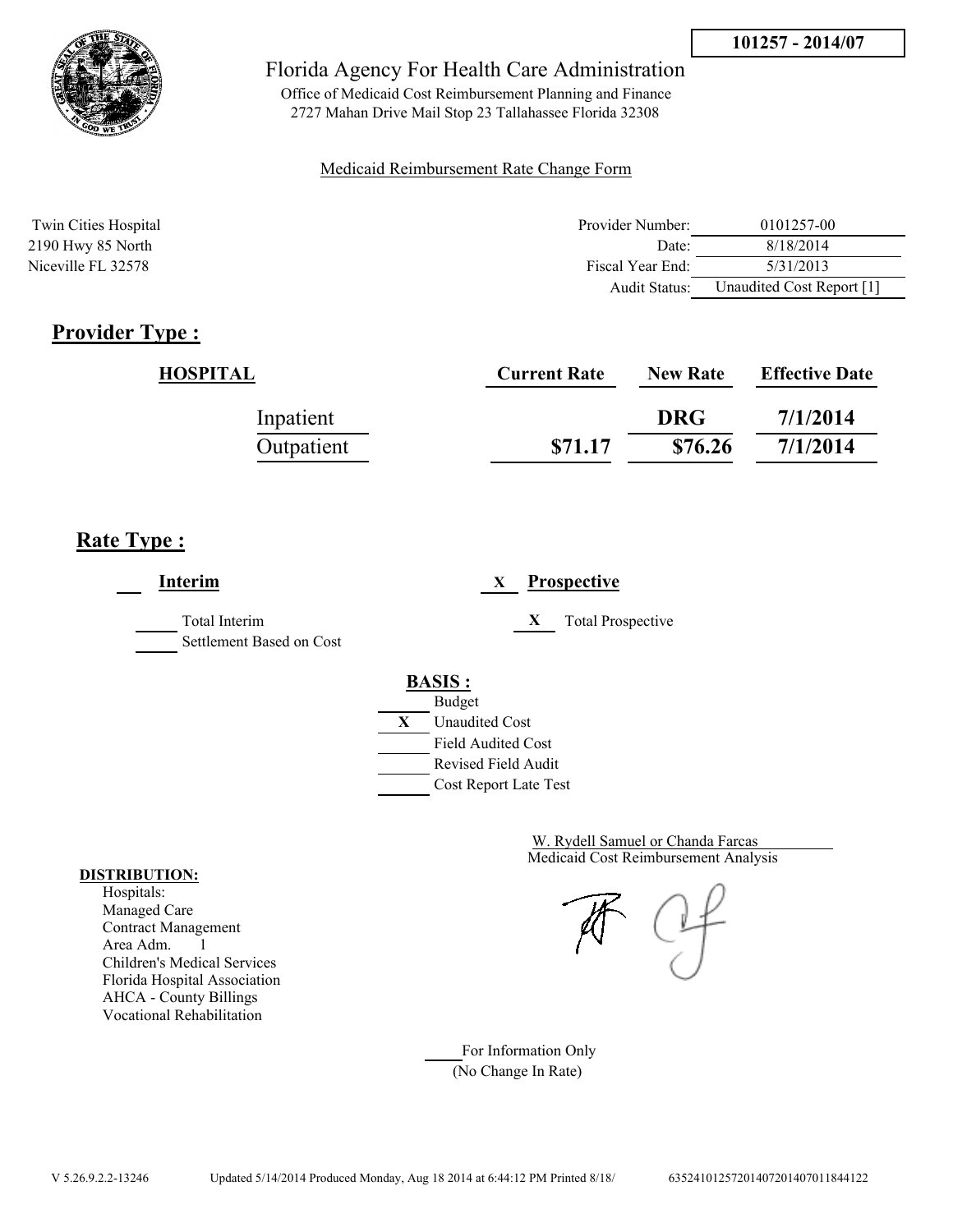

Office of Medicaid Cost Reimbursement Planning and Finance 2727 Mahan Drive Mail Stop 23 Tallahassee Florida 32308

#### Medicaid Reimbursement Rate Change Form

| North Okaloosa Medical Center | Provider Number:     | 0101265-00                |
|-------------------------------|----------------------|---------------------------|
| 151 Redstone Ave              | Date:                | 8/18/2014                 |
| Crestview FL 32536            | Fiscal Year End:     | 3/31/2013                 |
|                               | <b>Audit Status:</b> | Unaudited Cost Report [1] |

## **Provider Type :**

| HOSPITAL   | <b>Current Rate</b> | <b>New Rate</b> | <b>Effective Date</b> |
|------------|---------------------|-----------------|-----------------------|
| Inpatient  |                     | <b>DRG</b>      | 7/1/2014              |
| Outpatient | \$90.55             | \$97.02         | 7/1/2014              |

## **Rate Type :**

**Interim X Prospective** Total Interim **X** Total Prospective Settlement Based on Cost **BASIS :** Budget **X** Unaudited Cost Field Audited Cost Revised Field Audit Cost Report Late Test

> Medicaid Cost Reimbursement Analysis W. Rydell Samuel or Chanda Farcas

For Information Only (No Change In Rate)

#### **DISTRIBUTION:**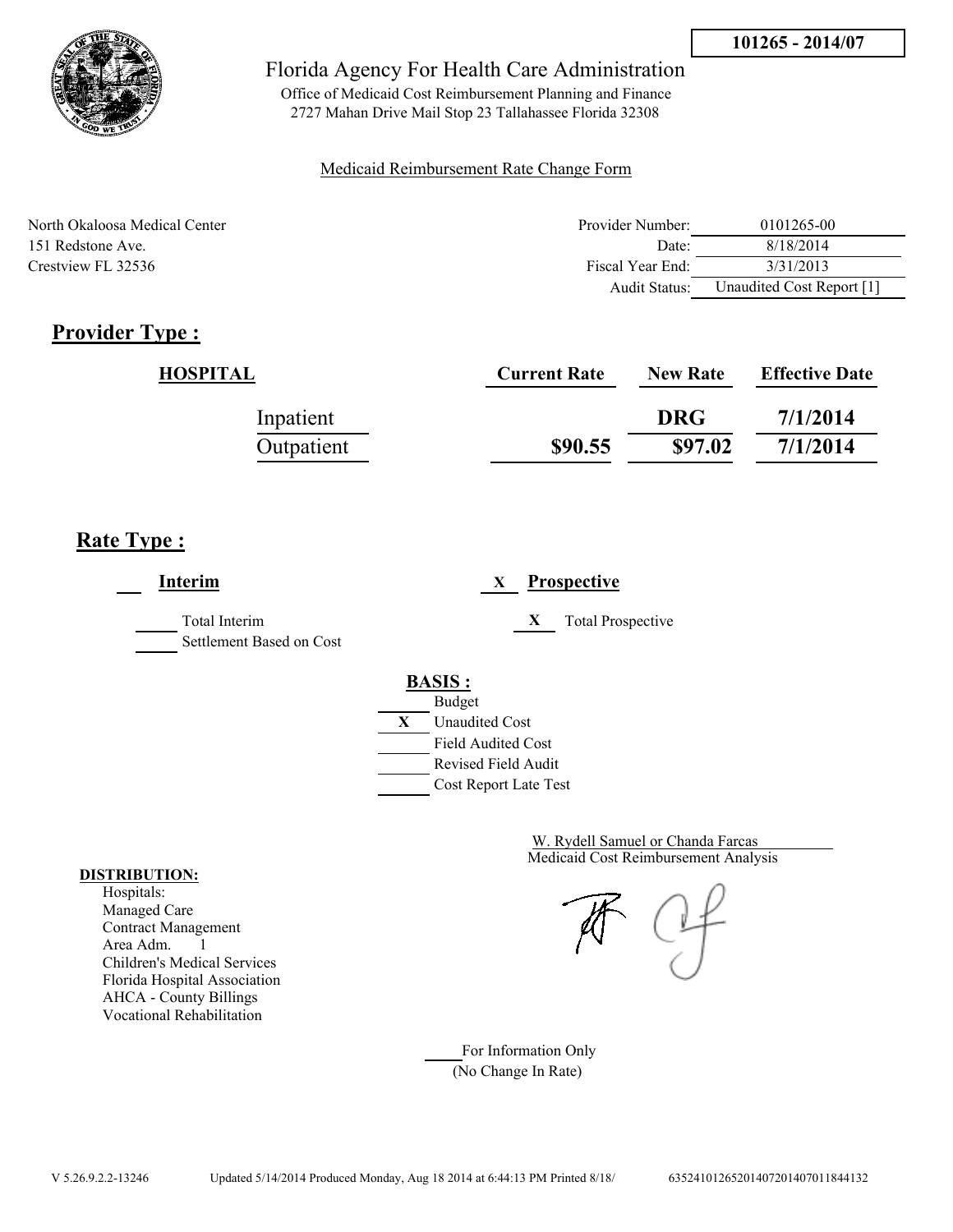

Office of Medicaid Cost Reimbursement Planning and Finance 2727 Mahan Drive Mail Stop 23 Tallahassee Florida 32308

### Medicaid Reimbursement Rate Change Form

| Florida Hospital        | Provider Number:     | 0101290-00                |
|-------------------------|----------------------|---------------------------|
| 500 East Rollins Street | Date:                | 8/18/2014                 |
| Orlando FL 32803        | Fiscal Year End:     | 12/31/2013                |
|                         | <b>Audit Status:</b> | Unaudited Cost Report [1] |
|                         |                      | Rate Includes Buy Back    |
| <b>Provider Type</b> :  |                      |                           |

## **Provider Type :**

| HOSPITAL                             | <b>Current Rate</b> | <b>New Rate</b> | <b>Effective Date</b> |
|--------------------------------------|---------------------|-----------------|-----------------------|
| Inpatient                            |                     | <b>DRG</b>      | 7/1/2014              |
| Outpatient                           | \$135.83            | \$112.32        | 7/1/2014              |
| <b>Inpatient County Billing Rate</b> | <b>DRG</b>          | <b>DRG</b>      | 7/1/2014              |

# **Rate Type :**

**Interim X Prospective** Total Interim **X** Total Prospective Settlement Based on Cost **BASIS :** Budget **X** Unaudited Cost Field Audited Cost Revised Field Audit Cost Report Late Test

> Medicaid Cost Reimbursement Analysis W. Rydell Samuel or Chanda Farcas

For Information Only (No Change In Rate)

#### **DISTRIBUTION:**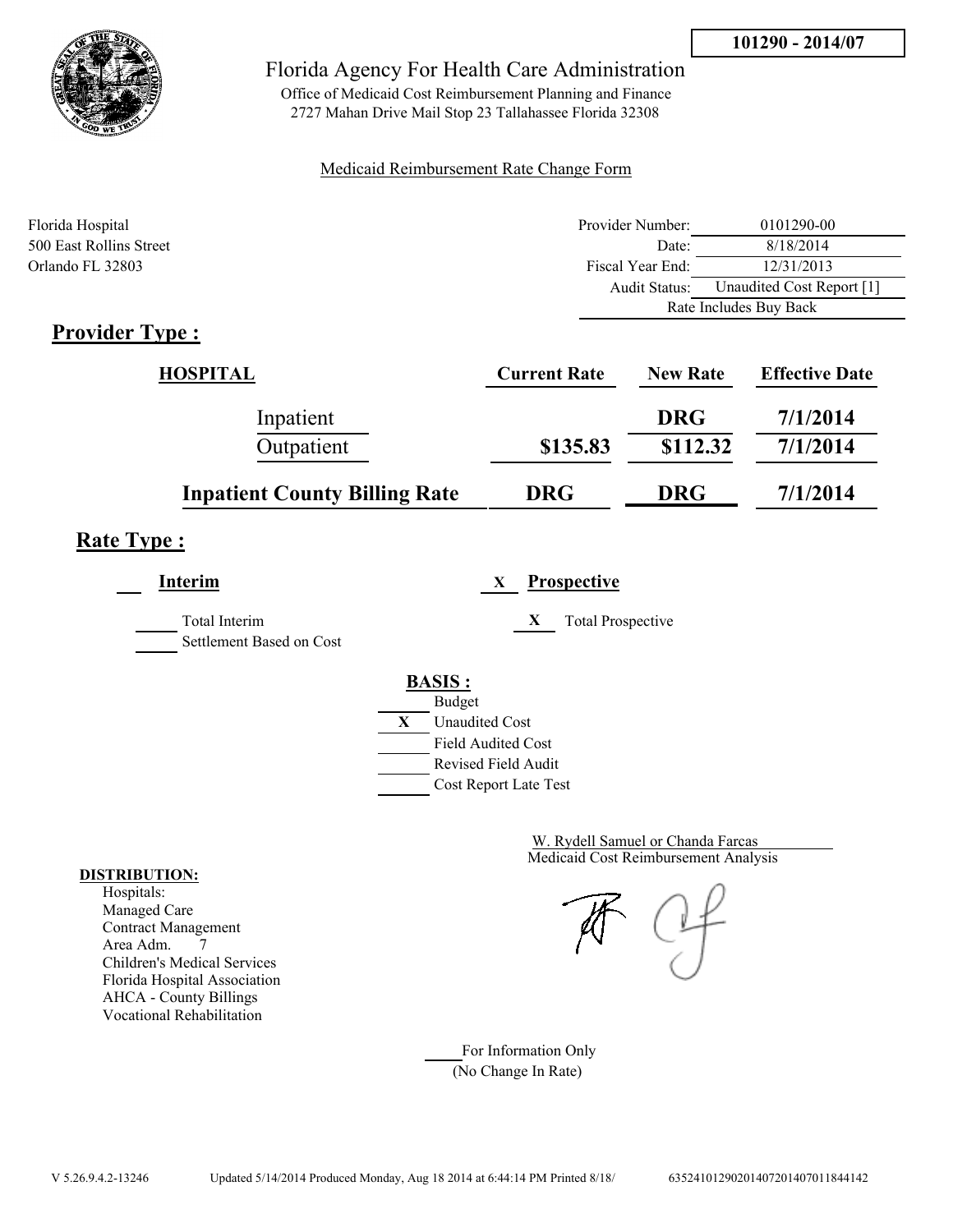

Office of Medicaid Cost Reimbursement Planning and Finance 2727 Mahan Drive Mail Stop 23 Tallahassee Florida 32308

#### Medicaid Reimbursement Rate Change Form

| Florida Hospital        | Provider Number:     | 0101290-01                |
|-------------------------|----------------------|---------------------------|
| 500 East Rollins Street | Date:                | 8/18/2014                 |
| Orlando FL 32803        | Fiscal Year End:     | 12/31/2013                |
|                         | <b>Audit Status:</b> | Unaudited Cost Report [1] |
|                         |                      | Rate Includes Buy Back    |
| <b>Provider Type:</b>   |                      |                           |

# **Provider Type :**

| <b>HOSPITAL</b>                      | <b>Current Rate</b> | <b>New Rate</b> | <b>Effective Date</b> |
|--------------------------------------|---------------------|-----------------|-----------------------|
| Inpatient                            |                     | <b>DRG</b>      | 7/1/2014              |
| Outpatient                           | \$135.83            | \$112.32        | 7/1/2014              |
| <b>Inpatient County Billing Rate</b> | <b>DRG</b>          | <b>DRG</b>      | 7/1/2014              |

# **Rate Type :**

**Interim X Prospective** Total Interim **X** Total Prospective Settlement Based on Cost **BASIS :**



Cost Report Late Test

Medicaid Cost Reimbursement Analysis W. Rydell Samuel or Chanda Farcas

For Information Only (No Change In Rate)

#### **DISTRIBUTION:**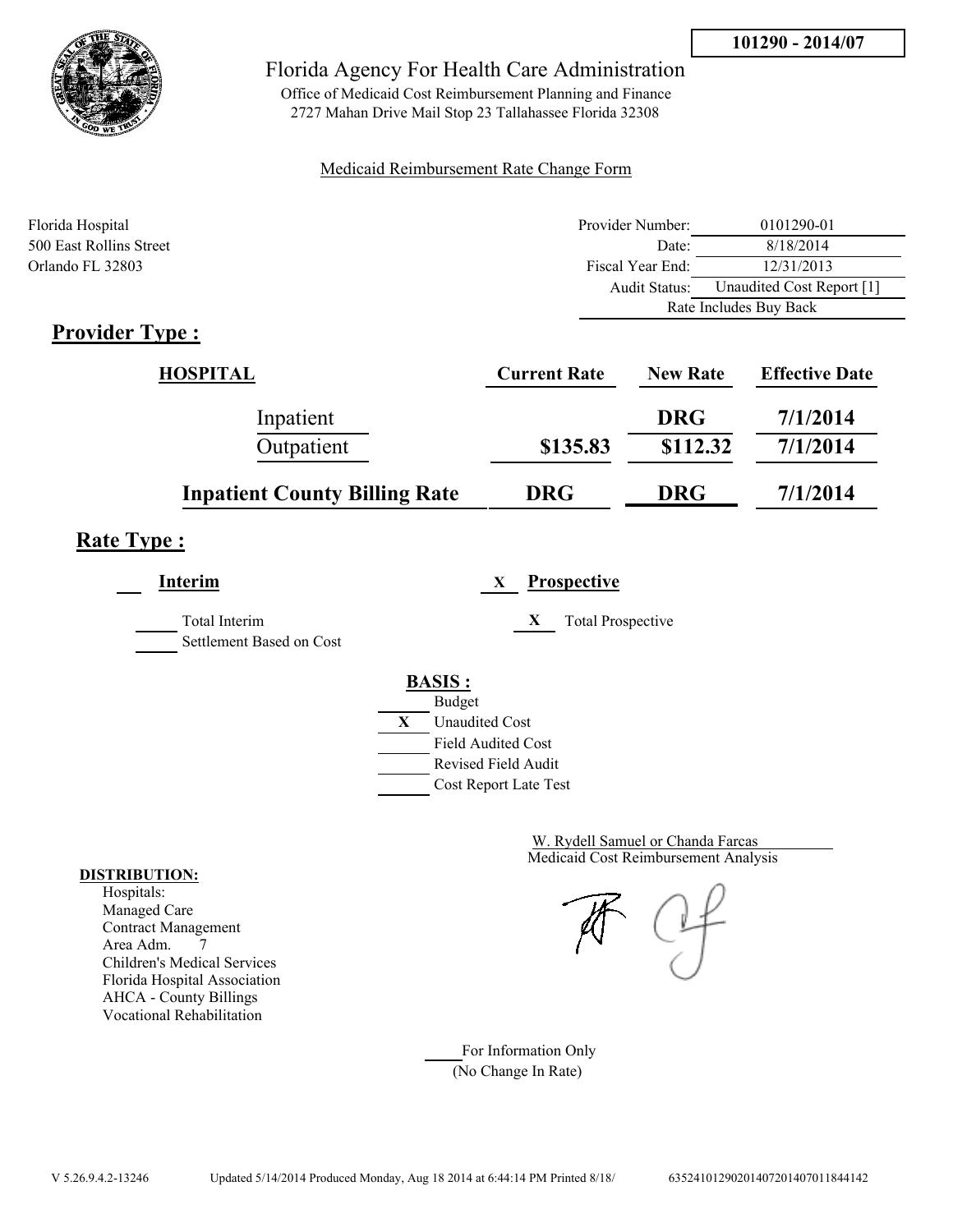

Office of Medicaid Cost Reimbursement Planning and Finance 2727 Mahan Drive Mail Stop 23 Tallahassee Florida 32308

### Medicaid Reimbursement Rate Change Form

| Florida Hospital        | Provider Number:     | 0101290-04                |
|-------------------------|----------------------|---------------------------|
| 500 East Rollins Street | Date:                | 8/18/2014                 |
| Orlando FL 32803        | Fiscal Year End:     | 12/31/2013                |
|                         | <b>Audit Status:</b> | Unaudited Cost Report [1] |
|                         |                      | Rate Includes Buy Back    |
| <b>Provider Type</b> :  |                      |                           |

## **Provider Type :**

| HOSPITAL                             | <b>Current Rate</b> | <b>New Rate</b> | <b>Effective Date</b> |
|--------------------------------------|---------------------|-----------------|-----------------------|
| Inpatient                            |                     | <b>DRG</b>      | 7/1/2014              |
| Outpatient                           | \$135.83            | \$112.32        | 7/1/2014              |
| <b>Inpatient County Billing Rate</b> | <b>DRG</b>          | <b>DRG</b>      | 7/1/2014              |

# **Rate Type :**

**Interim X Prospective** Total Interim **X** Total Prospective Settlement Based on Cost **BASIS :** Budget **X** Unaudited Cost

Field Audited Cost Revised Field Audit Cost Report Late Test

> Medicaid Cost Reimbursement Analysis W. Rydell Samuel or Chanda Farcas

For Information Only (No Change In Rate)

#### **DISTRIBUTION:**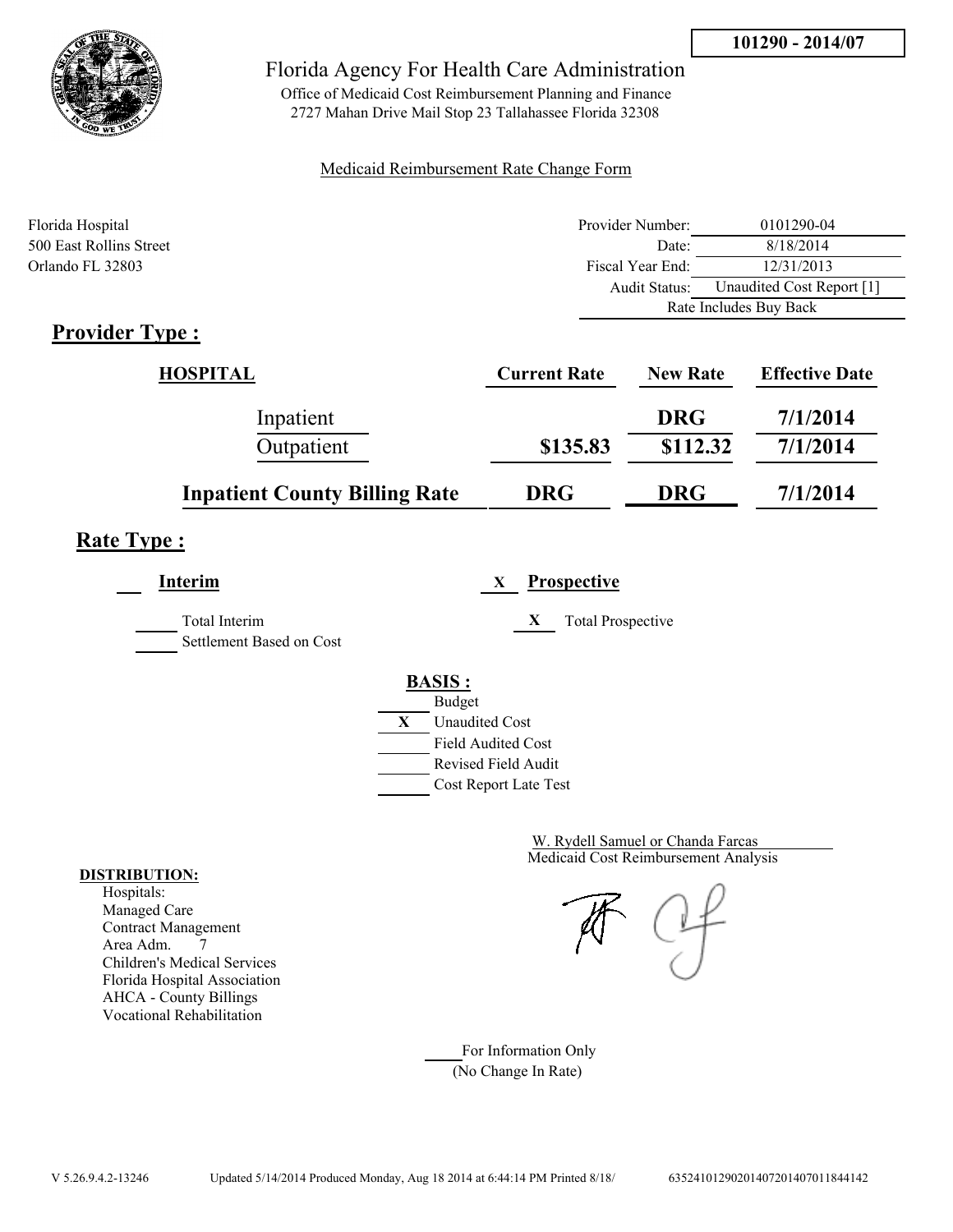

Office of Medicaid Cost Reimbursement Planning and Finance 2727 Mahan Drive Mail Stop 23 Tallahassee Florida 32308

#### Medicaid Reimbursement Rate Change Form

| Orlando Health      | Provider Number: | 0101338-00                |
|---------------------|------------------|---------------------------|
| 1414 S. Kuhl Avenue | Date:            | 8/18/2014                 |
| Orlando FL 32806    | Fiscal Year End: | 9/30/2013                 |
|                     | Audit Status:    | Unaudited Cost Report [1] |
|                     |                  | Rate Includes Buy Back    |
| $Pravidar Tvna$     |                  |                           |

## **Provider Type :**

| <b>HOSPITAL</b>                      | <b>Current Rate</b> | <b>New Rate</b> | <b>Effective Date</b> |
|--------------------------------------|---------------------|-----------------|-----------------------|
| Inpatient                            |                     | <b>DRG</b>      | 7/1/2014              |
| Outpatient                           | \$169.62            | \$148.12        | 7/1/2014              |
| <b>Inpatient County Billing Rate</b> | <b>DRG</b>          | <b>DRG</b>      | 7/1/2014              |

# **Rate Type :**

| Interim                                   | <b>Prospective</b><br>X                                                                                                                   |
|-------------------------------------------|-------------------------------------------------------------------------------------------------------------------------------------------|
| Total Interim<br>Settlement Based on Cost | <b>Total Prospective</b><br>X                                                                                                             |
|                                           | <b>BASIS:</b><br><b>Budget</b><br>X<br><b>Unaudited Cost</b><br><b>Field Audited Cost</b><br>Revised Field Audit<br>Cost Report Late Test |

Medicaid Cost Reimbursement Analysis W. Rydell Samuel or Chanda Farcas

For Information Only (No Change In Rate)

#### **DISTRIBUTION:**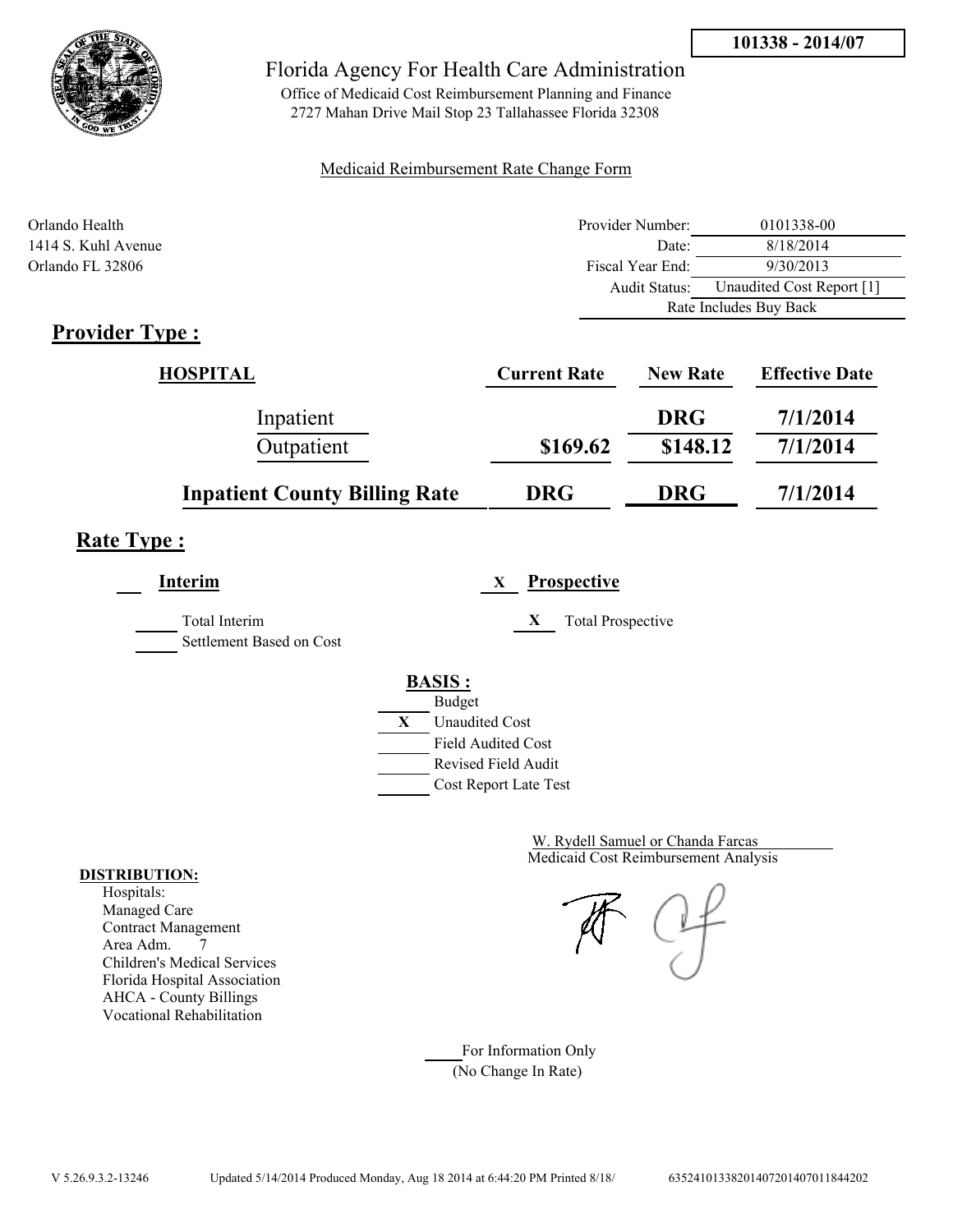

Office of Medicaid Cost Reimbursement Planning and Finance 2727 Mahan Drive Mail Stop 23 Tallahassee Florida 32308

### Medicaid Reimbursement Rate Change Form

| Health Central          | Provider Number:     | 0101354-00                |
|-------------------------|----------------------|---------------------------|
| 10000 West Colonial Dr. | Date:                | 8/18/2014                 |
| Ocoee FL 34761          | Fiscal Year End:     | 9/30/2013                 |
|                         | <b>Audit Status:</b> | Unaudited Cost Report [1] |

## **Provider Type :**

| <b>HOSPITAL</b>                      | <b>Current Rate</b> | <b>New Rate</b> | <b>Effective Date</b> |
|--------------------------------------|---------------------|-----------------|-----------------------|
| Inpatient                            |                     | <b>DRG</b>      | 7/1/2014              |
| Outpatient                           | \$154.61            | \$99.06         | 7/1/2014              |
| <b>Inpatient County Billing Rate</b> | <b>DRG</b>          | <b>DRG</b>      | 7/1/2014              |

## **Rate Type :**

**Interim X Prospective**

Total Interim **X** Total Prospective Settlement Based on Cost



Medicaid Cost Reimbursement Analysis W. Rydell Samuel or Chanda Farcas

For Information Only (No Change In Rate)

#### **DISTRIBUTION:**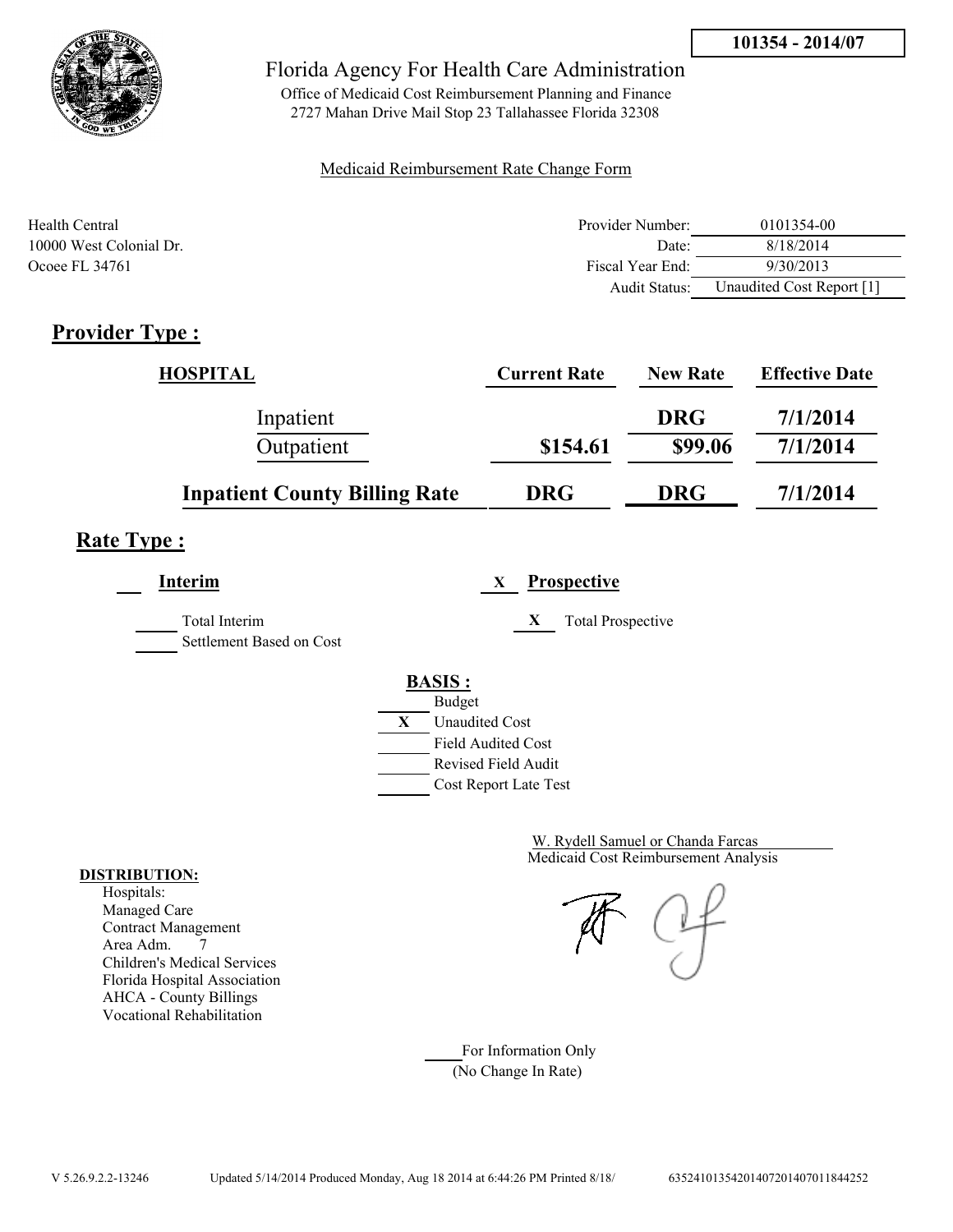

Office of Medicaid Cost Reimbursement Planning and Finance 2727 Mahan Drive Mail Stop 23 Tallahassee Florida 32308

### Medicaid Reimbursement Rate Change Form

| Osceola Regional Medical Center | Provider Number:     | 0101389-00                |
|---------------------------------|----------------------|---------------------------|
| 700 West Oak St.                | Date:                | 8/18/2014                 |
| Kissimmee FL 32742-2589         | Fiscal Year End:     | 12/31/2012                |
|                                 | <b>Audit Status:</b> | Unaudited Cost Report [1] |

# **Provider Type :**

| <b>HOSPITAL</b>                      | <b>Current Rate</b> | <b>New Rate</b> | <b>Effective Date</b> |
|--------------------------------------|---------------------|-----------------|-----------------------|
| Inpatient                            |                     | <b>DRG</b>      | 7/1/2014              |
| Outpatient                           | \$91.95             | \$96.79         | 7/1/2014              |
| <b>Inpatient County Billing Rate</b> | <b>DRG</b>          | <b>DRG</b>      | 7/1/2014              |

# **Rate Type :**

**Interim X Prospective**

Total Interim **X** Total Prospective

Settlement Based on Cost

### **BASIS :** Budget



Medicaid Cost Reimbursement Analysis W. Rydell Samuel or Chanda Farcas

For Information Only (No Change In Rate)

#### **DISTRIBUTION:**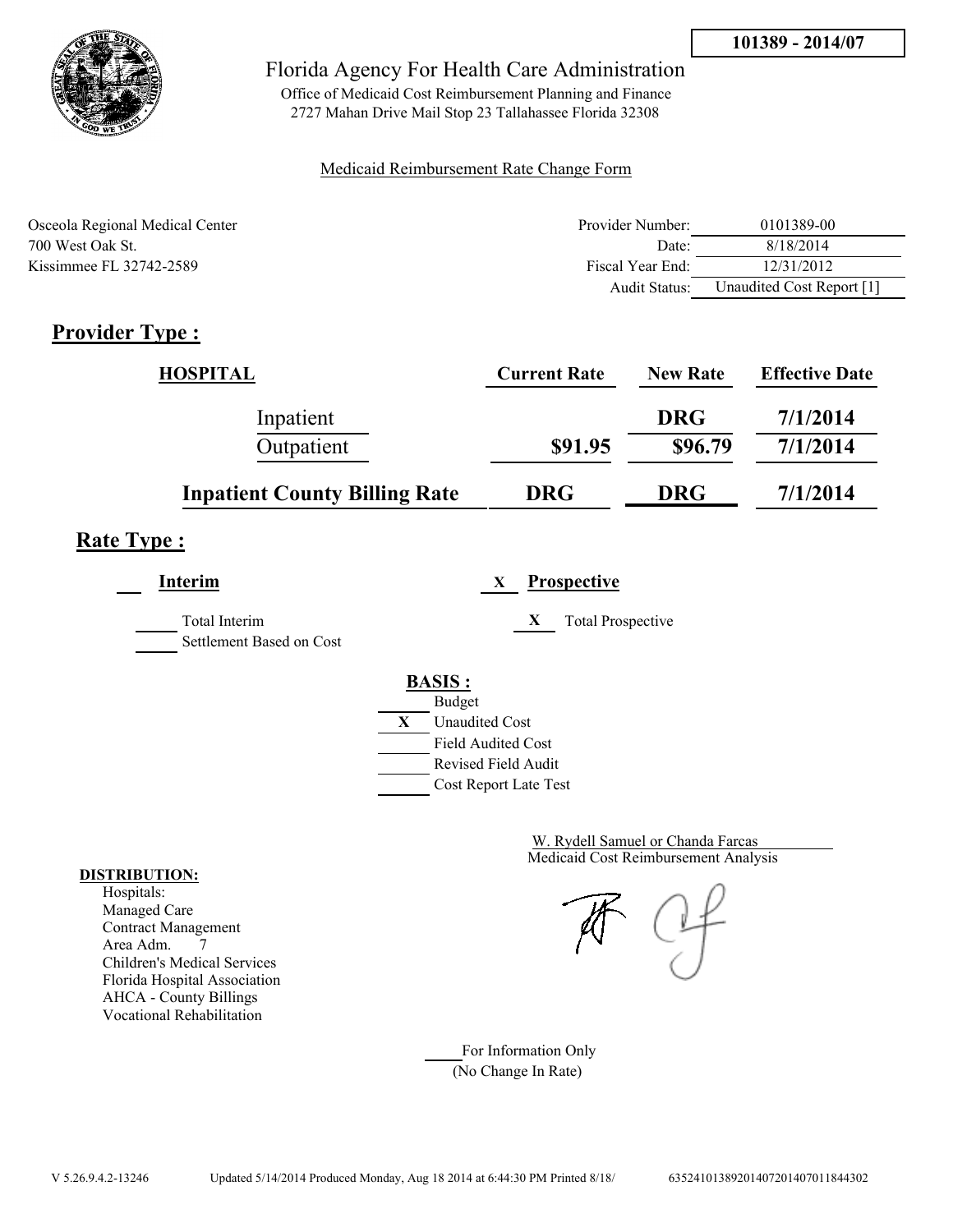

Office of Medicaid Cost Reimbursement Planning and Finance 2727 Mahan Drive Mail Stop 23 Tallahassee Florida 32308

### Medicaid Reimbursement Rate Change Form

| Bethesda Mem. Hosp.    | Provider Number:     | 0101401-00                |
|------------------------|----------------------|---------------------------|
| 2815 S Seacrest Blvd.  | Date:                | 8/18/2014                 |
| Boynton Beach FL 33435 | Fiscal Year End:     | 9/30/2013                 |
|                        | <b>Audit Status:</b> | Unaudited Cost Report [1] |

# **Provider Type :**

| <b>HOSPITAL</b>                      | <b>Current Rate</b> | <b>New Rate</b> | <b>Effective Date</b> |
|--------------------------------------|---------------------|-----------------|-----------------------|
| Inpatient                            |                     | <b>DRG</b>      | 7/1/2014              |
| Outpatient                           | \$88.80             | \$92.34         | 7/1/2014              |
| <b>Inpatient County Billing Rate</b> | <b>DRG</b>          | <b>DRG</b>      | 7/1/2014              |

# **Rate Type :**

**Interim X Prospective**

Total Interim **X** Total Prospective Settlement Based on Cost

#### **BASIS :** Budget



Medicaid Cost Reimbursement Analysis W. Rydell Samuel or Chanda Farcas

For Information Only (No Change In Rate)

#### **DISTRIBUTION:**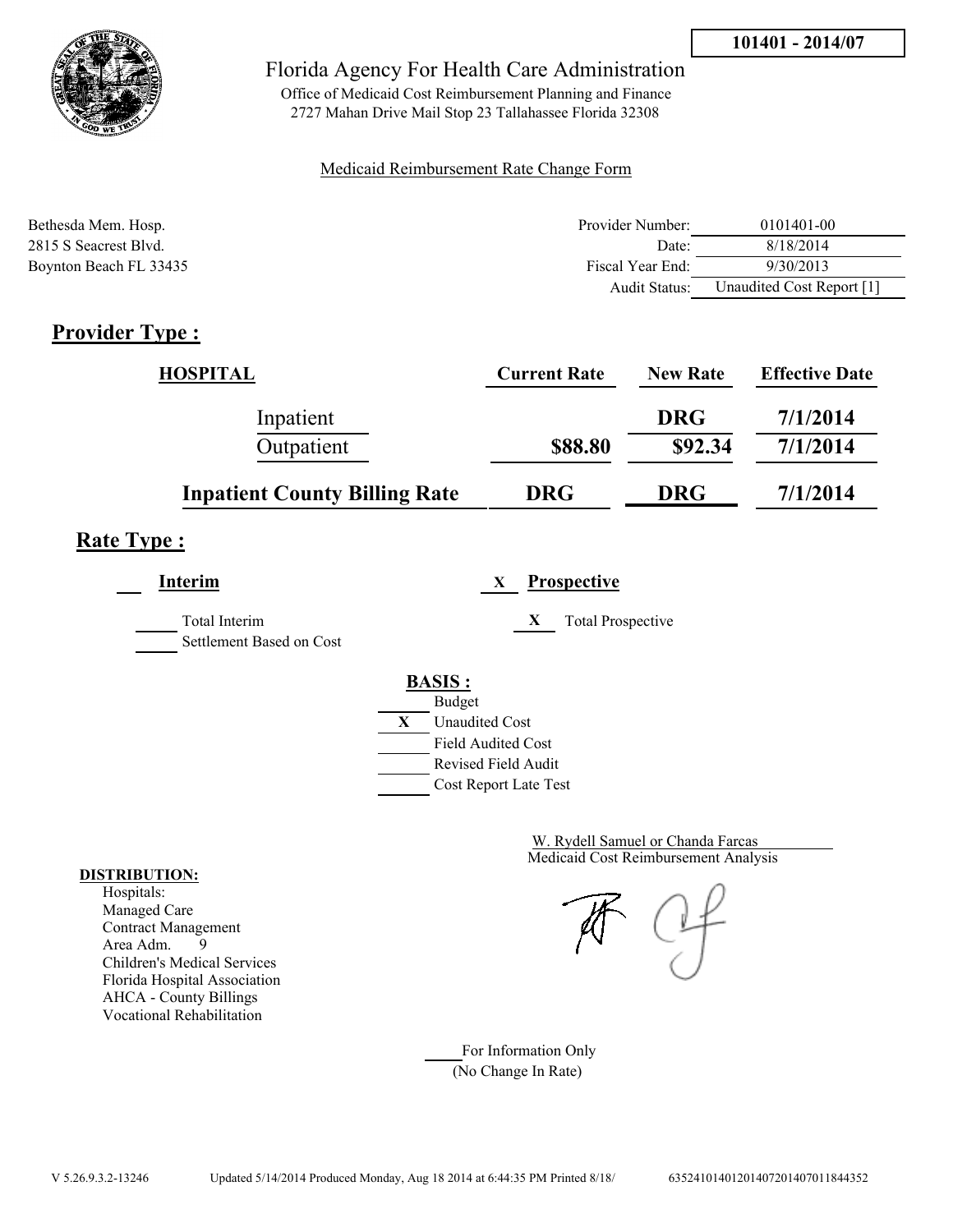

Office of Medicaid Cost Reimbursement Planning and Finance 2727 Mahan Drive Mail Stop 23 Tallahassee Florida 32308

### Medicaid Reimbursement Rate Change Form

Boca Raton Community Hospital **Provider Number:** 0101419-00 800 Meadows Rd. Date: 8/18/2014 Boca Raton FL 33486 Fiscal Year End: 6/30/2013 Audit Status: Unaudited Cost Report [1]

# **Provider Type :**

| HOSPITAL   | <b>Current Rate</b> | <b>New Rate</b> | <b>Effective Date</b> |
|------------|---------------------|-----------------|-----------------------|
| Inpatient  |                     | <b>DRG</b>      | 7/1/2014              |
| Outpatient | \$174.31            | \$90.55         | 7/1/2014              |

# **Rate Type :**

**Interim X Prospective** Total Interim **X** Total Prospective Settlement Based on Cost **BASIS :** Budget **X** Unaudited Cost Field Audited Cost Revised Field Audit Cost Report Late Test

> Medicaid Cost Reimbursement Analysis W. Rydell Samuel or Chanda Farcas

For Information Only (No Change In Rate)

#### **DISTRIBUTION:**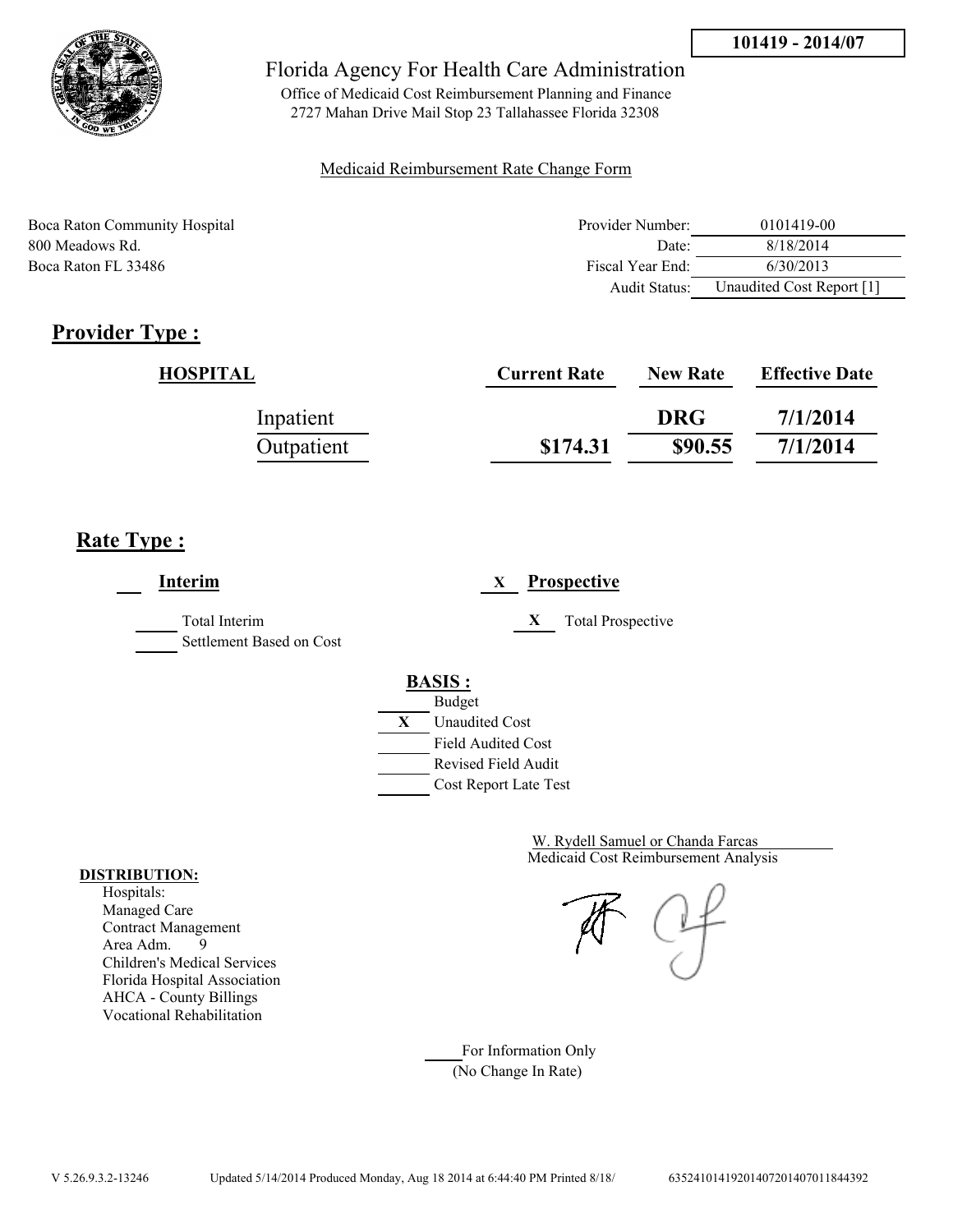



Office of Medicaid Cost Reimbursement Planning and Finance 2727 Mahan Drive Mail Stop 23 Tallahassee Florida 32308

### Medicaid Reimbursement Rate Change Form

Lakeside Medical Center **Provider Number:** 0101443-00 39200 Hooker Highway Date: 8/18/2014 Belle Glade FL 33430 Fiscal Year End: 9/30/2013 Audit Status: Unaudited Cost Report [1] Rate Includes Buy Back

# **Provider Type :**

| HOSPITAL   | <b>Current Rate</b> | <b>New Rate</b> | <b>Effective Date</b> |
|------------|---------------------|-----------------|-----------------------|
| Inpatient  |                     | <b>DRG</b>      | 7/1/2014              |
| Outpatient | \$71.10             | \$66.88         | 7/1/2014              |

## **Rate Type :**

**Interim X Prospective** Total Interim **X** Total Prospective Settlement Based on Cost **BASIS :** Budget **X** Unaudited Cost Field Audited Cost Revised Field Audit Cost Report Late Test

> Medicaid Cost Reimbursement Analysis W. Rydell Samuel or Chanda Farcas

For Information Only (No Change In Rate)

#### **DISTRIBUTION:**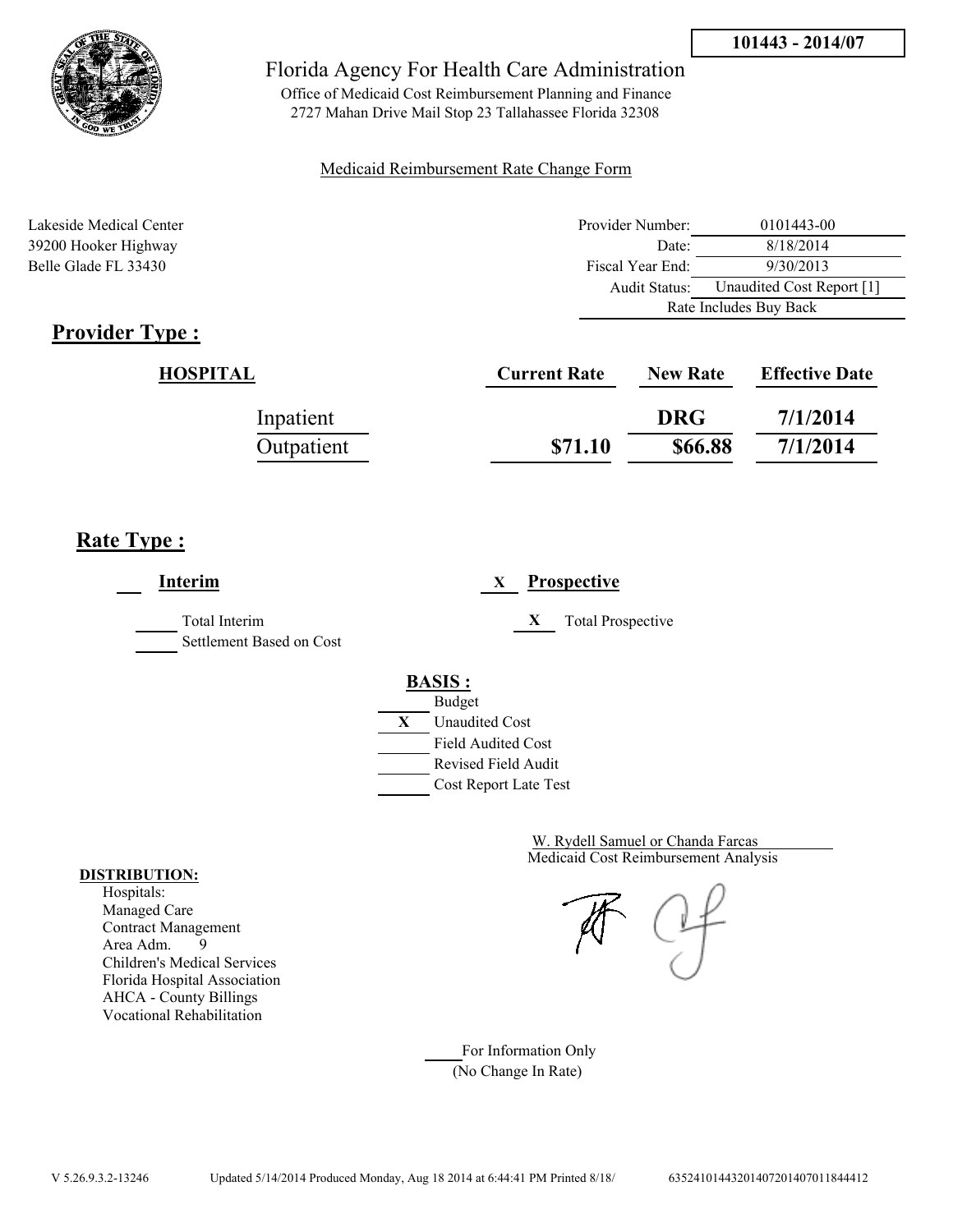

Office of Medicaid Cost Reimbursement Planning and Finance 2727 Mahan Drive Mail Stop 23 Tallahassee Florida 32308

### Medicaid Reimbursement Rate Change Form

| JFK Medical Center       | Provider Number: | 0101460-00                |
|--------------------------|------------------|---------------------------|
| 5301 S. Congress Ave.    | Date:            | 8/18/2014                 |
| Lake Worth FL 33462-1149 | Fiscal Year End: | 6/30/2013                 |
|                          | Audit Status:    | Unaudited Cost Report [1] |

## **Provider Type :**

| <b>HOSPITAL</b>                      | <b>Current Rate</b> | <b>New Rate</b> | <b>Effective Date</b> |
|--------------------------------------|---------------------|-----------------|-----------------------|
| Inpatient                            |                     | <b>DRG</b>      | 7/1/2014              |
| Outpatient                           | \$136.93            | \$114.89        | 7/1/2014              |
| <b>Inpatient County Billing Rate</b> | <b>DRG</b>          | <b>DRG</b>      | 7/1/2014              |

# **Rate Type :**

**Interim X Prospective**

Total Interim **X** Total Prospective Settlement Based on Cost

## **BASIS :**



Medicaid Cost Reimbursement Analysis W. Rydell Samuel or Chanda Farcas

For Information Only (No Change In Rate)

#### **DISTRIBUTION:**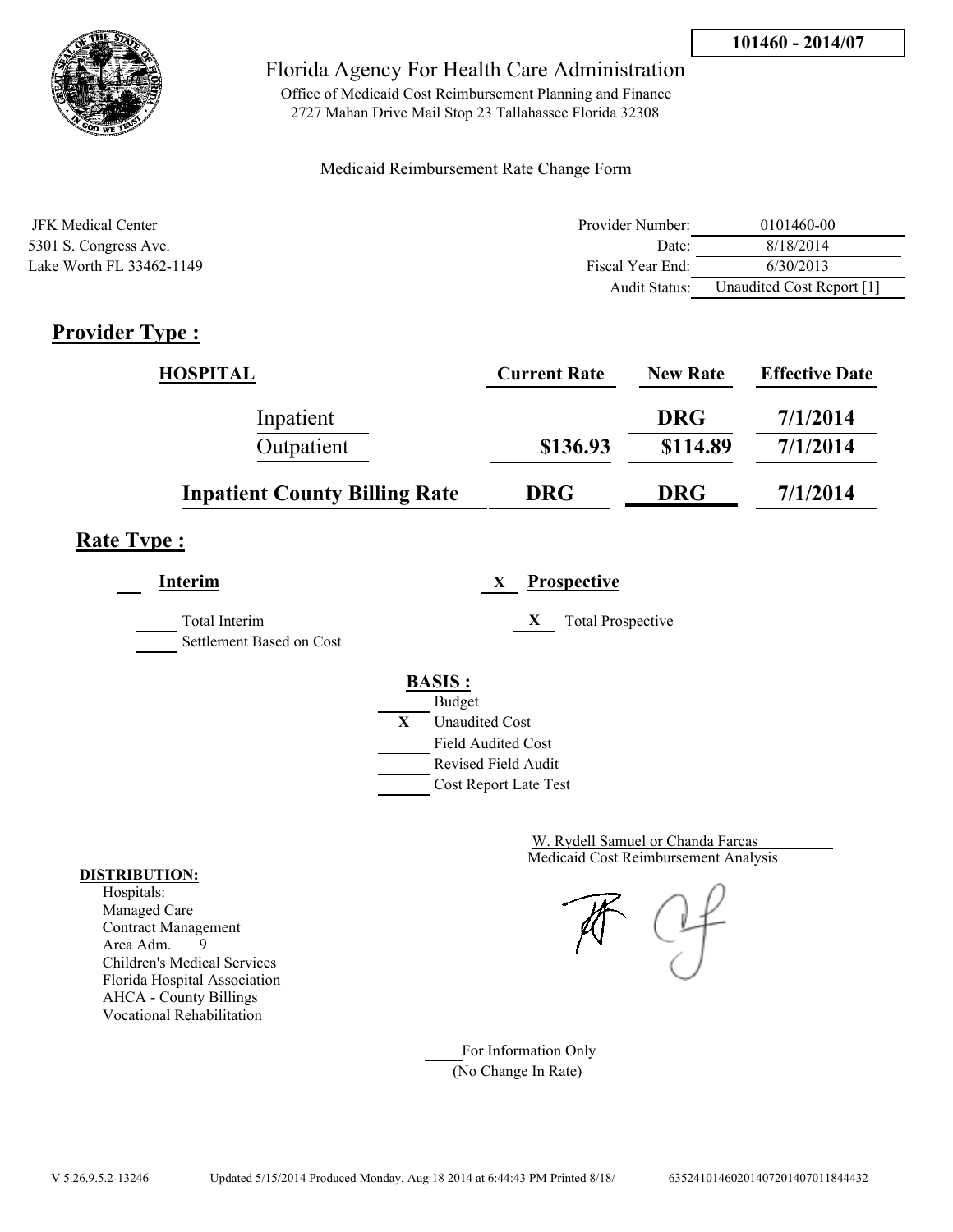

Office of Medicaid Cost Reimbursement Planning and Finance 2727 Mahan Drive Mail Stop 23 Tallahassee Florida 32308

#### Medicaid Reimbursement Rate Change Form

| St. Mary's Hospital      | Provider Number: | 0101486-00                |  |
|--------------------------|------------------|---------------------------|--|
| 1300 N. Flagler Drive    | Date:            | 8/18/2014                 |  |
| West Palm Beach FL 33401 | Fiscal Year End: | 5/31/2013                 |  |
|                          | Audit Status:    | Unaudited Cost Report [1] |  |
|                          |                  | Rate Includes Buy Back    |  |

## **Provider Type :**

| HOSPITAL                             | <b>Current Rate</b> | <b>New Rate</b> | <b>Effective Date</b> |
|--------------------------------------|---------------------|-----------------|-----------------------|
| Inpatient                            |                     | <b>DRG</b>      | 7/1/2014              |
| Outpatient                           | \$126.68            | \$95.37         | 7/1/2014              |
| <b>Inpatient County Billing Rate</b> | <b>DRG</b>          | <b>DRG</b>      | 7/1/2014              |

# **Rate Type :**

**Interim X Prospective** Total Interim **X** Total Prospective Settlement Based on Cost **BASIS :** Budget **X** Unaudited Cost Field Audited Cost Revised Field Audit Cost Report Late Test

> Medicaid Cost Reimbursement Analysis W. Rydell Samuel or Chanda Farcas

For Information Only (No Change In Rate)

#### **DISTRIBUTION:**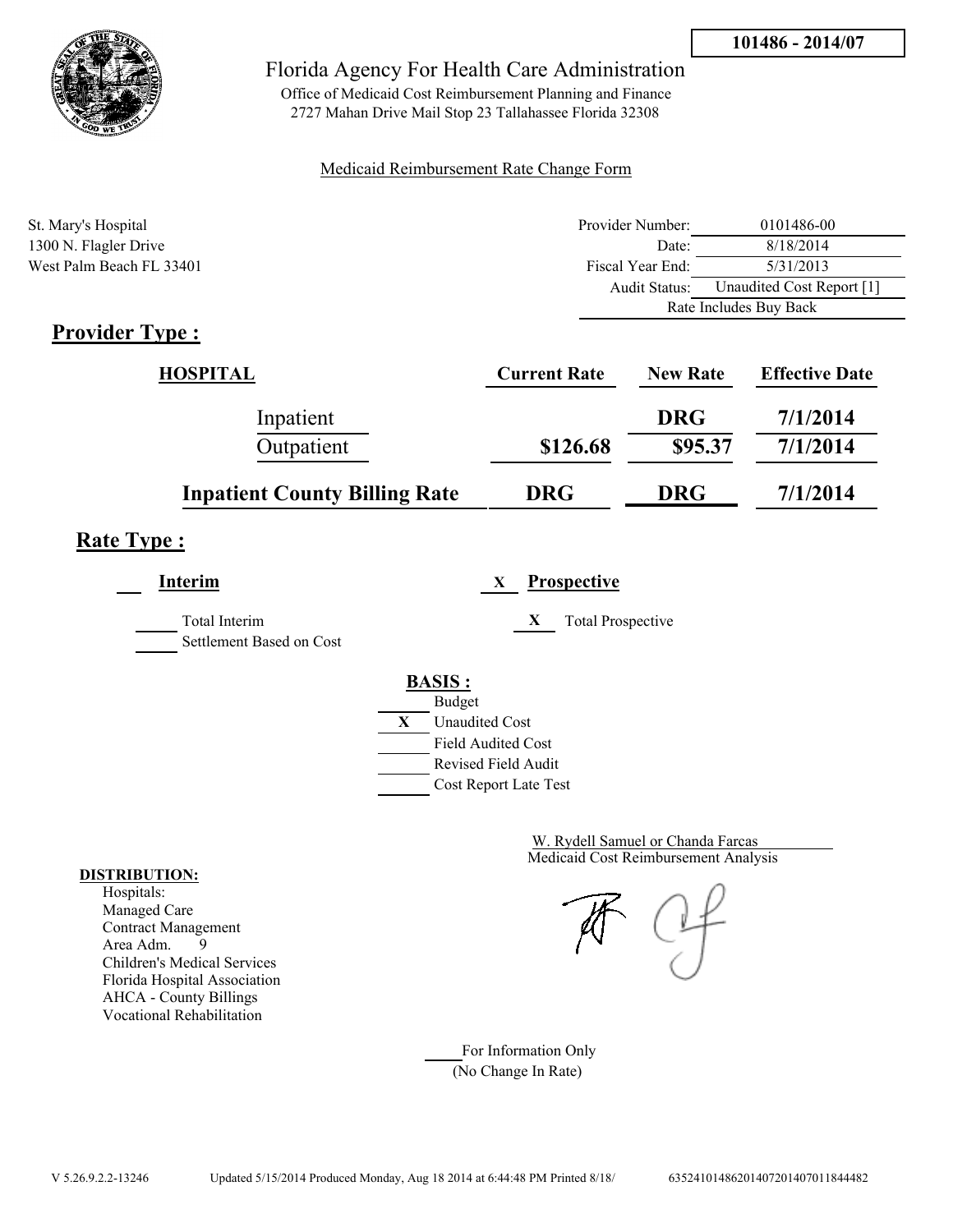

Office of Medicaid Cost Reimbursement Planning and Finance 2727 Mahan Drive Mail Stop 23 Tallahassee Florida 32308

#### Medicaid Reimbursement Rate Change Form

| St. Mary's Hospital      | Provider Number: | 0101486-01                |  |
|--------------------------|------------------|---------------------------|--|
| 1300 N. Flagler Drive    | Date:            | 8/18/2014                 |  |
| West Palm Beach FL 33401 | Fiscal Year End: | 5/31/2013                 |  |
|                          | Audit Status:    | Unaudited Cost Report [1] |  |
|                          |                  | Rate Includes Buy Back    |  |

# **Provider Type :**

| <b>HOSPITAL</b>                      | <b>Current Rate</b> | <b>New Rate</b> | <b>Effective Date</b> |
|--------------------------------------|---------------------|-----------------|-----------------------|
| Inpatient                            |                     | <b>DRG</b>      | 7/1/2014              |
| Outpatient                           | \$126.68            | \$95.37         | 7/1/2014              |
| <b>Inpatient County Billing Rate</b> | <b>DRG</b>          | <b>DRG</b>      | 7/1/2014              |

# **Rate Type :**

| <b>Interim</b>                            | <b>Prospective</b><br>X                                                   |
|-------------------------------------------|---------------------------------------------------------------------------|
| Total Interim<br>Settlement Based on Cost | X<br><b>Total Prospective</b>                                             |
|                                           | <b>BASIS:</b><br><b>Budget</b><br>X<br><b>Unaudited Cost</b>              |
|                                           | <b>Field Audited Cost</b><br>Revised Field Audit<br>Cost Report Late Test |

Medicaid Cost Reimbursement Analysis W. Rydell Samuel or Chanda Farcas

For Information Only (No Change In Rate)

#### **DISTRIBUTION:**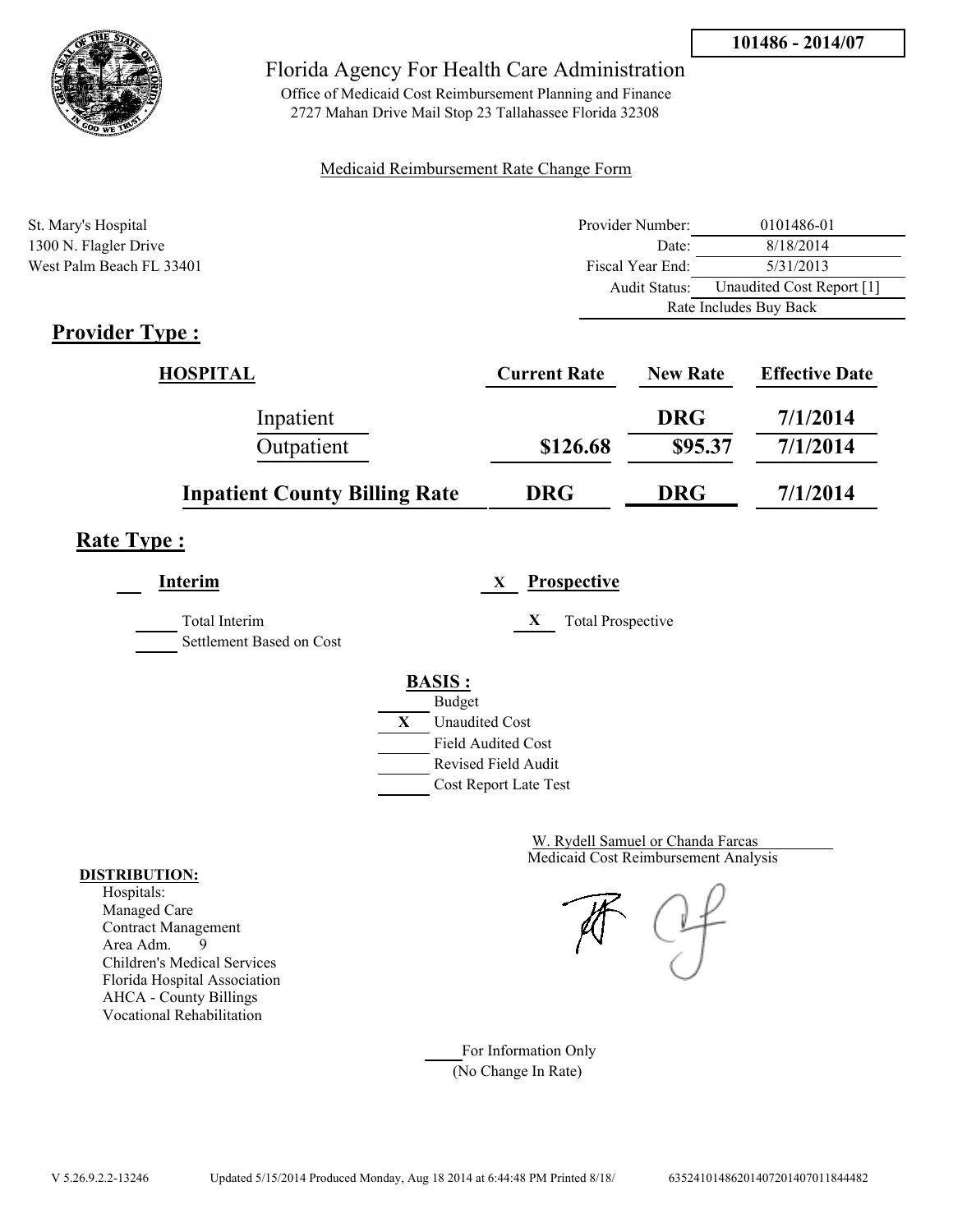

Office of Medicaid Cost Reimbursement Planning and Finance 2727 Mahan Drive Mail Stop 23 Tallahassee Florida 32308

#### Medicaid Reimbursement Rate Change Form

| Florida Hospital Zephyrhills | Provider Number: | 0101494-00                |
|------------------------------|------------------|---------------------------|
| 7050 Gall Blvd               | Date:            | 8/18/2014                 |
| Zephyrhills FL 33541         | Fiscal Year End: | 12/31/2012                |
|                              | Audit Status:    | Unaudited Cost Report [1] |

# **Provider Type :**

| HOSPITAL   | <b>Current Rate</b> | <b>New Rate</b> | <b>Effective Date</b> |
|------------|---------------------|-----------------|-----------------------|
| Inpatient  |                     | <b>DRG</b>      | 7/1/2014              |
| Outpatient | \$72.74             | \$77.94         | 7/1/2014              |

## **Rate Type :**

**Interim X Prospective** Total Interim **X** Total Prospective Settlement Based on Cost **BASIS :** Budget **X** Unaudited Cost Field Audited Cost Revised Field Audit Cost Report Late Test

> Medicaid Cost Reimbursement Analysis W. Rydell Samuel or Chanda Farcas

For Information Only (No Change In Rate)

#### **DISTRIBUTION:**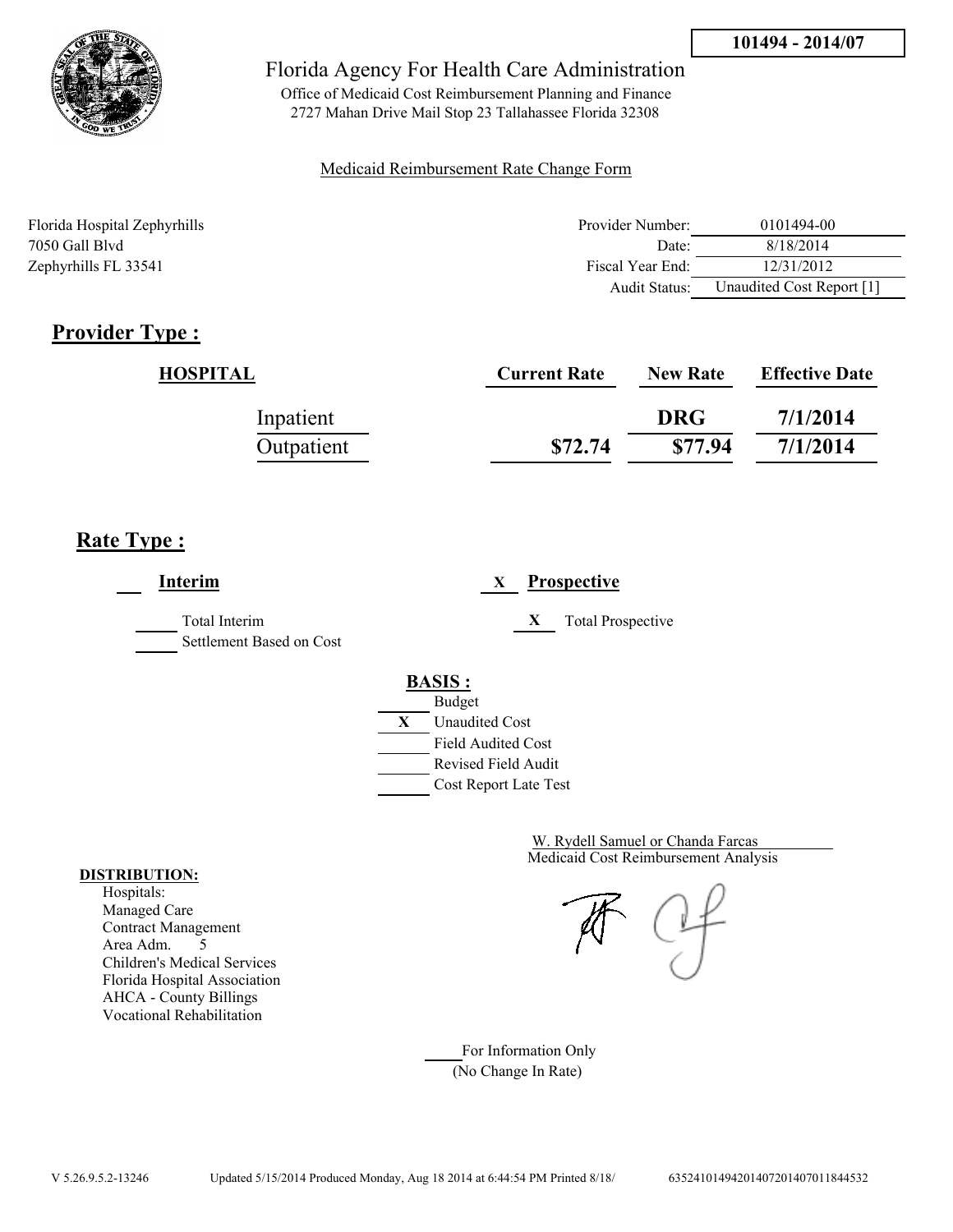

Office of Medicaid Cost Reimbursement Planning and Finance 2727 Mahan Drive Mail Stop 23 Tallahassee Florida 32308

#### Medicaid Reimbursement Rate Change Form

| Florida Hospital Zephyrhills | Provider Number: | 0101494-01                |
|------------------------------|------------------|---------------------------|
| 7050 Gall Blvd               | Date:            | 8/18/2014                 |
| Zephyrhills FL 33541         | Fiscal Year End: | 12/31/2012                |
|                              | Audit Status:    | Unaudited Cost Report [1] |

# **Provider Type :**

| HOSPITAL   | <b>Current Rate</b> | <b>New Rate</b> | <b>Effective Date</b> |
|------------|---------------------|-----------------|-----------------------|
| Inpatient  |                     | <b>DRG</b>      | 7/1/2014              |
| Outpatient | \$72.74             | \$77.94         | 7/1/2014              |

## **Rate Type :**

**Interim X Prospective** Total Interim **X** Total Prospective Settlement Based on Cost **BASIS :** Budget **X** Unaudited Cost Field Audited Cost Revised Field Audit Cost Report Late Test

> Medicaid Cost Reimbursement Analysis W. Rydell Samuel or Chanda Farcas

For Information Only (No Change In Rate)

#### **DISTRIBUTION:**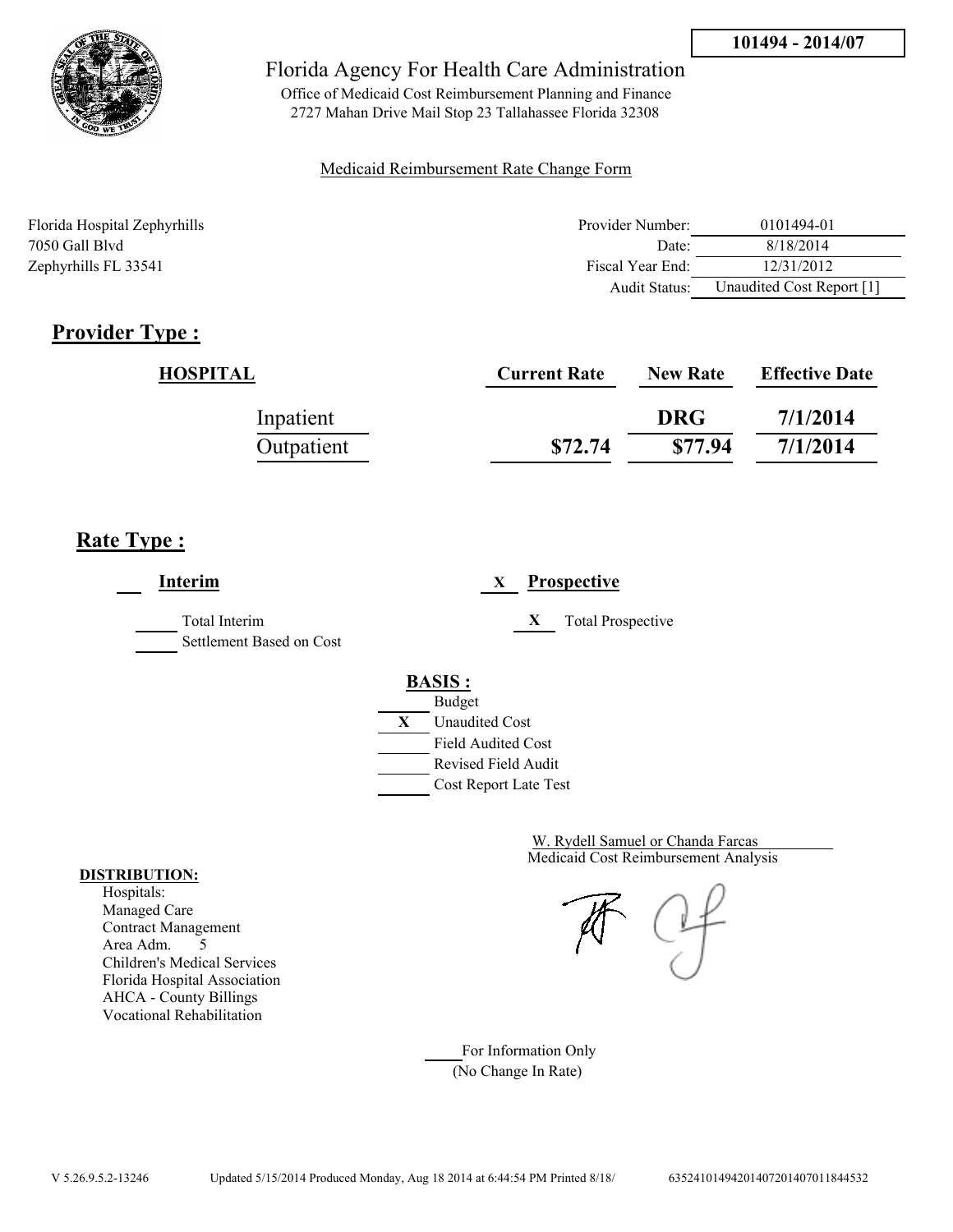

Office of Medicaid Cost Reimbursement Planning and Finance 2727 Mahan Drive Mail Stop 23 Tallahassee Florida 32308

#### Medicaid Reimbursement Rate Change Form

| North Bay Medical Center | Provider Number: | 0101508-00                |
|--------------------------|------------------|---------------------------|
| 16255 Bay Vista Drive    | Date:            | 8/18/2014                 |
| Clearwater FL 33760      | Fiscal Year End: | 12/31/2013                |
|                          | Audit Status:    | Unaudited Cost Report [1] |

## **Provider Type :**

| HOSPITAL   | <b>Current Rate</b> | <b>New Rate</b> | <b>Effective Date</b> |
|------------|---------------------|-----------------|-----------------------|
| Inpatient  |                     | <b>DRG</b>      | 7/1/2014              |
| Outpatient | \$79.52             | \$86.40         | 7/1/2014              |

## **Rate Type :**

**Interim X Prospective** Total Interim **X** Total Prospective Settlement Based on Cost **BASIS :** Budget **X** Unaudited Cost Field Audited Cost Revised Field Audit Cost Report Late Test

> Medicaid Cost Reimbursement Analysis W. Rydell Samuel or Chanda Farcas

For Information Only (No Change In Rate)

#### **DISTRIBUTION:**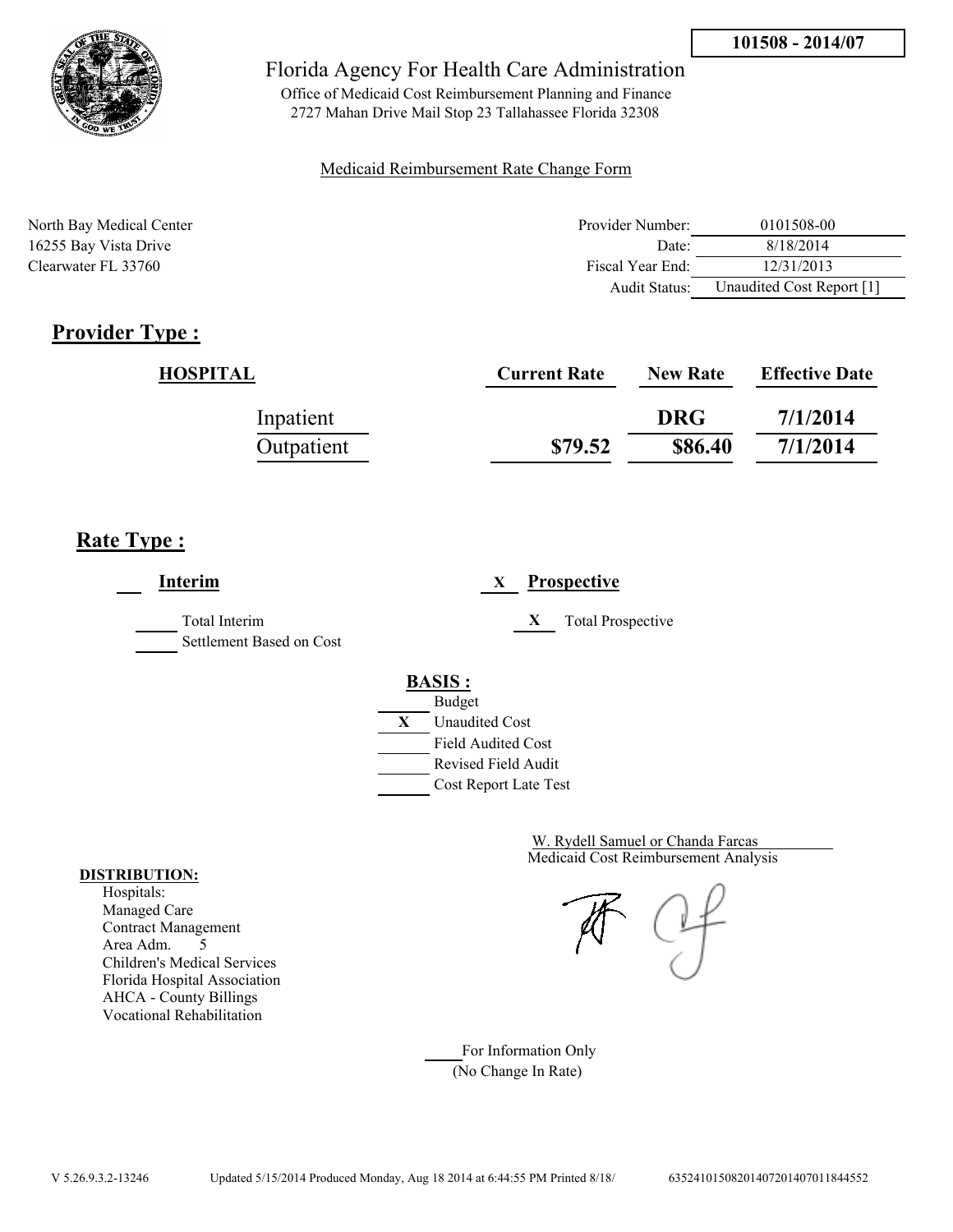



Office of Medicaid Cost Reimbursement Planning and Finance 2727 Mahan Drive Mail Stop 23 Tallahassee Florida 32308

#### Medicaid Reimbursement Rate Change Form

| All Children's Hospital                                   | Provider Number: | 0101516-00                |  |
|-----------------------------------------------------------|------------------|---------------------------|--|
| 801 6th St. South                                         | Date:            | 8/18/2014                 |  |
| St. Petersburg FL 33701                                   | Fiscal Year End: | 6/30/2013                 |  |
|                                                           | Audit Status:    | Unaudited Cost Report [1] |  |
|                                                           |                  | Rate Includes Buy Back    |  |
| $\bullet$ $\bullet$<br>$\sim$<br>$\overline{\phantom{a}}$ |                  |                           |  |

## **Provider Type :**

| HOSPITAL                             | <b>Current Rate</b> | <b>New Rate</b> | <b>Effective Date</b> |
|--------------------------------------|---------------------|-----------------|-----------------------|
| Inpatient                            |                     | <b>DRG</b>      | 7/1/2014              |
| Outpatient                           | \$252.15            | \$242.68        | 7/1/2014              |
| <b>Inpatient County Billing Rate</b> | <b>DRG</b>          | <b>DRG</b>      | 7/1/2014              |

# **Rate Type :**

**Interim X Prospective** Total Interim **X** Total Prospective Settlement Based on Cost **BASIS :** Budget **X** Unaudited Cost

Field Audited Cost Revised Field Audit Cost Report Late Test

> Medicaid Cost Reimbursement Analysis W. Rydell Samuel or Chanda Farcas

For Information Only (No Change In Rate)

#### **DISTRIBUTION:**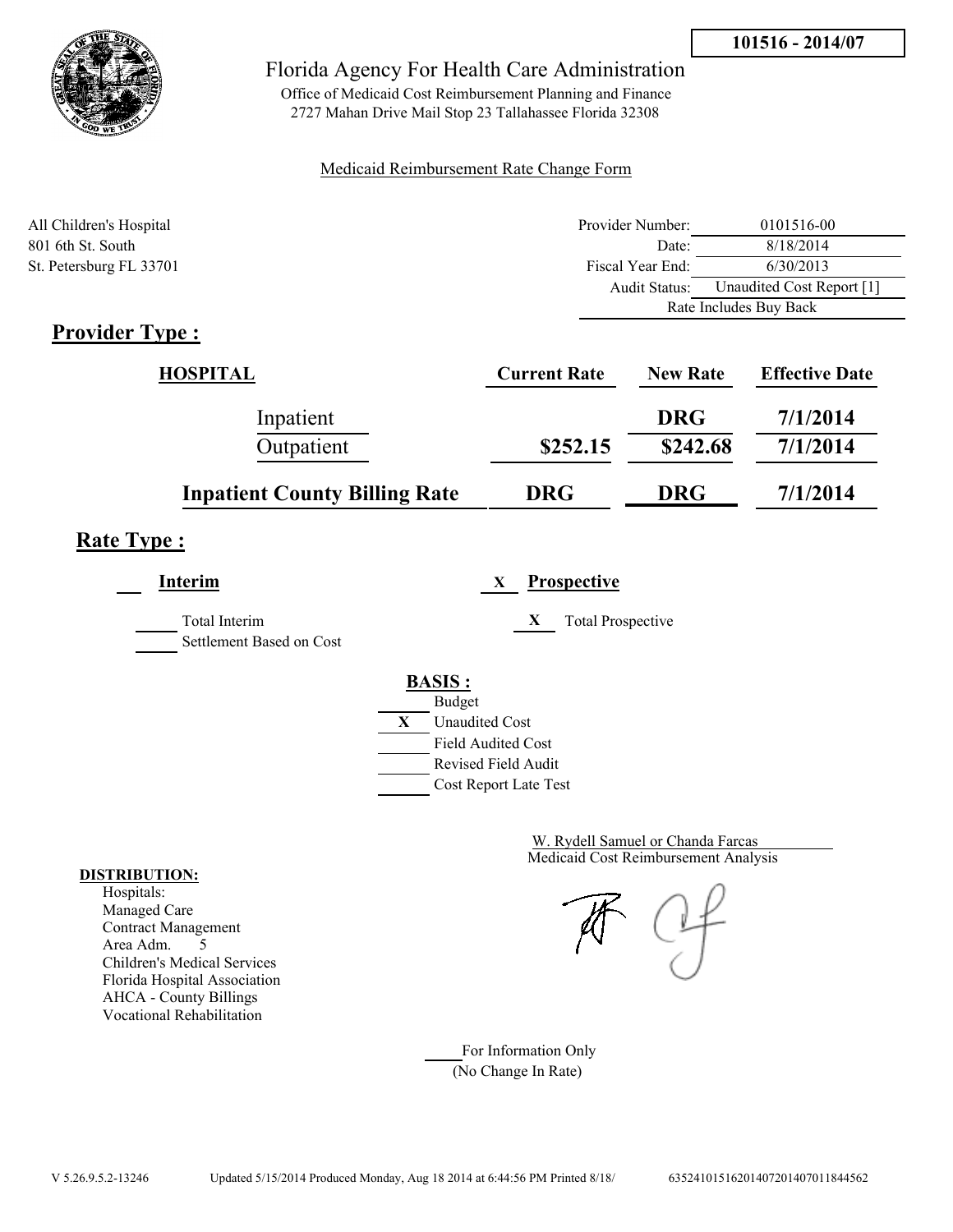

Office of Medicaid Cost Reimbursement Planning and Finance 2727 Mahan Drive Mail Stop 23 Tallahassee Florida 32308

#### Medicaid Reimbursement Rate Change Form

| Good Samaritan Hospital  | Provider Number: | 0101524-00                |
|--------------------------|------------------|---------------------------|
| 1300 N. Flagler Drive    | Date:            | 8/18/2014                 |
| West Palm Beach FL 33401 | Fiscal Year End: | 5/31/2013                 |
|                          | Audit Status:    | Unaudited Cost Report [1] |

# **Provider Type :**

| HOSPITAL   | <b>Current Rate</b> | <b>New Rate</b> | <b>Effective Date</b> |
|------------|---------------------|-----------------|-----------------------|
| Inpatient  |                     | <b>DRG</b>      | 7/1/2014              |
| Outpatient | \$135.83            | \$97.80         | 7/1/2014              |

# **Rate Type :**

| Interim                                   | <b>Prospective</b><br>X       |
|-------------------------------------------|-------------------------------|
| Total Interim<br>Settlement Based on Cost | X<br><b>Total Prospective</b> |
|                                           | <b>BASIS:</b>                 |
|                                           | <b>Budget</b>                 |
|                                           | X<br><b>Unaudited Cost</b>    |
|                                           | <b>Field Audited Cost</b>     |
|                                           | Revised Field Audit           |
|                                           | Cost Report Late Test         |

Medicaid Cost Reimbursement Analysis W. Rydell Samuel or Chanda Farcas

For Information Only (No Change In Rate)

#### **DISTRIBUTION:**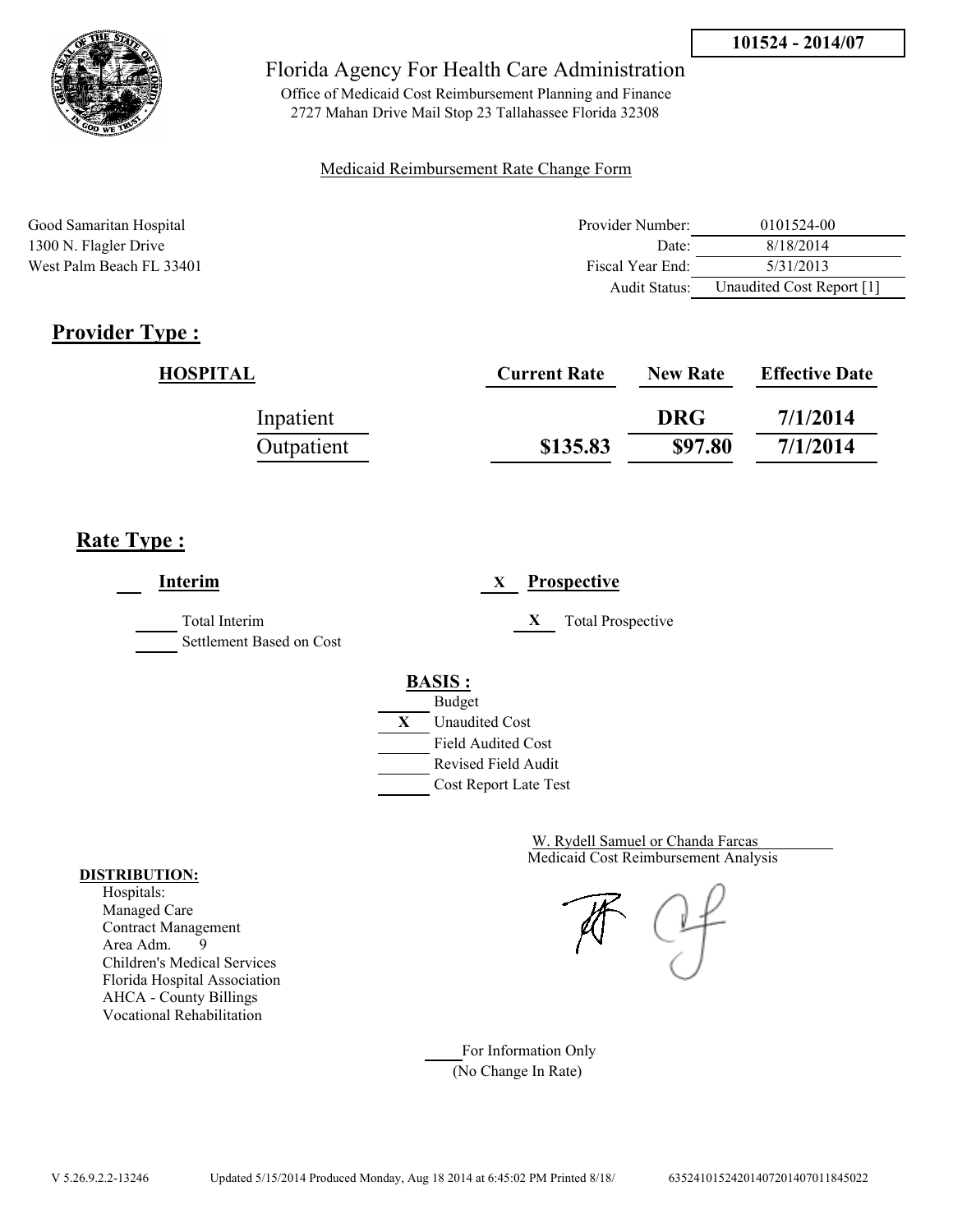

Office of Medicaid Cost Reimbursement Planning and Finance 2727 Mahan Drive Mail Stop 23 Tallahassee Florida 32308

#### Medicaid Reimbursement Rate Change Form

| Mease Hospital Clinic        | Provider Number: | 0101541-00                |
|------------------------------|------------------|---------------------------|
| Post Box 210 Mailstation 102 | Date             | 8/18/2014                 |
| Clearwater FL 33517          | Fiscal Year End: | 12/31/2012                |
|                              | Audit Status:    | Unaudited Cost Report [1] |

# **Provider Type :**

| HOSPITAL   | <b>Current Rate</b> | <b>New Rate</b> | <b>Effective Date</b> |
|------------|---------------------|-----------------|-----------------------|
| Inpatient  |                     | <b>DRG</b>      | 7/1/2014              |
| Outpatient | \$68.78             | \$91.10         | 7/1/2014              |

## **Rate Type :**

**Interim X Prospective** Total Interim **X** Total Prospective Settlement Based on Cost **BASIS :** Budget **X** Unaudited Cost Field Audited Cost Revised Field Audit Cost Report Late Test

> Medicaid Cost Reimbursement Analysis W. Rydell Samuel or Chanda Farcas

For Information Only (No Change In Rate)

#### **DISTRIBUTION:**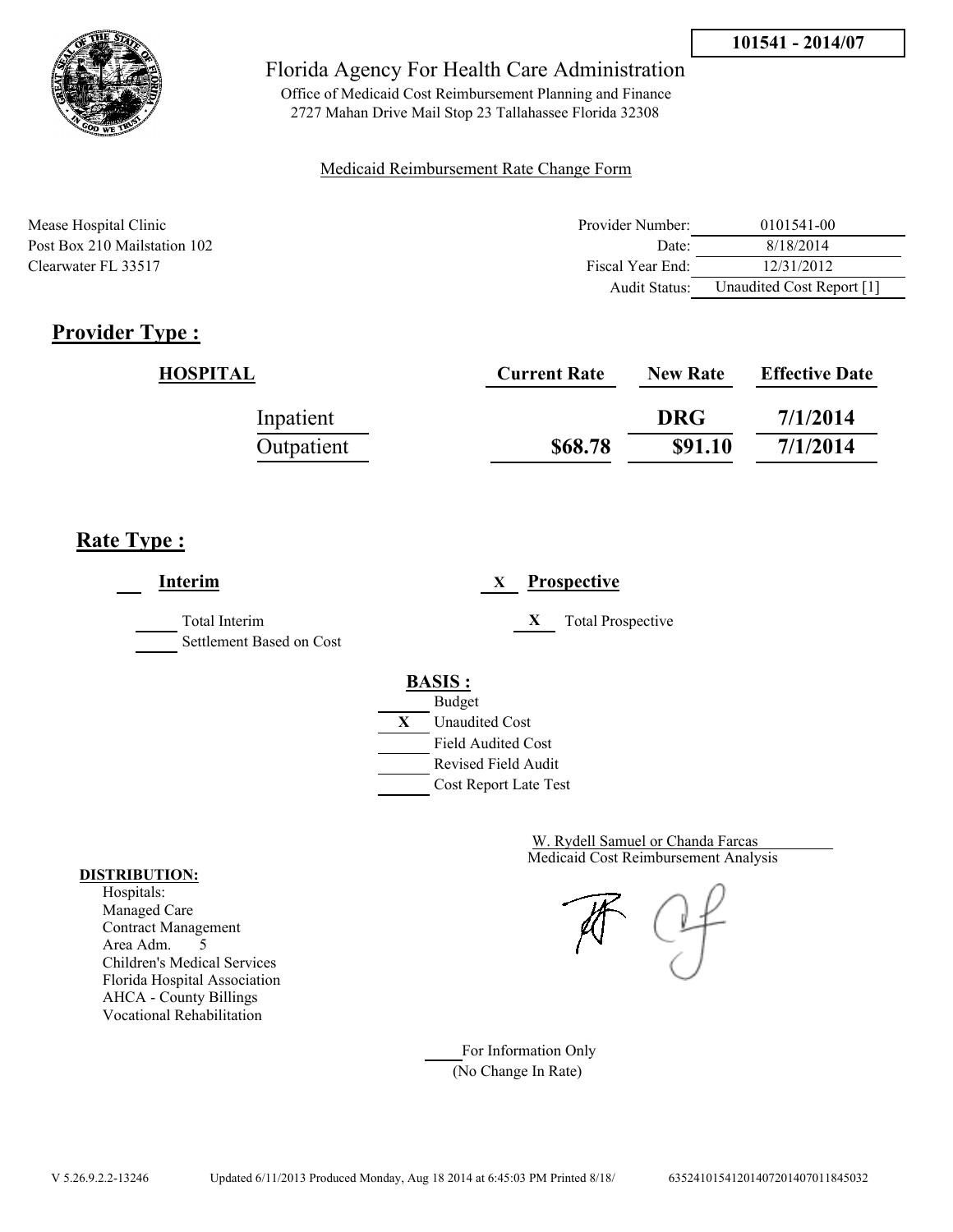

Office of Medicaid Cost Reimbursement Planning and Finance 2727 Mahan Drive Mail Stop 23 Tallahassee Florida 32308

#### Medicaid Reimbursement Rate Change Form

| <b>Bayfront Medical Center</b> | Provider Number: | 0101567-00                |  |
|--------------------------------|------------------|---------------------------|--|
| 701 6th St. South              | Date:            | 8/18/2014                 |  |
| St. Petersburg FL 33701        | Fiscal Year End: | 3/31/2013                 |  |
|                                | Audit Status:    | Unaudited Cost Report [1] |  |
|                                |                  | Rate Includes Buy Back    |  |

# **Provider Type :**

| HOSPITAL                             | <b>Current Rate</b> | <b>New Rate</b> | <b>Effective Date</b> |
|--------------------------------------|---------------------|-----------------|-----------------------|
| Inpatient                            |                     | <b>DRG</b>      | 7/1/2014              |
| Outpatient                           | \$102.57            | \$93.18         | 7/1/2014              |
| <b>Inpatient County Billing Rate</b> | <b>DRG</b>          | <b>DRG</b>      | 7/1/2014              |

# **Rate Type :**

| Interim                                   | <b>Prospective</b><br>X                                                        |
|-------------------------------------------|--------------------------------------------------------------------------------|
| Total Interim<br>Settlement Based on Cost | <b>Total Prospective</b><br>X                                                  |
|                                           | <b>BASIS:</b><br><b>Budget</b>                                                 |
|                                           | X<br><b>Unaudited Cost</b><br><b>Field Audited Cost</b><br>Revised Field Audit |
|                                           | Cost Report Late Test                                                          |

Medicaid Cost Reimbursement Analysis W. Rydell Samuel or Chanda Farcas

For Information Only (No Change In Rate)

#### **DISTRIBUTION:**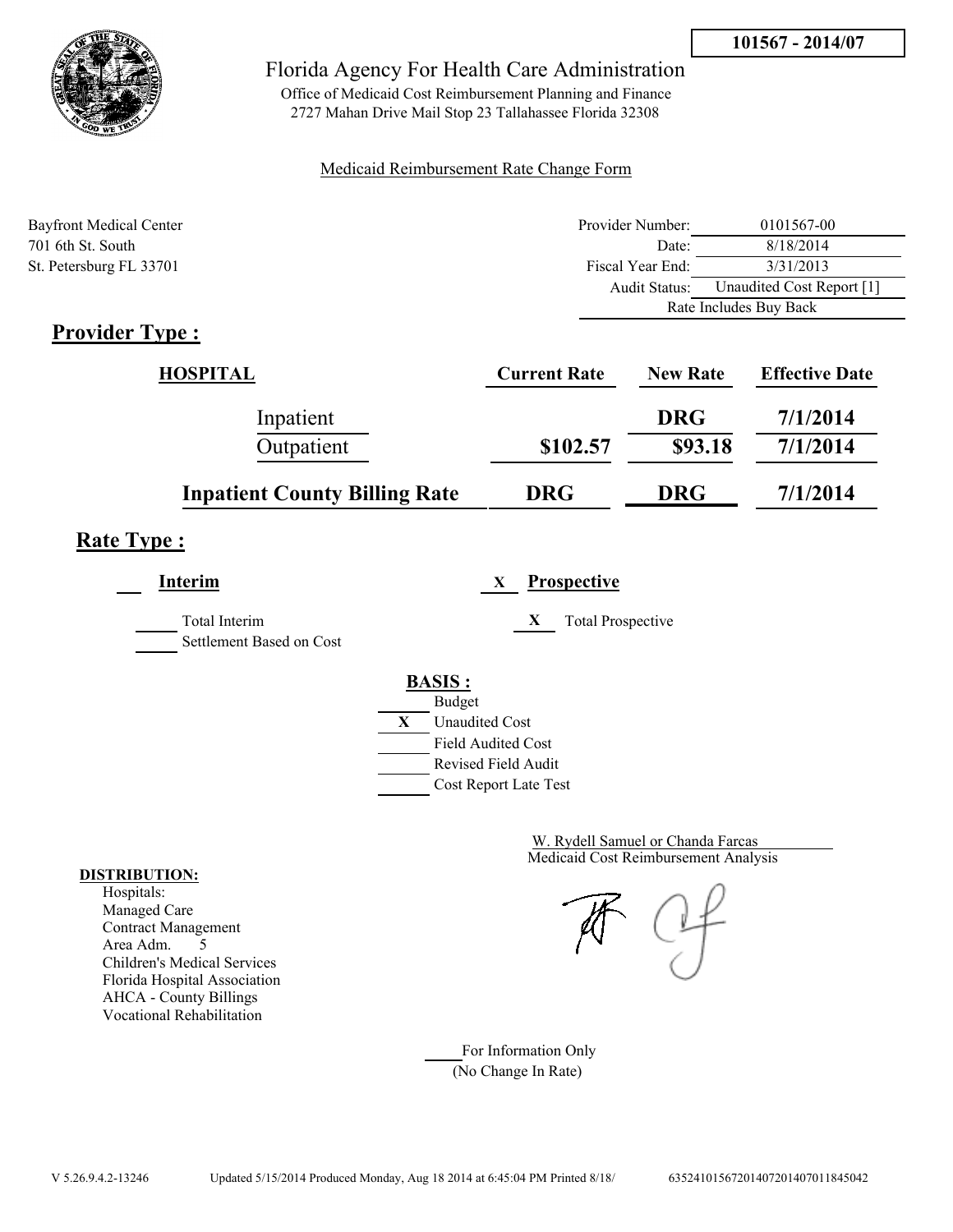

Office of Medicaid Cost Reimbursement Planning and Finance 2727 Mahan Drive Mail Stop 23 Tallahassee Florida 32308

#### Medicaid Reimbursement Rate Change Form

| <b>Bayfront Medical Center</b> | Provider Number: | 0101567-07                |  |
|--------------------------------|------------------|---------------------------|--|
| 701 6th St. South              | Date:            | 8/18/2014                 |  |
| St. Petersburg FL 33701        | Fiscal Year End: | 3/31/2013                 |  |
|                                | Audit Status:    | Unaudited Cost Report [1] |  |
|                                |                  | Rate Includes Buy Back    |  |

# **Provider Type :**

| HOSPITAL                             | <b>Current Rate</b> | <b>New Rate</b> | <b>Effective Date</b> |
|--------------------------------------|---------------------|-----------------|-----------------------|
| Inpatient                            |                     | <b>DRG</b>      | 7/1/2014              |
| Outpatient                           | \$102.57            | \$93.18         | 7/1/2014              |
| <b>Inpatient County Billing Rate</b> | <b>DRG</b>          | <b>DRG</b>      | 7/1/2014              |

# **Rate Type :**

**Interim X Prospective** Total Interim **X** Total Prospective Settlement Based on Cost **BASIS :**



Medicaid Cost Reimbursement Analysis W. Rydell Samuel or Chanda Farcas

For Information Only (No Change In Rate)

#### **DISTRIBUTION:**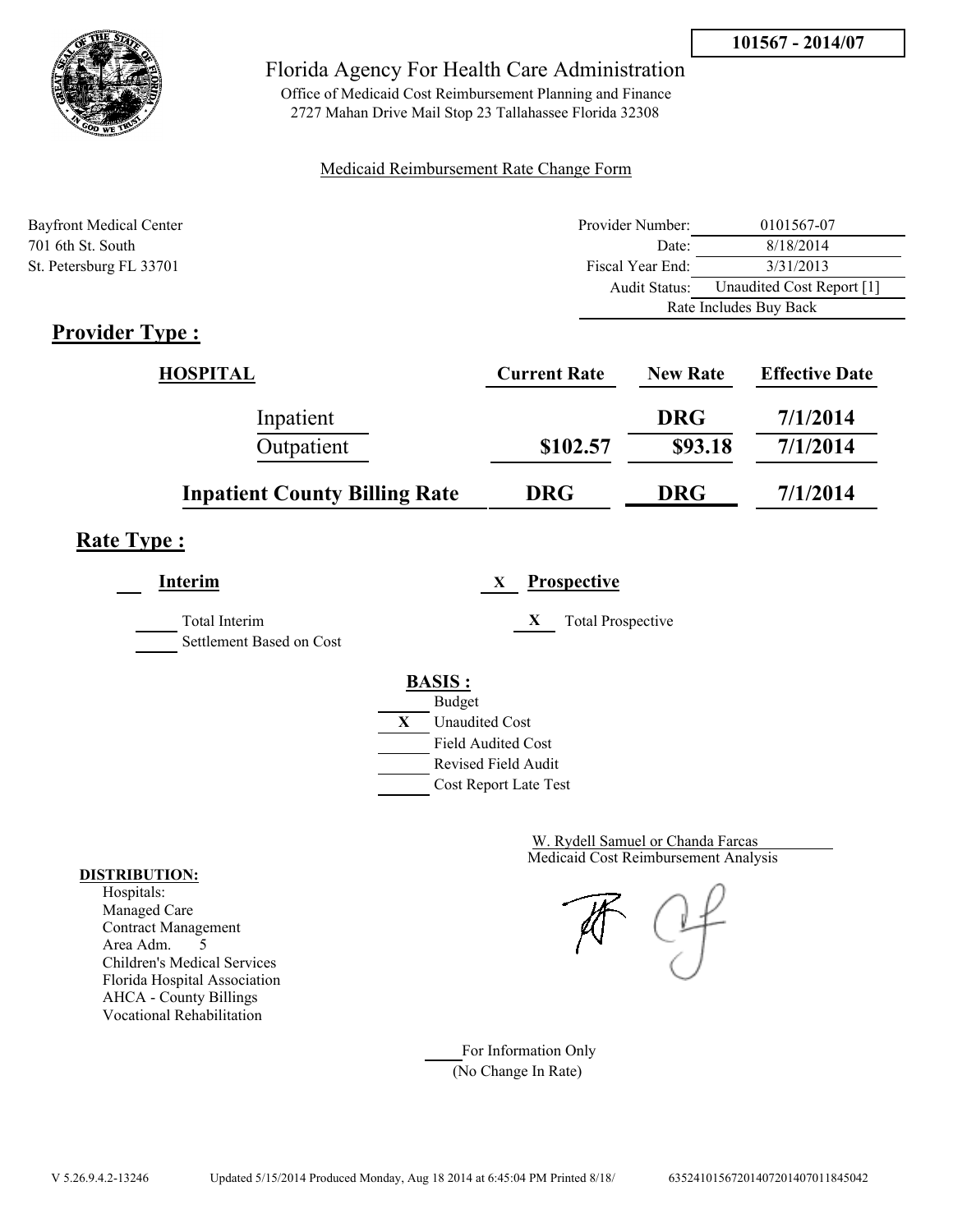

Office of Medicaid Cost Reimbursement Planning and Finance 2727 Mahan Drive Mail Stop 23 Tallahassee Florida 32308

### Medicaid Reimbursement Rate Change Form

| Morton F. Plant Hospital   | Provider Number: | 0101583-00                |
|----------------------------|------------------|---------------------------|
| 16255 Bay Vista Dr, MS 100 | Date:            | 8/18/2014                 |
| Clearwater FL 33760        | Fiscal Year End: | 12/31/2012                |
|                            | Audit Status:    | Unaudited Cost Report [1] |

# **Provider Type :**

| <b>HOSPITAL</b>                      | <b>Current Rate</b> | <b>New Rate</b> | <b>Effective Date</b> |
|--------------------------------------|---------------------|-----------------|-----------------------|
| Inpatient                            |                     | <b>DRG</b>      | 7/1/2014              |
| Outpatient                           | \$121.09            | \$125.34        | 7/1/2014              |
| <b>Inpatient County Billing Rate</b> | <b>DRG</b>          | <b>DRG</b>      | 7/1/2014              |

# **Rate Type :**

**Interim X Prospective**

Total Interim **X** Total Prospective Settlement Based on Cost

**BASIS :**



**DISTRIBUTION:**

Hospitals: Managed Care Contract Management Area Adm. 5 Children's Medical Services Florida Hospital Association AHCA - County Billings Vocational Rehabilitation

Medicaid Cost Reimbursement Analysis

W. Rydell Samuel or Chanda Farcas

For Information Only (No Change In Rate)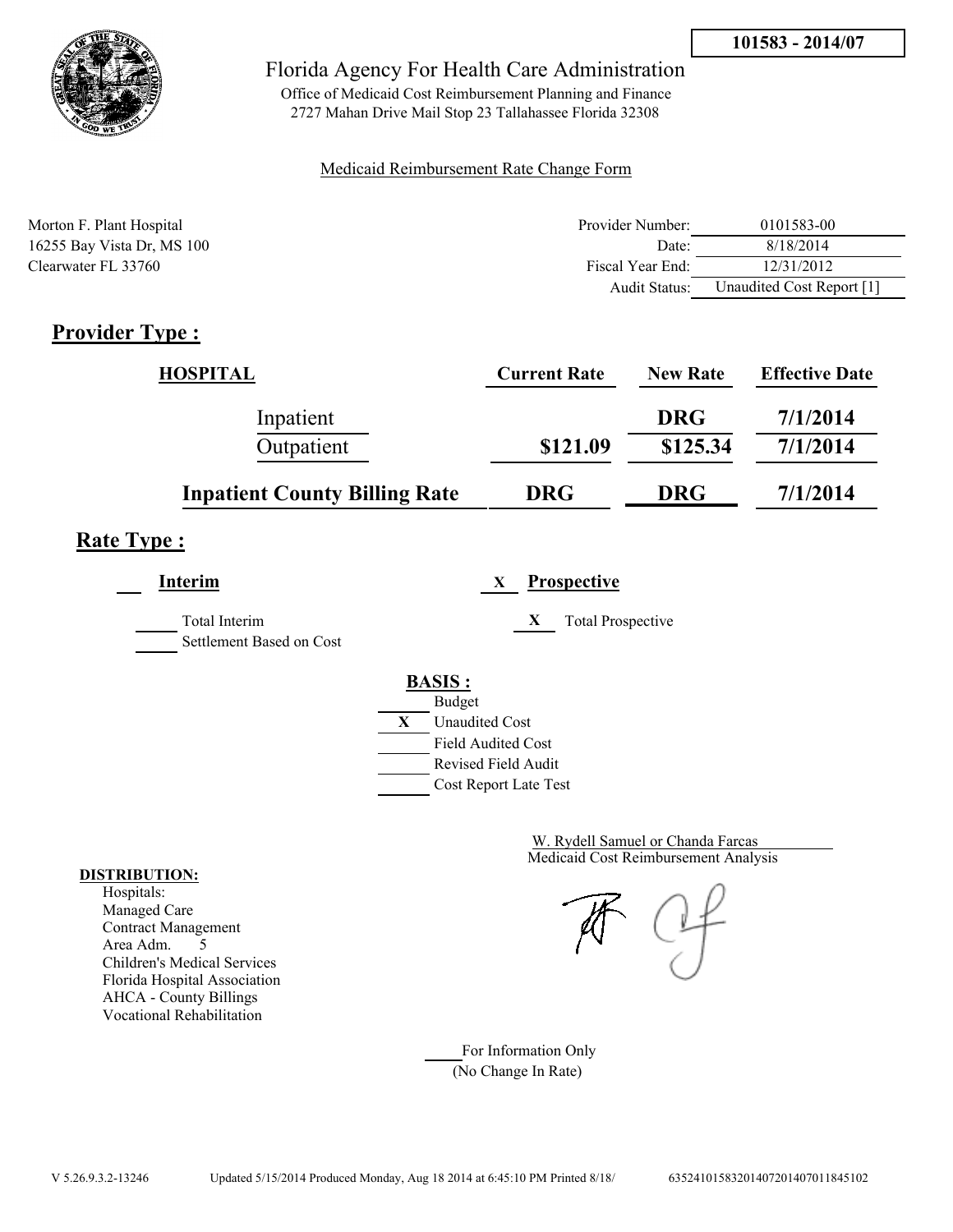

Office of Medicaid Cost Reimbursement Planning and Finance 2727 Mahan Drive Mail Stop 23 Tallahassee Florida 32308

### Medicaid Reimbursement Rate Change Form

| Morton F. Plant Hospital   | Provider Number: | 0101583-01                |
|----------------------------|------------------|---------------------------|
| 16255 Bay Vista Dr, MS 100 | Date:            | 8/18/2014                 |
| Clearwater FL 33760        | Fiscal Year End: | 12/31/2012                |
|                            | Audit Status:    | Unaudited Cost Report [1] |

# **Provider Type :**

| <b>HOSPITAL</b>                      | <b>Current Rate</b> | <b>New Rate</b> | <b>Effective Date</b> |
|--------------------------------------|---------------------|-----------------|-----------------------|
| Inpatient                            |                     | <b>DRG</b>      | 7/1/2014              |
| Outpatient                           | \$121.09            | \$125.34        | 7/1/2014              |
| <b>Inpatient County Billing Rate</b> | <b>DRG</b>          | <b>DRG</b>      | 7/1/2014              |

# **Rate Type :**

**Interim X Prospective**

Total Interim **X** Total Prospective Settlement Based on Cost



Medicaid Cost Reimbursement Analysis W. Rydell Samuel or Chanda Farcas

For Information Only (No Change In Rate)

#### **DISTRIBUTION:**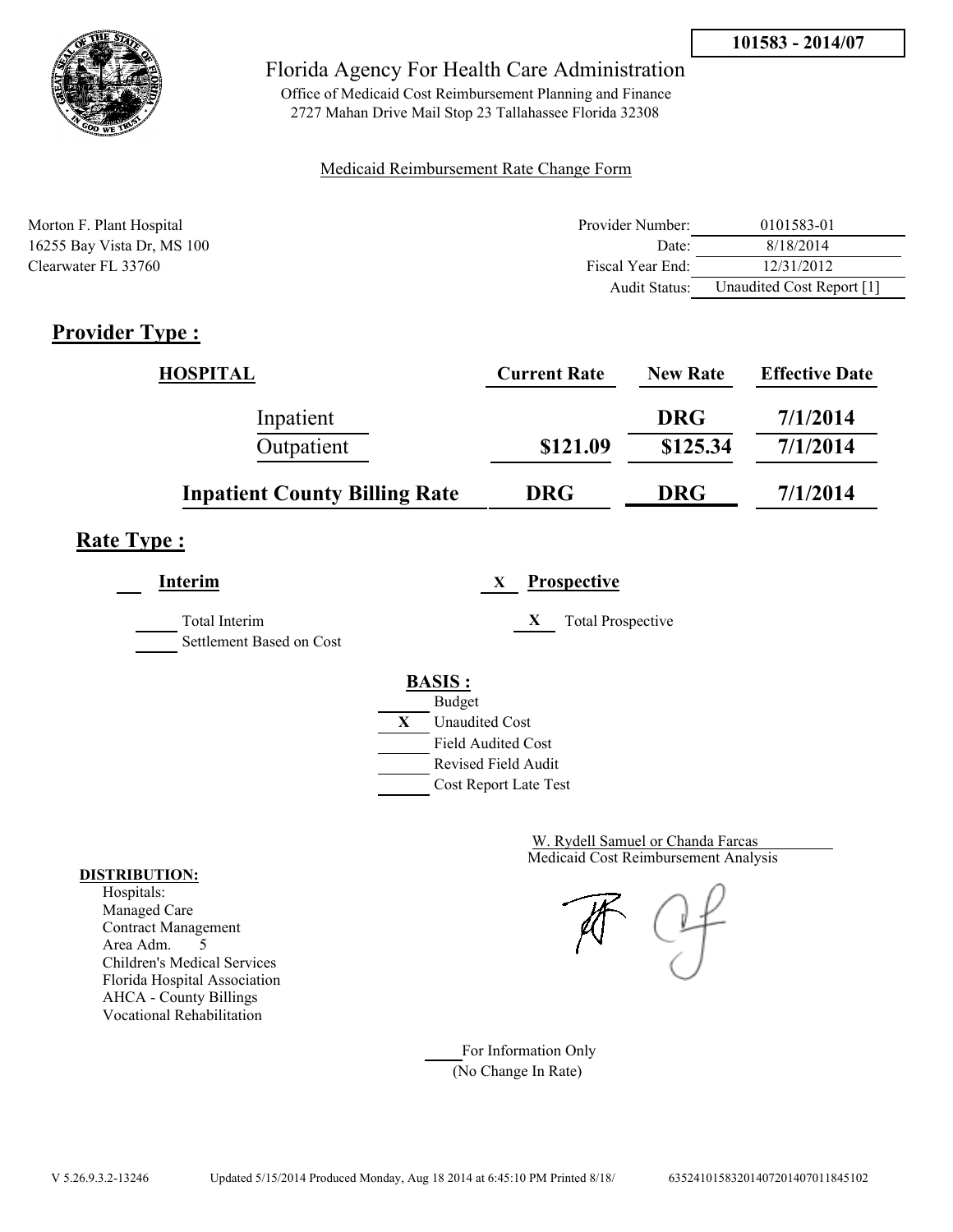

Office of Medicaid Cost Reimbursement Planning and Finance 2727 Mahan Drive Mail Stop 23 Tallahassee Florida 32308

#### Medicaid Reimbursement Rate Change Form

| Helen Ellis Memorial Hospital | Provider Number: | 0101613-00                |
|-------------------------------|------------------|---------------------------|
| 1395 South Pinellas Ave.      | Date:            | 8/18/2014                 |
| Tarpon Springs FL 34689-1487  | Fiscal Year End: | 12/31/2012                |
|                               | Audit Status:    | Unaudited Cost Report [1] |

# **Provider Type :**

| HOSPITAL   | <b>Current Rate</b> | <b>New Rate</b> | <b>Effective Date</b> |
|------------|---------------------|-----------------|-----------------------|
| Inpatient  |                     | <b>DRG</b>      | 7/1/2014              |
| Outpatient | \$98.65             | \$105.70        | 7/1/2014              |

# **Rate Type :**

**Interim X Prospective** Total Interim **X** Total Prospective Settlement Based on Cost **BASIS :** Budget **X** Unaudited Cost Field Audited Cost Revised Field Audit Cost Report Late Test

> Medicaid Cost Reimbursement Analysis W. Rydell Samuel or Chanda Farcas

For Information Only (No Change In Rate)

#### **DISTRIBUTION:**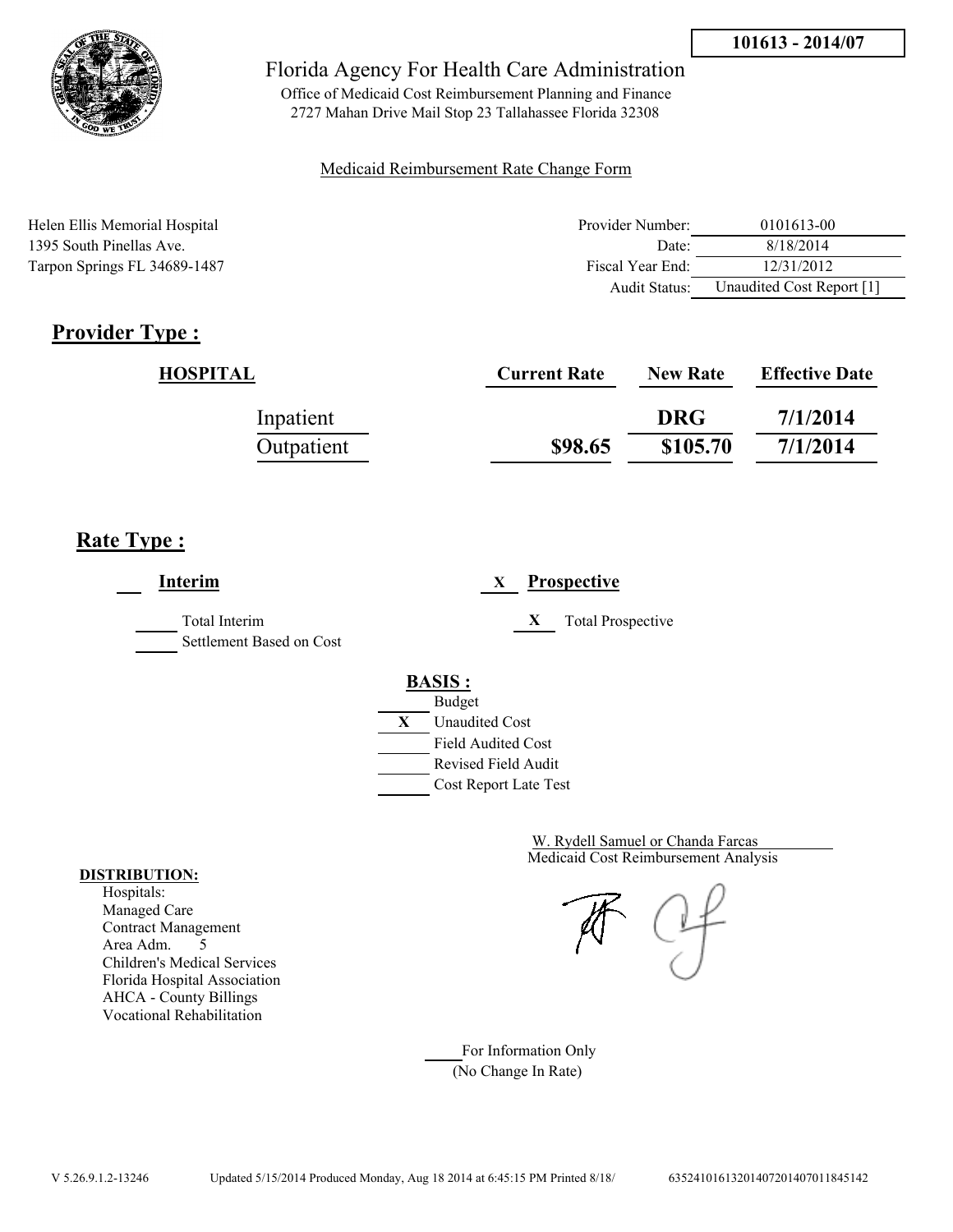

Office of Medicaid Cost Reimbursement Planning and Finance 2727 Mahan Drive Mail Stop 23 Tallahassee Florida 32308

### Medicaid Reimbursement Rate Change Form

| Lakeland Regional Medical Center            | Provider Number: | 0101648-00                |  |
|---------------------------------------------|------------------|---------------------------|--|
| 230 South Florida Ave, Reimb Dept 4th Floor | Date:            | 8/18/2014                 |  |
| Lakeland FL 33801                           | Fiscal Year End: | 9/30/2013                 |  |
|                                             | Audit Status:    | Unaudited Cost Report [1] |  |
|                                             |                  | Rate Includes Buy Back    |  |

# **Provider Type :**

| <b>HOSPITAL</b>                      | <b>Current Rate</b> | <b>New Rate</b> | <b>Effective Date</b> |
|--------------------------------------|---------------------|-----------------|-----------------------|
| Inpatient                            |                     | <b>DRG</b>      | 7/1/2014              |
| Outpatient                           | \$130.30            | \$81.41         | 7/1/2014              |
| <b>Inpatient County Billing Rate</b> | <b>DRG</b>          | <b>DRG</b>      | 7/1/2014              |

# **Rate Type :**

| <b>Interim</b>                            | <b>Prospective</b><br>X       |
|-------------------------------------------|-------------------------------|
| Total Interim<br>Settlement Based on Cost | X<br><b>Total Prospective</b> |
|                                           | <b>BASIS:</b>                 |
|                                           | <b>Budget</b>                 |
|                                           | X<br><b>Unaudited Cost</b>    |
|                                           | <b>Field Audited Cost</b>     |
|                                           | <b>Revised Field Audit</b>    |
|                                           | Cost Report Late Test         |
|                                           |                               |

Medicaid Cost Reimbursement Analysis W. Rydell Samuel or Chanda Farcas

For Information Only (No Change In Rate)

#### **DISTRIBUTION:**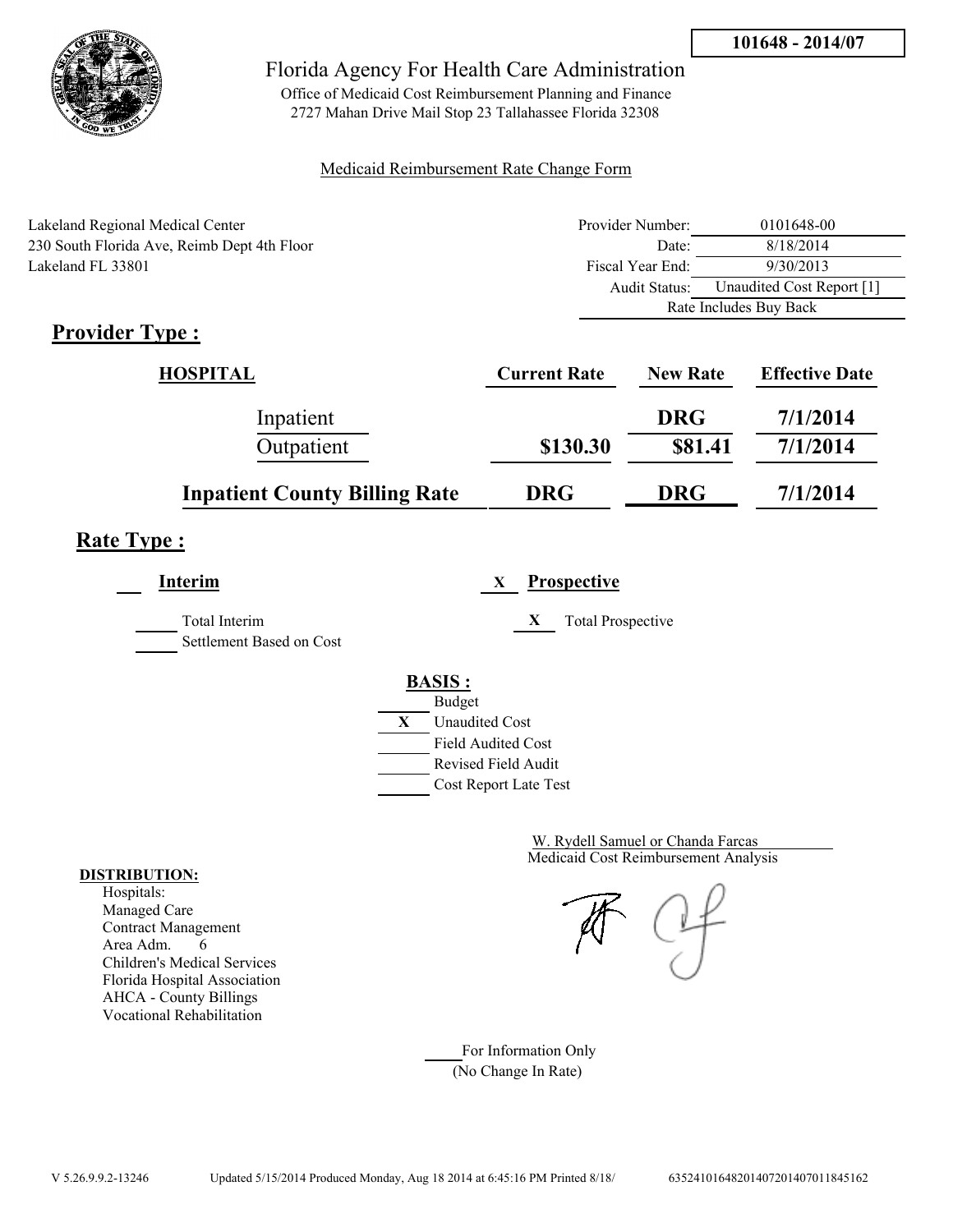

Office of Medicaid Cost Reimbursement Planning and Finance 2727 Mahan Drive Mail Stop 23 Tallahassee Florida 32308

#### Medicaid Reimbursement Rate Change Form

| Lake Wales Hospital Association | Provider Number:     | 0101664-00                |
|---------------------------------|----------------------|---------------------------|
| $410$ South 11th St.            | Date:                | 8/18/2014                 |
| Lake Wales FL 33853             | Fiscal Year End:     | 12/31/2012                |
|                                 | <b>Audit Status:</b> | Unaudited Cost Report [1] |

# **Provider Type :**

| HOSPITAL   | <b>Current Rate</b> | <b>New Rate</b> | <b>Effective Date</b> |
|------------|---------------------|-----------------|-----------------------|
| Inpatient  |                     | <b>DRG</b>      | 7/1/2014              |
| Outpatient | \$94.48             | \$64.75         | 7/1/2014              |

## **Rate Type :**

**Interim X Prospective** Total Interim **X** Total Prospective Settlement Based on Cost **BASIS :** Budget **X** Unaudited Cost Field Audited Cost Revised Field Audit Cost Report Late Test

> Medicaid Cost Reimbursement Analysis W. Rydell Samuel or Chanda Farcas

For Information Only (No Change In Rate)

#### **DISTRIBUTION:**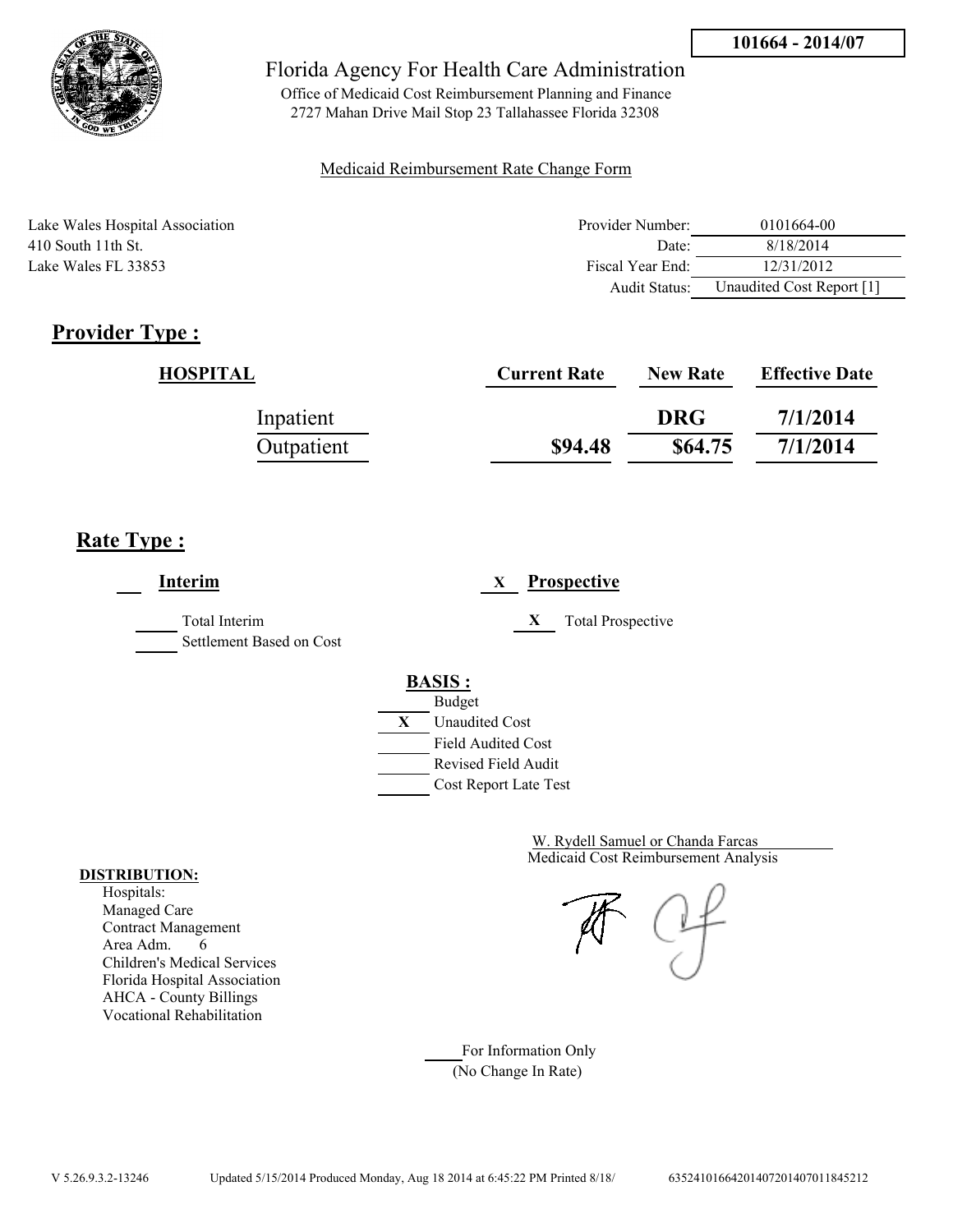

Office of Medicaid Cost Reimbursement Planning and Finance 2727 Mahan Drive Mail Stop 23 Tallahassee Florida 32308

### Medicaid Reimbursement Rate Change Form

| Winter Haven Hospital    | Provider Number: | 0101699-00                |
|--------------------------|------------------|---------------------------|
| 200 Avenue "F" Northeast | Date:            | 8/18/2014                 |
| Winter Haven FL 33880    | Fiscal Year End: | 12/31/2013                |
|                          | Audit Status:    | Unaudited Cost Report [1] |

# **Provider Type :**

| <b>HOSPITAL</b>                      | <b>Current Rate</b> | <b>New Rate</b> | <b>Effective Date</b> |
|--------------------------------------|---------------------|-----------------|-----------------------|
| Inpatient                            |                     | <b>DRG</b>      | 7/1/2014              |
| Outpatient                           | \$124.94            | \$87.68         | 7/1/2014              |
| <b>Inpatient County Billing Rate</b> | <b>DRG</b>          | <b>DRG</b>      | 7/1/2014              |

# **Rate Type :**

**Interim X Prospective**

Total Interim **X** Total Prospective Settlement Based on Cost

# **BASIS :**



Medicaid Cost Reimbursement Analysis W. Rydell Samuel or Chanda Farcas

For Information Only (No Change In Rate)

#### **DISTRIBUTION:**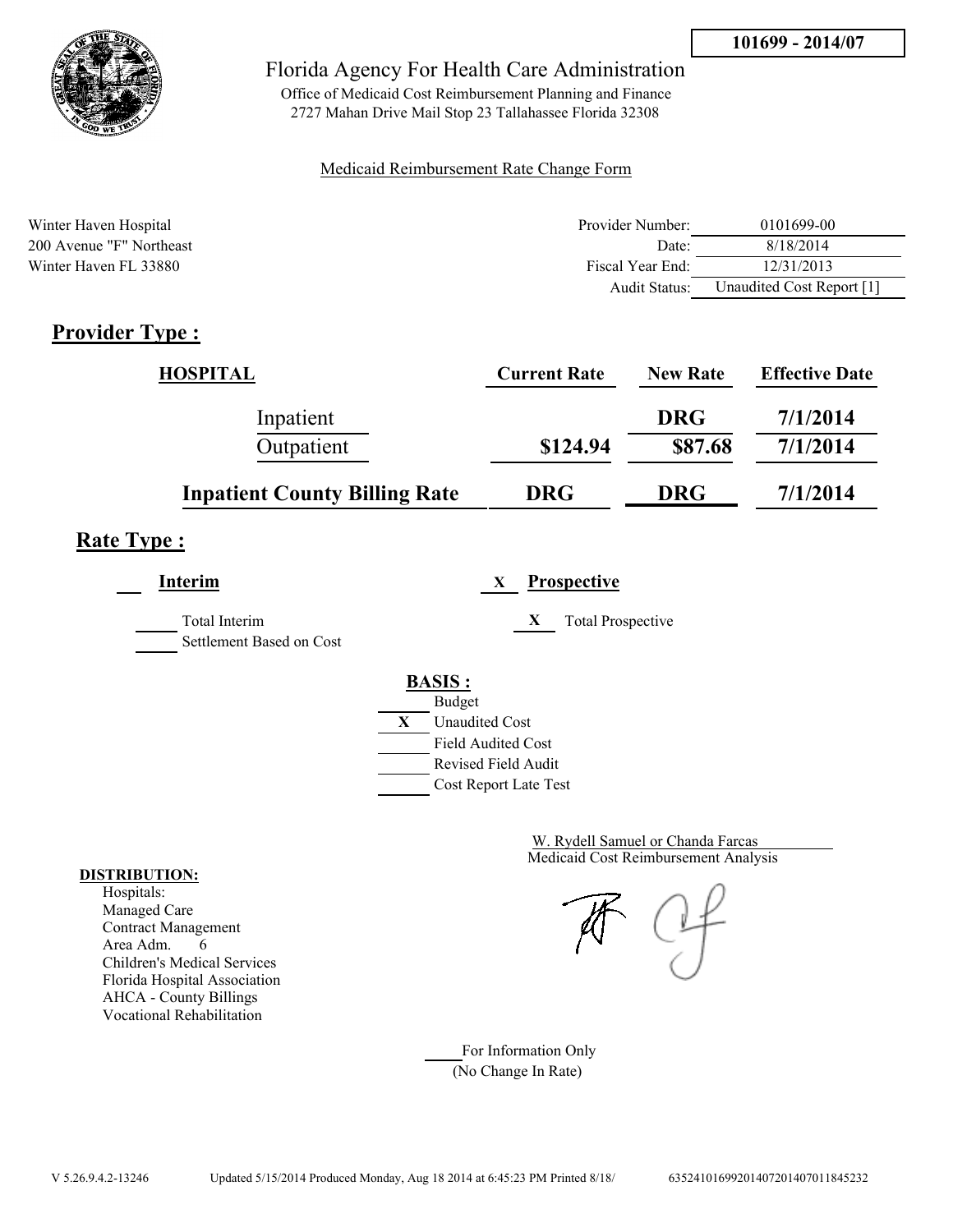

Office of Medicaid Cost Reimbursement Planning and Finance 2727 Mahan Drive Mail Stop 23 Tallahassee Florida 32308

#### Medicaid Reimbursement Rate Change Form

| West Gables Rehabilitation | Provider Number: | 0101702-00                |
|----------------------------|------------------|---------------------------|
| 2525 Southwest 75th Av.    | Date:            | 8/18/2014                 |
| Miami FL 33155             | Fiscal Year End: | 12/31/2012                |
|                            | Audit Status:    | Unaudited Cost Report [1] |

# **Provider Type :**

| <b>HOSPITAL</b> | <b>Current Rate</b> | <b>New Rate</b> | <b>Effective Date</b> |
|-----------------|---------------------|-----------------|-----------------------|
| Inpatient       |                     | <b>DRG</b>      | 7/1/2014              |
| Outpatient      | \$14.66             | \$9.15          | 7/1/2014              |

# **Rate Type :**

**Interim X Prospective** Total Interim **X** Total Prospective Settlement Based on Cost **BASIS :** Budget **X** Unaudited Cost Field Audited Cost Revised Field Audit Cost Report Late Test

> Medicaid Cost Reimbursement Analysis W. Rydell Samuel or Chanda Farcas

For Information Only (No Change In Rate)

#### **DISTRIBUTION:**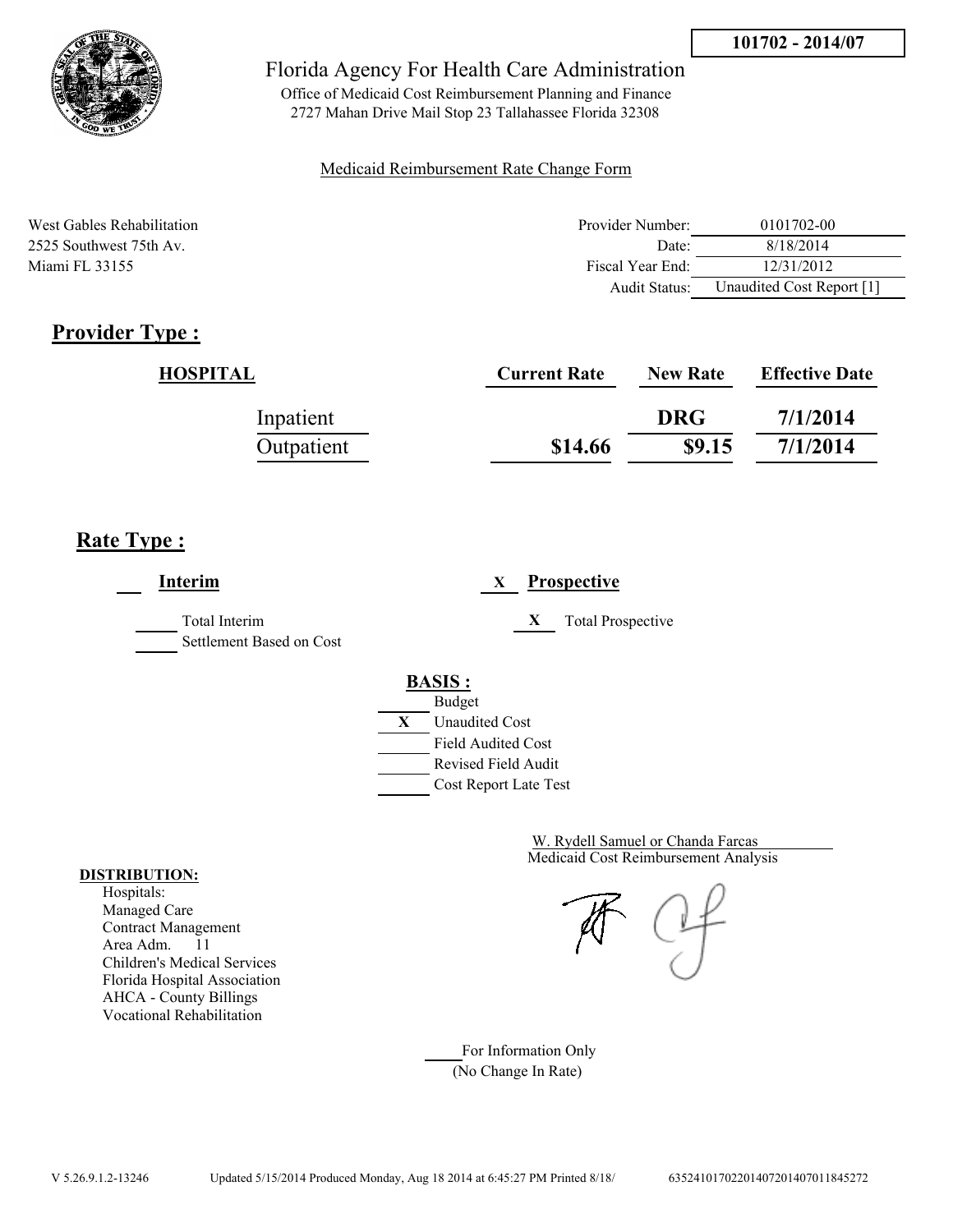



Office of Medicaid Cost Reimbursement Planning and Finance 2727 Mahan Drive Mail Stop 23 Tallahassee Florida 32308

#### Medicaid Reimbursement Rate Change Form

| Flagler Hospital       | Provider Number:     | 0101711-00                |
|------------------------|----------------------|---------------------------|
| 400 Health Park Blvd.  | Date:                | 8/18/2014                 |
| St. Augustine FL 32086 | Fiscal Year End:     | 9/30/2013                 |
|                        | <b>Audit Status:</b> | Unaudited Cost Report [1] |

## **Provider Type :**

| <b>HOSPITAL</b>                      | <b>Current Rate</b> | <b>New Rate</b> | <b>Effective Date</b> |
|--------------------------------------|---------------------|-----------------|-----------------------|
| Inpatient                            |                     | <b>DRG</b>      | 7/1/2014              |
| Outpatient                           | \$77.81             | \$81.12         | 7/1/2014              |
| <b>Inpatient County Billing Rate</b> | <b>DRG</b>          | <b>DRG</b>      | 7/1/2014              |

# **Rate Type :**

**Interim X Prospective** Total Interim **X** Total Prospective

Settlement Based on Cost

### **BASIS :** Budget **X** Unaudited Cost

Field Audited Cost Revised Field Audit

Cost Report Late Test

Medicaid Cost Reimbursement Analysis W. Rydell Samuel or Chanda Farcas

For Information Only (No Change In Rate)

#### **DISTRIBUTION:**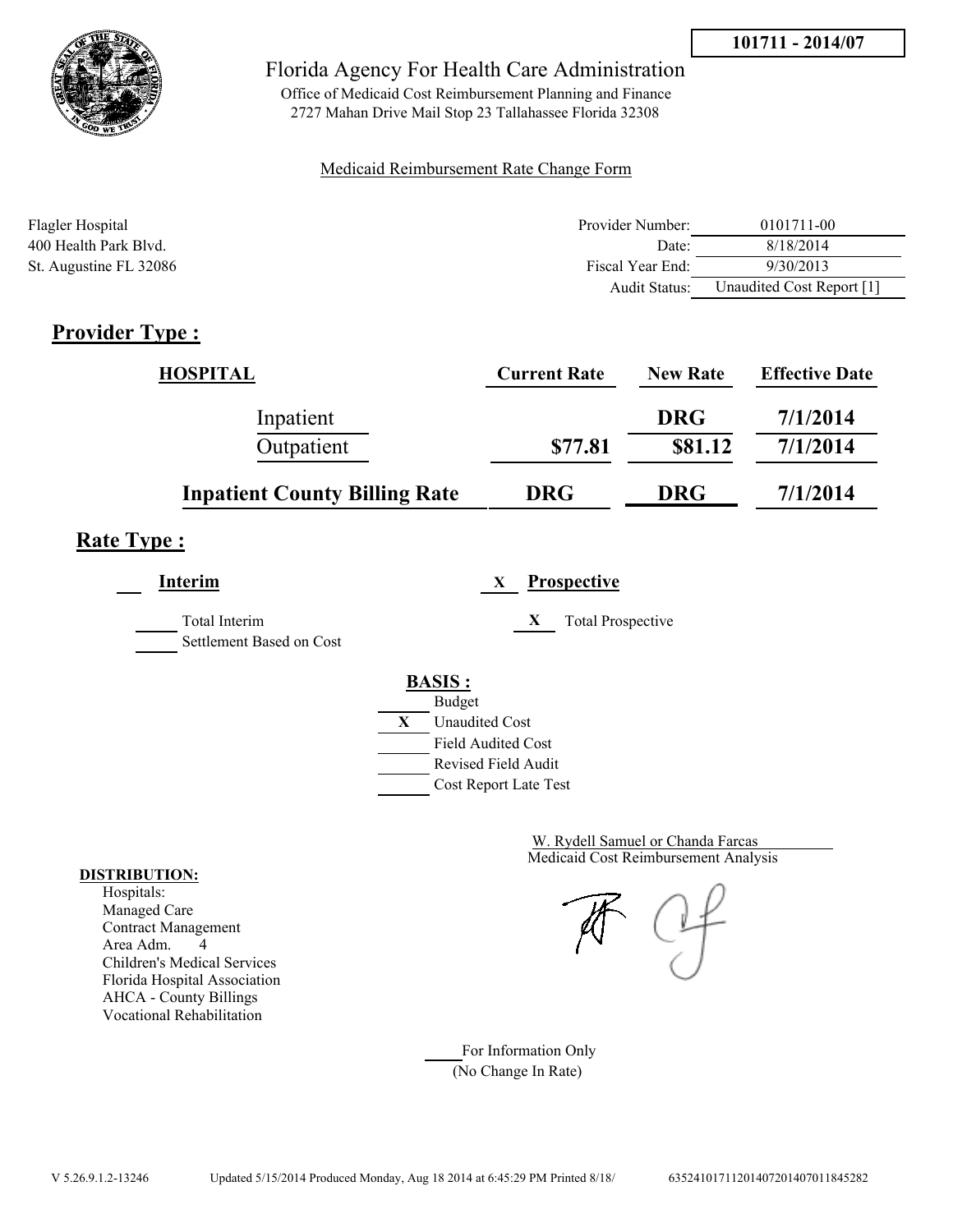



Office of Medicaid Cost Reimbursement Planning and Finance 2727 Mahan Drive Mail Stop 23 Tallahassee Florida 32308

#### Medicaid Reimbursement Rate Change Form

| Jay Hospital             | Provider Number: | 0101737-00                |  |
|--------------------------|------------------|---------------------------|--|
| 221 South Alabama Street | Date:            | 8/18/2014                 |  |
| Jay FL 32565             | Fiscal Year End: | 9/30/2013                 |  |
|                          | Audit Status:    | Unaudited Cost Report [1] |  |
|                          |                  | Rate Includes Buy Back    |  |

# **Provider Type :**

| HOSPITAL   | <b>Current Rate</b> | <b>New Rate</b> | <b>Effective Date</b> |
|------------|---------------------|-----------------|-----------------------|
| Inpatient  |                     | <b>DRG</b>      | 7/1/2014              |
| Outpatient | \$79.28             | \$11.76         | 7/1/2014              |

## **Rate Type :**

 $\overline{a}$ 

| Interim                                   | <b>Prospective</b><br>X                                                                                                                   |
|-------------------------------------------|-------------------------------------------------------------------------------------------------------------------------------------------|
| Total Interim<br>Settlement Based on Cost | X<br><b>Total Prospective</b>                                                                                                             |
|                                           | <b>BASIS:</b><br><b>Budget</b><br>X<br><b>Unaudited Cost</b><br><b>Field Audited Cost</b><br>Revised Field Audit<br>Cost Report Late Test |

Medicaid Cost Reimbursement Analysis W. Rydell Samuel or Chanda Farcas

For Information Only (No Change In Rate)

#### **DISTRIBUTION:**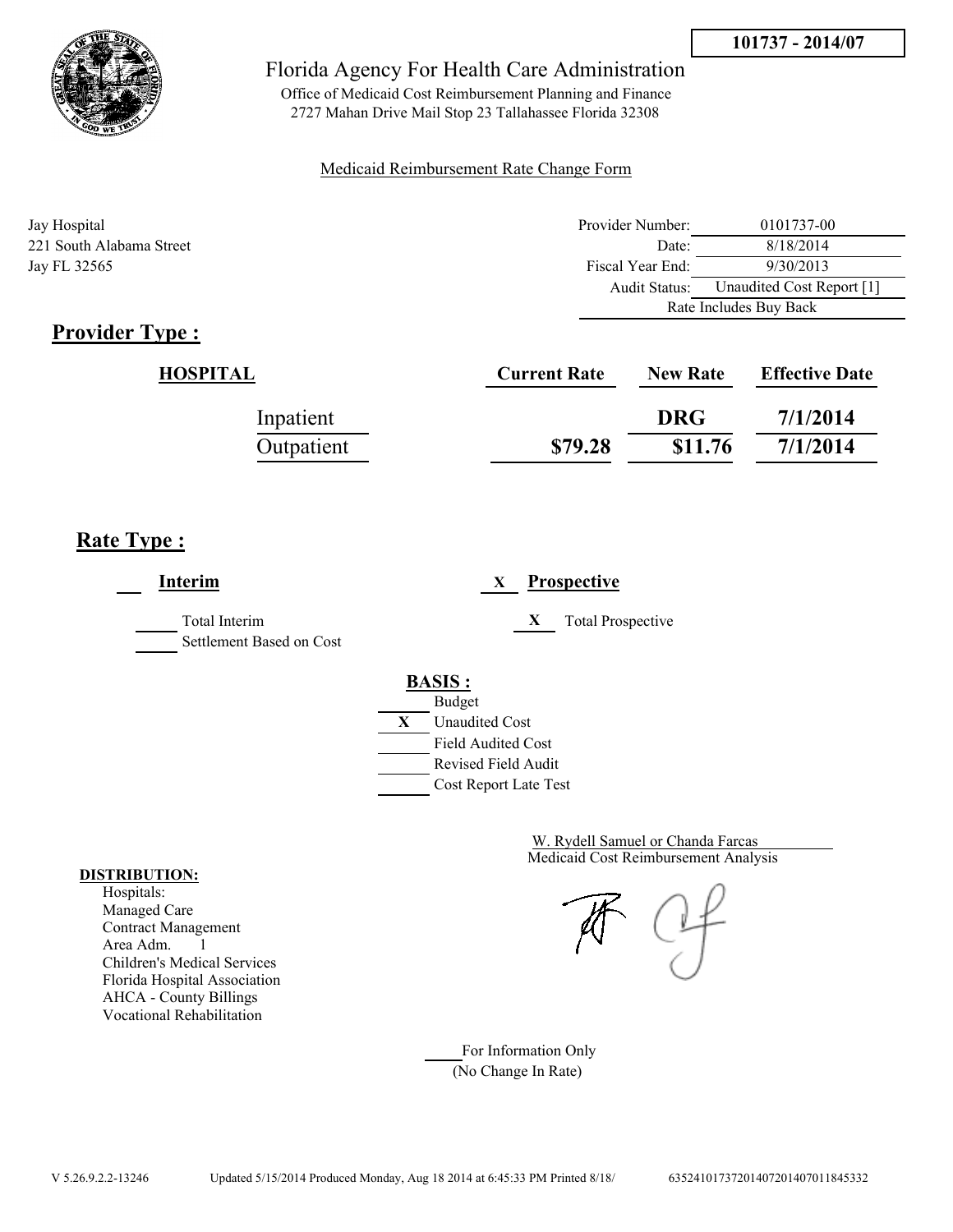

Office of Medicaid Cost Reimbursement Planning and Finance 2727 Mahan Drive Mail Stop 23 Tallahassee Florida 32308

#### Medicaid Reimbursement Rate Change Form

| Santa Rosa Hospital | Provider Number:     | 0101745-00                |
|---------------------|----------------------|---------------------------|
| P.O. BOX 648        | Date:                | 8/18/2014                 |
| Milton FL 32570     | Fiscal Year End:     | 5/31/2013                 |
|                     | <b>Audit Status:</b> | Unaudited Cost Report [1] |

## **Provider Type :**

| HOSPITAL   | <b>Current Rate</b> | <b>New Rate</b> | <b>Effective Date</b> |
|------------|---------------------|-----------------|-----------------------|
| Inpatient  |                     | <b>DRG</b>      | 7/1/2014              |
| Outpatient | \$96.17             | \$72.29         | 7/1/2014              |

## **Rate Type :**

**Interim X Prospective** Total Interim **X** Total Prospective Settlement Based on Cost **BASIS :** Budget **X** Unaudited Cost Field Audited Cost Revised Field Audit Cost Report Late Test

> Medicaid Cost Reimbursement Analysis W. Rydell Samuel or Chanda Farcas

For Information Only (No Change In Rate)

#### **DISTRIBUTION:**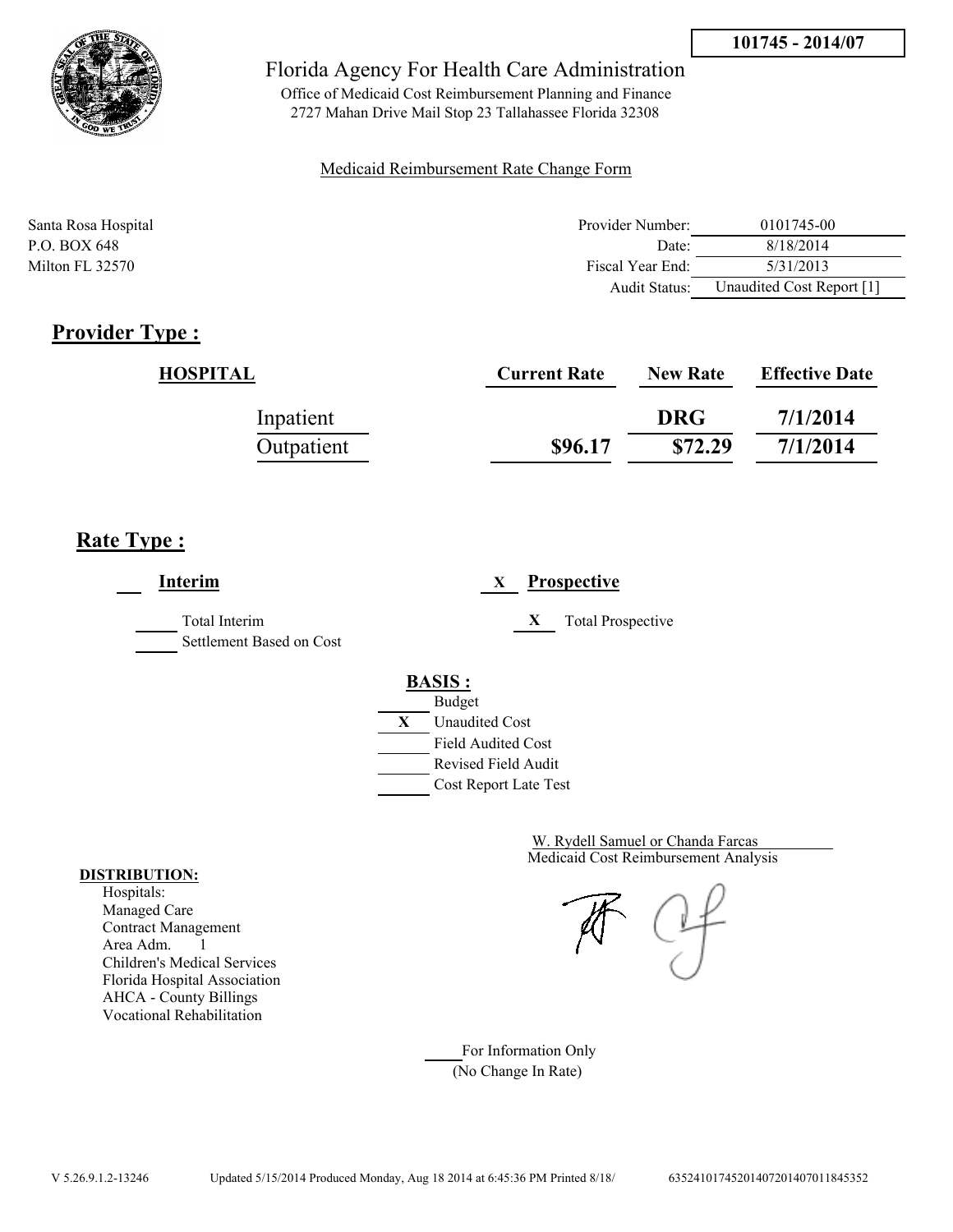

Office of Medicaid Cost Reimbursement Planning and Finance 2727 Mahan Drive Mail Stop 23 Tallahassee Florida 32308

### Medicaid Reimbursement Rate Change Form

HealthSouth Rehabilitation Hospital-Largo 901 Clearwater Largo Rd. Largo FL 34640

| Provider Number: | 0101753-00                |
|------------------|---------------------------|
| Date             | 8/18/2014                 |
| Fiscal Year End: | 12/31/2012                |
| Audit Status:    | Unaudited Cost Report [1] |

# **Provider Type :**

| HOSPITAL   | <b>Current Rate</b> | <b>New Rate</b> | <b>Effective Date</b> |
|------------|---------------------|-----------------|-----------------------|
| Inpatient  |                     | <b>DRG</b>      | 7/1/2014              |
| Outpatient | \$14.66             | \$9.15          | 7/1/2014              |

# **Rate Type :**

**Interim X Prospective** Total Interim **X** Total Prospective Settlement Based on Cost **BASIS :** Budget **X** Unaudited Cost Field Audited Cost Revised Field Audit Cost Report Late Test

> Medicaid Cost Reimbursement Analysis W. Rydell Samuel or Chanda Farcas

For Information Only (No Change In Rate)

#### **DISTRIBUTION:**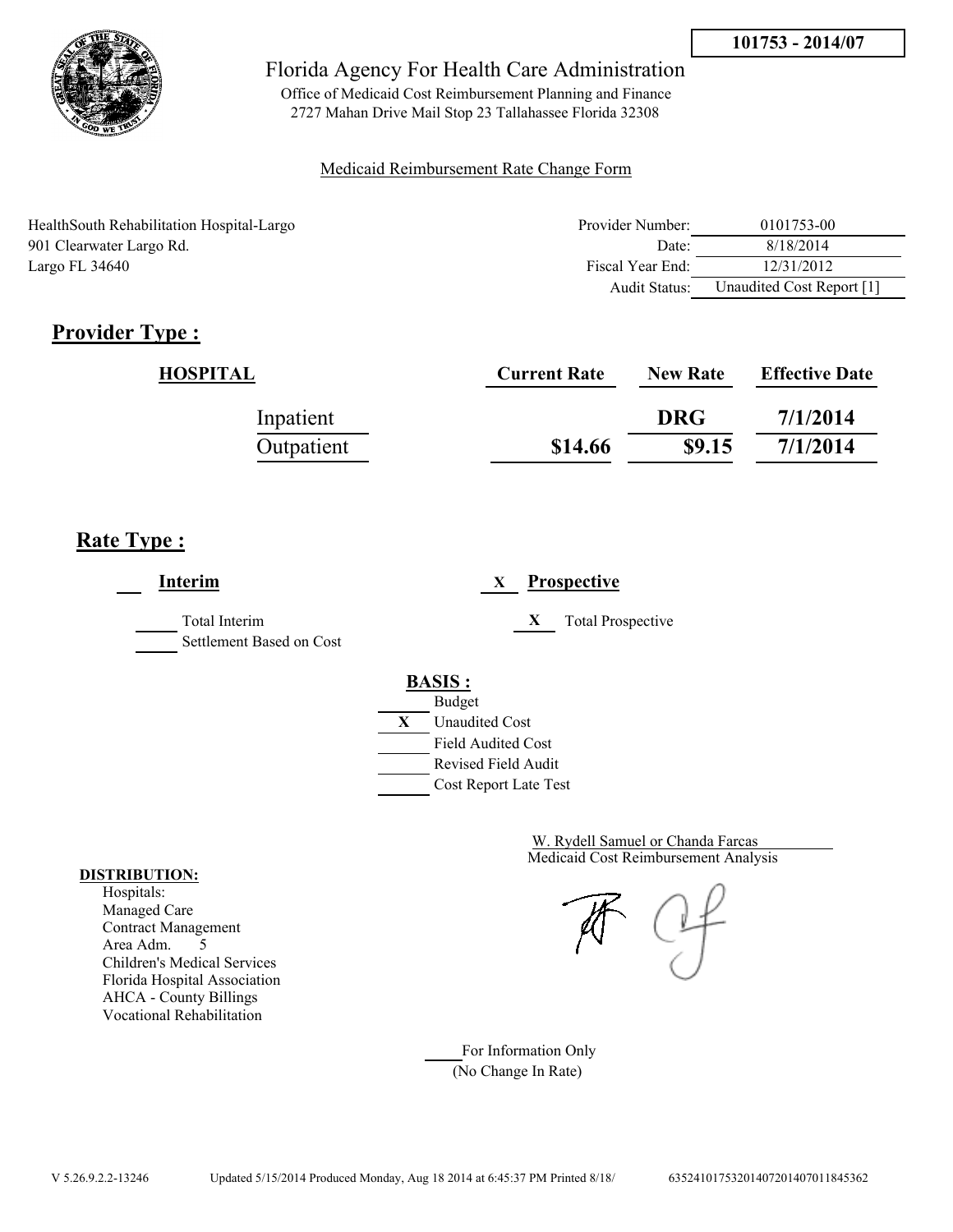

Office of Medicaid Cost Reimbursement Planning and Finance 2727 Mahan Drive Mail Stop 23 Tallahassee Florida 32308

#### Medicaid Reimbursement Rate Change Form

| Memorial Hospital  | Provider Number: | 0101761-00                |
|--------------------|------------------|---------------------------|
| 1901 Arlington St. | Date:            | 8/18/2014                 |
| Sarasota FL 33579  | Fiscal Year End: | 9/30/2013                 |
|                    | Audit Status:    | Unaudited Cost Report [1] |

## **Provider Type :**

| HOSPITAL   | <b>Current Rate</b> | <b>New Rate</b> | <b>Effective Date</b> |
|------------|---------------------|-----------------|-----------------------|
| Inpatient  |                     | <b>DRG</b>      | 7/1/2014              |
| Outpatient | \$133.96            | \$102.93        | 7/1/2014              |

## **Rate Type :**

**Interim X Prospective** Total Interim **X** Total Prospective Settlement Based on Cost **BASIS :** Budget **X** Unaudited Cost Field Audited Cost Revised Field Audit Cost Report Late Test

> Medicaid Cost Reimbursement Analysis W. Rydell Samuel or Chanda Farcas

For Information Only (No Change In Rate)

#### **DISTRIBUTION:**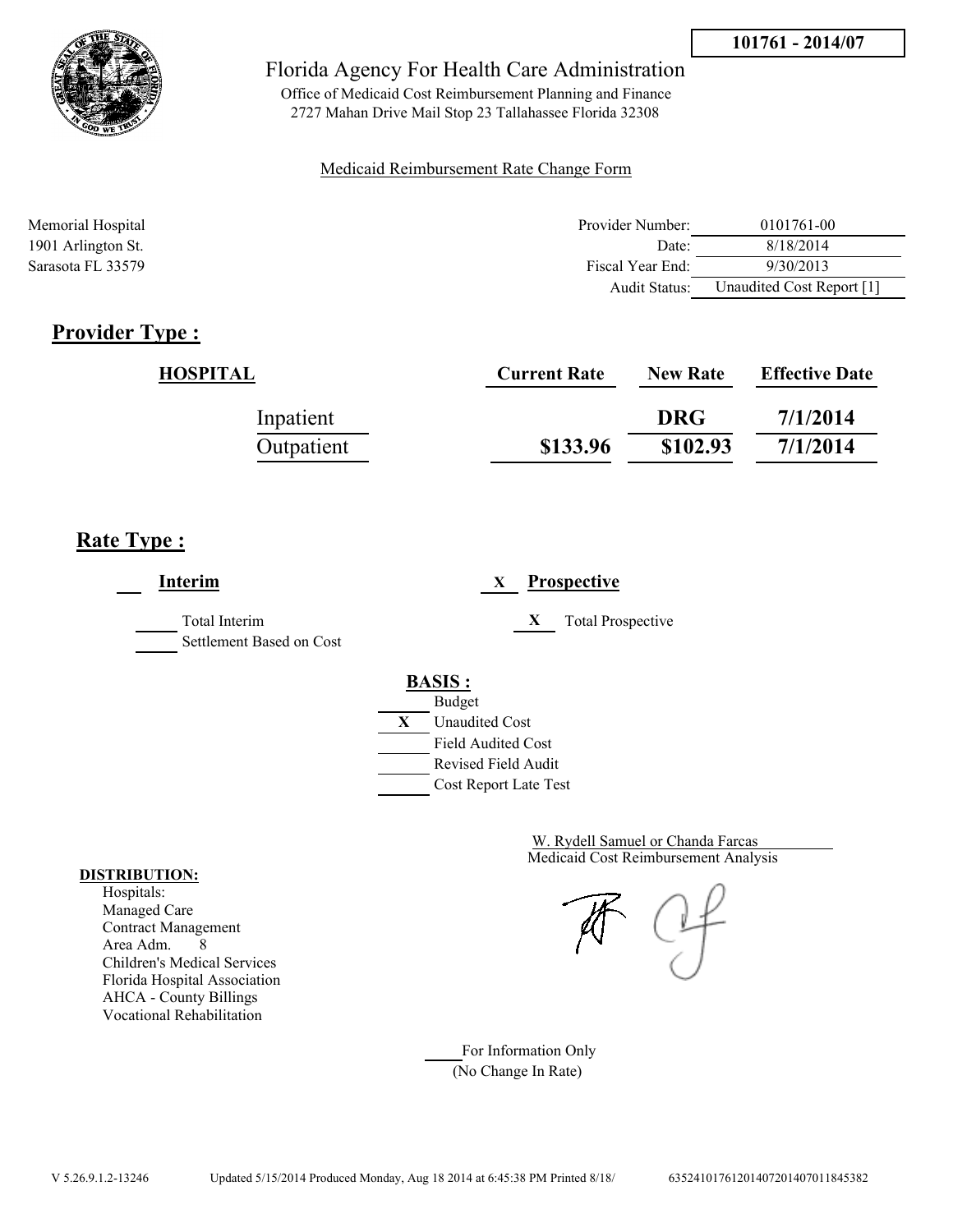

Office of Medicaid Cost Reimbursement Planning and Finance 2727 Mahan Drive Mail Stop 23 Tallahassee Florida 32308

### Medicaid Reimbursement Rate Change Form

Central Florida Regional Hospital 1401 West Seminole Blvd. Sanford FL 32771

| Provider Number: | 0101788-00                |
|------------------|---------------------------|
| Date:            | 8/18/2014                 |
| Fiscal Year End: | 5/31/2013                 |
| Audit Status:    | Unaudited Cost Report [1] |

# **Provider Type :**

| HOSPITAL   | <b>Current Rate</b> | <b>New Rate</b> | <b>Effective Date</b> |
|------------|---------------------|-----------------|-----------------------|
| Inpatient  |                     | <b>DRG</b>      | 7/1/2014              |
| Outpatient | \$82.72             | \$82.66         | 7/1/2014              |

# **Rate Type :**

**Interim X Prospective** Total Interim **X** Total Prospective Settlement Based on Cost **BASIS :** Budget **X** Unaudited Cost Field Audited Cost Revised Field Audit Cost Report Late Test

> Medicaid Cost Reimbursement Analysis W. Rydell Samuel or Chanda Farcas

For Information Only (No Change In Rate)

#### **DISTRIBUTION:**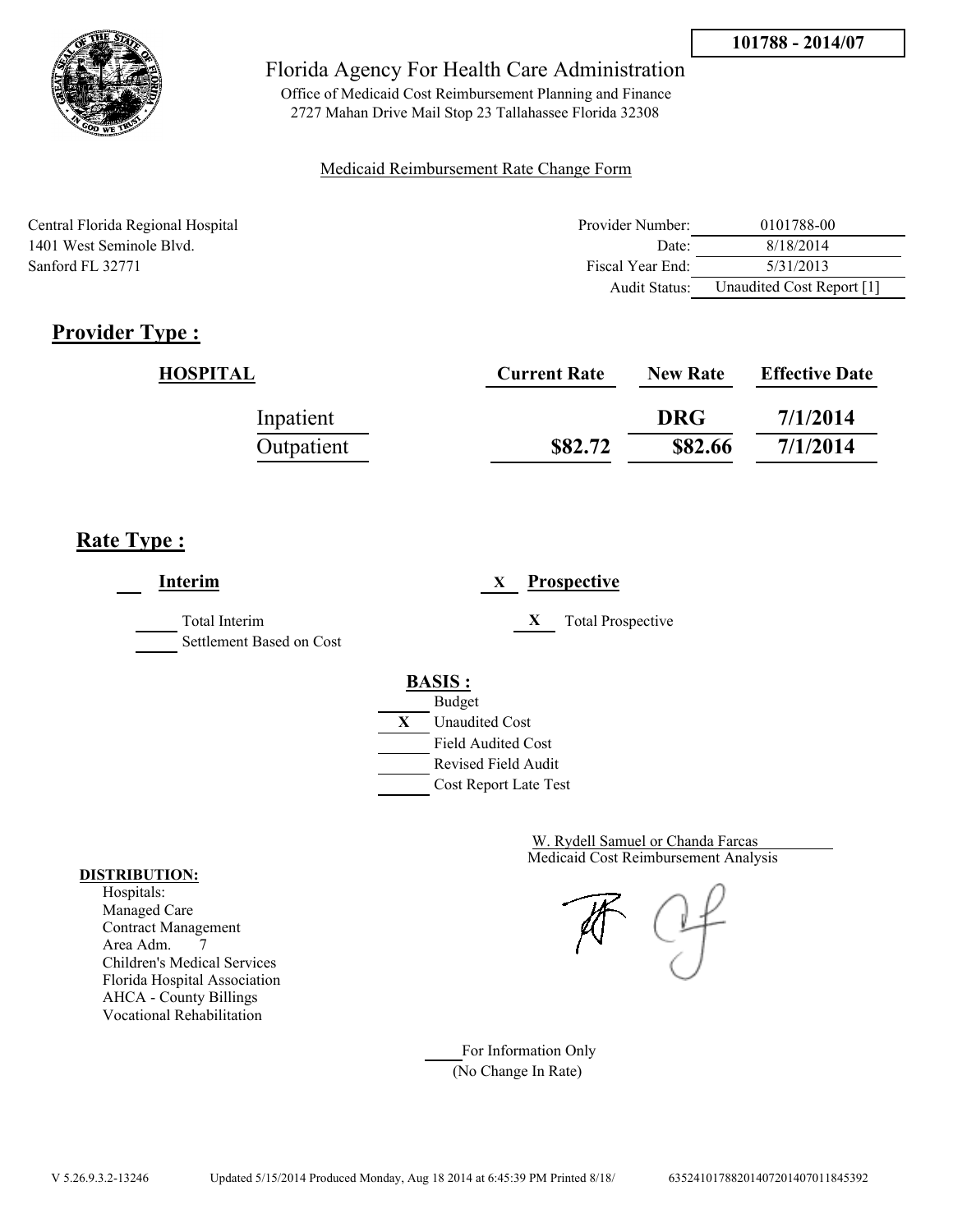

Office of Medicaid Cost Reimbursement Planning and Finance 2727 Mahan Drive Mail Stop 23 Tallahassee Florida 32308

#### Medicaid Reimbursement Rate Change Form

Shands at Live Oak 2010 1796-00 Post Office Box 100336 Date: 8/18/2014 Gainesville FL 32610-0336 Fiscal Year End: 6/30/2013 Audit Status: Unaudited Cost Report [1] Rate Includes Buy Back

# **Provider Type :**

| HOSPITAL   | <b>Current Rate</b> | <b>New Rate</b> | <b>Effective Date</b> |
|------------|---------------------|-----------------|-----------------------|
| Inpatient  |                     | <b>DRG</b>      | 7/1/2014              |
| Outpatient | \$103.64            | \$80.41         | 7/1/2014              |

# **Rate Type :**

**Interim X Prospective** Total Interim **X** Total Prospective Settlement Based on Cost **BASIS :** Budget **X** Unaudited Cost Field Audited Cost Revised Field Audit Cost Report Late Test

> Medicaid Cost Reimbursement Analysis W. Rydell Samuel or Chanda Farcas

For Information Only (No Change In Rate)

#### **DISTRIBUTION:**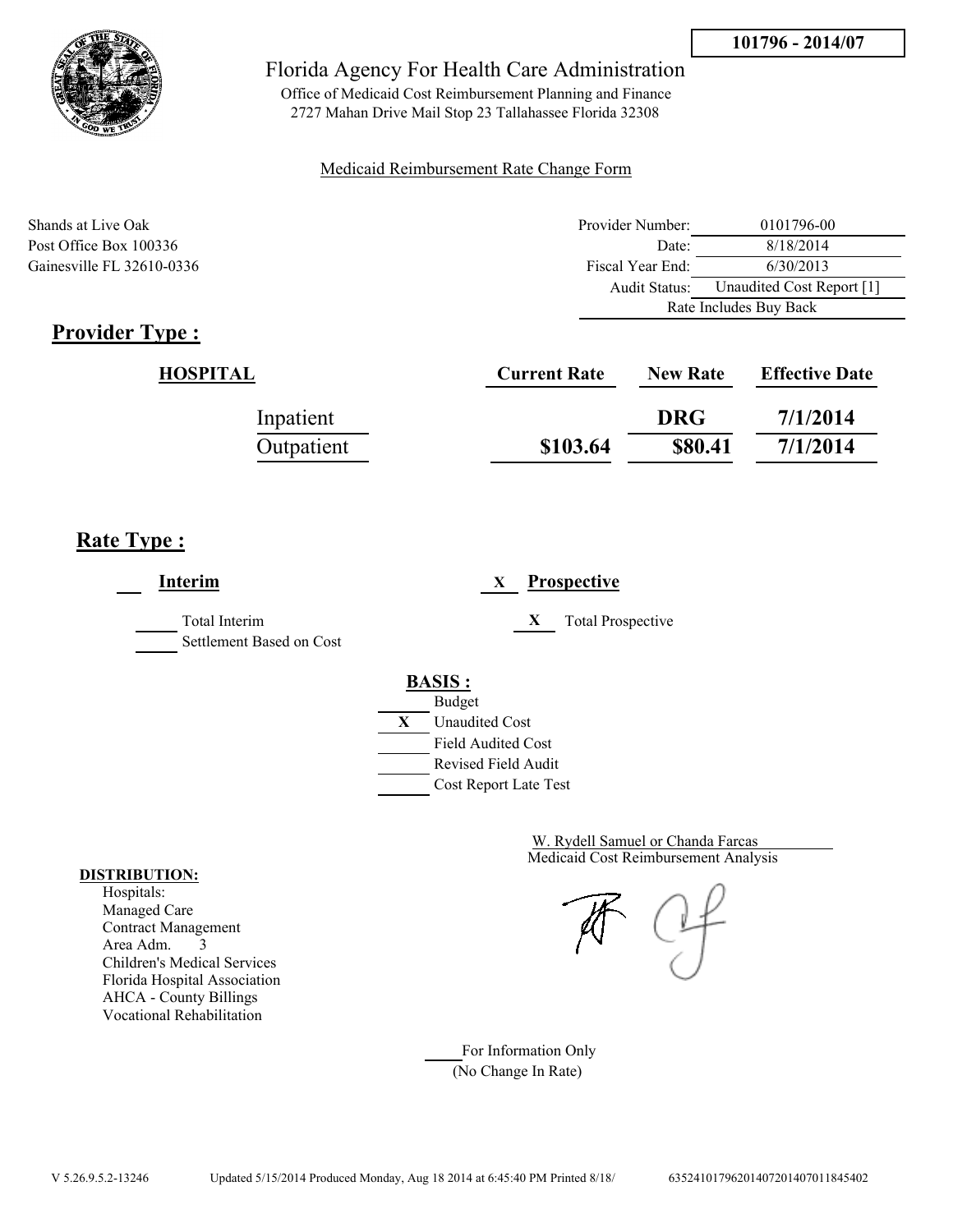

Office of Medicaid Cost Reimbursement Planning and Finance 2727 Mahan Drive Mail Stop 23 Tallahassee Florida 32308

### Medicaid Reimbursement Rate Change Form

Doctor's Memorial Hospital 407 East Ash Street Perry FL 32347

| Provider Number:                           | 0101800-00 |  |
|--------------------------------------------|------------|--|
| Date:                                      | 8/18/2014  |  |
| Fiscal Year End:                           | 5/31/2013  |  |
| Unaudited Cost Report [1]<br>Audit Status: |            |  |
| Rate Includes Buy Back                     |            |  |

# **Provider Type :**

| HOSPITAL   | <b>Current Rate</b> | <b>New Rate</b> | <b>Effective Date</b> |
|------------|---------------------|-----------------|-----------------------|
| Inpatient  |                     | <b>DRG</b>      | 7/1/2014              |
| Outpatient | \$113.73            | \$92.07         | 7/1/2014              |

# **Rate Type :**

**Interim X Prospective** Total Interim **X** Total Prospective Settlement Based on Cost **BASIS :** Budget **X** Unaudited Cost Field Audited Cost Revised Field Audit Cost Report Late Test

> Medicaid Cost Reimbursement Analysis W. Rydell Samuel or Chanda Farcas

For Information Only (No Change In Rate)

#### **DISTRIBUTION:**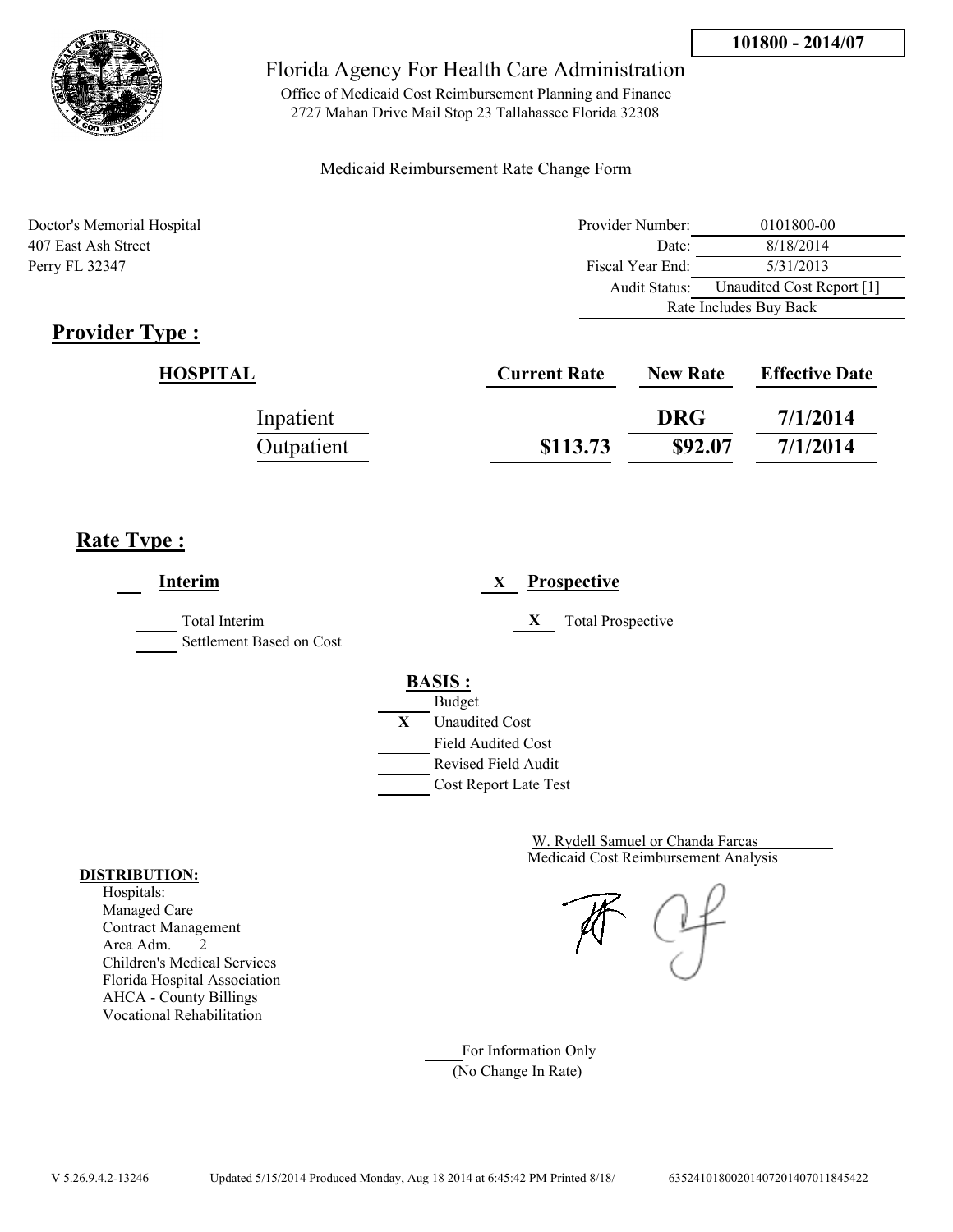

Office of Medicaid Cost Reimbursement Planning and Finance 2727 Mahan Drive Mail Stop 23 Tallahassee Florida 32308

### Medicaid Reimbursement Rate Change Form

Florida Hospital - Fish Memorial 1055 Sax Boulevard Orange City FL 32763

| Provider Number: | 0101826-00                |
|------------------|---------------------------|
| Date:            | 8/18/2014                 |
| Fiscal Year End: | 12/31/2012                |
| Audit Status:    | Unaudited Cost Report [1] |

# **Provider Type :**

| HOSPITAL   | <b>Current Rate</b> | <b>New Rate</b> | <b>Effective Date</b> |
|------------|---------------------|-----------------|-----------------------|
| Inpatient  |                     | <b>DRG</b>      | 7/1/2014              |
| Outpatient | \$136.63            | \$86.61         | 7/1/2014              |

# **Rate Type :**

**Interim X Prospective** Total Interim **X** Total Prospective Settlement Based on Cost **BASIS :** Budget **X** Unaudited Cost Field Audited Cost Revised Field Audit Cost Report Late Test

> Medicaid Cost Reimbursement Analysis W. Rydell Samuel or Chanda Farcas

For Information Only (No Change In Rate)

#### **DISTRIBUTION:**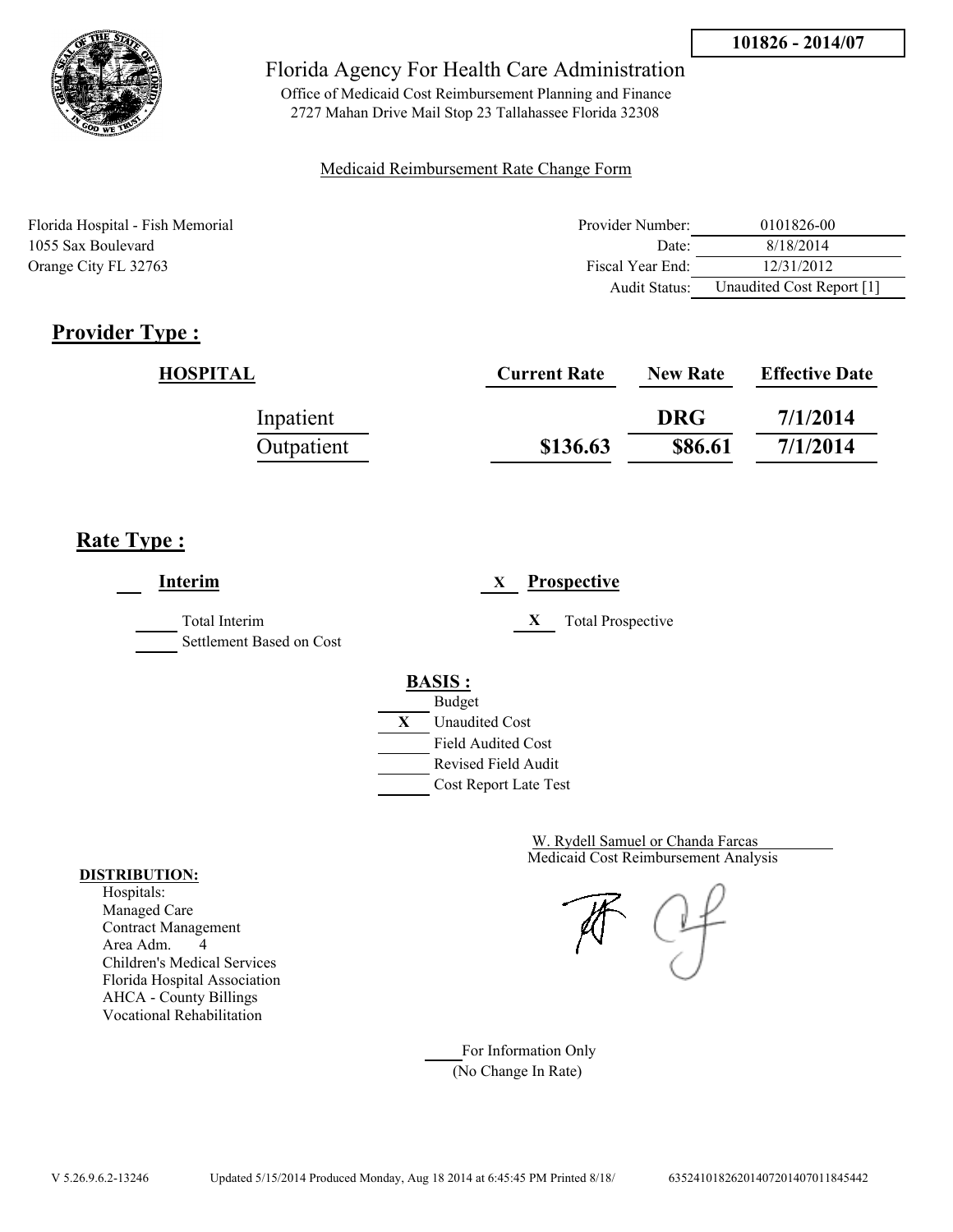

Office of Medicaid Cost Reimbursement Planning and Finance 2727 Mahan Drive Mail Stop 23 Tallahassee Florida 32308

### Medicaid Reimbursement Rate Change Form

| Bert Fish Memorial Hospital | Provider Number: | 0101834-00                |
|-----------------------------|------------------|---------------------------|
| 401 Palmetto Street         | Date:            | 8/18/2014                 |
| New Smyrna Beach FL 32170   | Fiscal Year End: | 9/30/2013                 |
|                             | Audit Status:    | Unaudited Cost Report [1] |

# **Provider Type :**

| HOSPITAL   | <b>Current Rate</b> | <b>New Rate</b> | <b>Effective Date</b> |
|------------|---------------------|-----------------|-----------------------|
| Inpatient  |                     | <b>DRG</b>      | 7/1/2014              |
| Outpatient | \$174.64            | \$84.51         | 7/1/2014              |

# **Rate Type :**

**Interim X Prospective** Total Interim **X** Total Prospective Settlement Based on Cost **BASIS :** Budget **X** Unaudited Cost Field Audited Cost Revised Field Audit Cost Report Late Test

> Medicaid Cost Reimbursement Analysis W. Rydell Samuel or Chanda Farcas

For Information Only (No Change In Rate)

#### **DISTRIBUTION:**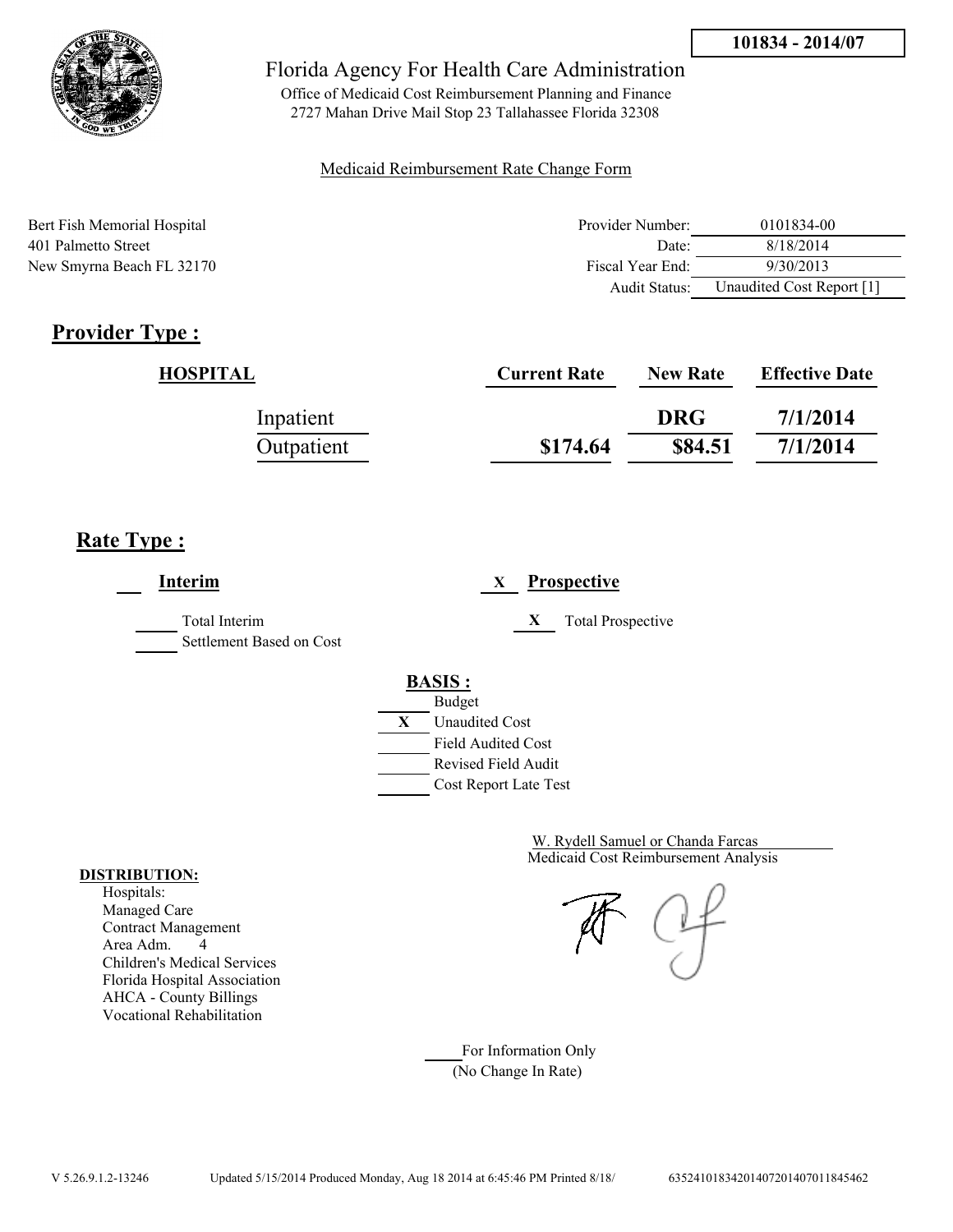



Office of Medicaid Cost Reimbursement Planning and Finance 2727 Mahan Drive Mail Stop 23 Tallahassee Florida 32308

#### Medicaid Reimbursement Rate Change Form

| Halifax Medical Center      | Provider Number:     | 0101842-00              |  |
|-----------------------------|----------------------|-------------------------|--|
| P.O. Box 2830               | Date:                | 8/18/2014               |  |
| Daytona Beach FL 32115-2830 | Fiscal Year End:     | 9/30/2012               |  |
|                             | <b>Audit Status:</b> | Amended Cost Report [2] |  |
|                             |                      | Rate Includes Buy Back  |  |

# **Provider Type :**

| HOSPITAL                             | <b>Current Rate</b> | <b>New Rate</b> | <b>Effective Date</b> |
|--------------------------------------|---------------------|-----------------|-----------------------|
| Inpatient                            |                     | <b>DRG</b>      | 7/1/2014              |
| Outpatient                           | \$181.90            | \$112.11        | 7/1/2014              |
| <b>Inpatient County Billing Rate</b> | <b>DRG</b>          | <b>DRG</b>      | 7/1/2014              |

# **Rate Type :**

**Interim X Prospective** Total Interim **X** Total Prospective Settlement Based on Cost **BASIS :** Budget **X** Unaudited Cost Field Audited Cost Revised Field Audit Cost Report Late Test

> Medicaid Cost Reimbursement Analysis W. Rydell Samuel or Chanda Farcas

For Information Only (No Change In Rate)

#### **DISTRIBUTION:**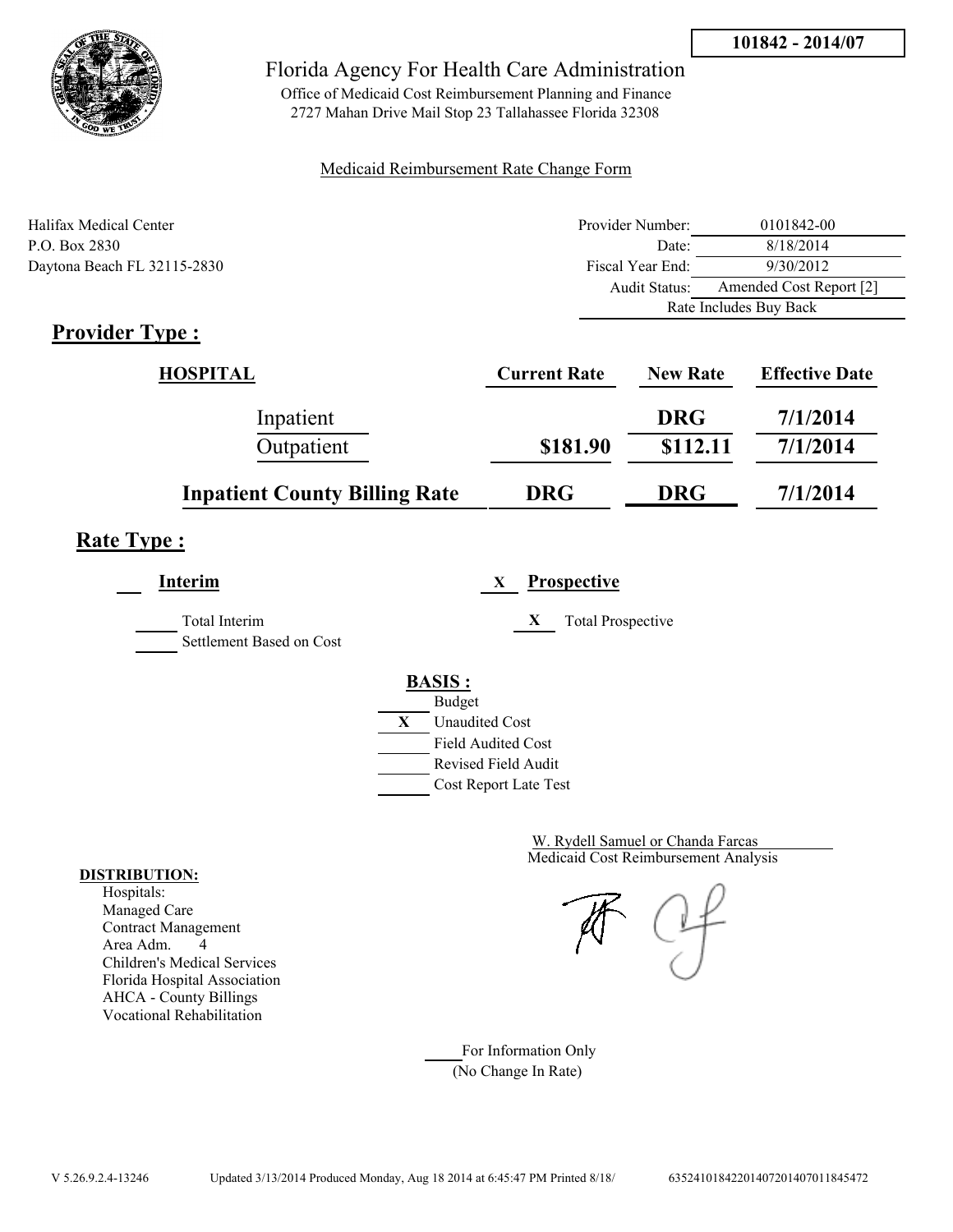

Office of Medicaid Cost Reimbursement Planning and Finance 2727 Mahan Drive Mail Stop 23 Tallahassee Florida 32308

### Medicaid Reimbursement Rate Change Form

Ormond Beach Memorial Hospital 875 Sterthaus Avenue Ormond Beach FL 32174

| Provider Number: | 0101869-00                |
|------------------|---------------------------|
| Date:            | 8/18/2014                 |
| Fiscal Year End: | 12/31/2012                |
| Audit Status:    | Unaudited Cost Report [1] |

# **Provider Type :**

| HOSPITAL   | <b>Current Rate</b> | <b>New Rate</b> | <b>Effective Date</b> |
|------------|---------------------|-----------------|-----------------------|
| Inpatient  |                     | <b>DRG</b>      | 7/1/2014              |
| Outpatient | \$85.77             | \$88.12         | 7/1/2014              |

# **Rate Type :**

**Interim X Prospective** Total Interim **X** Total Prospective Settlement Based on Cost **BASIS :** Budget **X** Unaudited Cost Field Audited Cost Revised Field Audit Cost Report Late Test

> Medicaid Cost Reimbursement Analysis W. Rydell Samuel or Chanda Farcas

For Information Only (No Change In Rate)

#### **DISTRIBUTION:**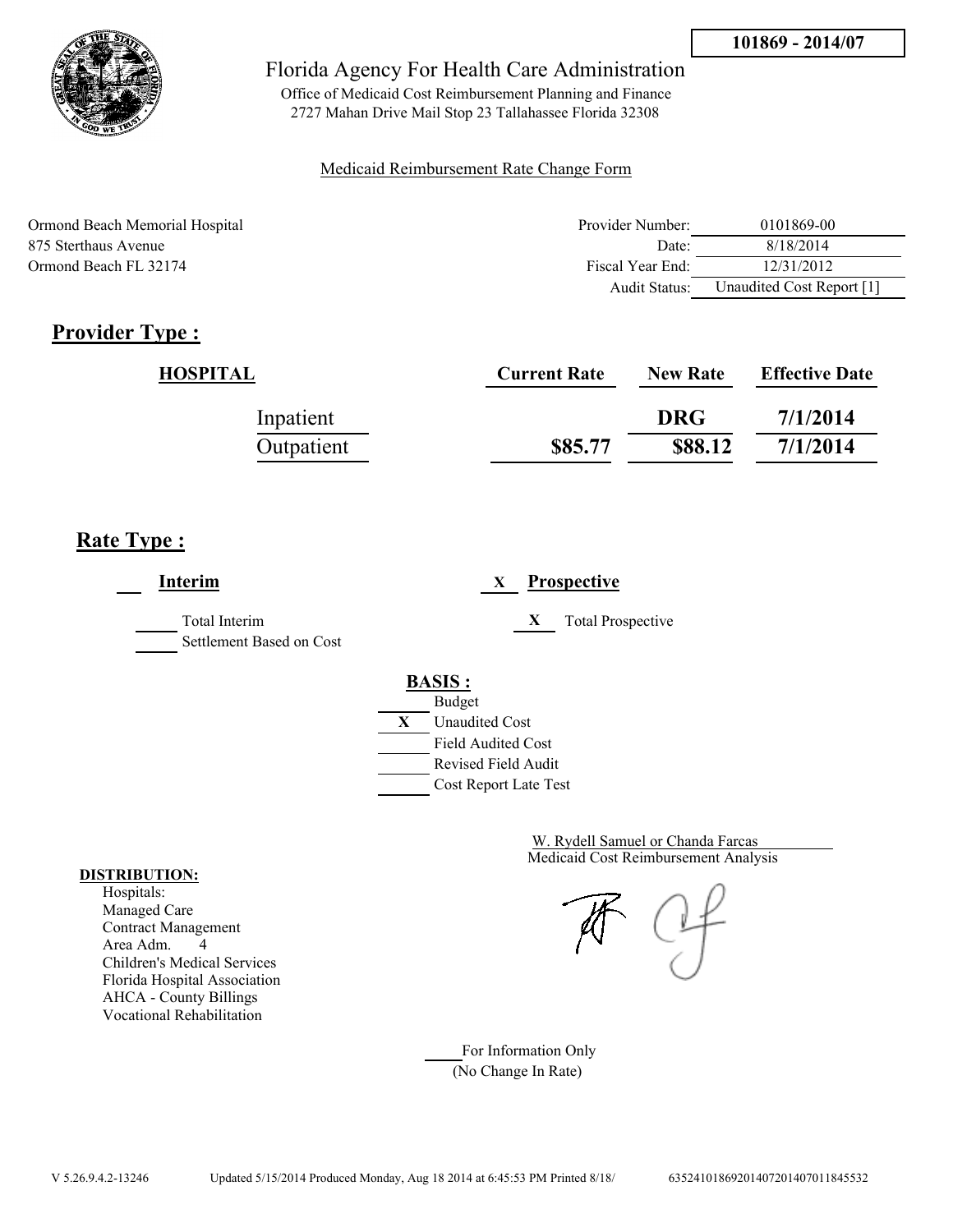

Office of Medicaid Cost Reimbursement Planning and Finance 2727 Mahan Drive Mail Stop 23 Tallahassee Florida 32308

#### Medicaid Reimbursement Rate Change Form

Memorial Hospital - West Volusia 701 West Plymouth Avenue Deland FL 32720

| Provider Number: | 0101877-00                |
|------------------|---------------------------|
| Date:            | 8/18/2014                 |
| Fiscal Year End: | 12/31/2012                |
| Audit Status:    | Unaudited Cost Report [1] |

# **Provider Type :**

| HOSPITAL   | <b>Current Rate</b> | <b>New Rate</b> | <b>Effective Date</b> |
|------------|---------------------|-----------------|-----------------------|
| Inpatient  |                     | <b>DRG</b>      | 7/1/2014              |
| Outpatient | \$112.01            | \$73.99         | 7/1/2014              |

## **Rate Type :**

**Interim X Prospective** Total Interim **X** Total Prospective Settlement Based on Cost **BASIS :** Budget **X** Unaudited Cost Field Audited Cost Revised Field Audit Cost Report Late Test

> Medicaid Cost Reimbursement Analysis W. Rydell Samuel or Chanda Farcas

For Information Only (No Change In Rate)

#### **DISTRIBUTION:**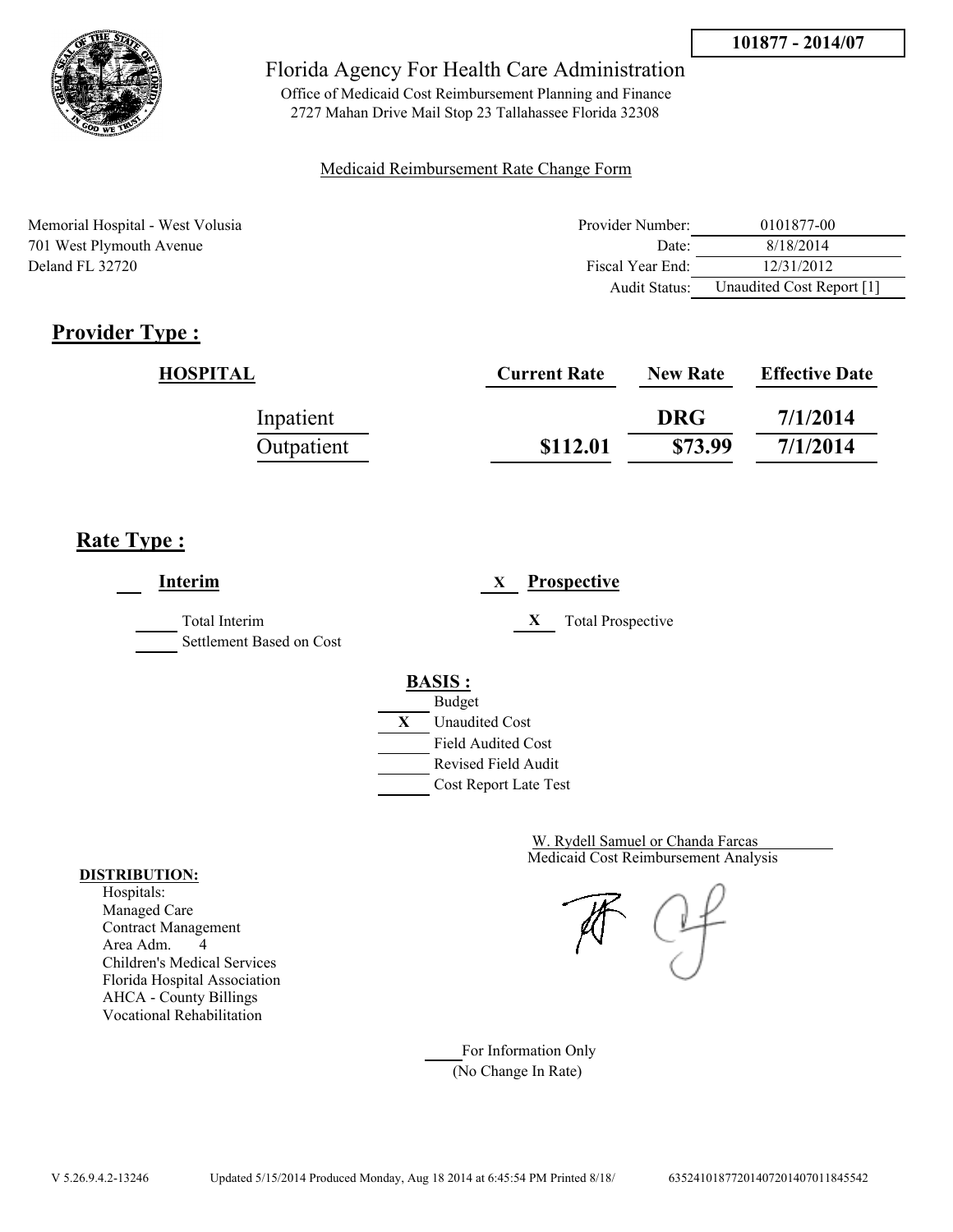

Office of Medicaid Cost Reimbursement Planning and Finance 2727 Mahan Drive Mail Stop 23 Tallahassee Florida 32308

### Medicaid Reimbursement Rate Change Form

| <b>Healthmark Regional Medical Center</b> | Provider Number: | 0101885-00                |
|-------------------------------------------|------------------|---------------------------|
| PO Box 1326                               | Date:            | 8/18/2014                 |
| Defuniak Springs FL 32433                 | Fiscal Year End: | 9/30/2013                 |
|                                           | Audit Status:    | Unaudited Cost Report [1] |
|                                           |                  | Rate Includes Buy Back    |

# **Provider Type :**

| HOSPITAL   | <b>Current Rate</b> | <b>New Rate</b> | <b>Effective Date</b> |
|------------|---------------------|-----------------|-----------------------|
| Inpatient  |                     | <b>DRG</b>      | 7/1/2014              |
| Outpatient | \$61.71             | \$63.01         | 7/1/2014              |

# **Rate Type :**

 $\overline{a}$ 

| Interim                                   | <b>Prospective</b><br>X                                                                                                                   |
|-------------------------------------------|-------------------------------------------------------------------------------------------------------------------------------------------|
| Total Interim<br>Settlement Based on Cost | X<br><b>Total Prospective</b>                                                                                                             |
|                                           | <b>BASIS:</b><br><b>Budget</b><br>X<br><b>Unaudited Cost</b><br><b>Field Audited Cost</b><br>Revised Field Audit<br>Cost Report Late Test |

Medicaid Cost Reimbursement Analysis W. Rydell Samuel or Chanda Farcas

For Information Only (No Change In Rate)

#### **DISTRIBUTION:**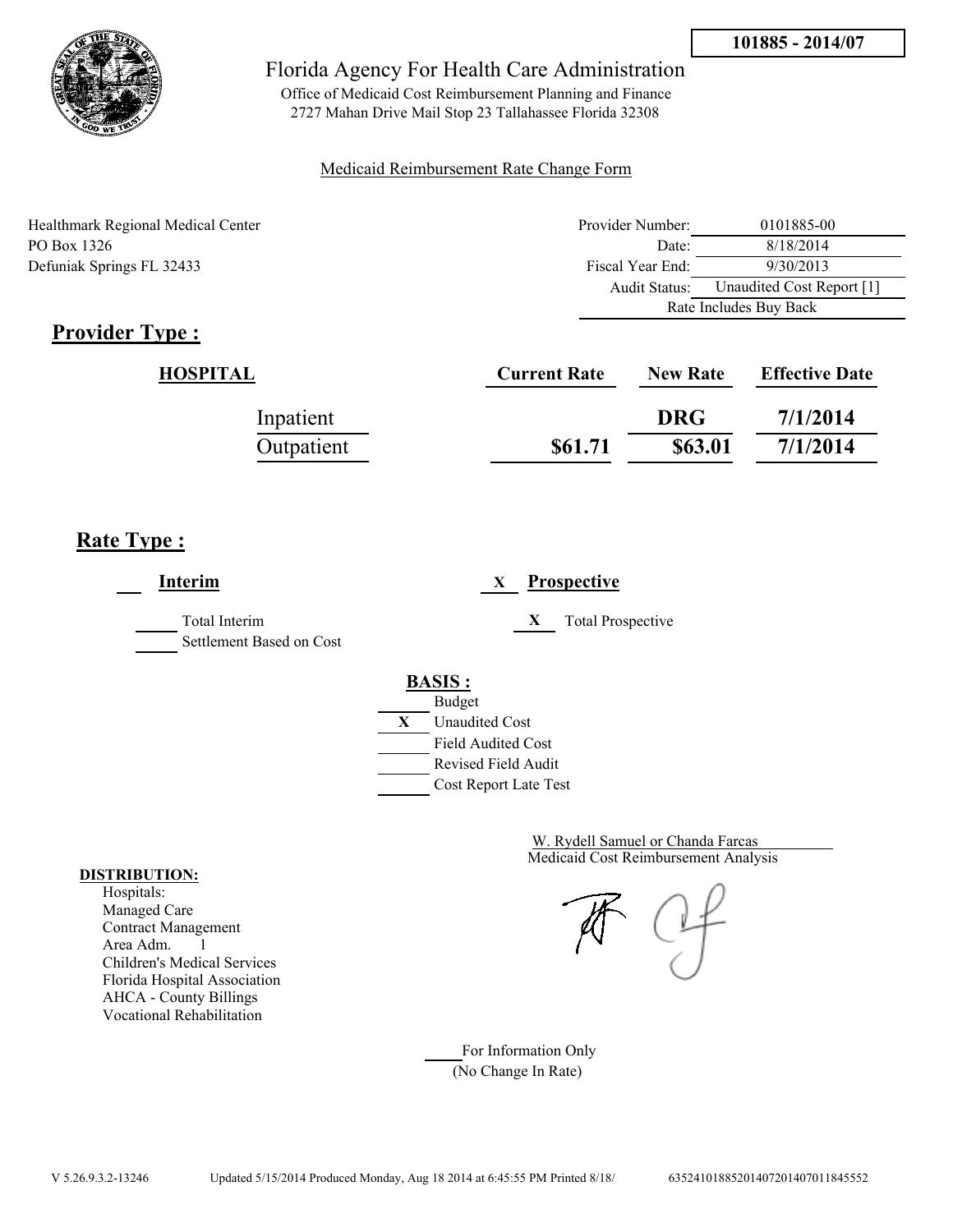

Office of Medicaid Cost Reimbursement Planning and Finance 2727 Mahan Drive Mail Stop 23 Tallahassee Florida 32308

### Medicaid Reimbursement Rate Change Form

Florida Hospital - Flagler Provider Number: 0101893-00 60 Memorial Medical Pkwy Date: 8/18/2014 Palm Coast FL 32164 Fiscal Year End: 12/31/2012 Audit Status: Unaudited Cost Report [1] Rate Includes Buy Back

# **Provider Type :**

| HOSPITAL   | <b>Current Rate</b> | <b>New Rate</b> | <b>Effective Date</b> |
|------------|---------------------|-----------------|-----------------------|
| Inpatient  |                     | <b>DRG</b>      | 7/1/2014              |
| Outpatient | \$86.32             | \$82.18         | 7/1/2014              |

# **Rate Type :**

**Interim X Prospective** Total Interim **X** Total Prospective Settlement Based on Cost **BASIS :** Budget **X** Unaudited Cost Field Audited Cost Revised Field Audit Cost Report Late Test

> Medicaid Cost Reimbursement Analysis W. Rydell Samuel or Chanda Farcas

For Information Only (No Change In Rate)

#### **DISTRIBUTION:**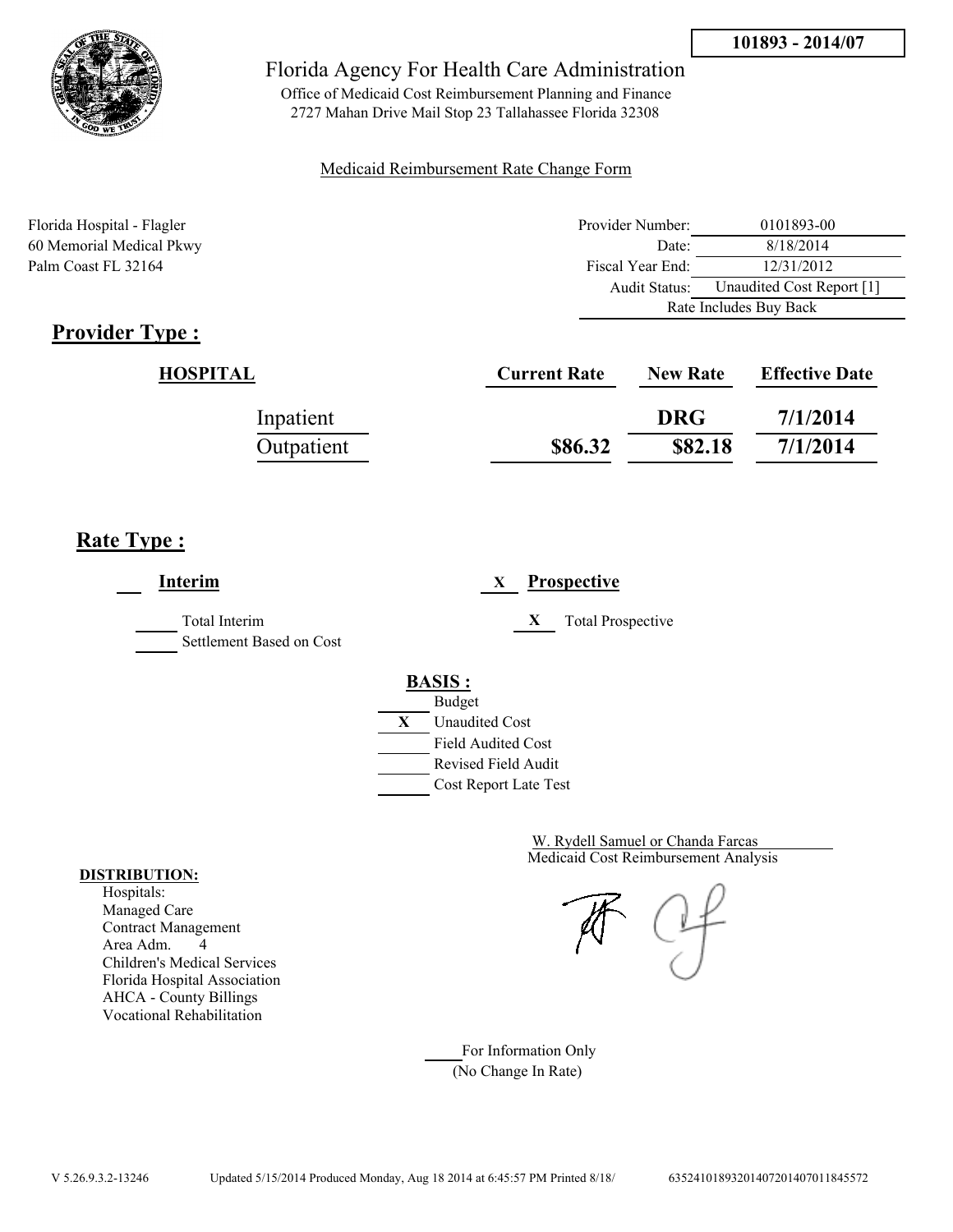

Office of Medicaid Cost Reimbursement Planning and Finance 2727 Mahan Drive Mail Stop 23 Tallahassee Florida 32308

### Medicaid Reimbursement Rate Change Form

Northwest Community Hospital Post Office Box 889 Chipley FL 32428

| Provider Number:       | 0101907-00                |  |
|------------------------|---------------------------|--|
| Date:                  | 8/18/2014                 |  |
| Fiscal Year End:       | 9/30/2013                 |  |
| Audit Status:          | Unaudited Cost Report [1] |  |
| Rate Includes Buy Back |                           |  |

# **Provider Type :**

| <b>HOSPITAL</b> | <b>Current Rate</b> | <b>New Rate</b> | <b>Effective Date</b> |
|-----------------|---------------------|-----------------|-----------------------|
| Inpatient       |                     | <b>DRG</b>      | 7/1/2014              |
| Outpatient      | \$123.12            | \$128.10        | 7/1/2014              |

# **Rate Type :**

| <b>Interim</b>                            | <b>Prospective</b><br>X                                                                                                                   |
|-------------------------------------------|-------------------------------------------------------------------------------------------------------------------------------------------|
| Total Interim<br>Settlement Based on Cost | X<br><b>Total Prospective</b>                                                                                                             |
|                                           | <b>BASIS:</b><br><b>Budget</b><br>X<br><b>Unaudited Cost</b><br><b>Field Audited Cost</b><br>Revised Field Audit<br>Cost Report Late Test |

Medicaid Cost Reimbursement Analysis W. Rydell Samuel or Chanda Farcas

For Information Only (No Change In Rate)

#### **DISTRIBUTION:**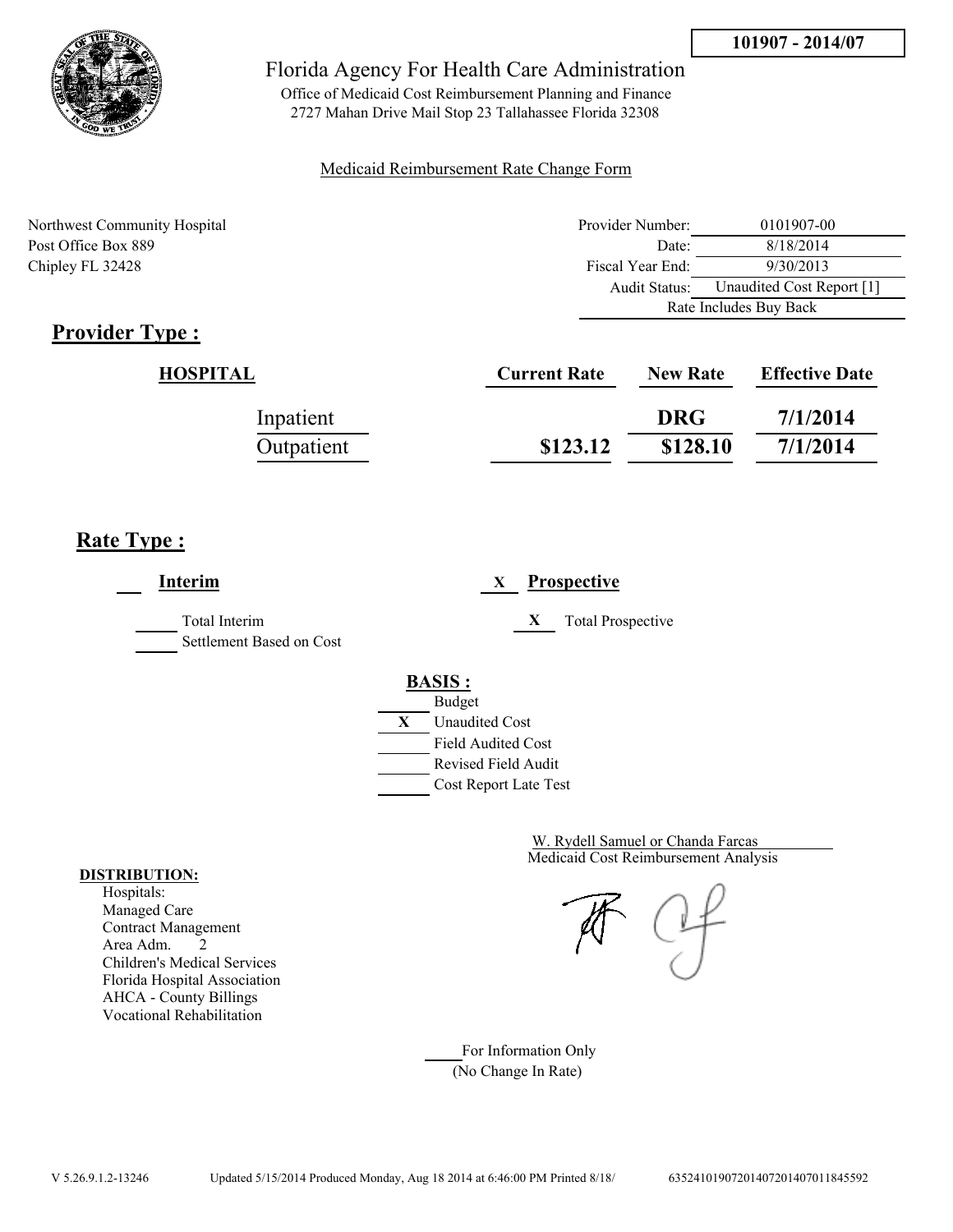

Office of Medicaid Cost Reimbursement Planning and Finance 2727 Mahan Drive Mail Stop 23 Tallahassee Florida 32308

### Medicaid Reimbursement Rate Change Form

| Kindred Hospital-Hollywood | Provider Number: | 0101915-00                |
|----------------------------|------------------|---------------------------|
| 1859 Van Buren St.         | Date:            | 8/18/2014                 |
| Hollywood FL 33022         | Fiscal Year End: | 8/31/2013                 |
|                            | Audit Status:    | Unaudited Cost Report [1] |

# **Provider Type :**

| HOSPITAL   | <b>Current Rate</b> | <b>New Rate</b> | <b>Effective Date</b> |
|------------|---------------------|-----------------|-----------------------|
| Inpatient  |                     | <b>DRG</b>      | 7/1/2014              |
| Outpatient | \$14.66             | \$9.15          | 7/1/2014              |

# **Rate Type :**

**Interim X Prospective** Total Interim **X** Total Prospective Settlement Based on Cost **BASIS :** Budget **X** Unaudited Cost Field Audited Cost Revised Field Audit Cost Report Late Test

> Medicaid Cost Reimbursement Analysis W. Rydell Samuel or Chanda Farcas

For Information Only (No Change In Rate)

#### **DISTRIBUTION:**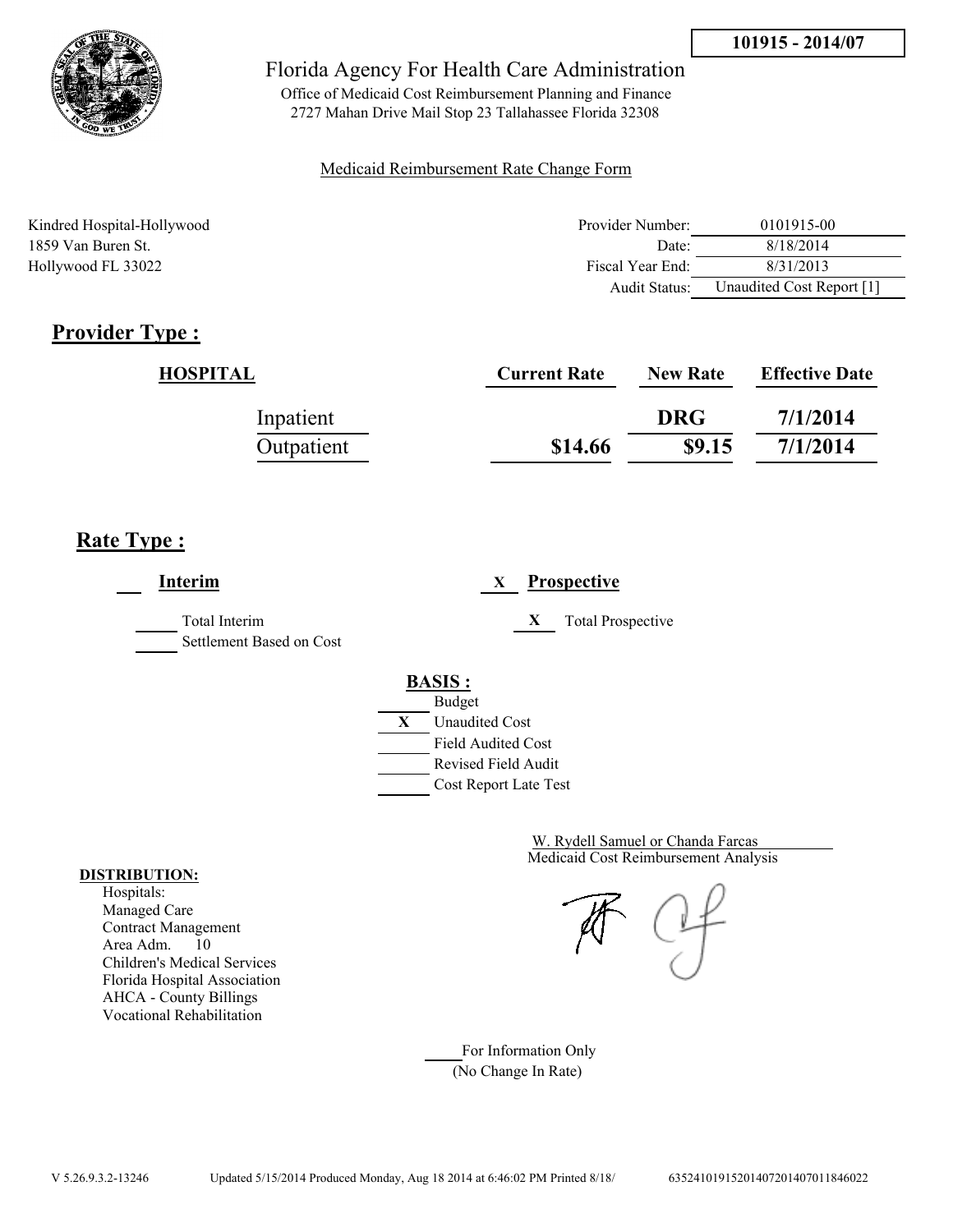



Office of Medicaid Cost Reimbursement Planning and Finance 2727 Mahan Drive Mail Stop 23 Tallahassee Florida 32308

#### Medicaid Reimbursement Rate Change Form

Desoto Memorial Hospital Provider Number: 0101923-00 PO Box 2180 8/18/2014 Arcadia FL 33821 **Fiscal Year End:** 9/30/2013 Audit Status: Unaudited Cost Report [1] Rate Includes Buy Back

# **Provider Type :**

| <b>HOSPITAL</b> | <b>Current Rate</b> | <b>New Rate</b> | <b>Effective Date</b> |
|-----------------|---------------------|-----------------|-----------------------|
| Inpatient       |                     | <b>DRG</b>      | 7/1/2014              |
| Outpatient      | \$119.07            | \$114.32        | 7/1/2014              |

# **Rate Type :**

**Interim X Prospective** Total Interim **X** Total Prospective Settlement Based on Cost **BASIS :** Budget **X** Unaudited Cost Field Audited Cost Revised Field Audit Cost Report Late Test

> Medicaid Cost Reimbursement Analysis W. Rydell Samuel or Chanda Farcas

For Information Only (No Change In Rate)

#### **DISTRIBUTION:**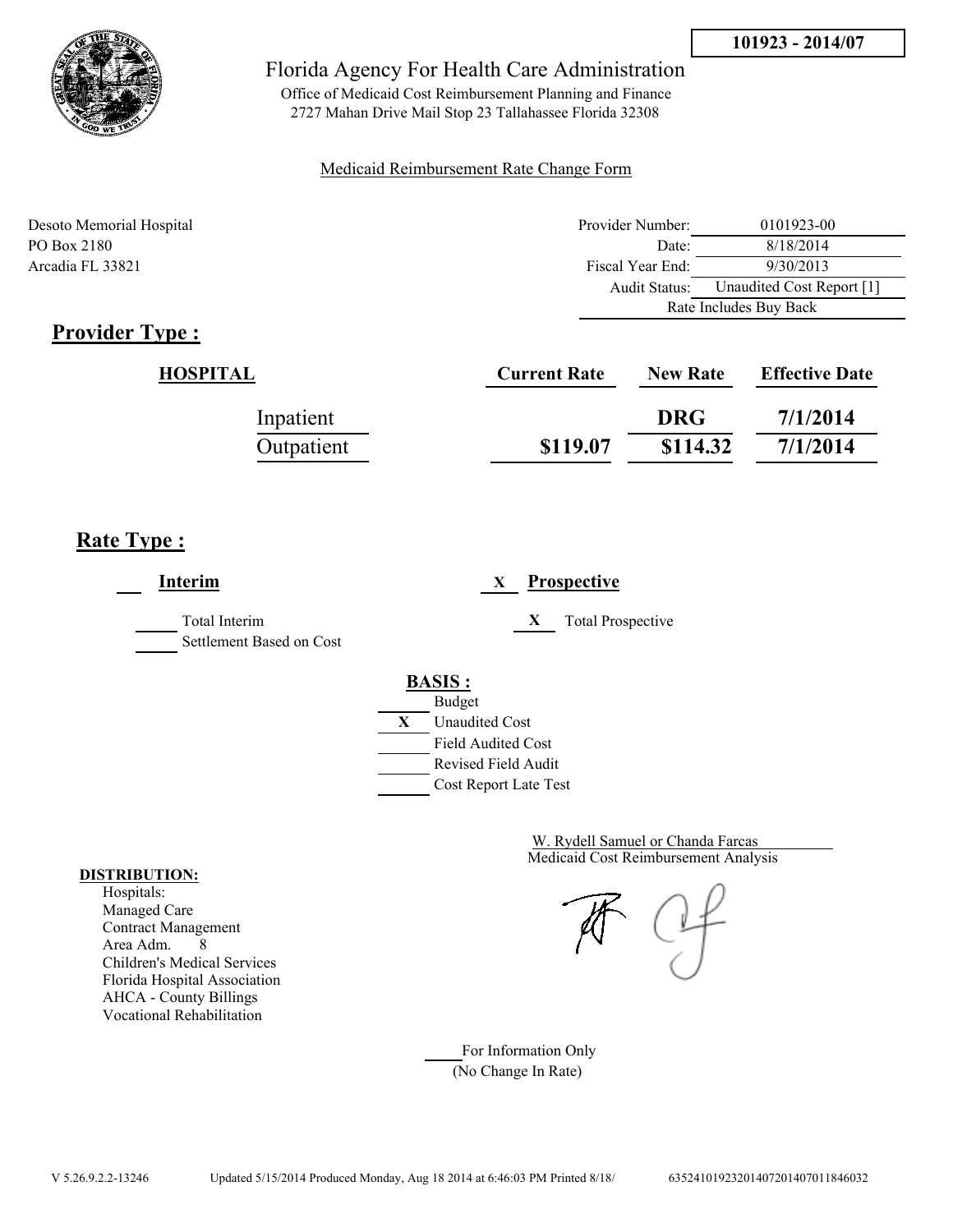

Office of Medicaid Cost Reimbursement Planning and Finance 2727 Mahan Drive Mail Stop 23 Tallahassee Florida 32308

#### Medicaid Reimbursement Rate Change Form

| Memorial Hospital of Jacksonville | Provider Number: | 0101931-00                |
|-----------------------------------|------------------|---------------------------|
| PO Box 16325                      | Date:            | 8/18/2014                 |
| Jacksonville FL 32216             | Fiscal Year End: | 12/31/2012                |
|                                   | Audit Status:    | Unaudited Cost Report [1] |

# **Provider Type :**

| HOSPITAL   | <b>Current Rate</b> | <b>New Rate</b> | <b>Effective Date</b> |
|------------|---------------------|-----------------|-----------------------|
| Inpatient  |                     | <b>DRG</b>      | 7/1/2014              |
| Outpatient | \$72.03             | \$77.18         | 7/1/2014              |

# **Rate Type :**

**Interim X Prospective** Total Interim **X** Total Prospective Settlement Based on Cost **BASIS :** Budget **X** Unaudited Cost Field Audited Cost Revised Field Audit Cost Report Late Test

> Medicaid Cost Reimbursement Analysis W. Rydell Samuel or Chanda Farcas

For Information Only (No Change In Rate)

#### **DISTRIBUTION:**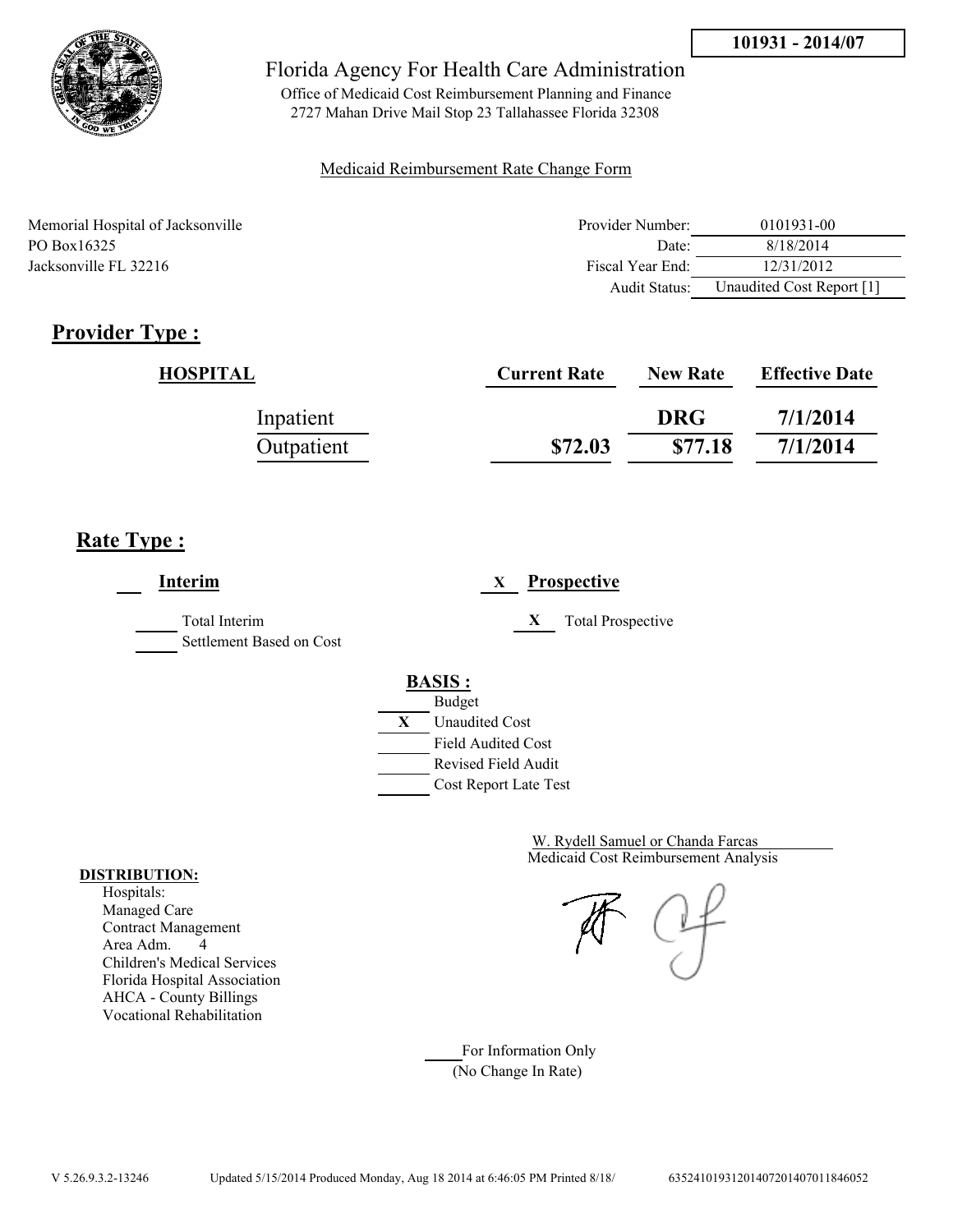

Office of Medicaid Cost Reimbursement Planning and Finance 2727 Mahan Drive Mail Stop 23 Tallahassee Florida 32308

### Medicaid Reimbursement Rate Change Form

Campbellton-Graceville Hospital 5429 College Dr. Graceville FL 32240

| Provider Number:       | 0101940-00                |  |
|------------------------|---------------------------|--|
| Date:                  | 8/18/2014                 |  |
| Fiscal Year End:       | 9/30/2009                 |  |
| Audit Status:          | Unaudited Cost Report [1] |  |
| Rate Includes Buy Back |                           |  |

# **Provider Type :**

| HOSPITAL   | <b>Current Rate</b> | <b>New Rate</b> | <b>Effective Date</b> |
|------------|---------------------|-----------------|-----------------------|
| Inpatient  |                     | <b>DRG</b>      | 7/1/2014              |
| Outpatient | \$111.94            | \$114.68        | 7/1/2014              |

# **Rate Type :**

| <b>Interim</b>                            | <b>Prospective</b><br>X                                                                                                                   |
|-------------------------------------------|-------------------------------------------------------------------------------------------------------------------------------------------|
| Total Interim<br>Settlement Based on Cost | X<br><b>Total Prospective</b>                                                                                                             |
|                                           | <b>BASIS:</b><br><b>Budget</b><br>X<br><b>Unaudited Cost</b><br><b>Field Audited Cost</b><br>Revised Field Audit<br>Cost Report Late Test |

Medicaid Cost Reimbursement Analysis W. Rydell Samuel or Chanda Farcas

For Information Only (No Change In Rate)

#### **DISTRIBUTION:**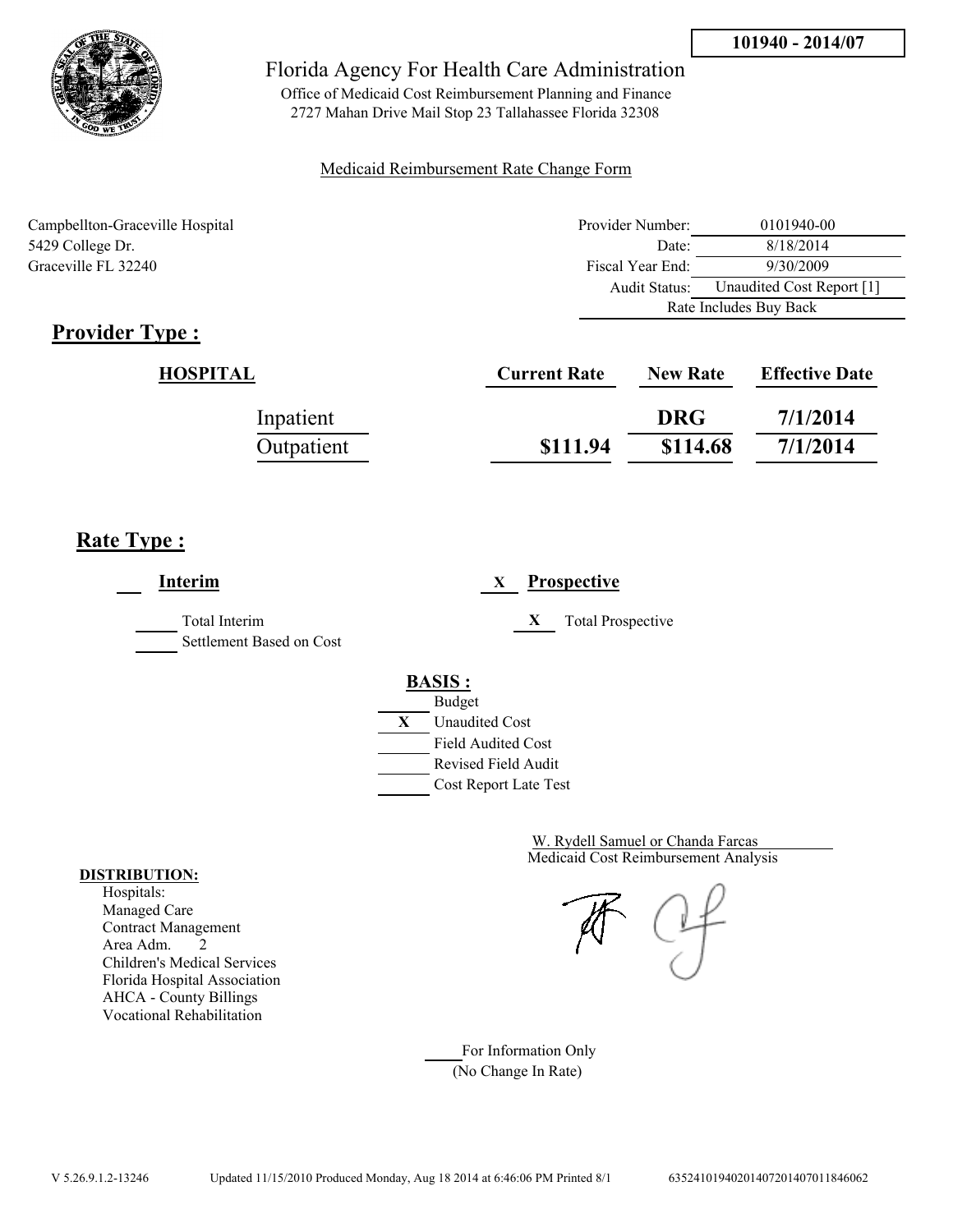

Office of Medicaid Cost Reimbursement Planning and Finance 2727 Mahan Drive Mail Stop 23 Tallahassee Florida 32308

### Medicaid Reimbursement Rate Change Form

| Wiregrass Hospital | Provider Number:     | 0101991-00                |
|--------------------|----------------------|---------------------------|
| $1200$ Maple Av.   | Date:                | 8/18/2014                 |
| Geneva AL 36340    | Fiscal Year End:     | 9/30/2013                 |
|                    | <b>Audit Status:</b> | Unaudited Cost Report [1] |

# **Provider Type :**

| HOSPITAL   | <b>Current Rate</b> | <b>New Rate</b> | <b>Effective Date</b> |
|------------|---------------------|-----------------|-----------------------|
| Inpatient  |                     | <b>DRG</b>      | 7/1/2014              |
| Outpatient | \$86.83             | \$93.03         | 7/1/2014              |

# **Rate Type :**

**Interim X Prospective** Total Interim **X** Total Prospective Settlement Based on Cost **BASIS :** Budget **X** Unaudited Cost Field Audited Cost Revised Field Audit Cost Report Late Test

> Medicaid Cost Reimbursement Analysis W. Rydell Samuel or Chanda Farcas

For Information Only (No Change In Rate)

#### **DISTRIBUTION:**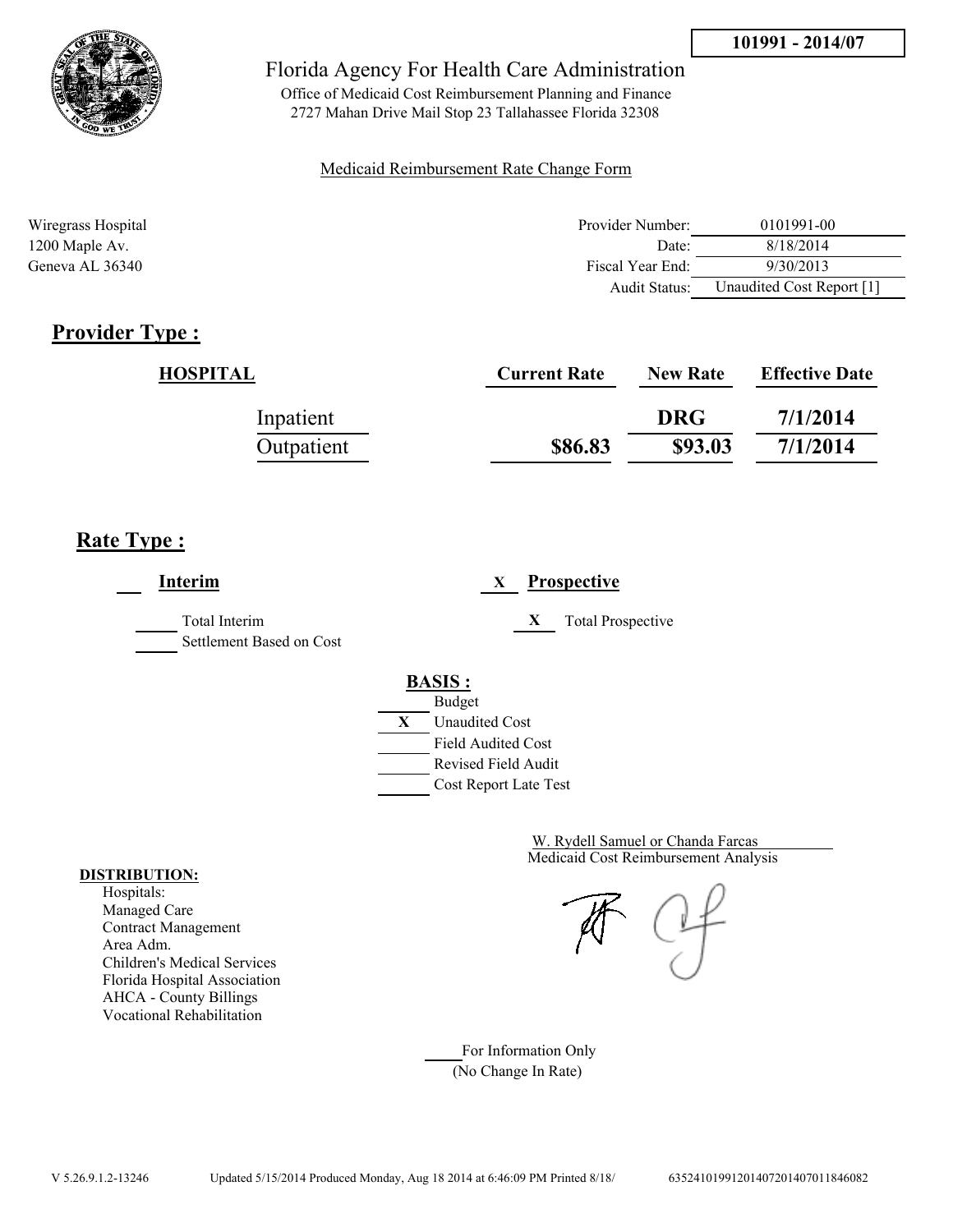

Office of Medicaid Cost Reimbursement Planning and Finance 2727 Mahan Drive Mail Stop 23 Tallahassee Florida 32308

#### Medicaid Reimbursement Rate Change Form

| Florala Memorial Hospital | Provider Number: | 0102016-00                |
|---------------------------|------------------|---------------------------|
| PO BOX 206                | Date:            | 8/18/2014                 |
| Florala AL 36442          | Fiscal Year End: | 6/30/2013                 |
|                           | Audit Status:    | Unaudited Cost Report [1] |

# **Provider Type :**

| HOSPITAL   | <b>Current Rate</b> | <b>New Rate</b> | <b>Effective Date</b> |
|------------|---------------------|-----------------|-----------------------|
| Inpatient  |                     | <b>DRG</b>      | 7/1/2014              |
| Outpatient | \$12.85             | \$13.77         | 7/1/2014              |

# **Rate Type :**

**Interim X Prospective** Total Interim **X** Total Prospective Settlement Based on Cost **BASIS :** Budget **X** Unaudited Cost Field Audited Cost Revised Field Audit Cost Report Late Test

> Medicaid Cost Reimbursement Analysis W. Rydell Samuel or Chanda Farcas

For Information Only (No Change In Rate)

#### **DISTRIBUTION:**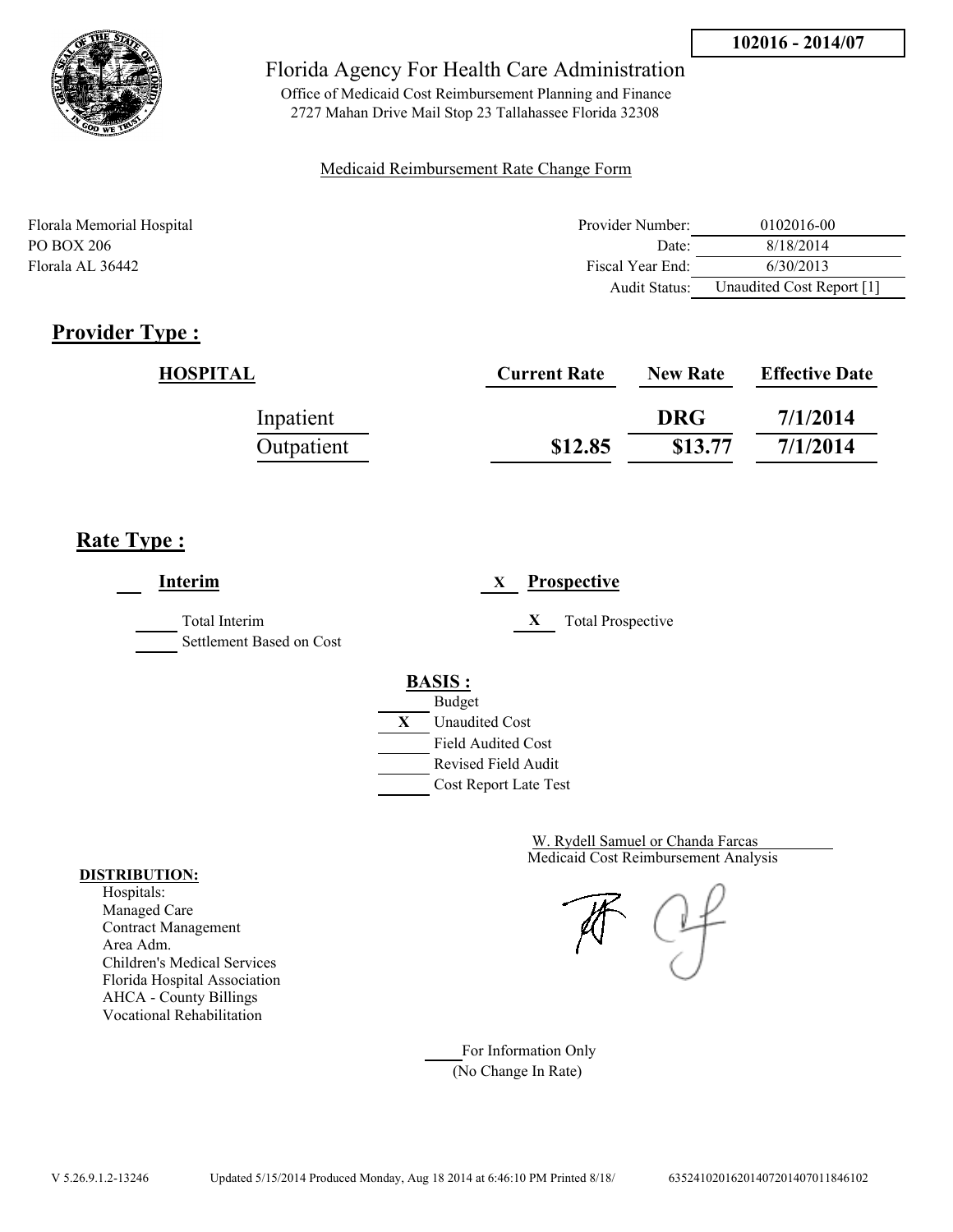

Office of Medicaid Cost Reimbursement Planning and Finance 2727 Mahan Drive Mail Stop 23 Tallahassee Florida 32308

#### Medicaid Reimbursement Rate Change Form

| D.W.Mcmillan Memorial | Provider Number: | 0102024-00                |
|-----------------------|------------------|---------------------------|
| PO BOX 908            | Date:            | 8/18/2014                 |
| Brewton AL 36427      | Fiscal Year End: | 9/30/2004                 |
|                       | Audit Status:    | Unaudited Cost Report [1] |

# **Provider Type :**

| HOSPITAL   | <b>Current Rate</b> | <b>New Rate</b> | <b>Effective Date</b> |
|------------|---------------------|-----------------|-----------------------|
| Inpatient  |                     | <b>DRG</b>      | 7/1/2014              |
| Outpatient | \$145.01            | \$153.66        | 7/1/2014              |

# **Rate Type :**

**Interim X Prospective** Total Interim **X** Total Prospective Settlement Based on Cost **BASIS :** Budget **X** Unaudited Cost Field Audited Cost Revised Field Audit Cost Report Late Test

> Medicaid Cost Reimbursement Analysis W. Rydell Samuel or Chanda Farcas

For Information Only (No Change In Rate)

#### **DISTRIBUTION:**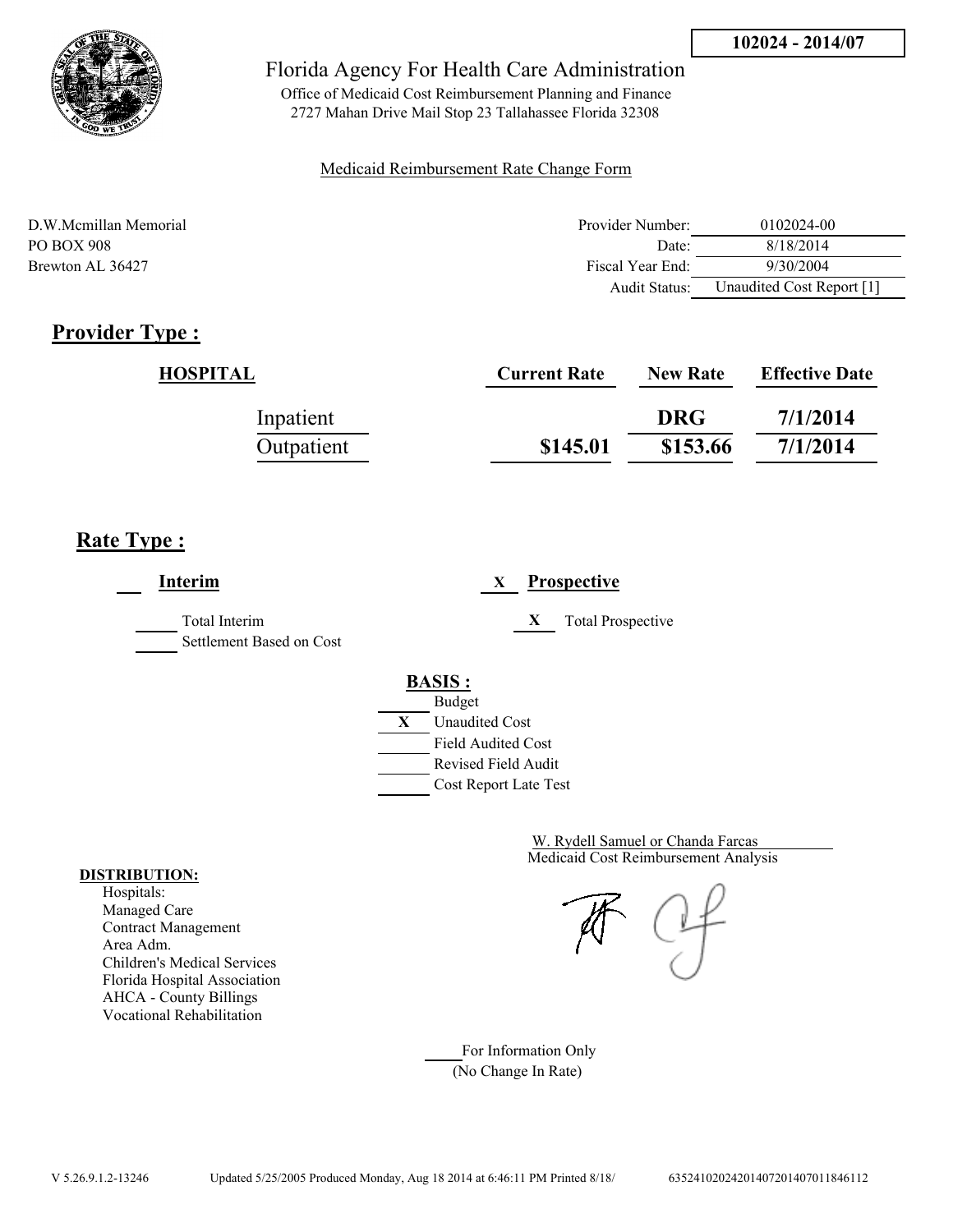

Office of Medicaid Cost Reimbursement Planning and Finance 2727 Mahan Drive Mail Stop 23 Tallahassee Florida 32308

#### Medicaid Reimbursement Rate Change Form

| Archbold Memorial Hospital | Provider Number: | 0102041-00                |
|----------------------------|------------------|---------------------------|
| Post Office Box 1018       | Date:            | 8/18/2014                 |
| Thomasville GA 31799-1018  | Fiscal Year End: | 9/30/2009                 |
|                            | Audit Status:    | Unaudited Cost Report [1] |

# **Provider Type :**

| HOSPITAL   | <b>Current Rate</b> | <b>New Rate</b> | <b>Effective Date</b> |
|------------|---------------------|-----------------|-----------------------|
| Inpatient  |                     | <b>DRG</b>      | 7/1/2014              |
| Outpatient | \$85.96             | \$91.23         | 7/1/2014              |

# **Rate Type :**

÷

| Prospective<br>X              |
|-------------------------------|
| X<br><b>Total Prospective</b> |
| <b>BASIS:</b>                 |
| <b>Budget</b>                 |
| X<br><b>Unaudited Cost</b>    |
| <b>Field Audited Cost</b>     |
| <b>Revised Field Audit</b>    |
| Cost Report Late Test         |
|                               |

Medicaid Cost Reimbursement Analysis W. Rydell Samuel or Chanda Farcas

For Information Only (No Change In Rate)

#### **DISTRIBUTION:**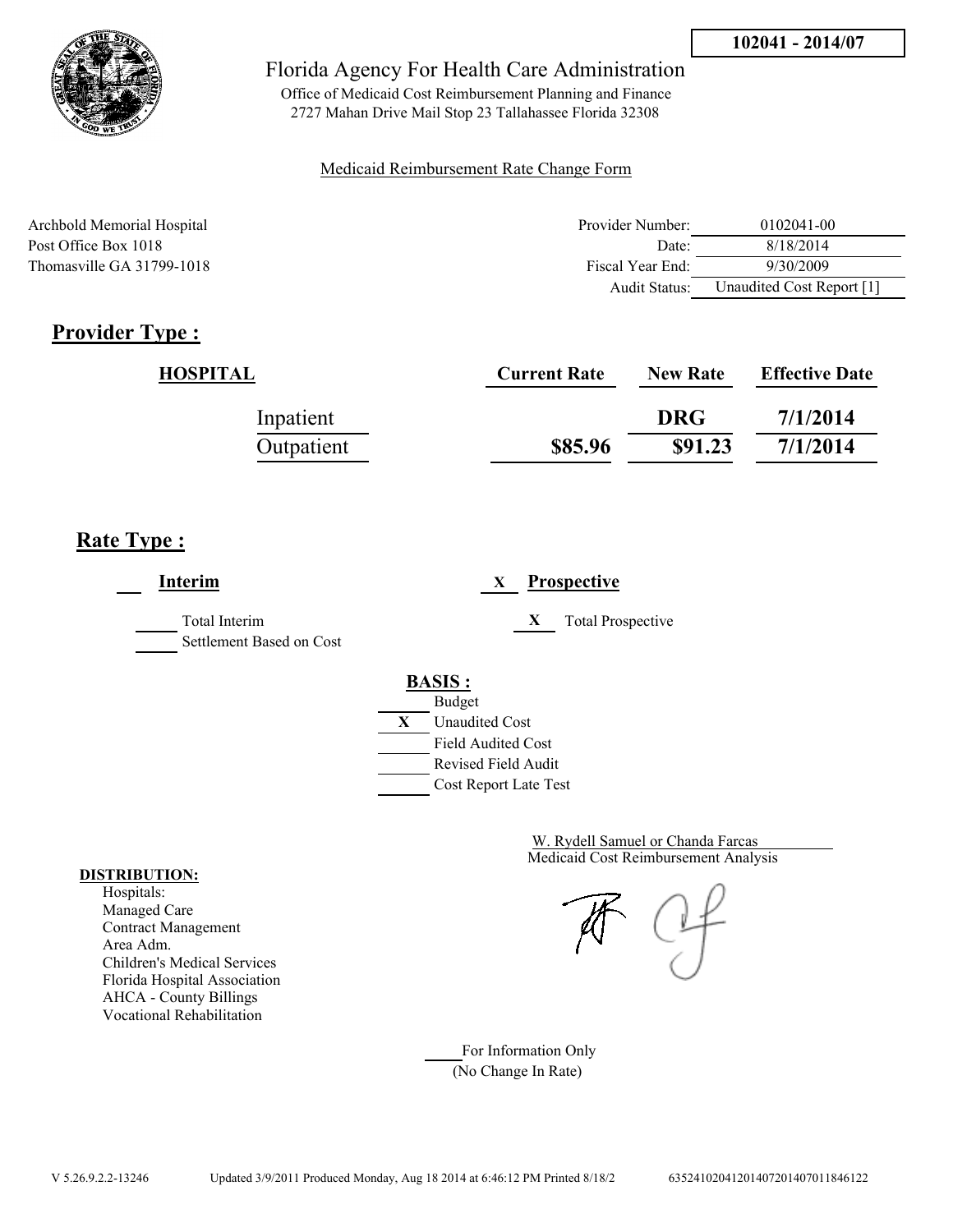

Office of Medicaid Cost Reimbursement Planning and Finance 2727 Mahan Drive Mail Stop 23 Tallahassee Florida 32308

#### Medicaid Reimbursement Rate Change Form

| Southeast Alabama General | Provider Number:     | 0102067-00                |
|---------------------------|----------------------|---------------------------|
| PO BOX 6987               | Date:                | 8/18/2014                 |
| Dothan AL 36301           | Fiscal Year End:     | 9/30/2012                 |
|                           | <b>Audit Status:</b> | Unaudited Cost Report [1] |

# **Provider Type :**

| HOSPITAL   | <b>Current Rate</b> | <b>New Rate</b> | <b>Effective Date</b> |
|------------|---------------------|-----------------|-----------------------|
| Inpatient  |                     | <b>DRG</b>      | 7/1/2014              |
| Outpatient | \$125.34            | \$133.03        | 7/1/2014              |

# **Rate Type :**

**Interim X Prospective** Total Interim **X** Total Prospective Settlement Based on Cost **BASIS :** Budget **X** Unaudited Cost Field Audited Cost Revised Field Audit Cost Report Late Test

> Medicaid Cost Reimbursement Analysis W. Rydell Samuel or Chanda Farcas

For Information Only (No Change In Rate)

#### **DISTRIBUTION:**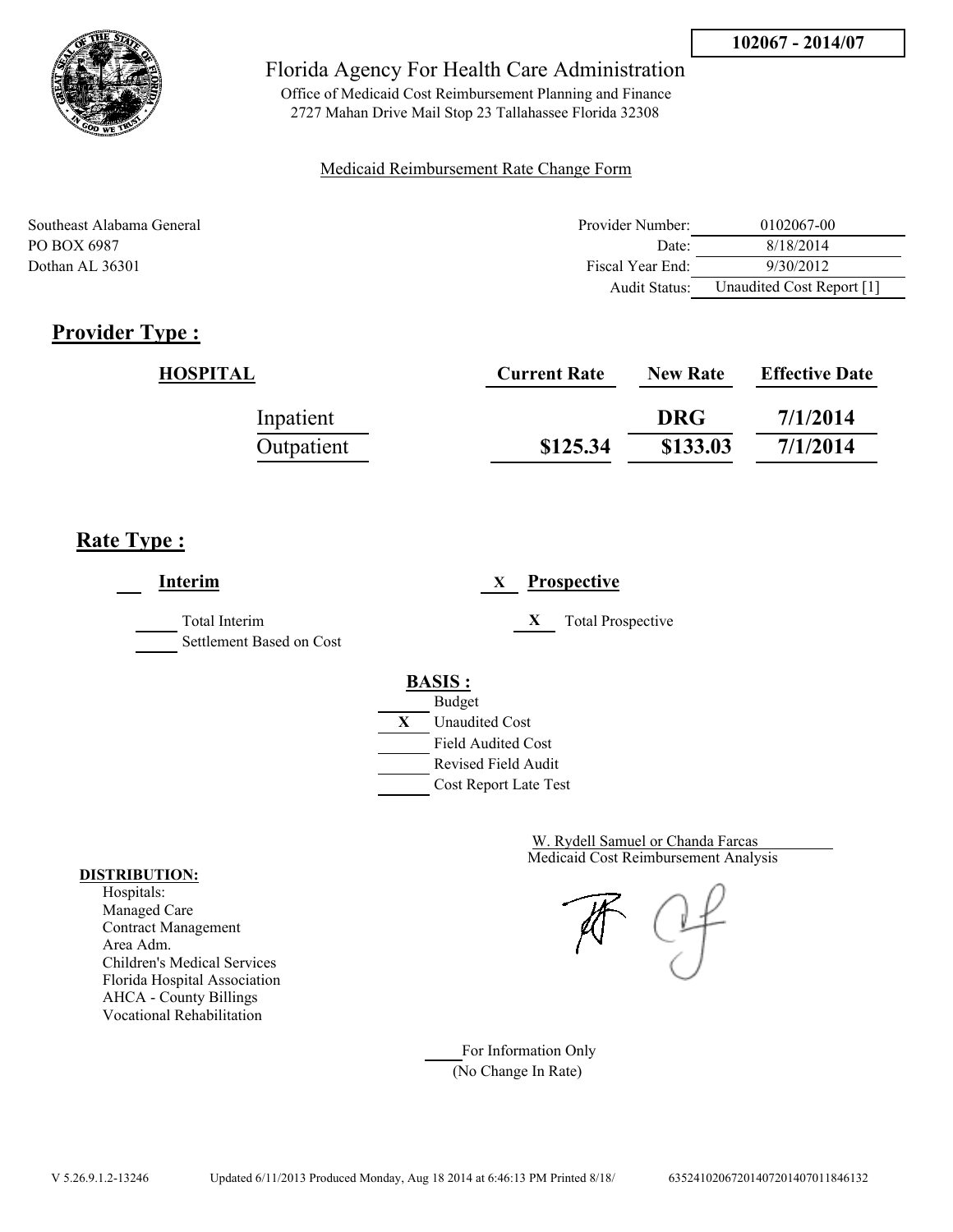

Office of Medicaid Cost Reimbursement Planning and Finance 2727 Mahan Drive Mail Stop 23 Tallahassee Florida 32308

### Medicaid Reimbursement Rate Change Form

| South Georgia Medical Center | Provider Number:     | 0102075-00                |
|------------------------------|----------------------|---------------------------|
| PO BOX 1727                  | Date:                | 8/18/2014                 |
| Valdosta GA 31601            | Fiscal Year End:     | 9/30/2012                 |
|                              | <b>Audit Status:</b> | Unaudited Cost Report [1] |

# **Provider Type :**

| HOSPITAL   | <b>Current Rate</b> | <b>New Rate</b> | <b>Effective Date</b> |
|------------|---------------------|-----------------|-----------------------|
| Inpatient  |                     | <b>DRG</b>      | 7/1/2014              |
| Outpatient | \$76.61             | \$81.31         | 7/1/2014              |

# **Rate Type :**

**Interim X Prospective** Total Interim **X** Total Prospective Settlement Based on Cost **BASIS :** Budget **X** Unaudited Cost Field Audited Cost Revised Field Audit Cost Report Late Test

> Medicaid Cost Reimbursement Analysis W. Rydell Samuel or Chanda Farcas

For Information Only (No Change In Rate)

#### **DISTRIBUTION:**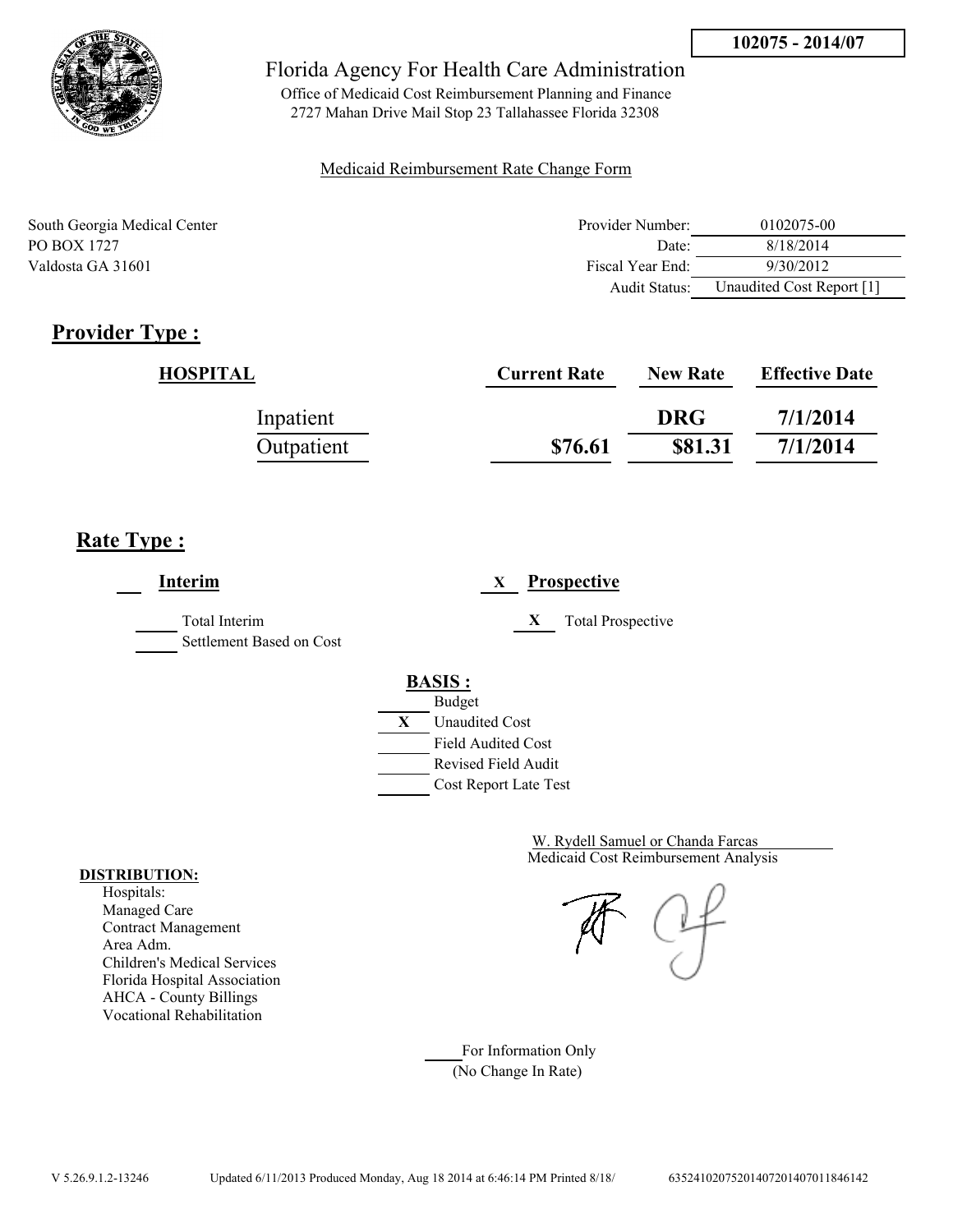

Office of Medicaid Cost Reimbursement Planning and Finance 2727 Mahan Drive Mail Stop 23 Tallahassee Florida 32308

#### Medicaid Reimbursement Rate Change Form

| Flowers Hospital | Provider Number: | 0102091-00                |
|------------------|------------------|---------------------------|
| PO BOX 6907      | Date:            | 8/18/2014                 |
| Dothan AL 36302  | Fiscal Year End: | 6/30/2013                 |
|                  | Audit Status:    | Unaudited Cost Report [1] |

# **Provider Type :**

| HOSPITAL   | <b>Current Rate</b> | <b>New Rate</b> | <b>Effective Date</b> |
|------------|---------------------|-----------------|-----------------------|
| Inpatient  |                     | <b>DRG</b>      | 7/1/2014              |
| Outpatient | \$67.05             | \$71.84         | 7/1/2014              |

# **Rate Type :**

**Interim X Prospective** Total Interim **X** Total Prospective Settlement Based on Cost **BASIS :** Budget **X** Unaudited Cost Field Audited Cost Revised Field Audit Cost Report Late Test

> Medicaid Cost Reimbursement Analysis W. Rydell Samuel or Chanda Farcas

For Information Only (No Change In Rate)

#### **DISTRIBUTION:**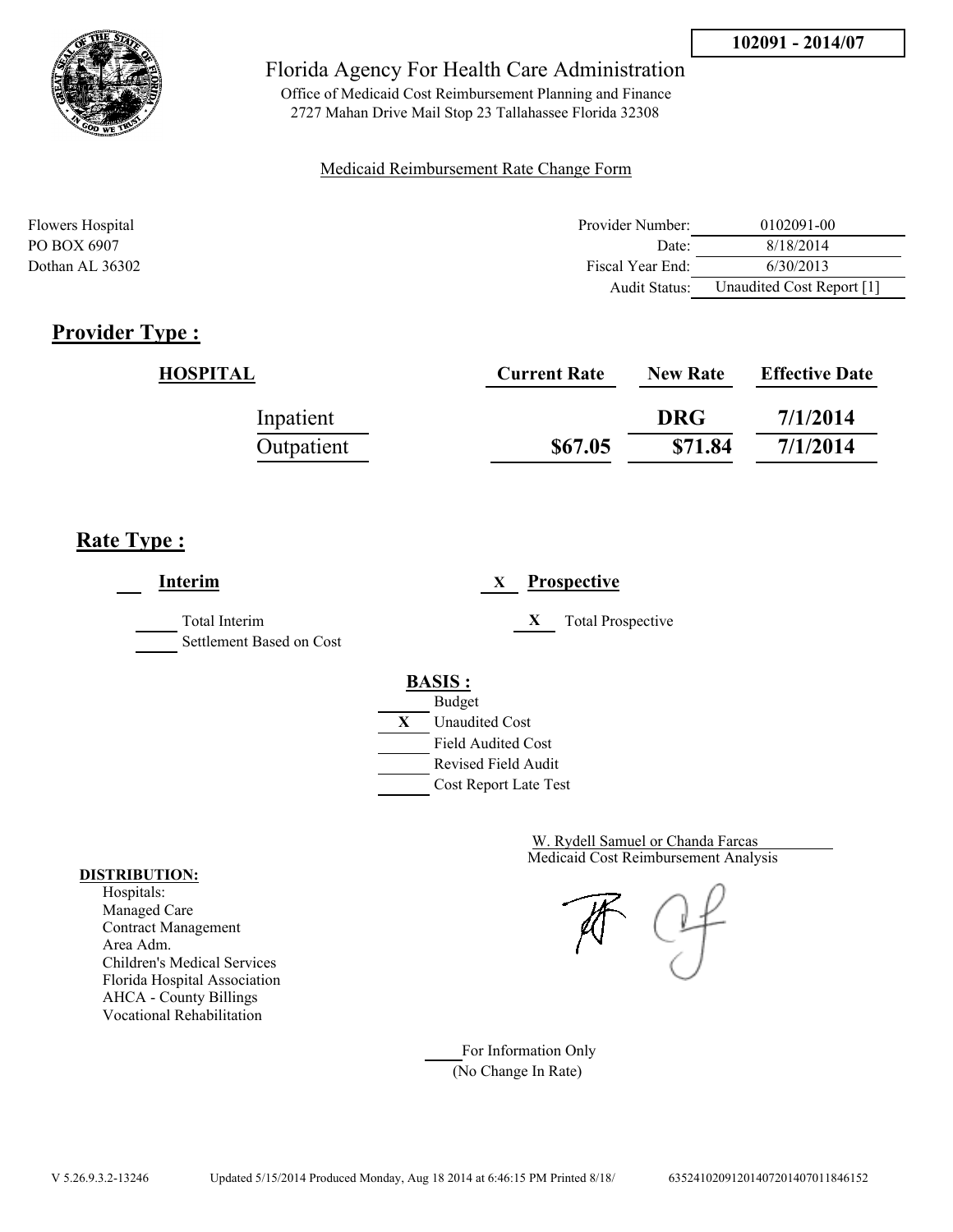

Office of Medicaid Cost Reimbursement Planning and Finance 2727 Mahan Drive Mail Stop 23 Tallahassee Florida 32308

### Medicaid Reimbursement Rate Change Form

| Palm Beach Gardens Medical Center | Provider Number: | 0102105-00                |
|-----------------------------------|------------------|---------------------------|
| 3360 Burns Rd.                    | Date:            | 8/18/2014                 |
| Palm Beach Gardens FL 33410       | Fiscal Year End: | 12/31/2012                |
|                                   | Audit Status:    | Unaudited Cost Report [1] |

# **Provider Type :**

| HOSPITAL   | <b>Current Rate</b> | <b>New Rate</b> | <b>Effective Date</b> |
|------------|---------------------|-----------------|-----------------------|
| Inpatient  |                     | <b>DRG</b>      | 7/1/2014              |
| Outpatient | \$137.09            | \$85.91         | 7/1/2014              |

# **Rate Type :**

**Interim X Prospective** Total Interim **X** Total Prospective Settlement Based on Cost **BASIS :** Budget **X** Unaudited Cost Field Audited Cost Revised Field Audit Cost Report Late Test

> Medicaid Cost Reimbursement Analysis W. Rydell Samuel or Chanda Farcas

For Information Only (No Change In Rate)

#### **DISTRIBUTION:**

Hospitals: Managed Care Contract Management Area Adm. 9 Children's Medical Services Florida Hospital Association AHCA - County Billings Vocational Rehabilitation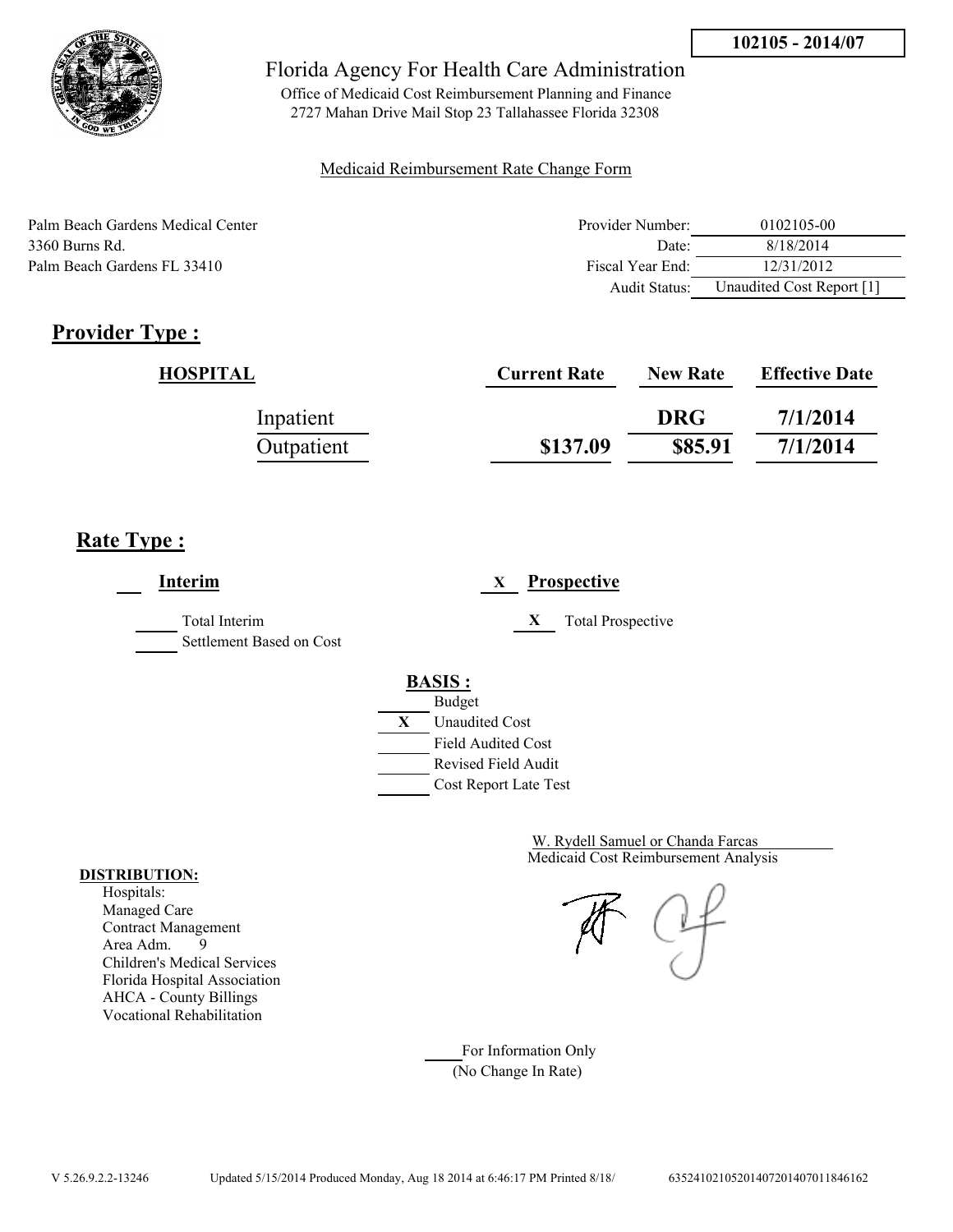

Office of Medicaid Cost Reimbursement Planning and Finance 2727 Mahan Drive Mail Stop 23 Tallahassee Florida 32308

### Medicaid Reimbursement Rate Change Form

| Grady General Hospital | Provider Number:     | 0102121-00                |
|------------------------|----------------------|---------------------------|
| 1155 5th St.           | Date:                | 8/18/2014                 |
| Cairo GA 31728         | Fiscal Year End:     | 9/30/2009                 |
|                        | <b>Audit Status:</b> | Unaudited Cost Report [1] |

## **Provider Type :**

| HOSPITAL   | <b>Current Rate</b> | <b>New Rate</b> | <b>Effective Date</b> |
|------------|---------------------|-----------------|-----------------------|
| Inpatient  |                     | <b>DRG</b>      | 7/1/2014              |
| Outpatient | \$51.24             | \$54.38         | 7/1/2014              |

# **Rate Type :**

**Interim X Prospective** Total Interim **X** Total Prospective Settlement Based on Cost **BASIS :** Budget **X** Unaudited Cost Field Audited Cost Revised Field Audit Cost Report Late Test

> Medicaid Cost Reimbursement Analysis W. Rydell Samuel or Chanda Farcas

For Information Only (No Change In Rate)

#### **DISTRIBUTION:**

Hospitals: Managed Care Contract Management Area Adm. Children's Medical Services Florida Hospital Association AHCA - County Billings Vocational Rehabilitation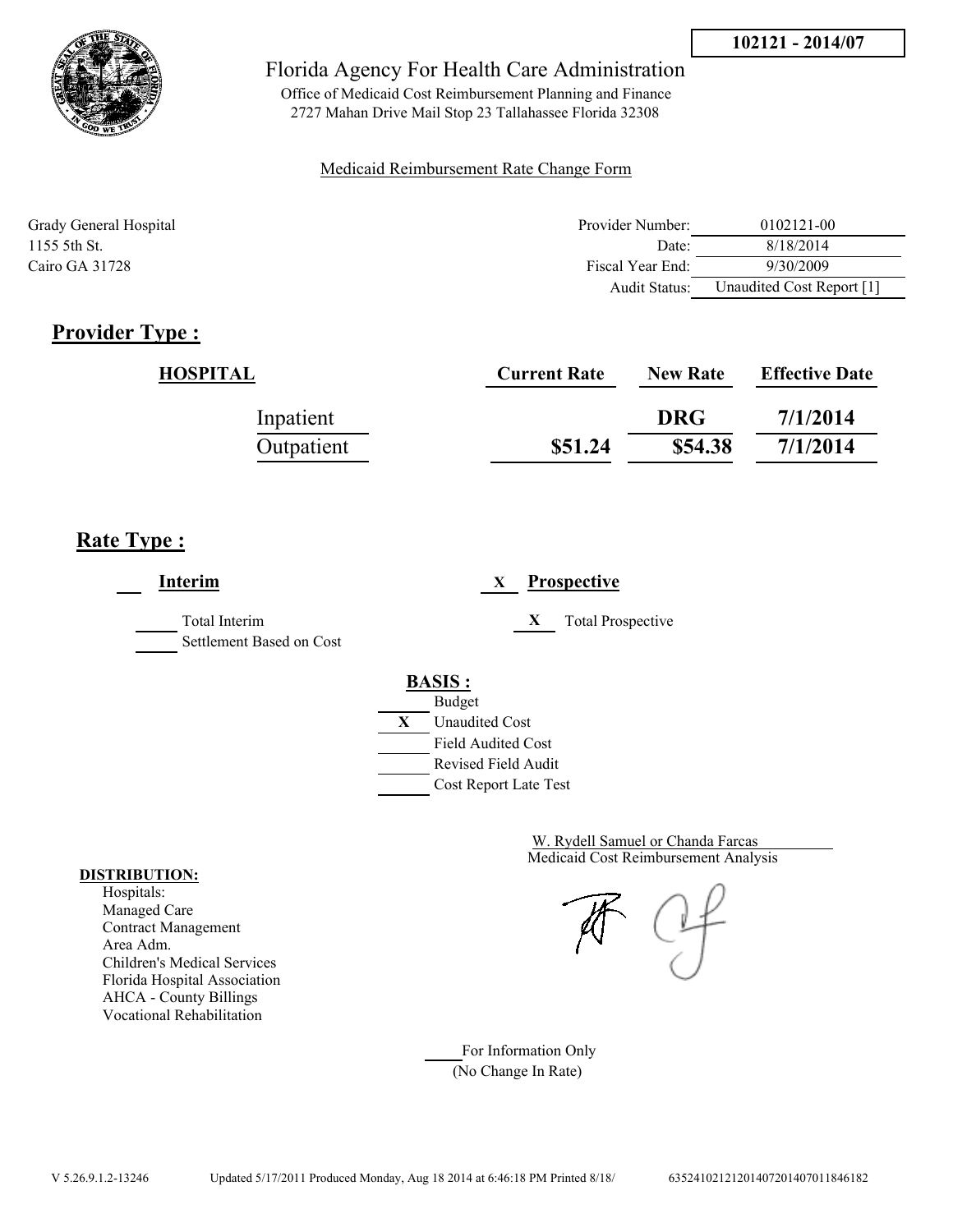

Office of Medicaid Cost Reimbursement Planning and Finance 2727 Mahan Drive Mail Stop 23 Tallahassee Florida 32308

### Medicaid Reimbursement Rate Change Form

| Wellington Regional Medical Center | Provider Number: | 0102130-00                |
|------------------------------------|------------------|---------------------------|
| 10101 Forest Hill Blvd.            | Date:            | 8/18/2014                 |
| West Palm Beach FL 33414           | Fiscal Year End: | 12/31/2012                |
|                                    | Audit Status:    | Unaudited Cost Report [1] |

# **Provider Type :**

| <b>HOSPITAL</b>                      | <b>Current Rate</b> | <b>New Rate</b> | <b>Effective Date</b> |
|--------------------------------------|---------------------|-----------------|-----------------------|
| Inpatient                            |                     | <b>DRG</b>      | 7/1/2014              |
| Outpatient                           | \$109.99            | \$106.73        | 7/1/2014              |
| <b>Inpatient County Billing Rate</b> | <b>DRG</b>          | <b>DRG</b>      | 7/1/2014              |

# **Rate Type :**

**Interim X Prospective**

Total Interim **X** Total Prospective

Settlement Based on Cost

# **BASIS :**



Medicaid Cost Reimbursement Analysis W. Rydell Samuel or Chanda Farcas

For Information Only (No Change In Rate)

#### **DISTRIBUTION:**

Hospitals: Managed Care Contract Management Area Adm. 9 Children's Medical Services Florida Hospital Association AHCA - County Billings Vocational Rehabilitation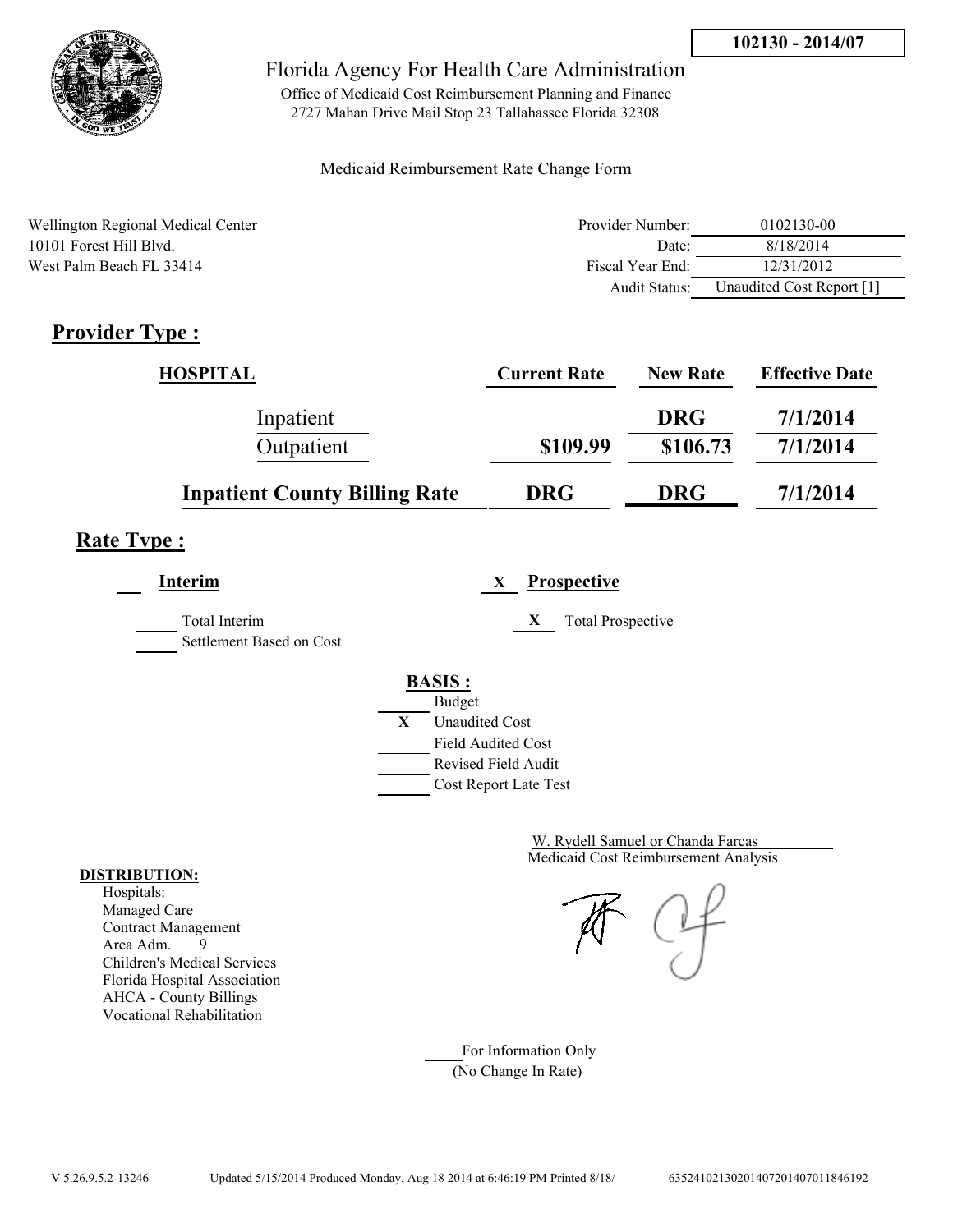

Office of Medicaid Cost Reimbursement Planning and Finance 2727 Mahan Drive Mail Stop 23 Tallahassee Florida 32308

### Medicaid Reimbursement Rate Change Form

| Mizell Memorial Hospital | Provider Number:     | 0102164-00                |
|--------------------------|----------------------|---------------------------|
| PO BOX 429               | Date:                | 8/18/2014                 |
| Opp AL 36467             | Fiscal Year End:     | 9/30/1992                 |
|                          | <b>Audit Status:</b> | Unaudited Cost Report [1] |

## **Provider Type :**

| HOSPITAL   | <b>Current Rate</b> | <b>New Rate</b> | <b>Effective Date</b> |
|------------|---------------------|-----------------|-----------------------|
| Inpatient  |                     | <b>DRG</b>      | 7/1/2014              |
| Outpatient | \$14.66             | \$9.15          | 7/1/2014              |

## **Rate Type :**

**Interim X Prospective** Total Interim **X** Total Prospective Settlement Based on Cost **BASIS :** Budget **X** Unaudited Cost Field Audited Cost Revised Field Audit Cost Report Late Test

> Medicaid Cost Reimbursement Analysis W. Rydell Samuel or Chanda Farcas

For Information Only (No Change In Rate)

#### **DISTRIBUTION:**

Hospitals: Managed Care Contract Management Area Adm. Children's Medical Services Florida Hospital Association AHCA - County Billings Vocational Rehabilitation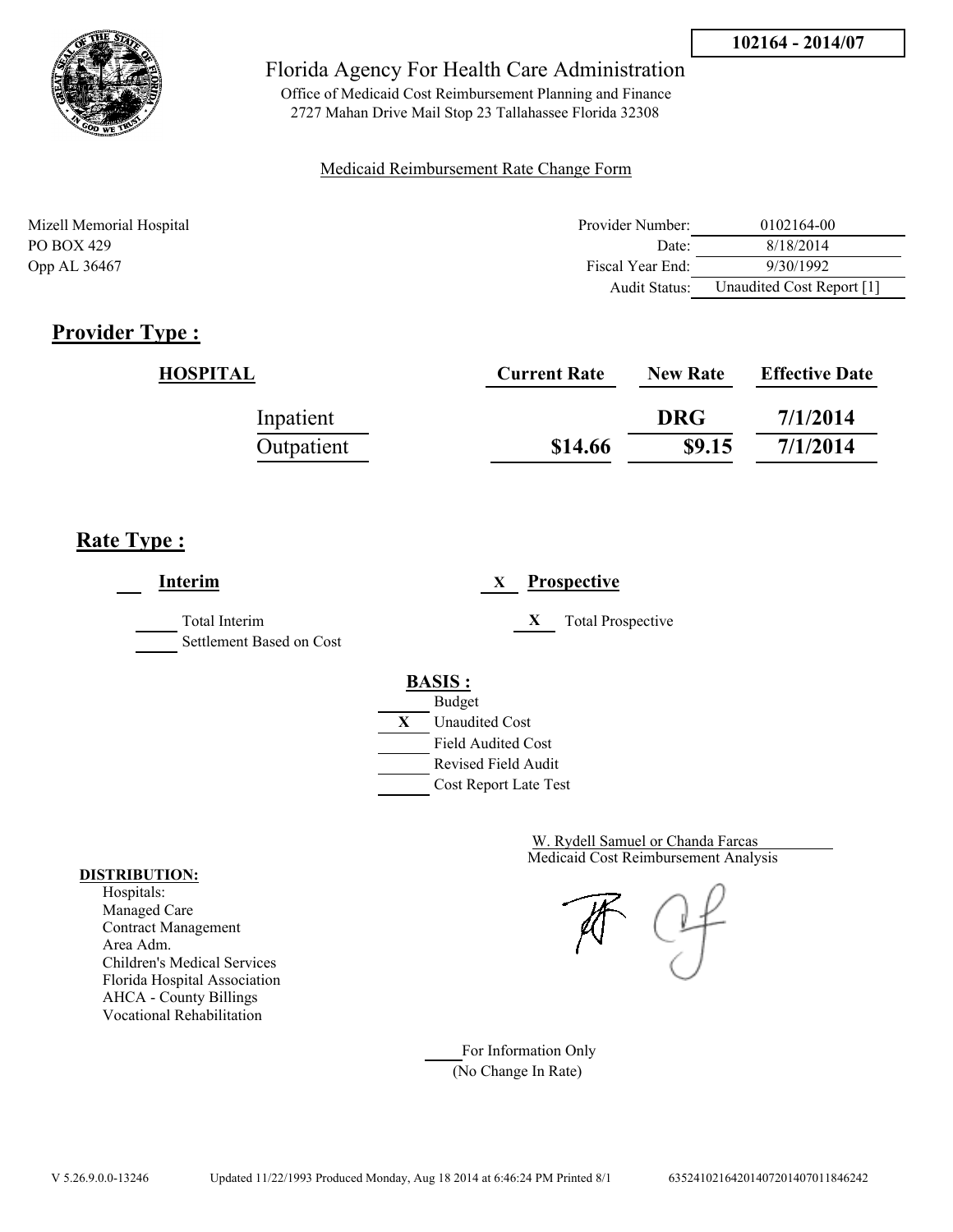

Office of Medicaid Cost Reimbursement Planning and Finance 2727 Mahan Drive Mail Stop 23 Tallahassee Florida 32308

### Medicaid Reimbursement Rate Change Form

| Citrus Memorial Hospital | Provider Number: | 0102199-00                |
|--------------------------|------------------|---------------------------|
| 502 Highland Blvd.       | Date:            | 8/18/2014                 |
| Iverness FL 32652        | Fiscal Year End: | 9/30/2013                 |
|                          | Audit Status:    | Unaudited Cost Report [1] |

# **Provider Type :**

| HOSPITAL   | <b>Current Rate</b> | <b>New Rate</b> | <b>Effective Date</b> |
|------------|---------------------|-----------------|-----------------------|
| Inpatient  |                     | <b>DRG</b>      | 7/1/2014              |
| Outpatient | \$72.28             | \$68.15         | 7/1/2014              |

# **Rate Type :**

**Interim X Prospective** Total Interim **X** Total Prospective Settlement Based on Cost **BASIS :** Budget **X** Unaudited Cost Field Audited Cost Revised Field Audit Cost Report Late Test

> Medicaid Cost Reimbursement Analysis W. Rydell Samuel or Chanda Farcas

For Information Only (No Change In Rate)

#### **DISTRIBUTION:**

Hospitals: Managed Care Contract Management Area Adm. 3 Children's Medical Services Florida Hospital Association AHCA - County Billings Vocational Rehabilitation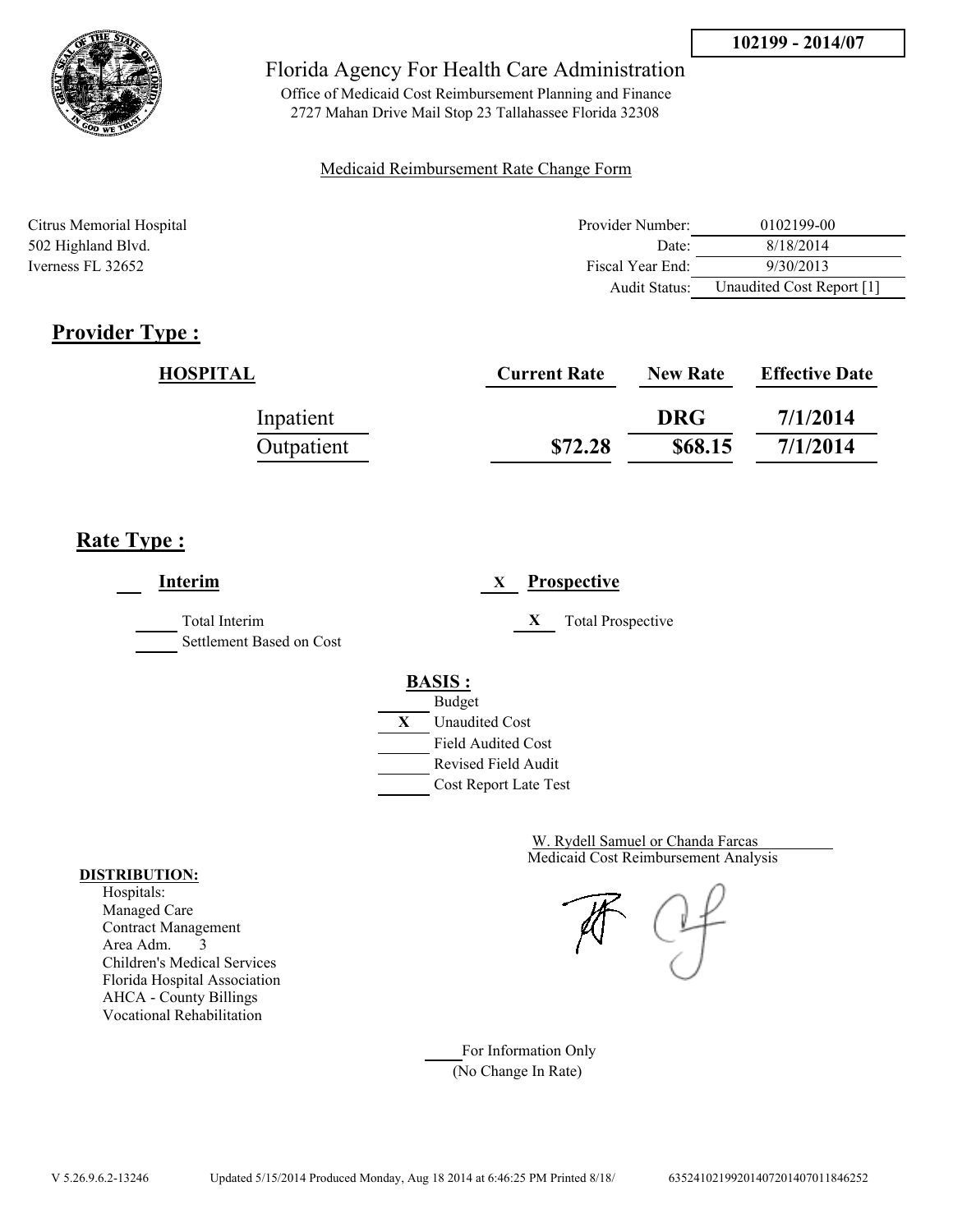

Office of Medicaid Cost Reimbursement Planning and Finance 2727 Mahan Drive Mail Stop 23 Tallahassee Florida 32308

### Medicaid Reimbursement Rate Change Form

Cleveland Clinic Hospital-Weston 3100 Weston Rd Weston FL 33331

| Provider Number: | 0102202-00                |
|------------------|---------------------------|
| Date             | 8/18/2014                 |
| Fiscal Year End: | 12/31/2012                |
| Audit Status:    | Unaudited Cost Report [1] |

# **Provider Type :**

| HOSPITAL   | <b>Current Rate</b> | <b>New Rate</b> | <b>Effective Date</b> |
|------------|---------------------|-----------------|-----------------------|
| Inpatient  |                     | <b>DRG</b>      | 7/1/2014              |
| Outpatient | \$58.85             | \$63.06         | 7/1/2014              |

# **Rate Type :**

**Interim X Prospective** Total Interim **X** Total Prospective Settlement Based on Cost **BASIS :** Budget **X** Unaudited Cost Field Audited Cost Revised Field Audit Cost Report Late Test

> Medicaid Cost Reimbursement Analysis W. Rydell Samuel or Chanda Farcas

For Information Only (No Change In Rate)

#### **DISTRIBUTION:**

Hospitals: Managed Care Contract Management Area Adm. 10 Children's Medical Services Florida Hospital Association AHCA - County Billings Vocational Rehabilitation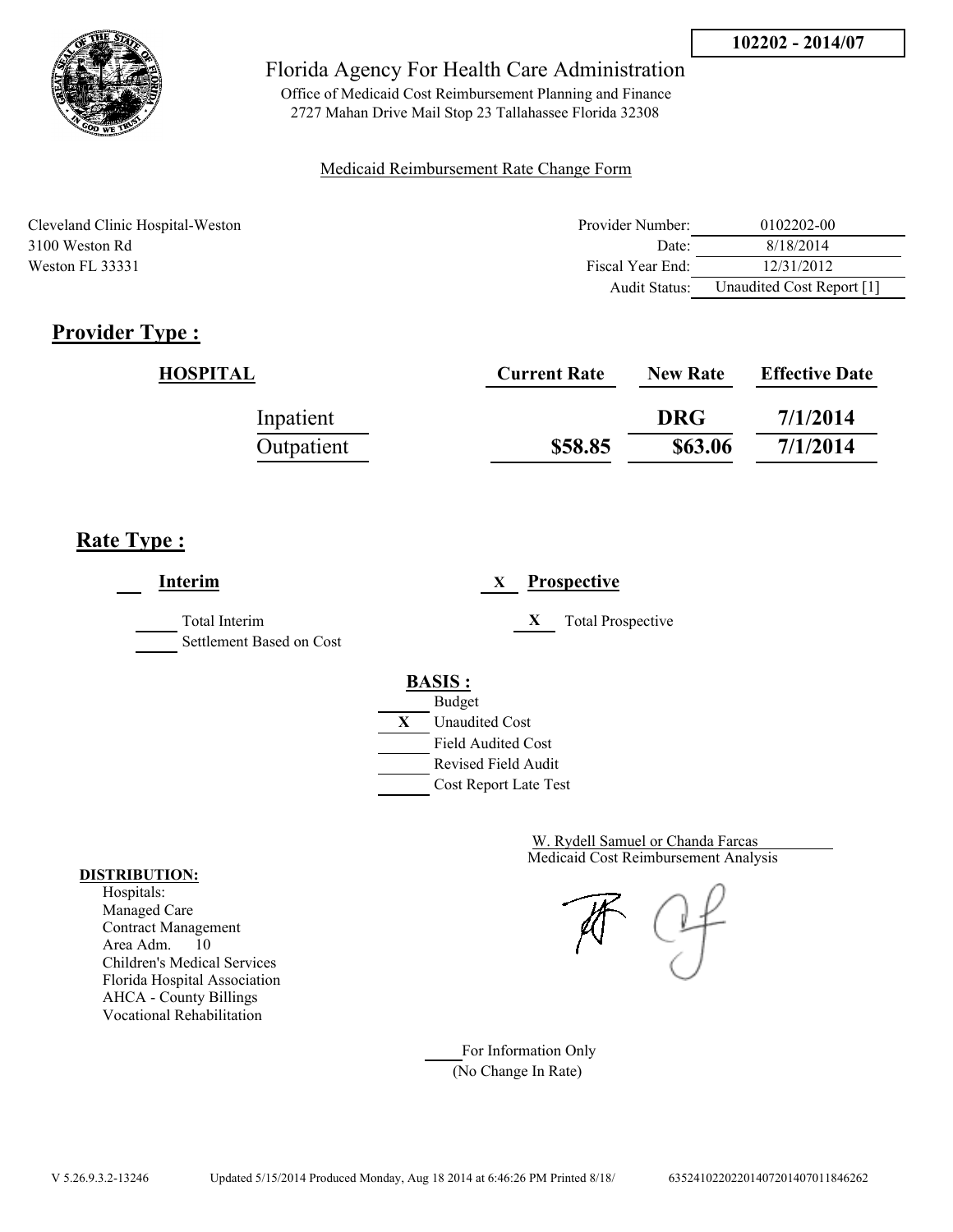

Office of Medicaid Cost Reimbursement Planning and Finance 2727 Mahan Drive Mail Stop 23 Tallahassee Florida 32308

### Medicaid Reimbursement Rate Change Form

| Pembroke Pines Hospital | Provider Number: | 0102229-00                |  |
|-------------------------|------------------|---------------------------|--|
| 2301 University Dr.     | Date:            | 8/18/2014                 |  |
| Pembroke Pines FL 33024 | Fiscal Year End: | 4/30/2013                 |  |
|                         | Audit Status:    | Unaudited Cost Report [1] |  |
|                         |                  | Rate Includes Buy Back    |  |

# **Provider Type :**

| HOSPITAL                             | <b>Current Rate</b> | <b>New Rate</b> | <b>Effective Date</b> |
|--------------------------------------|---------------------|-----------------|-----------------------|
| Inpatient                            |                     | <b>DRG</b>      | 7/1/2014              |
| Outpatient                           | \$175.66            | \$121.50        | 7/1/2014              |
| <b>Inpatient County Billing Rate</b> | <b>DRG</b>          | <b>DRG</b>      | 7/1/2014              |

# **Rate Type :**

**Interim X Prospective**

Total Interim **X** Total Prospective

Settlement Based on Cost

## **BASIS :**



Medicaid Cost Reimbursement Analysis W. Rydell Samuel or Chanda Farcas

For Information Only (No Change In Rate)

#### **DISTRIBUTION:**

Hospitals: Managed Care Contract Management Area Adm. 10 Children's Medical Services Florida Hospital Association AHCA - County Billings Vocational Rehabilitation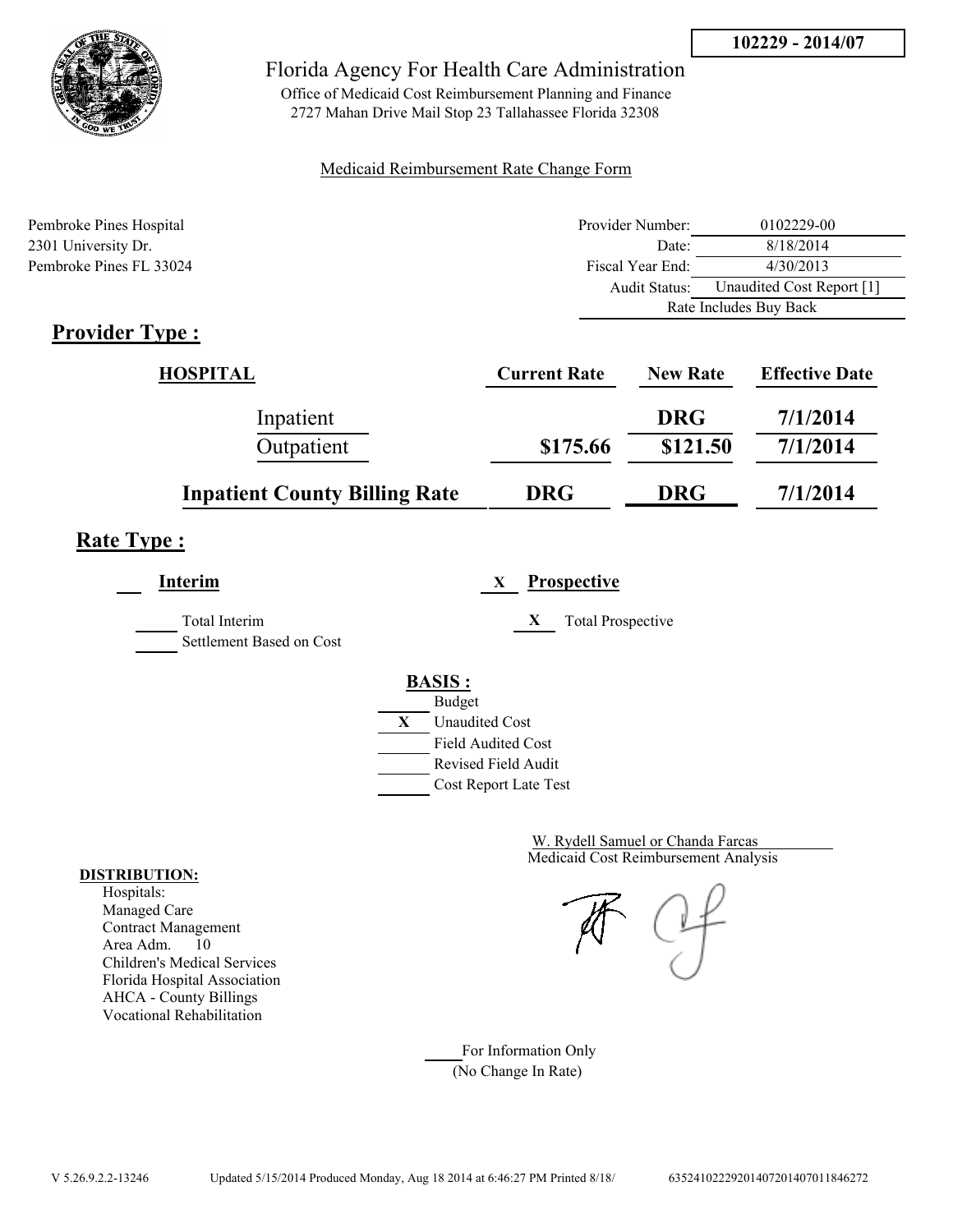

Office of Medicaid Cost Reimbursement Planning and Finance 2727 Mahan Drive Mail Stop 23 Tallahassee Florida 32308

### Medicaid Reimbursement Rate Change Form

| Homestead Hospital     | Provider Number:     | 0102261-00                |
|------------------------|----------------------|---------------------------|
| $160$ N.W. 13th Street | Date:                | 8/18/2014                 |
| Homestead FL 33030     | Fiscal Year End:     | 9/30/2013                 |
|                        | <b>Audit Status:</b> | Unaudited Cost Report [1] |

# **Provider Type :**

| <b>HOSPITAL</b>                      | <b>Current Rate</b> | <b>New Rate</b> | <b>Effective Date</b> |
|--------------------------------------|---------------------|-----------------|-----------------------|
| Inpatient                            |                     | <b>DRG</b>      | 7/1/2014              |
| Outpatient                           | \$145.15            | \$167.07        | 7/1/2014              |
| <b>Inpatient County Billing Rate</b> | <b>DRG</b>          | <b>DRG</b>      | 7/1/2014              |

# **Rate Type :**

**Interim X Prospective**

Total Interim **X** Total Prospective

Settlement Based on Cost

# **BASIS :**



Medicaid Cost Reimbursement Analysis W. Rydell Samuel or Chanda Farcas

For Information Only (No Change In Rate)

#### **DISTRIBUTION:**

Hospitals: Managed Care Contract Management Area Adm. 11 Children's Medical Services Florida Hospital Association AHCA - County Billings Vocational Rehabilitation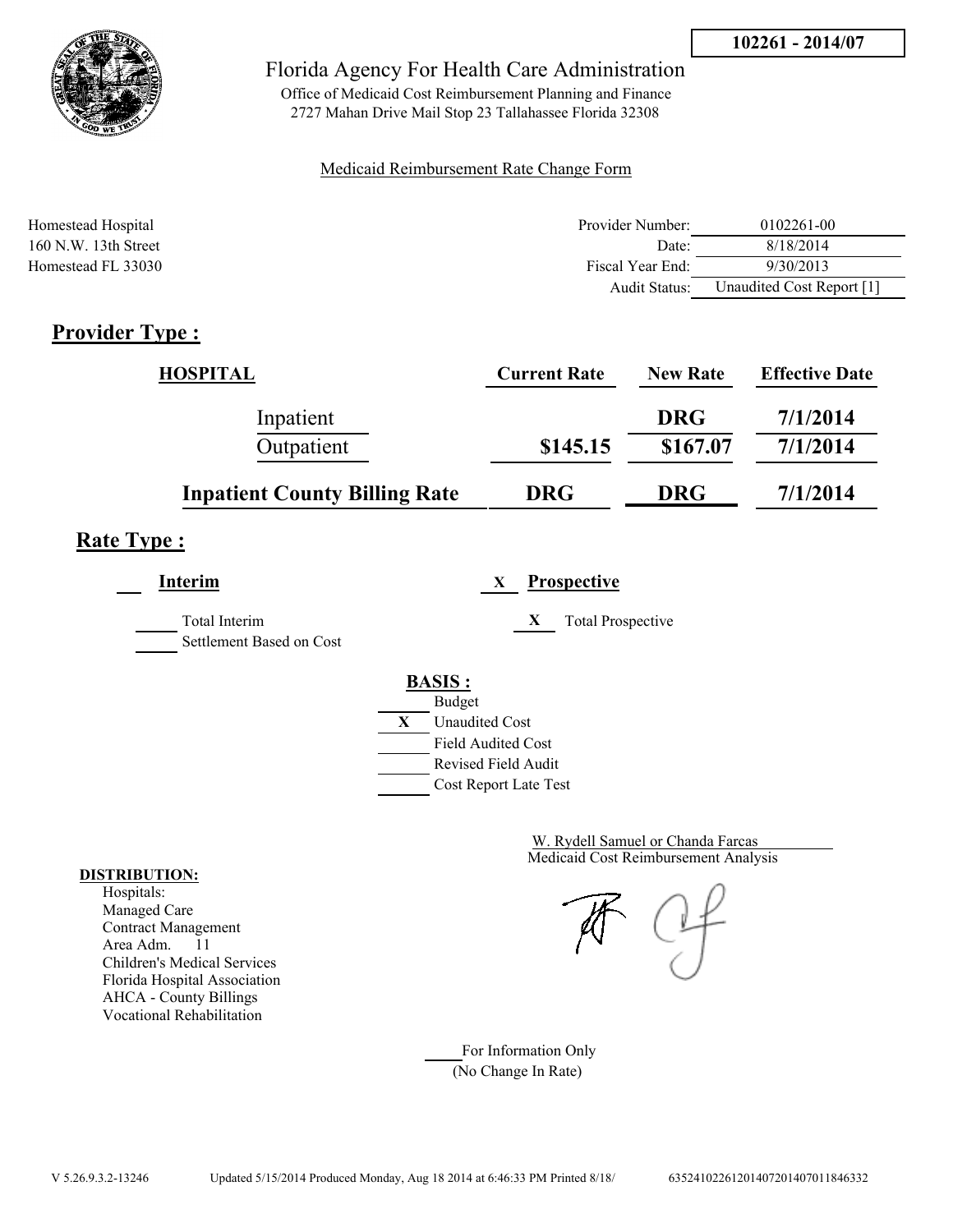

Office of Medicaid Cost Reimbursement Planning and Finance 2727 Mahan Drive Mail Stop 23 Tallahassee Florida 32308

### Medicaid Reimbursement Rate Change Form

| Heart Of Florida Hospital | Provider Number:     | 0102288-00                |
|---------------------------|----------------------|---------------------------|
| P.O. Box $67$             | Date:                | 8/18/2014                 |
| Haines City FL 33845      | Fiscal Year End:     | 6/30/2013                 |
|                           | <b>Audit Status:</b> | Unaudited Cost Report [1] |

# **Provider Type :**

| <b>HOSPITAL</b>                      | <b>Current Rate</b> | <b>New Rate</b> | <b>Effective Date</b> |
|--------------------------------------|---------------------|-----------------|-----------------------|
| Inpatient                            |                     | <b>DRG</b>      | 7/1/2014              |
| Outpatient                           | \$86.52             | \$78.03         | 7/1/2014              |
| <b>Inpatient County Billing Rate</b> | <b>DRG</b>          | <b>DRG</b>      | 7/1/2014              |

# **Rate Type :**

**Interim X Prospective** Total Interim **X** Total Prospective

Settlement Based on Cost

# **BASIS :**



Medicaid Cost Reimbursement Analysis W. Rydell Samuel or Chanda Farcas

For Information Only (No Change In Rate)

#### **DISTRIBUTION:**

Hospitals: Managed Care Contract Management Area Adm. 6 Children's Medical Services Florida Hospital Association AHCA - County Billings Vocational Rehabilitation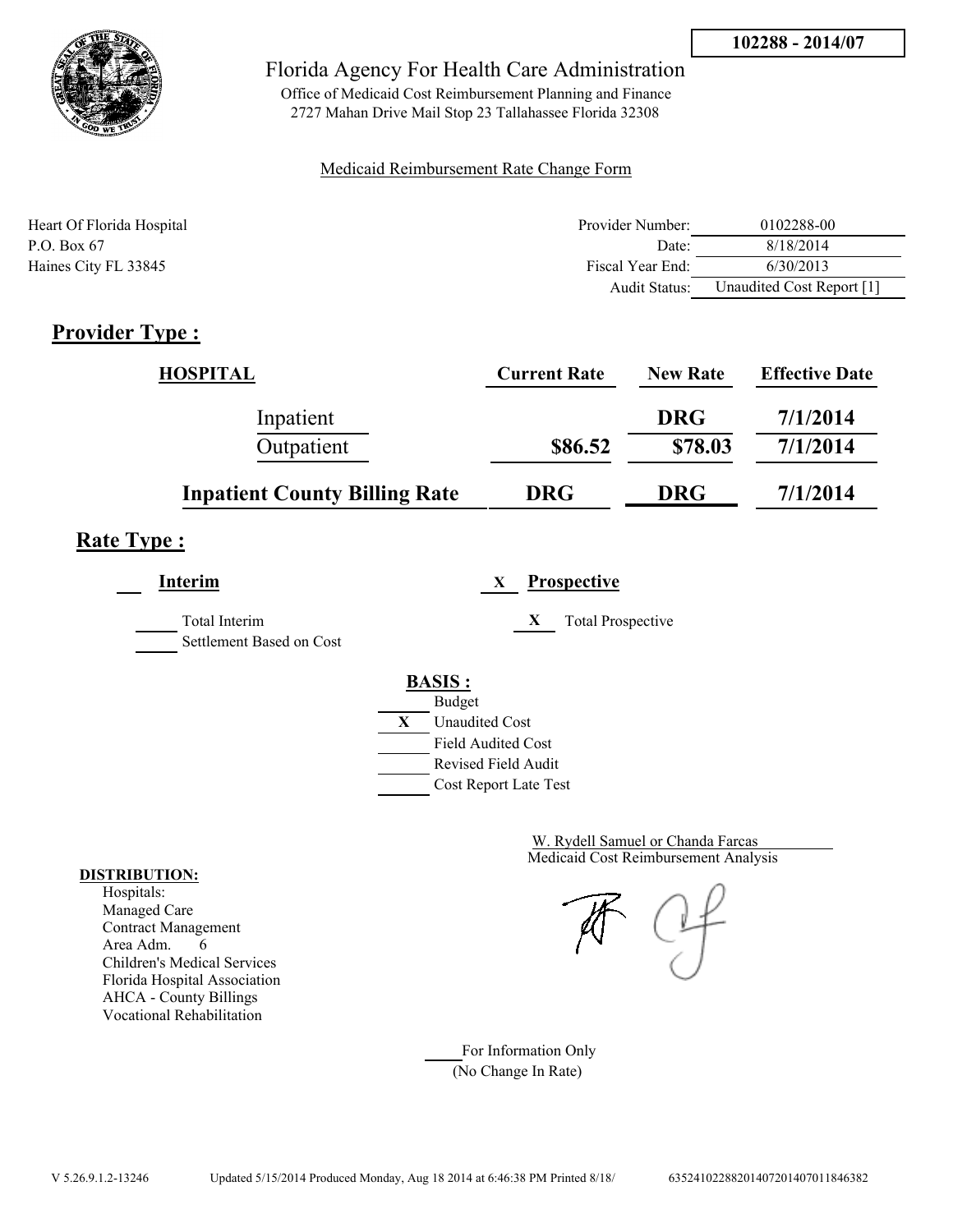

Office of Medicaid Cost Reimbursement Planning and Finance 2727 Mahan Drive Mail Stop 23 Tallahassee Florida 32308

### Medicaid Reimbursement Rate Change Form

Kindred Hospital Central Tampa 4801 N HOWARD AVE. Tampa FL 33604

| Provider Number: | 0102300-00                |
|------------------|---------------------------|
| Date:            | 8/18/2014                 |
| Fiscal Year End: | 8/31/2013                 |
| Audit Status:    | Unaudited Cost Report [1] |

# **Provider Type :**

| HOSPITAL   | <b>Current Rate</b> | <b>New Rate</b> | <b>Effective Date</b> |
|------------|---------------------|-----------------|-----------------------|
| Inpatient  |                     | <b>DRG</b>      | 7/1/2014              |
| Outpatient | \$14.66             | \$9.15          | 7/1/2014              |

# **Rate Type :**

**Interim X Prospective** Total Interim **X** Total Prospective Settlement Based on Cost **BASIS :** Budget **X** Unaudited Cost Field Audited Cost Revised Field Audit Cost Report Late Test

> Medicaid Cost Reimbursement Analysis W. Rydell Samuel or Chanda Farcas

For Information Only (No Change In Rate)

#### **DISTRIBUTION:**

Hospitals: Managed Care Contract Management Area Adm. 6 Children's Medical Services Florida Hospital Association AHCA - County Billings Vocational Rehabilitation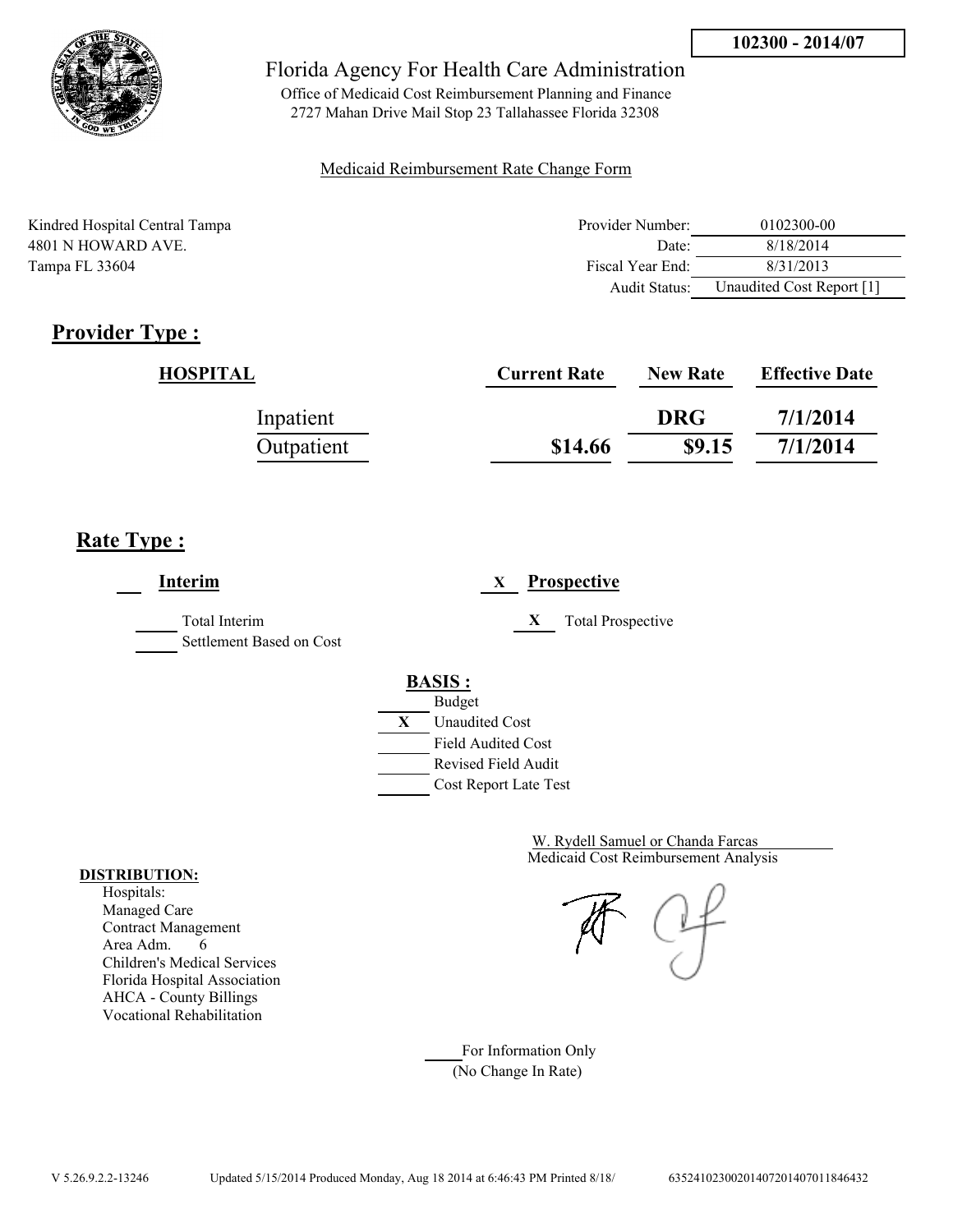

Office of Medicaid Cost Reimbursement Planning and Finance 2727 Mahan Drive Mail Stop 23 Tallahassee Florida 32308

### Medicaid Reimbursement Rate Change Form

Baptist Hospital Of Beaches **Provider Number:** 0102326-00 1350 13th AVE., SOUTH Date: 8/18/2014 Jacksonville FL 32250 Fiscal Year End: 9/30/2013 Audit Status: Unaudited Cost Report [1]

# **Provider Type :**

| HOSPITAL   | <b>Current Rate</b> | <b>New Rate</b> | <b>Effective Date</b> |
|------------|---------------------|-----------------|-----------------------|
| Inpatient  |                     | <b>DRG</b>      | 7/1/2014              |
| Outpatient | \$64.98             | \$69.62         | 7/1/2014              |

# **Rate Type :**

**Interim X Prospective** Total Interim **X** Total Prospective Settlement Based on Cost **BASIS :** Budget **X** Unaudited Cost Field Audited Cost Revised Field Audit Cost Report Late Test

> Medicaid Cost Reimbursement Analysis W. Rydell Samuel or Chanda Farcas

For Information Only (No Change In Rate)

#### **DISTRIBUTION:**

Hospitals: Managed Care Contract Management Area Adm. 4 Children's Medical Services Florida Hospital Association AHCA - County Billings Vocational Rehabilitation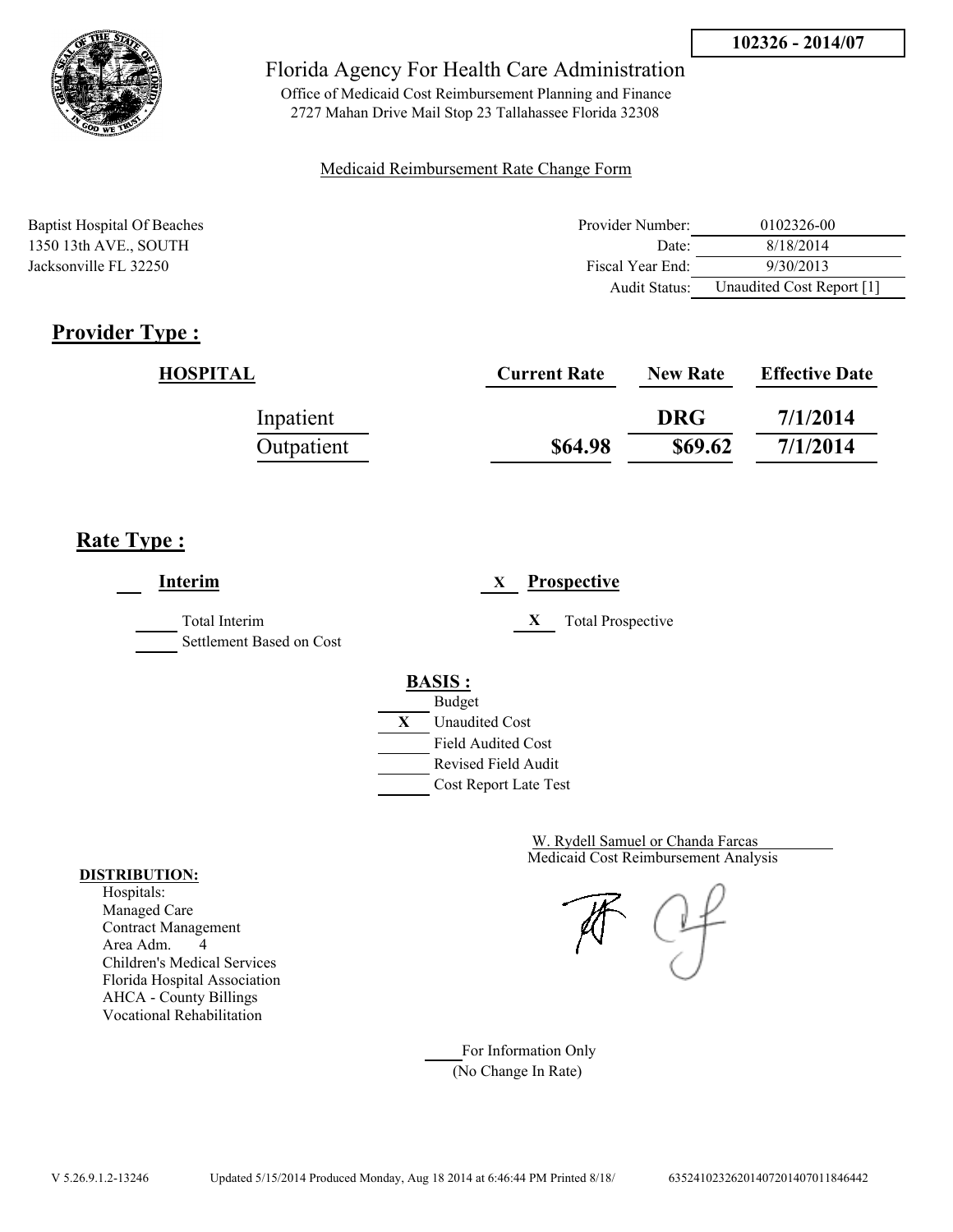

Office of Medicaid Cost Reimbursement Planning and Finance 2727 Mahan Drive Mail Stop 23 Tallahassee Florida 32308

### Medicaid Reimbursement Rate Change Form

| <b>Atmore Community Hospital</b> | Provider Number: | 0102334-00                |
|----------------------------------|------------------|---------------------------|
| 401 Medical Park Dr.             | Date:            | 8/18/2014                 |
| Atmore AL $36502$                | Fiscal Year End: | 9/30/2013                 |
|                                  | Audit Status:    | Unaudited Cost Report [1] |

# **Provider Type :**

| HOSPITAL   | <b>Current Rate</b> | <b>New Rate</b> | <b>Effective Date</b> |
|------------|---------------------|-----------------|-----------------------|
| Inpatient  |                     | <b>DRG</b>      | 7/1/2014              |
| Outpatient | \$40.91             | \$42.37         | 7/1/2014              |

# **Rate Type :**

**Interim X Prospective** Total Interim **X** Total Prospective Settlement Based on Cost **BASIS :** Budget **X** Unaudited Cost Field Audited Cost Revised Field Audit Cost Report Late Test

> Medicaid Cost Reimbursement Analysis W. Rydell Samuel or Chanda Farcas

For Information Only (No Change In Rate)

#### **DISTRIBUTION:**

Hospitals: Managed Care Contract Management Area Adm. Children's Medical Services Florida Hospital Association AHCA - County Billings Vocational Rehabilitation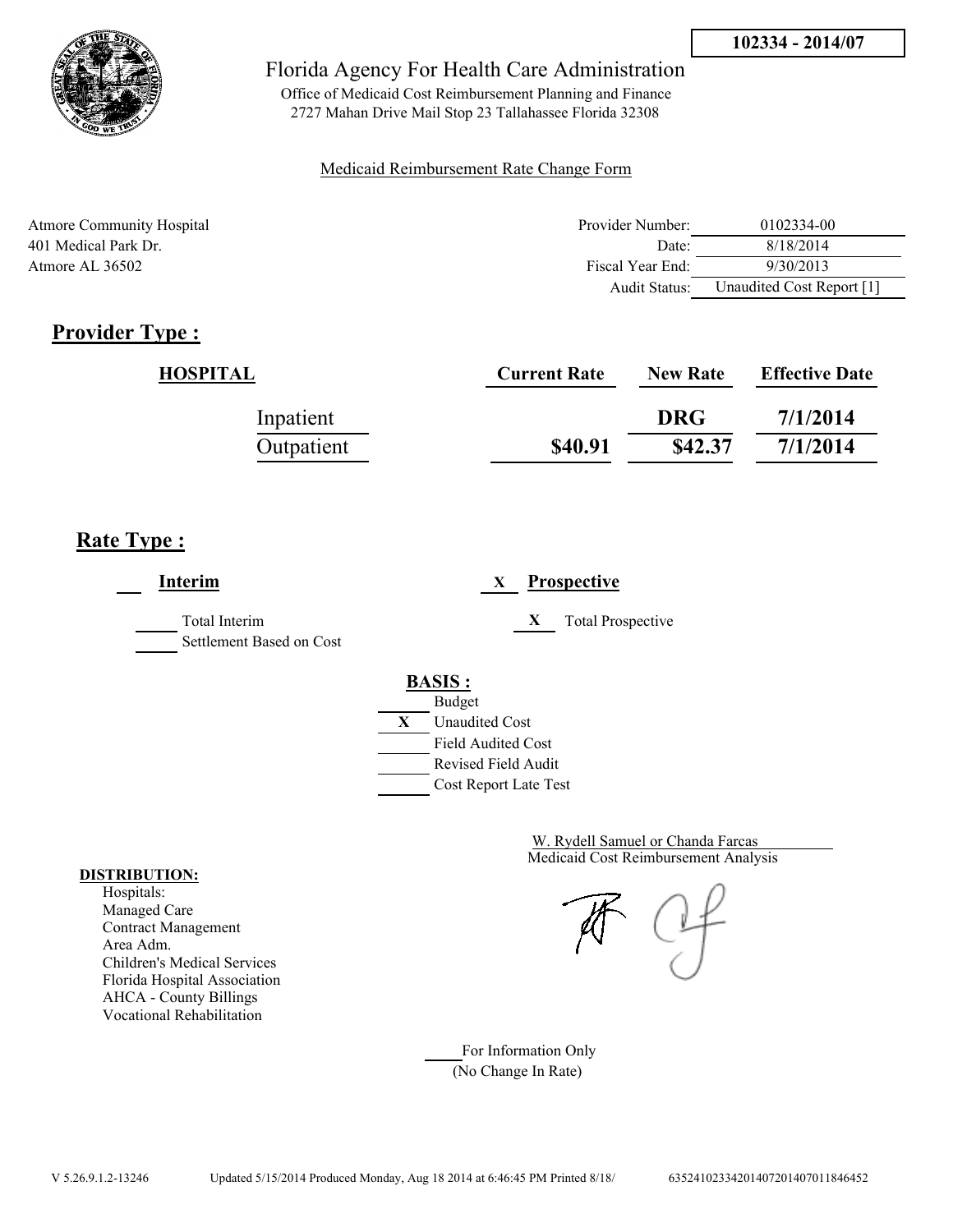

Office of Medicaid Cost Reimbursement Planning and Finance 2727 Mahan Drive Mail Stop 23 Tallahassee Florida 32308

### Medicaid Reimbursement Rate Change Form

| Kindred Hospital (Tampa) | Provider Number:     | 0102342-00                |
|--------------------------|----------------------|---------------------------|
| 4555 SOUTH MANHATTAN AVE | Date:                | 8/18/2014                 |
| Tampa FL 33611           | Fiscal Year End:     | 8/31/2013                 |
|                          | <b>Audit Status:</b> | Unaudited Cost Report [1] |

# **Provider Type :**

| HOSPITAL   | <b>Current Rate</b> | <b>New Rate</b> | <b>Effective Date</b> |
|------------|---------------------|-----------------|-----------------------|
| Inpatient  |                     | <b>DRG</b>      | 7/1/2014              |
| Outpatient | \$14.66             | \$9.15          | 7/1/2014              |

# **Rate Type :**

**Interim X Prospective** Total Interim **X** Total Prospective Settlement Based on Cost **BASIS :** Budget **X** Unaudited Cost Field Audited Cost Revised Field Audit Cost Report Late Test

> Medicaid Cost Reimbursement Analysis W. Rydell Samuel or Chanda Farcas

For Information Only (No Change In Rate)

#### **DISTRIBUTION:**

Hospitals: Managed Care Contract Management Area Adm. 6 Children's Medical Services Florida Hospital Association AHCA - County Billings Vocational Rehabilitation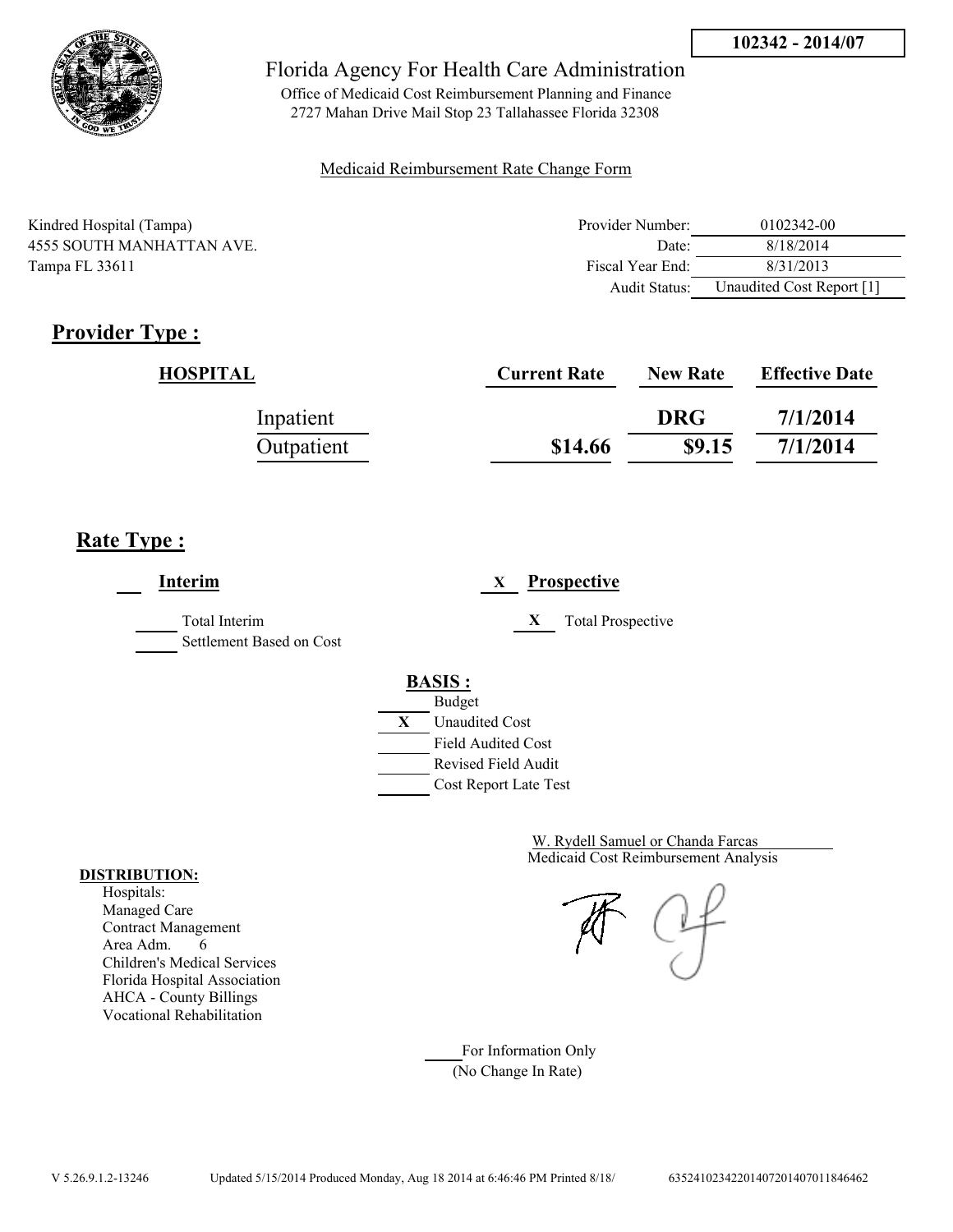

Office of Medicaid Cost Reimbursement Planning and Finance 2727 Mahan Drive Mail Stop 23 Tallahassee Florida 32308

### Medicaid Reimbursement Rate Change Form

| Smith Hospital    | Provider Number:     | 0102369-00                |
|-------------------|----------------------|---------------------------|
| P.O. Box 10010    | Date:                | 8/18/2014                 |
| Valdosta GA 31604 | Fiscal Year End:     | 12/31/2010                |
|                   | <b>Audit Status:</b> | Unaudited Cost Report [1] |

# **Provider Type :**

| HOSPITAL   | <b>Current Rate</b> | <b>New Rate</b> | <b>Effective Date</b> |
|------------|---------------------|-----------------|-----------------------|
| Inpatient  |                     | <b>DRG</b>      | 7/1/2014              |
| Outpatient | \$86.53             | \$91.83         | 7/1/2014              |

# **Rate Type :**

**Interim X Prospective** Total Interim **X** Total Prospective Settlement Based on Cost **BASIS :** Budget **X** Unaudited Cost Field Audited Cost Revised Field Audit Cost Report Late Test

> Medicaid Cost Reimbursement Analysis W. Rydell Samuel or Chanda Farcas

For Information Only (No Change In Rate)

#### **DISTRIBUTION:**

Hospitals: Managed Care Contract Management Area Adm. Children's Medical Services Florida Hospital Association AHCA - County Billings Vocational Rehabilitation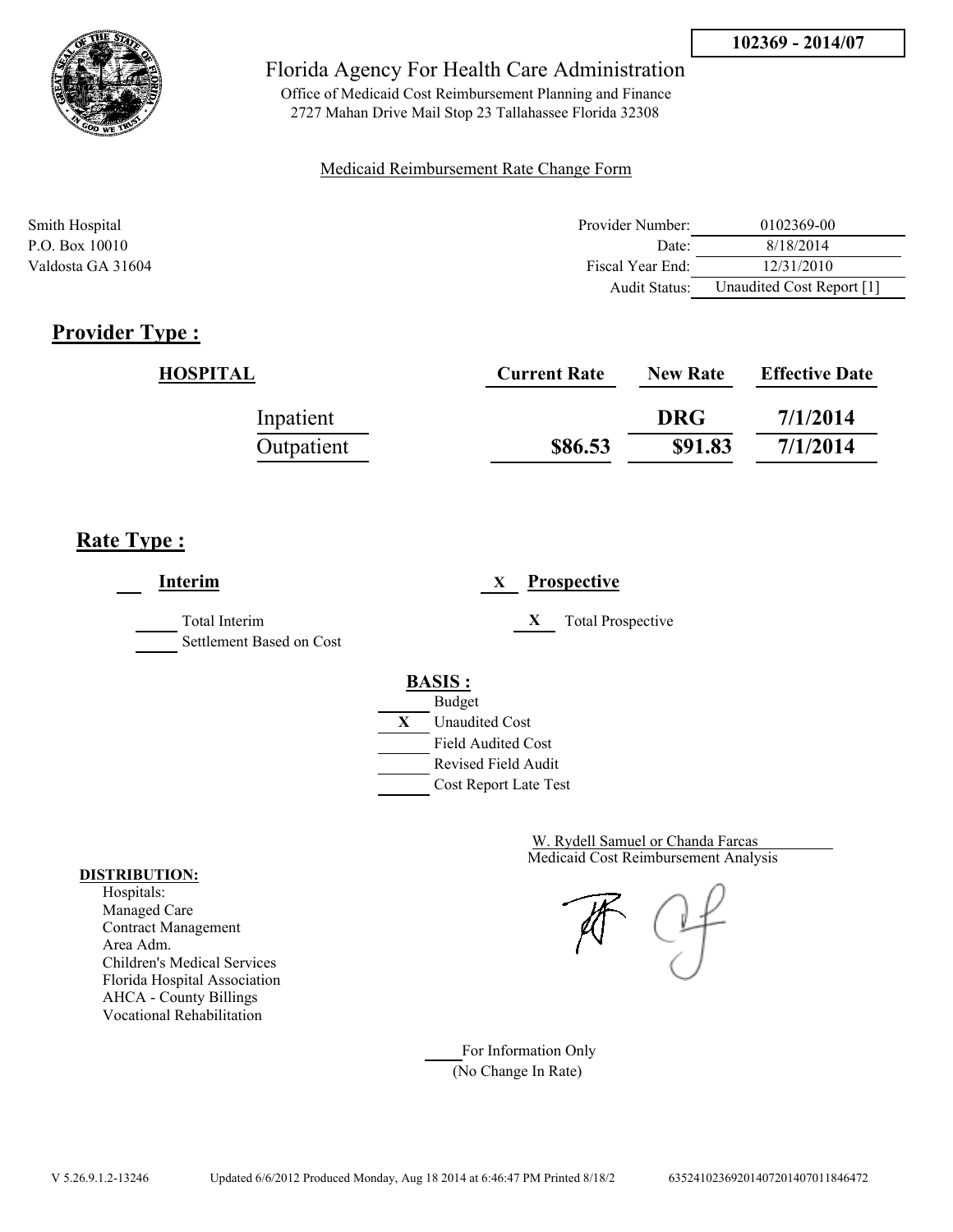

Office of Medicaid Cost Reimbursement Planning and Finance 2727 Mahan Drive Mail Stop 23 Tallahassee Florida 32308

### Medicaid Reimbursement Rate Change Form

St. John'S Rehabilitation Hospital 3075 N.W. 35th Ave. Lauderdale Lake FL 33311

| Provider Number: | 0102407-00                |
|------------------|---------------------------|
| Date:            | 8/18/2014                 |
| Fiscal Year End: | 9/30/2013                 |
| Audit Status:    | Unaudited Cost Report [1] |

# **Provider Type :**

| HOSPITAL   | <b>Current Rate</b> | <b>New Rate</b> | <b>Effective Date</b> |
|------------|---------------------|-----------------|-----------------------|
| Inpatient  |                     | <b>DRG</b>      | 7/1/2014              |
| Outpatient | \$14.66             | \$9.15          | 7/1/2014              |

## **Rate Type :**

**Interim X Prospective** Total Interim **X** Total Prospective Settlement Based on Cost **BASIS :** Budget **X** Unaudited Cost Field Audited Cost Revised Field Audit Cost Report Late Test

> Medicaid Cost Reimbursement Analysis W. Rydell Samuel or Chanda Farcas

For Information Only (No Change In Rate)

#### **DISTRIBUTION:**

Hospitals: Managed Care Contract Management Area Adm. 10 Children's Medical Services Florida Hospital Association AHCA - County Billings Vocational Rehabilitation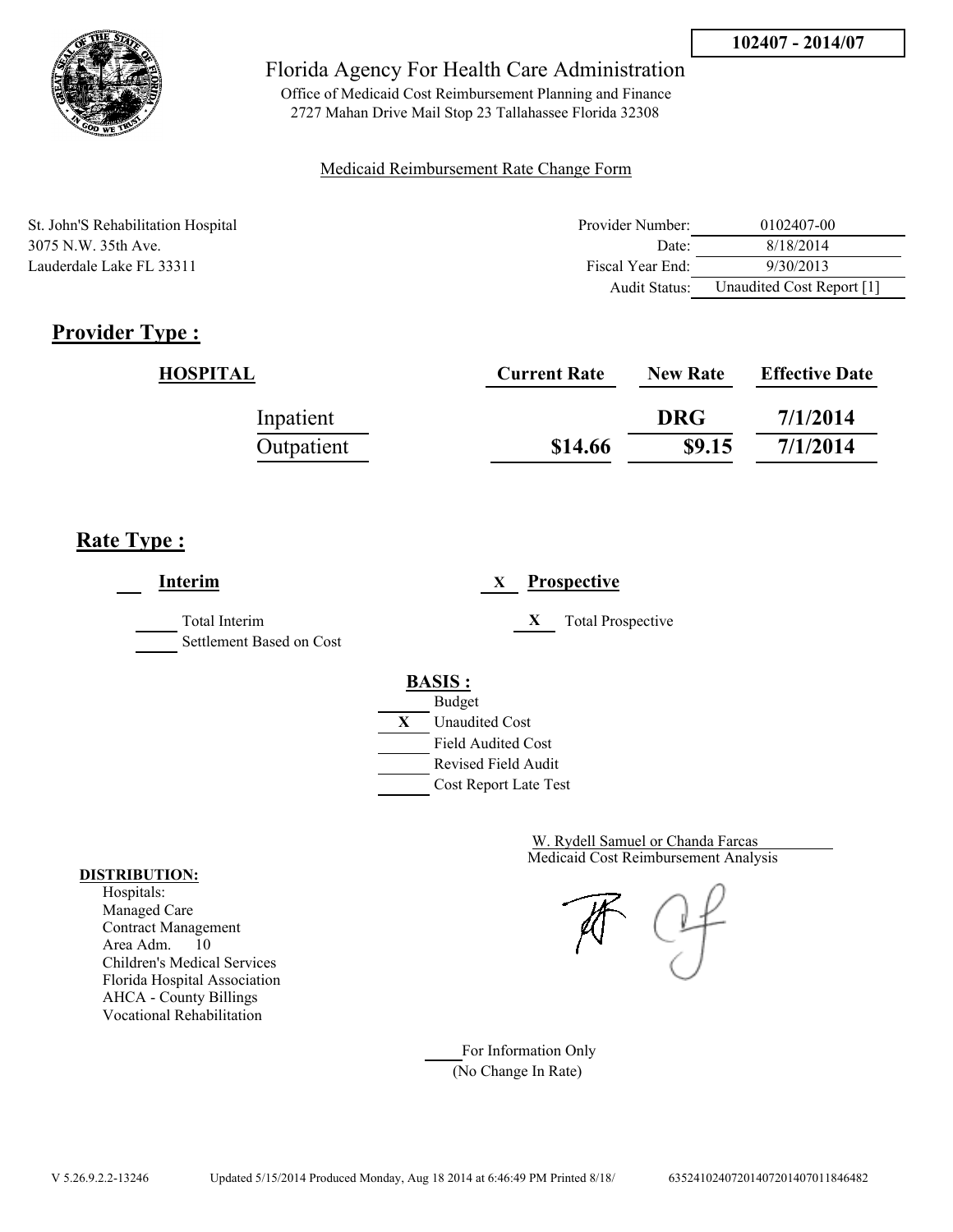

Office of Medicaid Cost Reimbursement Planning and Finance 2727 Mahan Drive Mail Stop 23 Tallahassee Florida 32308

### Medicaid Reimbursement Rate Change Form

| South Baldwin Hospital | Provider Number: | 0102474-00                |
|------------------------|------------------|---------------------------|
| 1613 West McKenzie St. | Date:            | 8/18/2014                 |
| Foley AL 36536         | Fiscal Year End: | 9/30/1995                 |
|                        | Audit Status:    | Unaudited Cost Report [1] |

# **Provider Type :**

| HOSPITAL   | <b>Current Rate</b> | <b>New Rate</b> | <b>Effective Date</b> |
|------------|---------------------|-----------------|-----------------------|
| Inpatient  |                     | <b>DRG</b>      | 7/1/2014              |
| Outpatient | \$14.66             | \$9.15          | 7/1/2014              |

# **Rate Type :**

**Interim X Prospective** Total Interim **X** Total Prospective Settlement Based on Cost **BASIS :** Budget **X** Unaudited Cost Field Audited Cost Revised Field Audit Cost Report Late Test

> Medicaid Cost Reimbursement Analysis W. Rydell Samuel or Chanda Farcas

For Information Only (No Change In Rate)

#### **DISTRIBUTION:**

Hospitals: Managed Care Contract Management Area Adm. Children's Medical Services Florida Hospital Association AHCA - County Billings Vocational Rehabilitation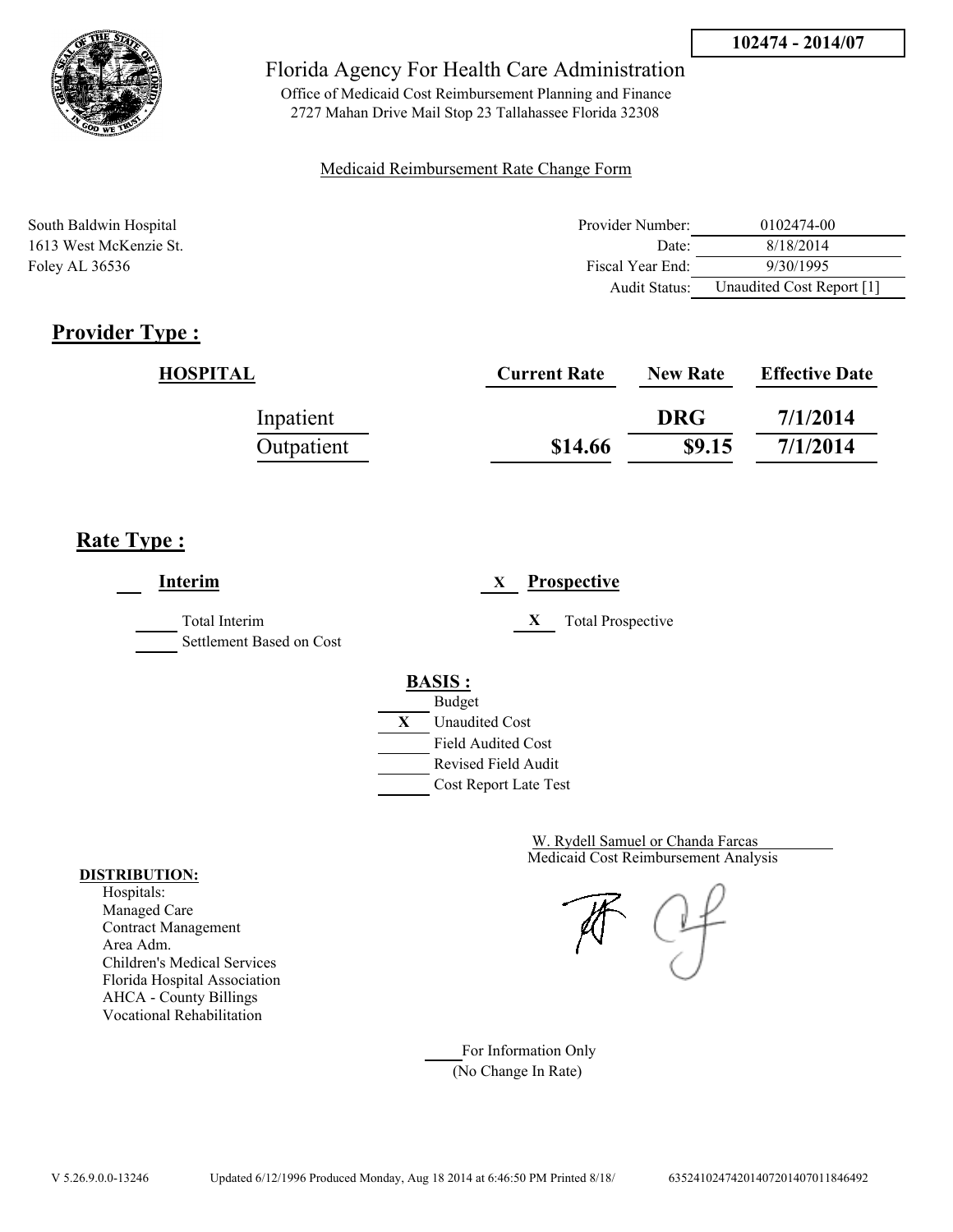Audit Status: Unaudited Cost Report [1]

Rate Includes Buy Back



## Florida Agency For Health Care Administration

Office of Medicaid Cost Reimbursement Planning and Finance 2727 Mahan Drive Mail Stop 23 Tallahassee Florida 32308

### Medicaid Reimbursement Rate Change Form

Memorial Hosp. - West 1002521-00 703 North Flamingo Road Date: 8/18/2014 Pembroke Pines FL 33028 Fiscal Year End: 4/30/2013

# **Provider Type :**

 $\underline{HOSPITAL}$ 

|            | <b>Current Rate</b> | <b>New Rate</b> | <b>Effective Date</b> |
|------------|---------------------|-----------------|-----------------------|
| Inpatient  |                     | <b>DRG</b>      | 7/1/2014              |
| Outpatient | \$227.00            | \$105.38        | 7/1/2014              |

## **Rate Type :**

**Interim X Prospective** Total Interim **X** Total Prospective Settlement Based on Cost **BASIS :** Budget **X** Unaudited Cost Field Audited Cost Revised Field Audit Cost Report Late Test

> Medicaid Cost Reimbursement Analysis W. Rydell Samuel or Chanda Farcas

For Information Only (No Change In Rate)

#### **DISTRIBUTION:**

Hospitals: Managed Care Contract Management Area Adm. 10 Children's Medical Services Florida Hospital Association AHCA - County Billings Vocational Rehabilitation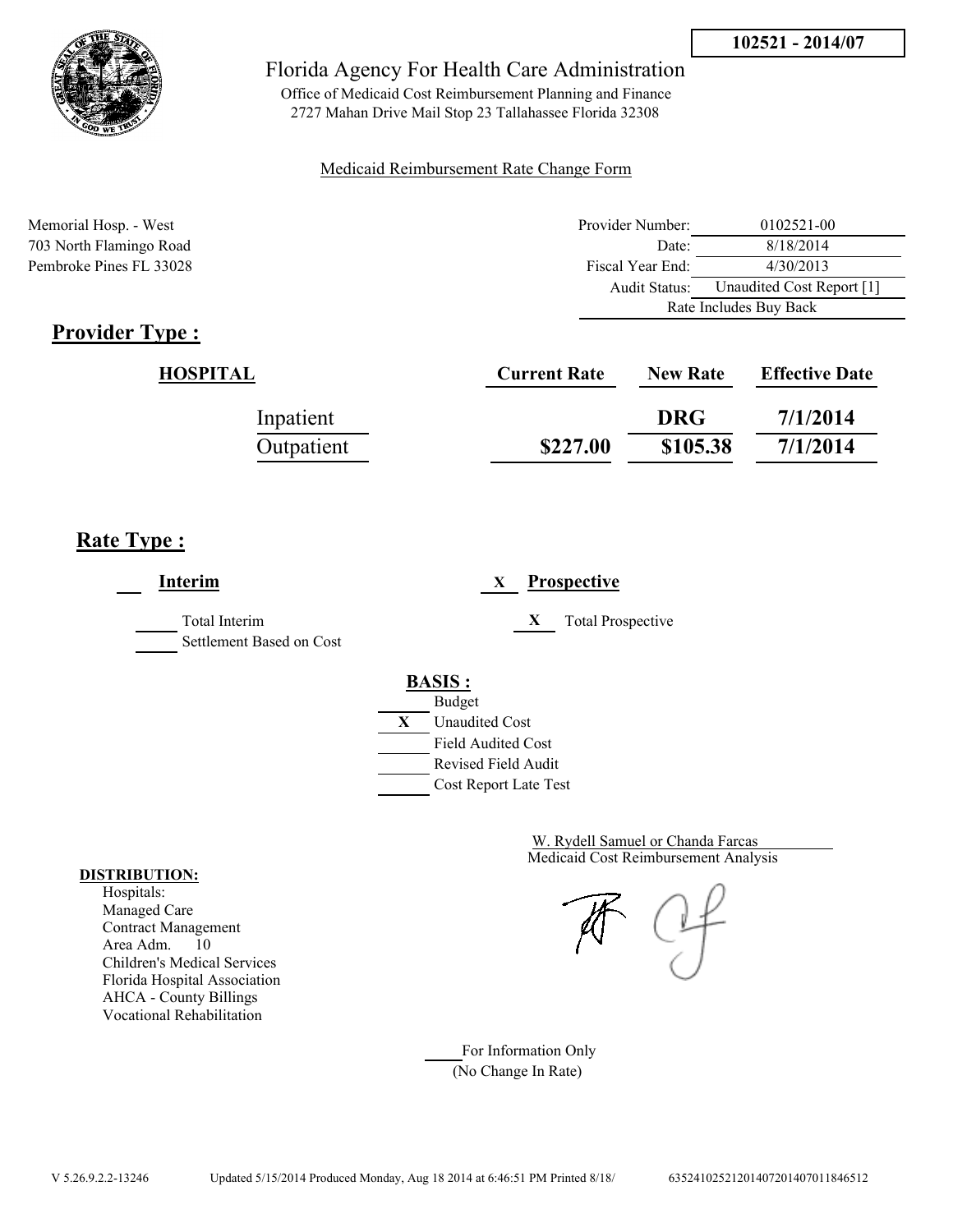

Office of Medicaid Cost Reimbursement Planning and Finance 2727 Mahan Drive Mail Stop 23 Tallahassee Florida 32308

### Medicaid Reimbursement Rate Change Form

| Englewood Community Hospital | Provider Number: | 0102539-00                |
|------------------------------|------------------|---------------------------|
| 700 Medical Blyd.            | Date:            | 8/18/2014                 |
| Englewood FL 34223           | Fiscal Year End: | 12/31/2012                |
|                              | Audit Status:    | Unaudited Cost Report [1] |

# **Provider Type :**

| HOSPITAL   | <b>Current Rate</b> | <b>New Rate</b> | <b>Effective Date</b> |
|------------|---------------------|-----------------|-----------------------|
| Inpatient  |                     | <b>DRG</b>      | 7/1/2014              |
| Outpatient | \$47.63             | \$51.04         | 7/1/2014              |

# **Rate Type :**

**Interim X Prospective** Total Interim **X** Total Prospective Settlement Based on Cost **BASIS :** Budget **X** Unaudited Cost Field Audited Cost Revised Field Audit Cost Report Late Test

> Medicaid Cost Reimbursement Analysis W. Rydell Samuel or Chanda Farcas

For Information Only (No Change In Rate)

#### **DISTRIBUTION:**

Hospitals: Managed Care Contract Management Area Adm. 8 Children's Medical Services Florida Hospital Association AHCA - County Billings Vocational Rehabilitation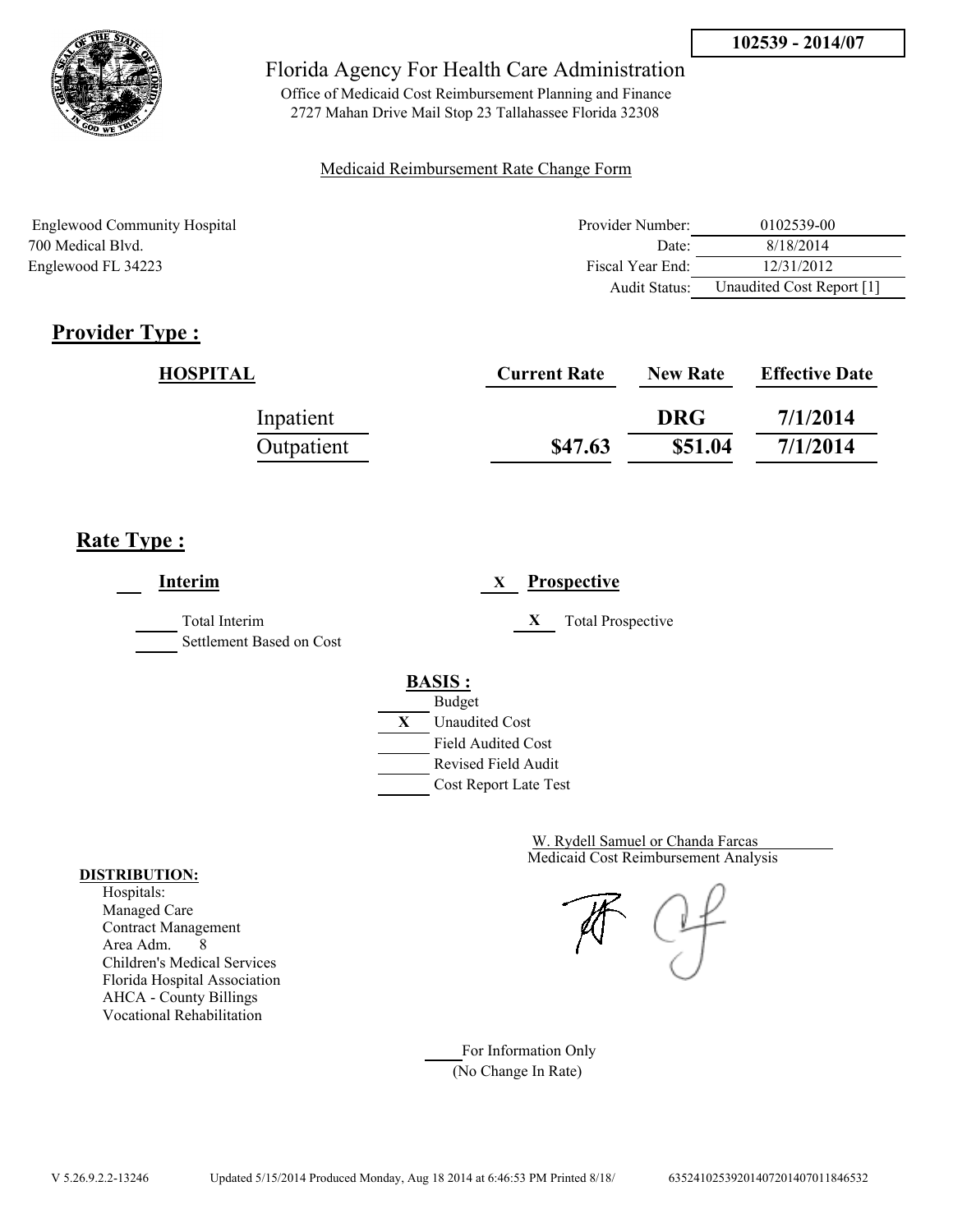

Office of Medicaid Cost Reimbursement Planning and Finance 2727 Mahan Drive Mail Stop 23 Tallahassee Florida 32308

### Medicaid Reimbursement Rate Change Form

| Southeast Georgia Medical Center | Provider Number: | 0102555-00                |
|----------------------------------|------------------|---------------------------|
| 3100 Kemble Avenue               | Date:            | 8/18/2014                 |
| Brunswick GA 31520               | Fiscal Year End: | 4/30/2010                 |
|                                  | Audit Status:    | Unaudited Cost Report [1] |

# **Provider Type :**

| HOSPITAL   | <b>Current Rate</b> | <b>New Rate</b> | <b>Effective Date</b> |
|------------|---------------------|-----------------|-----------------------|
| Inpatient  |                     | <b>DRG</b>      | 7/1/2014              |
| Outpatient | \$56.76             | \$60.24         | 7/1/2014              |

# **Rate Type :**

 $\overline{\phantom{a}}$ 

| <b>Interim</b>                            | <b>Prospective</b><br>X                                                                                          |
|-------------------------------------------|------------------------------------------------------------------------------------------------------------------|
| Total Interim<br>Settlement Based on Cost | X<br><b>Total Prospective</b>                                                                                    |
|                                           | <b>BASIS:</b><br><b>Budget</b><br>X<br><b>Unaudited Cost</b><br><b>Field Audited Cost</b><br>Revised Field Audit |
|                                           | Cost Report Late Test                                                                                            |

Medicaid Cost Reimbursement Analysis W. Rydell Samuel or Chanda Farcas

For Information Only (No Change In Rate)

#### **DISTRIBUTION:**

Hospitals: Managed Care Contract Management Area Adm. Children's Medical Services Florida Hospital Association AHCA - County Billings Vocational Rehabilitation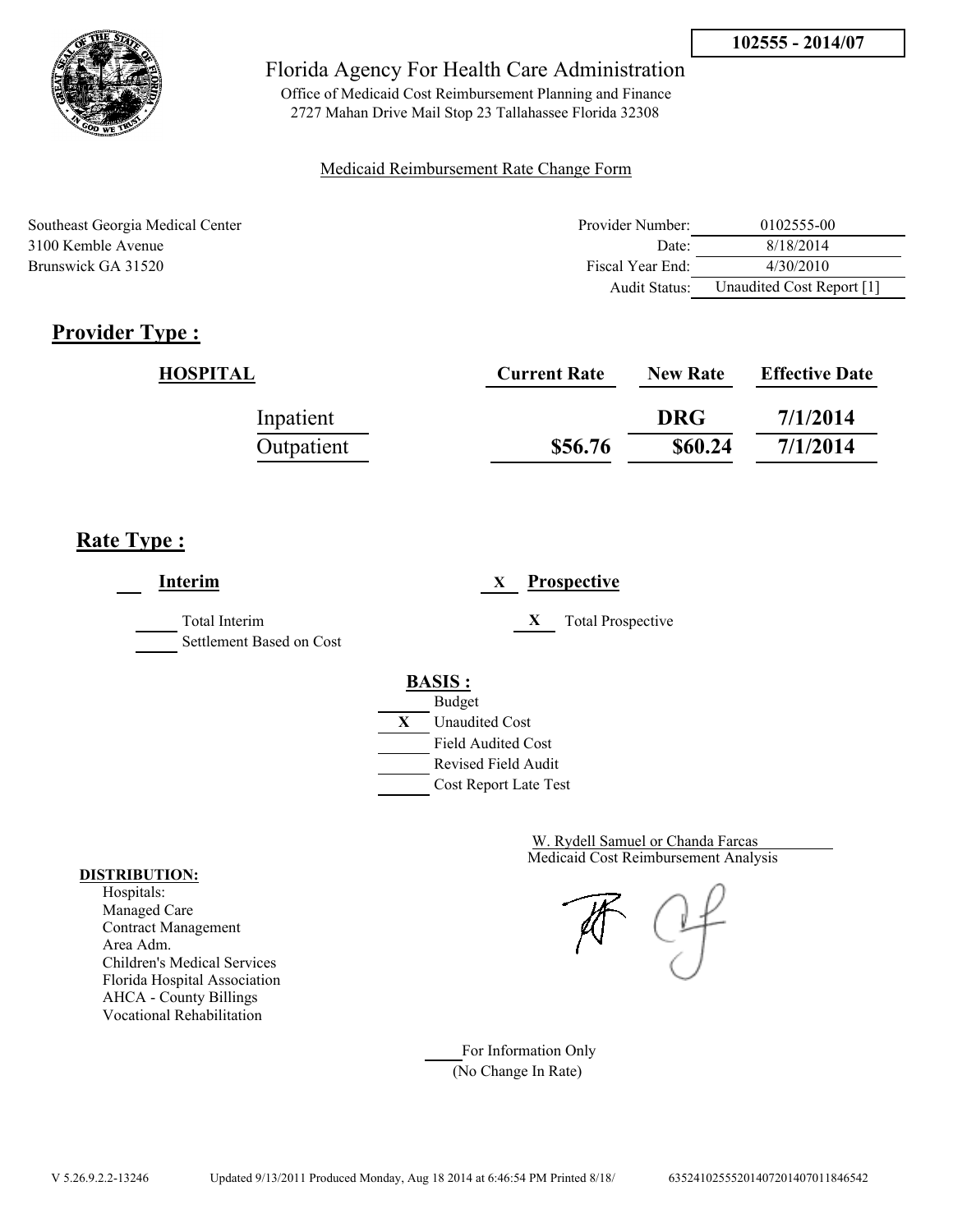

Office of Medicaid Cost Reimbursement Planning and Finance 2727 Mahan Drive Mail Stop 23 Tallahassee Florida 32308

### Medicaid Reimbursement Rate Change Form

| Edward White Hospital                  | Provider Number:     | 0102598-00                |
|----------------------------------------|----------------------|---------------------------|
| 2323 9th Avenue North P.O. Box $12018$ | Date:                | 8/18/2014                 |
| St. Petersburg Fl 33733                | Fiscal Year End:     | 12/31/2012                |
|                                        | <b>Audit Status:</b> | Unaudited Cost Report [1] |

# **Provider Type :**

| HOSPITAL   | <b>Current Rate</b> | <b>New Rate</b> | <b>Effective Date</b> |
|------------|---------------------|-----------------|-----------------------|
| Inpatient  |                     | <b>DRG</b>      | 7/1/2014              |
| Outpatient | \$90.00             | \$96.44         | 7/1/2014              |

# **Rate Type :**

**Interim X Prospective** Total Interim **X** Total Prospective Settlement Based on Cost **BASIS :** Budget **X** Unaudited Cost Field Audited Cost Revised Field Audit Cost Report Late Test

> Medicaid Cost Reimbursement Analysis W. Rydell Samuel or Chanda Farcas

For Information Only (No Change In Rate)

#### **DISTRIBUTION:**

Hospitals: Managed Care Contract Management Area Adm. 5 Children's Medical Services Florida Hospital Association AHCA - County Billings Vocational Rehabilitation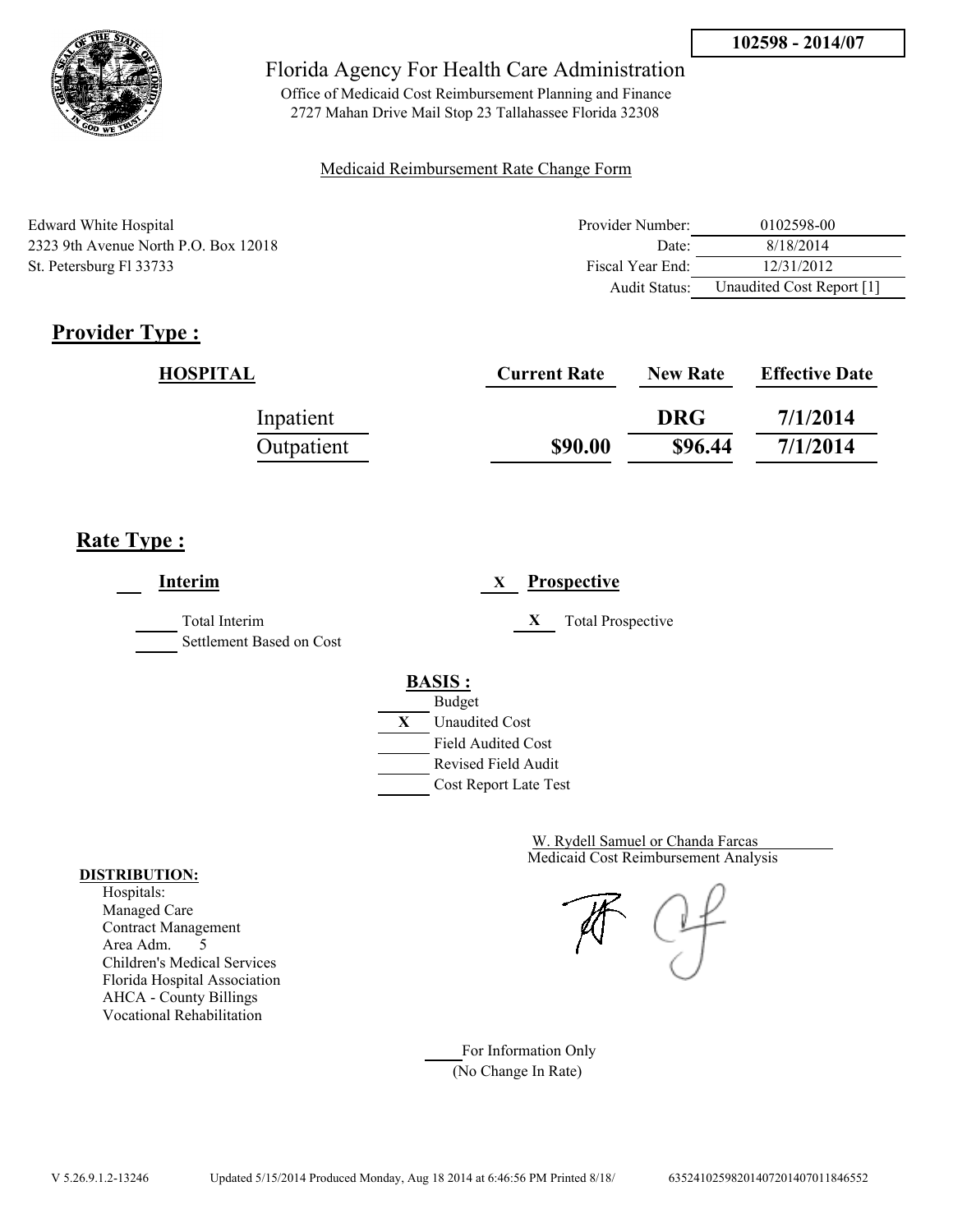

Office of Medicaid Cost Reimbursement Planning and Finance 2727 Mahan Drive Mail Stop 23 Tallahassee Florida 32308

### Medicaid Reimbursement Rate Change Form

| Florida Hospital Wauchula            | Provider Number:       | 0102601-00                |
|--------------------------------------|------------------------|---------------------------|
| 2501 U.S. Hwy 27 North P.O. Box 1200 | Date:                  | 8/18/2014                 |
| Avon Park FL 33825                   | Fiscal Year End:       | 12/31/2012                |
|                                      | Audit Status:          | Unaudited Cost Report [1] |
|                                      | Rate Includes Buy Back |                           |

# **Provider Type :**

| HOSPITAL   | <b>Current Rate</b> | <b>New Rate</b> | <b>Effective Date</b> |
|------------|---------------------|-----------------|-----------------------|
| Inpatient  |                     | <b>DRG</b>      | 7/1/2014              |
| Outpatient | \$113.78            | \$107.84        | 7/1/2014              |

# **Rate Type :**

 $\overline{\phantom{a}}$ 

| Interim                                   | <b>Prospective</b><br>X        |
|-------------------------------------------|--------------------------------|
| Total Interim<br>Settlement Based on Cost | X<br><b>Total Prospective</b>  |
|                                           | <b>BASIS:</b><br><b>Budget</b> |
|                                           | X<br><b>Unaudited Cost</b>     |
|                                           | <b>Field Audited Cost</b>      |
|                                           | <b>Revised Field Audit</b>     |
|                                           | Cost Report Late Test          |

Medicaid Cost Reimbursement Analysis W. Rydell Samuel or Chanda Farcas

For Information Only (No Change In Rate)

#### **DISTRIBUTION:**

Hospitals: Managed Care Contract Management Area Adm. 6 Children's Medical Services Florida Hospital Association AHCA - County Billings Vocational Rehabilitation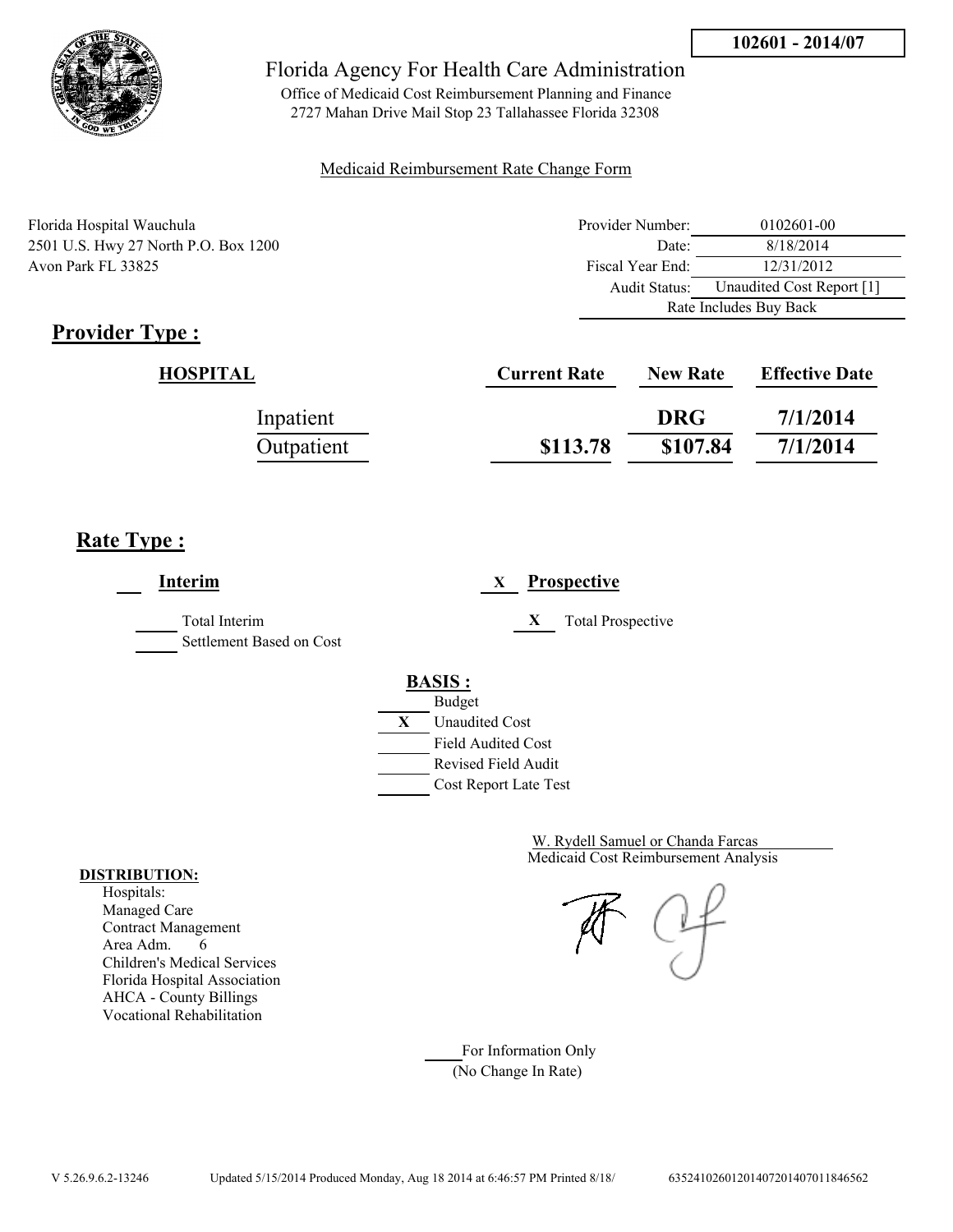

Office of Medicaid Cost Reimbursement Planning and Finance 2727 Mahan Drive Mail Stop 23 Tallahassee Florida 32308

### Medicaid Reimbursement Rate Change Form

| A.G. Holley State Hospital     | Provider Number: | 0102610-00                |
|--------------------------------|------------------|---------------------------|
| 1199 Lantana Rd. P.O. Box 3084 | Date:            | 8/18/2014                 |
| Lantana FL 33465               | Fiscal Year End: | 6/30/2010                 |
|                                | Audit Status:    | Unaudited Cost Report [1] |

# **Provider Type :**

| <b>HOSPITAL</b>                      | <b>Current Rate</b> | <b>New Rate</b> | <b>Effective Date</b> |
|--------------------------------------|---------------------|-----------------|-----------------------|
| Inpatient                            |                     | <b>DRG</b>      | 7/1/2014              |
| Outpatient                           | \$14.66             | \$9.15          | 7/1/2014              |
| <b>Inpatient County Billing Rate</b> | <b>DRG</b>          | <b>DRG</b>      | 7/1/2014              |

# **Rate Type :**

**Interim X Prospective**

Total Interim **X** Total Prospective Settlement Based on Cost

# **BASIS :**



Medicaid Cost Reimbursement Analysis W. Rydell Samuel or Chanda Farcas

For Information Only (No Change In Rate)

#### **DISTRIBUTION:**

Hospitals: Managed Care Contract Management Area Adm. 9 Children's Medical Services Florida Hospital Association AHCA - County Billings Vocational Rehabilitation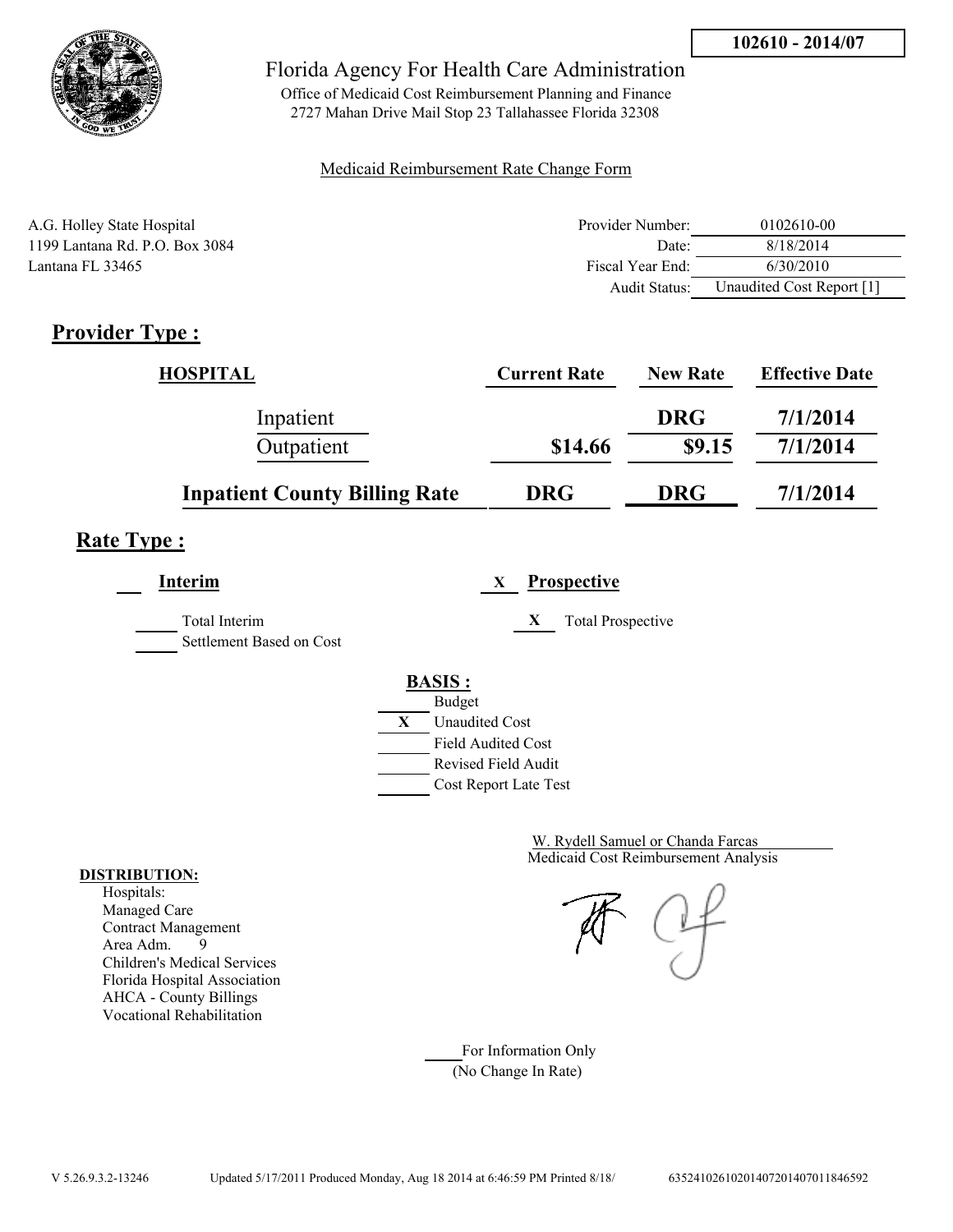

Office of Medicaid Cost Reimbursement Planning and Finance 2727 Mahan Drive Mail Stop 23 Tallahassee Florida 32308

### Medicaid Reimbursement Rate Change Form

| Kindred Hosp. - North Fla   | Provider Number: | 0102679-00                |
|-----------------------------|------------------|---------------------------|
| 801 Oak Street              | Date:            | 8/18/2014                 |
| Green Cove Springs FL 32043 | Fiscal Year End: | 8/31/2013                 |
|                             | Audit Status:    | Unaudited Cost Report [1] |

# **Provider Type :**

| HOSPITAL   | <b>Current Rate</b> | <b>New Rate</b> | <b>Effective Date</b> |
|------------|---------------------|-----------------|-----------------------|
| Inpatient  |                     | <b>DRG</b>      | 7/1/2014              |
| Outpatient | \$14.66             | \$9.15          | 7/1/2014              |

## **Rate Type :**

**Interim X Prospective** Total Interim **X** Total Prospective Settlement Based on Cost **BASIS :** Budget **X** Unaudited Cost Field Audited Cost Revised Field Audit Cost Report Late Test

> Medicaid Cost Reimbursement Analysis W. Rydell Samuel or Chanda Farcas

For Information Only (No Change In Rate)

#### **DISTRIBUTION:**

Hospitals: Managed Care Contract Management Area Adm. 4 Children's Medical Services Florida Hospital Association AHCA - County Billings Vocational Rehabilitation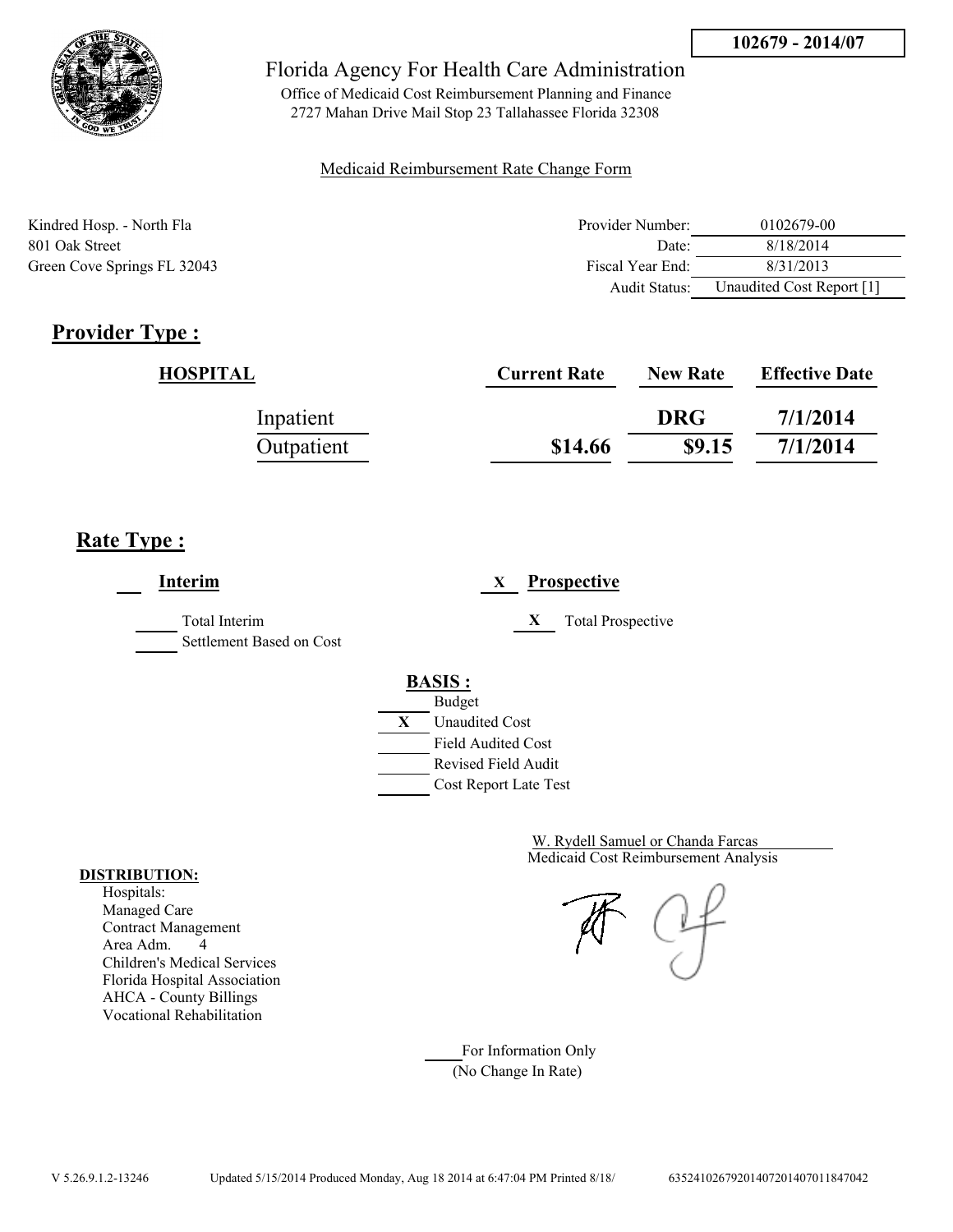

Office of Medicaid Cost Reimbursement Planning and Finance 2727 Mahan Drive Mail Stop 23 Tallahassee Florida 32308

### Medicaid Reimbursement Rate Change Form

HealthSouth Rehab - Dothan **Provider Number:** 0102687-00 1736 East Main Street **Date:** 8/18/2014 Dothan AL 36301 **Fiscal Year End:** 12/31/2012 Audit Status: Unaudited Cost Report [1]

# **Provider Type :**

| <b>HOSPITAL</b> | <b>Current Rate</b> | <b>New Rate</b> | <b>Effective Date</b> |
|-----------------|---------------------|-----------------|-----------------------|
| Inpatient       |                     | <b>DRG</b>      | 7/1/2014              |
| Outpatient      | \$14.66             | \$9.15          | 7/1/2014              |

# **Rate Type :**

**Interim X Prospective** Total Interim **X** Total Prospective Settlement Based on Cost **BASIS :** Budget **X** Unaudited Cost Field Audited Cost Revised Field Audit Cost Report Late Test

> Medicaid Cost Reimbursement Analysis W. Rydell Samuel or Chanda Farcas

For Information Only (No Change In Rate)

#### **DISTRIBUTION:**

Hospitals: Managed Care Contract Management Area Adm. Children's Medical Services Florida Hospital Association AHCA - County Billings Vocational Rehabilitation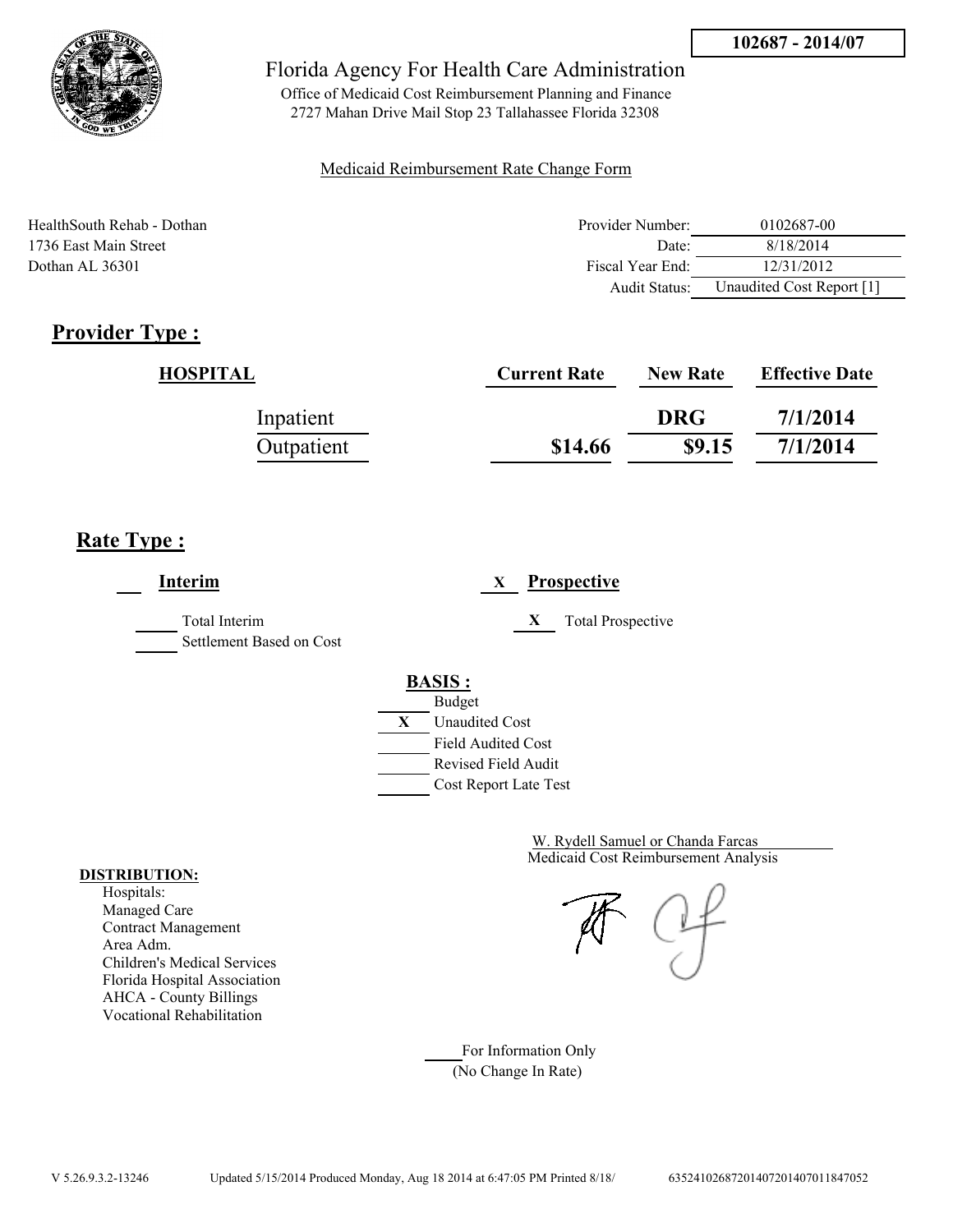

Office of Medicaid Cost Reimbursement Planning and Finance 2727 Mahan Drive Mail Stop 23 Tallahassee Florida 32308

### Medicaid Reimbursement Rate Change Form

HealthSouth Rehabililation Hospital - Miami 20601 Old Cutler Road Miami FL 33188

| Provider Number: | 0102709-00                |
|------------------|---------------------------|
| Date:            | 8/18/2014                 |
| Fiscal Year End: | 12/31/2012                |
| Audit Status:    | Unaudited Cost Report [1] |

# **Provider Type :**

| HOSPITAL   | <b>Current Rate</b> | <b>New Rate</b> | <b>Effective Date</b> |
|------------|---------------------|-----------------|-----------------------|
| Inpatient  |                     | <b>DRG</b>      | 7/1/2014              |
| Outpatient | \$126.82            | \$9.15          | 7/1/2014              |

# **Rate Type :**

**Interim X Prospective** Total Interim **X** Total Prospective Settlement Based on Cost **BASIS :** Budget **X** Unaudited Cost Field Audited Cost Revised Field Audit Cost Report Late Test

> Medicaid Cost Reimbursement Analysis W. Rydell Samuel or Chanda Farcas

For Information Only (No Change In Rate)

#### **DISTRIBUTION:**

Hospitals: Managed Care Contract Management Area Adm. 11 Children's Medical Services Florida Hospital Association AHCA - County Billings Vocational Rehabilitation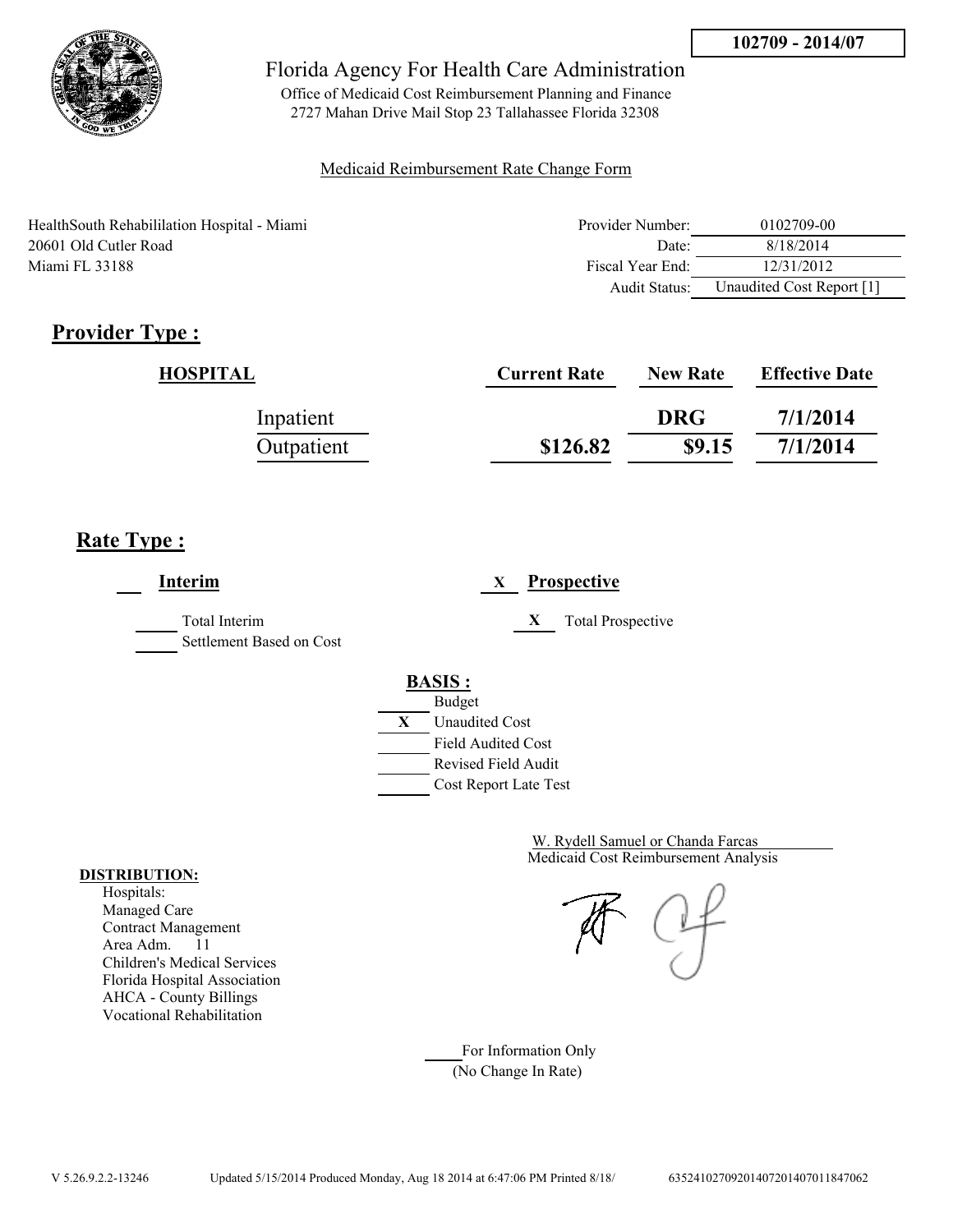

Office of Medicaid Cost Reimbursement Planning and Finance 2727 Mahan Drive Mail Stop 23 Tallahassee Florida 32308

### Medicaid Reimbursement Rate Change Form

Brooks Rehabilitation Hospital 3599 University Blvd., S. Jacksonville FL 32216

| Provider Number: | 0102717-00                |
|------------------|---------------------------|
| Date:            | 8/18/2014                 |
| Fiscal Year End: | 12/31/2012                |
| Audit Status:    | Unaudited Cost Report [1] |

# **Provider Type :**

| HOSPITAL   | <b>Current Rate</b> | <b>New Rate</b> | <b>Effective Date</b> |
|------------|---------------------|-----------------|-----------------------|
| Inpatient  |                     | <b>DRG</b>      | 7/1/2014              |
| Outpatient | \$44.01             | \$46.42         | 7/1/2014              |

# **Rate Type :**

**Interim X Prospective** Total Interim **X** Total Prospective Settlement Based on Cost **BASIS :** Budget **X** Unaudited Cost Field Audited Cost Revised Field Audit Cost Report Late Test

> Medicaid Cost Reimbursement Analysis W. Rydell Samuel or Chanda Farcas

For Information Only (No Change In Rate)

#### **DISTRIBUTION:**

Hospitals: Managed Care Contract Management Area Adm. 4 Children's Medical Services Florida Hospital Association AHCA - County Billings Vocational Rehabilitation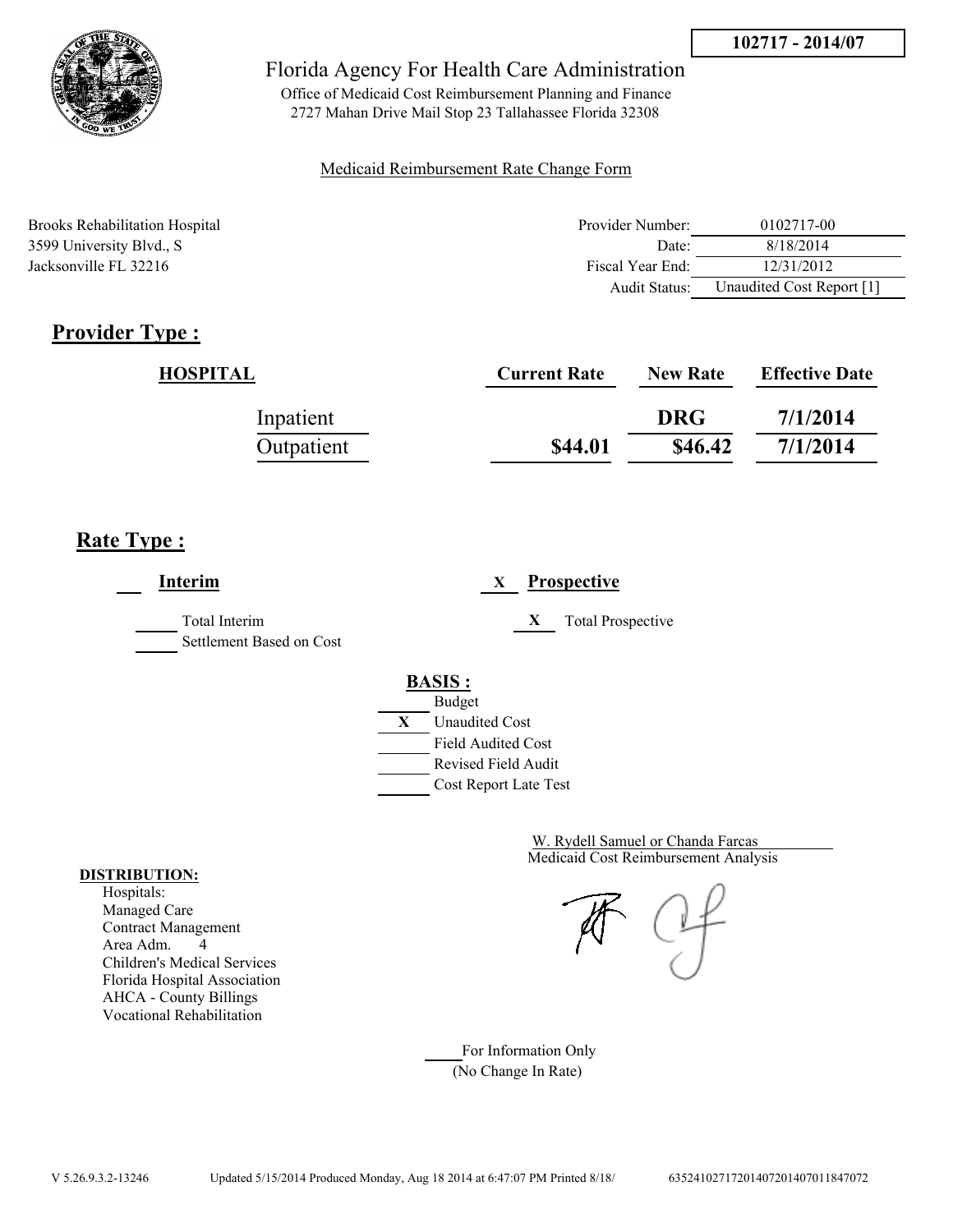

Office of Medicaid Cost Reimbursement Planning and Finance 2727 Mahan Drive Mail Stop 23 Tallahassee Florida 32308

### Medicaid Reimbursement Rate Change Form

| Healthsouth Emerald Coast Hospital | Provider Number: | 0102750-00                |
|------------------------------------|------------------|---------------------------|
| 1847 Florida Avenue                | Date:            | 8/18/2014                 |
| Panama City FL 32405               | Fiscal Year End: | 12/31/2012                |
|                                    | Audit Status:    | Unaudited Cost Report [1] |

# **Provider Type :**

| HOSPITAL   | <b>Current Rate</b> | <b>New Rate</b> | <b>Effective Date</b> |
|------------|---------------------|-----------------|-----------------------|
| Inpatient  |                     | <b>DRG</b>      | 7/1/2014              |
| Outpatient | \$44.32             | \$47.48         | 7/1/2014              |

# **Rate Type :**

 $\overline{\phantom{a}}$ 

| Interim                                   | <b>Prospective</b><br>X                          |
|-------------------------------------------|--------------------------------------------------|
| Total Interim<br>Settlement Based on Cost | X<br><b>Total Prospective</b>                    |
|                                           | <b>BASIS:</b>                                    |
|                                           | <b>Budget</b><br>X<br><b>Unaudited Cost</b>      |
|                                           | <b>Field Audited Cost</b><br>Revised Field Audit |
|                                           | Cost Report Late Test                            |

Medicaid Cost Reimbursement Analysis W. Rydell Samuel or Chanda Farcas

For Information Only (No Change In Rate)

#### **DISTRIBUTION:**

Hospitals: Managed Care Contract Management Area Adm. 2 Children's Medical Services Florida Hospital Association AHCA - County Billings Vocational Rehabilitation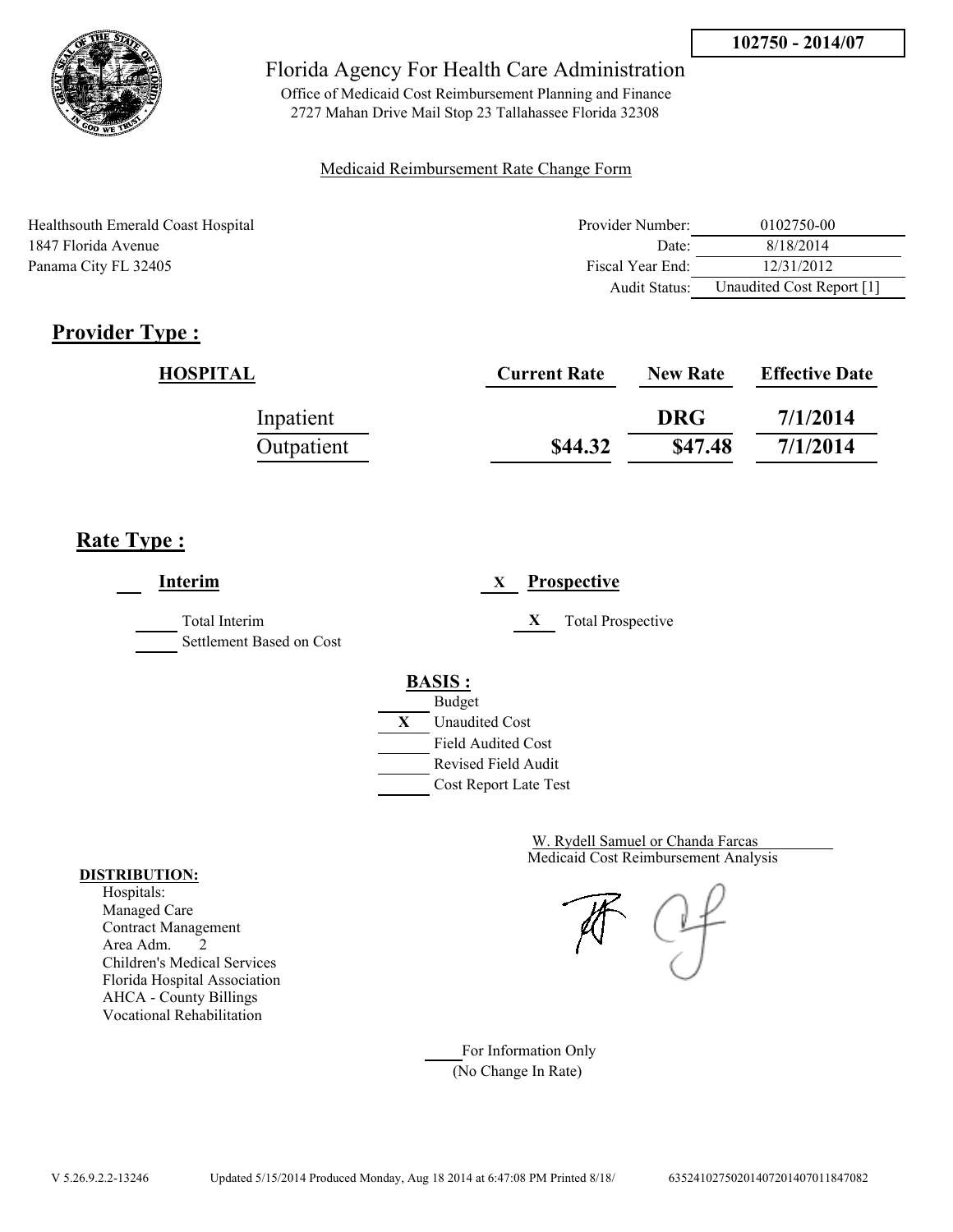

Office of Medicaid Cost Reimbursement Planning and Finance 2727 Mahan Drive Mail Stop 23 Tallahassee Florida 32308

### Medicaid Reimbursement Rate Change Form

Kindred Hospital-St. Petersburg 3030 6th Street, South St. Petersburg FL 33705

| Provider Number: | 0102768-00                |
|------------------|---------------------------|
| Date:            | 8/18/2014                 |
| Fiscal Year End: | 8/31/2013                 |
| Audit Status:    | Unaudited Cost Report [1] |

# **Provider Type :**

| HOSPITAL   | <b>Current Rate</b> | <b>New Rate</b> | <b>Effective Date</b> |
|------------|---------------------|-----------------|-----------------------|
| Inpatient  |                     | <b>DRG</b>      | 7/1/2014              |
| Outpatient | \$14.66             | \$9.15          | 7/1/2014              |

# **Rate Type :**

**Interim X Prospective** Total Interim **X** Total Prospective Settlement Based on Cost **BASIS :** Budget **X** Unaudited Cost Field Audited Cost Revised Field Audit Cost Report Late Test

> Medicaid Cost Reimbursement Analysis W. Rydell Samuel or Chanda Farcas

For Information Only (No Change In Rate)

#### **DISTRIBUTION:**

Hospitals: Managed Care Contract Management Area Adm. 5 Children's Medical Services Florida Hospital Association AHCA - County Billings Vocational Rehabilitation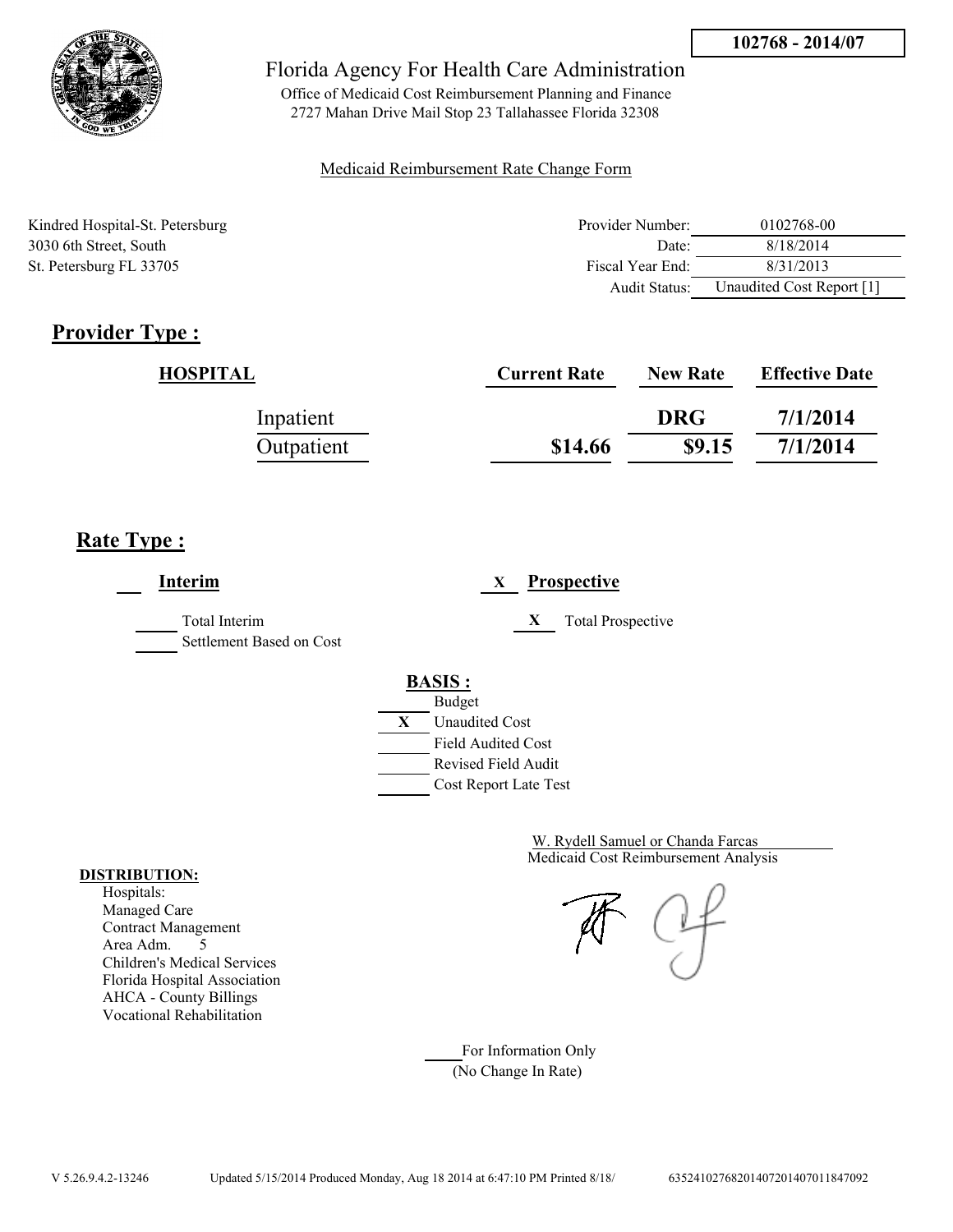

Office of Medicaid Cost Reimbursement Planning and Finance 2727 Mahan Drive Mail Stop 23 Tallahassee Florida 32308

### Medicaid Reimbursement Rate Change Form

| Douglas Gardens Hospital | Provider Number: | 0102776-00                |
|--------------------------|------------------|---------------------------|
| 5200 NE 2nd Avenue       | Date:            | 8/18/2014                 |
| Miami FL 33137           | Fiscal Year End: | 6/30/2013                 |
|                          | Audit Status:    | Unaudited Cost Report [1] |

# **Provider Type :**

| HOSPITAL   | <b>Current Rate</b> | <b>New Rate</b> | <b>Effective Date</b> |
|------------|---------------------|-----------------|-----------------------|
| Inpatient  |                     | <b>DRG</b>      | 7/1/2014              |
| Outpatient | \$14.66             | \$9.15          | 7/1/2014              |

# **Rate Type :**

**Interim X Prospective** Total Interim **X** Total Prospective Settlement Based on Cost **BASIS :** Budget **X** Unaudited Cost Field Audited Cost Revised Field Audit Cost Report Late Test

> Medicaid Cost Reimbursement Analysis W. Rydell Samuel or Chanda Farcas

For Information Only (No Change In Rate)

#### **DISTRIBUTION:**

Hospitals: Managed Care Contract Management Area Adm. 11 Children's Medical Services Florida Hospital Association AHCA - County Billings Vocational Rehabilitation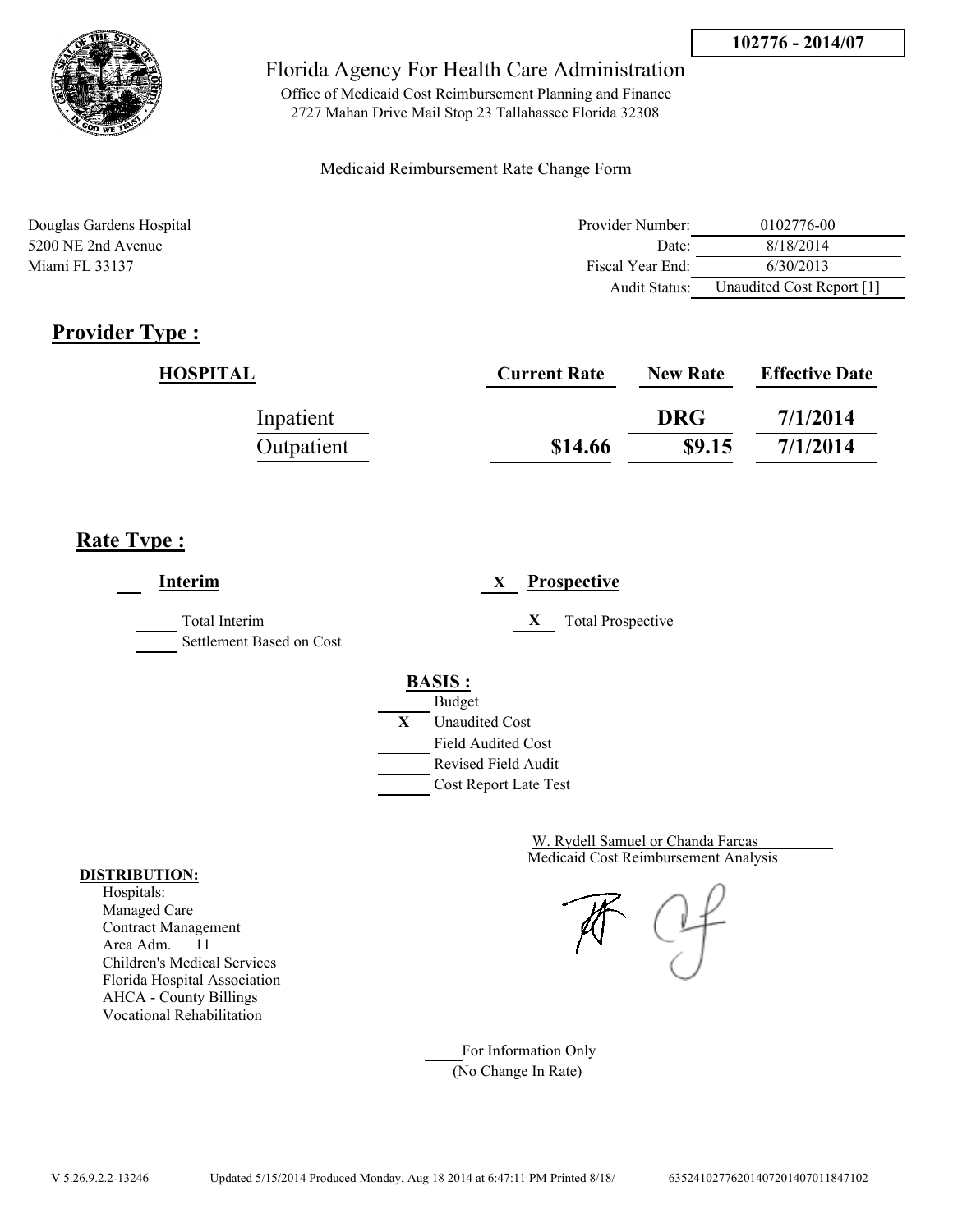

Office of Medicaid Cost Reimbursement Planning and Finance 2727 Mahan Drive Mail Stop 23 Tallahassee Florida 32308

### Medicaid Reimbursement Rate Change Form

Physicians Regional Medical Center 6101 Pine Ridge Road Naples FL 34119

| Provider Number: | 0103144-00                |
|------------------|---------------------------|
| Date:            | 8/18/2014                 |
| Fiscal Year End: | 12/31/2012                |
| Audit Status:    | Unaudited Cost Report [1] |

# **Provider Type :**

| HOSPITAL   | <b>Current Rate</b> | <b>New Rate</b> | <b>Effective Date</b> |
|------------|---------------------|-----------------|-----------------------|
| Inpatient  |                     | <b>DRG</b>      | 7/1/2014              |
| Outpatient | \$107.84            | \$79.98         | 7/1/2014              |

# **Rate Type :**

**Interim X Prospective** Total Interim **X** Total Prospective Settlement Based on Cost **BASIS :** Budget **X** Unaudited Cost Field Audited Cost Revised Field Audit Cost Report Late Test

> Medicaid Cost Reimbursement Analysis W. Rydell Samuel or Chanda Farcas

For Information Only (No Change In Rate)

#### **DISTRIBUTION:**

Hospitals: Managed Care Contract Management Area Adm. 8 Children's Medical Services Florida Hospital Association AHCA - County Billings Vocational Rehabilitation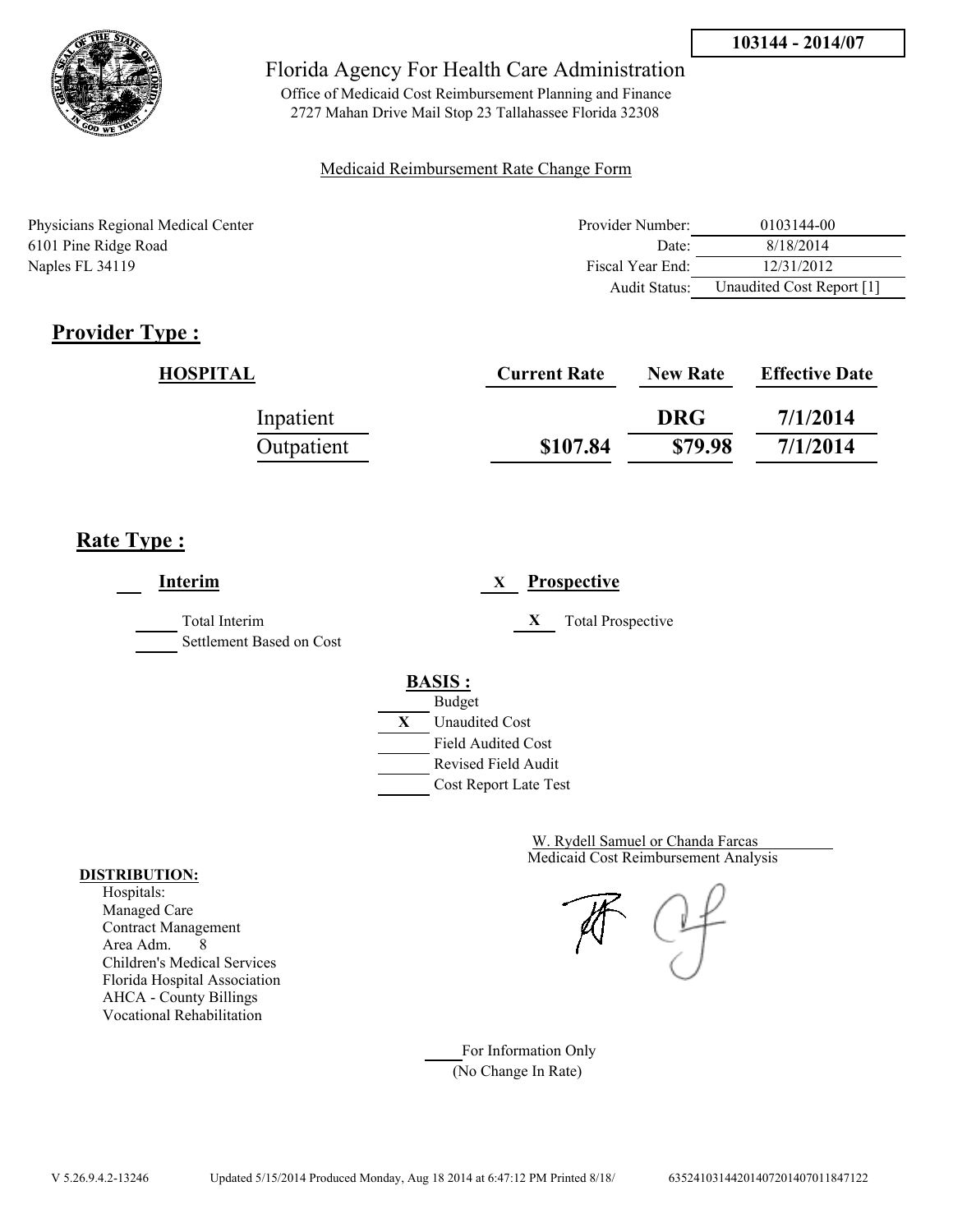

Office of Medicaid Cost Reimbursement Planning and Finance 2727 Mahan Drive Mail Stop 23 Tallahassee Florida 32308

### Medicaid Reimbursement Rate Change Form

Physicians Regional Medical Center 6101 Pine Ridge Road Naples FL 34119

| Provider Number: | 0103144-01                |
|------------------|---------------------------|
| Date:            | 8/18/2014                 |
| Fiscal Year End: | 12/31/2012                |
| Audit Status:    | Unaudited Cost Report [1] |

# **Provider Type :**

| HOSPITAL   | <b>Current Rate</b> | <b>New Rate</b> | <b>Effective Date</b> |
|------------|---------------------|-----------------|-----------------------|
| Inpatient  |                     | <b>DRG</b>      | 7/1/2014              |
| Outpatient | \$107.84            | \$79.98         | 7/1/2014              |

# **Rate Type :**

**Interim X Prospective** Total Interim **X** Total Prospective Settlement Based on Cost **BASIS :** Budget **X** Unaudited Cost Field Audited Cost Revised Field Audit Cost Report Late Test

> Medicaid Cost Reimbursement Analysis W. Rydell Samuel or Chanda Farcas

For Information Only (No Change In Rate)

#### **DISTRIBUTION:**

Hospitals: Managed Care Contract Management Area Adm. 8 Children's Medical Services Florida Hospital Association AHCA - County Billings Vocational Rehabilitation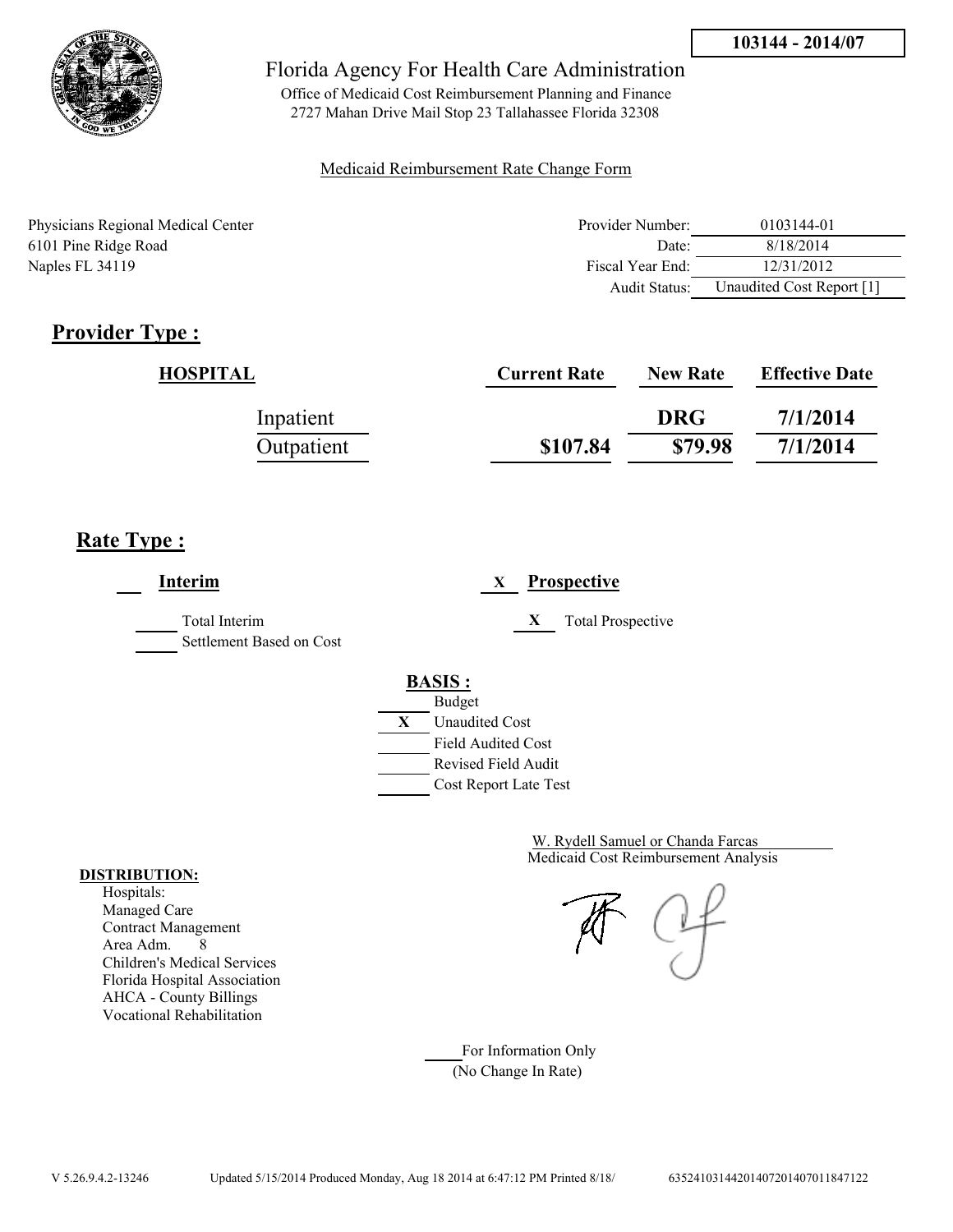

Office of Medicaid Cost Reimbursement Planning and Finance 2727 Mahan Drive Mail Stop 23 Tallahassee Florida 32308

### Medicaid Reimbursement Rate Change Form

| The Villages Regional Hospital | Provider Number: | 0103179-00                |
|--------------------------------|------------------|---------------------------|
| 600 East Dixie Ave             | Date:            | 8/18/2014                 |
| Leesburg FL 34748              | Fiscal Year End: | 6/30/2013                 |
|                                | Audit Status:    | Unaudited Cost Report [1] |

# **Provider Type :**

| HOSPITAL   | <b>Current Rate</b> | <b>New Rate</b> | <b>Effective Date</b> |
|------------|---------------------|-----------------|-----------------------|
| Inpatient  |                     | <b>DRG</b>      | 7/1/2014              |
| Outpatient | \$65.05             | \$56.46         | 7/1/2014              |

## **Rate Type :**

**Interim X Prospective** Total Interim **X** Total Prospective Settlement Based on Cost **BASIS :** Budget **X** Unaudited Cost Field Audited Cost Revised Field Audit Cost Report Late Test

> Medicaid Cost Reimbursement Analysis W. Rydell Samuel or Chanda Farcas

For Information Only (No Change In Rate)

#### **DISTRIBUTION:**

Hospitals: Managed Care Contract Management Area Adm. 3 Children's Medical Services Florida Hospital Association AHCA - County Billings Vocational Rehabilitation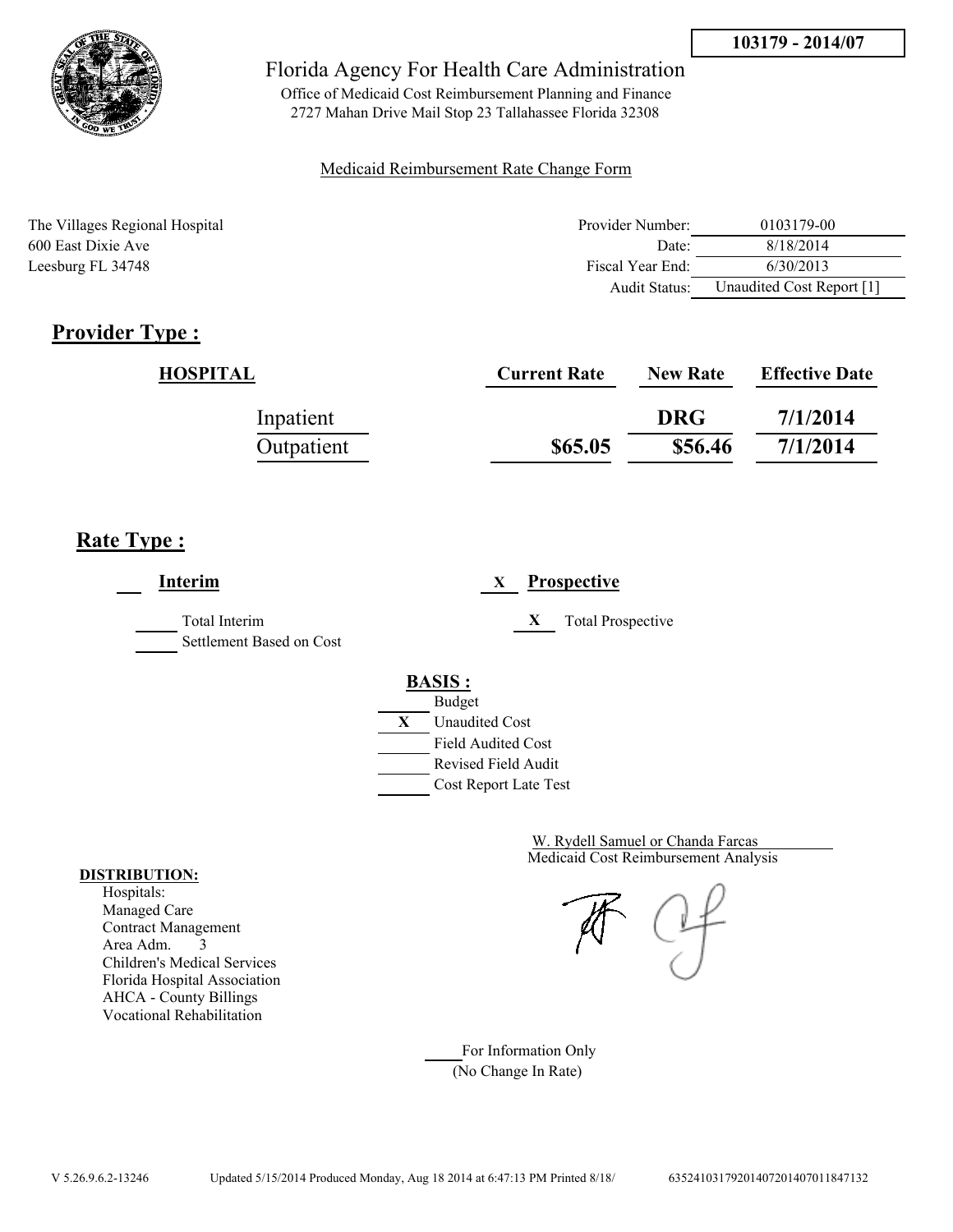

Office of Medicaid Cost Reimbursement Planning and Finance 2727 Mahan Drive Mail Stop 23 Tallahassee Florida 32308

### Medicaid Reimbursement Rate Change Form

Wuesthoff Medical Center Melbourne 250 N. Wickham Road Melbourne FL 32935

| Provider Number: | 0103209-00                |
|------------------|---------------------------|
| Date:            | 8/18/2014                 |
| Fiscal Year End: | 9/30/2013                 |
| Audit Status:    | Unaudited Cost Report [1] |

# **Provider Type :**

| HOSPITAL   | <b>Current Rate</b> | <b>New Rate</b> | <b>Effective Date</b> |
|------------|---------------------|-----------------|-----------------------|
| Inpatient  |                     | <b>DRG</b>      | 7/1/2014              |
| Outpatient | \$73.13             | \$78.36         | 7/1/2014              |

# **Rate Type :**

**Interim X Prospective** Total Interim **X** Total Prospective Settlement Based on Cost **BASIS :** Budget **X** Unaudited Cost Field Audited Cost Revised Field Audit Cost Report Late Test

> Medicaid Cost Reimbursement Analysis W. Rydell Samuel or Chanda Farcas

For Information Only (No Change In Rate)

#### **DISTRIBUTION:**

Hospitals: Managed Care Contract Management Area Adm. 7 Children's Medical Services Florida Hospital Association AHCA - County Billings Vocational Rehabilitation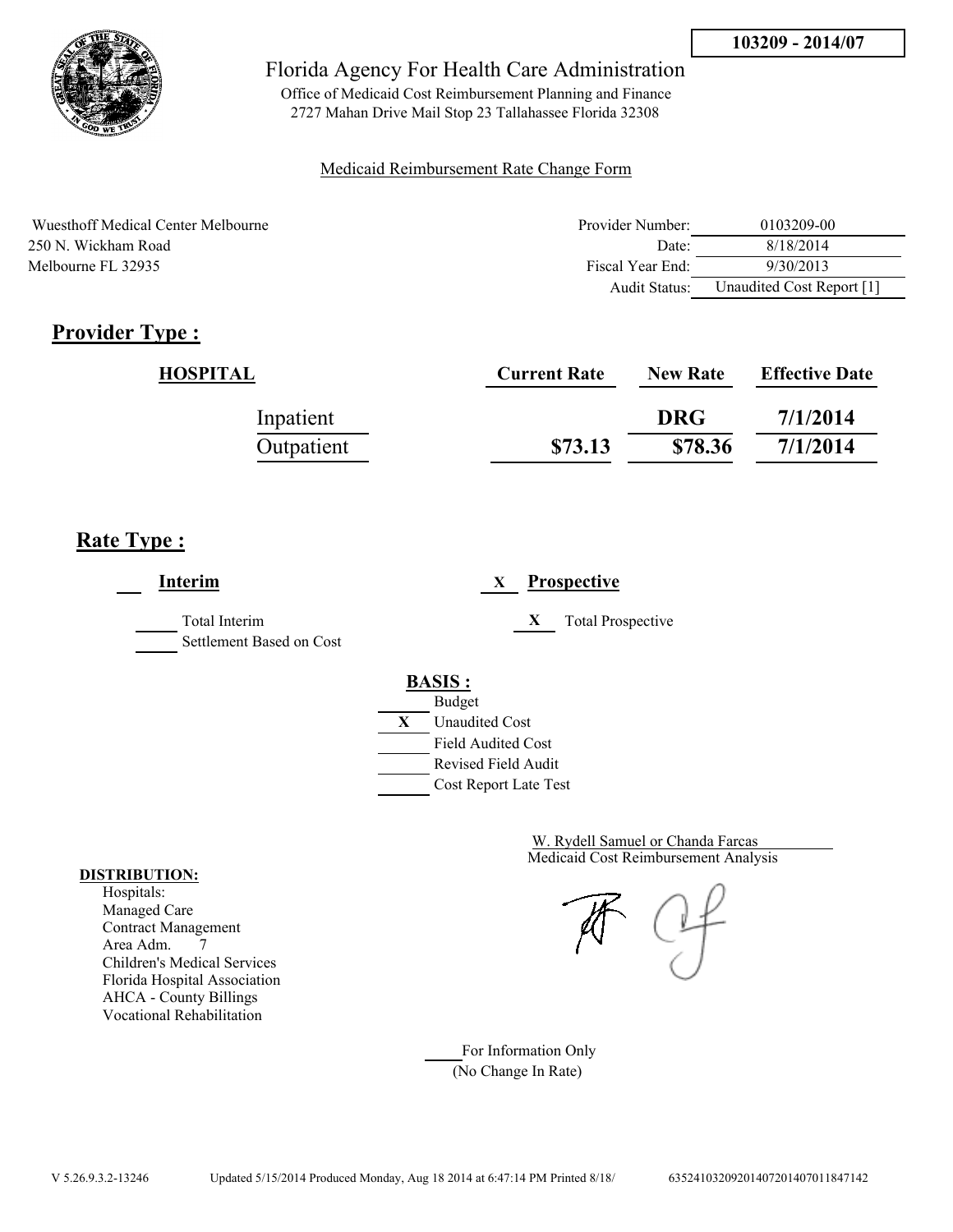

Office of Medicaid Cost Reimbursement Planning and Finance 2727 Mahan Drive Mail Stop 23 Tallahassee Florida 32308

### Medicaid Reimbursement Rate Change Form

| Sacred Heart Hospital on the Emerald Coast | Provider Number: | 0103233-00                |
|--------------------------------------------|------------------|---------------------------|
| 7800 US Highway 98 West                    | Date:            | 8/18/2014                 |
| Destin FL 32550-7228                       | Fiscal Year End: | 6/30/2012                 |
|                                            | Audit Status:    | Unaudited Cost Report [1] |
|                                            |                  | Rate Includes Buy Back    |

# **Provider Type :**

| HOSPITAL   | <b>Current Rate</b> | <b>New Rate</b> | <b>Effective Date</b> |
|------------|---------------------|-----------------|-----------------------|
| Inpatient  |                     | <b>DRG</b>      | 7/1/2014              |
| Outpatient | \$104.45            | \$106.64        | 7/1/2014              |

# **Rate Type :**

 $\overline{a}$ 

| Interim                                          | <b>Prospective</b><br>X                                                                                                                          |
|--------------------------------------------------|--------------------------------------------------------------------------------------------------------------------------------------------------|
| <b>Total Interim</b><br>Settlement Based on Cost | X<br><b>Total Prospective</b>                                                                                                                    |
|                                                  | <b>BASIS:</b><br><b>Budget</b><br>X<br><b>Unaudited Cost</b><br><b>Field Audited Cost</b><br><b>Revised Field Audit</b><br>Cost Report Late Test |

Medicaid Cost Reimbursement Analysis W. Rydell Samuel or Chanda Farcas

For Information Only (No Change In Rate)

#### **DISTRIBUTION:**

Hospitals: Managed Care Contract Management Area Adm. 1 Children's Medical Services Florida Hospital Association AHCA - County Billings Vocational Rehabilitation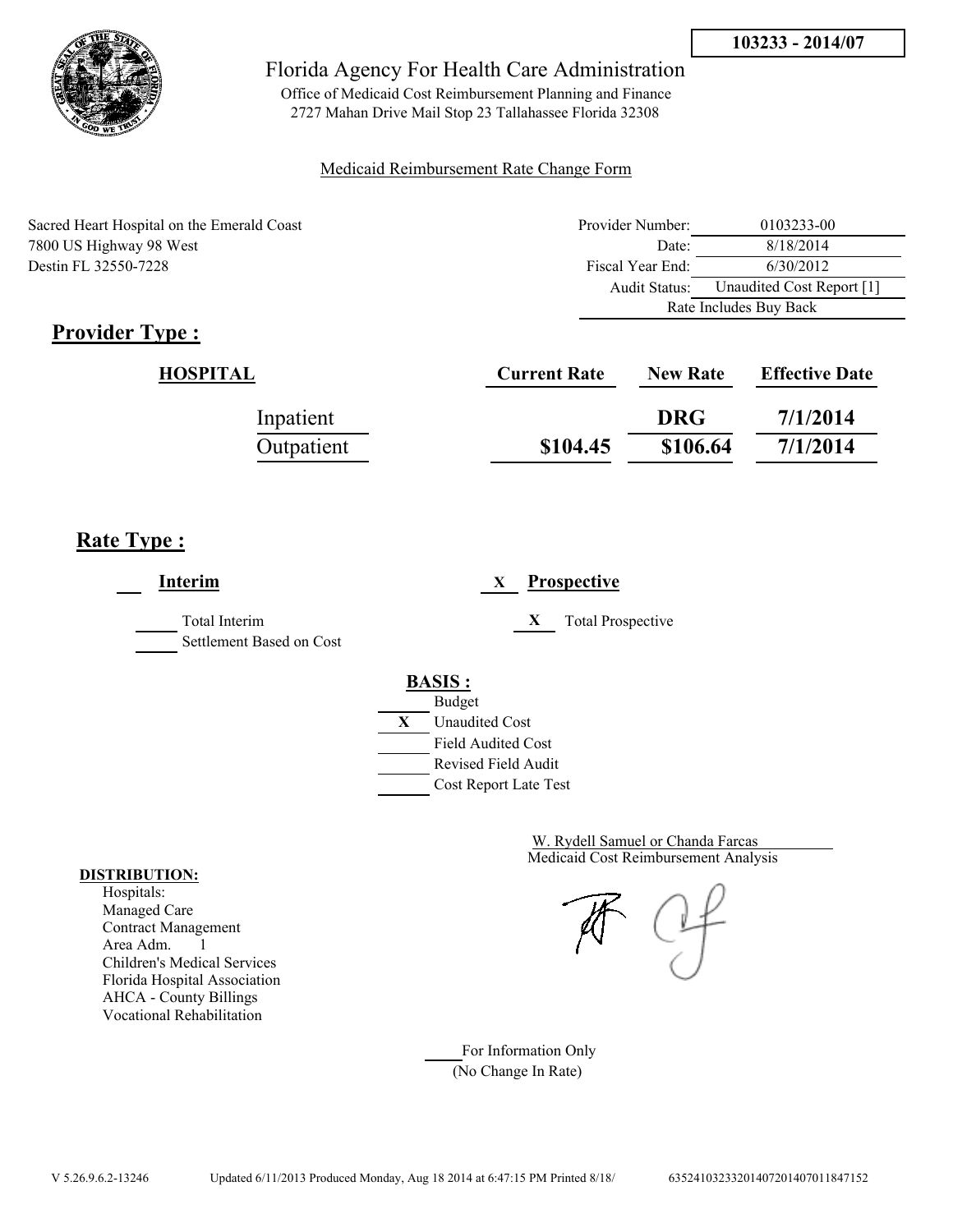

Office of Medicaid Cost Reimbursement Planning and Finance 2727 Mahan Drive Mail Stop 23 Tallahassee Florida 32308

### Medicaid Reimbursement Rate Change Form

| Sister Emmanuel Hospital        | Provider Number:     | 0103284-00                |
|---------------------------------|----------------------|---------------------------|
| 3663 South Miami Ave, 4th Floor | Date:                | 8/18/2014                 |
| Miami FL 33133                  | Fiscal Year End:     | 8/31/2013                 |
|                                 | <b>Audit Status:</b> | Unaudited Cost Report [1] |

# **Provider Type :**

| HOSPITAL   | <b>Current Rate</b> | <b>New Rate</b> | <b>Effective Date</b> |
|------------|---------------------|-----------------|-----------------------|
| Inpatient  |                     | <b>DRG</b>      | 7/1/2014              |
| Outpatient | \$14.66             | \$9.15          | 7/1/2014              |

# **Rate Type :**

**Interim X Prospective** Total Interim **X** Total Prospective Settlement Based on Cost **BASIS :** Budget **X** Unaudited Cost Field Audited Cost Revised Field Audit Cost Report Late Test

> Medicaid Cost Reimbursement Analysis W. Rydell Samuel or Chanda Farcas

For Information Only (No Change In Rate)

#### **DISTRIBUTION:**

Hospitals: Managed Care Contract Management Area Adm. 11 Children's Medical Services Florida Hospital Association AHCA - County Billings Vocational Rehabilitation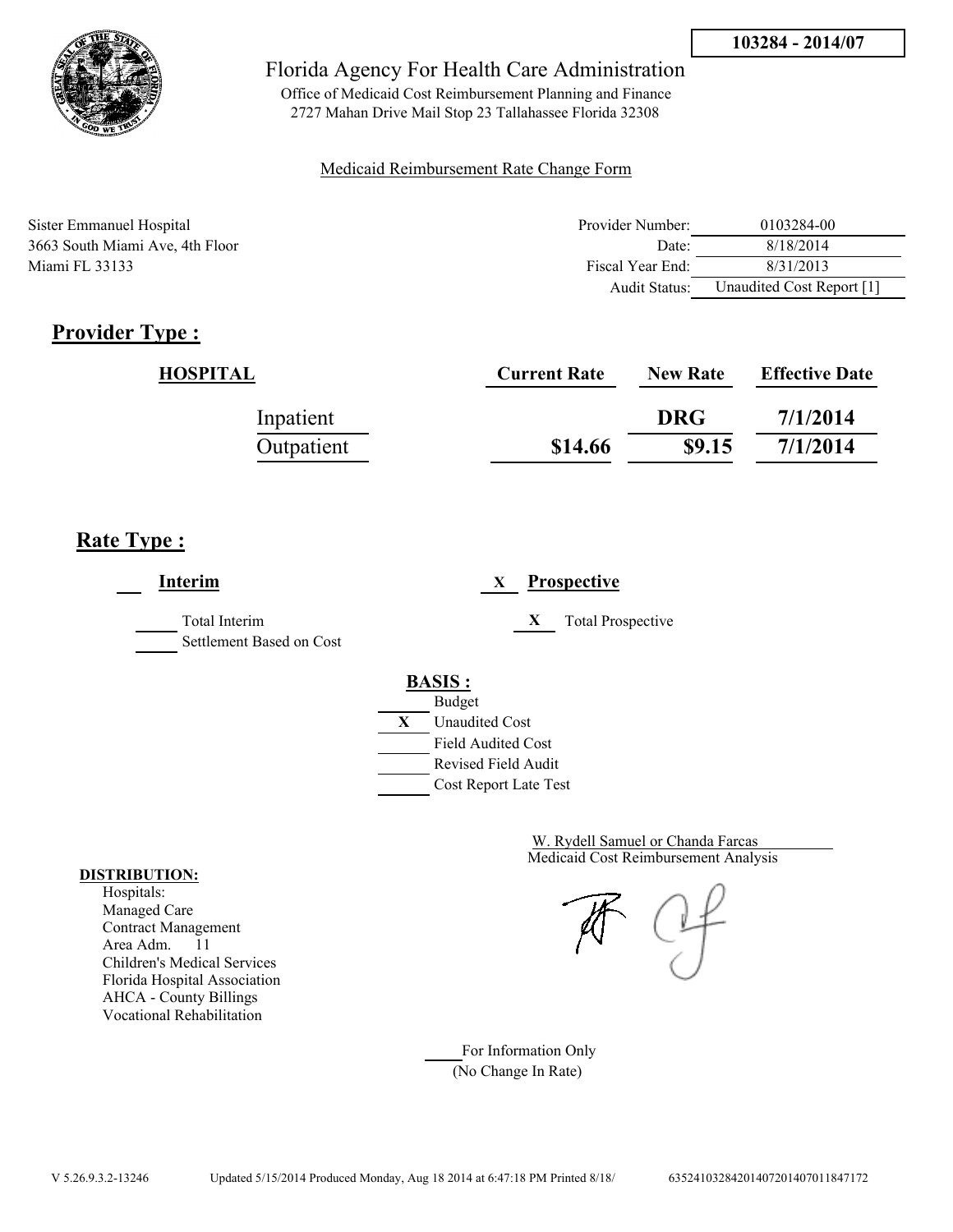

Office of Medicaid Cost Reimbursement Planning and Finance 2727 Mahan Drive Mail Stop 23 Tallahassee Florida 32308

### Medicaid Reimbursement Rate Change Form

Select Specialty Hospital Miami 955 NW 3rd Street, 8th Floor Miami FL 33128

| Provider Number: | 0103373-00                |
|------------------|---------------------------|
| Date:            | 8/18/2014                 |
| Fiscal Year End: | 8/31/2013                 |
| Audit Status:    | Unaudited Cost Report [1] |

# **Provider Type :**

| HOSPITAL   | <b>Current Rate</b> | <b>New Rate</b> | <b>Effective Date</b> |
|------------|---------------------|-----------------|-----------------------|
| Inpatient  |                     | <b>DRG</b>      | 7/1/2014              |
| Outpatient | \$14.66             | \$9.15          | 7/1/2014              |

# **Rate Type :**

**Interim X Prospective** Total Interim **X** Total Prospective Settlement Based on Cost **BASIS :** Budget **X** Unaudited Cost Field Audited Cost Revised Field Audit Cost Report Late Test

> Medicaid Cost Reimbursement Analysis W. Rydell Samuel or Chanda Farcas

For Information Only (No Change In Rate)

#### **DISTRIBUTION:**

Hospitals: Managed Care Contract Management Area Adm. 11 Children's Medical Services Florida Hospital Association AHCA - County Billings Vocational Rehabilitation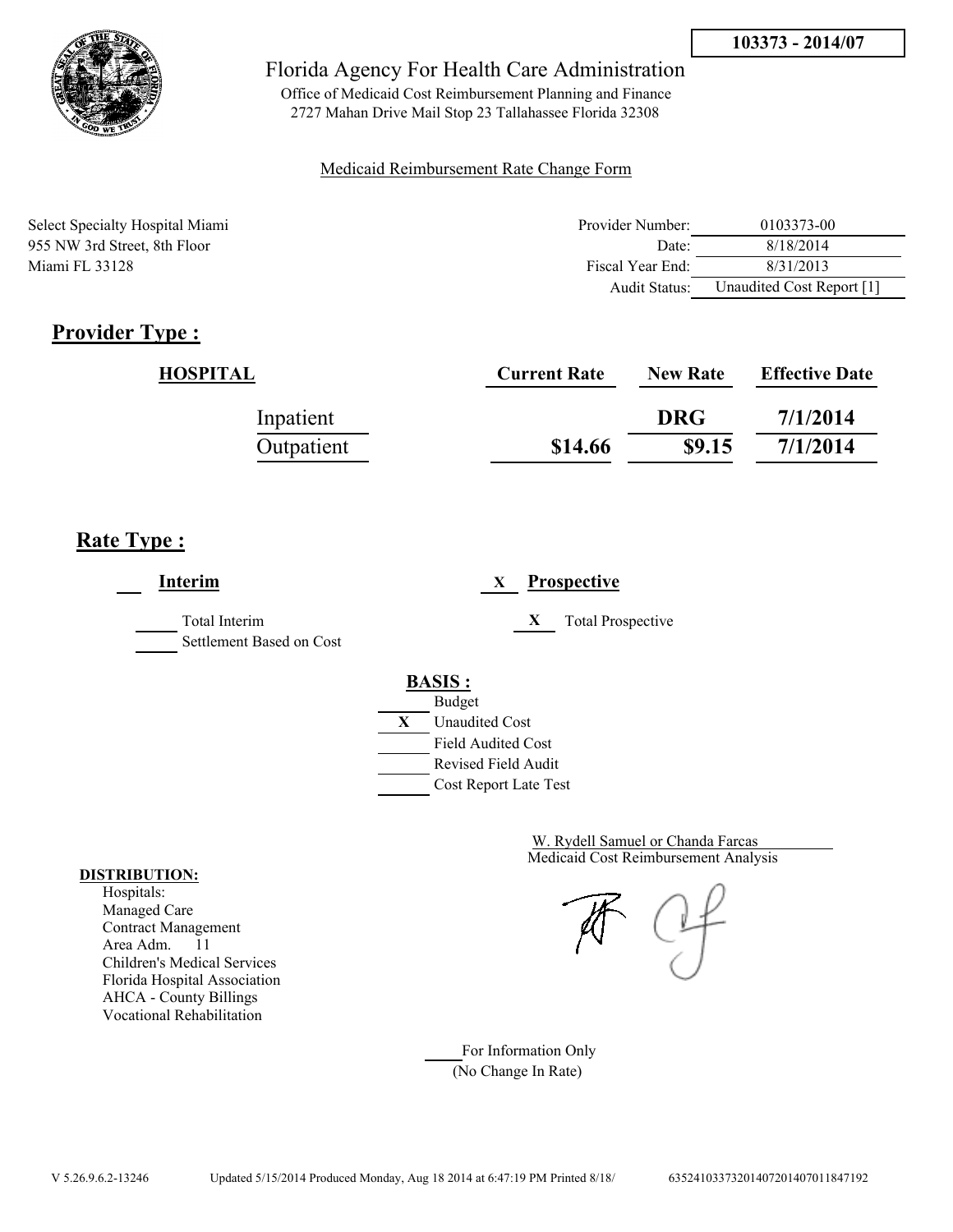

Office of Medicaid Cost Reimbursement Planning and Finance 2727 Mahan Drive Mail Stop 23 Tallahassee Florida 32308

### Medicaid Reimbursement Rate Change Form

Select Specialty Hospital - Orlando 601 E Rollins Street Orlando FL 32803

| Provider Number: | 0103390-00                |
|------------------|---------------------------|
| Date:            | 8/18/2014                 |
| Fiscal Year End: | 12/31/2012                |
| Audit Status:    | Unaudited Cost Report [1] |

# **Provider Type :**

| HOSPITAL   | <b>Current Rate</b> | <b>New Rate</b> | <b>Effective Date</b> |
|------------|---------------------|-----------------|-----------------------|
| Inpatient  |                     | <b>DRG</b>      | 7/1/2014              |
| Outpatient | \$14.66             | \$9.15          | 7/1/2014              |

## **Rate Type :**

**Interim X Prospective** Total Interim **X** Total Prospective Settlement Based on Cost **BASIS :** Budget **X** Unaudited Cost Field Audited Cost Revised Field Audit Cost Report Late Test

> Medicaid Cost Reimbursement Analysis W. Rydell Samuel or Chanda Farcas

For Information Only (No Change In Rate)

#### **DISTRIBUTION:**

Hospitals: Managed Care Contract Management Area Adm. 7 Children's Medical Services Florida Hospital Association AHCA - County Billings Vocational Rehabilitation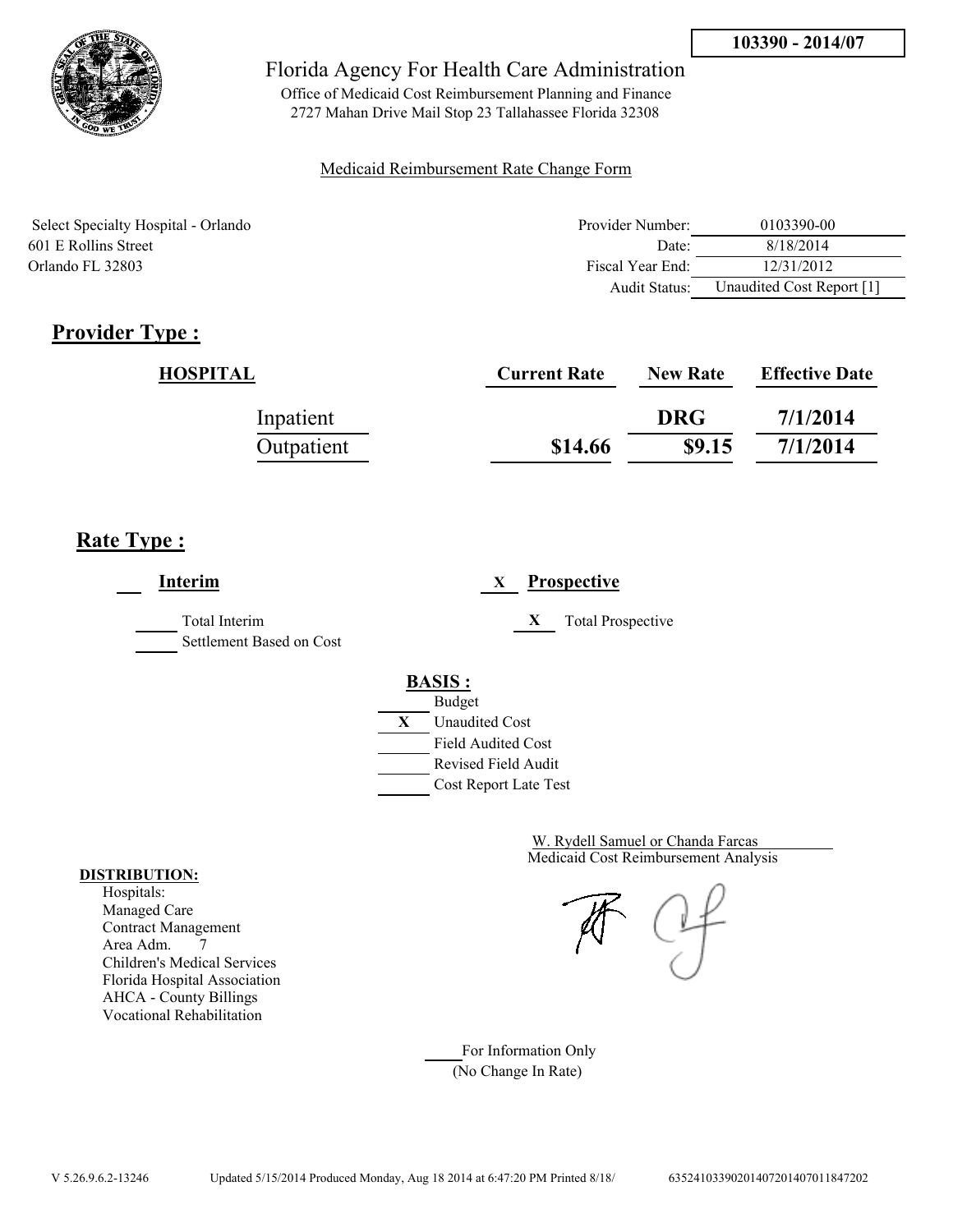

Office of Medicaid Cost Reimbursement Planning and Finance 2727 Mahan Drive Mail Stop 23 Tallahassee Florida 32308

### Medicaid Reimbursement Rate Change Form

Charlton Memorial Hospital Provider Number: 0103411-00 Post Office Box 188 Date: 8/18/2014 Folkston GA 31537 Fiscal Year End: 6/30/2012 Audit Status: Unaudited Cost Report [1]

# **Provider Type :**

| HOSPITAL   | <b>Current Rate</b> | <b>New Rate</b> | <b>Effective Date</b> |
|------------|---------------------|-----------------|-----------------------|
| Inpatient  |                     | <b>DRG</b>      | 7/1/2014              |
| Outpatient | \$145.01            | \$153.66        | 7/1/2014              |

## **Rate Type :**

**Interim X Prospective** Total Interim **X** Total Prospective Settlement Based on Cost **BASIS :** Budget **X** Unaudited Cost Field Audited Cost Revised Field Audit Cost Report Late Test

> Medicaid Cost Reimbursement Analysis W. Rydell Samuel or Chanda Farcas

For Information Only (No Change In Rate)

#### **DISTRIBUTION:**

Hospitals: Managed Care Contract Management Area Adm. Children's Medical Services Florida Hospital Association AHCA - County Billings Vocational Rehabilitation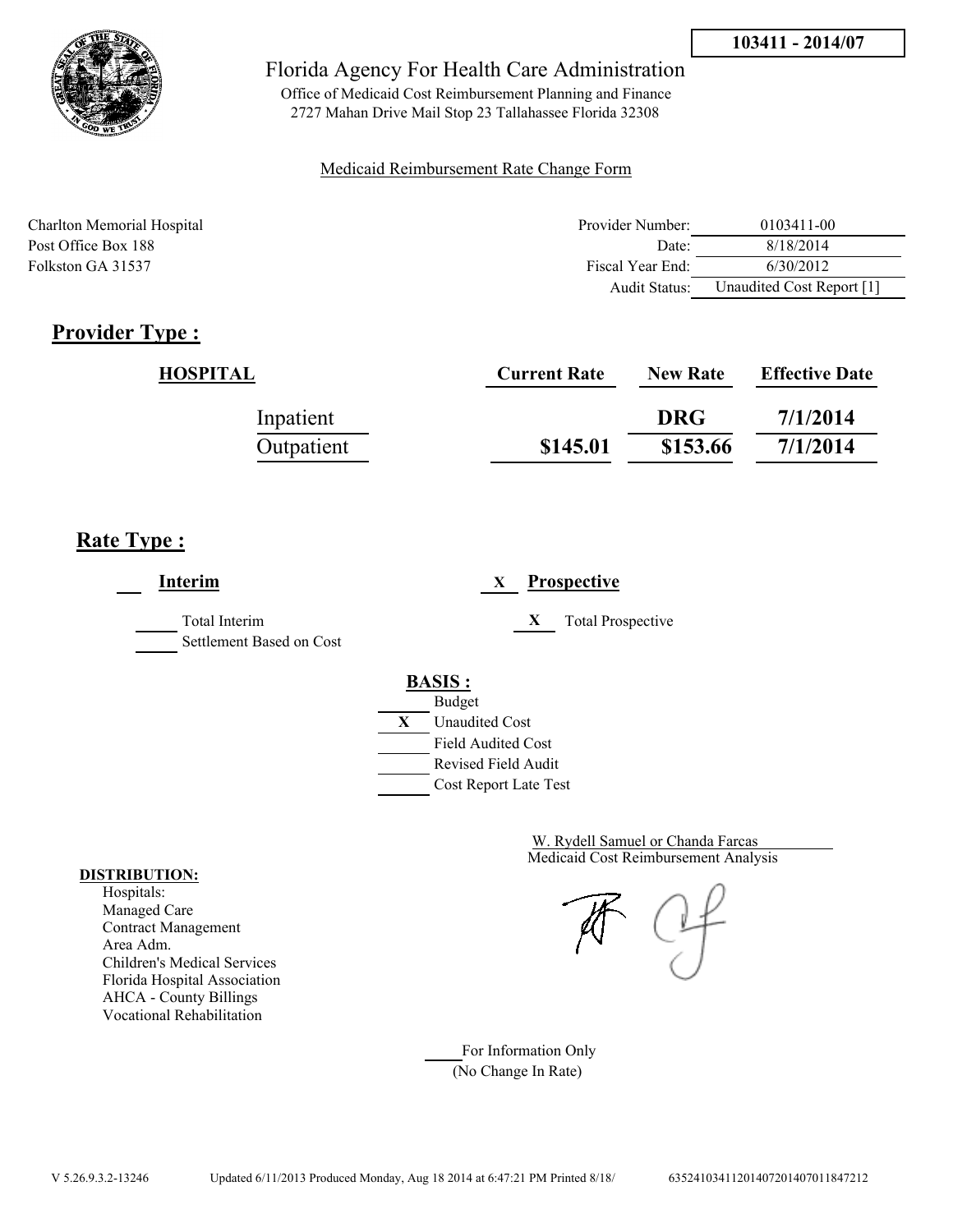

Office of Medicaid Cost Reimbursement Planning and Finance 2727 Mahan Drive Mail Stop 23 Tallahassee Florida 32308

### Medicaid Reimbursement Rate Change Form

Lakewood Ranch Medical Center 8330 Lakewood Ranch Boulevard Bradenton FL 34202

| Provider Number: | 0103420-00                |
|------------------|---------------------------|
| Date:            | 8/18/2014                 |
| Fiscal Year End: | 12/31/2012                |
| Audit Status:    | Unaudited Cost Report [1] |

# **Provider Type :**

| HOSPITAL   | <b>Current Rate</b> | <b>New Rate</b> | <b>Effective Date</b> |
|------------|---------------------|-----------------|-----------------------|
| Inpatient  |                     | <b>DRG</b>      | 7/1/2014              |
| Outpatient | \$96.15             | \$103.03        | 7/1/2014              |

## **Rate Type :**

**Interim X Prospective** Total Interim **X** Total Prospective Settlement Based on Cost **BASIS :** Budget **X** Unaudited Cost Field Audited Cost Revised Field Audit Cost Report Late Test

> Medicaid Cost Reimbursement Analysis W. Rydell Samuel or Chanda Farcas

For Information Only (No Change In Rate)

#### **DISTRIBUTION:**

Hospitals: Managed Care Contract Management Area Adm. 6 Children's Medical Services Florida Hospital Association AHCA - County Billings Vocational Rehabilitation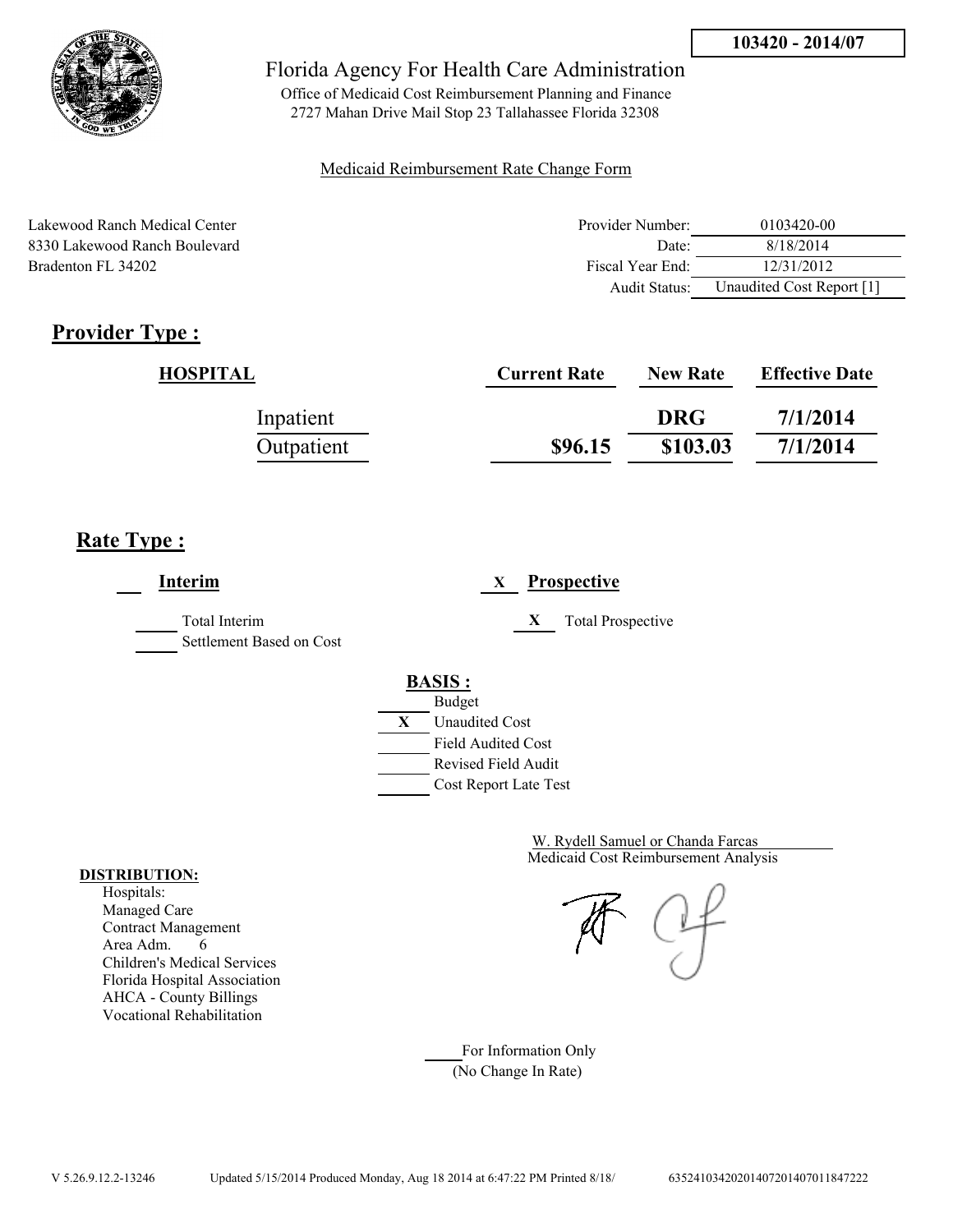

Office of Medicaid Cost Reimbursement Planning and Finance 2727 Mahan Drive Mail Stop 23 Tallahassee Florida 32308

### Medicaid Reimbursement Rate Change Form

Select Specialty Hospital Panama City 615 N Bonita Avenue Panama City FL 32401

| Provider Number: | 0103438-00                |
|------------------|---------------------------|
| Date             | 8/18/2014                 |
| Fiscal Year End: | 7/31/2013                 |
| Audit Status:    | Unaudited Cost Report [1] |

# **Provider Type :**

| HOSPITAL   | <b>Current Rate</b> | <b>New Rate</b> | <b>Effective Date</b> |
|------------|---------------------|-----------------|-----------------------|
| Inpatient  |                     | <b>DRG</b>      | 7/1/2014              |
| Outpatient | \$14.66             | \$9.15          | 7/1/2014              |

## **Rate Type :**

**Interim X Prospective** Total Interim **X** Total Prospective Settlement Based on Cost **BASIS :** Budget **X** Unaudited Cost Field Audited Cost Revised Field Audit Cost Report Late Test

> Medicaid Cost Reimbursement Analysis W. Rydell Samuel or Chanda Farcas

For Information Only (No Change In Rate)

#### **DISTRIBUTION:**

Hospitals: Managed Care Contract Management Area Adm. 2 Children's Medical Services Florida Hospital Association AHCA - County Billings Vocational Rehabilitation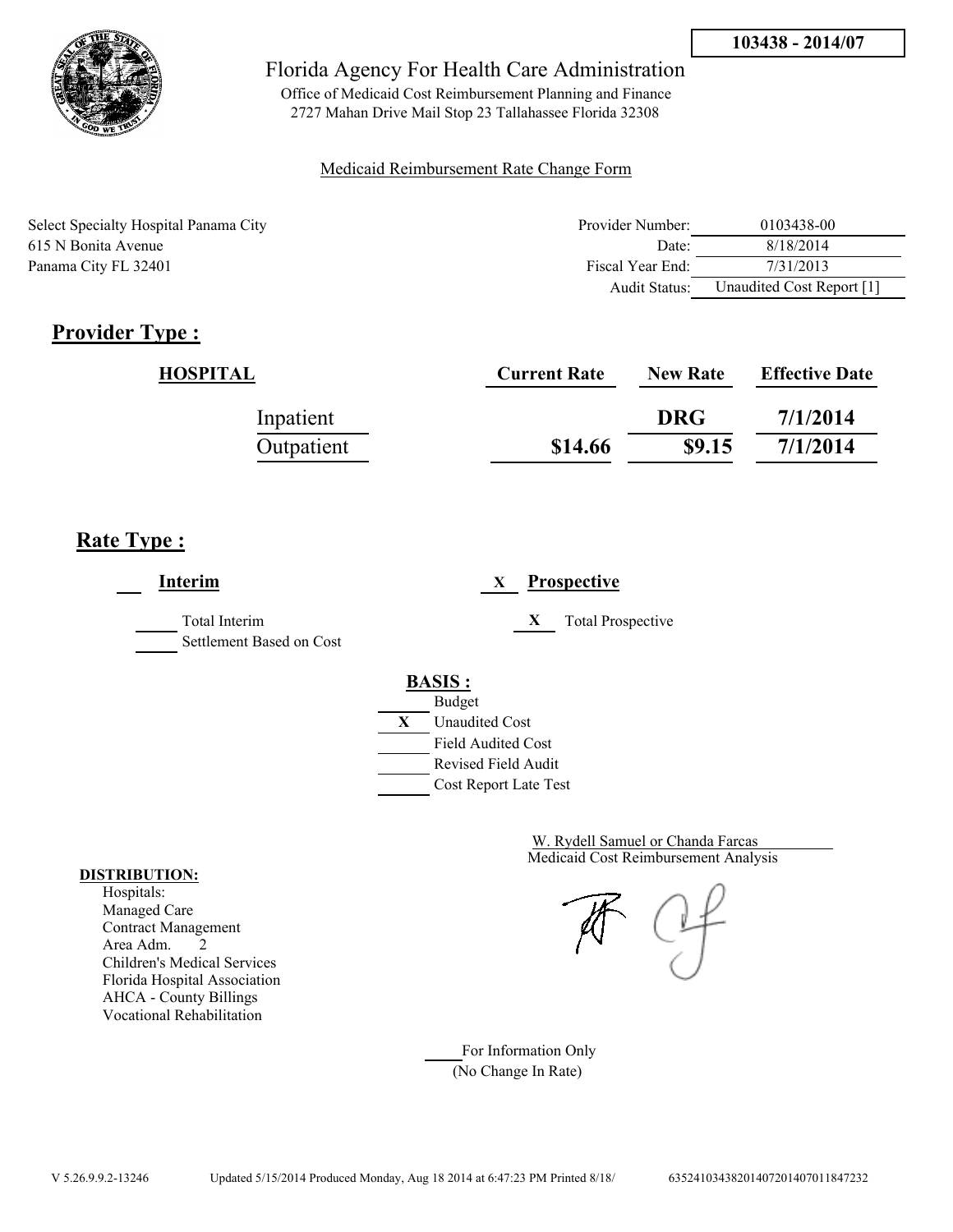

Office of Medicaid Cost Reimbursement Planning and Finance 2727 Mahan Drive Mail Stop 23 Tallahassee Florida 32308

### Medicaid Reimbursement Rate Change Form

Memorial Hospital Miramar 1901 SW 172nd Avenue Miramar FL 33029

| Provider Number:       | 0103454-00                |  |
|------------------------|---------------------------|--|
| Date:                  | 8/18/2014                 |  |
| Fiscal Year End:       | 4/30/2013                 |  |
| Audit Status:          | Unaudited Cost Report [1] |  |
| Rate Includes Buy Back |                           |  |

# **Provider Type :**

| HOSPITAL   | <b>Current Rate</b> | <b>New Rate</b> | <b>Effective Date</b> |
|------------|---------------------|-----------------|-----------------------|
| Inpatient  |                     | <b>DRG</b>      | 7/1/2014              |
| Outpatient | \$184.31            | \$96.35         | 7/1/2014              |

# **Rate Type :**

| Interim                                          | <b>Prospective</b><br>X                                                                                                                   |
|--------------------------------------------------|-------------------------------------------------------------------------------------------------------------------------------------------|
| <b>Total Interim</b><br>Settlement Based on Cost | X<br><b>Total Prospective</b>                                                                                                             |
|                                                  | <b>BASIS:</b><br><b>Budget</b><br>X<br><b>Unaudited Cost</b><br><b>Field Audited Cost</b><br>Revised Field Audit<br>Cost Report Late Test |

Medicaid Cost Reimbursement Analysis W. Rydell Samuel or Chanda Farcas

For Information Only (No Change In Rate)

#### **DISTRIBUTION:**

Hospitals: Managed Care Contract Management Area Adm. 10 Children's Medical Services Florida Hospital Association AHCA - County Billings Vocational Rehabilitation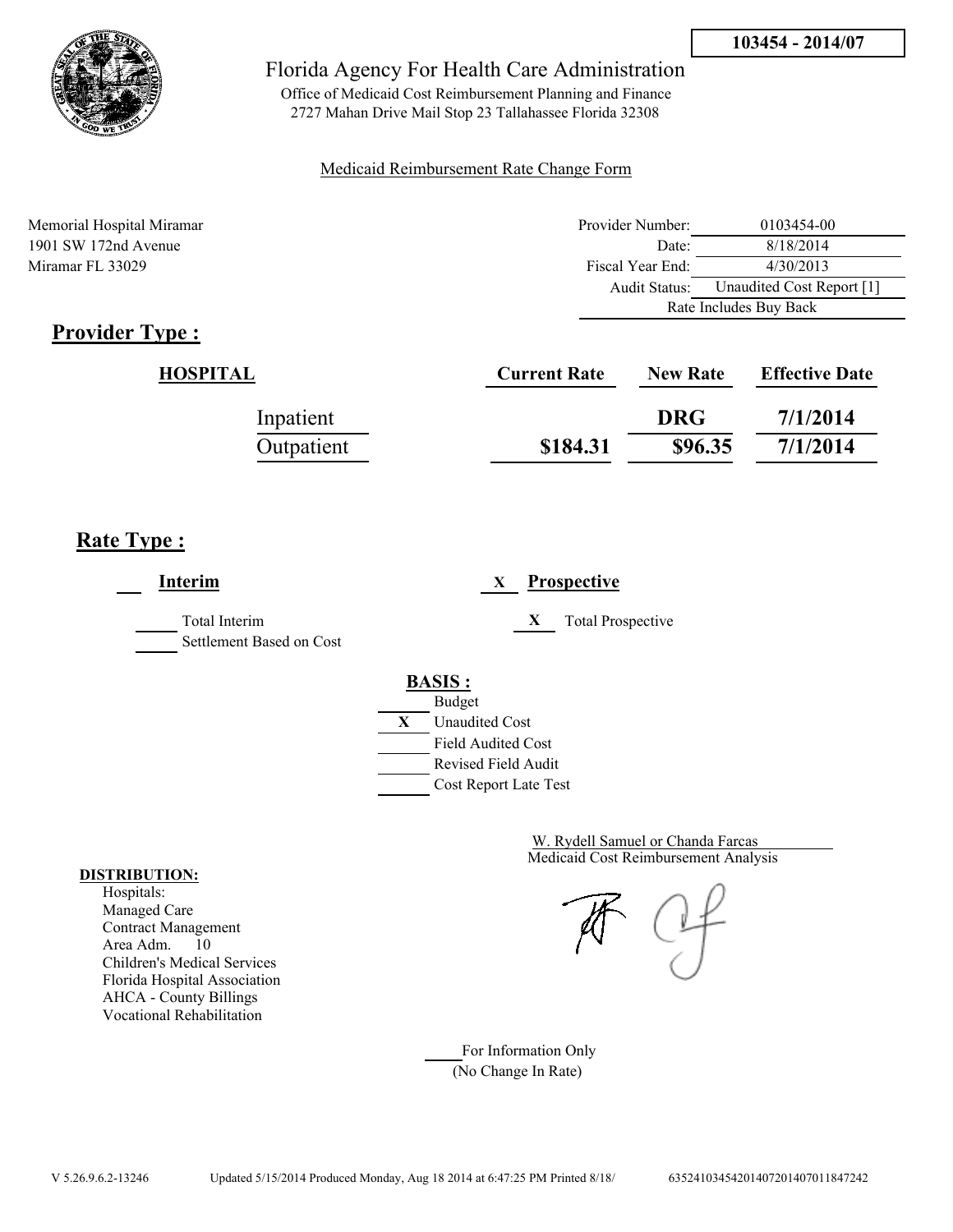

Office of Medicaid Cost Reimbursement Planning and Finance 2727 Mahan Drive Mail Stop 23 Tallahassee Florida 32308

### Medicaid Reimbursement Rate Change Form

St. Cloud Regional Medical Center 2906 17th Street Saint Cloud FL 34769

| Provider Number: | 0103462-00                |
|------------------|---------------------------|
| Date             | 8/18/2014                 |
| Fiscal Year End: | 12/31/2012                |
| Audit Status:    | Unaudited Cost Report [1] |

# **Provider Type :**

| HOSPITAL   | <b>Current Rate</b> | <b>New Rate</b> | <b>Effective Date</b> |
|------------|---------------------|-----------------|-----------------------|
| Inpatient  |                     | <b>DRG</b>      | 7/1/2014              |
| Outpatient | \$58.11             | \$62.26         | 7/1/2014              |

## **Rate Type :**

**Interim X Prospective** Total Interim **X** Total Prospective Settlement Based on Cost **BASIS :** Budget **X** Unaudited Cost Field Audited Cost Revised Field Audit Cost Report Late Test

> Medicaid Cost Reimbursement Analysis W. Rydell Samuel or Chanda Farcas

For Information Only (No Change In Rate)

#### **DISTRIBUTION:**

Hospitals: Managed Care Contract Management Area Adm. 7 Children's Medical Services Florida Hospital Association AHCA - County Billings Vocational Rehabilitation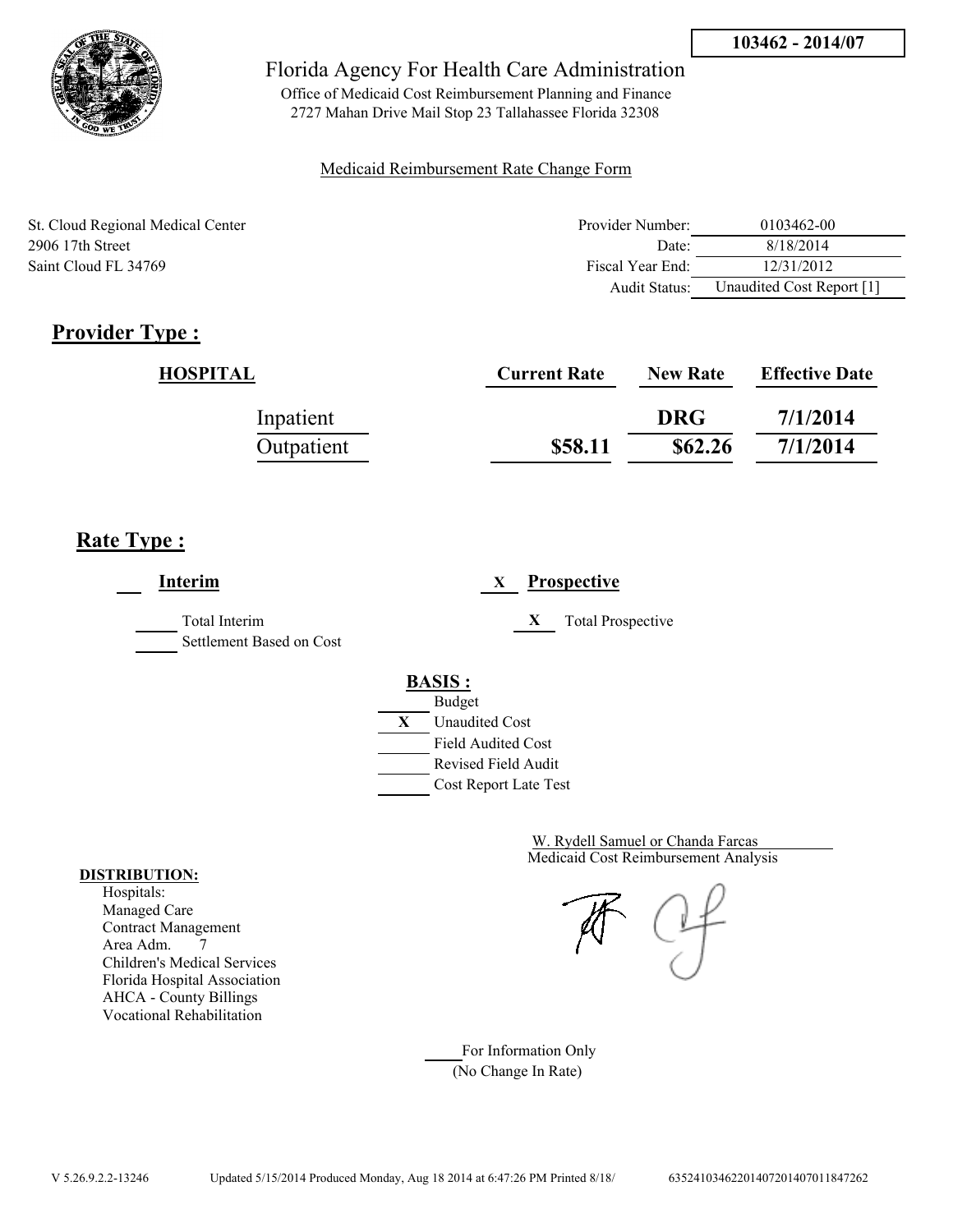

Office of Medicaid Cost Reimbursement Planning and Finance 2727 Mahan Drive Mail Stop 23 Tallahassee Florida 32308

### Medicaid Reimbursement Rate Change Form

| Kindred Hospital Ocala        | Provider Number: | 0103535-00                |
|-------------------------------|------------------|---------------------------|
| 1500 SW 1st Avenue, 5th Floor | Date:            | 8/18/2014                 |
| Ocala FL 34474                | Fiscal Year End: | 5/31/2013                 |
|                               | Audit Status:    | Unaudited Cost Report [1] |

## **Provider Type :**

| HOSPITAL   | <b>Current Rate</b> | <b>New Rate</b> | <b>Effective Date</b> |
|------------|---------------------|-----------------|-----------------------|
| Inpatient  |                     | <b>DRG</b>      | 7/1/2014              |
| Outpatient | \$14.66             | \$9.15          | 7/1/2014              |

## **Rate Type :**

| Interim                                   | <b>Prospective</b><br>X       |
|-------------------------------------------|-------------------------------|
| Total Interim<br>Settlement Based on Cost | X<br><b>Total Prospective</b> |
|                                           | <b>BASIS:</b>                 |
|                                           | <b>Budget</b>                 |
|                                           | X<br><b>Unaudited Cost</b>    |
|                                           | <b>Field Audited Cost</b>     |
|                                           | <b>Revised Field Audit</b>    |
|                                           | Cost Report Late Test         |

Medicaid Cost Reimbursement Analysis W. Rydell Samuel or Chanda Farcas

For Information Only (No Change In Rate)

#### **DISTRIBUTION:**

Hospitals: Managed Care Contract Management Area Adm. 3 Children's Medical Services Florida Hospital Association AHCA - County Billings Vocational Rehabilitation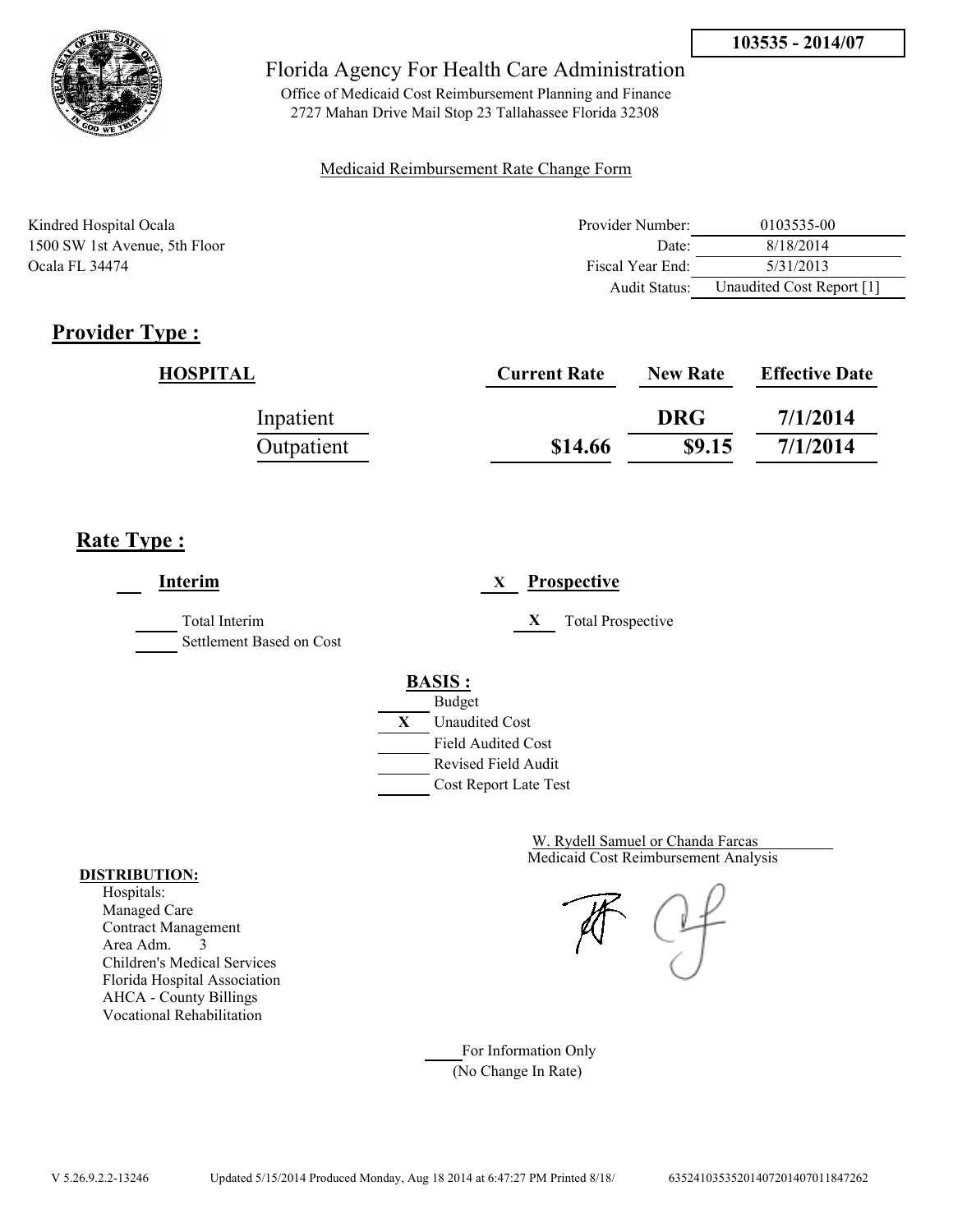

Office of Medicaid Cost Reimbursement Planning and Finance 2727 Mahan Drive Mail Stop 23 Tallahassee Florida 32308

### Medicaid Reimbursement Rate Change Form

| Doctors Hospital      | Provider Number: | 0103543-00                |
|-----------------------|------------------|---------------------------|
| 5000 University Drive | Date:            | 8/18/2014                 |
| Coral Gables FL 33146 | Fiscal Year End: | 9/30/2013                 |
|                       | Audit Status:    | Unaudited Cost Report [1] |

## **Provider Type :**

| HOSPITAL   | <b>Current Rate</b> | <b>New Rate</b> | <b>Effective Date</b> |
|------------|---------------------|-----------------|-----------------------|
| Inpatient  |                     | <b>DRG</b>      | 7/1/2014              |
| Outpatient | \$167.48            | \$179.44        | 7/1/2014              |

## **Rate Type :**

**Interim X Prospective** Total Interim **X** Total Prospective Settlement Based on Cost **BASIS :** Budget **X** Unaudited Cost Field Audited Cost Revised Field Audit Cost Report Late Test

> Medicaid Cost Reimbursement Analysis W. Rydell Samuel or Chanda Farcas

For Information Only (No Change In Rate)

#### **DISTRIBUTION:**

Hospitals: Managed Care Contract Management Area Adm. 11 Children's Medical Services Florida Hospital Association AHCA - County Billings Vocational Rehabilitation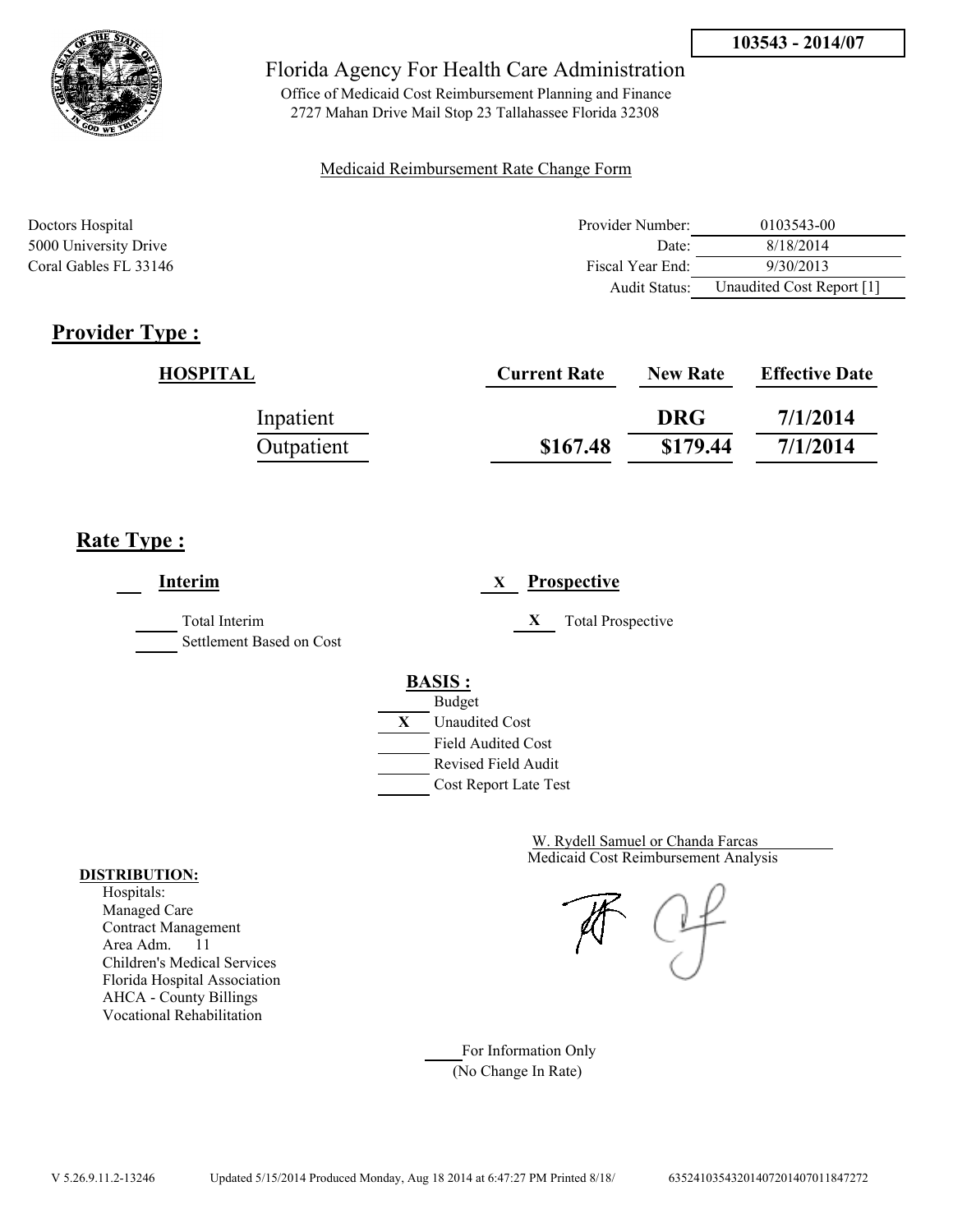

Office of Medicaid Cost Reimbursement Planning and Finance 2727 Mahan Drive Mail Stop 23 Tallahassee Florida 32308

### Medicaid Reimbursement Rate Change Form

Healthsouth Hospital of Spring Hill 12440 Cortez Boulrvard Brooksville FL 34613

| Provider Number: | 0103551-00                |
|------------------|---------------------------|
| Date             | 8/18/2014                 |
| Fiscal Year End: | 12/31/2012                |
| Audit Status:    | Unaudited Cost Report [1] |

# **Provider Type :**

| HOSPITAL   | <b>Current Rate</b> | <b>New Rate</b> | <b>Effective Date</b> |
|------------|---------------------|-----------------|-----------------------|
| Inpatient  |                     | <b>DRG</b>      | 7/1/2014              |
| Outpatient | \$93.71             | \$100.41        | 7/1/2014              |

# **Rate Type :**

**Interim X Prospective** Total Interim **X** Total Prospective Settlement Based on Cost **BASIS :** Budget **X** Unaudited Cost Field Audited Cost Revised Field Audit Cost Report Late Test

> Medicaid Cost Reimbursement Analysis W. Rydell Samuel or Chanda Farcas

For Information Only (No Change In Rate)

#### **DISTRIBUTION:**

Hospitals: Managed Care Contract Management Area Adm. 3 Children's Medical Services Florida Hospital Association AHCA - County Billings Vocational Rehabilitation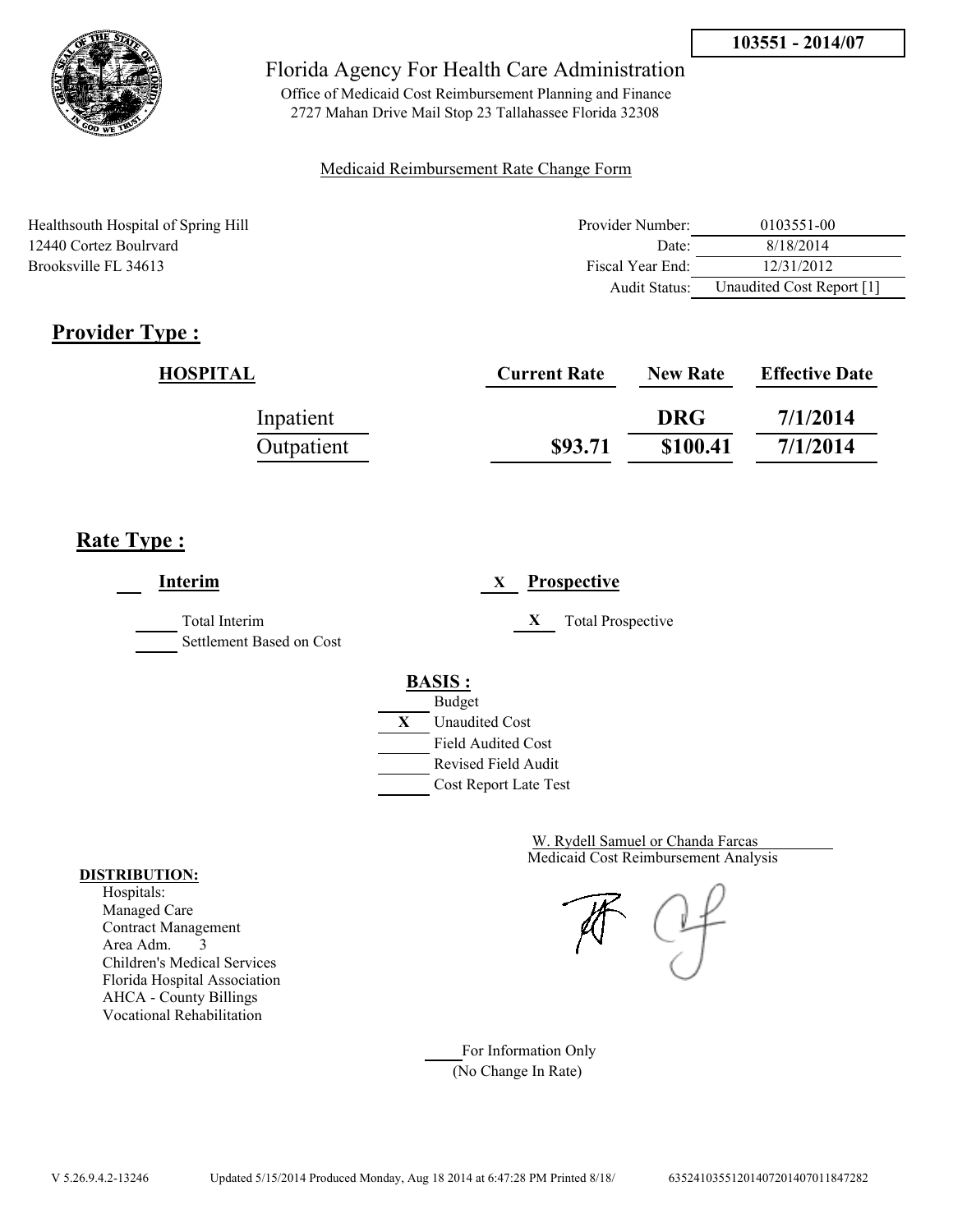

Office of Medicaid Cost Reimbursement Planning and Finance 2727 Mahan Drive Mail Stop 23 Tallahassee Florida 32308

### Medicaid Reimbursement Rate Change Form

| Healthsouth Ridgelake Hospital | Provider Number:     | 0103560-00                |
|--------------------------------|----------------------|---------------------------|
| 6150 Edgelake Drive            | Date:                | 8/18/2014                 |
| Sarasota FL 34240              | Fiscal Year End:     | 5/31/2013                 |
|                                | <b>Audit Status:</b> | Unaudited Cost Report [1] |

# **Provider Type :**

| HOSPITAL   | <b>Current Rate</b> | <b>New Rate</b> | <b>Effective Date</b> |
|------------|---------------------|-----------------|-----------------------|
| Inpatient  |                     | <b>DRG</b>      | 7/1/2014              |
| Outpatient | \$14.66             | \$9.15          | 7/1/2014              |

## **Rate Type :**

**Interim X Prospective** Total Interim **X** Total Prospective Settlement Based on Cost **BASIS :** Budget **X** Unaudited Cost Field Audited Cost Revised Field Audit Cost Report Late Test

> Medicaid Cost Reimbursement Analysis W. Rydell Samuel or Chanda Farcas

For Information Only (No Change In Rate)

#### **DISTRIBUTION:**

Hospitals: Managed Care Contract Management Area Adm. 8 Children's Medical Services Florida Hospital Association AHCA - County Billings Vocational Rehabilitation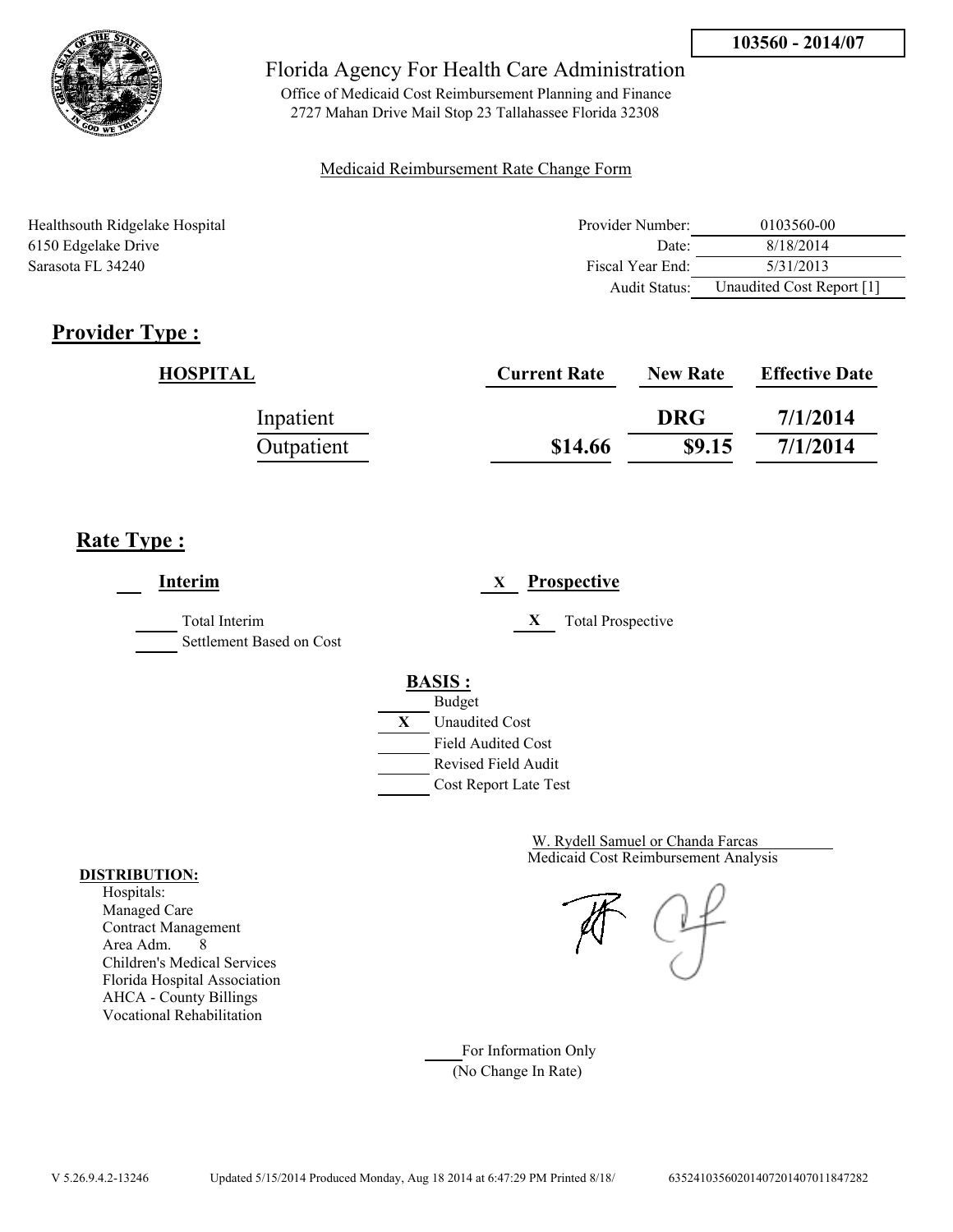

Office of Medicaid Cost Reimbursement Planning and Finance 2727 Mahan Drive Mail Stop 23 Tallahassee Florida 32308

### Medicaid Reimbursement Rate Change Form

| <b>Select Specialty Hospital Pensacola</b> | Provider Number:  | 0103683-00                |
|--------------------------------------------|-------------------|---------------------------|
| 7000 Cobble Creek Drive                    | Date <sup>-</sup> | 8/18/2014                 |
| Pensacola Fl 32504                         | Fiscal Year End:  | 9/30/2013                 |
|                                            | Audit Status:     | Unaudited Cost Report [1] |

# **Provider Type :**

| HOSPITAL   | <b>Current Rate</b> | <b>New Rate</b> | <b>Effective Date</b> |
|------------|---------------------|-----------------|-----------------------|
| Inpatient  |                     | <b>DRG</b>      | 7/1/2014              |
| Outpatient | \$14.66             | \$9.15          | 7/1/2014              |

# **Rate Type :**

 $\overline{a}$ 

| Interim                                   | <b>Prospective</b><br>X                          |
|-------------------------------------------|--------------------------------------------------|
| Total Interim<br>Settlement Based on Cost | X<br><b>Total Prospective</b>                    |
|                                           | <b>BASIS:</b>                                    |
|                                           | <b>Budget</b><br>X<br><b>Unaudited Cost</b>      |
|                                           | <b>Field Audited Cost</b><br>Revised Field Audit |
|                                           | Cost Report Late Test                            |

Medicaid Cost Reimbursement Analysis W. Rydell Samuel or Chanda Farcas

For Information Only (No Change In Rate)

#### **DISTRIBUTION:**

Hospitals: Managed Care Contract Management Area Adm. 1 Children's Medical Services Florida Hospital Association AHCA - County Billings Vocational Rehabilitation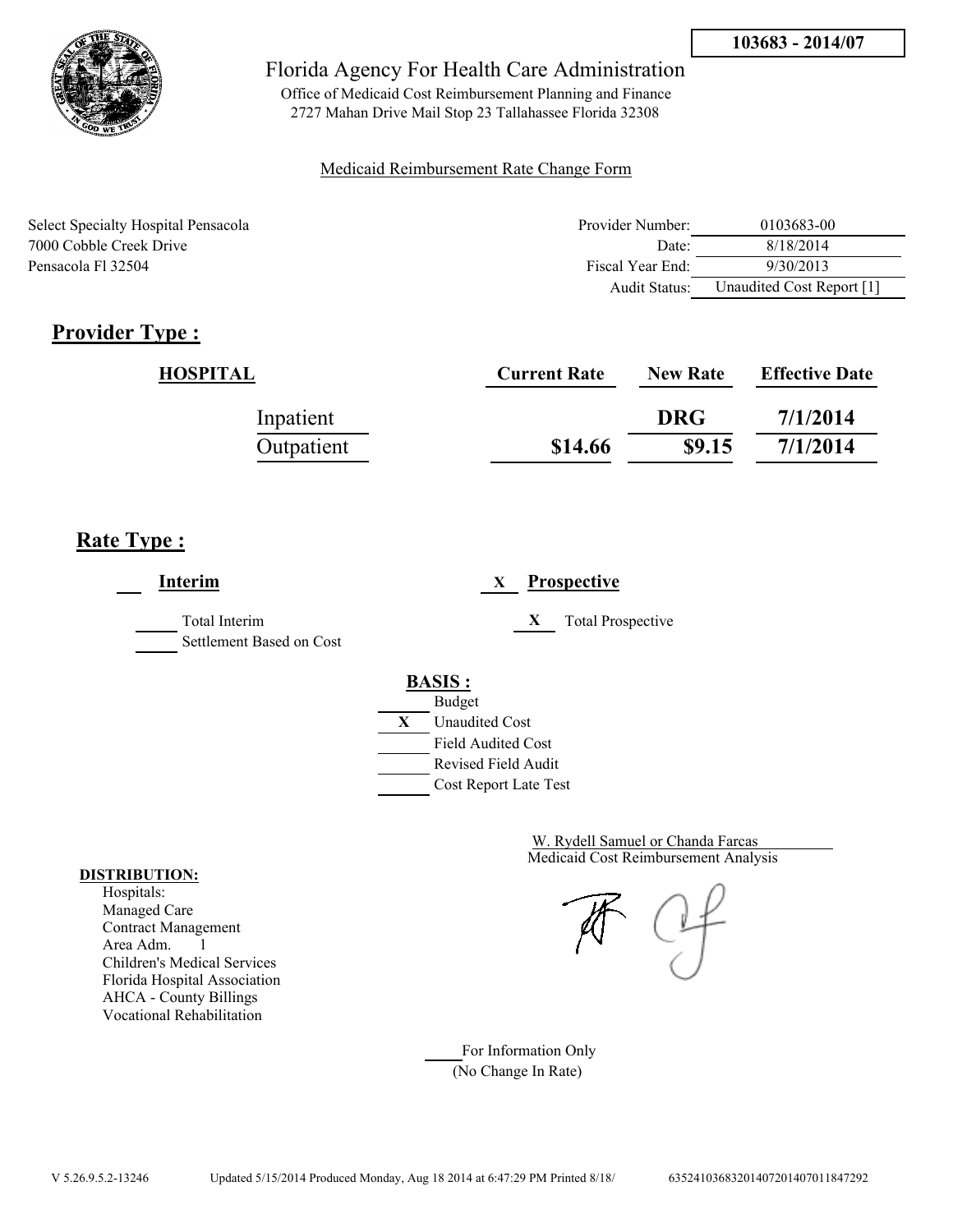

Office of Medicaid Cost Reimbursement Planning and Finance 2727 Mahan Drive Mail Stop 23 Tallahassee Florida 32308

### Medicaid Reimbursement Rate Change Form

| BayCare Alliant Hospital | Provider Number: | 0103721-00                |
|--------------------------|------------------|---------------------------|
| 601 Main Street, MS 469  | Date:            | 8/18/2014                 |
| Dunedin FL 34698         | Fiscal Year End: | 12/31/2012                |
|                          | Audit Status:    | Unaudited Cost Report [1] |

## **Provider Type :**

| <b>HOSPITAL</b> | <b>Current Rate</b> | <b>New Rate</b> | <b>Effective Date</b> |
|-----------------|---------------------|-----------------|-----------------------|
| Inpatient       |                     | <b>DRG</b>      | 7/1/2014              |
| Outpatient      | \$14.66             | \$9.15          | 7/1/2014              |

## **Rate Type :**

**Interim X Prospective** Total Interim **X** Total Prospective Settlement Based on Cost **BASIS :** Budget **X** Unaudited Cost Field Audited Cost Revised Field Audit Cost Report Late Test

> Medicaid Cost Reimbursement Analysis W. Rydell Samuel or Chanda Farcas

For Information Only (No Change In Rate)

#### **DISTRIBUTION:**

Hospitals: Managed Care Contract Management Area Adm. 5 Children's Medical Services Florida Hospital Association AHCA - County Billings Vocational Rehabilitation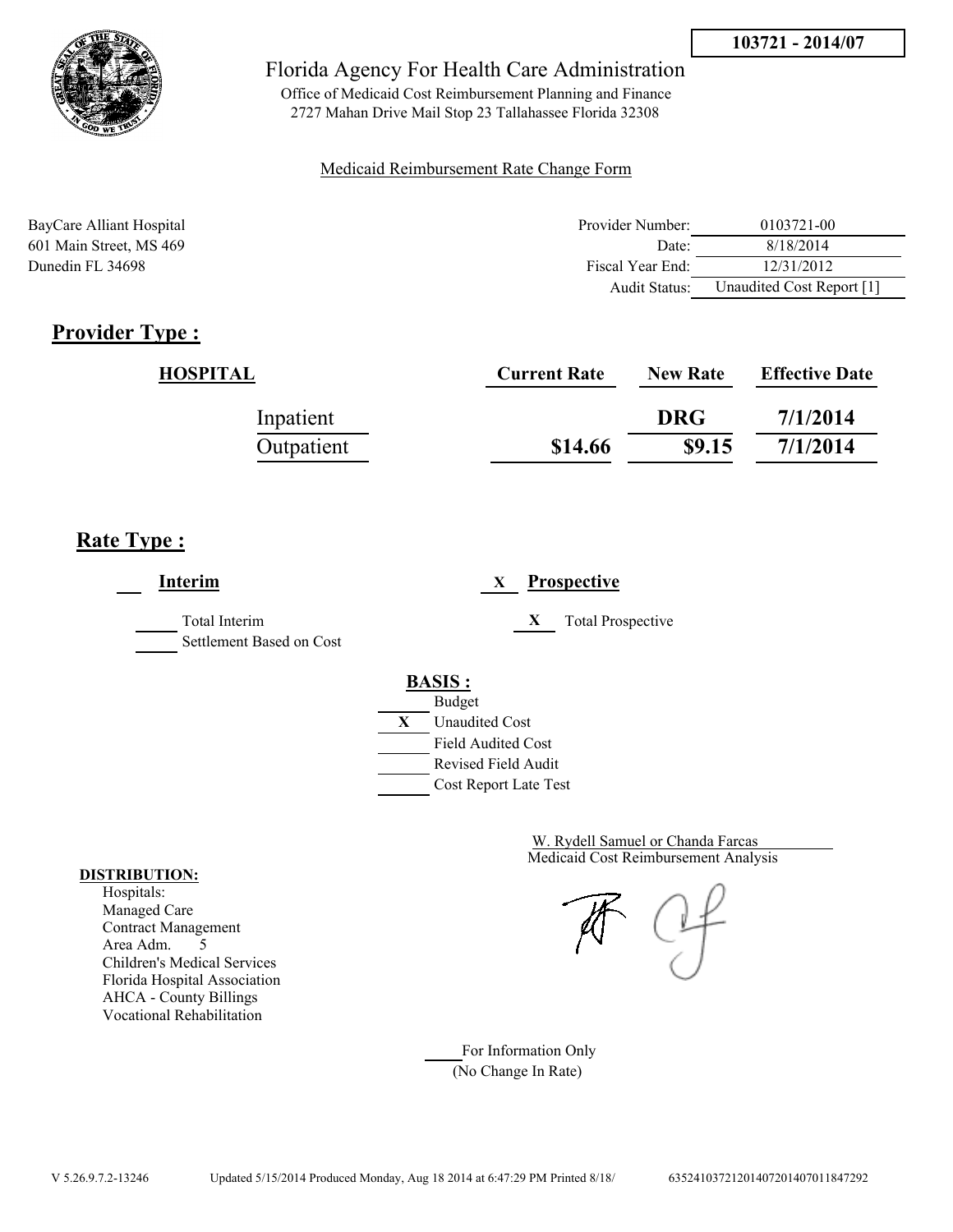

Office of Medicaid Cost Reimbursement Planning and Finance 2727 Mahan Drive Mail Stop 23 Tallahassee Florida 32308

### Medicaid Reimbursement Rate Change Form

| St. Luke's-St. Vincent's Healthcare | Provider Number: | 0103730-00                |
|-------------------------------------|------------------|---------------------------|
| 4201 Belfort Road                   | Date:            | 8/18/2014                 |
| Jacksonville FL 32215               | Fiscal Year End: | 6/30/2013                 |
|                                     | Audit Status:    | Unaudited Cost Report [1] |

## **Provider Type :**

| HOSPITAL   | <b>Current Rate</b> | <b>New Rate</b> | <b>Effective Date</b> |
|------------|---------------------|-----------------|-----------------------|
| Inpatient  |                     | <b>DRG</b>      | 7/1/2014              |
| Outpatient | \$70.45             | \$75.48         | 7/1/2014              |

## **Rate Type :**

**Interim X Prospective** Total Interim **X** Total Prospective Settlement Based on Cost **BASIS :** Budget **X** Unaudited Cost Field Audited Cost Revised Field Audit Cost Report Late Test

> Medicaid Cost Reimbursement Analysis W. Rydell Samuel or Chanda Farcas

For Information Only (No Change In Rate)

#### **DISTRIBUTION:**

Hospitals: Managed Care Contract Management Area Adm. 4 Children's Medical Services Florida Hospital Association AHCA - County Billings Vocational Rehabilitation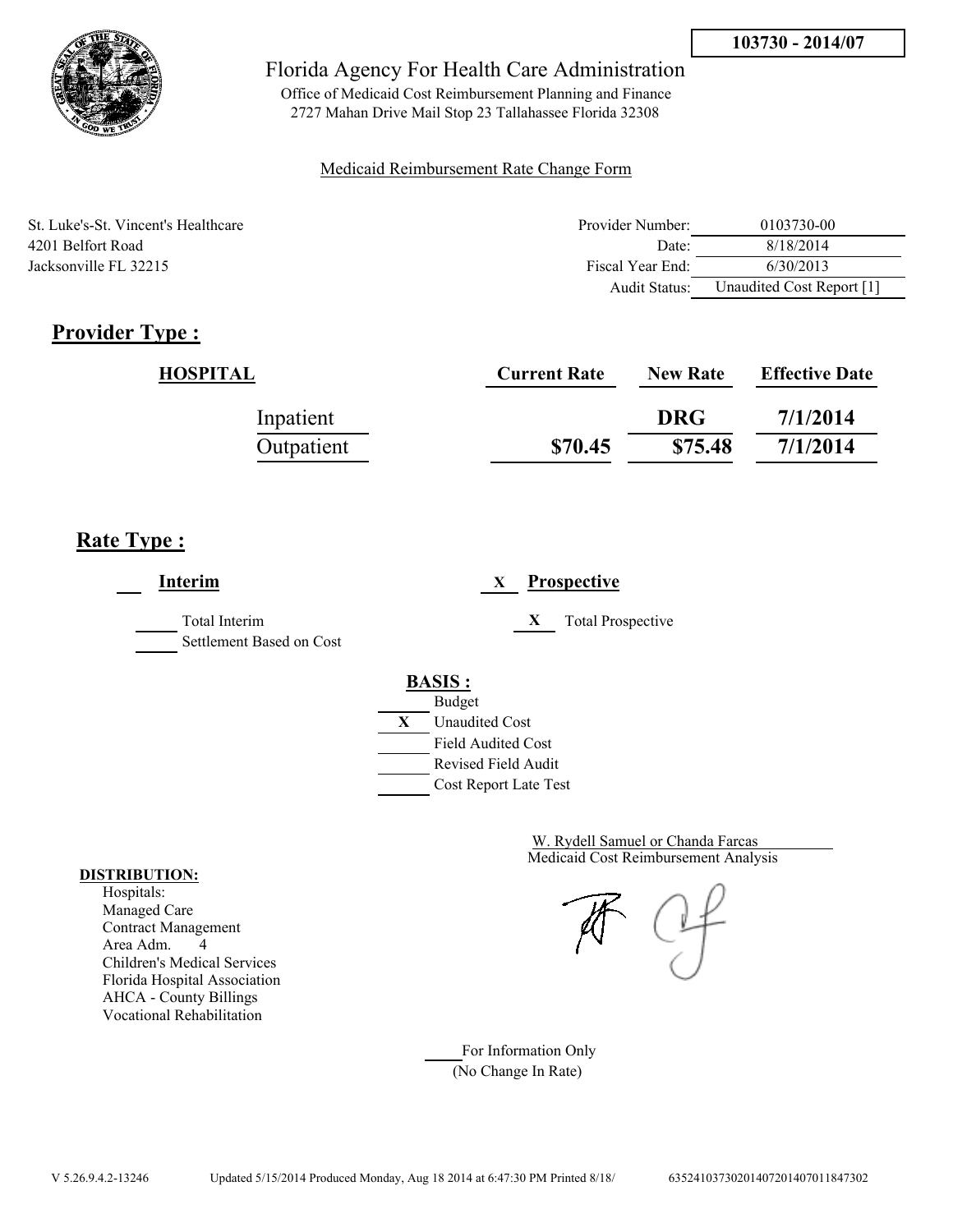

Office of Medicaid Cost Reimbursement Planning and Finance 2727 Mahan Drive Mail Stop 23 Tallahassee Florida 32308

### Medicaid Reimbursement Rate Change Form

| Select Specialty Hospital Tallahassee | Provider Number: | 0103748-00                |
|---------------------------------------|------------------|---------------------------|
| 1554 Surgeon's Drive                  | Date:            | 8/18/2014                 |
| Tallahassee FL 32308                  | Fiscal Year End: | 2/28/2013                 |
|                                       | Audit Status:    | Unaudited Cost Report [1] |

# **Provider Type :**

| HOSPITAL   | <b>Current Rate</b> | <b>New Rate</b> | <b>Effective Date</b> |
|------------|---------------------|-----------------|-----------------------|
| Inpatient  |                     | <b>DRG</b>      | 7/1/2014              |
| Outpatient | \$14.66             | \$9.15          | 7/1/2014              |

## **Rate Type :**

**Interim X Prospective** Total Interim **X** Total Prospective Settlement Based on Cost **BASIS :** Budget **X** Unaudited Cost Field Audited Cost Revised Field Audit Cost Report Late Test

> Medicaid Cost Reimbursement Analysis W. Rydell Samuel or Chanda Farcas

For Information Only (No Change In Rate)

#### **DISTRIBUTION:**

Hospitals: Managed Care Contract Management Area Adm. 2 Children's Medical Services Florida Hospital Association AHCA - County Billings Vocational Rehabilitation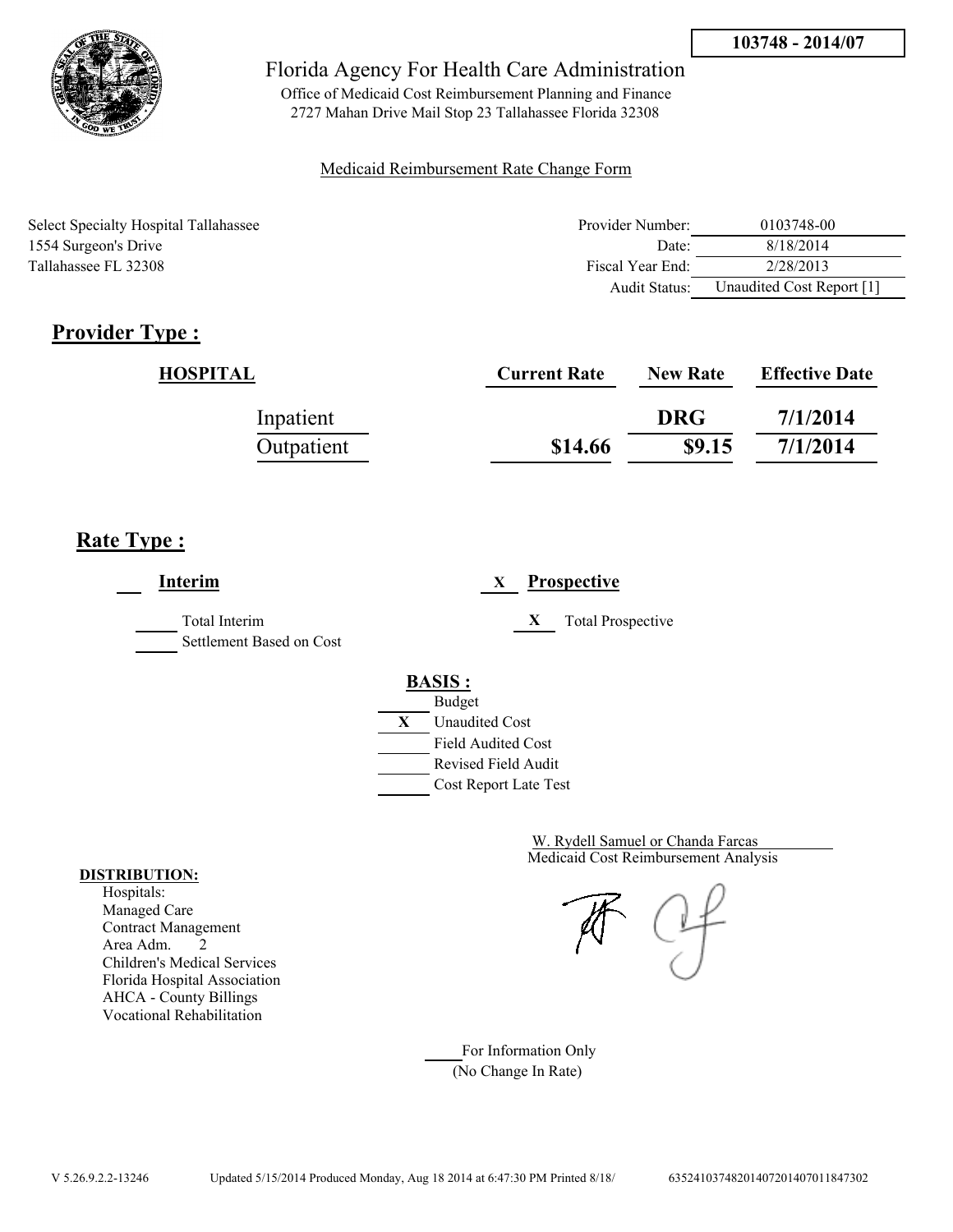

Office of Medicaid Cost Reimbursement Planning and Finance 2727 Mahan Drive Mail Stop 23 Tallahassee Florida 32308

### Medicaid Reimbursement Rate Change Form

Select Specialty Hospital Palm Beach 3060 Melaleuca Lane Lake Worth FL 33461

| Provider Number: | 0103764-00                |
|------------------|---------------------------|
| Date:            | 8/18/2014                 |
| Fiscal Year End: | 11/30/2012                |
| Audit Status:    | Unaudited Cost Report [1] |

# **Provider Type :**

| HOSPITAL   | <b>Current Rate</b> | <b>New Rate</b> | <b>Effective Date</b> |
|------------|---------------------|-----------------|-----------------------|
| Inpatient  |                     | <b>DRG</b>      | 7/1/2014              |
| Outpatient | \$14.66             | \$9.15          | 7/1/2014              |

## **Rate Type :**

**Interim X Prospective** Total Interim **X** Total Prospective Settlement Based on Cost **BASIS :** Budget **X** Unaudited Cost Field Audited Cost Revised Field Audit Cost Report Late Test

> Medicaid Cost Reimbursement Analysis W. Rydell Samuel or Chanda Farcas

For Information Only (No Change In Rate)

#### **DISTRIBUTION:**

Hospitals: Managed Care Contract Management Area Adm. 9 Children's Medical Services Florida Hospital Association AHCA - County Billings Vocational Rehabilitation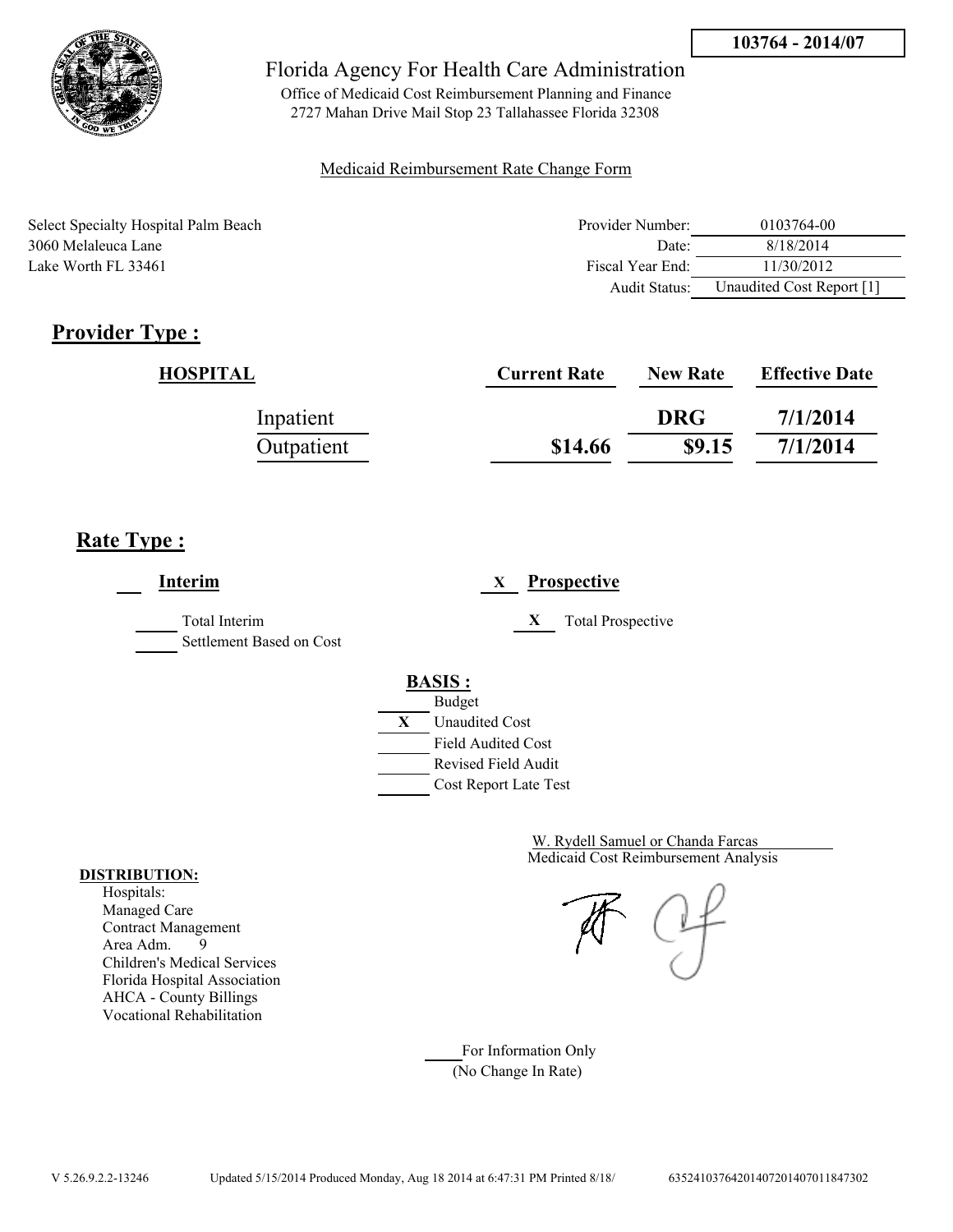

Office of Medicaid Cost Reimbursement Planning and Finance 2727 Mahan Drive Mail Stop 23 Tallahassee Florida 32308

### Medicaid Reimbursement Rate Change Form

| Select Speciality Hospital Gainesville | Provider Number: | 0103772-00                |
|----------------------------------------|------------------|---------------------------|
| 2708 SW Archer Road                    | Date:            | 8/18/2014                 |
| Gainesville FL 32608                   | Fiscal Year End: | 7/31/2013                 |
|                                        | Audit Status:    | Unaudited Cost Report [1] |

# **Provider Type :**

| HOSPITAL   | <b>Current Rate</b> | <b>New Rate</b> | <b>Effective Date</b> |
|------------|---------------------|-----------------|-----------------------|
| Inpatient  |                     | <b>DRG</b>      | 7/1/2014              |
| Outpatient | \$14.66             | \$9.15          | 7/1/2014              |

## **Rate Type :**

**Interim X Prospective** Total Interim **X** Total Prospective Settlement Based on Cost **BASIS :** Budget **X** Unaudited Cost Field Audited Cost Revised Field Audit Cost Report Late Test

> Medicaid Cost Reimbursement Analysis W. Rydell Samuel or Chanda Farcas

For Information Only (No Change In Rate)

#### **DISTRIBUTION:**

Hospitals: Managed Care Contract Management Area Adm. 3 Children's Medical Services Florida Hospital Association AHCA - County Billings Vocational Rehabilitation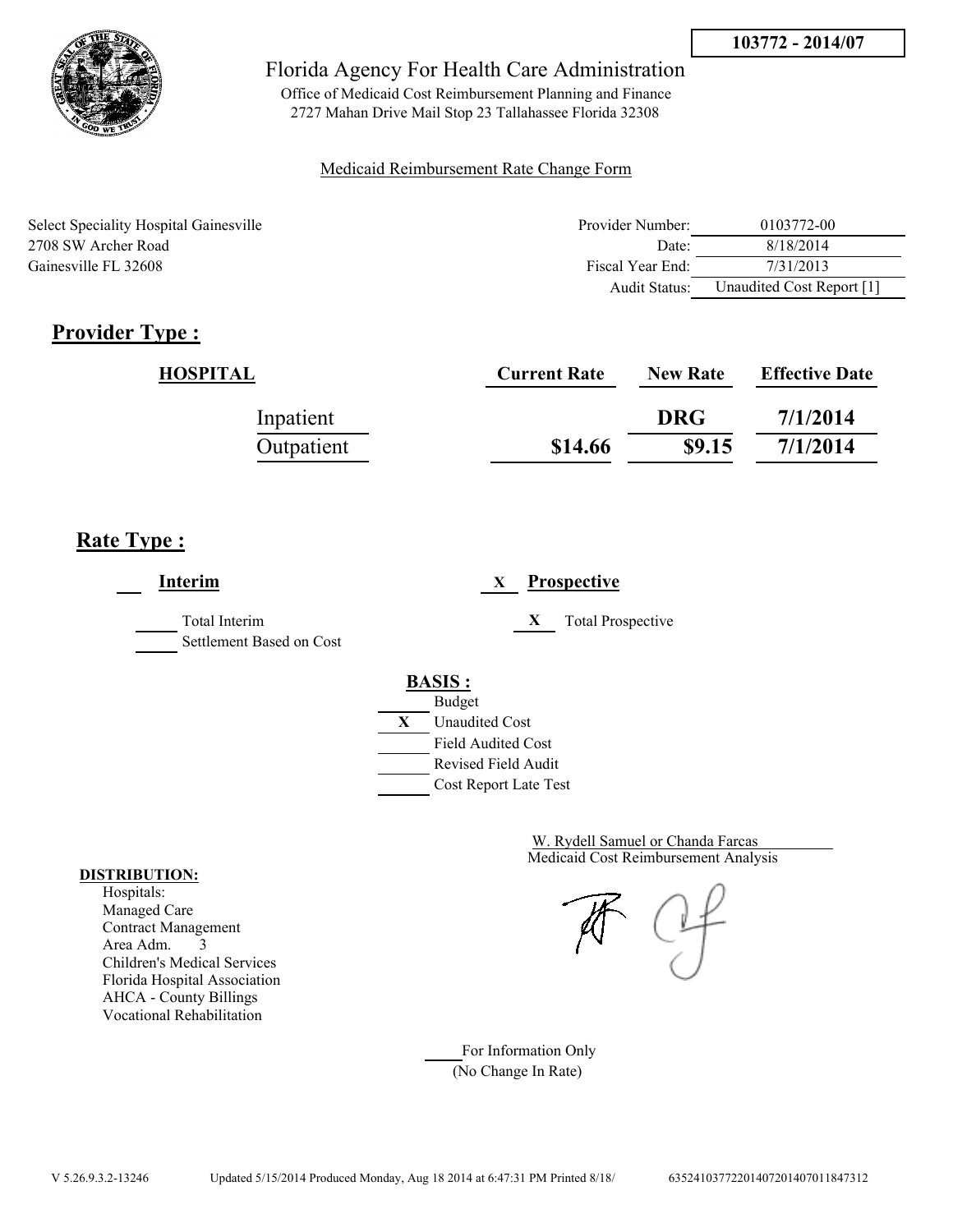

Office of Medicaid Cost Reimbursement Planning and Finance 2727 Mahan Drive Mail Stop 23 Tallahassee Florida 32308

### Medicaid Reimbursement Rate Change Form

| Northwest Medical Center | Provider Number: | 0104591-00                |
|--------------------------|------------------|---------------------------|
| 5801 North State Road 7  | Date:            | 8/18/2014                 |
| Margate FL 33063         | Fiscal Year End: | 12/31/2012                |
|                          | Audit Status:    | Unaudited Cost Report [1] |

# **Provider Type :**

| HOSPITAL   | <b>Current Rate</b> | <b>New Rate</b> | <b>Effective Date</b> |
|------------|---------------------|-----------------|-----------------------|
| Inpatient  |                     | <b>DRG</b>      | 7/1/2014              |
| Outpatient | \$49.50             | \$52.28         | 7/1/2014              |

# **Rate Type :**

**Interim X Prospective** Total Interim **X** Total Prospective Settlement Based on Cost **BASIS :** Budget **X** Unaudited Cost Field Audited Cost Revised Field Audit Cost Report Late Test

> Medicaid Cost Reimbursement Analysis W. Rydell Samuel or Chanda Farcas

For Information Only (No Change In Rate)

#### **DISTRIBUTION:**

Hospitals: Managed Care Contract Management Area Adm. 10 Children's Medical Services Florida Hospital Association AHCA - County Billings Vocational Rehabilitation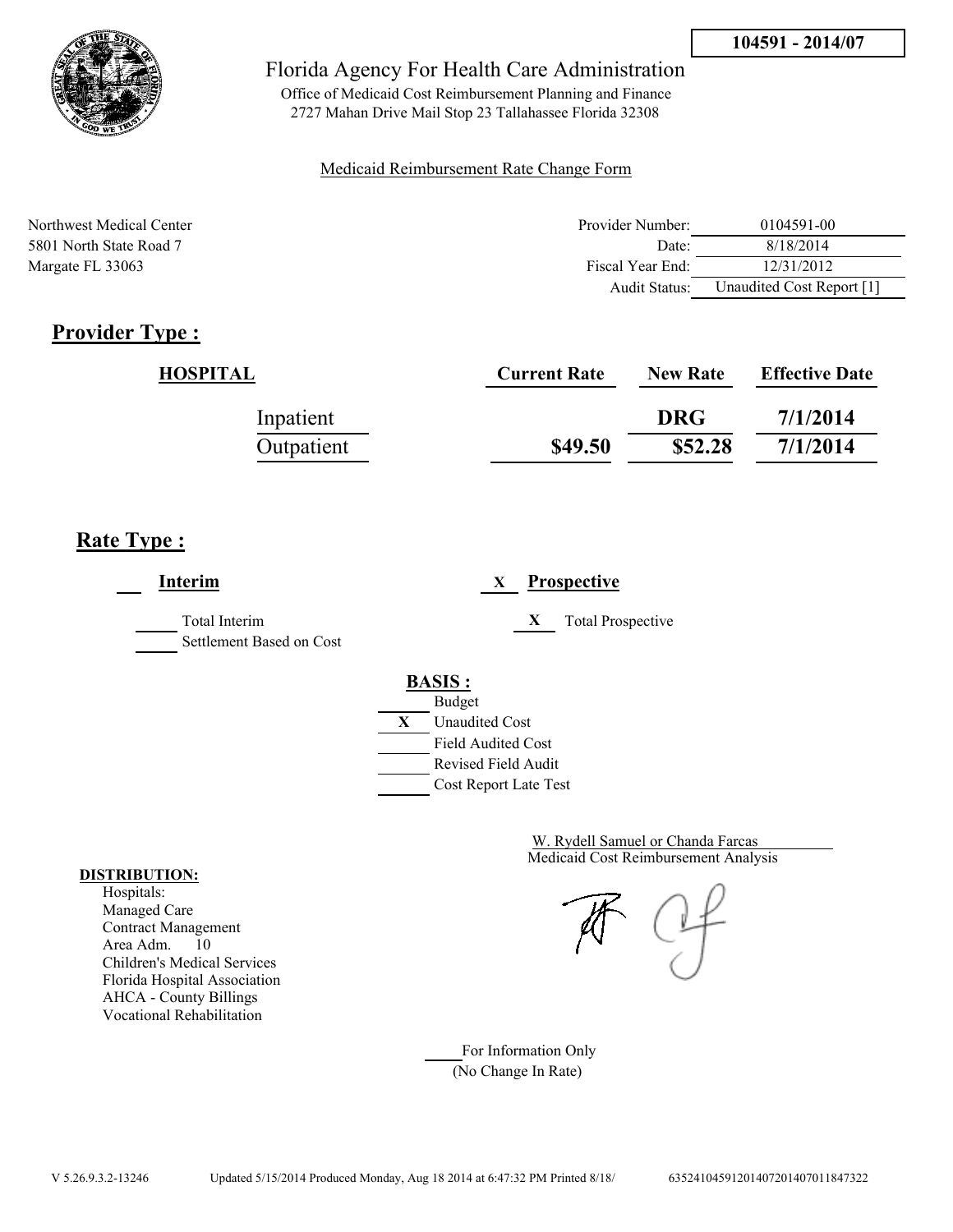

Office of Medicaid Cost Reimbursement Planning and Finance 2727 Mahan Drive Mail Stop 23 Tallahassee Florida 32308

### Medicaid Reimbursement Rate Change Form

| Palmetto General Hospital | Provider Number: | 0104604-00                |
|---------------------------|------------------|---------------------------|
| 2001 West 68th St.        | Date:            | 8/18/2014                 |
| Hialeah FL 33016          | Fiscal Year End: | 12/31/2012                |
|                           | Audit Status:    | Unaudited Cost Report [1] |

# **Provider Type :**

| <b>HOSPITAL</b>                      | <b>Current Rate</b> | <b>New Rate</b> | <b>Effective Date</b> |
|--------------------------------------|---------------------|-----------------|-----------------------|
| Inpatient                            |                     | <b>DRG</b>      | 7/1/2014              |
| Outpatient                           | \$89.01             | \$90.64         | 7/1/2014              |
| <b>Inpatient County Billing Rate</b> | <b>DRG</b>          | <b>DRG</b>      | 7/1/2014              |

## **Rate Type :**

**Interim X Prospective**

Total Interim **X** Total Prospective Settlement Based on Cost

# **BASIS :**



Medicaid Cost Reimbursement Analysis W. Rydell Samuel or Chanda Farcas

For Information Only (No Change In Rate)

#### **DISTRIBUTION:**

Hospitals: Managed Care Contract Management Area Adm. 11 Children's Medical Services Florida Hospital Association AHCA - County Billings Vocational Rehabilitation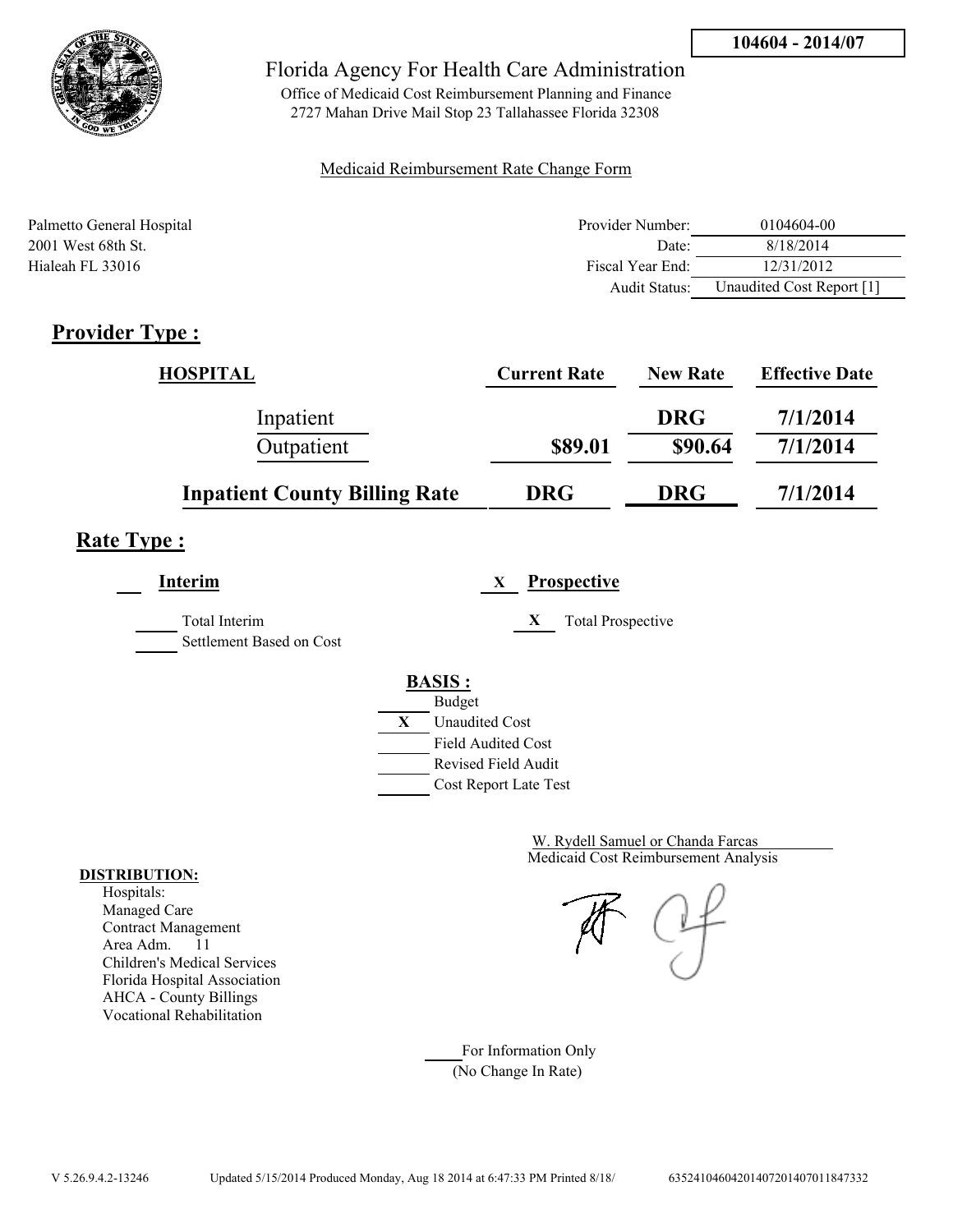

Office of Medicaid Cost Reimbursement Planning and Finance 2727 Mahan Drive Mail Stop 23 Tallahassee Florida 32308

### Medicaid Reimbursement Rate Change Form

| Community Hospital of New Port Richey | Provider Number: | 0105520-00                |
|---------------------------------------|------------------|---------------------------|
| 5637 Marine Parkway                   | Date:            | 8/18/2014                 |
| New Port Richey FL 34652              | Fiscal Year End: | 6/30/2013                 |
|                                       | Audit Status:    | Unaudited Cost Report [1] |

# **Provider Type :**

| HOSPITAL   | <b>Current Rate</b> | <b>New Rate</b> | <b>Effective Date</b> |
|------------|---------------------|-----------------|-----------------------|
| Inpatient  |                     | <b>DRG</b>      | 7/1/2014              |
| Outpatient | \$38.88             | \$41.66         | 7/1/2014              |
|            | <b>DRG</b>          | <b>DRG</b>      |                       |

# **Rate Type :**

**Interim X Prospective**

Total Interim **X** Total Prospective

Settlement Based on Cost



Medicaid Cost Reimbursement Analysis W. Rydell Samuel or Chanda Farcas

For Information Only (No Change In Rate)

#### **DISTRIBUTION:**

Hospitals: Managed Care Contract Management Area Adm. 5 Children's Medical Services Florida Hospital Association AHCA - County Billings Vocational Rehabilitation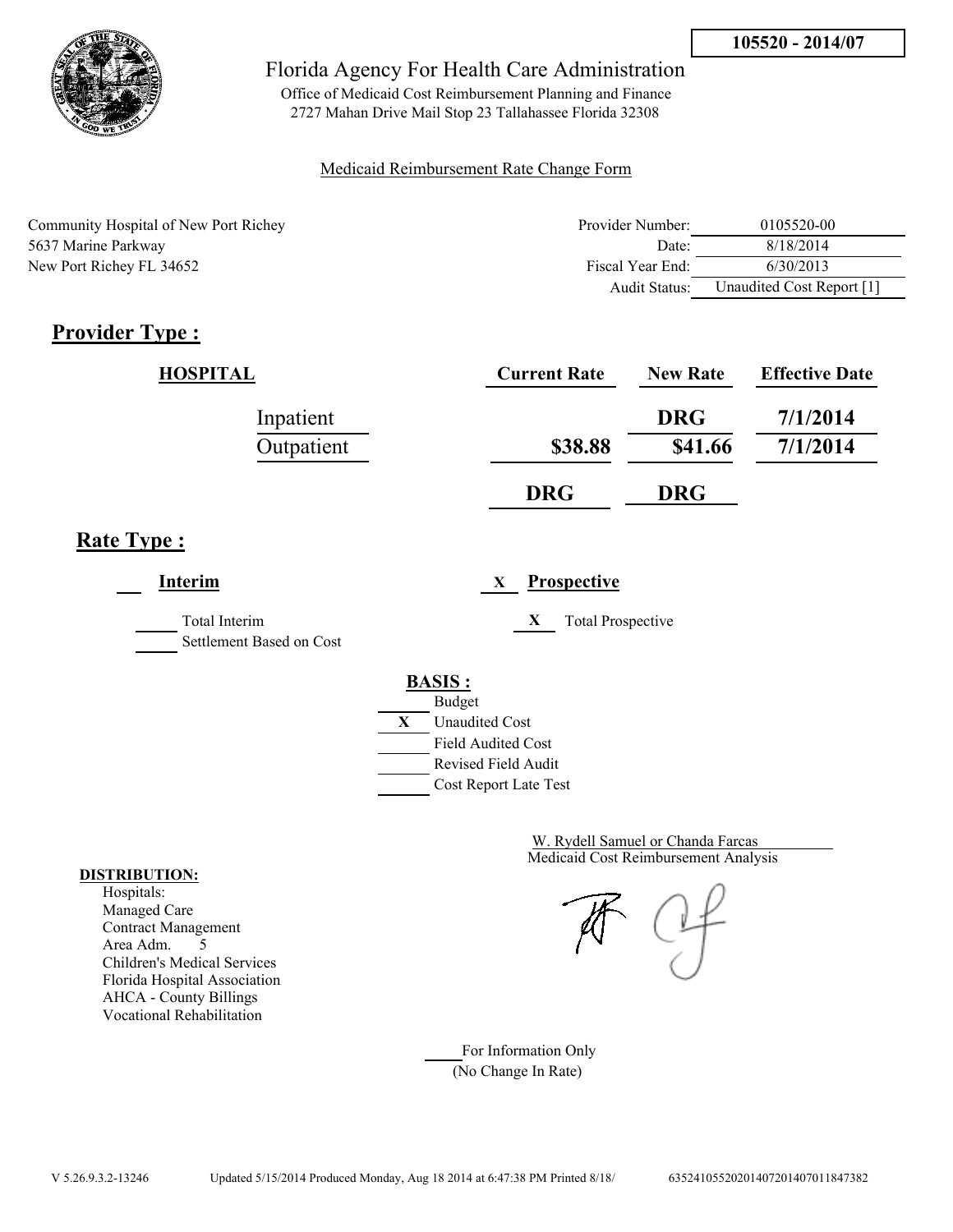

Office of Medicaid Cost Reimbursement Planning and Finance 2727 Mahan Drive Mail Stop 23 Tallahassee Florida 32308

### Medicaid Reimbursement Rate Change Form

| Specialty Hospital Jacksonville | Provider Number: | 0106470-00                |
|---------------------------------|------------------|---------------------------|
| 4901 Richard Street             | Date:            | 8/18/2014                 |
| Jacksonville FL 32207           | Fiscal Year End: | 12/31/2012                |
|                                 | Audit Status:    | Unaudited Cost Report [1] |

# **Provider Type :**

| HOSPITAL   | <b>Current Rate</b> | <b>New Rate</b> | <b>Effective Date</b> |
|------------|---------------------|-----------------|-----------------------|
| Inpatient  |                     | <b>DRG</b>      | 7/1/2014              |
| Outpatient | \$14.66             | \$9.15          | 7/1/2014              |

## **Rate Type :**

**Interim X Prospective** Total Interim **X** Total Prospective Settlement Based on Cost **BASIS :** Budget **X** Unaudited Cost Field Audited Cost Revised Field Audit Cost Report Late Test

> Medicaid Cost Reimbursement Analysis W. Rydell Samuel or Chanda Farcas

For Information Only (No Change In Rate)

#### **DISTRIBUTION:**

Hospitals: Managed Care Contract Management Area Adm. 4 Children's Medical Services Florida Hospital Association AHCA - County Billings Vocational Rehabilitation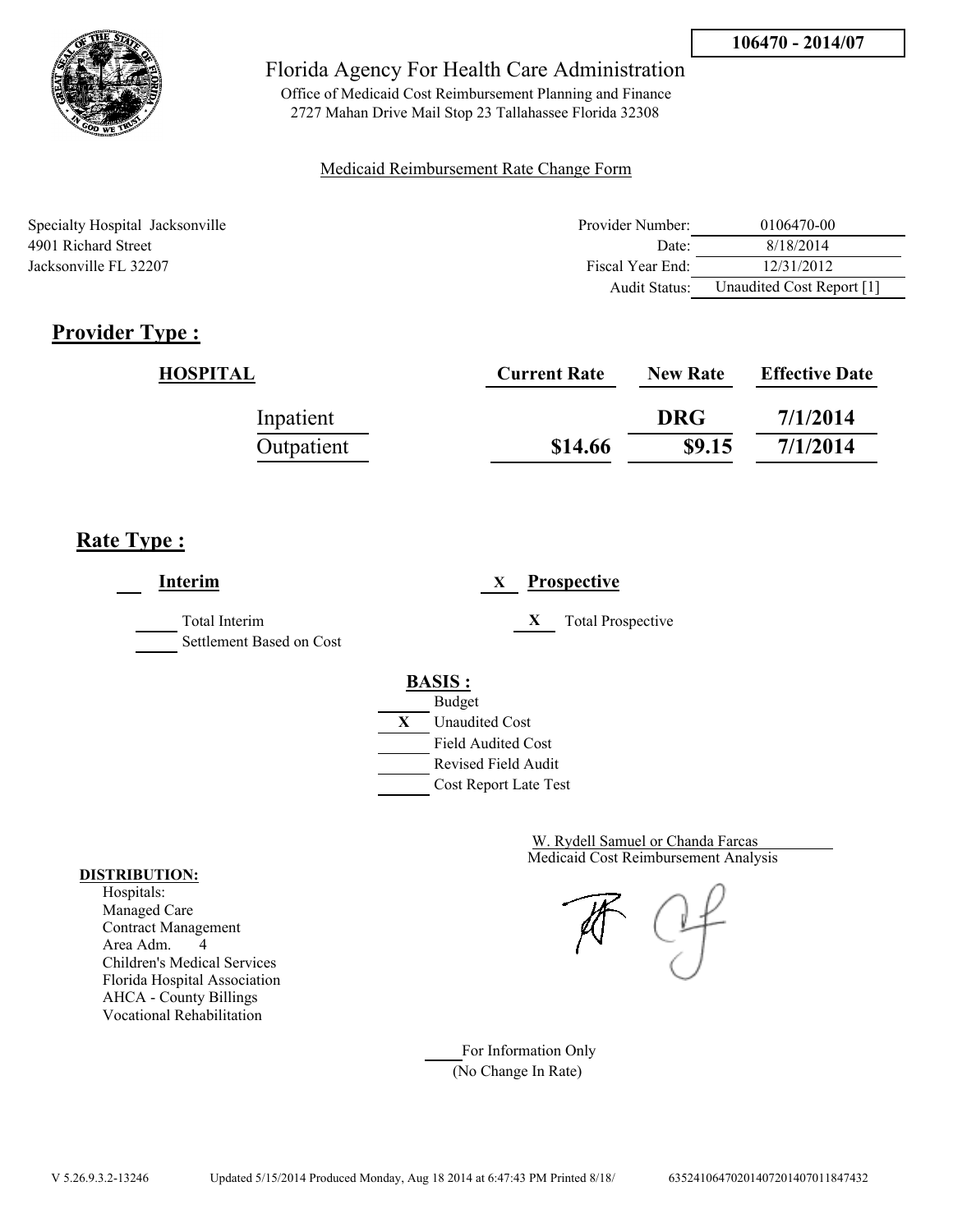

Office of Medicaid Cost Reimbursement Planning and Finance 2727 Mahan Drive Mail Stop 23 Tallahassee Florida 32308

### Medicaid Reimbursement Rate Change Form

| Imperial Point Hospital                   | Provider Number: | 0108219-00                |
|-------------------------------------------|------------------|---------------------------|
| $1608$ S.E. 3rd Avenue                    | Date:            | 8/18/2014                 |
| Ft. Lauderdale FL 33316                   | Fiscal Year End: | 6/30/2013                 |
|                                           | Audit Status:    | Unaudited Cost Report [1] |
|                                           |                  | Rate Includes Buy Back    |
| $\blacksquare$<br>$\cdot$ .<br>$\sqrt{2}$ |                  |                           |

## **Provider Type :**

| HOSPITAL                             | <b>Current Rate</b> | <b>New Rate</b> | <b>Effective Date</b> |
|--------------------------------------|---------------------|-----------------|-----------------------|
| Inpatient                            |                     | <b>DRG</b>      | 7/1/2014              |
| Outpatient                           | \$166.95            | \$119.27        | 7/1/2014              |
| <b>Inpatient County Billing Rate</b> | <b>DRG</b>          | <b>DRG</b>      | 7/1/2014              |

## **Rate Type :**

**Interim X Prospective**

Total Interim **X** Total Prospective Settlement Based on Cost

### **BASIS :**



Medicaid Cost Reimbursement Analysis W. Rydell Samuel or Chanda Farcas

For Information Only (No Change In Rate)

#### **DISTRIBUTION:**

Hospitals: Managed Care Contract Management Area Adm. 10 Children's Medical Services Florida Hospital Association AHCA - County Billings Vocational Rehabilitation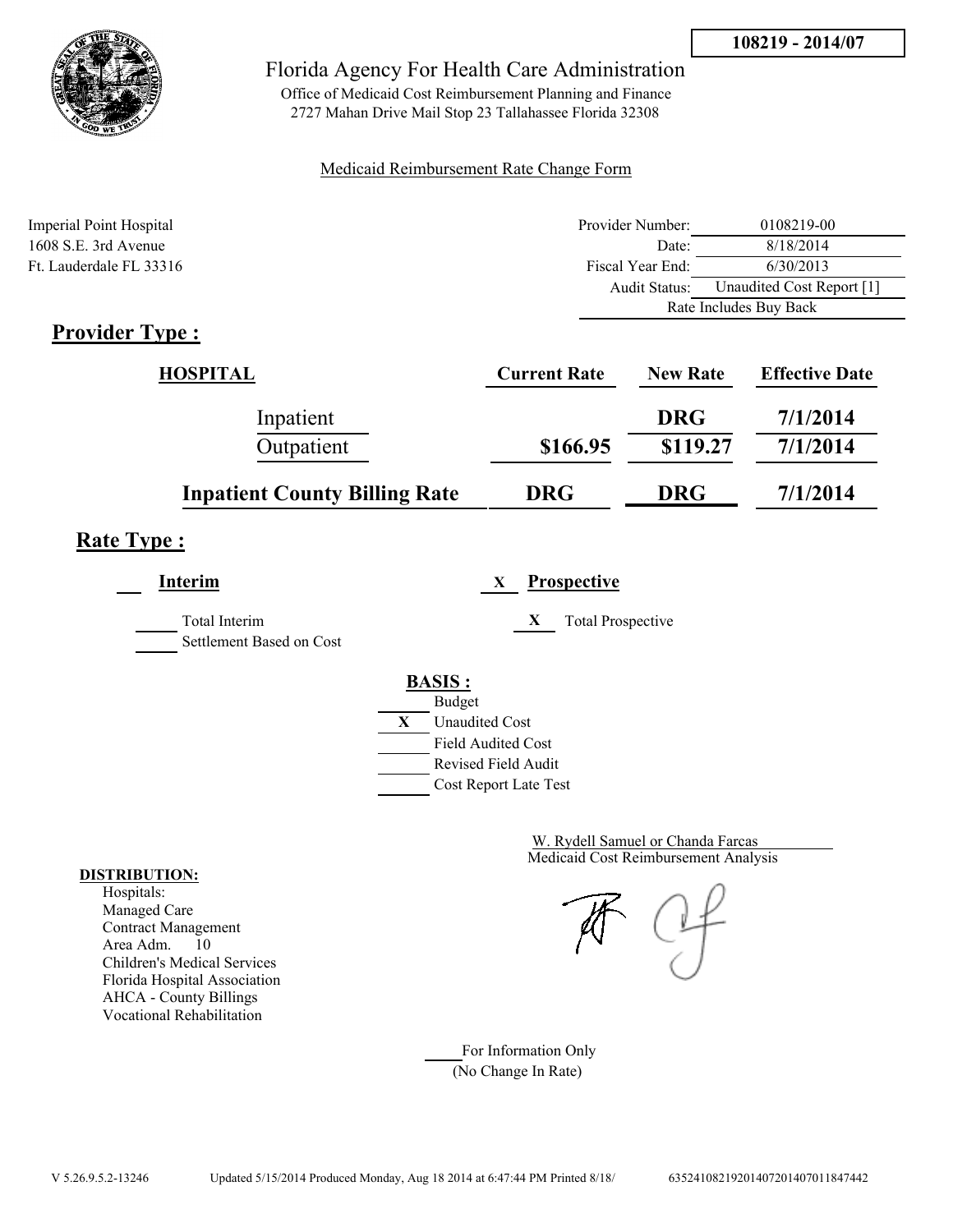

Office of Medicaid Cost Reimbursement Planning and Finance 2727 Mahan Drive Mail Stop 23 Tallahassee Florida 32308

### Medicaid Reimbursement Rate Change Form

| Imperial Point Hospital | Provider Number: | 0108219-05                |
|-------------------------|------------------|---------------------------|
| 1608 S.E. 3rd Avenue    | Date:            | 8/18/2014                 |
| Ft. Lauderdale FL 33316 | Fiscal Year End: | 6/30/2013                 |
|                         | Audit Status:    | Unaudited Cost Report [1] |
|                         |                  | Rate Includes Buy Back    |
| T.<br>$\cdot$ 1<br>m    |                  |                           |

## **Provider Type :**

| <b>HOSPITAL</b>                      | <b>Current Rate</b> | <b>New Rate</b> | <b>Effective Date</b> |
|--------------------------------------|---------------------|-----------------|-----------------------|
| Inpatient                            |                     | <b>DRG</b>      | 7/1/2014              |
| Outpatient                           | \$166.95            | \$119.27        | 7/1/2014              |
| <b>Inpatient County Billing Rate</b> | <b>DRG</b>          | <b>DRG</b>      | 7/1/2014              |

## **Rate Type :**

**Interim X Prospective**

Total Interim **X** Total Prospective

Settlement Based on Cost

# **BASIS :**



Medicaid Cost Reimbursement Analysis W. Rydell Samuel or Chanda Farcas

For Information Only (No Change In Rate)

#### **DISTRIBUTION:**

Hospitals: Managed Care Contract Management Area Adm. 10 Children's Medical Services Florida Hospital Association AHCA - County Billings Vocational Rehabilitation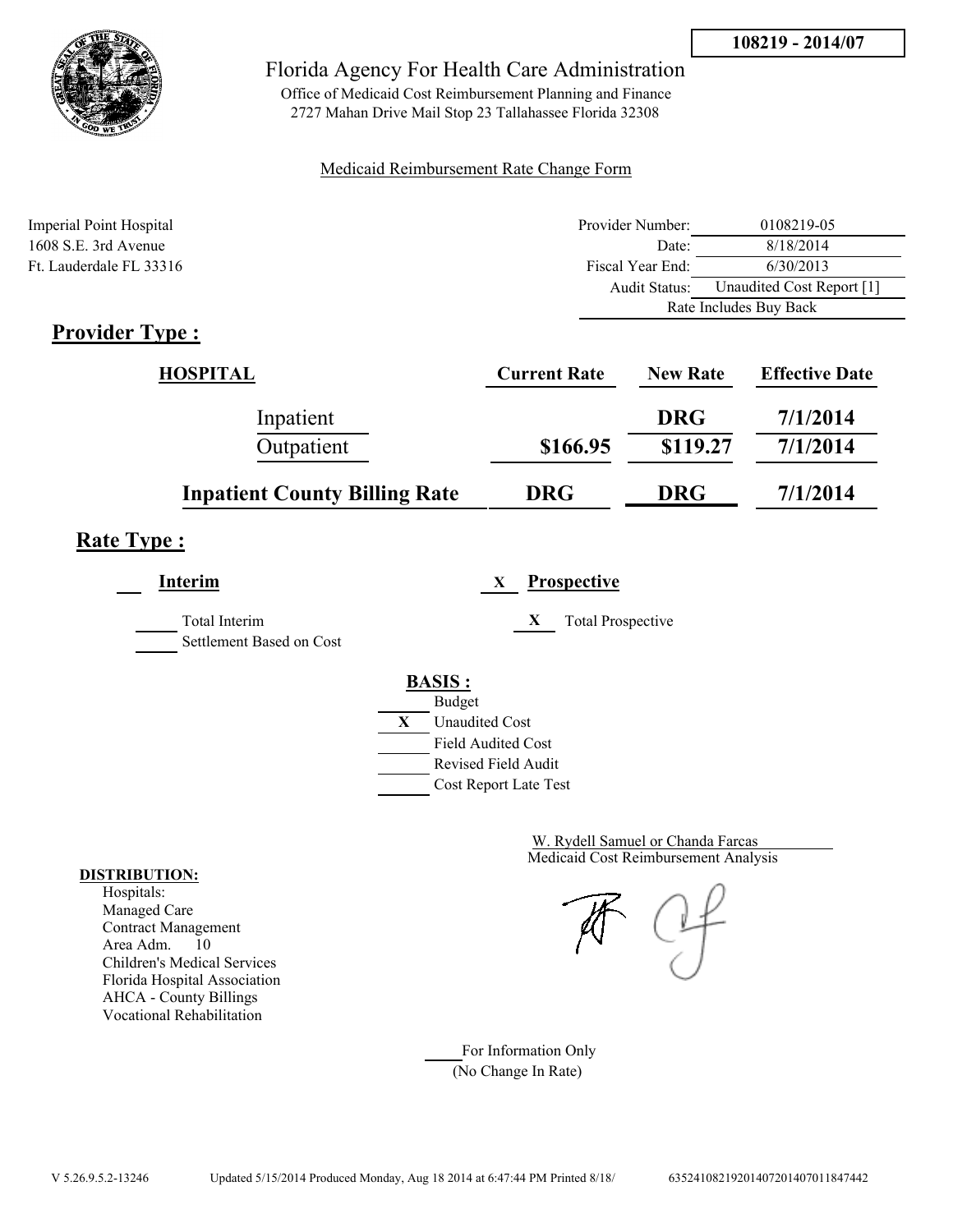

Office of Medicaid Cost Reimbursement Planning and Finance 2727 Mahan Drive Mail Stop 23 Tallahassee Florida 32308

### Medicaid Reimbursement Rate Change Form

Lake Butler Hospital 850 EAST MAIN ST. P.O.B. 748 Lake Butler FL 32954

| Provider Number:       | 0108227-00                |  |
|------------------------|---------------------------|--|
| Date:                  | 8/18/2014                 |  |
| Fiscal Year End:       | 12/31/2012                |  |
| Audit Status:          | Unaudited Cost Report [1] |  |
| Rate Includes Buy Back |                           |  |

# **Provider Type :**

| <b>HOSPITAL</b> | <b>Current Rate</b> | <b>New Rate</b> | <b>Effective Date</b> |
|-----------------|---------------------|-----------------|-----------------------|
| Inpatient       |                     | <b>DRG</b>      | 7/1/2014              |
| Outpatient      | \$113.88            | \$116.87        | 7/1/2014              |

## **Rate Type :**

| Interim                                   | <b>Prospective</b><br>X                                                                   |
|-------------------------------------------|-------------------------------------------------------------------------------------------|
| Total Interim<br>Settlement Based on Cost | X<br><b>Total Prospective</b>                                                             |
|                                           | <b>BASIS:</b><br><b>Budget</b><br>X<br><b>Unaudited Cost</b><br><b>Field Audited Cost</b> |
|                                           | Revised Field Audit<br>Cost Report Late Test                                              |

Medicaid Cost Reimbursement Analysis W. Rydell Samuel or Chanda Farcas

For Information Only (No Change In Rate)

#### **DISTRIBUTION:**

Hospitals: Managed Care Contract Management Area Adm. 3 Children's Medical Services Florida Hospital Association AHCA - County Billings Vocational Rehabilitation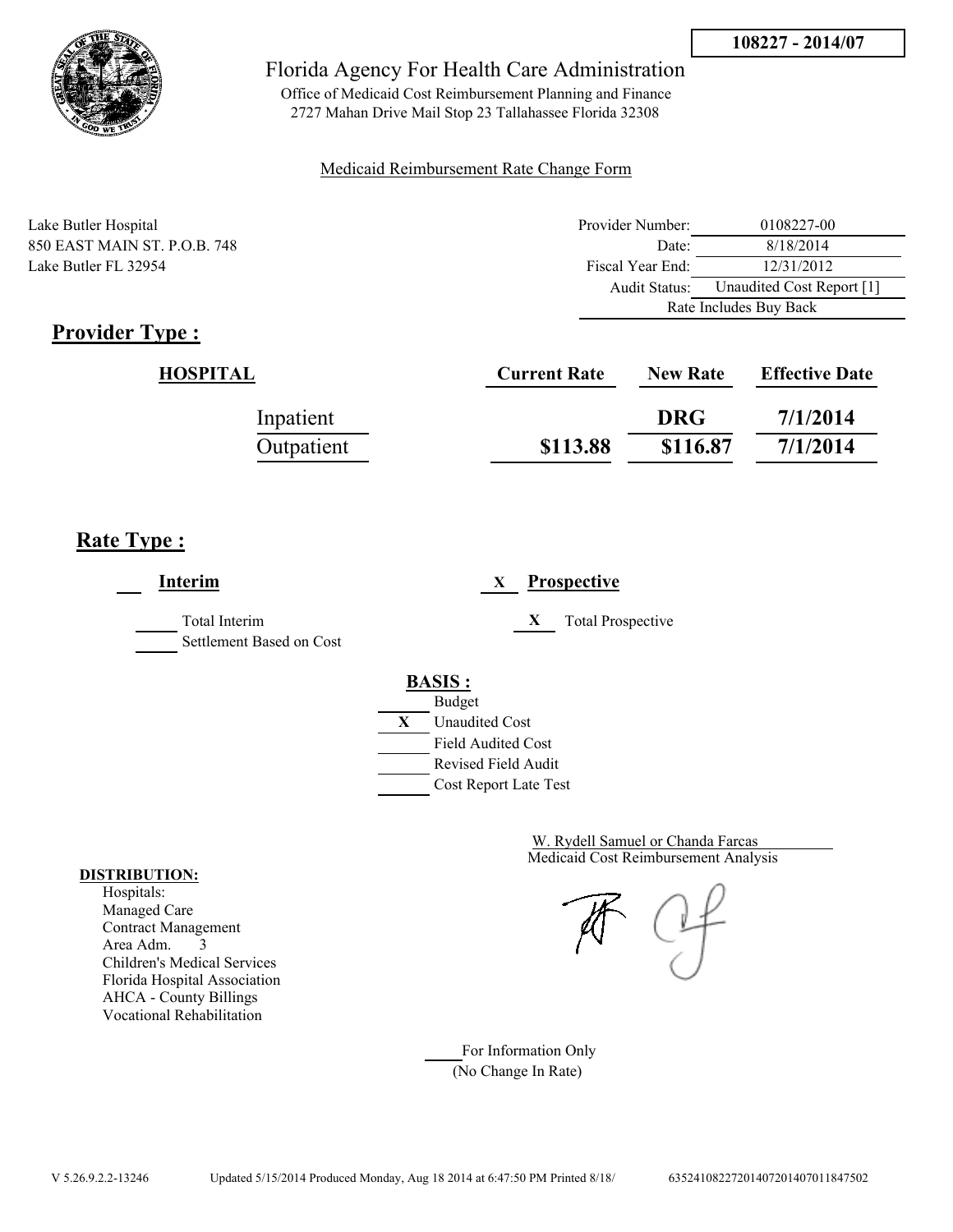

Office of Medicaid Cost Reimbursement Planning and Finance 2727 Mahan Drive Mail Stop 23 Tallahassee Florida 32308

### Medicaid Reimbursement Rate Change Form

North Florida Regional Medical Center P.O. Box NFR 8/18/2014 Gainesville FL 32602

| Provider Number: | 0108626-00                |
|------------------|---------------------------|
| Date:            | 8/18/2014                 |
| Fiscal Year End: | 2/28/2013                 |
| Audit Status:    | Unaudited Cost Report [1] |

# **Provider Type :**

| HOSPITAL   | <b>Current Rate</b> | <b>New Rate</b> | <b>Effective Date</b> |
|------------|---------------------|-----------------|-----------------------|
| Inpatient  |                     | <b>DRG</b>      | 7/1/2014              |
| Outpatient | \$92.20             | \$98.80         | 7/1/2014              |

# **Rate Type :**

**Interim X Prospective** Total Interim **X** Total Prospective Settlement Based on Cost **BASIS :** Budget **X** Unaudited Cost Field Audited Cost Revised Field Audit Cost Report Late Test

> Medicaid Cost Reimbursement Analysis W. Rydell Samuel or Chanda Farcas

For Information Only (No Change In Rate)

#### **DISTRIBUTION:**

Hospitals: Managed Care Contract Management Area Adm. 3 Children's Medical Services Florida Hospital Association AHCA - County Billings Vocational Rehabilitation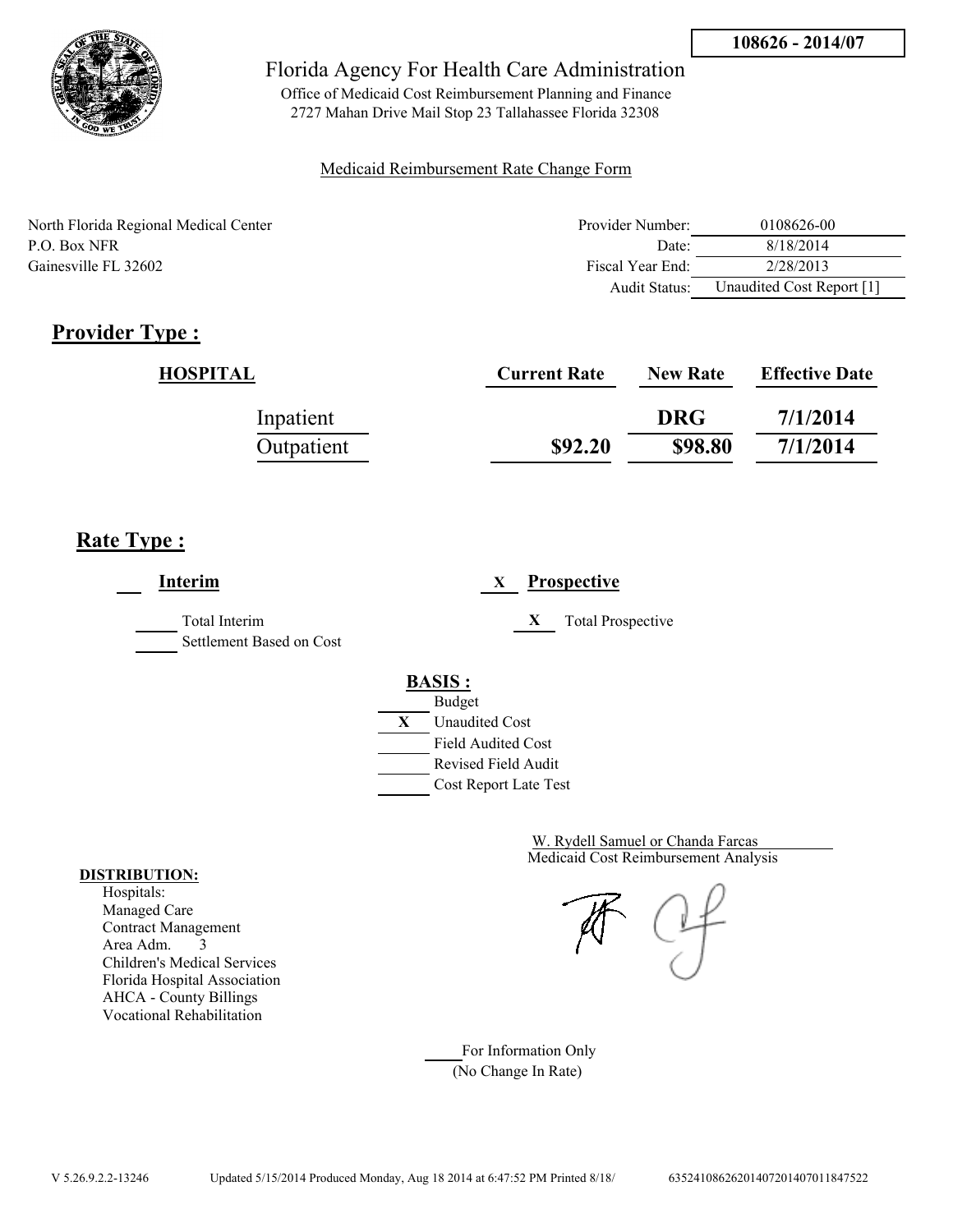

Office of Medicaid Cost Reimbursement Planning and Finance 2727 Mahan Drive Mail Stop 23 Tallahassee Florida 32308

### Medicaid Reimbursement Rate Change Form

| Pasco Community Hospital | Provider Number: | 0109592-00                |
|--------------------------|------------------|---------------------------|
| 13100 Fort King Road     | Date:            | 8/18/2014                 |
| Dade City FL 33525       | Fiscal Year End: | 9/30/2013                 |
|                          | Audit Status:    | Unaudited Cost Report [1] |

## **Provider Type :**

| HOSPITAL   | <b>Current Rate</b> | <b>New Rate</b> | <b>Effective Date</b> |
|------------|---------------------|-----------------|-----------------------|
| Inpatient  |                     | <b>DRG</b>      | 7/1/2014              |
| Outpatient | \$60.84             | \$65.19         | 7/1/2014              |

## **Rate Type :**

**Interim X Prospective** Total Interim **X** Total Prospective Settlement Based on Cost **BASIS :** Budget **X** Unaudited Cost Field Audited Cost Revised Field Audit Cost Report Late Test

> Medicaid Cost Reimbursement Analysis W. Rydell Samuel or Chanda Farcas

For Information Only (No Change In Rate)

#### **DISTRIBUTION:**

Hospitals: Managed Care Contract Management Area Adm. 5 Children's Medical Services Florida Hospital Association AHCA - County Billings Vocational Rehabilitation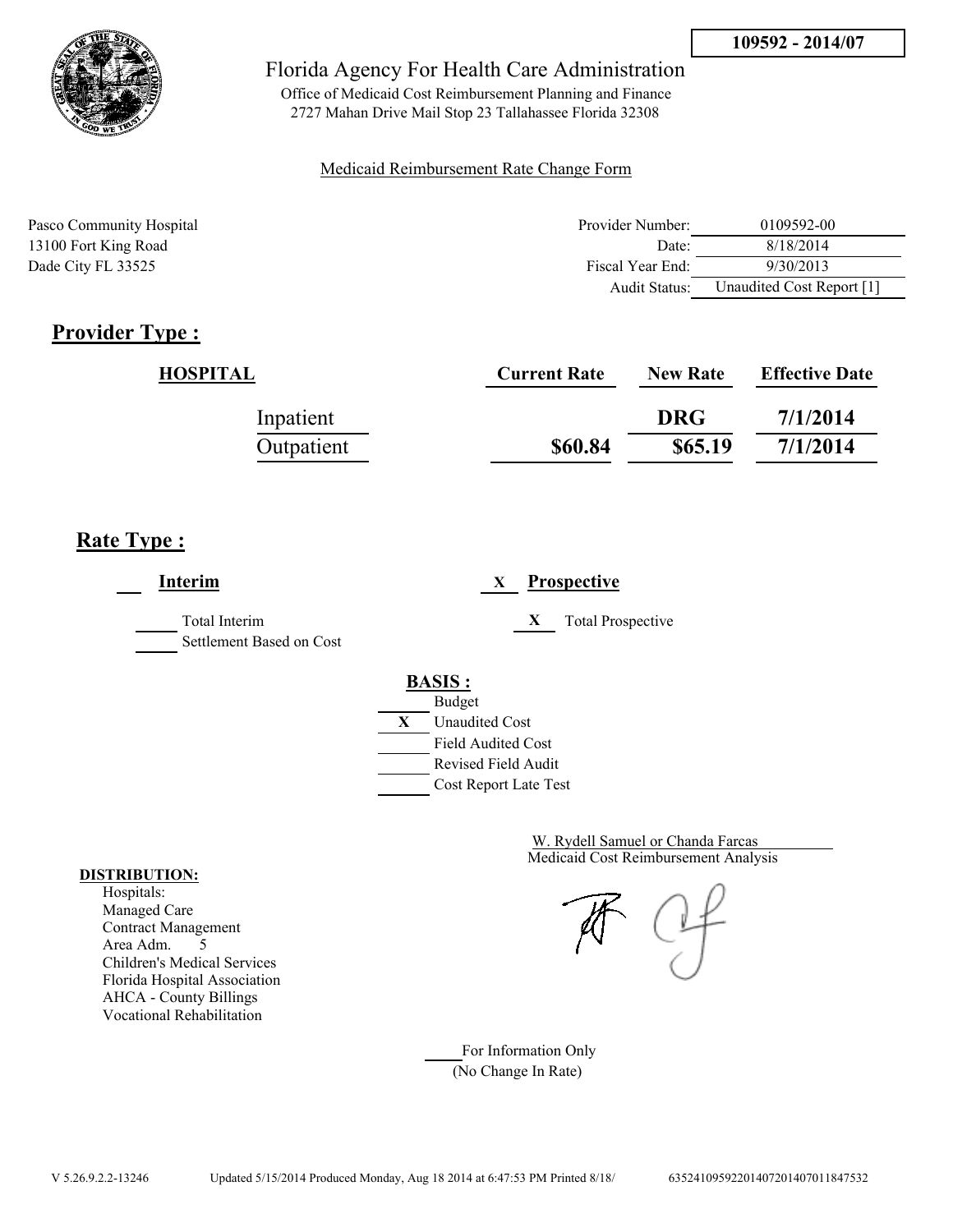

Office of Medicaid Cost Reimbursement Planning and Finance 2727 Mahan Drive Mail Stop 23 Tallahassee Florida 32308

### Medicaid Reimbursement Rate Change Form

| Coral Gables Hospital | Provider Number:     | 0109606-00                |
|-----------------------|----------------------|---------------------------|
| P.O. BOX 610          | Date:                | 8/18/2014                 |
| Coral Gables FL 33134 | Fiscal Year End:     | 12/31/2012                |
|                       | <b>Audit Status:</b> | Unaudited Cost Report [1] |

# **Provider Type :**

| <b>HOSPITAL</b>                      | <b>Current Rate</b> | <b>New Rate</b> | <b>Effective Date</b> |
|--------------------------------------|---------------------|-----------------|-----------------------|
| Inpatient                            |                     | <b>DRG</b>      | 7/1/2014              |
| Outpatient                           | \$120.62            | \$120.23        | 7/1/2014              |
| <b>Inpatient County Billing Rate</b> | <b>DRG</b>          | <b>DRG</b>      | 7/1/2014              |

## **Rate Type :**

**Interim X Prospective**

Total Interim **X** Total Prospective Settlement Based on Cost

**BASIS :**



Medicaid Cost Reimbursement Analysis W. Rydell Samuel or Chanda Farcas

For Information Only (No Change In Rate)

#### **DISTRIBUTION:**

Hospitals: Managed Care Contract Management Area Adm. 11 Children's Medical Services Florida Hospital Association AHCA - County Billings Vocational Rehabilitation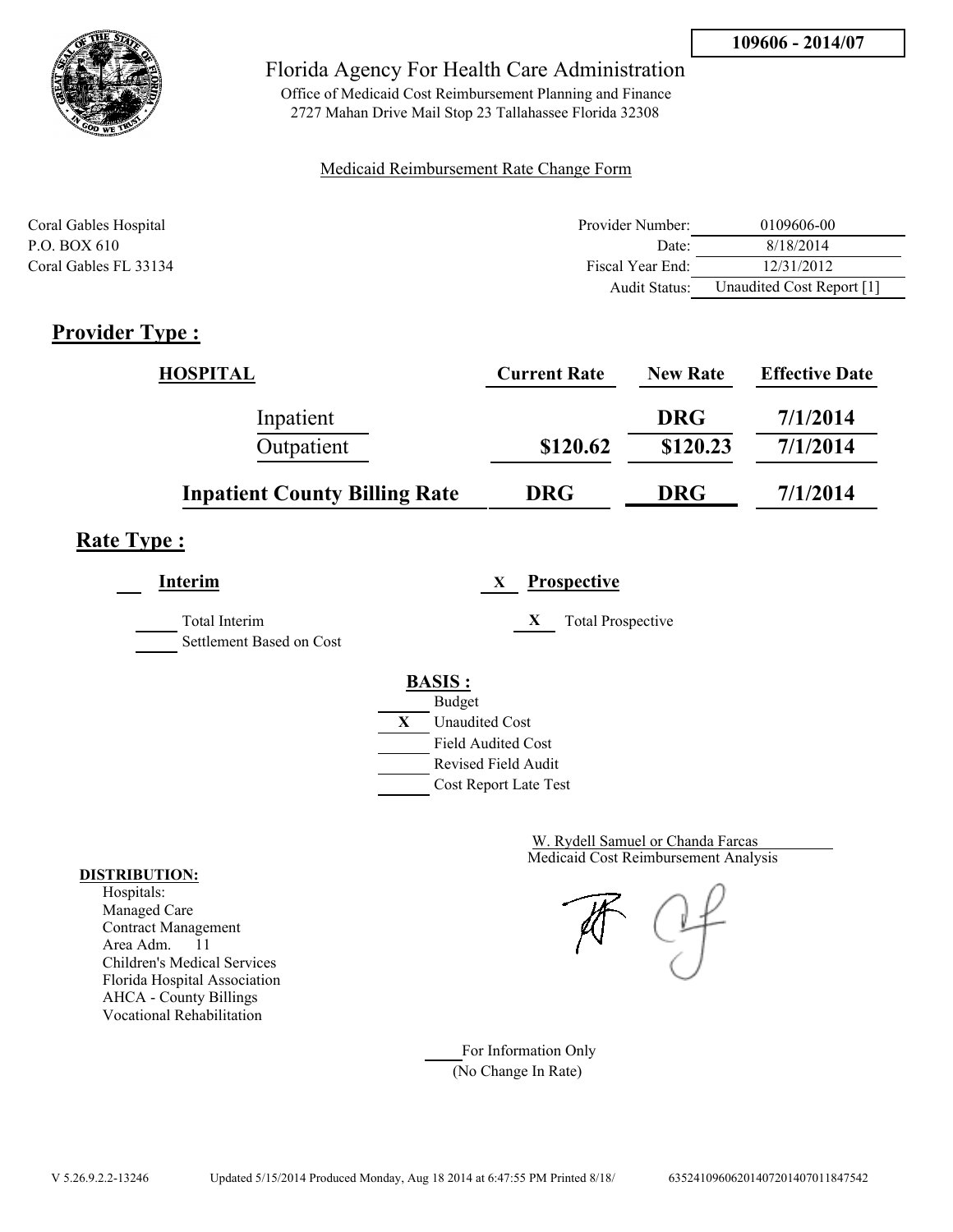

Office of Medicaid Cost Reimbursement Planning and Finance 2727 Mahan Drive Mail Stop 23 Tallahassee Florida 32308

### Medicaid Reimbursement Rate Change Form

| Ocala Regional Medical Center           | Provider Number: | 0109886-00                |
|-----------------------------------------|------------------|---------------------------|
| 1431 SW 1st Avenue Post Office Box 2200 | Date:            | 8/18/2014                 |
| Ocala FL 32678                          | Fiscal Year End: | 8/31/2013                 |
|                                         | Audit Status:    | Unaudited Cost Report [1] |

# **Provider Type :**

| HOSPITAL   | <b>Current Rate</b> | <b>New Rate</b> | <b>Effective Date</b> |
|------------|---------------------|-----------------|-----------------------|
| Inpatient  |                     | <b>DRG</b>      | 7/1/2014              |
| Outpatient | \$91.94             | \$57.58         | 7/1/2014              |

# **Rate Type :**

**Interim X Prospective** Total Interim **X** Total Prospective Settlement Based on Cost **BASIS :** Budget **X** Unaudited Cost Field Audited Cost Revised Field Audit Cost Report Late Test

> Medicaid Cost Reimbursement Analysis W. Rydell Samuel or Chanda Farcas

For Information Only (No Change In Rate)

#### **DISTRIBUTION:**

Hospitals: Managed Care Contract Management Area Adm. 3 Children's Medical Services Florida Hospital Association AHCA - County Billings Vocational Rehabilitation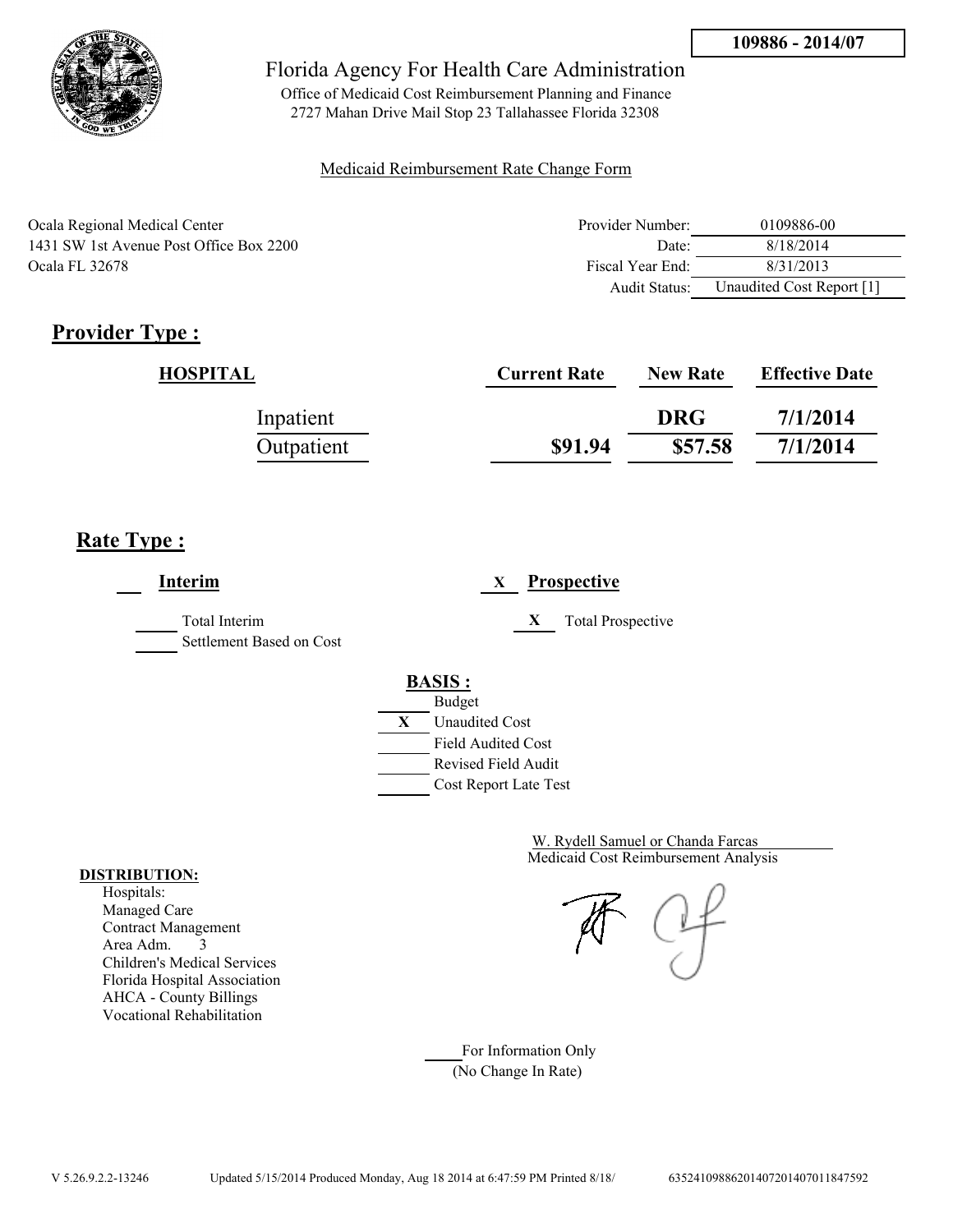



Office of Medicaid Cost Reimbursement Planning and Finance 2727 Mahan Drive Mail Stop 23 Tallahassee Florida 32308

### Medicaid Reimbursement Rate Change Form

| Blake Memorial Hospital | Provider Number: | 0110213-00                |
|-------------------------|------------------|---------------------------|
| 2020 59th St. West      | Date:            | 8/18/2014                 |
| Bradenton FL 33505      | Fiscal Year End: | 4/30/2013                 |
|                         | Audit Status:    | Unaudited Cost Report [1] |

# **Provider Type :**

| HOSPITAL   | <b>Current Rate</b> | <b>New Rate</b> | <b>Effective Date</b> |
|------------|---------------------|-----------------|-----------------------|
| Inpatient  |                     | <b>DRG</b>      | 7/1/2014              |
| Outpatient | \$119.97            | \$69.27         | 7/1/2014              |

## **Rate Type :**

**Interim X Prospective** Total Interim **X** Total Prospective Settlement Based on Cost **BASIS :** Budget **X** Unaudited Cost Field Audited Cost Revised Field Audit Cost Report Late Test

> Medicaid Cost Reimbursement Analysis W. Rydell Samuel or Chanda Farcas

For Information Only (No Change In Rate)

#### **DISTRIBUTION:**

Hospitals: Managed Care Contract Management Area Adm. 6 Children's Medical Services Florida Hospital Association AHCA - County Billings Vocational Rehabilitation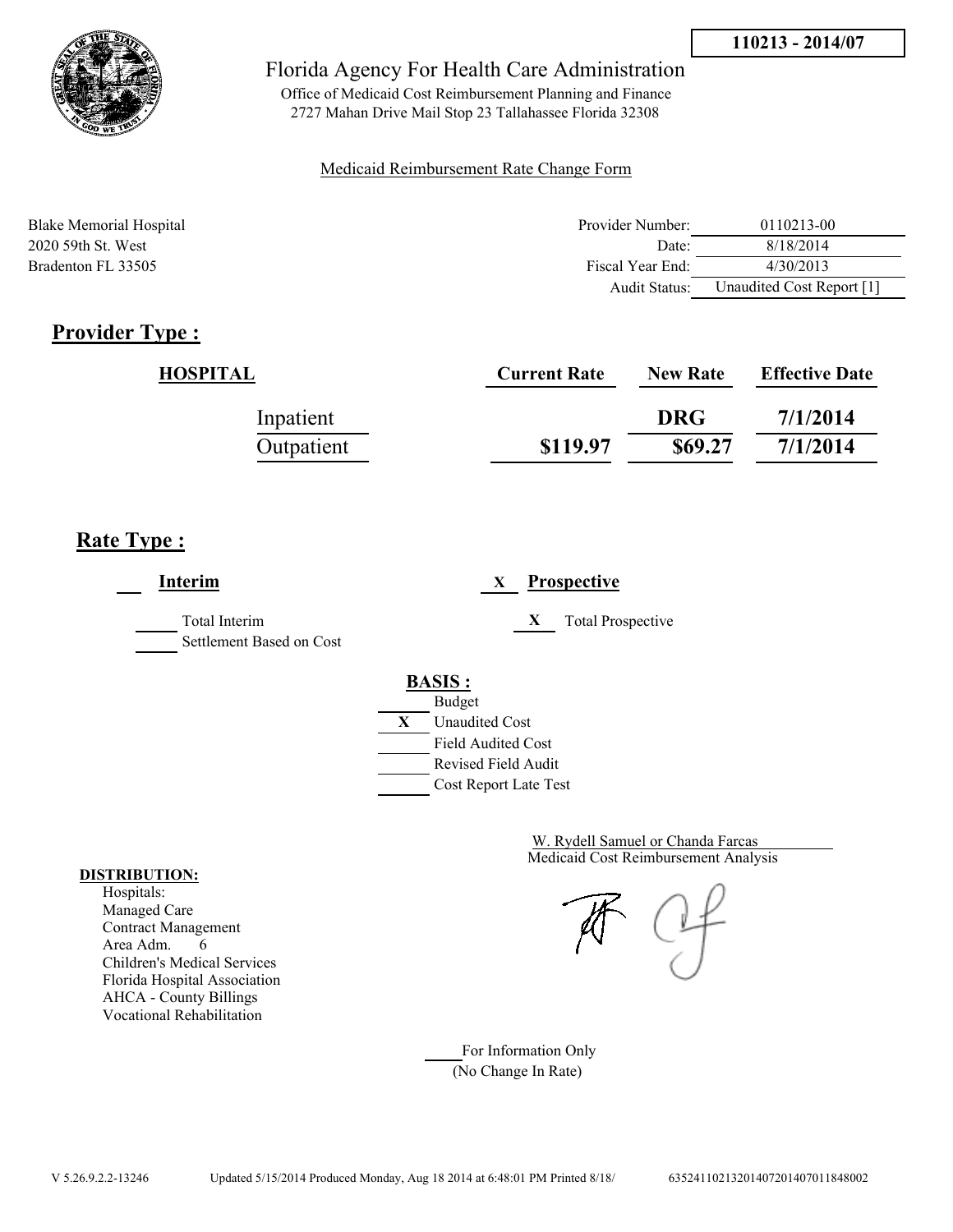

Office of Medicaid Cost Reimbursement Planning and Finance 2727 Mahan Drive Mail Stop 23 Tallahassee Florida 32308

### Medicaid Reimbursement Rate Change Form

| Ft. Walton Beach Medical Center | Provider Number: | 0111325-00                |
|---------------------------------|------------------|---------------------------|
| 1000 Mar-Walt Drive             | Date:            | 8/18/2014                 |
| Ft. Walton FL 32547             | Fiscal Year End: | 5/31/2013                 |
|                                 | Audit Status:    | Unaudited Cost Report [1] |

## **Provider Type :**

| HOSPITAL   | <b>Current Rate</b> | <b>New Rate</b> | <b>Effective Date</b> |
|------------|---------------------|-----------------|-----------------------|
| Inpatient  |                     | <b>DRG</b>      | 7/1/2014              |
| Outpatient | \$41.18             | \$44.12         | 7/1/2014              |

## **Rate Type :**

**Interim X Prospective** Total Interim **X** Total Prospective Settlement Based on Cost **BASIS :** Budget **X** Unaudited Cost Field Audited Cost Revised Field Audit Cost Report Late Test

> Medicaid Cost Reimbursement Analysis W. Rydell Samuel or Chanda Farcas

For Information Only (No Change In Rate)

#### **DISTRIBUTION:**

Hospitals: Managed Care Contract Management Area Adm. 1 Children's Medical Services Florida Hospital Association AHCA - County Billings Vocational Rehabilitation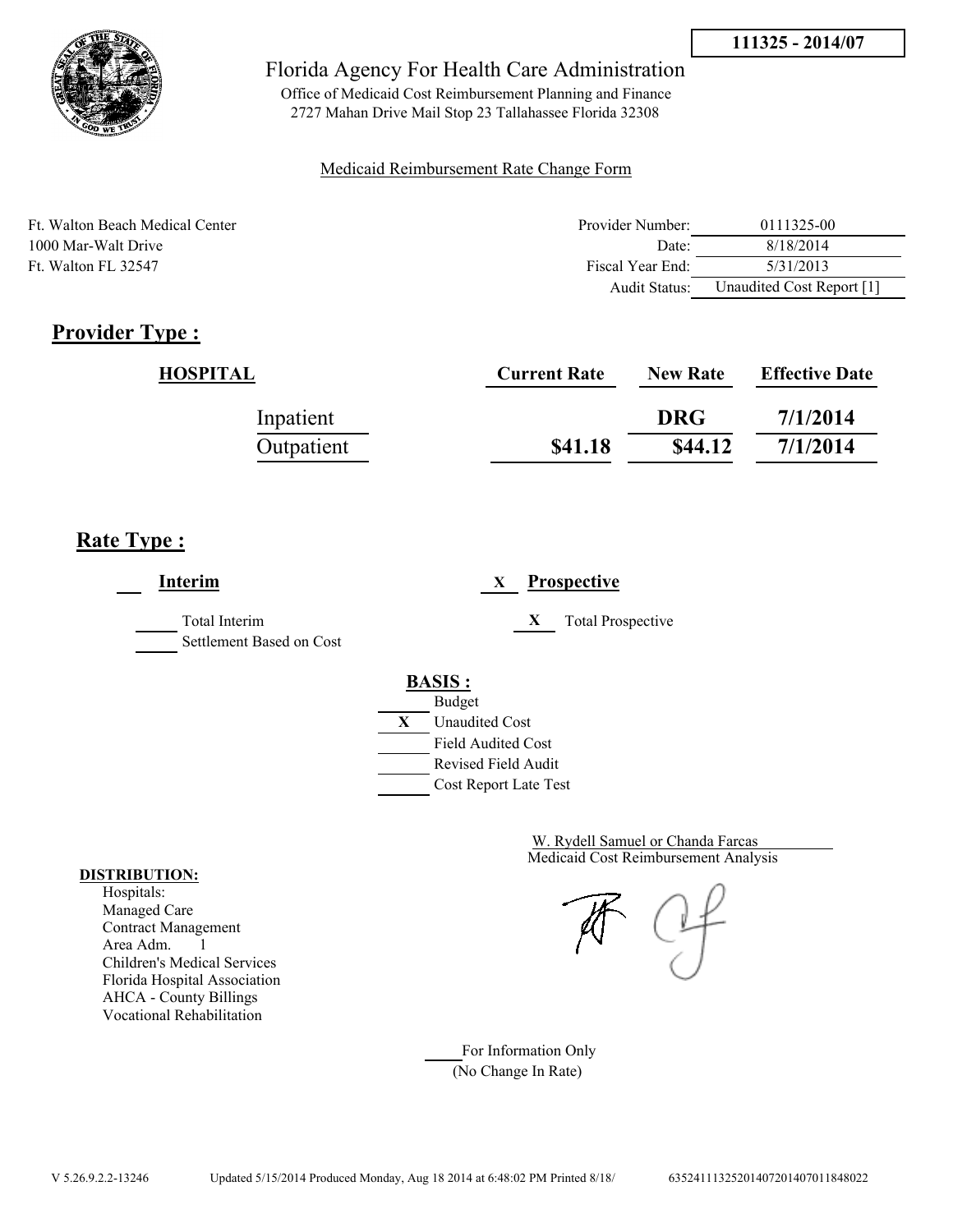



Office of Medicaid Cost Reimbursement Planning and Finance 2727 Mahan Drive Mail Stop 23 Tallahassee Florida 32308

### Medicaid Reimbursement Rate Change Form

| <b>Gulf Coast Medical Center</b> | Provider Number: | 0111341-00                |
|----------------------------------|------------------|---------------------------|
| PO Box 151247                    | Date:            | 8/18/2014                 |
| Cape Coral FL 33915              | Fiscal Year End: | 9/30/2013                 |
|                                  | Audit Status:    | Unaudited Cost Report [1] |

## **Provider Type :**

| <b>HOSPITAL</b> | <b>Current Rate</b> | <b>New Rate</b> | <b>Effective Date</b> |
|-----------------|---------------------|-----------------|-----------------------|
| Inpatient       |                     | <b>DRG</b>      | 7/1/2014              |
| Outpatient      | \$115.78            | \$85.46         | 7/1/2014              |

## **Rate Type :**

**Interim X Prospective** Total Interim **X** Total Prospective Settlement Based on Cost **BASIS :** Budget **X** Unaudited Cost Field Audited Cost Revised Field Audit Cost Report Late Test

> Medicaid Cost Reimbursement Analysis W. Rydell Samuel or Chanda Farcas

For Information Only (No Change In Rate)

#### **DISTRIBUTION:**

Hospitals: Managed Care Contract Management Area Adm. 8 Children's Medical Services Florida Hospital Association AHCA - County Billings Vocational Rehabilitation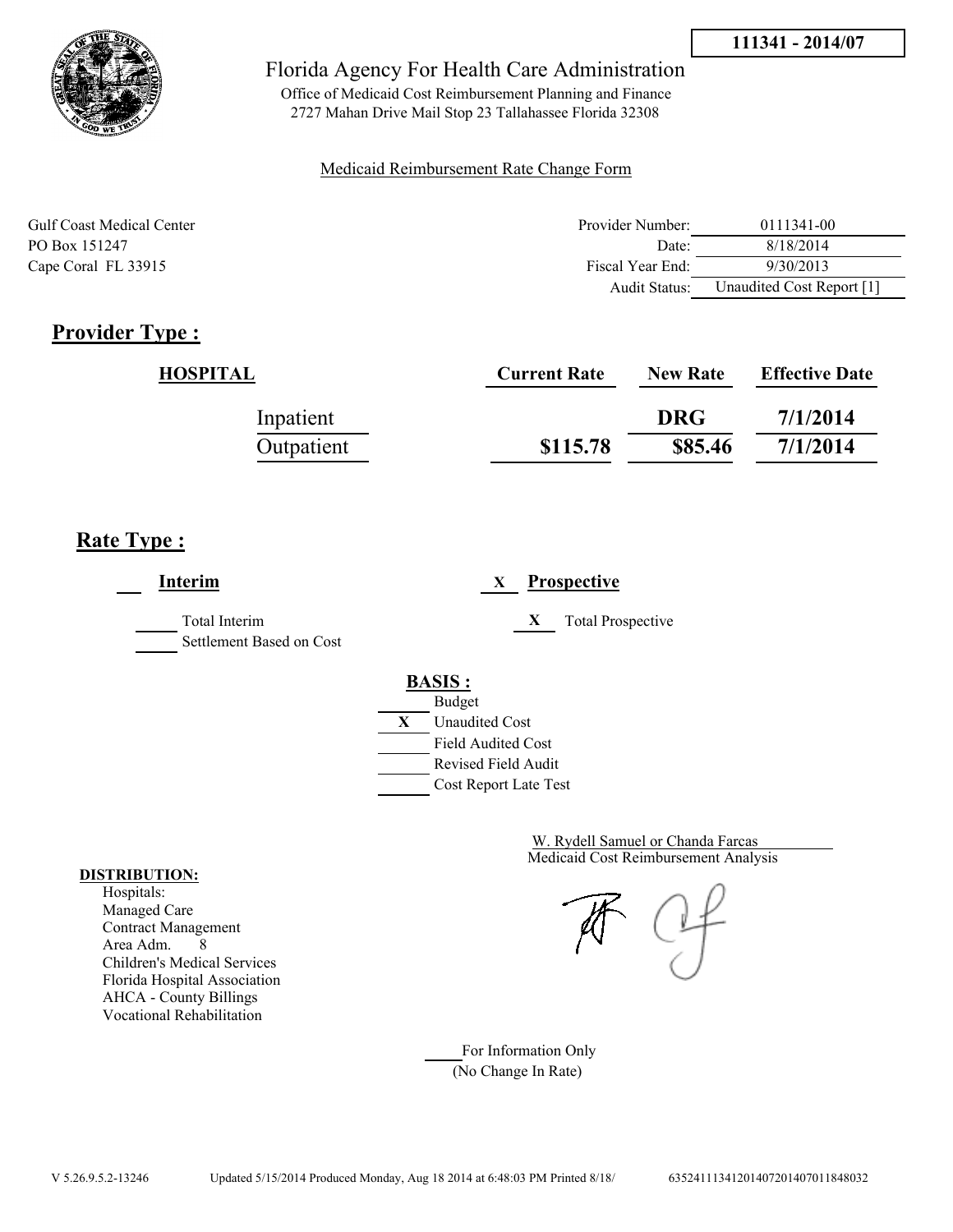



Office of Medicaid Cost Reimbursement Planning and Finance 2727 Mahan Drive Mail Stop 23 Tallahassee Florida 32308

### Medicaid Reimbursement Rate Change Form

| Orange Park Medical Center | Provider Number:     | 0111741-00                |
|----------------------------|----------------------|---------------------------|
| 2001 Kingsley Avenue       | Date:                | 8/18/2014                 |
| Orange Park FL 32073       | Fiscal Year End:     | 6/30/2013                 |
|                            | <b>Audit Status:</b> | Unaudited Cost Report [1] |

# **Provider Type :**

| <b>HOSPITAL</b> | <b>Current Rate</b> | <b>New Rate</b> | <b>Effective Date</b> |
|-----------------|---------------------|-----------------|-----------------------|
| Inpatient       |                     | <b>DRG</b>      | 7/1/2014              |
| Outpatient      | \$74.65             | \$79.99         | 7/1/2014              |

# **Rate Type :**

**Interim X Prospective** Total Interim **X** Total Prospective Settlement Based on Cost **BASIS :** Budget **X** Unaudited Cost Field Audited Cost Revised Field Audit Cost Report Late Test

> Medicaid Cost Reimbursement Analysis W. Rydell Samuel or Chanda Farcas

For Information Only (No Change In Rate)

#### **DISTRIBUTION:**

Hospitals: Managed Care Contract Management Area Adm. 4 Children's Medical Services Florida Hospital Association AHCA - County Billings Vocational Rehabilitation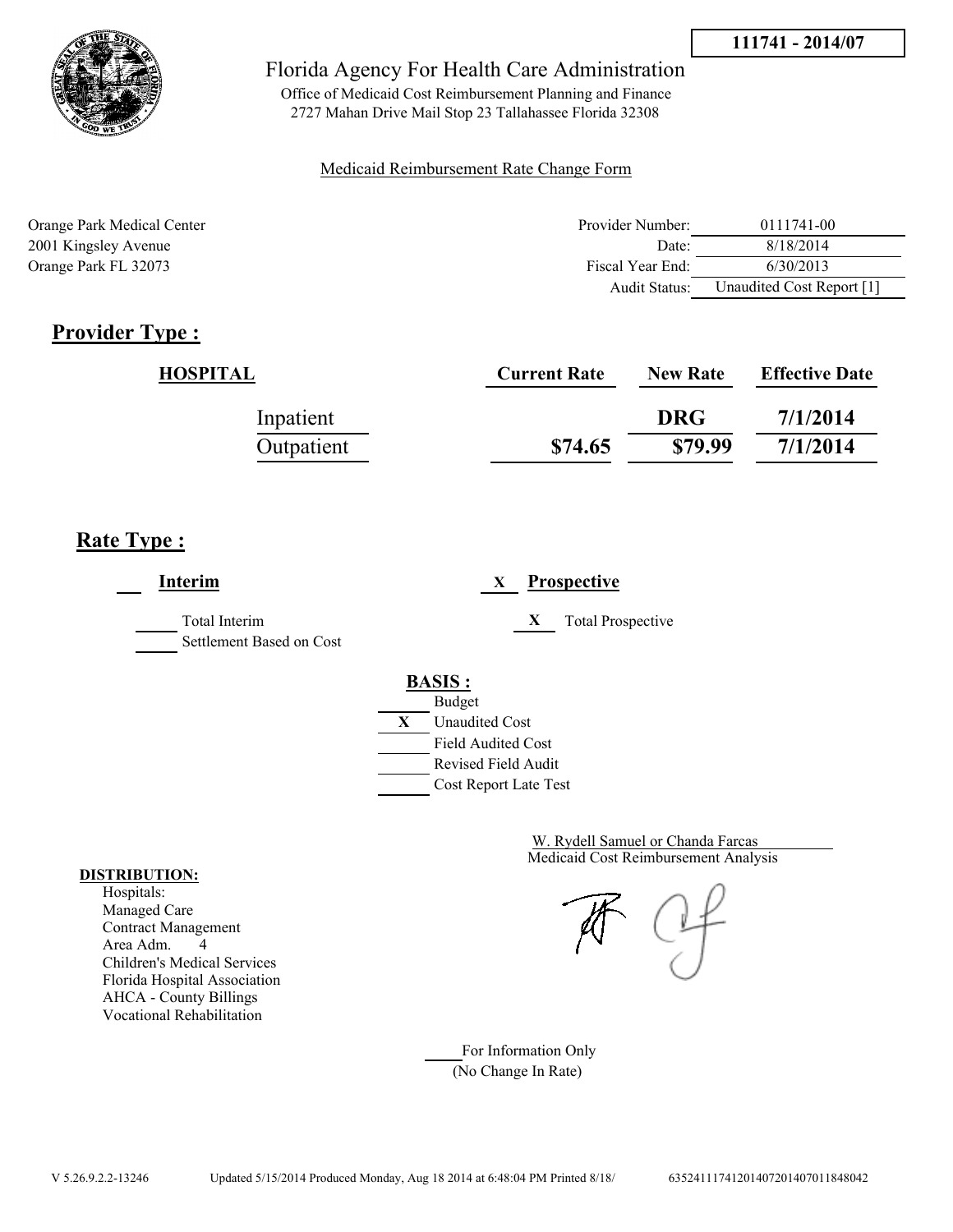

Office of Medicaid Cost Reimbursement Planning and Finance 2727 Mahan Drive Mail Stop 23 Tallahassee Florida 32308

### Medicaid Reimbursement Rate Change Form

| Westside Regional Medical Center | Provider Number:  | 0112305-00                |
|----------------------------------|-------------------|---------------------------|
| 8201 West Broward Blyd.          | Date <sup>-</sup> | 8/18/2014                 |
| Plantation FL 33324              | Fiscal Year End:  | 1/31/2013                 |
|                                  | Audit Status:     | Unaudited Cost Report [1] |

# **Provider Type :**

| HOSPITAL   | <b>Current Rate</b> | <b>New Rate</b> | <b>Effective Date</b> |
|------------|---------------------|-----------------|-----------------------|
| Inpatient  |                     | <b>DRG</b>      | 7/1/2014              |
| Outpatient | \$49.88             | \$50.86         | 7/1/2014              |

## **Rate Type :**

| Interim                                   | <b>Prospective</b><br>X                                                                   |
|-------------------------------------------|-------------------------------------------------------------------------------------------|
| Total Interim<br>Settlement Based on Cost | X<br><b>Total Prospective</b>                                                             |
|                                           | <b>BASIS:</b><br><b>Budget</b><br>X<br><b>Unaudited Cost</b><br><b>Field Audited Cost</b> |
|                                           | Revised Field Audit<br>Cost Report Late Test                                              |

Medicaid Cost Reimbursement Analysis W. Rydell Samuel or Chanda Farcas

For Information Only (No Change In Rate)

#### **DISTRIBUTION:**

Hospitals: Managed Care Contract Management Area Adm. 10 Children's Medical Services Florida Hospital Association AHCA - County Billings Vocational Rehabilitation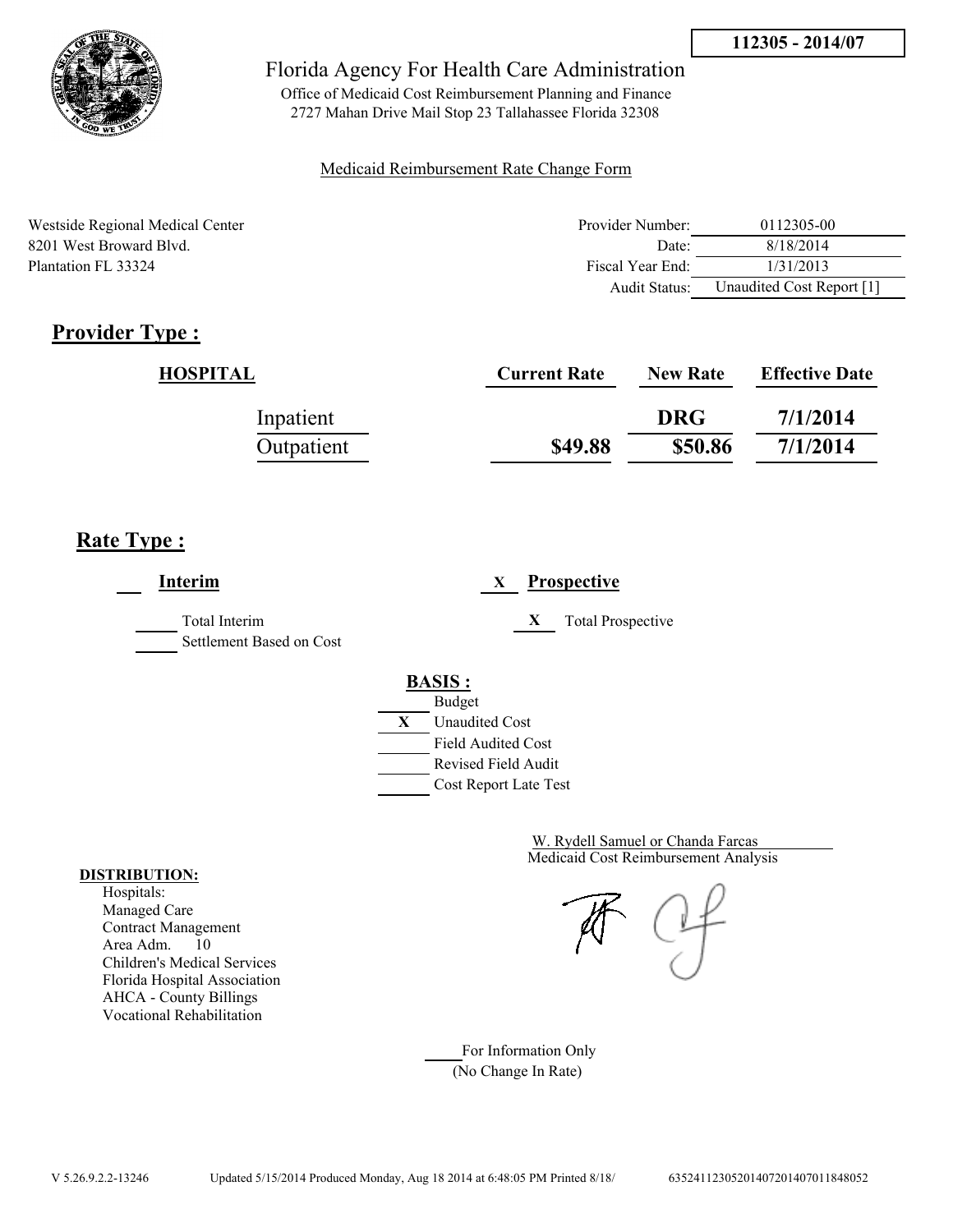

Office of Medicaid Cost Reimbursement Planning and Finance 2727 Mahan Drive Mail Stop 23 Tallahassee Florida 32308

### Medicaid Reimbursement Rate Change Form

| Memorial Hospital Of Tampa | Provider Number:     | 0112798-00                |
|----------------------------|----------------------|---------------------------|
| 2901 Swann Avenue          | Date:                | 8/18/2014                 |
| Tampa FL 33609-0409        | Fiscal Year End:     | 9/30/2013                 |
|                            | <b>Audit Status:</b> | Unaudited Cost Report [1] |

## **Provider Type :**

| <b>HOSPITAL</b> | <b>Current Rate</b> | <b>New Rate</b> | <b>Effective Date</b> |
|-----------------|---------------------|-----------------|-----------------------|
| Inpatient       |                     | <b>DRG</b>      | 7/1/2014              |
| Outpatient      | \$120.41            | \$129.02        | 7/1/2014              |

## **Rate Type :**

**Interim X Prospective** Total Interim **X** Total Prospective Settlement Based on Cost **BASIS :** Budget **X** Unaudited Cost Field Audited Cost Revised Field Audit Cost Report Late Test

> Medicaid Cost Reimbursement Analysis W. Rydell Samuel or Chanda Farcas

For Information Only (No Change In Rate)

#### **DISTRIBUTION:**

Hospitals: Managed Care Contract Management Area Adm. 6 Children's Medical Services Florida Hospital Association AHCA - County Billings Vocational Rehabilitation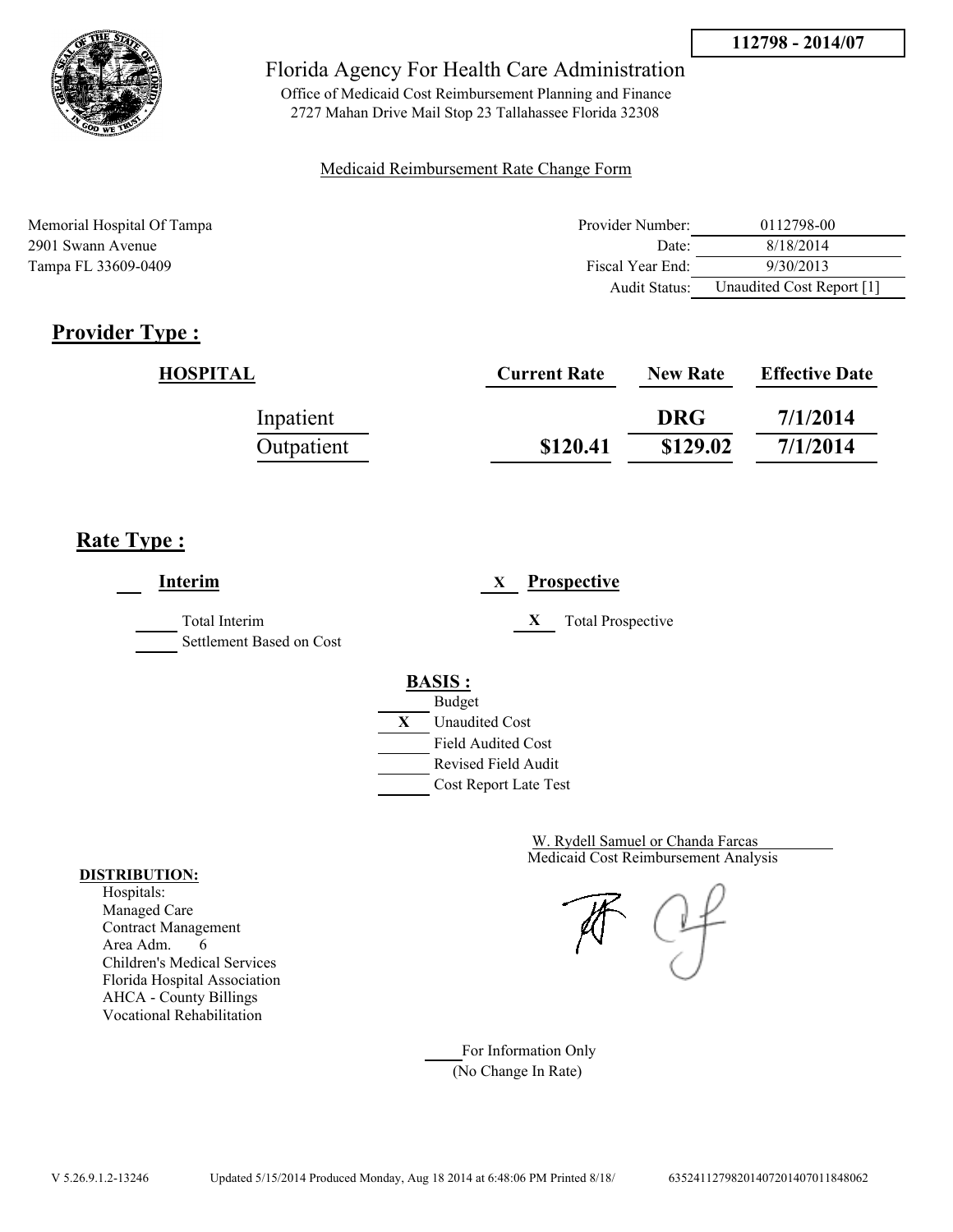



Office of Medicaid Cost Reimbursement Planning and Finance 2727 Mahan Drive Mail Stop 23 Tallahassee Florida 32308

### Medicaid Reimbursement Rate Change Form

| University Hospital   | Provider Number: | 0112801-00                |
|-----------------------|------------------|---------------------------|
| 7201 University Drive | Date:            | 8/18/2014                 |
| Tamarac FL 33321      | Fiscal Year End: | 4/30/2013                 |
|                       | Audit Status:    | Unaudited Cost Report [1] |

## **Provider Type :**

| <b>HOSPITAL</b> | <b>Current Rate</b> | <b>New Rate</b> | <b>Effective Date</b> |
|-----------------|---------------------|-----------------|-----------------------|
| Inpatient       |                     | <b>DRG</b>      | 7/1/2014              |
| Outpatient      | \$56.23             | \$60.25         | 7/1/2014              |

## **Rate Type :**

**Interim X Prospective** Total Interim **X** Total Prospective Settlement Based on Cost **BASIS :** Budget **X** Unaudited Cost Field Audited Cost Revised Field Audit Cost Report Late Test

> Medicaid Cost Reimbursement Analysis W. Rydell Samuel or Chanda Farcas

For Information Only (No Change In Rate)

#### **DISTRIBUTION:**

Hospitals: Managed Care Contract Management Area Adm. 10 Children's Medical Services Florida Hospital Association AHCA - County Billings Vocational Rehabilitation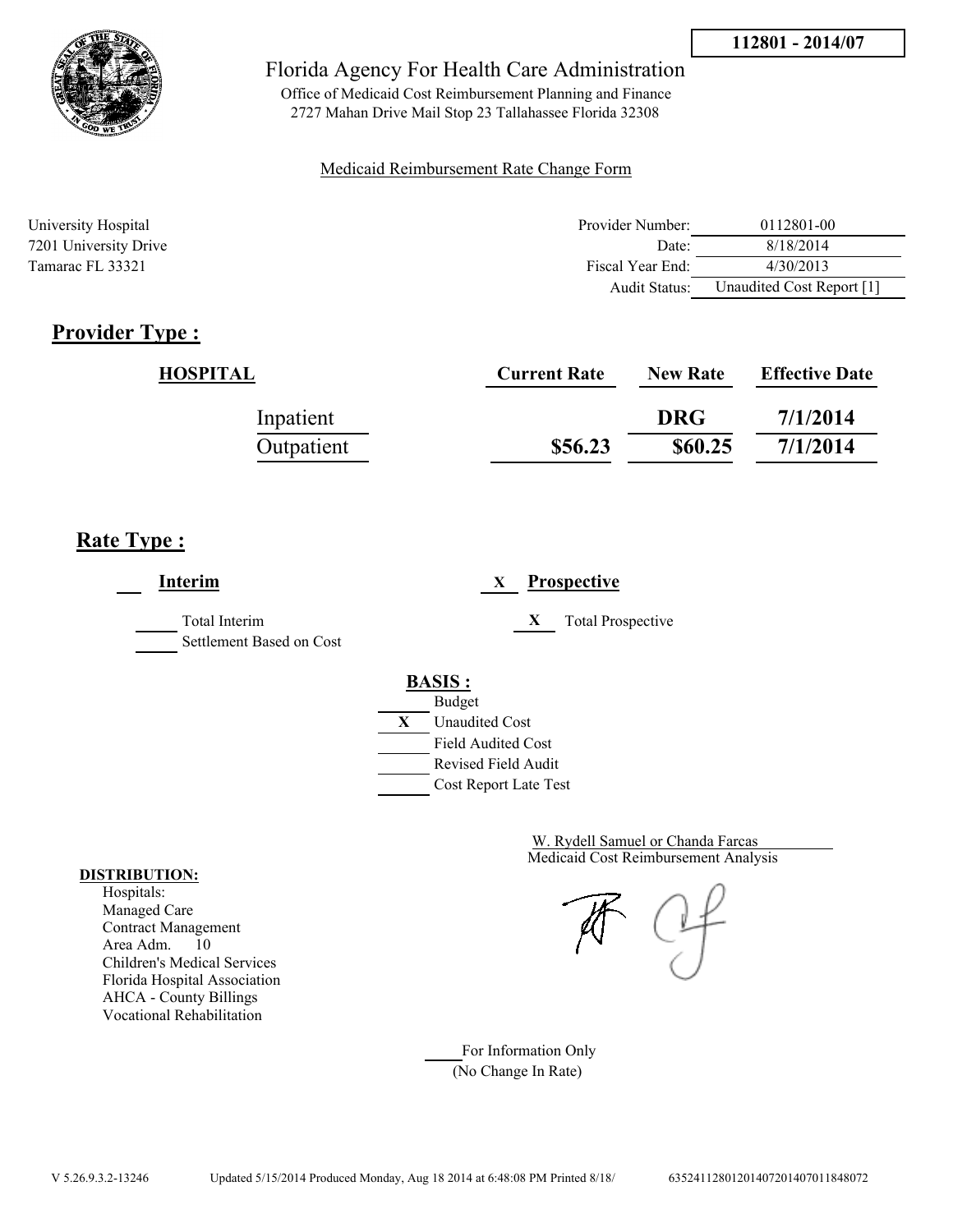



Office of Medicaid Cost Reimbursement Planning and Finance 2727 Mahan Drive Mail Stop 23 Tallahassee Florida 32308

### Medicaid Reimbursement Rate Change Form

| West Florida Hospital | Provider Number: | 0113212-00                |
|-----------------------|------------------|---------------------------|
| 8383 North Davis Hwy. | Date:            | 8/18/2014                 |
| Pensacola FL 32514    | Fiscal Year End: | 5/31/2013                 |
|                       | Audit Status:    | Unaudited Cost Report [1] |

## **Provider Type :**

| HOSPITAL   | <b>Current Rate</b> | <b>New Rate</b> | <b>Effective Date</b> |
|------------|---------------------|-----------------|-----------------------|
| Inpatient  |                     | <b>DRG</b>      | 7/1/2014              |
| Outpatient | \$60.22             | \$64.53         | 7/1/2014              |

## **Rate Type :**

**Interim X Prospective** Total Interim **X** Total Prospective Settlement Based on Cost **BASIS :** Budget **X** Unaudited Cost Field Audited Cost Revised Field Audit Cost Report Late Test

> Medicaid Cost Reimbursement Analysis W. Rydell Samuel or Chanda Farcas

For Information Only (No Change In Rate)

#### **DISTRIBUTION:**

Hospitals: Managed Care Contract Management Area Adm. 1 Children's Medical Services Florida Hospital Association AHCA - County Billings Vocational Rehabilitation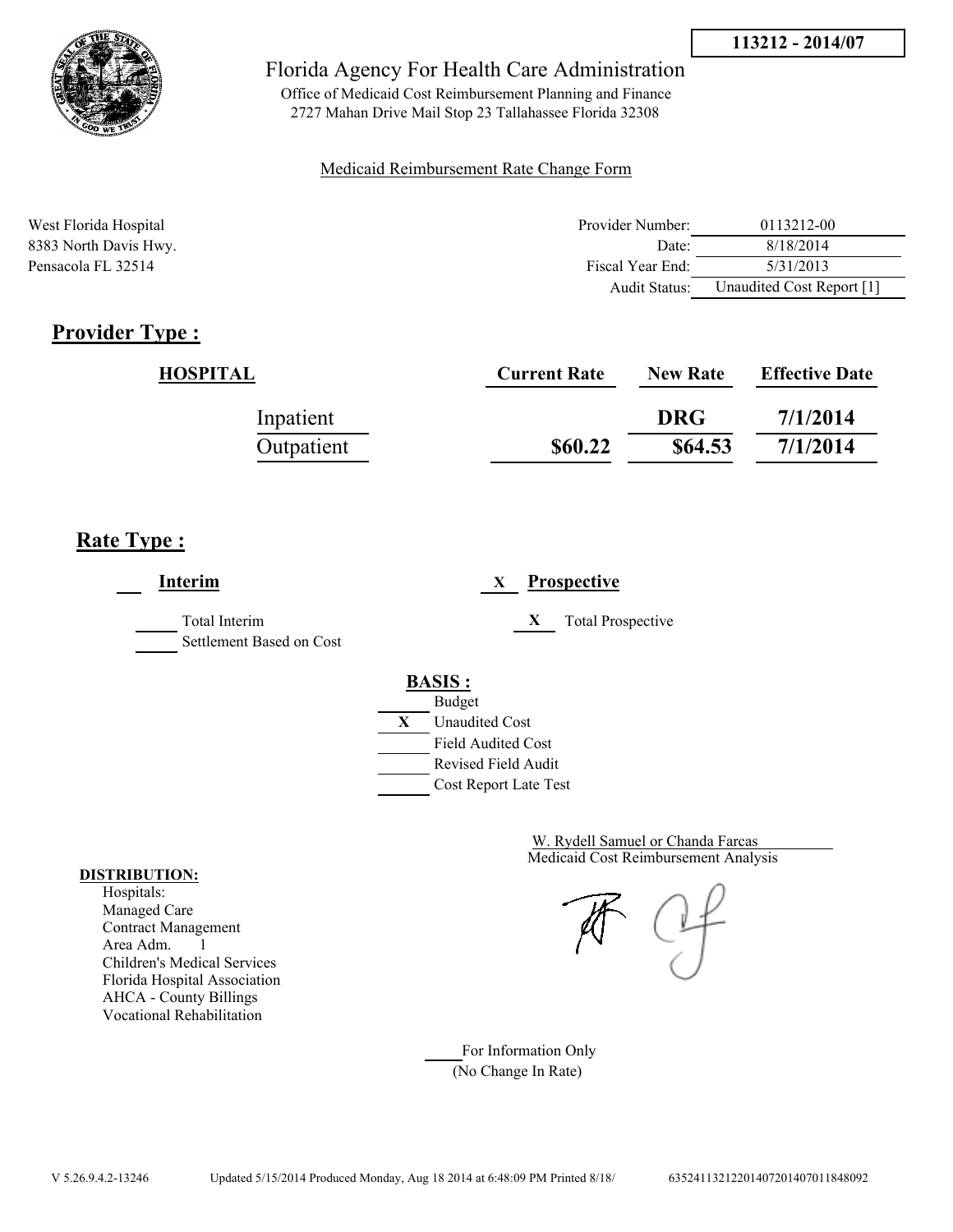



Office of Medicaid Cost Reimbursement Planning and Finance 2727 Mahan Drive Mail Stop 23 Tallahassee Florida 32308

### Medicaid Reimbursement Rate Change Form

Putnam Community Hospital **Provider Number:** 0113514-00 P.O. Drawer 778 Date: 8/18/2014 Palatka FL 32007 Fiscal Year End: 2/28/2013 Audit Status: Unaudited Cost Report [1] Rate Includes Buy Back

# **Provider Type :**

| HOSPITAL   | <b>Current Rate</b> | <b>New Rate</b> | <b>Effective Date</b> |
|------------|---------------------|-----------------|-----------------------|
| Inpatient  |                     | <b>DRG</b>      | 7/1/2014              |
| Outpatient | \$96.81             | \$102.96        | 7/1/2014              |

## **Rate Type :**

**Interim X Prospective** Total Interim **X** Total Prospective Settlement Based on Cost **BASIS :** Budget **X** Unaudited Cost Field Audited Cost Revised Field Audit Cost Report Late Test

> Medicaid Cost Reimbursement Analysis W. Rydell Samuel or Chanda Farcas

For Information Only (No Change In Rate)

#### **DISTRIBUTION:**

Hospitals: Managed Care Contract Management Area Adm. 3 Children's Medical Services Florida Hospital Association AHCA - County Billings Vocational Rehabilitation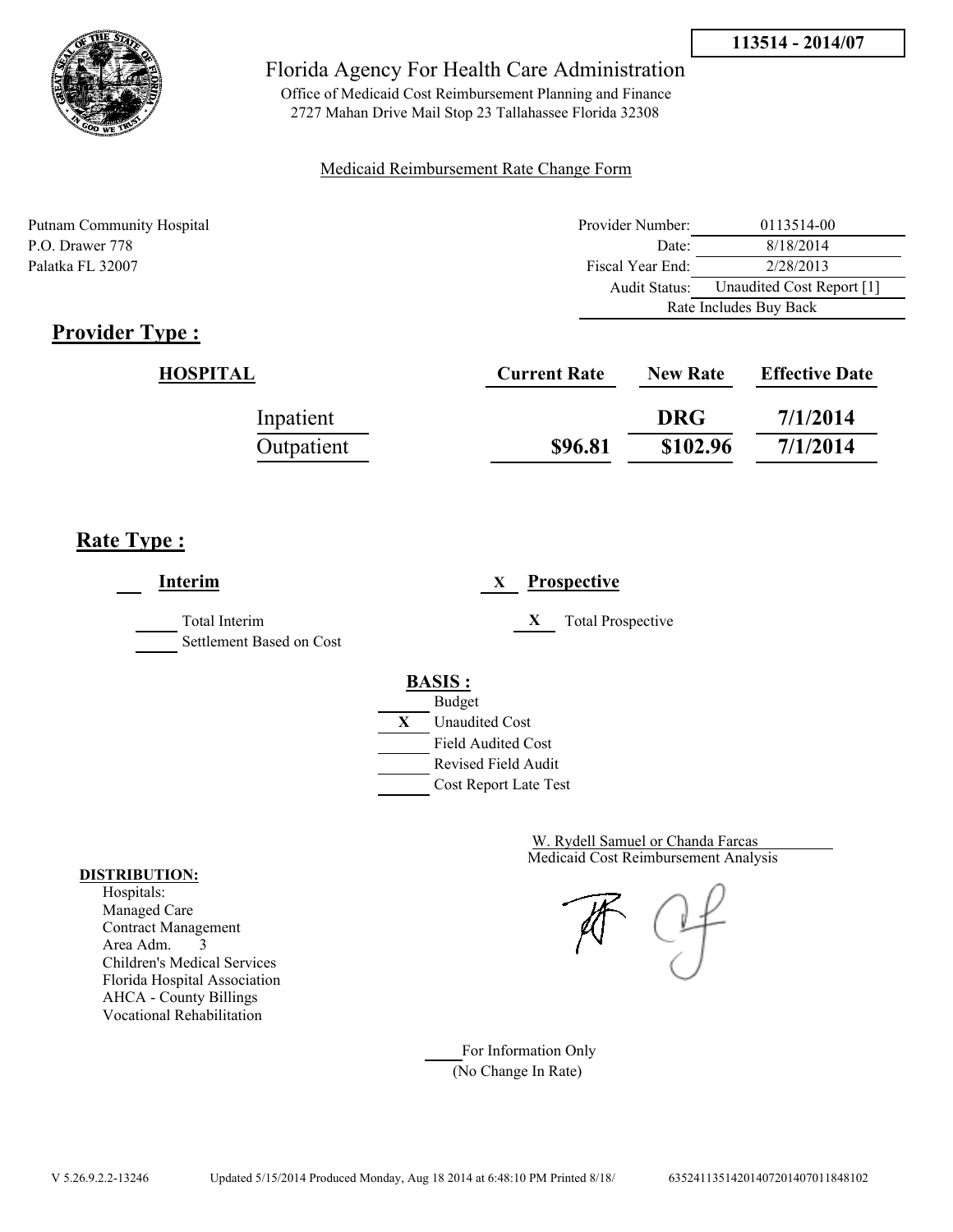



Office of Medicaid Cost Reimbursement Planning and Finance 2727 Mahan Drive Mail Stop 23 Tallahassee Florida 32308

### Medicaid Reimbursement Rate Change Form

| Northside Hospital      | Provider Number: | 0115193-00                |
|-------------------------|------------------|---------------------------|
| 6000 49th St. North     | Date:            | 8/18/2014                 |
| St. Petersburg FL 33709 | Fiscal Year End: | 9/30/2013                 |
|                         | Audit Status:    | Unaudited Cost Report [1] |

# **Provider Type :**

| <b>HOSPITAL</b>                      | <b>Current Rate</b> | <b>New Rate</b> | <b>Effective Date</b> |
|--------------------------------------|---------------------|-----------------|-----------------------|
| Inpatient                            |                     | <b>DRG</b>      | 7/1/2014              |
| Outpatient                           | \$83.20             | \$83.68         | 7/1/2014              |
| <b>Inpatient County Billing Rate</b> | <b>DRG</b>          | <b>DRG</b>      | 7/1/2014              |

# **Rate Type :**

**Interim X Prospective** Total Interim **X** Total Prospective Settlement Based on Cost **BASIS :** Budget



Medicaid Cost Reimbursement Analysis W. Rydell Samuel or Chanda Farcas

For Information Only (No Change In Rate)

#### **DISTRIBUTION:**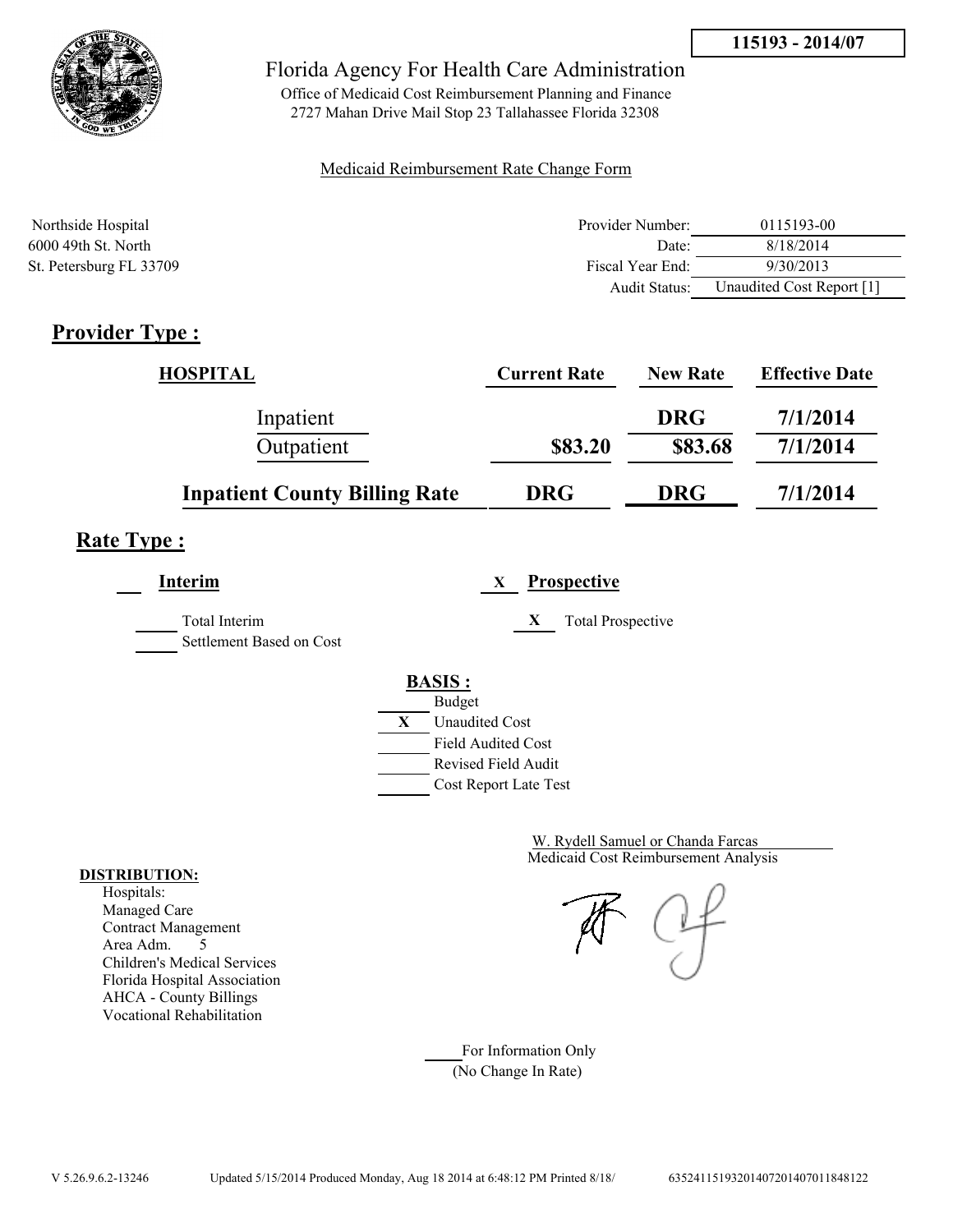

Office of Medicaid Cost Reimbursement Planning and Finance 2727 Mahan Drive Mail Stop 23 Tallahassee Florida 32308

### Medicaid Reimbursement Rate Change Form

| Anne Bates Leach Eye Hospital | Provider Number:     | 0116483-00                |
|-------------------------------|----------------------|---------------------------|
| 900 NW 17th St.               | Date <sup>-</sup>    | 8/18/2014                 |
| Miami FL 33136                | Fiscal Year End:     | 5/31/2013                 |
|                               | <b>Audit Status:</b> | Unaudited Cost Report [1] |

# **Provider Type :**

| <b>HOSPITAL</b>                      | <b>Current Rate</b> | <b>New Rate</b> | <b>Effective Date</b> |
|--------------------------------------|---------------------|-----------------|-----------------------|
| Inpatient                            |                     | <b>DRG</b>      | 7/1/2014              |
| Outpatient                           | \$298.17            | \$202.61        | 7/1/2014              |
| <b>Inpatient County Billing Rate</b> | <b>DRG</b>          | <b>DRG</b>      | 7/1/2014              |

# **Rate Type :**

**Interim X Prospective**

Total Interim **X** Total Prospective Settlement Based on Cost

**BASIS :**



Medicaid Cost Reimbursement Analysis W. Rydell Samuel or Chanda Farcas

For Information Only (No Change In Rate)

#### **DISTRIBUTION:**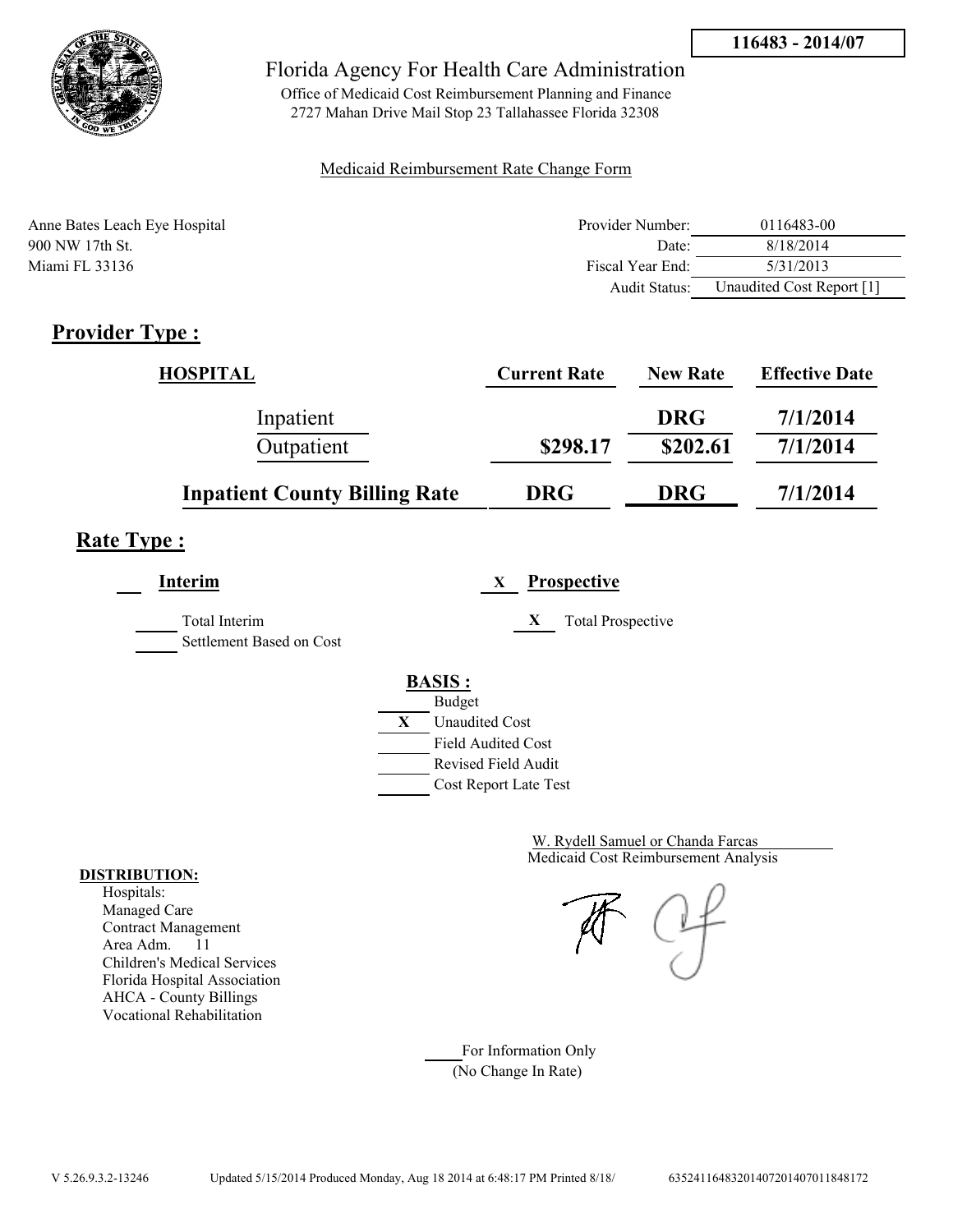



Office of Medicaid Cost Reimbursement Planning and Finance 2727 Mahan Drive Mail Stop 23 Tallahassee Florida 32308

### Medicaid Reimbursement Rate Change Form

| <b>Fawcett Memorial Hospital</b> | Provider Number: | 0117463-00                |
|----------------------------------|------------------|---------------------------|
| PO BOX 494960                    | Date:            | 8/18/2014                 |
| Port Charlotte FL 33952          | Fiscal Year End: | 12/31/2012                |
|                                  | Audit Status:    | Unaudited Cost Report [1] |

## **Provider Type :**

| HOSPITAL   | <b>Current Rate</b> | <b>New Rate</b> | <b>Effective Date</b> |
|------------|---------------------|-----------------|-----------------------|
| Inpatient  |                     | <b>DRG</b>      | 7/1/2014              |
| Outpatient | \$74.60             | \$79.93         | 7/1/2014              |

## **Rate Type :**

**Interim X Prospective** Total Interim **X** Total Prospective Settlement Based on Cost **BASIS :** Budget **X** Unaudited Cost Field Audited Cost Revised Field Audit Cost Report Late Test

> Medicaid Cost Reimbursement Analysis W. Rydell Samuel or Chanda Farcas

For Information Only (No Change In Rate)

#### **DISTRIBUTION:**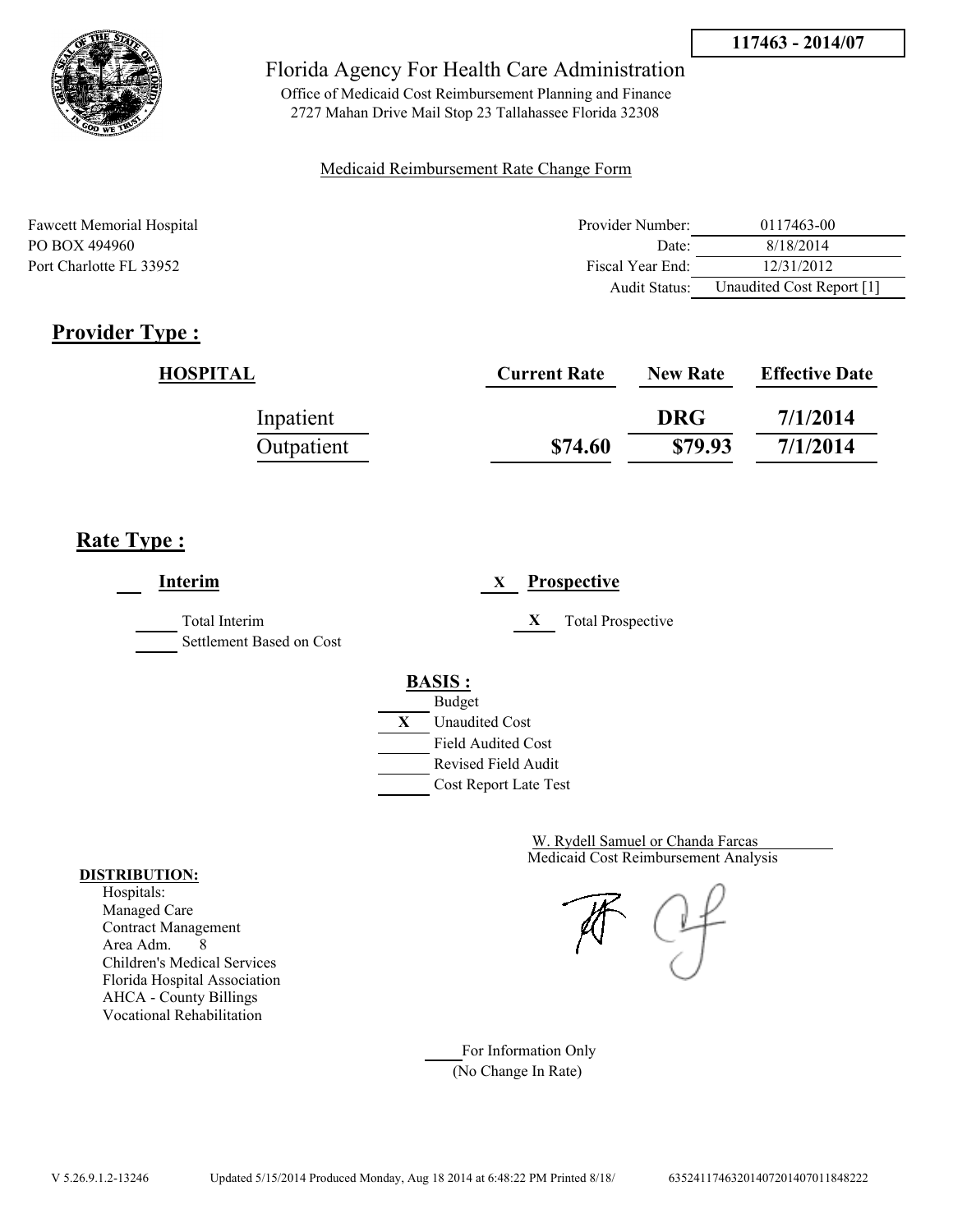



Office of Medicaid Cost Reimbursement Planning and Finance 2727 Mahan Drive Mail Stop 23 Tallahassee Florida 32308

### Medicaid Reimbursement Rate Change Form

| <b>Gulf Coast Medical Center</b> | Provider Number: | 0117617-00                |
|----------------------------------|------------------|---------------------------|
| 449 West 23rd Street             | Date:            | 8/18/2014                 |
| Panama City FL 32405             | Fiscal Year End: | 1/31/2013                 |
|                                  | Audit Status:    | Unaudited Cost Report [1] |

# **Provider Type :**

| <b>HOSPITAL</b>                      | <b>Current Rate</b> | <b>New Rate</b> | <b>Effective Date</b> |
|--------------------------------------|---------------------|-----------------|-----------------------|
| Inpatient                            |                     | <b>DRG</b>      | 7/1/2014              |
| Outpatient                           | \$76.72             | \$71.42         | 7/1/2014              |
| <b>Inpatient County Billing Rate</b> | <b>DRG</b>          | <b>DRG</b>      | 7/1/2014              |

# **Rate Type :**

**Interim X Prospective** Total Interim **X** Total Prospective Settlement Based on Cost **BASIS :** Budget **X** Unaudited Cost Field Audited Cost

Revised Field Audit

Cost Report Late Test

Medicaid Cost Reimbursement Analysis W. Rydell Samuel or Chanda Farcas

For Information Only (No Change In Rate)

#### **DISTRIBUTION:**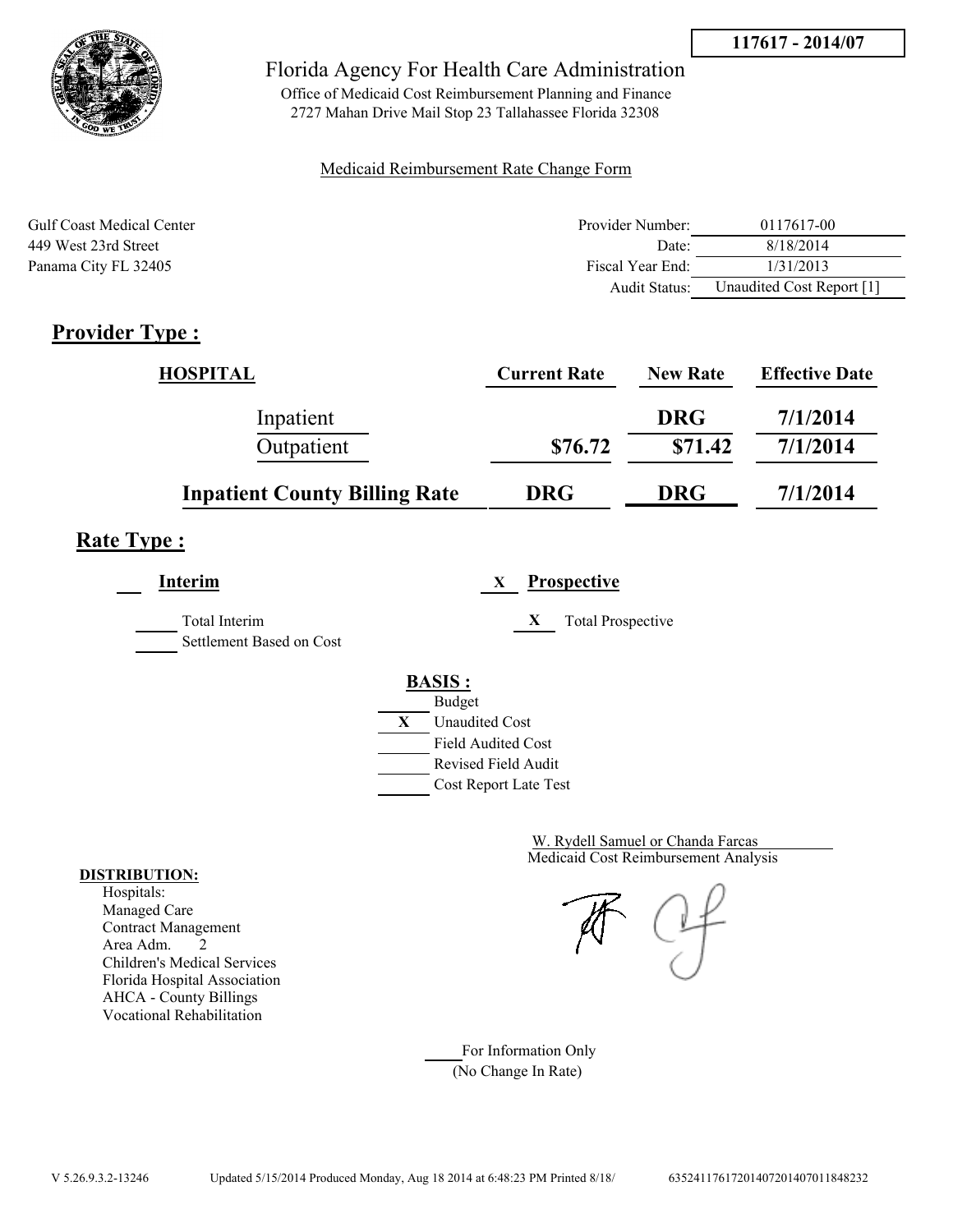

Office of Medicaid Cost Reimbursement Planning and Finance 2727 Mahan Drive Mail Stop 23 Tallahassee Florida 32308

### Medicaid Reimbursement Rate Change Form

| Brandon Regional Hospital | Provider Number: | 0118079-00                |
|---------------------------|------------------|---------------------------|
| 119 Oakfield Drive        | Date:            | 8/18/2014                 |
| Brandon FL 33511          | Fiscal Year End: | 12/31/2012                |
|                           | Audit Status:    | Unaudited Cost Report [1] |

# **Provider Type :**

| <b>HOSPITAL</b>                      | <b>Current Rate</b> | <b>New Rate</b> | <b>Effective Date</b> |
|--------------------------------------|---------------------|-----------------|-----------------------|
| Inpatient                            |                     | <b>DRG</b>      | 7/1/2014              |
| Outpatient                           | \$77.58             | \$84.21         | 7/1/2014              |
| <b>Inpatient County Billing Rate</b> | <b>DRG</b>          | <b>DRG</b>      | 7/1/2014              |

## **Rate Type :**

**Interim X Prospective** Total Interim **X** Total Prospective

Settlement Based on Cost



Medicaid Cost Reimbursement Analysis W. Rydell Samuel or Chanda Farcas

For Information Only (No Change In Rate)

#### **DISTRIBUTION:**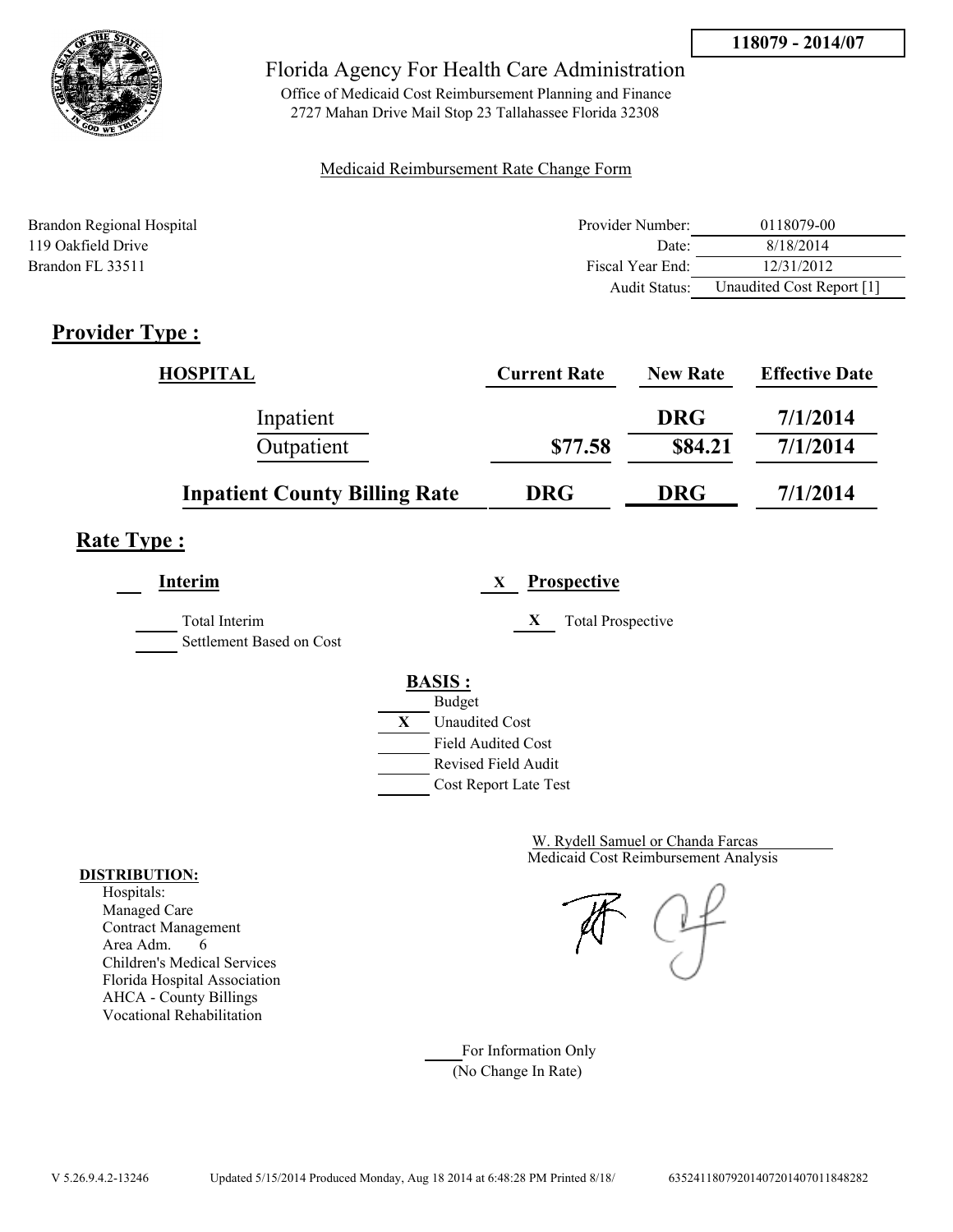

Office of Medicaid Cost Reimbursement Planning and Finance 2727 Mahan Drive Mail Stop 23 Tallahassee Florida 32308

### Medicaid Reimbursement Rate Change Form

| Lawnwood Regional Medical Center | Provider Number: | 0119695-00                |
|----------------------------------|------------------|---------------------------|
| P.O. Box 188                     | Date:            | 8/18/2014                 |
| Ft Pierce FL 33450               | Fiscal Year End: | 9/30/2013                 |
|                                  | Audit Status:    | Unaudited Cost Report [1] |
|                                  |                  | Rate Includes Buy Back    |

## **Provider Type :**

| <b>HOSPITAL</b>                      | <b>Current Rate</b> | <b>New Rate</b> | <b>Effective Date</b> |
|--------------------------------------|---------------------|-----------------|-----------------------|
| Inpatient                            |                     | <b>DRG</b>      | 7/1/2014              |
| Outpatient                           | \$87.16             | \$90.02         | 7/1/2014              |
| <b>Inpatient County Billing Rate</b> | <b>DRG</b>          | <b>DRG</b>      | 7/1/2014              |

# **Rate Type :**

**Interim X Prospective** Total Interim **X** Total Prospective Settlement Based on Cost **BASIS :** Budget **X** Unaudited Cost Field Audited Cost Revised Field Audit

Cost Report Late Test

Medicaid Cost Reimbursement Analysis W. Rydell Samuel or Chanda Farcas

For Information Only (No Change In Rate)

#### **DISTRIBUTION:**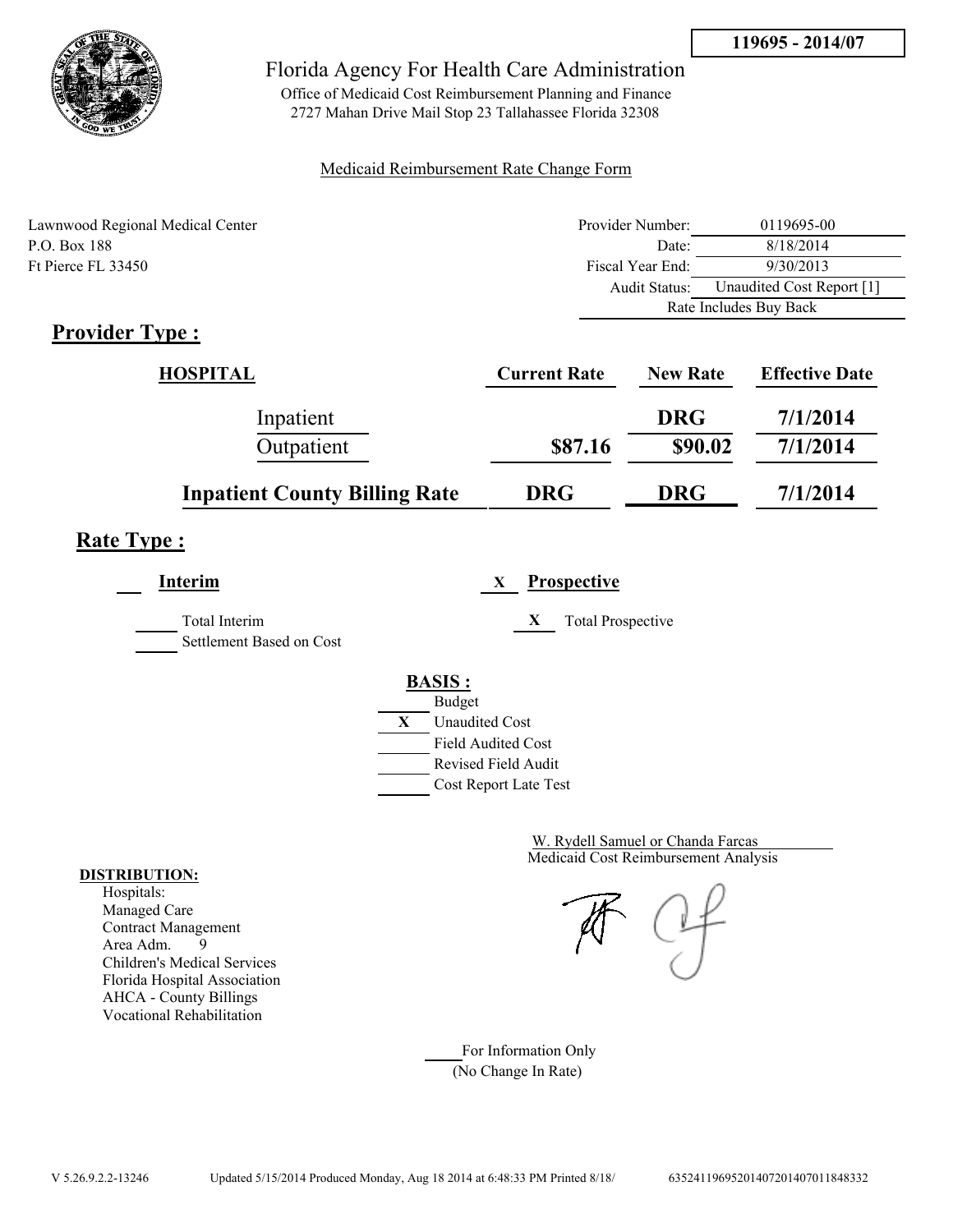



Office of Medicaid Cost Reimbursement Planning and Finance 2727 Mahan Drive Mail Stop 23 Tallahassee Florida 32308

### Medicaid Reimbursement Rate Change Form

| Cape Coral Hospital | Provider Number:     | 0119717-00                |
|---------------------|----------------------|---------------------------|
| PO Box 151247       | Date:                | 8/18/2014                 |
| Cape Coral FL 33915 | Fiscal Year End:     | 9/30/2013                 |
|                     | <b>Audit Status:</b> | Unaudited Cost Report [1] |

# **Provider Type :**

| HOSPITAL   | <b>Current Rate</b> | <b>New Rate</b> | <b>Effective Date</b> |
|------------|---------------------|-----------------|-----------------------|
| Inpatient  |                     | <b>DRG</b>      | 7/1/2014              |
| Outpatient | \$105.96            | \$61.64         | 7/1/2014              |

## **Rate Type :**

**Interim X Prospective** Total Interim **X** Total Prospective Settlement Based on Cost **BASIS :** Budget **X** Unaudited Cost Field Audited Cost Revised Field Audit Cost Report Late Test

> Medicaid Cost Reimbursement Analysis W. Rydell Samuel or Chanda Farcas

For Information Only (No Change In Rate)

#### **DISTRIBUTION:**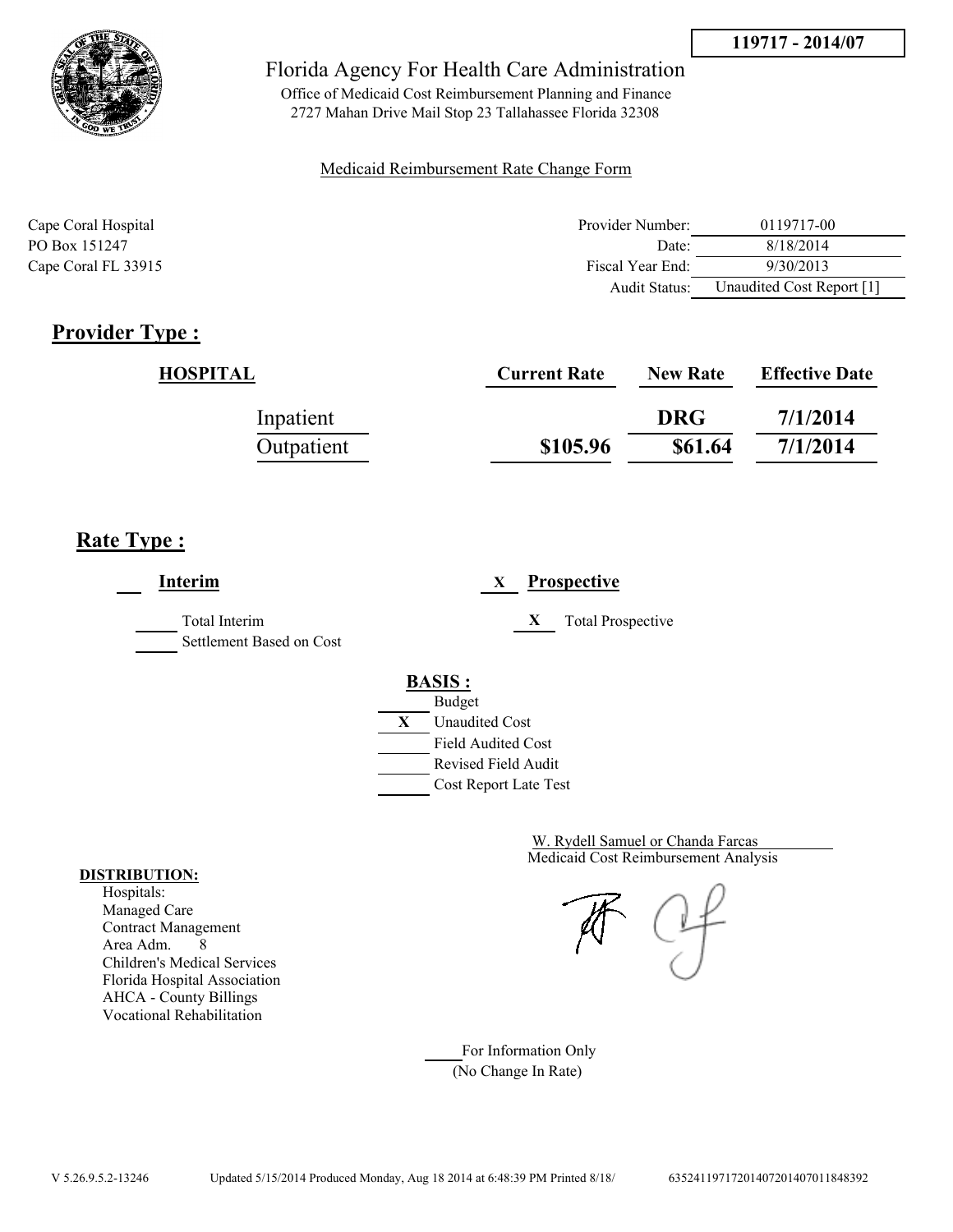



Office of Medicaid Cost Reimbursement Planning and Finance 2727 Mahan Drive Mail Stop 23 Tallahassee Florida 32308

### Medicaid Reimbursement Rate Change Form

| Venice Hospital | Provider Number: | 0119733-00                |
|-----------------|------------------|---------------------------|
| 540 THE RIALTO  | Date:            | 8/18/2014                 |
| Venice FL 34285 | Fiscal Year End: | 12/31/2012                |
|                 | Audit Status:    | Unaudited Cost Report [1] |

## **Provider Type :**

| HOSPITAL   | <b>Current Rate</b> | <b>New Rate</b> | <b>Effective Date</b> |
|------------|---------------------|-----------------|-----------------------|
| Inpatient  |                     | <b>DRG</b>      | 7/1/2014              |
| Outpatient | \$51.94             | \$55.65         | 7/1/2014              |

## **Rate Type :**

**Interim X Prospective** Total Interim **X** Total Prospective Settlement Based on Cost **BASIS :** Budget **X** Unaudited Cost Field Audited Cost Revised Field Audit Cost Report Late Test

> Medicaid Cost Reimbursement Analysis W. Rydell Samuel or Chanda Farcas

For Information Only (No Change In Rate)

#### **DISTRIBUTION:**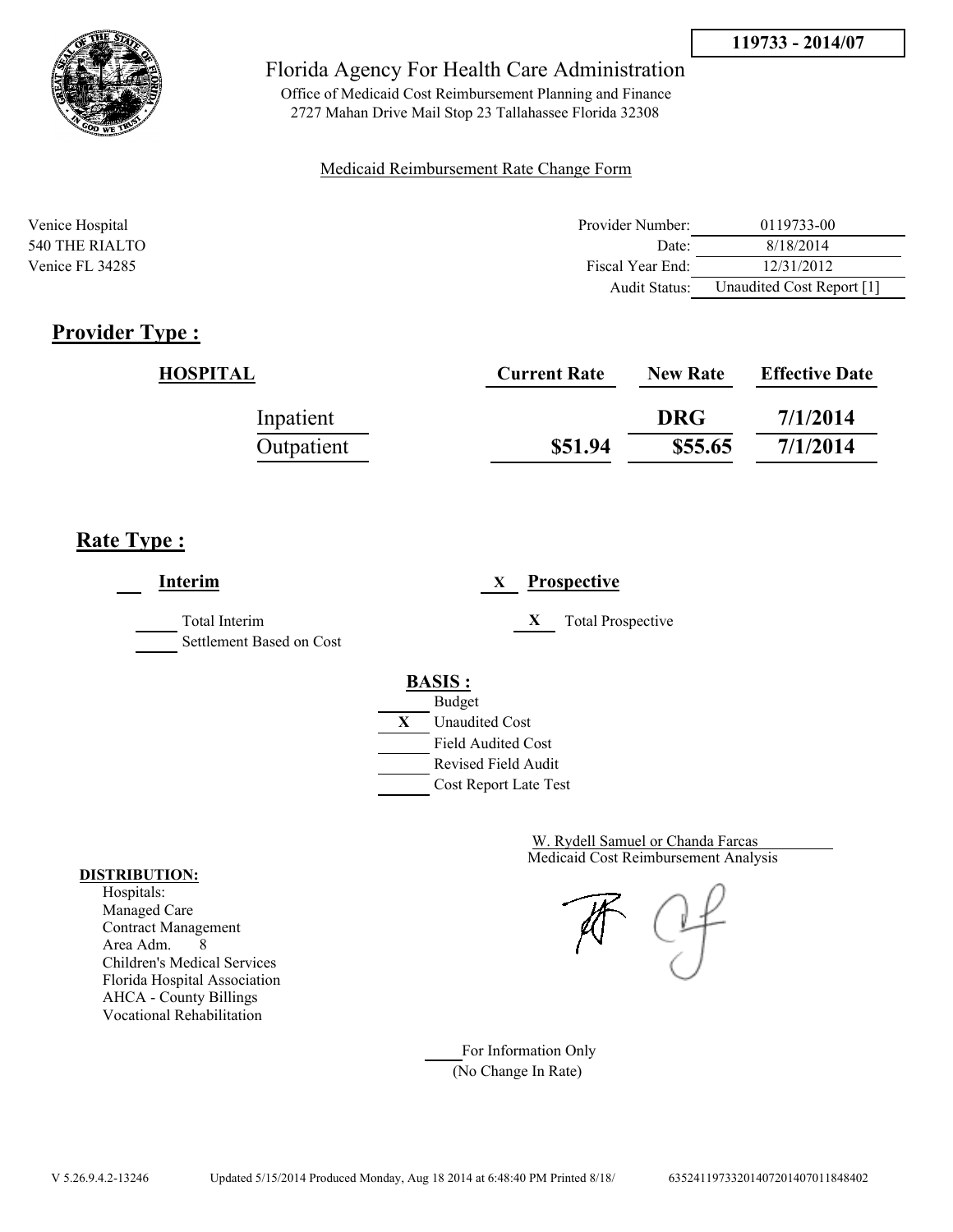



Office of Medicaid Cost Reimbursement Planning and Finance 2727 Mahan Drive Mail Stop 23 Tallahassee Florida 32308

### Medicaid Reimbursement Rate Change Form

| Largo Medical Center                                | Provider Number: | 0119741-00                |
|-----------------------------------------------------|------------------|---------------------------|
| 201 14th St., SW                                    | Date:            | 8/18/2014                 |
| Largo FL 33540                                      | Fiscal Year End: | 2/28/2013                 |
|                                                     | Audit Status:    | Unaudited Cost Report [1] |
|                                                     |                  | Rate Includes Buy Back    |
| $\sim$ $\sim$<br>$\sim$<br>$\overline{\phantom{a}}$ |                  |                           |

## **Provider Type :**

| HOSPITAL                             | <b>Current Rate</b> | <b>New Rate</b> | <b>Effective Date</b> |
|--------------------------------------|---------------------|-----------------|-----------------------|
| Inpatient                            |                     | <b>DRG</b>      | 7/1/2014              |
| Outpatient                           | \$90.33             | \$89.23         | 7/1/2014              |
| <b>Inpatient County Billing Rate</b> | <b>DRG</b>          | <b>DRG</b>      | 7/1/2014              |

## **Rate Type :**

**Interim X Prospective** Total Interim **X** Total Prospective Settlement Based on Cost **BASIS :** Budget **X** Unaudited Cost Field Audited Cost Revised Field Audit Cost Report Late Test

> Medicaid Cost Reimbursement Analysis W. Rydell Samuel or Chanda Farcas

For Information Only (No Change In Rate)

#### **DISTRIBUTION:**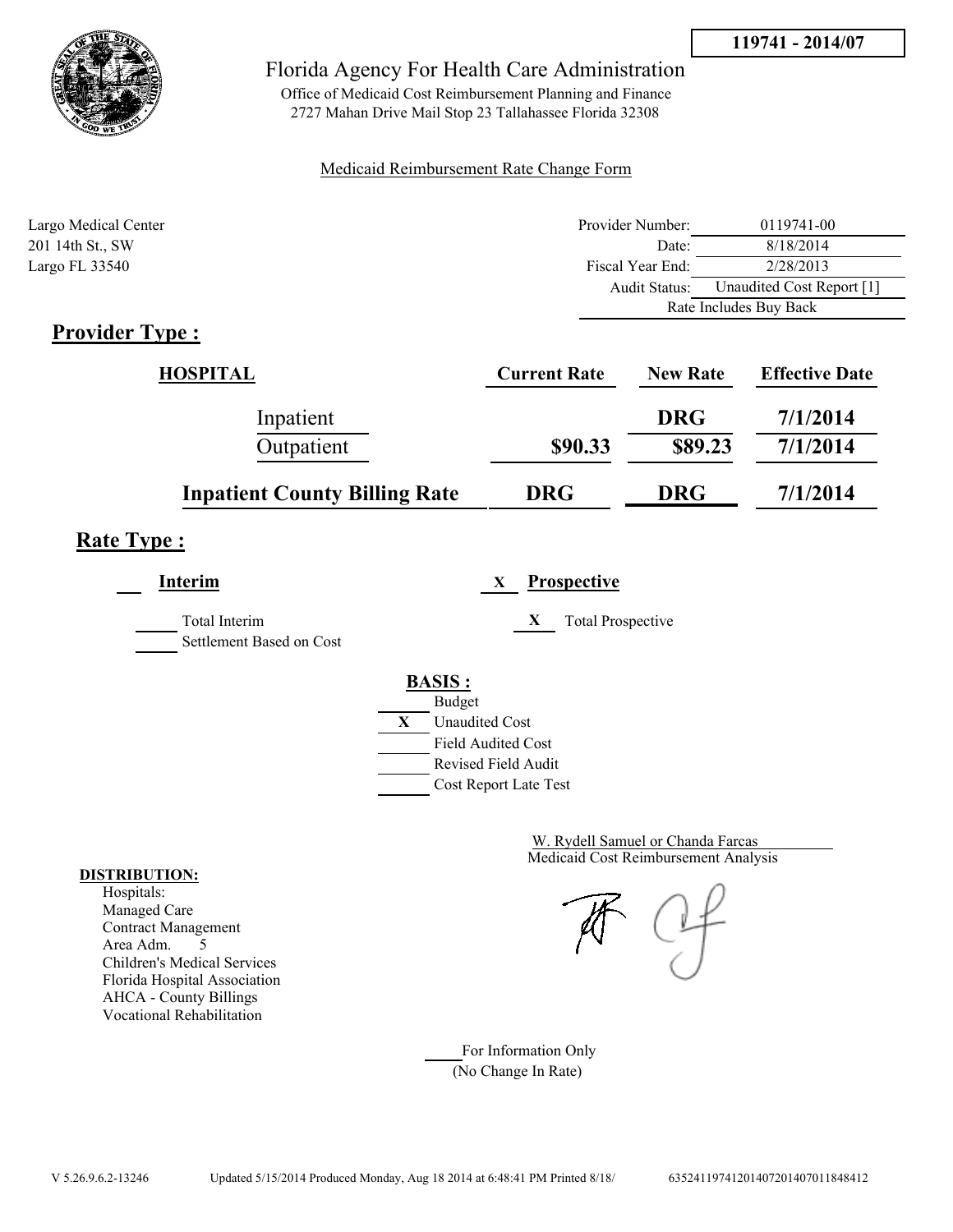



Office of Medicaid Cost Reimbursement Planning and Finance 2727 Mahan Drive Mail Stop 23 Tallahassee Florida 32308

### Medicaid Reimbursement Rate Change Form

| Raulerson Hospital  | Provider Number: | 0119750-00                |  |
|---------------------|------------------|---------------------------|--|
| P.O.Box 1307        | Date:            | 8/18/2014                 |  |
| Okeechobee FL 34974 | Fiscal Year End: | 4/30/2013                 |  |
|                     | Audit Status:    | Unaudited Cost Report [1] |  |
|                     |                  | Rate Includes Buy Back    |  |

# **Provider Type :**

| HOSPITAL   | <b>Current Rate</b> | <b>New Rate</b> | <b>Effective Date</b> |
|------------|---------------------|-----------------|-----------------------|
| Inpatient  |                     | <b>DRG</b>      | 7/1/2014              |
| Outpatient | \$106.51            | \$100.78        | 7/1/2014              |

## **Rate Type :**

÷

| Interim                                          | <b>Prospective</b><br>X                                                                                                                   |
|--------------------------------------------------|-------------------------------------------------------------------------------------------------------------------------------------------|
| <b>Total Interim</b><br>Settlement Based on Cost | X<br><b>Total Prospective</b>                                                                                                             |
|                                                  | <b>BASIS:</b><br><b>Budget</b><br>X<br><b>Unaudited Cost</b><br><b>Field Audited Cost</b><br>Revised Field Audit<br>Cost Report Late Test |

Medicaid Cost Reimbursement Analysis W. Rydell Samuel or Chanda Farcas

For Information Only (No Change In Rate)

#### **DISTRIBUTION:**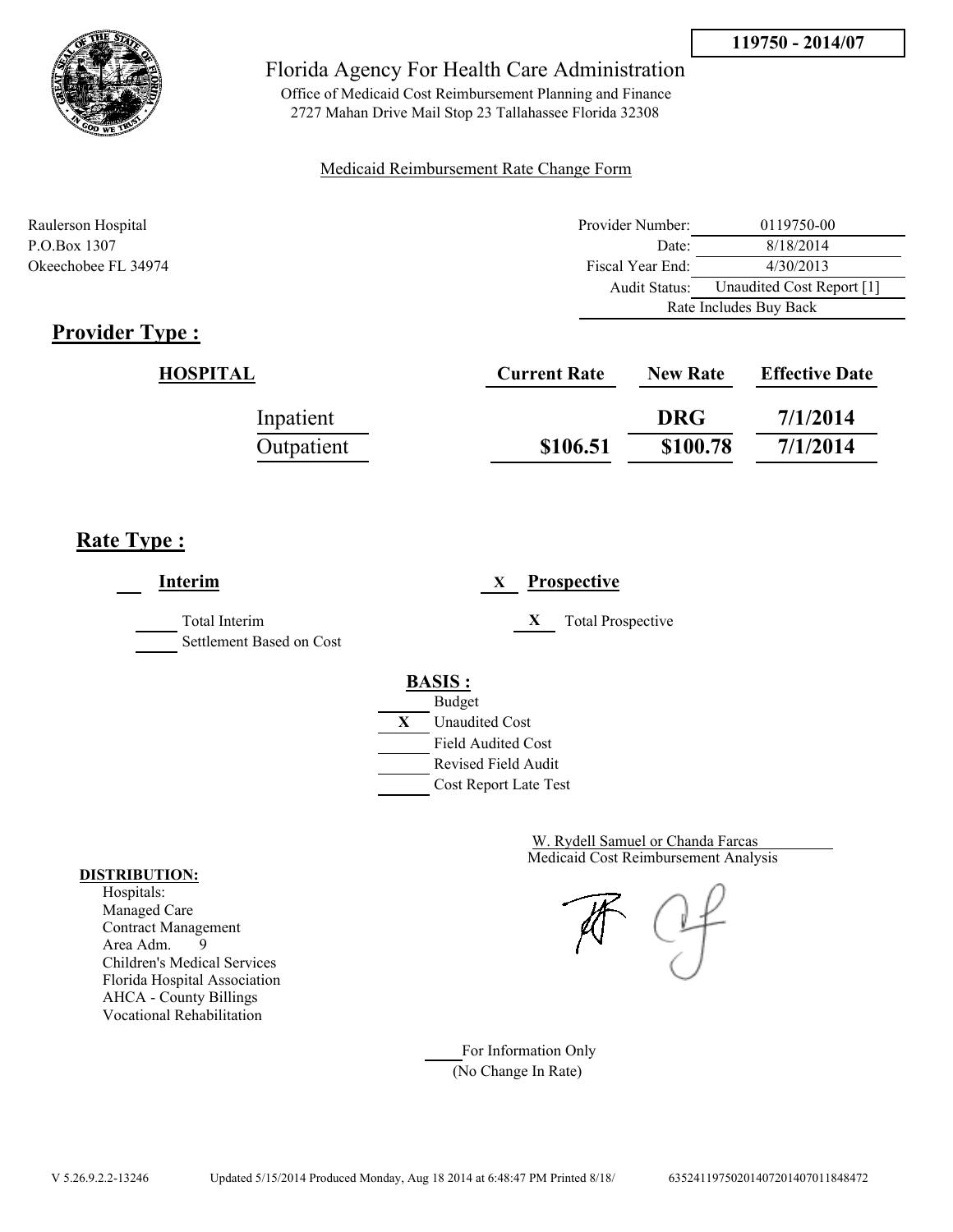

Office of Medicaid Cost Reimbursement Planning and Finance 2727 Mahan Drive Mail Stop 23 Tallahassee Florida 32308

### Medicaid Reimbursement Rate Change Form

| Lake City Medical Center | Provider Number:  | 0119768-00                |
|--------------------------|-------------------|---------------------------|
| 1050 N. Commerce Blyd    | Date <sup>-</sup> | 8/18/2014                 |
| Lake City FL 32055       | Fiscal Year End:  | 10/31/2013                |
|                          | Audit Status:     | Unaudited Cost Report [1] |

## **Provider Type :**

| <b>HOSPITAL</b> | <b>Current Rate</b> | <b>New Rate</b> | <b>Effective Date</b> |
|-----------------|---------------------|-----------------|-----------------------|
| Inpatient       |                     | <b>DRG</b>      | 7/1/2014              |
| Outpatient      | \$86.66             | \$84.81         | 7/1/2014              |

# **Rate Type :**

**Interim X Prospective** Total Interim **X** Total Prospective Settlement Based on Cost **BASIS :** Budget **X** Unaudited Cost Field Audited Cost Revised Field Audit Cost Report Late Test

> Medicaid Cost Reimbursement Analysis W. Rydell Samuel or Chanda Farcas

For Information Only (No Change In Rate)

#### **DISTRIBUTION:**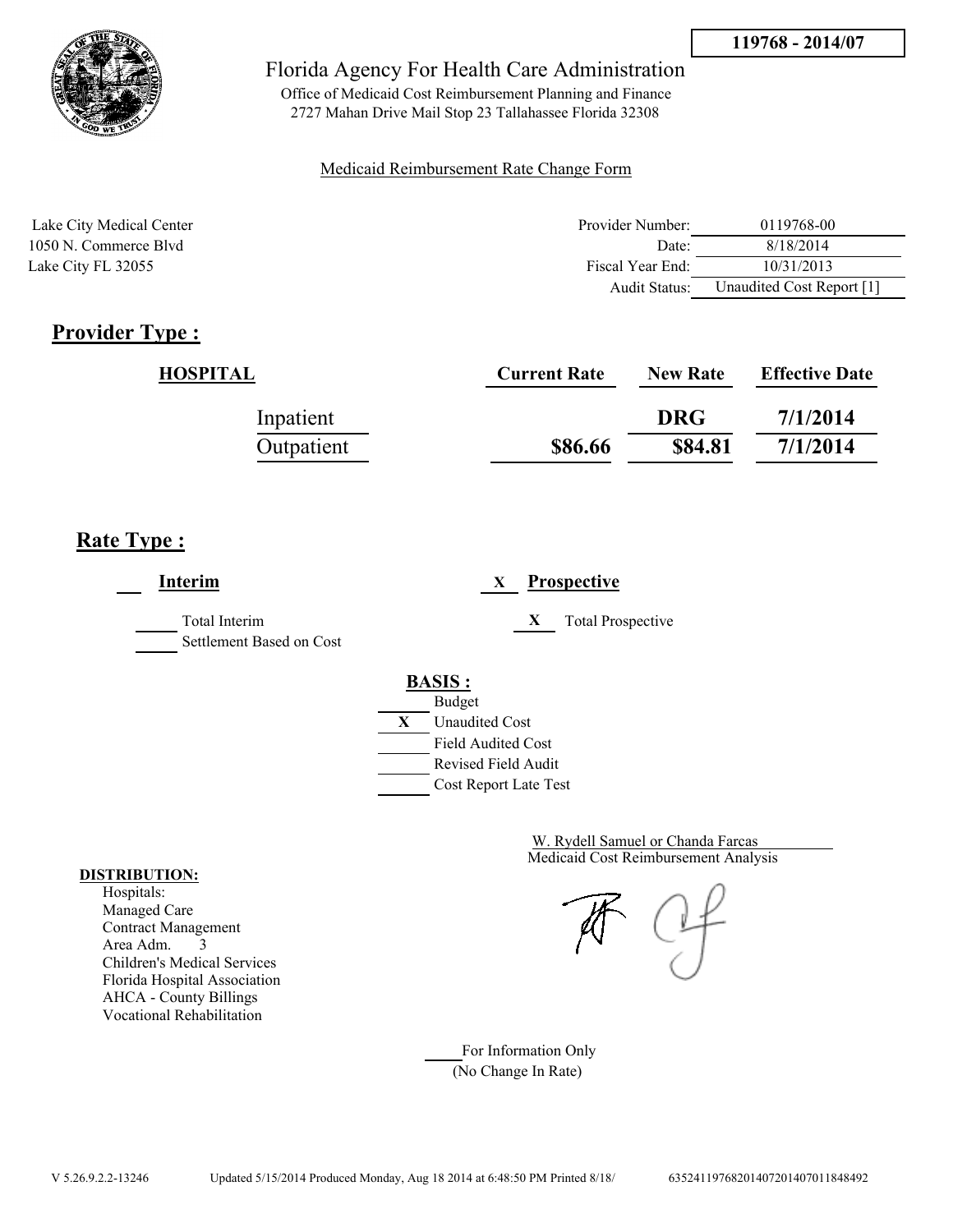

Office of Medicaid Cost Reimbursement Planning and Finance 2727 Mahan Drive Mail Stop 23 Tallahassee Florida 32308

### Medicaid Reimbursement Rate Change Form

Florida State Hospital-Med Provider Number: 0119784-00 Medicaid Billing Office 28/18/2014 Chattahoochee FL 32324 Fiscal Year End: 6/30/2013 Audit Status: Unaudited Cost Report [1]

# **Provider Type :**

| <b>HOSPITAL</b> | <b>Current Rate</b> | <b>New Rate</b> | <b>Effective Date</b> |
|-----------------|---------------------|-----------------|-----------------------|
| Inpatient       |                     | <b>DRG</b>      | 7/1/2014              |
| Outpatient      |                     |                 | 7/1/2014              |

## **Rate Type :**

**Interim X Prospective** Total Interim **X** Total Prospective Settlement Based on Cost **BASIS :** Budget **X** Unaudited Cost Field Audited Cost Revised Field Audit Cost Report Late Test

> Medicaid Cost Reimbursement Analysis W. Rydell Samuel or Chanda Farcas

For Information Only (No Change In Rate)

#### **DISTRIBUTION:**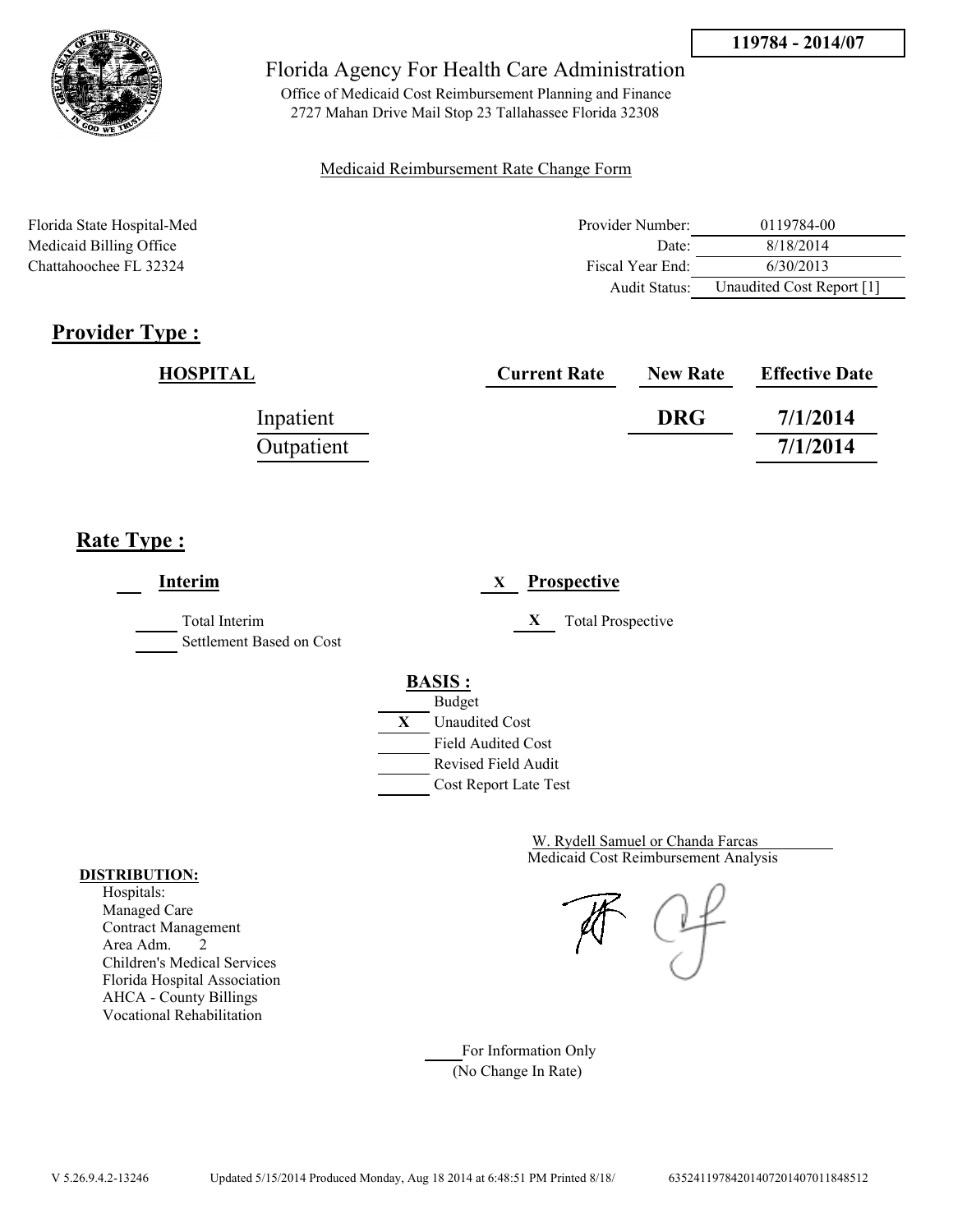

Office of Medicaid Cost Reimbursement Planning and Finance 2727 Mahan Drive Mail Stop 23 Tallahassee Florida 32308

### Medicaid Reimbursement Rate Change Form

Capital Regional Medical Center 2626 CAPITAL MEDICAL BLVD Tallahassee FL 32308

| Provider Number: | 0119806-00                |
|------------------|---------------------------|
| Date:            | 8/18/2014                 |
| Fiscal Year End: | 4/30/2013                 |
| Audit Status:    | Unaudited Cost Report [1] |

# **Provider Type :**

| HOSPITAL   | <b>Current Rate</b> | <b>New Rate</b> | <b>Effective Date</b> |
|------------|---------------------|-----------------|-----------------------|
| Inpatient  |                     | <b>DRG</b>      | 7/1/2014              |
| Outpatient | \$79.92             | \$78.40         | 7/1/2014              |

# **Rate Type :**

**Interim X Prospective** Total Interim **X** Total Prospective Settlement Based on Cost **BASIS :** Budget **X** Unaudited Cost Field Audited Cost Revised Field Audit Cost Report Late Test

> Medicaid Cost Reimbursement Analysis W. Rydell Samuel or Chanda Farcas

For Information Only (No Change In Rate)

#### **DISTRIBUTION:**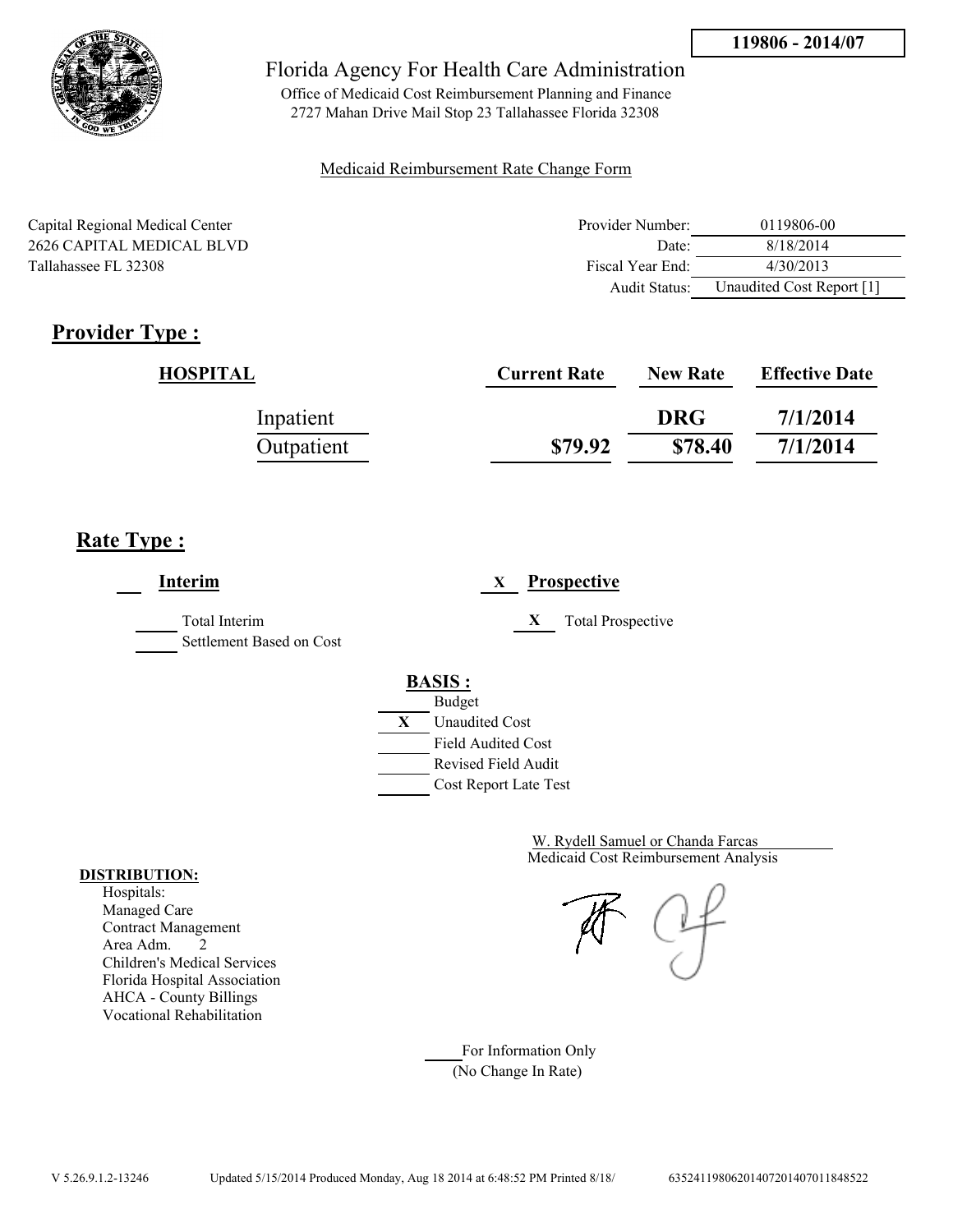

Office of Medicaid Cost Reimbursement Planning and Finance 2727 Mahan Drive Mail Stop 23 Tallahassee Florida 32308

### Medicaid Reimbursement Rate Change Form

| Town and Country Hospital | Provider Number: | 0119849-00                |
|---------------------------|------------------|---------------------------|
| 6001 Webb Road            | Date:            | 8/18/2014                 |
| Tampa FL 33615            | Fiscal Year End: | 12/31/2012                |
|                           | Audit Status:    | Unaudited Cost Report [1] |

# **Provider Type :**

| HOSPITAL   | <b>Current Rate</b> | <b>New Rate</b> | <b>Effective Date</b> |
|------------|---------------------|-----------------|-----------------------|
| Inpatient  |                     | <b>DRG</b>      | 7/1/2014              |
| Outpatient | \$96.90             | \$75.97         | 7/1/2014              |

## **Rate Type :**

**Interim X Prospective** Total Interim **X** Total Prospective Settlement Based on Cost **BASIS :** Budget **X** Unaudited Cost Field Audited Cost Revised Field Audit Cost Report Late Test

> Medicaid Cost Reimbursement Analysis W. Rydell Samuel or Chanda Farcas

For Information Only (No Change In Rate)

#### **DISTRIBUTION:**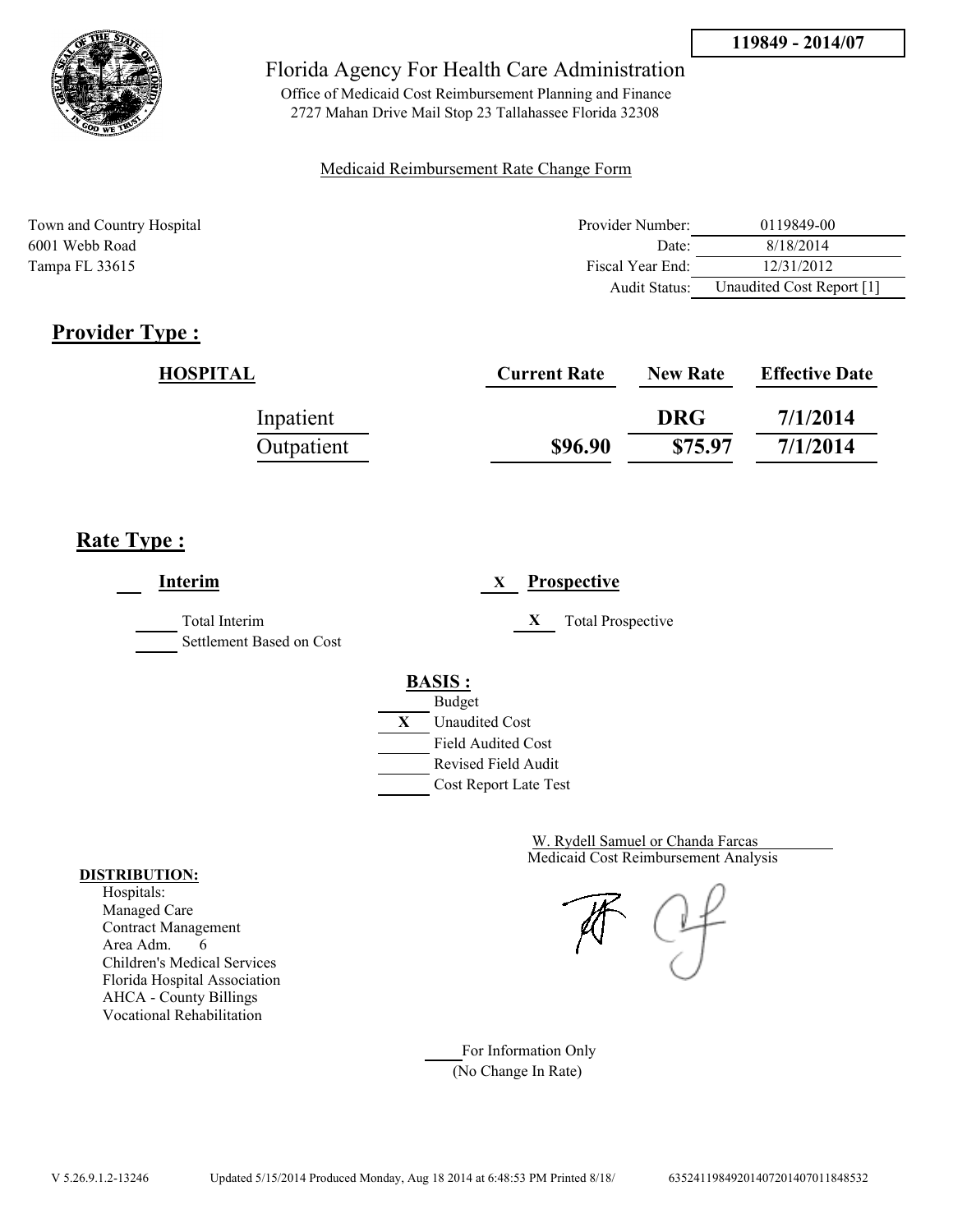

Office of Medicaid Cost Reimbursement Planning and Finance 2727 Mahan Drive Mail Stop 23 Tallahassee Florida 32308

### Medicaid Reimbursement Rate Change Form

Regional Medical Center Bayonet Point 14000 FIVAY RD Hudson FL 34667

| Provider Number: | 0119881-00                |
|------------------|---------------------------|
| Date             | 8/18/2014                 |
| Fiscal Year End: | 2/28/2013                 |
| Audit Status:    | Unaudited Cost Report [1] |

# **Provider Type :**

| HOSPITAL   | <b>Current Rate</b> | <b>New Rate</b> | <b>Effective Date</b> |
|------------|---------------------|-----------------|-----------------------|
| Inpatient  |                     | <b>DRG</b>      | 7/1/2014              |
| Outpatient | \$80.90             | \$82.96         | 7/1/2014              |

# **Rate Type :**

**Interim X Prospective** Total Interim **X** Total Prospective Settlement Based on Cost **BASIS :** Budget **X** Unaudited Cost Field Audited Cost Revised Field Audit Cost Report Late Test

> Medicaid Cost Reimbursement Analysis W. Rydell Samuel or Chanda Farcas

For Information Only (No Change In Rate)

#### **DISTRIBUTION:**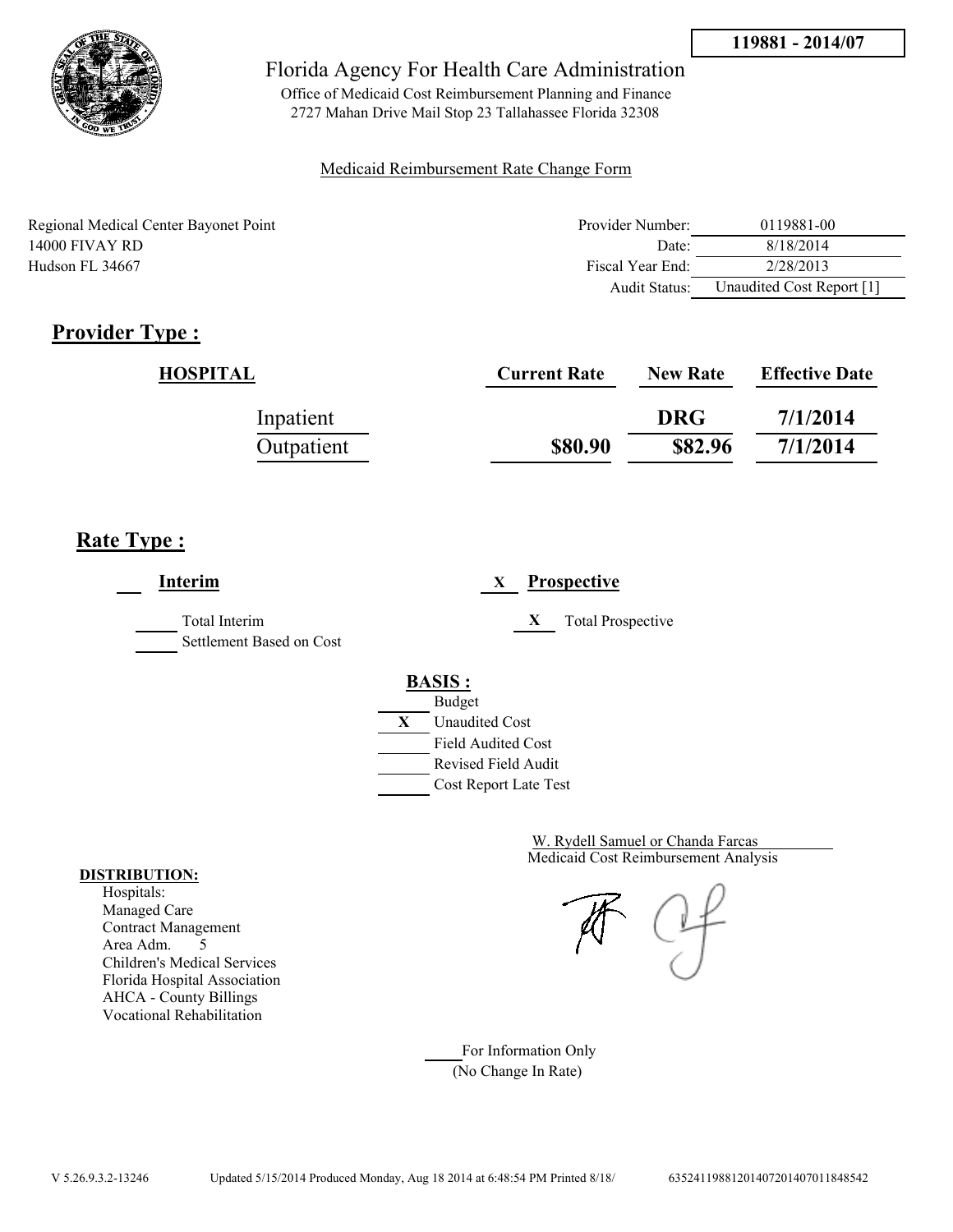

Office of Medicaid Cost Reimbursement Planning and Finance 2727 Mahan Drive Mail Stop 23 Tallahassee Florida 32308

### Medicaid Reimbursement Rate Change Form

| Kindred Hospital - Coral Gables | Provider Number: | 0119938-00                |
|---------------------------------|------------------|---------------------------|
| 5190 SW 8TH ST                  | Date:            | 8/18/2014                 |
| Coral Gables FL 33134           | Fiscal Year End: | 8/31/2013                 |
|                                 | Audit Status:    | Unaudited Cost Report [1] |

# **Provider Type :**

| HOSPITAL   | <b>Current Rate</b> | <b>New Rate</b> | <b>Effective Date</b> |
|------------|---------------------|-----------------|-----------------------|
| Inpatient  |                     | <b>DRG</b>      | 7/1/2014              |
| Outpatient | \$14.66             | \$9.15          | 7/1/2014              |

## **Rate Type :**

**Interim X Prospective** Total Interim **X** Total Prospective Settlement Based on Cost **BASIS :** Budget **X** Unaudited Cost Field Audited Cost Revised Field Audit Cost Report Late Test

> Medicaid Cost Reimbursement Analysis W. Rydell Samuel or Chanda Farcas

For Information Only (No Change In Rate)

#### **DISTRIBUTION:**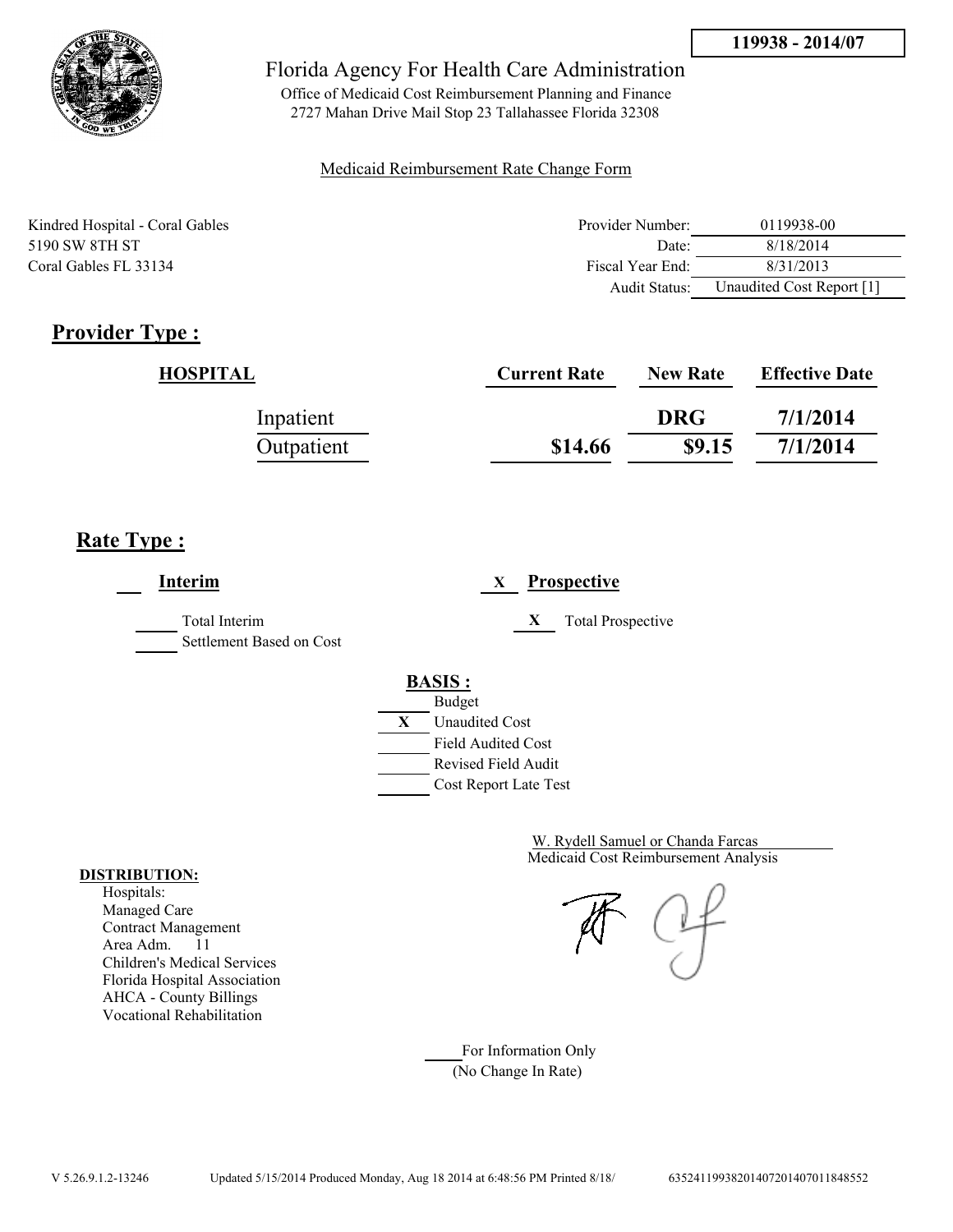

Office of Medicaid Cost Reimbursement Planning and Finance 2727 Mahan Drive Mail Stop 23 Tallahassee Florida 32308

### Medicaid Reimbursement Rate Change Form

| South Bay Hospital       | Provider Number: | 0119946-00                |
|--------------------------|------------------|---------------------------|
| 4016 STATE RD 674 EAST   | Date:            | 8/18/2014                 |
| Sun City Center FL 33570 | Fiscal Year End: | 8/31/2013                 |
|                          | Audit Status:    | Unaudited Cost Report [1] |

# **Provider Type :**

| HOSPITAL   | <b>Current Rate</b> | <b>New Rate</b> | <b>Effective Date</b> |
|------------|---------------------|-----------------|-----------------------|
| Inpatient  |                     | <b>DRG</b>      | 7/1/2014              |
| Outpatient | \$107.74            | \$75.97         | 7/1/2014              |

## **Rate Type :**

**Interim X Prospective** Total Interim **X** Total Prospective Settlement Based on Cost **BASIS :** Budget **X** Unaudited Cost Field Audited Cost Revised Field Audit Cost Report Late Test

> Medicaid Cost Reimbursement Analysis W. Rydell Samuel or Chanda Farcas

For Information Only (No Change In Rate)

#### **DISTRIBUTION:**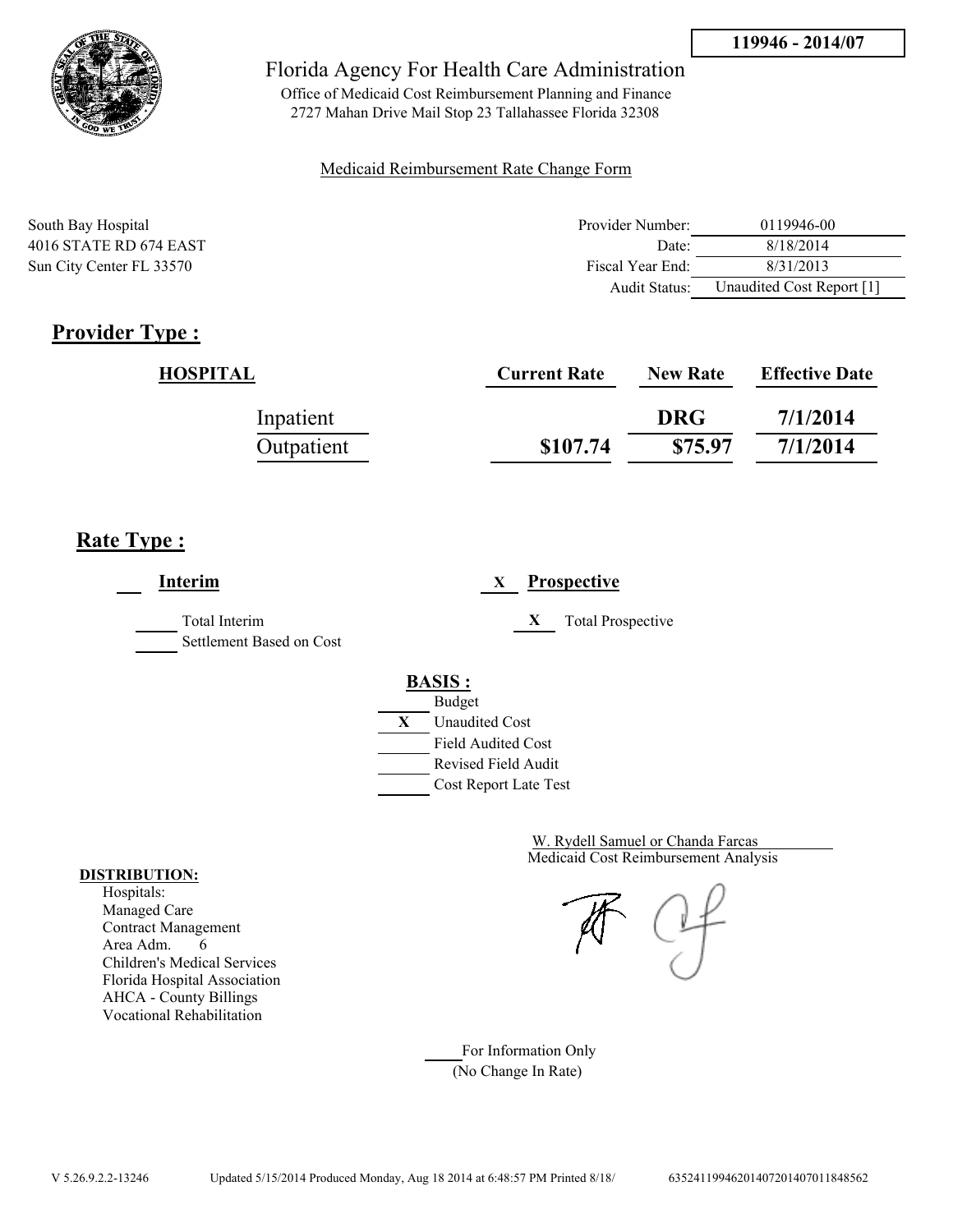

Office of Medicaid Cost Reimbursement Planning and Finance 2727 Mahan Drive Mail Stop 23 Tallahassee Florida 32308

### Medicaid Reimbursement Rate Change Form

| Doctors Hospital Of Sarasota | Provider Number: | 0119954-00                |
|------------------------------|------------------|---------------------------|
| 5731 Bee Ridge Road          | Date:            | 8/18/2014                 |
| Sarasota FL 34233            | Fiscal Year End: | 12/31/2012                |
|                              | Audit Status:    | Unaudited Cost Report [1] |

## **Provider Type :**

| HOSPITAL   | <b>Current Rate</b> | <b>New Rate</b> | <b>Effective Date</b> |
|------------|---------------------|-----------------|-----------------------|
| Inpatient  |                     | <b>DRG</b>      | 7/1/2014              |
| Outpatient | \$69.66             | \$74.64         | 7/1/2014              |

## **Rate Type :**

**Interim X Prospective** Total Interim **X** Total Prospective Settlement Based on Cost **BASIS :** Budget **X** Unaudited Cost Field Audited Cost Revised Field Audit Cost Report Late Test

> Medicaid Cost Reimbursement Analysis W. Rydell Samuel or Chanda Farcas

For Information Only (No Change In Rate)

#### **DISTRIBUTION:**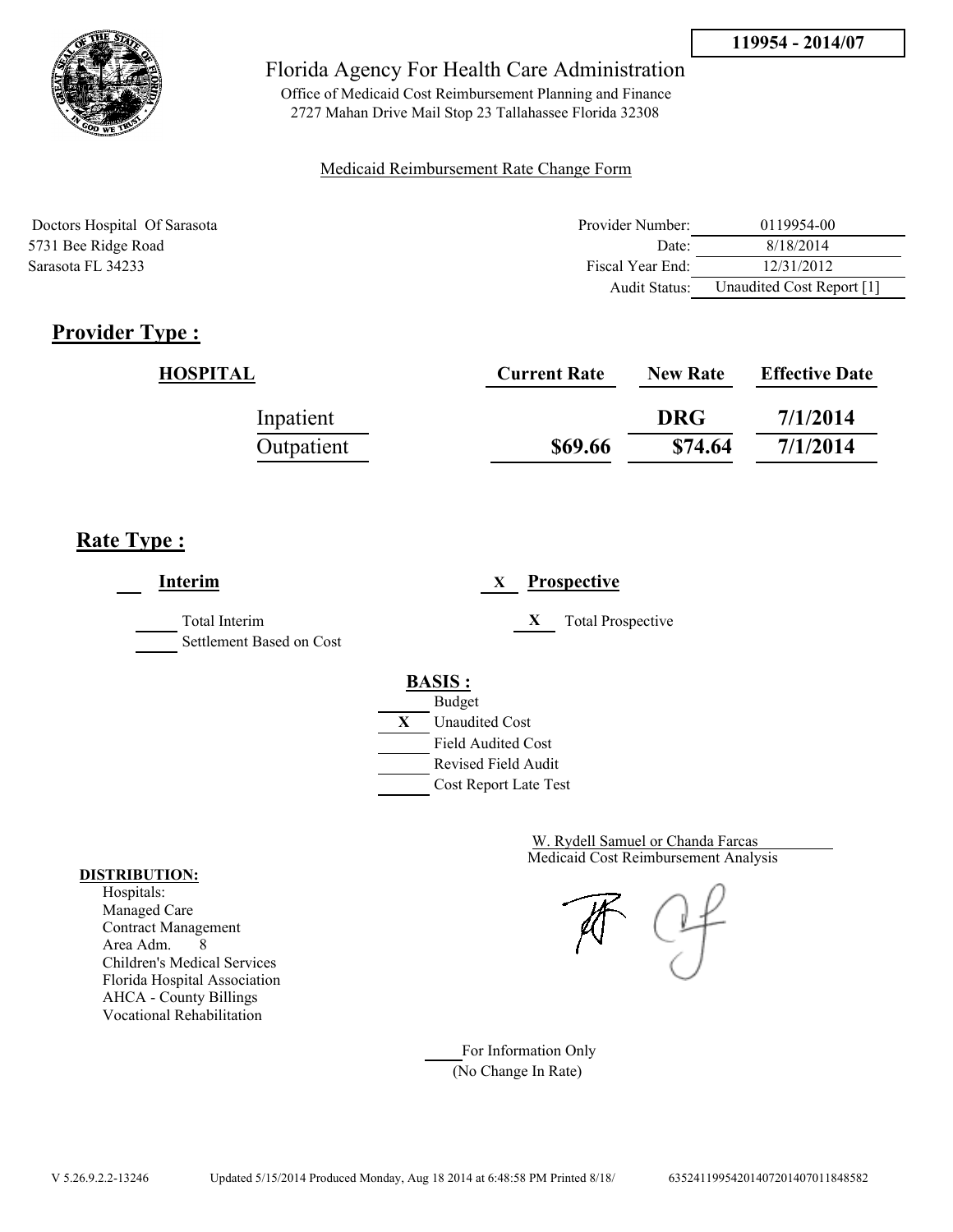



Office of Medicaid Cost Reimbursement Planning and Finance 2727 Mahan Drive Mail Stop 23 Tallahassee Florida 32308

### Medicaid Reimbursement Rate Change Form

| St. Lucie Medical Center | Provider Number: | 0119971-00                |
|--------------------------|------------------|---------------------------|
| 1800 SE TIFFANY AVE      | Date:            | 8/18/2014                 |
| Port St Lucie FL 34952   | Fiscal Year End: | 9/30/2013                 |
|                          | Audit Status:    | Unaudited Cost Report [1] |

## **Provider Type :**

| <b>HOSPITAL</b>                      | <b>Current Rate</b> | <b>New Rate</b> | <b>Effective Date</b> |
|--------------------------------------|---------------------|-----------------|-----------------------|
| Inpatient                            |                     | <b>DRG</b>      | 7/1/2014              |
| Outpatient                           | \$81.69             | \$81.88         | 7/1/2014              |
| <b>Inpatient County Billing Rate</b> | <b>DRG</b>          | <b>DRG</b>      | 7/1/2014              |

# **Rate Type :**

**Interim X Prospective**

Total Interim **X** Total Prospective Settlement Based on Cost

**BASIS :**



Medicaid Cost Reimbursement Analysis W. Rydell Samuel or Chanda Farcas

For Information Only (No Change In Rate)

#### **DISTRIBUTION:**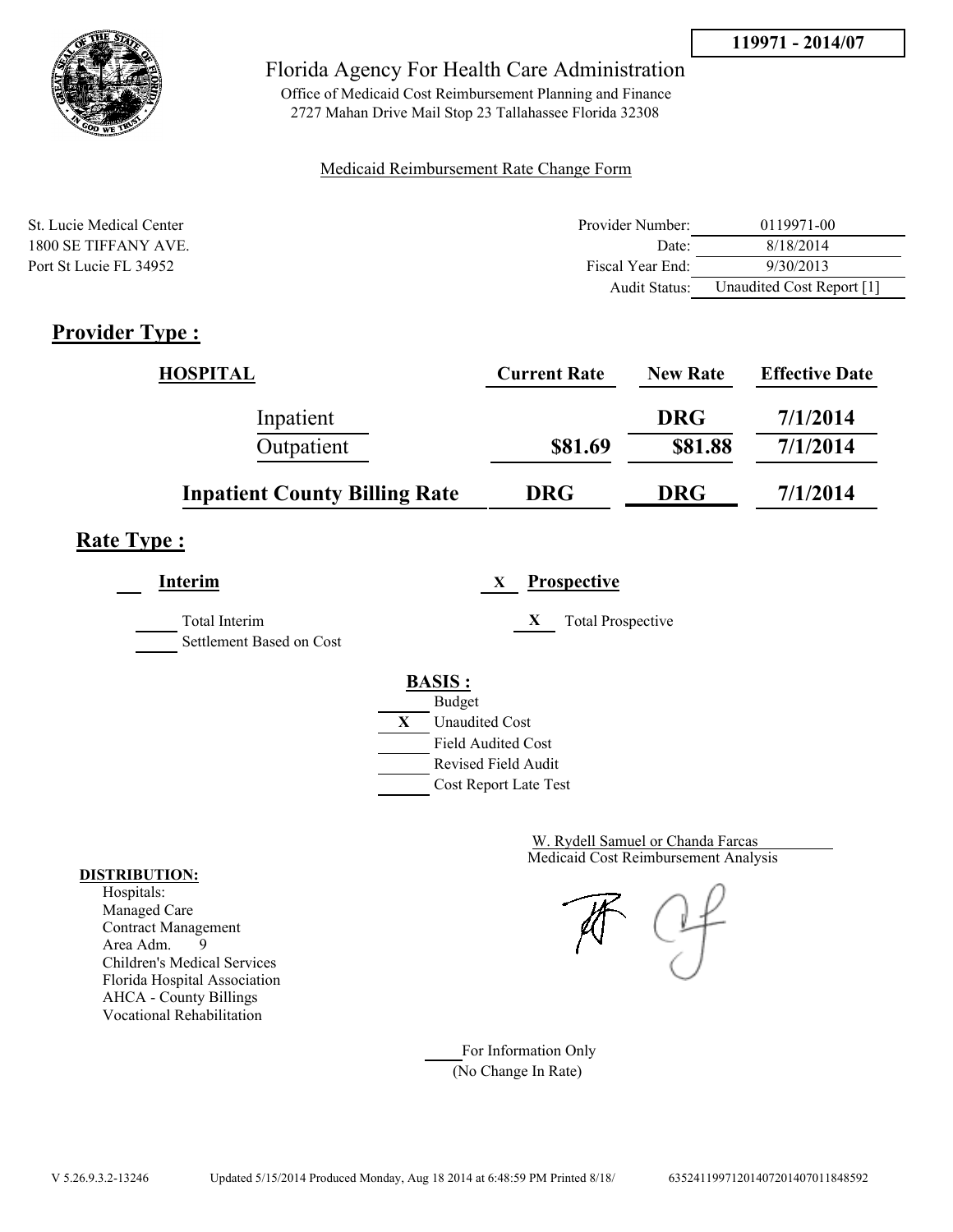

Office of Medicaid Cost Reimbursement Planning and Finance 2727 Mahan Drive Mail Stop 23 Tallahassee Florida 32308

### Medicaid Reimbursement Rate Change Form

| Seven Rivers Community Hospital | Provider Number: | 0119989-00                |
|---------------------------------|------------------|---------------------------|
| 6201 N Suncoast Blvd.           | Date:            | 8/18/2014                 |
| Crystal River FL 32629          | Fiscal Year End: | 5/31/2013                 |
|                                 | Audit Status:    | Unaudited Cost Report [1] |

# **Provider Type :**

| HOSPITAL   | <b>Current Rate</b> | <b>New Rate</b> | <b>Effective Date</b> |
|------------|---------------------|-----------------|-----------------------|
| Inpatient  |                     | <b>DRG</b>      | 7/1/2014              |
| Outpatient | \$68.70             | \$64.57         | 7/1/2014              |

## **Rate Type :**

 $\overline{\phantom{a}}$ 

| Interim                                          | <b>Prospective</b><br>X        |
|--------------------------------------------------|--------------------------------|
| <b>Total Interim</b><br>Settlement Based on Cost | X<br><b>Total Prospective</b>  |
|                                                  | <b>BASIS:</b><br><b>Budget</b> |
|                                                  | X<br><b>Unaudited Cost</b>     |
|                                                  | <b>Field Audited Cost</b>      |
|                                                  | Revised Field Audit            |
|                                                  | Cost Report Late Test          |

Medicaid Cost Reimbursement Analysis W. Rydell Samuel or Chanda Farcas

For Information Only (No Change In Rate)

#### **DISTRIBUTION:**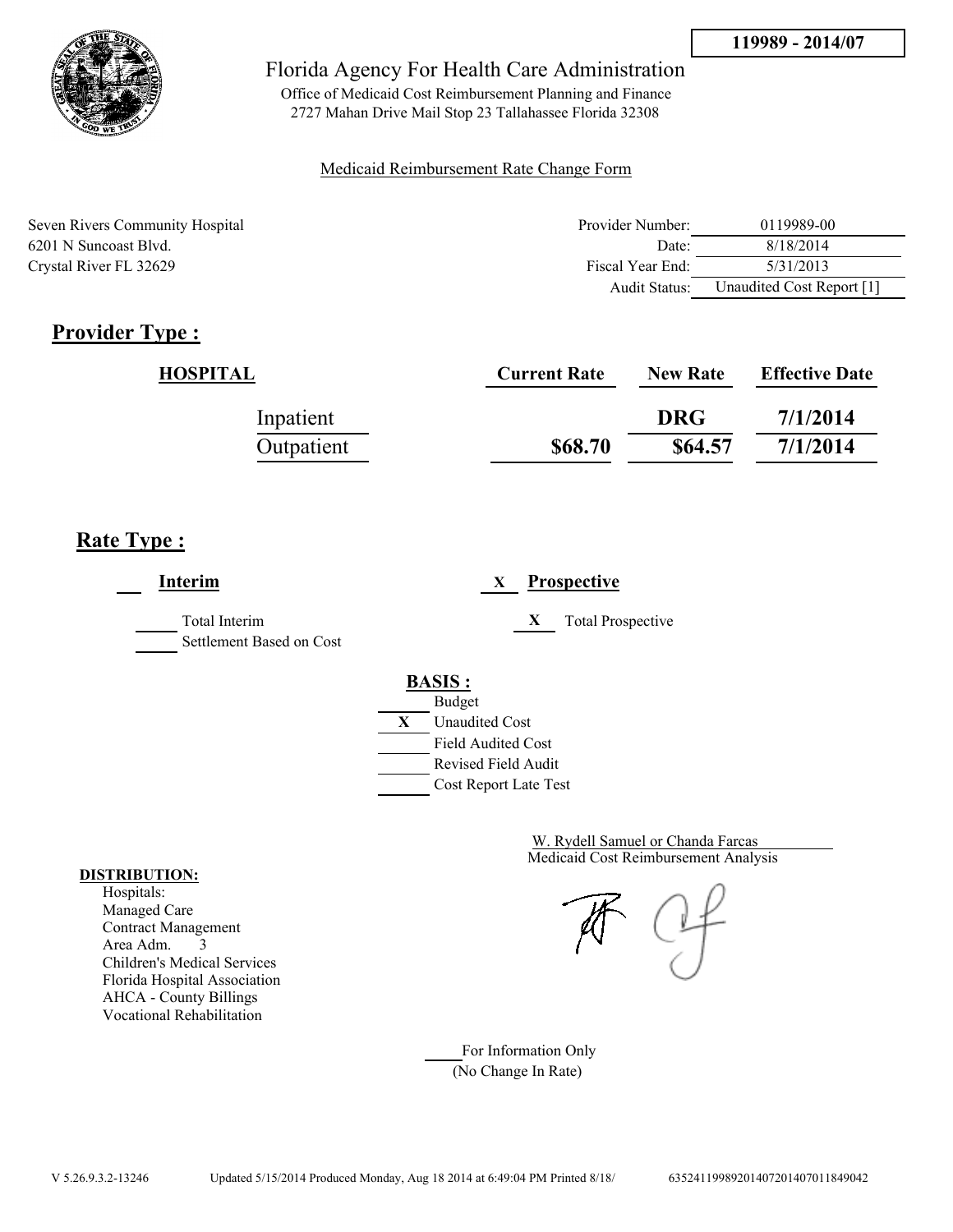

Office of Medicaid Cost Reimbursement Planning and Finance 2727 Mahan Drive Mail Stop 23 Tallahassee Florida 32308

### Medicaid Reimbursement Rate Change Form

| <b>Plantation General Hospital</b> | Provider Number: | 0120006-00                |
|------------------------------------|------------------|---------------------------|
| 401 NW 42ND AVENUE                 | Date:            | 8/18/2014                 |
| Plantation FL 33317                | Fiscal Year End: | 8/31/2013                 |
|                                    | Audit Status:    | Unaudited Cost Report [1] |

# **Provider Type :**

| <b>HOSPITAL</b>                      | <b>Current Rate</b> | <b>New Rate</b> | <b>Effective Date</b> |
|--------------------------------------|---------------------|-----------------|-----------------------|
| Inpatient                            |                     | <b>DRG</b>      | 7/1/2014              |
| Outpatient                           | \$79.04             | \$70.23         | 7/1/2014              |
| <b>Inpatient County Billing Rate</b> | <b>DRG</b>          | <b>DRG</b>      | 7/1/2014              |

## **Rate Type :**

**Interim X Prospective**

Total Interim **X** Total Prospective Settlement Based on Cost

# **BASIS :**



Medicaid Cost Reimbursement Analysis W. Rydell Samuel or Chanda Farcas

For Information Only (No Change In Rate)

#### **DISTRIBUTION:**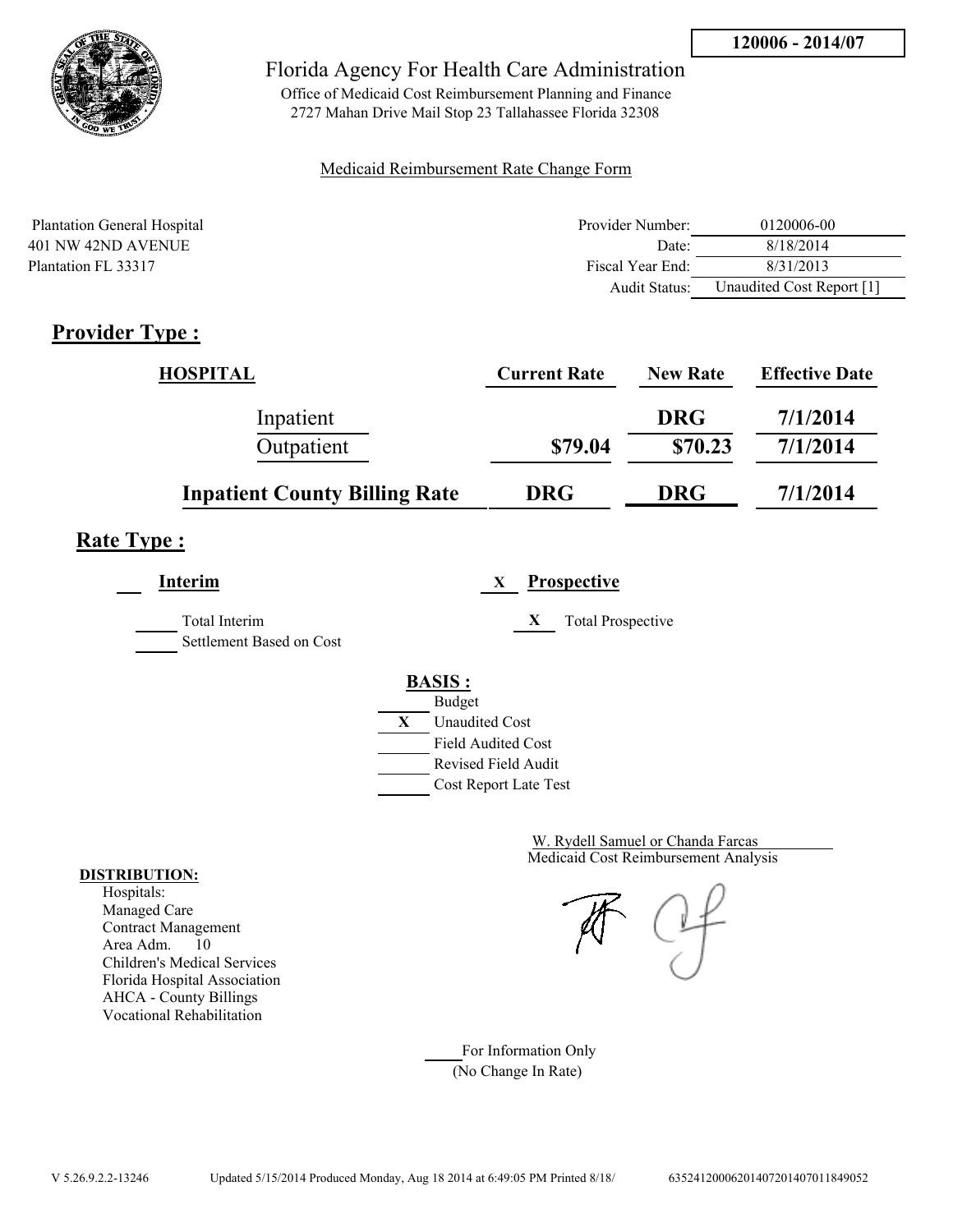

Office of Medicaid Cost Reimbursement Planning and Finance 2727 Mahan Drive Mail Stop 23 Tallahassee Florida 32308

### Medicaid Reimbursement Rate Change Form

| <b>Plantation General Hospital</b> | Provider Number: | 0120006-01                |
|------------------------------------|------------------|---------------------------|
| 401 NW 42ND AVENUE                 | Date:            | 8/18/2014                 |
| Plantation FL 33317                | Fiscal Year End: | 8/31/2013                 |
|                                    | Audit Status:    | Unaudited Cost Report [1] |

# **Provider Type :**

| <b>HOSPITAL</b>                      | <b>Current Rate</b> | <b>New Rate</b> | <b>Effective Date</b> |
|--------------------------------------|---------------------|-----------------|-----------------------|
| Inpatient                            |                     | <b>DRG</b>      | 7/1/2014              |
| Outpatient                           | \$79.04             | \$70.23         | 7/1/2014              |
| <b>Inpatient County Billing Rate</b> | <b>DRG</b>          | <b>DRG</b>      | 7/1/2014              |

# **Rate Type :**

**Interim X Prospective**

Total Interim **X** Total Prospective Settlement Based on Cost



Medicaid Cost Reimbursement Analysis W. Rydell Samuel or Chanda Farcas

For Information Only (No Change In Rate)

#### **DISTRIBUTION:**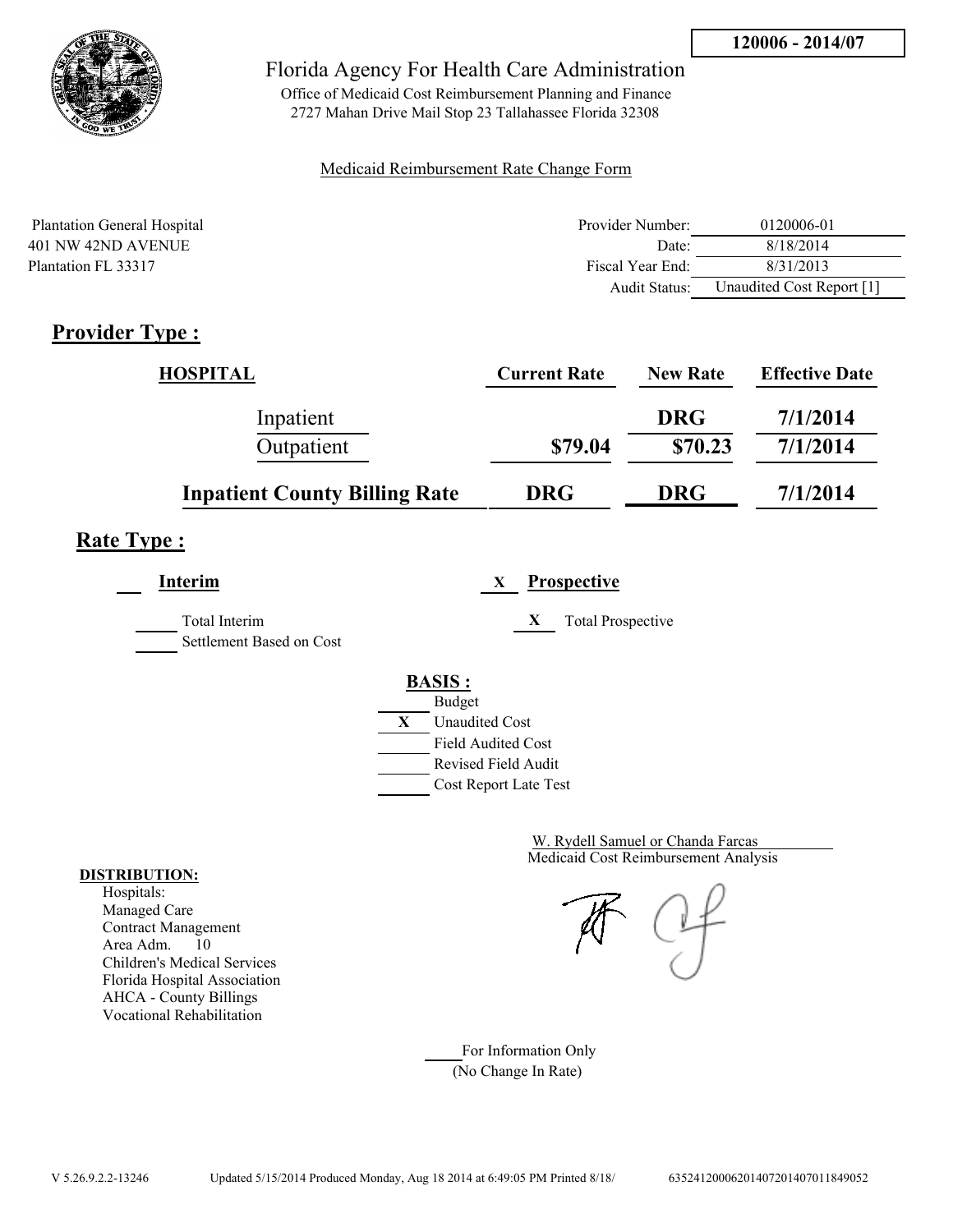

Office of Medicaid Cost Reimbursement Planning and Finance 2727 Mahan Drive Mail Stop 23 Tallahassee Florida 32308

### Medicaid Reimbursement Rate Change Form

| Sebastian Hospital | Provider Number: | 0120014-00                |
|--------------------|------------------|---------------------------|
| P.O. BOX 780838    | Date:            | 8/18/2014                 |
| Sebastian FL 32978 | Fiscal Year End: | 9/30/2013                 |
|                    | Audit Status:    | Unaudited Cost Report [1] |

## **Provider Type :**

| HOSPITAL   | <b>Current Rate</b> | <b>New Rate</b> | <b>Effective Date</b> |
|------------|---------------------|-----------------|-----------------------|
| Inpatient  |                     | <b>DRG</b>      | 7/1/2014              |
| Outpatient | \$68.15             | \$73.03         | 7/1/2014              |

# **Rate Type :**

**Interim X Prospective** Total Interim **X** Total Prospective Settlement Based on Cost **BASIS :** Budget **X** Unaudited Cost Field Audited Cost Revised Field Audit Cost Report Late Test

> Medicaid Cost Reimbursement Analysis W. Rydell Samuel or Chanda Farcas

For Information Only (No Change In Rate)

#### **DISTRIBUTION:**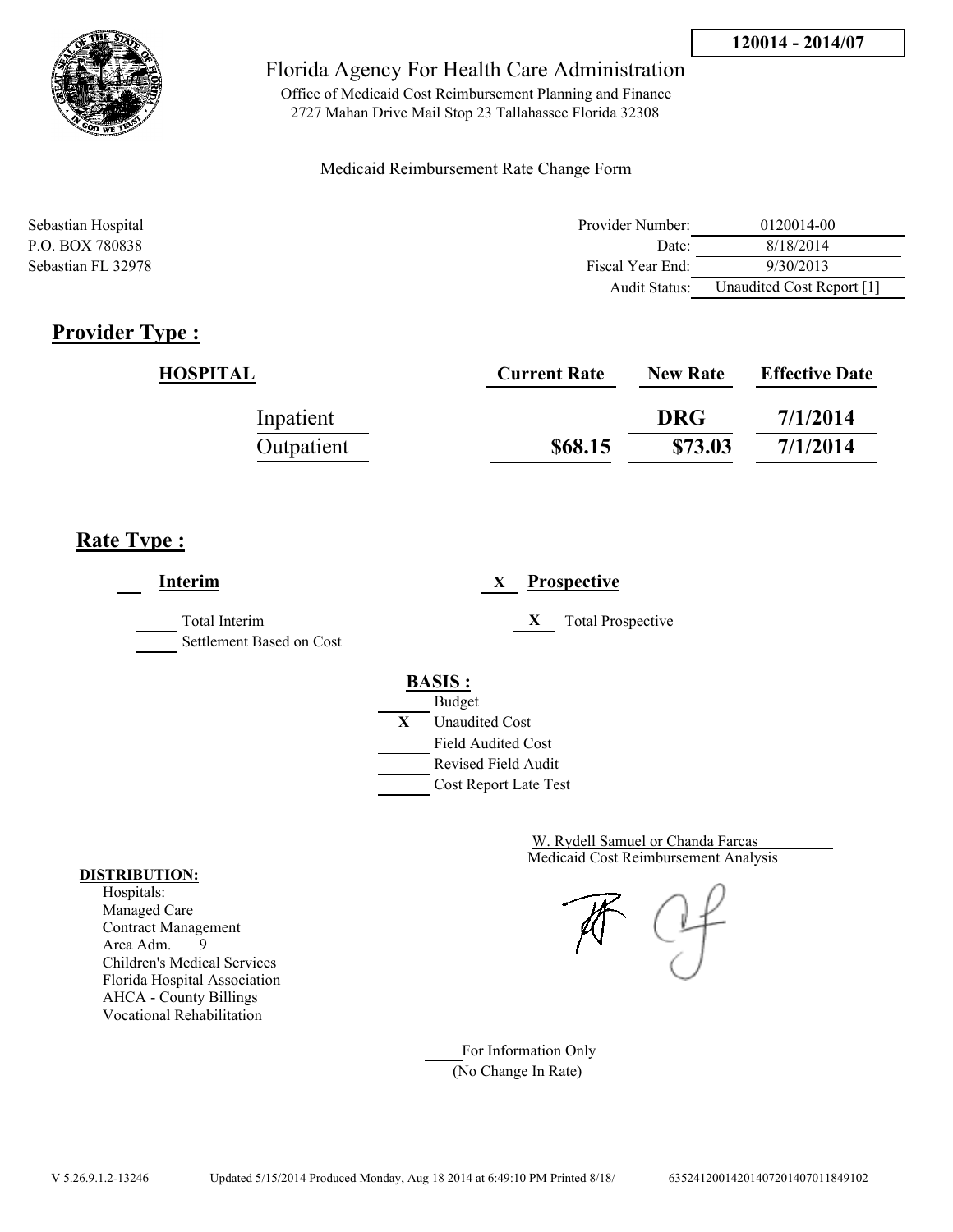

Office of Medicaid Cost Reimbursement Planning and Finance 2727 Mahan Drive Mail Stop 23 Tallahassee Florida 32308

### Medicaid Reimbursement Rate Change Form

St. Catherine's Rehabilitation Hospital 1050 NE 125 ST North Miami FL 33161

| Provider Number: | 0120022-00                |
|------------------|---------------------------|
| Date             | 8/18/2014                 |
| Fiscal Year End: | 9/30/2013                 |
| Audit Status:    | Unaudited Cost Report [1] |

# **Provider Type :**

| HOSPITAL   | <b>Current Rate</b> | <b>New Rate</b> | <b>Effective Date</b> |
|------------|---------------------|-----------------|-----------------------|
| Inpatient  |                     | <b>DRG</b>      | 7/1/2014              |
| Outpatient | \$14.66             | \$9.15          | 7/1/2014              |

## **Rate Type :**

**Interim X Prospective** Total Interim **X** Total Prospective Settlement Based on Cost **BASIS :** Budget **X** Unaudited Cost Field Audited Cost Revised Field Audit Cost Report Late Test

> Medicaid Cost Reimbursement Analysis W. Rydell Samuel or Chanda Farcas

For Information Only (No Change In Rate)

#### **DISTRIBUTION:**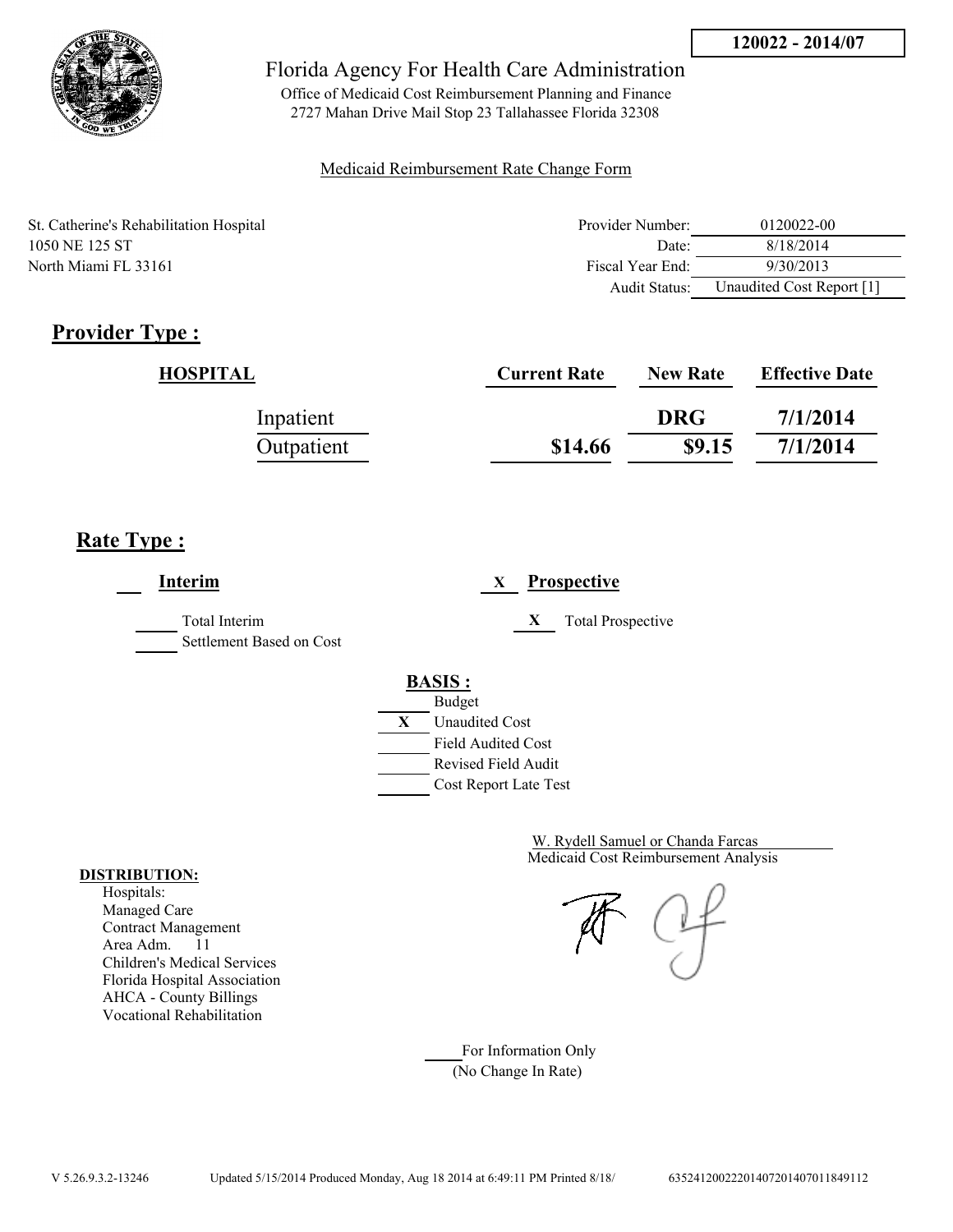

Office of Medicaid Cost Reimbursement Planning and Finance 2727 Mahan Drive Mail Stop 23 Tallahassee Florida 32308

### Medicaid Reimbursement Rate Change Form

| Healthsouth Larkin Hospital-Miami | Provider Number: | 0120057-00                |
|-----------------------------------|------------------|---------------------------|
| 7031 SW 62 AVE.                   | Date:            | 8/18/2014                 |
| South Miami FL 33143              | Fiscal Year End: | 12/31/2012                |
|                                   | Audit Status:    | Unaudited Cost Report [1] |

# **Provider Type :**

| <b>HOSPITAL</b>                      | <b>Current Rate</b> | <b>New Rate</b> | <b>Effective Date</b> |
|--------------------------------------|---------------------|-----------------|-----------------------|
| Inpatient                            |                     | <b>DRG</b>      | 7/1/2014              |
| Outpatient                           | \$205.14            | \$218.07        | 7/1/2014              |
| <b>Inpatient County Billing Rate</b> | <b>DRG</b>          | <b>DRG</b>      | 7/1/2014              |

# **Rate Type :**

**Interim X Prospective**

Total Interim **X** Total Prospective Settlement Based on Cost

> **BASIS :** Budget



Medicaid Cost Reimbursement Analysis W. Rydell Samuel or Chanda Farcas

For Information Only (No Change In Rate)

#### **DISTRIBUTION:**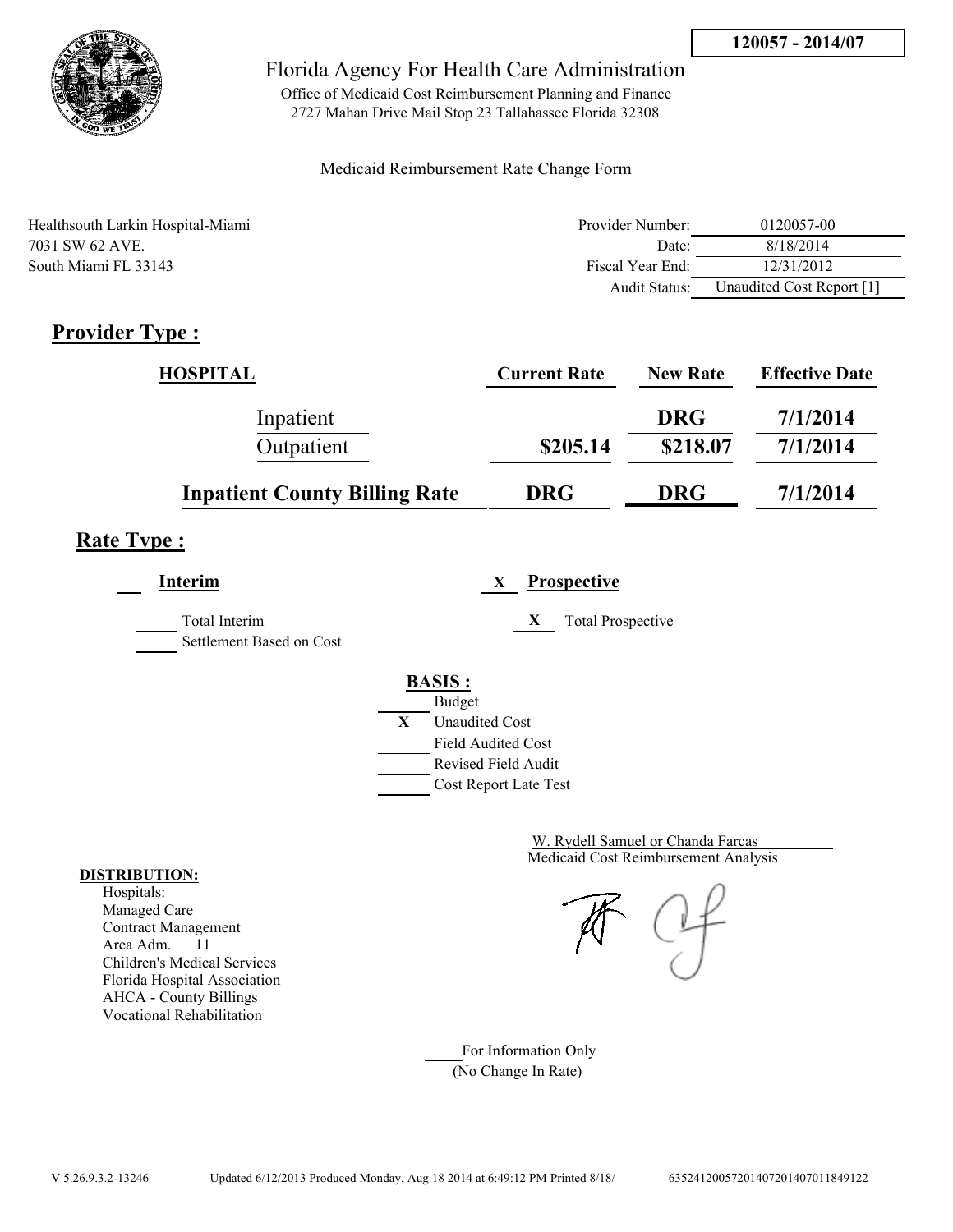

Office of Medicaid Cost Reimbursement Planning and Finance 2727 Mahan Drive Mail Stop 23 Tallahassee Florida 32308

### Medicaid Reimbursement Rate Change Form

| Oak Hill Hospital    | Provider Number:     | 0120073-00                |
|----------------------|----------------------|---------------------------|
| P.O. BOX 5300        | Date:                | 8/18/2014                 |
| Spring Hill FL 33526 | Fiscal Year End:     | 2/28/2013                 |
|                      | <b>Audit Status:</b> | Unaudited Cost Report [1] |

## **Provider Type :**

| HOSPITAL   | <b>Current Rate</b> | <b>New Rate</b> | <b>Effective Date</b> |
|------------|---------------------|-----------------|-----------------------|
| Inpatient  |                     | <b>DRG</b>      | 7/1/2014              |
| Outpatient | \$61.51             | \$65.90         | 7/1/2014              |

## **Rate Type :**

**Interim X Prospective** Total Interim **X** Total Prospective Settlement Based on Cost **BASIS :** Budget **X** Unaudited Cost Field Audited Cost Revised Field Audit Cost Report Late Test

> Medicaid Cost Reimbursement Analysis W. Rydell Samuel or Chanda Farcas

For Information Only (No Change In Rate)

#### **DISTRIBUTION:**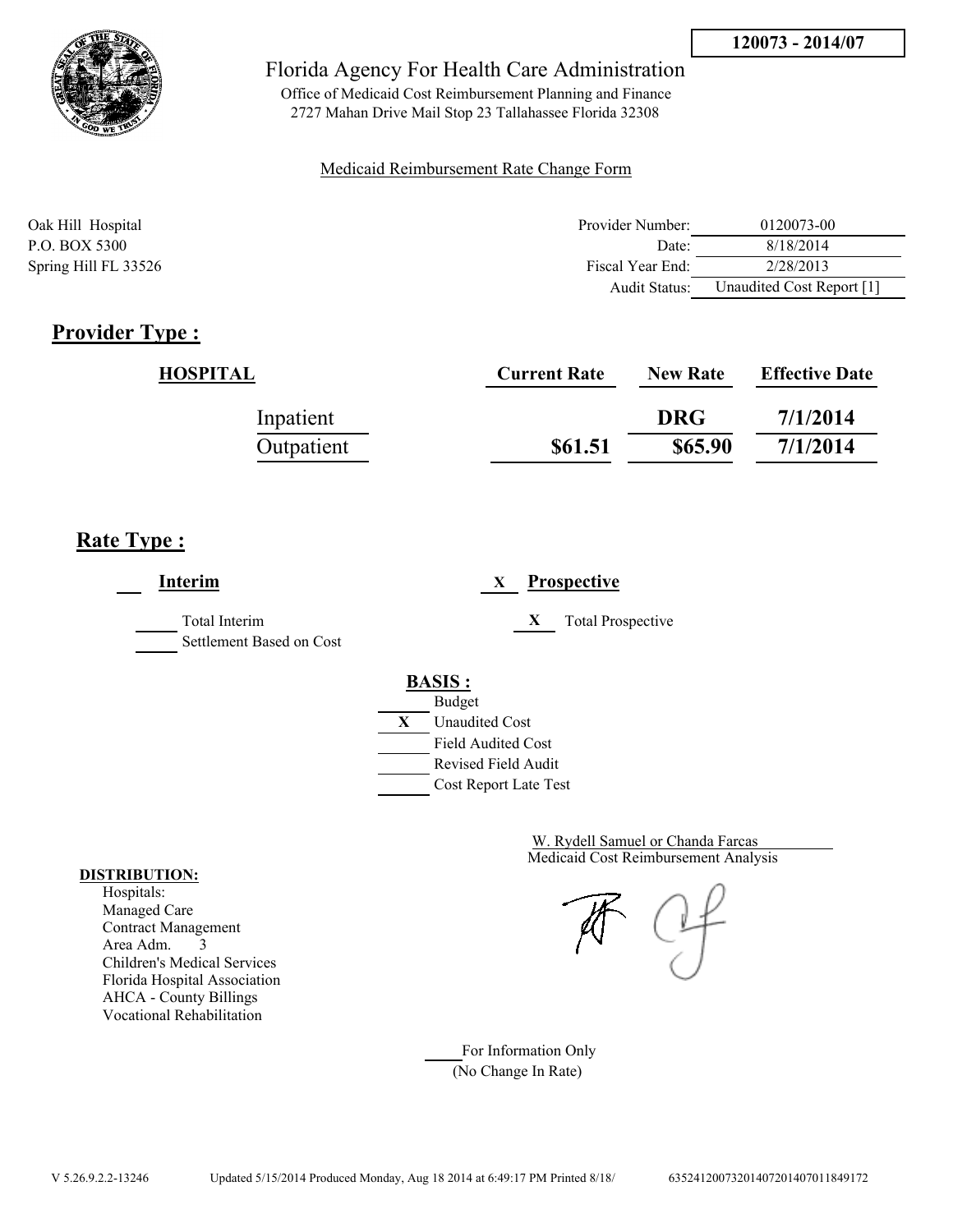

Office of Medicaid Cost Reimbursement Planning and Finance 2727 Mahan Drive Mail Stop 23 Tallahassee Florida 32308

### Medicaid Reimbursement Rate Change Form

| Mease Hospital Countryside | Provider Number: | 0120081-00                |
|----------------------------|------------------|---------------------------|
| 16331 BayVista Drive       | Date:            | 8/18/2014                 |
| Clearwater FL 33760        | Fiscal Year End: | 12/31/2012                |
|                            | Audit Status:    | Unaudited Cost Report [1] |

## **Provider Type :**

| HOSPITAL   | <b>Current Rate</b> | <b>New Rate</b> | <b>Effective Date</b> |
|------------|---------------------|-----------------|-----------------------|
| Inpatient  |                     | <b>DRG</b>      | 7/1/2014              |
| Outpatient | \$72.37             | \$75.58         | 7/1/2014              |

## **Rate Type :**

**Interim X Prospective** Total Interim **X** Total Prospective Settlement Based on Cost **BASIS :** Budget **X** Unaudited Cost Field Audited Cost Revised Field Audit Cost Report Late Test

> Medicaid Cost Reimbursement Analysis W. Rydell Samuel or Chanda Farcas

For Information Only (No Change In Rate)

#### **DISTRIBUTION:**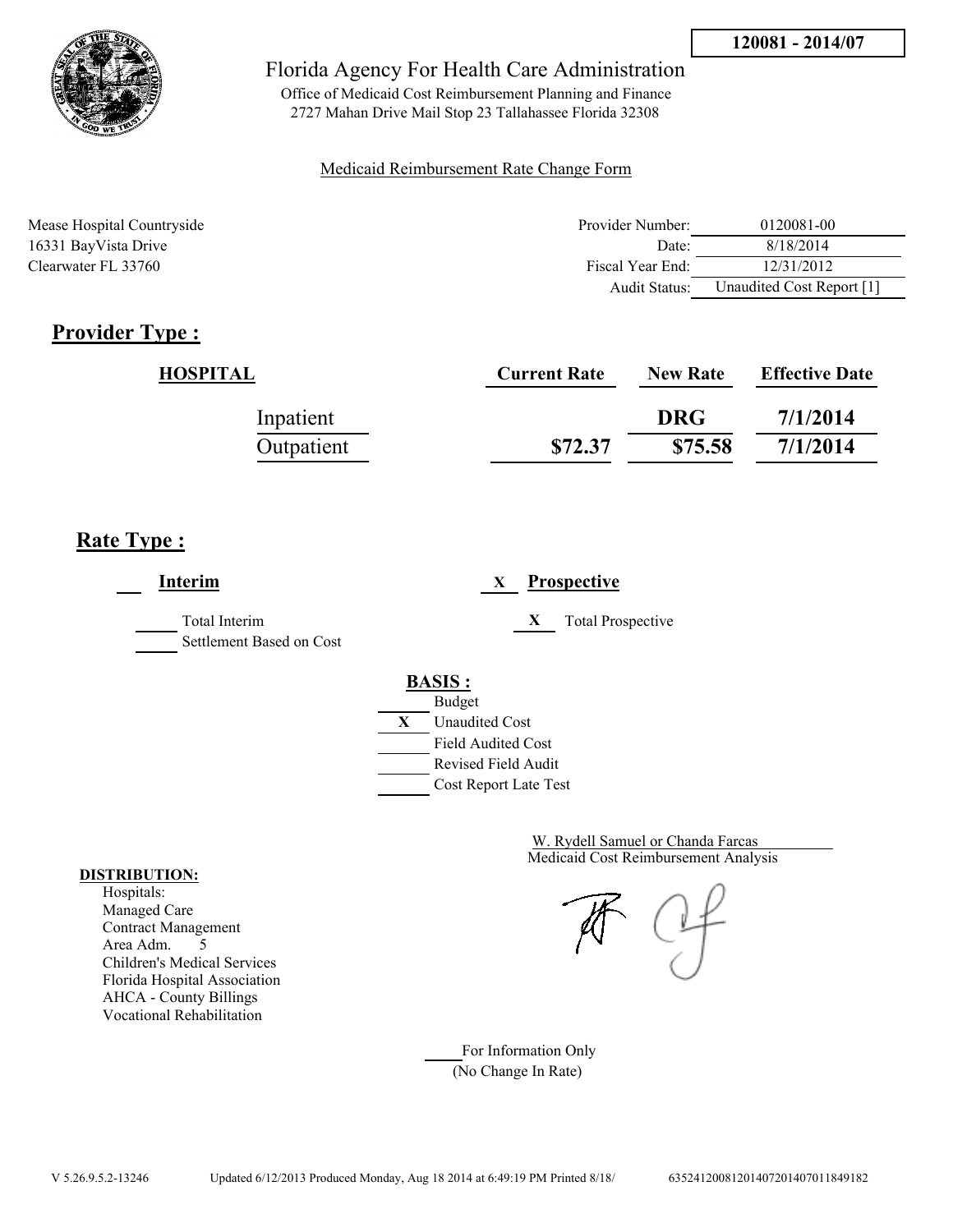

Office of Medicaid Cost Reimbursement Planning and Finance 2727 Mahan Drive Mail Stop 23 Tallahassee Florida 32308

### Medicaid Reimbursement Rate Change Form

| Delray Comm. Hosp.    | Provider Number: | 0120090-00                |  |
|-----------------------|------------------|---------------------------|--|
| 5352 Linton Blyd      | Date:            | 8/18/2014                 |  |
| Delray Beach FL 33445 | Fiscal Year End: | 12/31/2012                |  |
|                       | Audit Status:    | Unaudited Cost Report [1] |  |
|                       |                  | Rate Includes Buy Back    |  |

## **Provider Type :**

| HOSPITAL   | <b>Current Rate</b> | <b>New Rate</b> | <b>Effective Date</b> |
|------------|---------------------|-----------------|-----------------------|
| Inpatient  |                     | <b>DRG</b>      | 7/1/2014              |
| Outpatient | \$122.44            | \$96.67         | 7/1/2014              |

## **Rate Type :**

**Interim X Prospective** Total Interim **X** Total Prospective Settlement Based on Cost **BASIS :** Budget **X** Unaudited Cost Field Audited Cost Revised Field Audit Cost Report Late Test

> Medicaid Cost Reimbursement Analysis W. Rydell Samuel or Chanda Farcas

For Information Only (No Change In Rate)

#### **DISTRIBUTION:**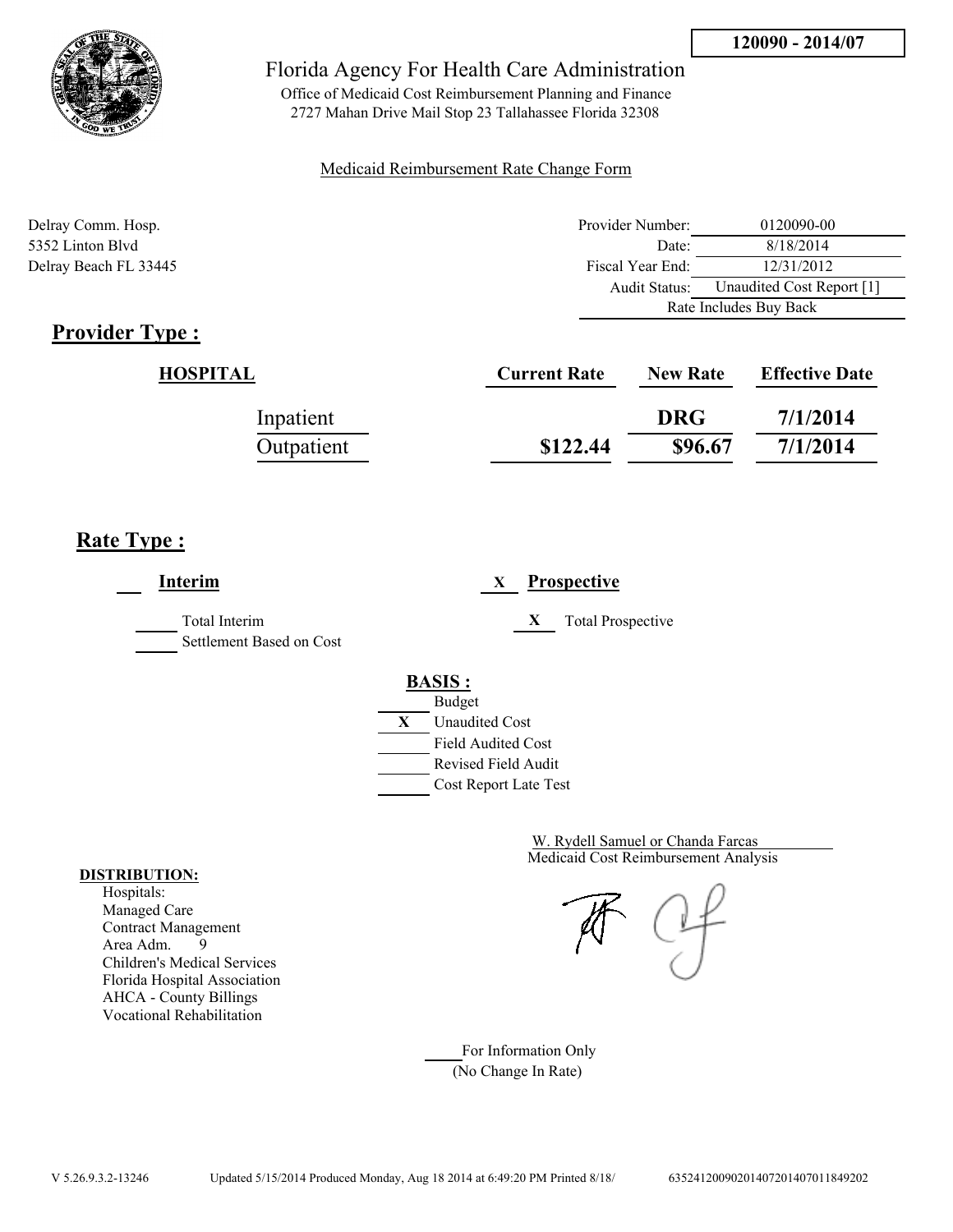

Office of Medicaid Cost Reimbursement Planning and Finance 2727 Mahan Drive Mail Stop 23 Tallahassee Florida 32308

### Medicaid Reimbursement Rate Change Form

| St. Petersburg General Hospital | Provider Number: | 0120103-00                |
|---------------------------------|------------------|---------------------------|
| 6500 38TH AVE., NORTH           | Date:            | 8/18/2014                 |
| St Petersburg FL 33710          | Fiscal Year End: | 4/30/2013                 |
|                                 | Audit Status:    | Unaudited Cost Report [1] |

# **Provider Type :**

| <b>HOSPITAL</b>                      | <b>Current Rate</b> | <b>New Rate</b> | <b>Effective Date</b> |
|--------------------------------------|---------------------|-----------------|-----------------------|
| Inpatient                            |                     | <b>DRG</b>      | 7/1/2014              |
| Outpatient                           | \$87.84             | \$95.11         | 7/1/2014              |
| <b>Inpatient County Billing Rate</b> | <b>DRG</b>          | <b>DRG</b>      | 7/1/2014              |

# **Rate Type :**

**Interim X Prospective**

Total Interim **X** Total Prospective Settlement Based on Cost

**BASIS :**



Medicaid Cost Reimbursement Analysis W. Rydell Samuel or Chanda Farcas

For Information Only (No Change In Rate)

#### **DISTRIBUTION:**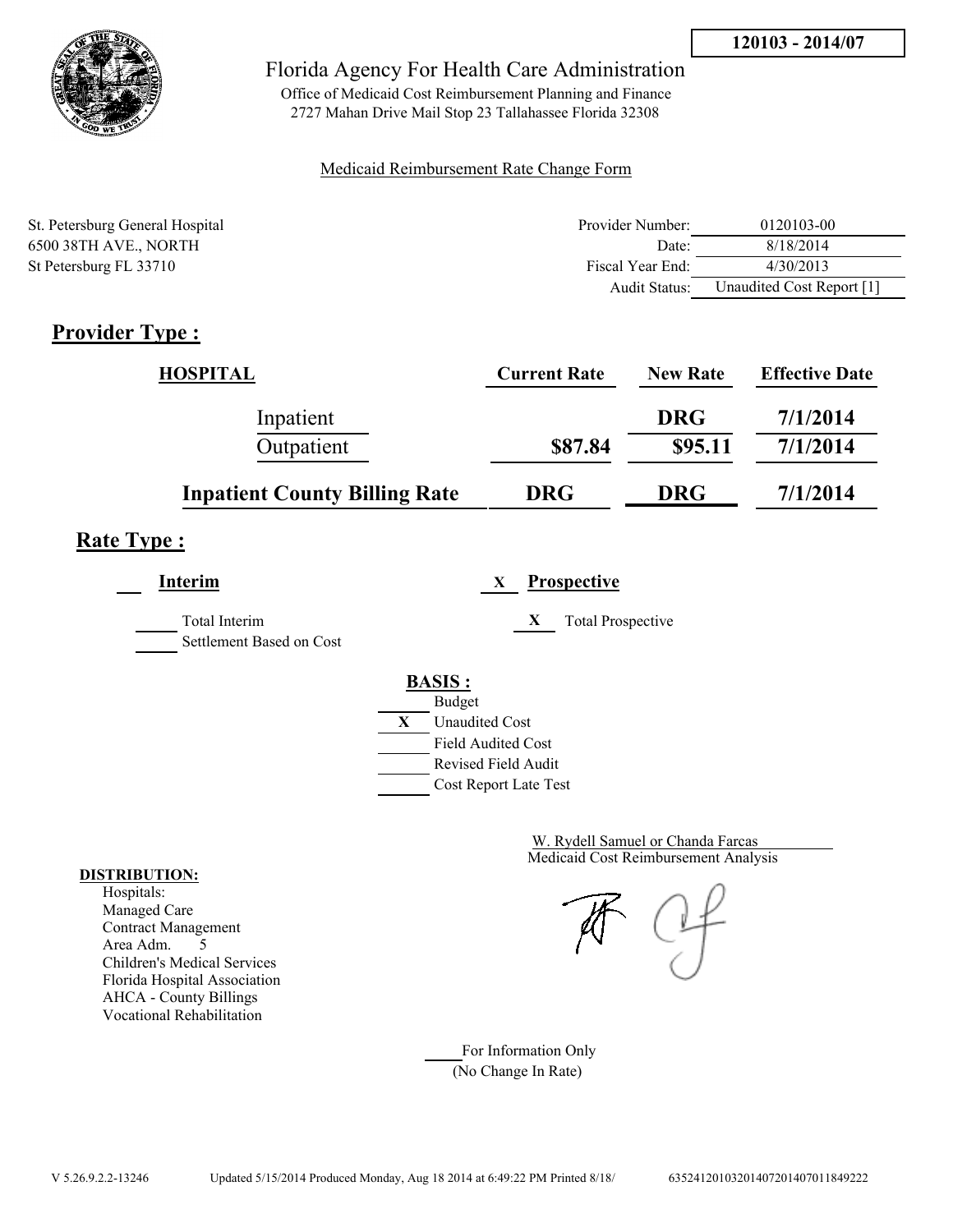

Office of Medicaid Cost Reimbursement Planning and Finance 2727 Mahan Drive Mail Stop 23 Tallahassee Florida 32308

### Medicaid Reimbursement Rate Change Form

Palms Of Pasadena Hospital **Provider Number:** 0120111-00 1501 Pasadena Ave. Date: 8/18/2014 South Pasadena FL 33707 Fiscal Year End: 11/30/2012 Audit Status: Unaudited Cost Report [1]

# **Provider Type :**

| HOSPITAL   | <b>Current Rate</b> | <b>New Rate</b> | <b>Effective Date</b> |
|------------|---------------------|-----------------|-----------------------|
| Inpatient  |                     | <b>DRG</b>      | 7/1/2014              |
| Outpatient | \$102.30            | \$109.61        | 7/1/2014              |

# **Rate Type :**

**Interim X Prospective** Total Interim **X** Total Prospective Settlement Based on Cost **BASIS :** Budget **X** Unaudited Cost Field Audited Cost Revised Field Audit Cost Report Late Test

> Medicaid Cost Reimbursement Analysis W. Rydell Samuel or Chanda Farcas

For Information Only (No Change In Rate)

#### **DISTRIBUTION:**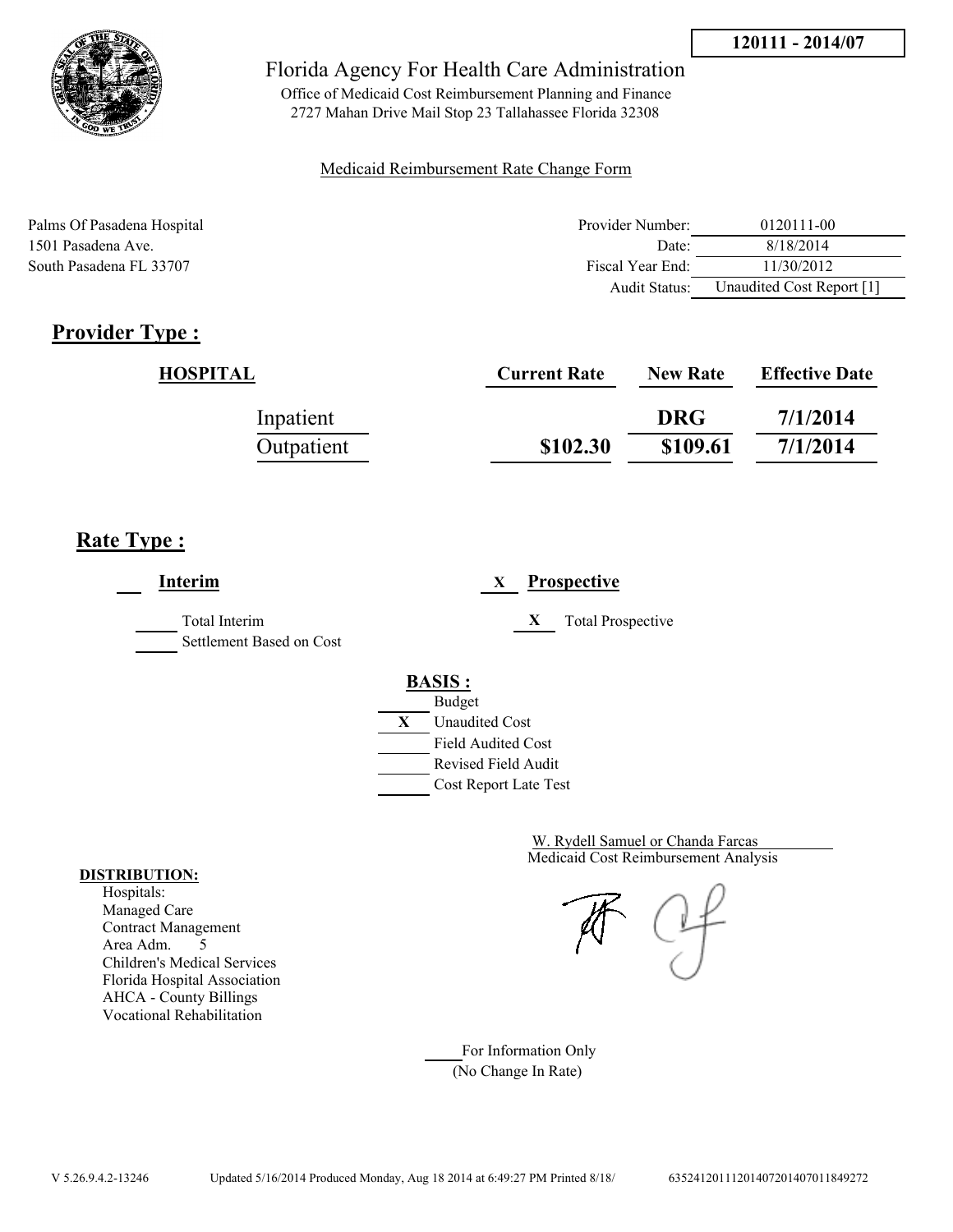

Office of Medicaid Cost Reimbursement Planning and Finance 2727 Mahan Drive Mail Stop 23 Tallahassee Florida 32308

### Medicaid Reimbursement Rate Change Form

| Kendall Medical Center | Provider Number: | 0120138-00                |
|------------------------|------------------|---------------------------|
| 11750 SW 40TH ST       | Date:            | 8/18/2014                 |
| Miami FL 33175         | Fiscal Year End: | 12/31/2012                |
|                        | Audit Status:    | Unaudited Cost Report [1] |

## **Provider Type :**

| <b>HOSPITAL</b>                      | <b>Current Rate</b> | <b>New Rate</b> | <b>Effective Date</b> |
|--------------------------------------|---------------------|-----------------|-----------------------|
| Inpatient                            |                     | <b>DRG</b>      | 7/1/2014              |
| Outpatient                           | \$83.98             | \$83.22         | 7/1/2014              |
| <b>Inpatient County Billing Rate</b> | <b>DRG</b>          | <b>DRG</b>      | 7/1/2014              |

## **Rate Type :**

**Interim X Prospective**

Total Interim **X** Total Prospective Settlement Based on Cost

**BASIS :**



Medicaid Cost Reimbursement Analysis W. Rydell Samuel or Chanda Farcas

For Information Only (No Change In Rate)

#### **DISTRIBUTION:**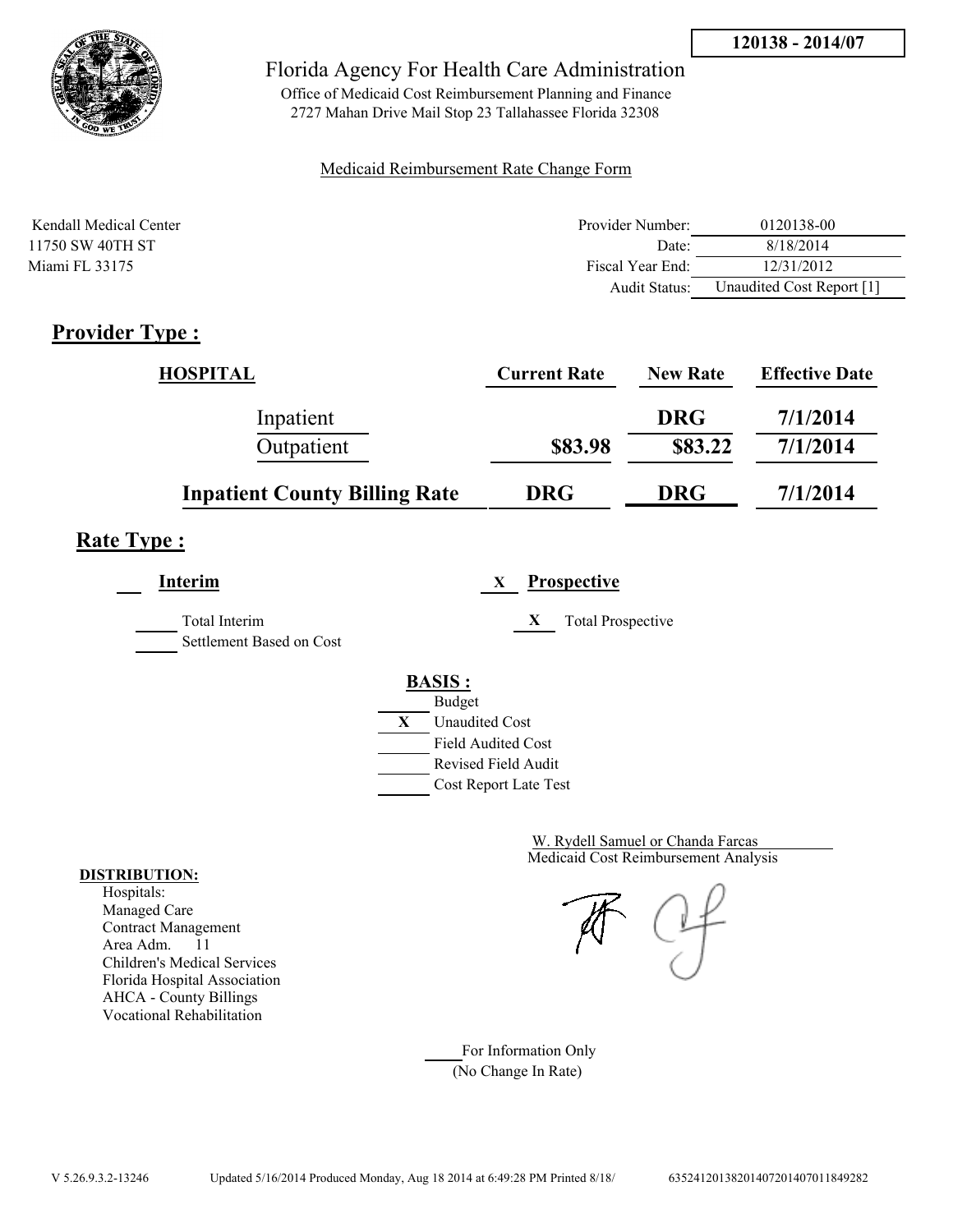

Office of Medicaid Cost Reimbursement Planning and Finance 2727 Mahan Drive Mail Stop 23 Tallahassee Florida 32308

### Medicaid Reimbursement Rate Change Form

| <b>St Anthonys Hospital</b>                | Provider Number: | 0120227-00                |
|--------------------------------------------|------------------|---------------------------|
| 3001 W. ML King Blvd. Post Office Box 4227 | Date:            | 8/18/2014                 |
| Tampa FL 33677-4227                        | Fiscal Year End: | 12/31/2012                |
|                                            | Audit Status:    | Unaudited Cost Report [1] |

# **Provider Type :**

| <b>HOSPITAL</b>                      | <b>Current Rate</b> | <b>New Rate</b> | <b>Effective Date</b> |
|--------------------------------------|---------------------|-----------------|-----------------------|
| Inpatient                            |                     | <b>DRG</b>      | 7/1/2014              |
| Outpatient                           | \$134.23            | \$136.96        | 7/1/2014              |
| <b>Inpatient County Billing Rate</b> | <b>DRG</b>          | <b>DRG</b>      | 7/1/2014              |

# **Rate Type :**

**Interim X Prospective** Total Interim **X** Total Prospective Settlement Based on Cost **BASIS :**



Medicaid Cost Reimbursement Analysis W. Rydell Samuel or Chanda Farcas

For Information Only (No Change In Rate)

#### **DISTRIBUTION:**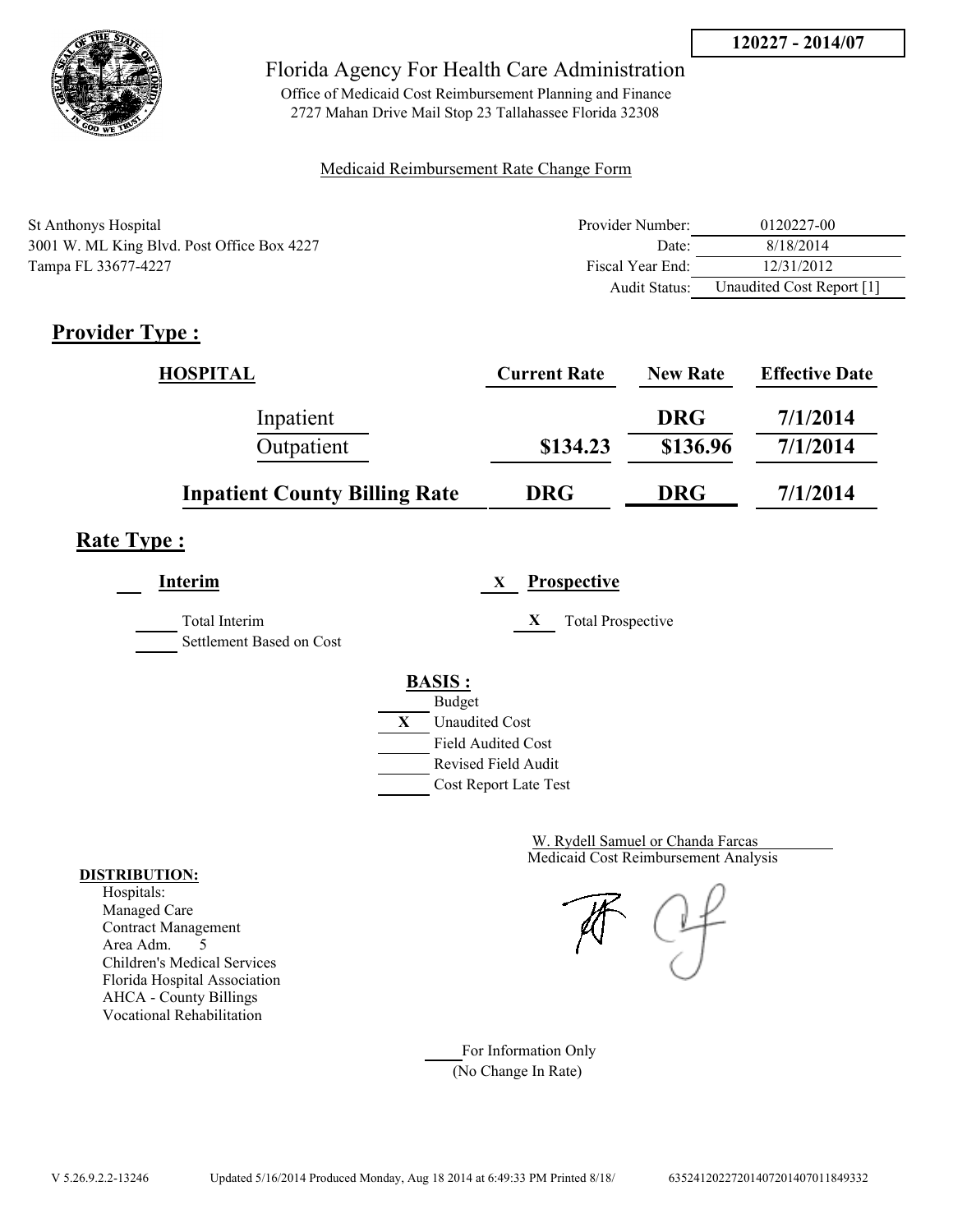

Office of Medicaid Cost Reimbursement Planning and Finance 2727 Mahan Drive Mail Stop 23 Tallahassee Florida 32308

### Medicaid Reimbursement Rate Change Form

| W. Boca Med. Ctr.   | Provider Number: | 0120243-00                |
|---------------------|------------------|---------------------------|
| 21644 STATE RD 7    | Date:            | 8/18/2014                 |
| Boca Raton FL 33428 | Fiscal Year End: | 12/31/2012                |
|                     | Audit Status:    | Unaudited Cost Report [1] |

## **Provider Type :**

| HOSPITAL   | <b>Current Rate</b> | <b>New Rate</b> | <b>Effective Date</b> |
|------------|---------------------|-----------------|-----------------------|
| Inpatient  |                     | <b>DRG</b>      | 7/1/2014              |
| Outpatient | \$112.72            | \$88.47         | 7/1/2014              |

## **Rate Type :**

**Interim X Prospective** Total Interim **X** Total Prospective Settlement Based on Cost **BASIS :** Budget **X** Unaudited Cost Field Audited Cost Revised Field Audit Cost Report Late Test

> Medicaid Cost Reimbursement Analysis W. Rydell Samuel or Chanda Farcas

For Information Only (No Change In Rate)

#### **DISTRIBUTION:**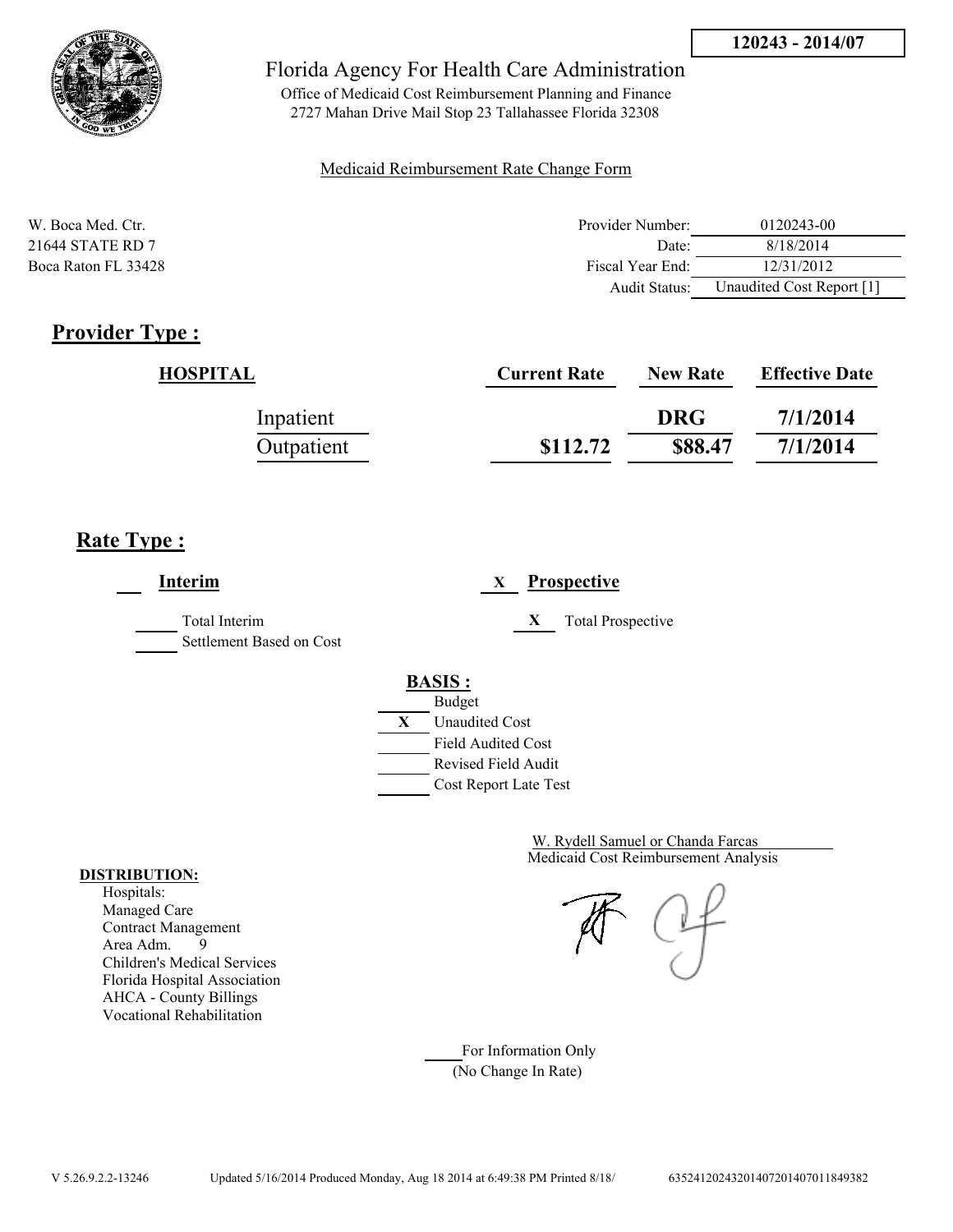



Office of Medicaid Cost Reimbursement Planning and Finance 2727 Mahan Drive Mail Stop 23 Tallahassee Florida 32308

### Medicaid Reimbursement Rate Change Form

| Palms West Hospital  | Provider Number:     | 0120260-00                |
|----------------------|----------------------|---------------------------|
| P.O. BOX 1150        | Date:                | 8/18/2014                 |
| Loxahatchee FL 33470 | Fiscal Year End:     | 5/31/2013                 |
|                      | <b>Audit Status:</b> | Unaudited Cost Report [1] |

# **Provider Type :**

| <b>HOSPITAL</b>                      | <b>Current Rate</b> | <b>New Rate</b> | <b>Effective Date</b> |
|--------------------------------------|---------------------|-----------------|-----------------------|
| Inpatient                            |                     | <b>DRG</b>      | 7/1/2014              |
| Outpatient                           | \$128.40            | \$89.26         | 7/1/2014              |
| <b>Inpatient County Billing Rate</b> | <b>DRG</b>          | <b>DRG</b>      | 7/1/2014              |

## **Rate Type :**

**Interim X Prospective**

Total Interim **X** Total Prospective

Settlement Based on Cost

# **BASIS :**



Medicaid Cost Reimbursement Analysis W. Rydell Samuel or Chanda Farcas

For Information Only (No Change In Rate)

#### **DISTRIBUTION:**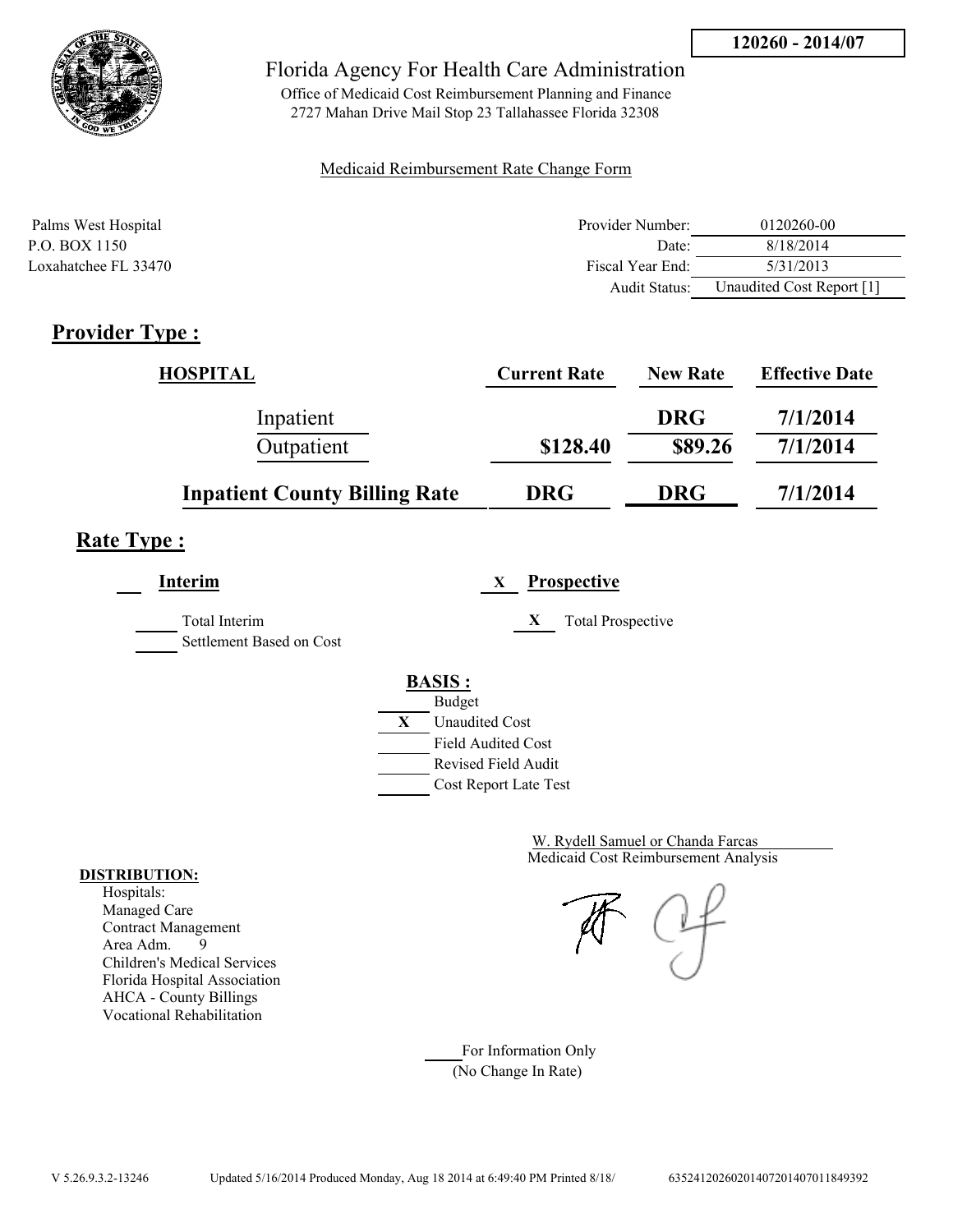

Office of Medicaid Cost Reimbursement Planning and Finance 2727 Mahan Drive Mail Stop 23 Tallahassee Florida 32308

### Medicaid Reimbursement Rate Change Form

| HealthSouth Rehabiliation Hospital-Sunrise | Provider Number: | 0120278-00                |
|--------------------------------------------|------------------|---------------------------|
| 4399 NOB HILL RD                           | Date:            | 8/18/2014                 |
| Ft Lauderdale FL 33351                     | Fiscal Year End: | 12/31/2012                |
|                                            | Audit Status:    | Unaudited Cost Report [1] |

# **Provider Type :**

| HOSPITAL   | <b>Current Rate</b> | <b>New Rate</b> | <b>Effective Date</b> |
|------------|---------------------|-----------------|-----------------------|
| Inpatient  |                     | <b>DRG</b>      | 7/1/2014              |
| Outpatient | \$45.37             | \$36.77         | 7/1/2014              |

## **Rate Type :**

**Interim X Prospective** Total Interim **X** Total Prospective Settlement Based on Cost **BASIS :** Budget **X** Unaudited Cost Field Audited Cost Revised Field Audit Cost Report Late Test

> Medicaid Cost Reimbursement Analysis W. Rydell Samuel or Chanda Farcas

For Information Only (No Change In Rate)

#### **DISTRIBUTION:**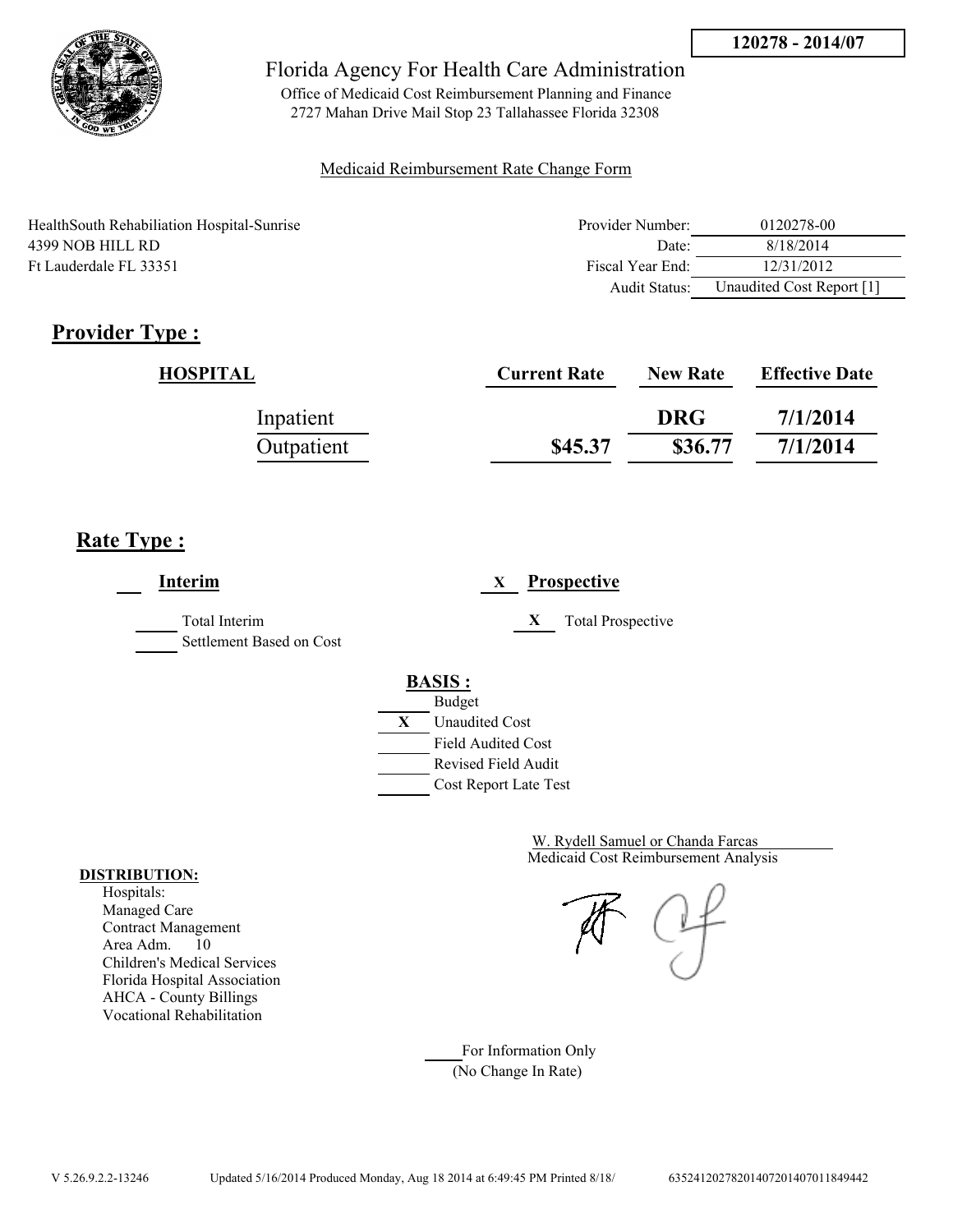

Office of Medicaid Cost Reimbursement Planning and Finance 2727 Mahan Drive Mail Stop 23 Tallahassee Florida 32308

### Medicaid Reimbursement Rate Change Form

| Jupiter Hospital         | Provider Number: | 0120294-00                |
|--------------------------|------------------|---------------------------|
| 1210 S Old Dixie Highway | Date:            | 8/18/2014                 |
| Jupiter FL 33458         | Fiscal Year End: | 9/30/2013                 |
|                          | Audit Status:    | Unaudited Cost Report [1] |

## **Provider Type :**

| <b>HOSPITAL</b> | <b>Current Rate</b> | <b>New Rate</b> | <b>Effective Date</b> |
|-----------------|---------------------|-----------------|-----------------------|
| Inpatient       |                     | <b>DRG</b>      | 7/1/2014              |
| Outpatient      | \$107.36            | \$76.85         | 7/1/2014              |

## **Rate Type :**

**Interim X Prospective** Total Interim **X** Total Prospective Settlement Based on Cost **BASIS :** Budget **X** Unaudited Cost Field Audited Cost Revised Field Audit Cost Report Late Test

> Medicaid Cost Reimbursement Analysis W. Rydell Samuel or Chanda Farcas

For Information Only (No Change In Rate)

#### **DISTRIBUTION:**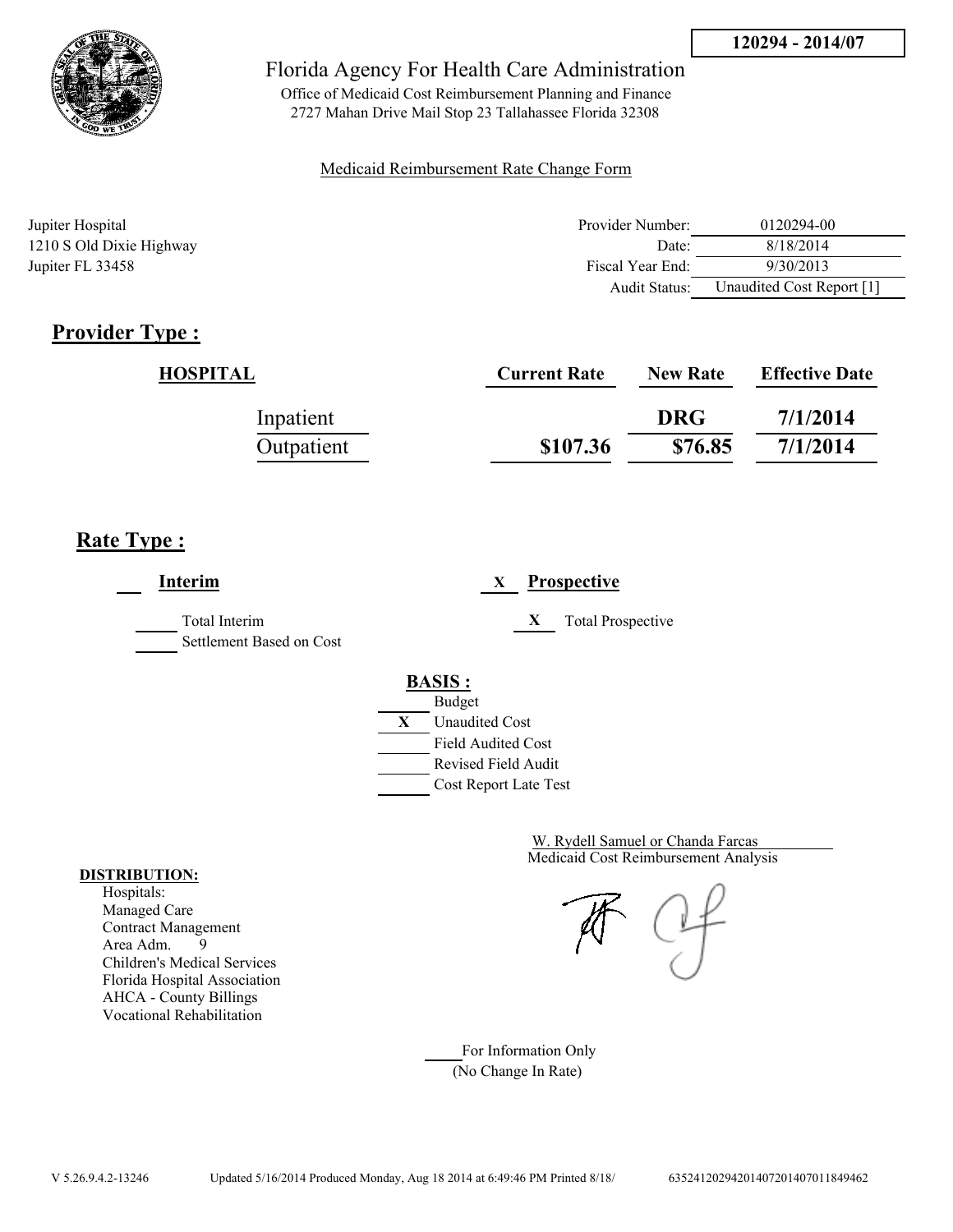

Office of Medicaid Cost Reimbursement Planning and Finance 2727 Mahan Drive Mail Stop 23 Tallahassee Florida 32308

#### Medicaid Reimbursement Rate Change Form

| Columbia Hospital        | Provider Number:     | 0120308-00                |
|--------------------------|----------------------|---------------------------|
| 2201 45TH ST             | Date:                | 8/18/2014                 |
| West Palm Beach FL 33407 | Fiscal Year End:     | 6/30/2013                 |
|                          | <b>Audit Status:</b> | Unaudited Cost Report [1] |

## **Provider Type :**

| <b>HOSPITAL</b>                      | <b>Current Rate</b> | <b>New Rate</b> | <b>Effective Date</b> |
|--------------------------------------|---------------------|-----------------|-----------------------|
| Inpatient                            |                     | <b>DRG</b>      | 7/1/2014              |
| Outpatient                           | \$122.86            | \$83.11         | 7/1/2014              |
| <b>Inpatient County Billing Rate</b> | <b>DRG</b>          | <b>DRG</b>      | 7/1/2014              |

## **Rate Type :**

**Interim X Prospective**

Total Interim **X** Total Prospective Settlement Based on Cost

> **BASIS :** Budget **X** Unaudited Cost Field Audited Cost

Revised Field Audit

Cost Report Late Test

Medicaid Cost Reimbursement Analysis W. Rydell Samuel or Chanda Farcas

For Information Only (No Change In Rate)

#### **DISTRIBUTION:**

Hospitals: Managed Care Contract Management Area Adm. 9 Children's Medical Services Florida Hospital Association AHCA - County Billings Vocational Rehabilitation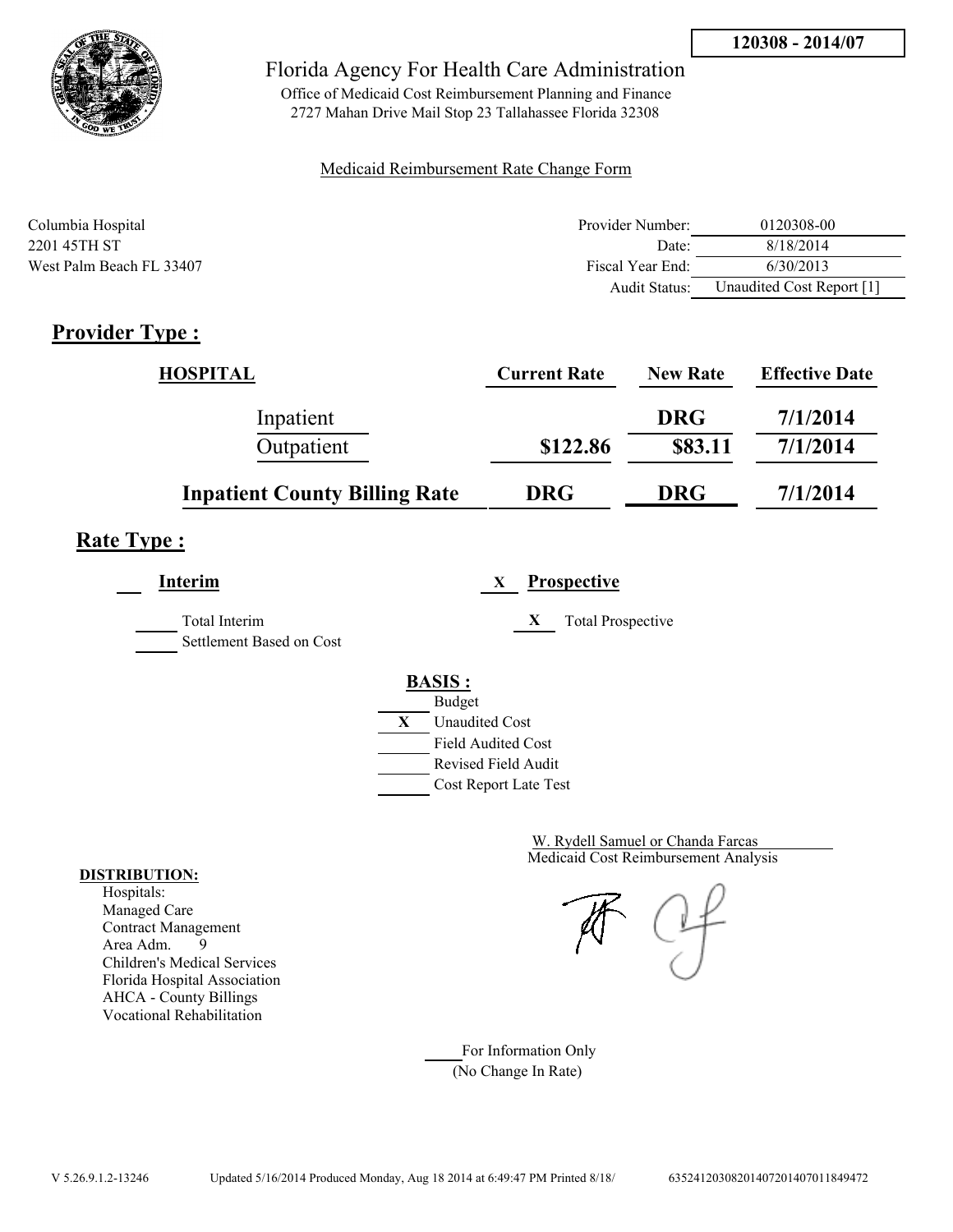



Office of Medicaid Cost Reimbursement Planning and Finance 2727 Mahan Drive Mail Stop 23 Tallahassee Florida 32308

#### Medicaid Reimbursement Rate Change Form

| H L Moffitt Cancer Center | Provider Number: | 0120324-00                |
|---------------------------|------------------|---------------------------|
| 12902 Magnolia Drive      | Date:            | 8/18/2014                 |
| Tampa FL 33612-9497       | Fiscal Year End: | 6/30/2013                 |
|                           | Audit Status:    | Unaudited Cost Report [1] |

### **Provider Type :**

| <b>HOSPITAL</b>                      | <b>Current Rate</b> | <b>New Rate</b> | <b>Effective Date</b> |
|--------------------------------------|---------------------|-----------------|-----------------------|
| Inpatient                            |                     | <b>DRG</b>      | 7/1/2014              |
| Outpatient                           | \$519.72            | \$335.97        | 7/1/2014              |
| <b>Inpatient County Billing Rate</b> | <b>DRG</b>          | <b>DRG</b>      | 7/1/2014              |

## **Rate Type :**

**Interim X Prospective**

Total Interim **X** Total Prospective

Settlement Based on Cost

# **BASIS :**



Medicaid Cost Reimbursement Analysis W. Rydell Samuel or Chanda Farcas

For Information Only (No Change In Rate)

#### **DISTRIBUTION:**

Hospitals: Managed Care Contract Management Area Adm. 6 Children's Medical Services Florida Hospital Association AHCA - County Billings Vocational Rehabilitation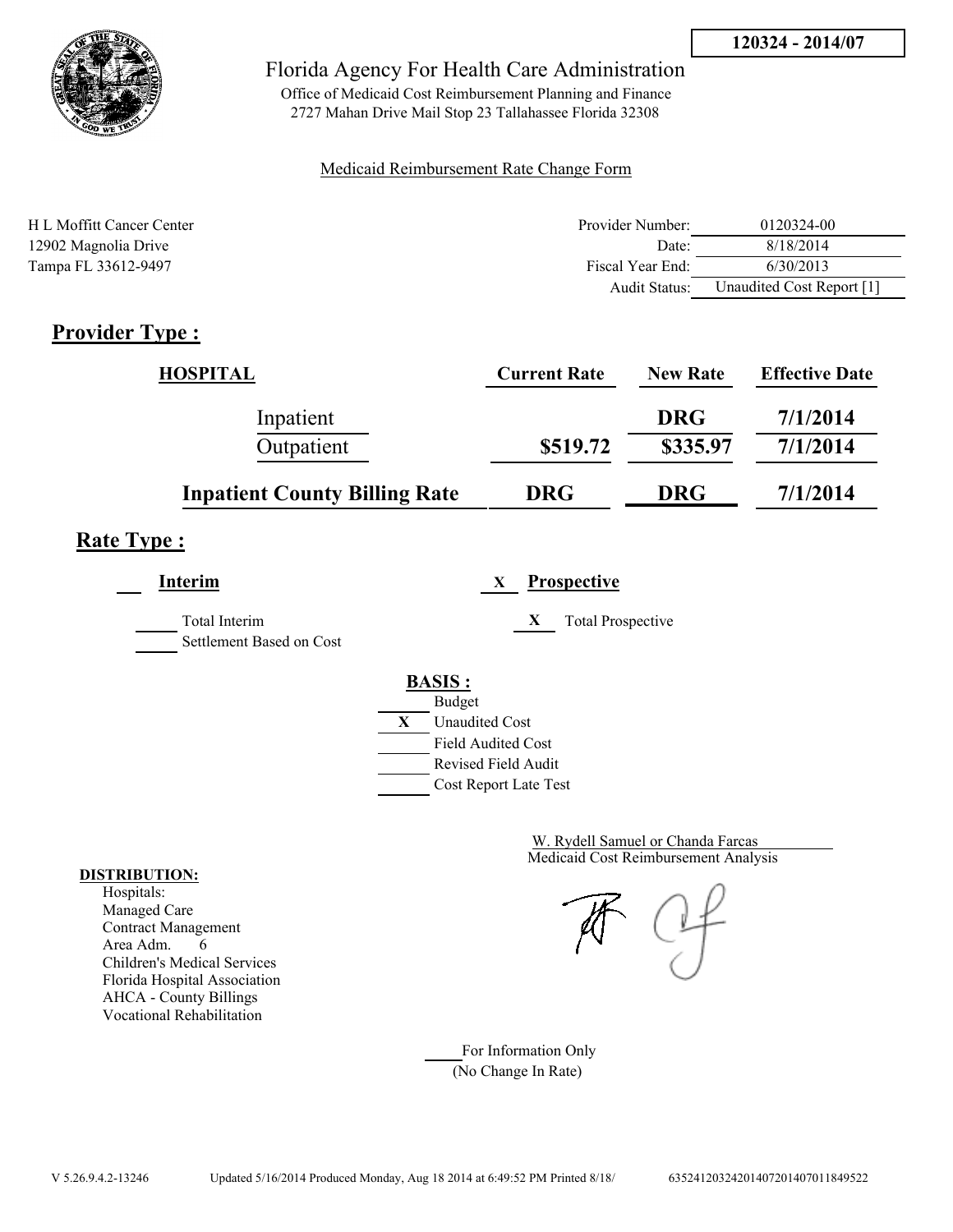



Office of Medicaid Cost Reimbursement Planning and Finance 2727 Mahan Drive Mail Stop 23 Tallahassee Florida 32308

#### Medicaid Reimbursement Rate Change Form

| H L Moffitt Cancer Center | Provider Number: | 0120324-02                |
|---------------------------|------------------|---------------------------|
| 12902 Magnolia Drive      | Date:            | 8/18/2014                 |
| Tampa FL 33612-9497       | Fiscal Year End: | 6/30/2013                 |
|                           | Audit Status:    | Unaudited Cost Report [1] |

## **Provider Type :**

| <b>HOSPITAL</b>                      | <b>Current Rate</b> | <b>New Rate</b> | <b>Effective Date</b> |
|--------------------------------------|---------------------|-----------------|-----------------------|
| Inpatient                            |                     | <b>DRG</b>      | 7/1/2014              |
| Outpatient                           | \$519.72            | \$335.97        | 7/1/2014              |
| <b>Inpatient County Billing Rate</b> | <b>DRG</b>          | <b>DRG</b>      | 7/1/2014              |

## **Rate Type :**

**Interim X Prospective**

Total Interim **X** Total Prospective Settlement Based on Cost



Medicaid Cost Reimbursement Analysis W. Rydell Samuel or Chanda Farcas

For Information Only (No Change In Rate)

#### **DISTRIBUTION:**

Hospitals: Managed Care Contract Management Area Adm. 6 Children's Medical Services Florida Hospital Association AHCA - County Billings Vocational Rehabilitation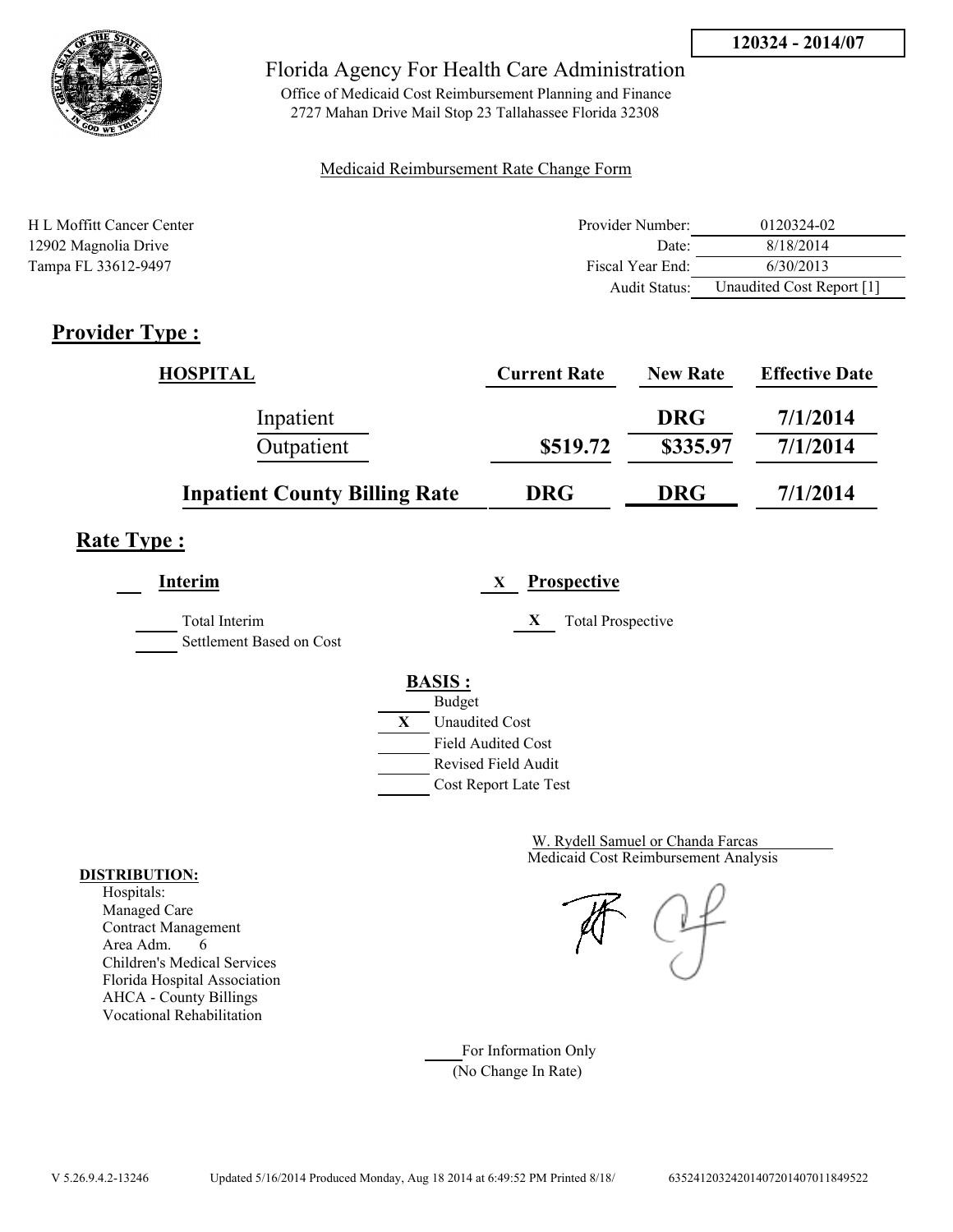

Office of Medicaid Cost Reimbursement Planning and Finance 2727 Mahan Drive Mail Stop 23 Tallahassee Florida 32308

#### Medicaid Reimbursement Rate Change Form

HealthSouth Rehabiliation Hospital-Tallahassee 1675 RIGGINS RD Tallahassee FL 32308

| Provider Number: | 0120332-00                |
|------------------|---------------------------|
| Date             | 8/18/2014                 |
| Fiscal Year End: | 12/31/2012                |
| Audit Status:    | Unaudited Cost Report [1] |

# **Provider Type :**

| HOSPITAL   | <b>Current Rate</b> | <b>New Rate</b> | <b>Effective Date</b> |
|------------|---------------------|-----------------|-----------------------|
| Inpatient  |                     | <b>DRG</b>      | 7/1/2014              |
| Outpatient | \$61.13             | \$65.51         | 7/1/2014              |

## **Rate Type :**

**Interim X Prospective** Total Interim **X** Total Prospective Settlement Based on Cost **BASIS :** Budget **X** Unaudited Cost Field Audited Cost Revised Field Audit Cost Report Late Test

> Medicaid Cost Reimbursement Analysis W. Rydell Samuel or Chanda Farcas

For Information Only (No Change In Rate)

#### **DISTRIBUTION:**

Hospitals: Managed Care Contract Management Area Adm. 2 Children's Medical Services Florida Hospital Association AHCA - County Billings Vocational Rehabilitation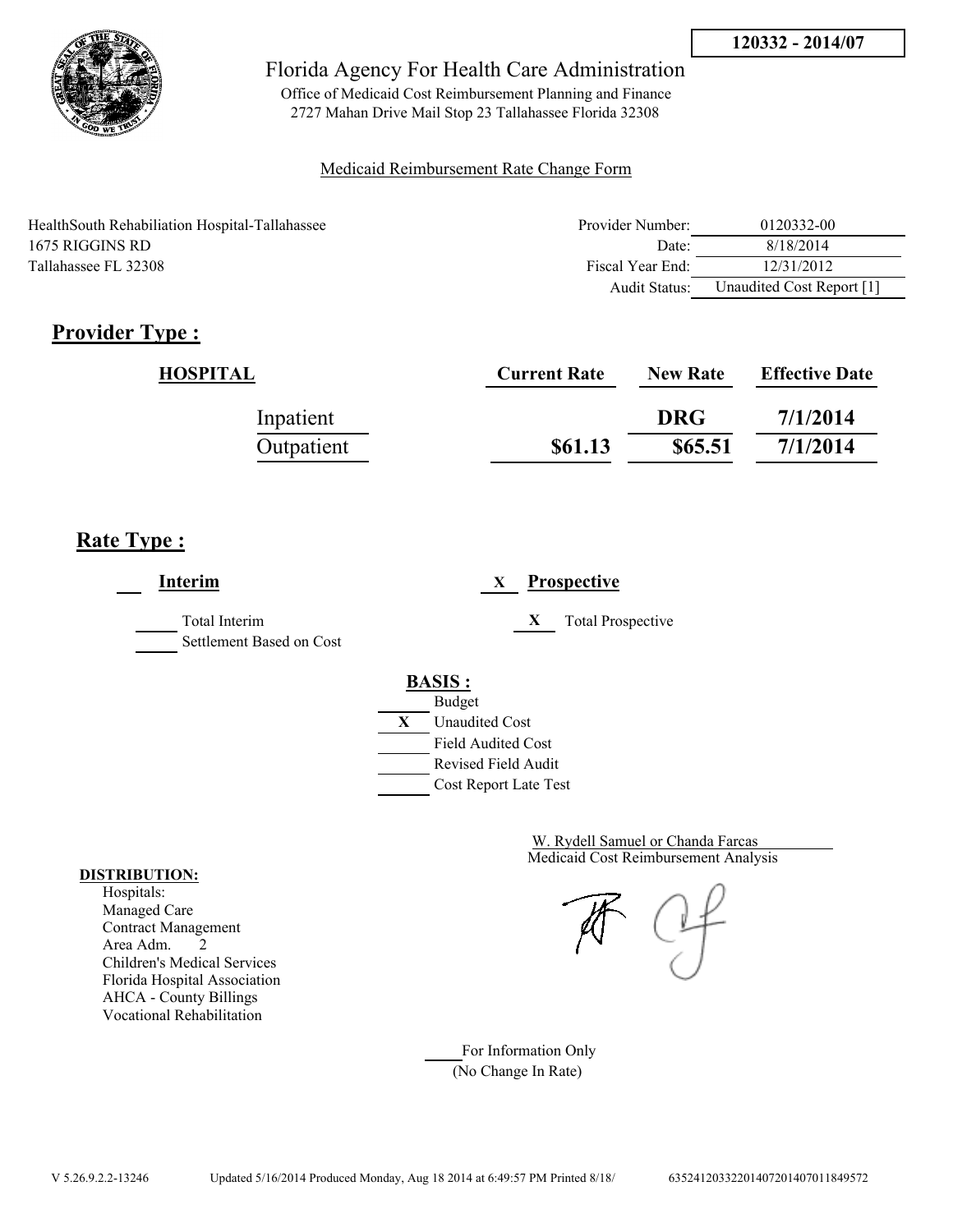

Office of Medicaid Cost Reimbursement Planning and Finance 2727 Mahan Drive Mail Stop 23 Tallahassee Florida 32308

#### Medicaid Reimbursement Rate Change Form

| HealthSouth Rehabilitation Hospital-Treasure Coast | Provider Number: | 0120341-00                |
|----------------------------------------------------|------------------|---------------------------|
| 1600 37TH ST                                       | Date:            | 8/18/2014                 |
| Vero Beach FL 32960                                | Fiscal Year End: | 12/31/2012                |
|                                                    | Audit Status:    | Unaudited Cost Report [1] |

# **Provider Type :**

| HOSPITAL   | <b>Current Rate</b> | <b>New Rate</b> | <b>Effective Date</b> |
|------------|---------------------|-----------------|-----------------------|
| Inpatient  |                     | <b>DRG</b>      | 7/1/2014              |
| Outpatient | \$41.01             | \$43.95         | 7/1/2014              |

## **Rate Type :**

**Interim X Prospective** Total Interim **X** Total Prospective Settlement Based on Cost **BASIS :** Budget **X** Unaudited Cost Field Audited Cost Revised Field Audit Cost Report Late Test

> Medicaid Cost Reimbursement Analysis W. Rydell Samuel or Chanda Farcas

For Information Only (No Change In Rate)

#### **DISTRIBUTION:**

Hospitals: Managed Care Contract Management Area Adm. 9 Children's Medical Services Florida Hospital Association AHCA - County Billings Vocational Rehabilitation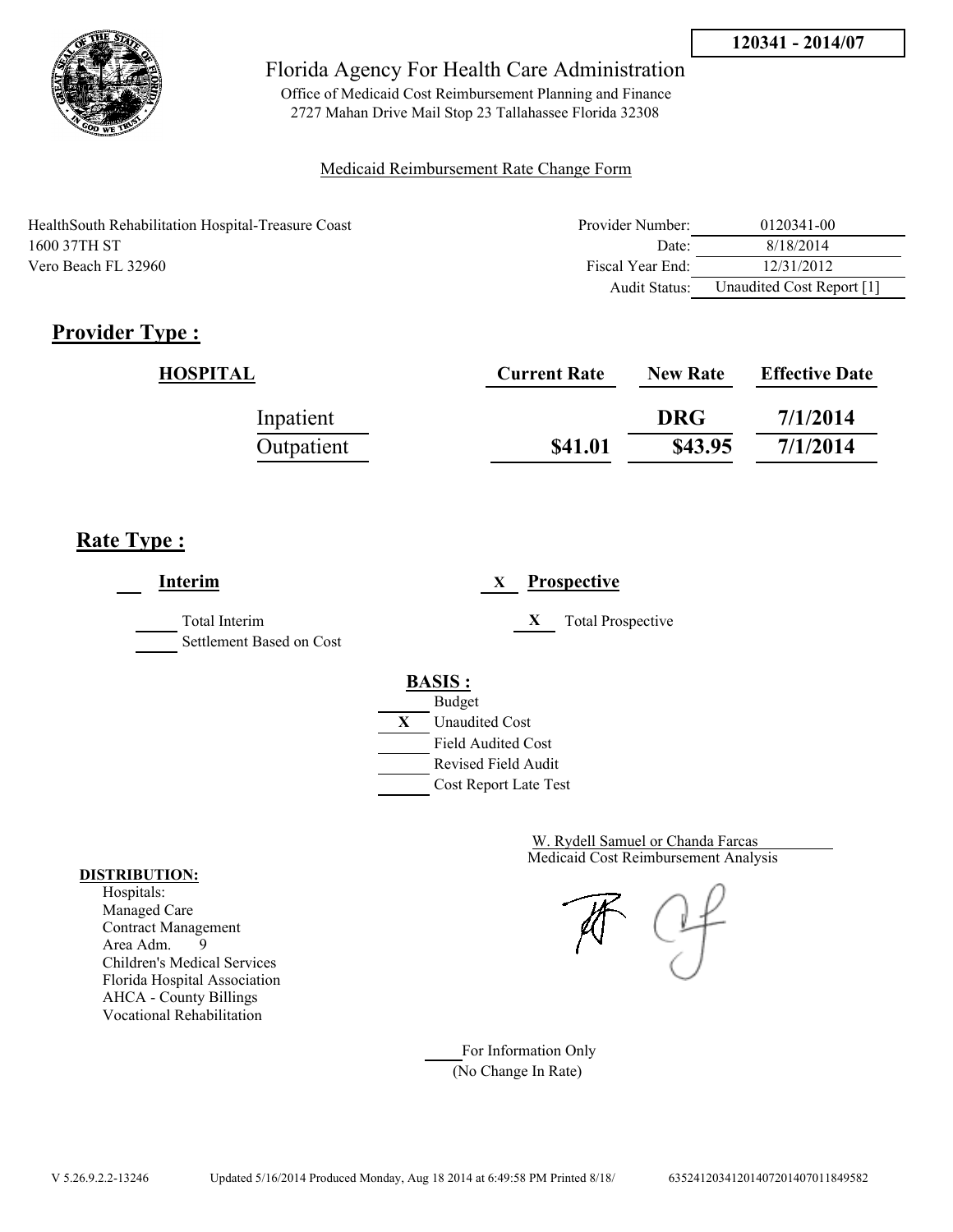

Office of Medicaid Cost Reimbursement Planning and Finance 2727 Mahan Drive Mail Stop 23 Tallahassee Florida 32308

#### Medicaid Reimbursement Rate Change Form

| Aventura Hospital & Medical Center | Provider Number: | 0120375-00                |
|------------------------------------|------------------|---------------------------|
| 20900 Biscayne Blvd                | Date:            | 8/18/2014                 |
| Miami FL 33180                     | Fiscal Year End: | 12/31/2012                |
|                                    | Audit Status:    | Unaudited Cost Report [1] |

# **Provider Type :**

| HOSPITAL   | <b>Current Rate</b> | <b>New Rate</b> | <b>Effective Date</b> |
|------------|---------------------|-----------------|-----------------------|
| Inpatient  |                     | <b>DRG</b>      | 7/1/2014              |
| Outpatient | \$37.26             | \$39.92         | 7/1/2014              |

## **Rate Type :**

**Interim X Prospective** Total Interim **X** Total Prospective Settlement Based on Cost **BASIS :** Budget **X** Unaudited Cost Field Audited Cost Revised Field Audit Cost Report Late Test

> Medicaid Cost Reimbursement Analysis W. Rydell Samuel or Chanda Farcas

For Information Only (No Change In Rate)

#### **DISTRIBUTION:**

Hospitals: Managed Care Contract Management Area Adm. 11 Children's Medical Services Florida Hospital Association AHCA - County Billings Vocational Rehabilitation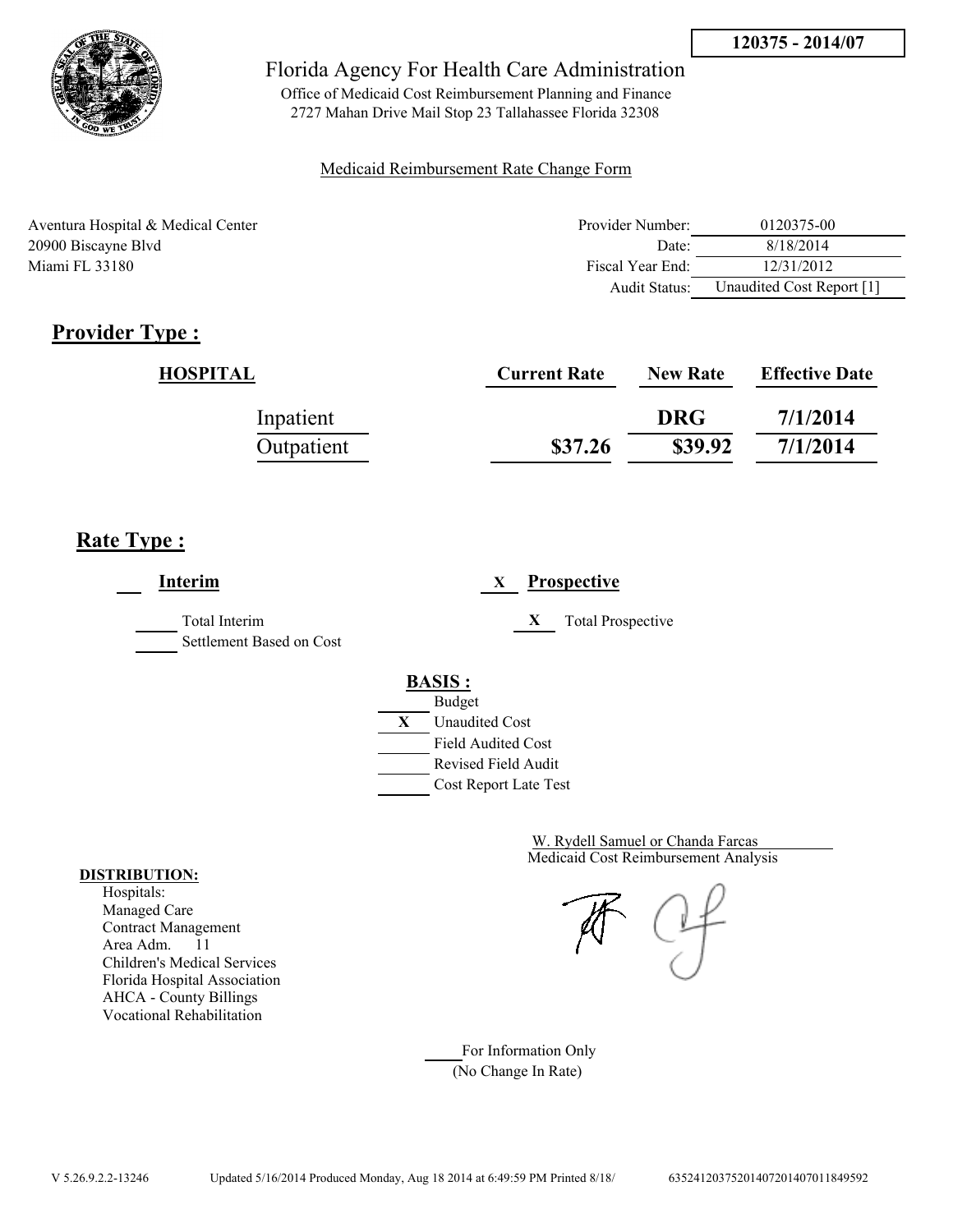

Office of Medicaid Cost Reimbursement Planning and Finance 2727 Mahan Drive Mail Stop 23 Tallahassee Florida 32308

#### Medicaid Reimbursement Rate Change Form

| Health South Rehabiliation Hospital Sarasota | Provider Number: | 0120383-00                |
|----------------------------------------------|------------------|---------------------------|
| 3660 Grandview Parkway #200                  | Date:            | 8/18/2014                 |
| Birmingham AL 35243                          | Fiscal Year End: | 12/31/2012                |
|                                              | Audit Status:    | Unaudited Cost Report [1] |

# **Provider Type :**

| HOSPITAL   | <b>Current Rate</b> | <b>New Rate</b> | <b>Effective Date</b> |
|------------|---------------------|-----------------|-----------------------|
| Inpatient  |                     | <b>DRG</b>      | 7/1/2014              |
| Outpatient | \$14.66             | \$9.15          | 7/1/2014              |

# **Rate Type :**

| Interim                                   | <b>Prospective</b><br>X       |
|-------------------------------------------|-------------------------------|
| Total Interim<br>Settlement Based on Cost | X<br><b>Total Prospective</b> |
|                                           | <b>BASIS:</b>                 |
|                                           | <b>Budget</b>                 |
|                                           | X<br><b>Unaudited Cost</b>    |
|                                           | <b>Field Audited Cost</b>     |
|                                           | Revised Field Audit           |
|                                           | Cost Report Late Test         |

Medicaid Cost Reimbursement Analysis W. Rydell Samuel or Chanda Farcas

For Information Only (No Change In Rate)

#### **DISTRIBUTION:**

Hospitals: Managed Care Contract Management Area Adm. 8 Children's Medical Services Florida Hospital Association AHCA - County Billings Vocational Rehabilitation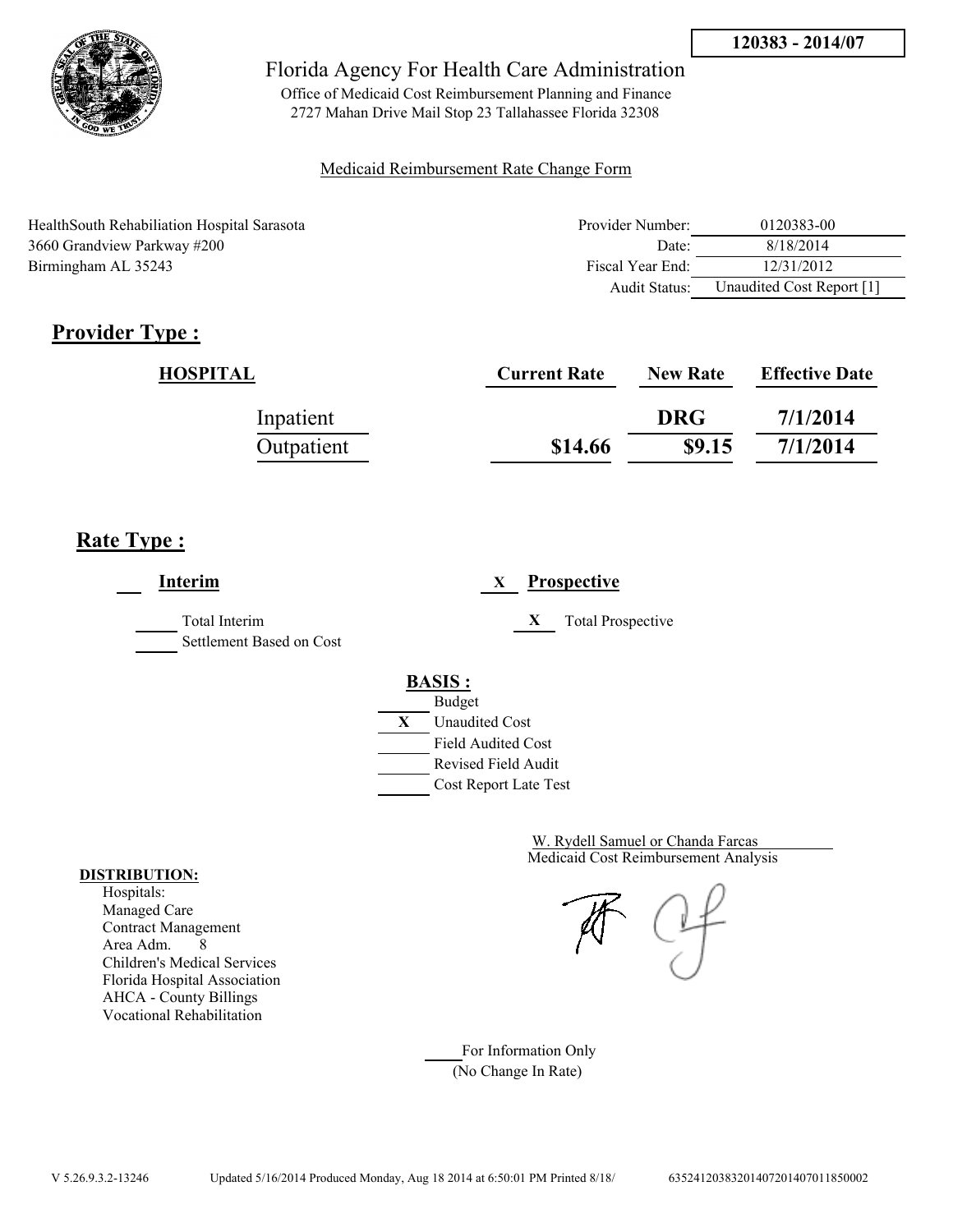



Office of Medicaid Cost Reimbursement Planning and Finance 2727 Mahan Drive Mail Stop 23 Tallahassee Florida 32308

#### Medicaid Reimbursement Rate Change Form

| Coral Springs Medical Center | Provider Number: | 0120405-00                |  |
|------------------------------|------------------|---------------------------|--|
| 303 South East 17th St.      | Date:            | 8/18/2014                 |  |
| Ft. Lauderdale FL 33316      | Fiscal Year End: | 6/30/2013                 |  |
|                              | Audit Status:    | Unaudited Cost Report [1] |  |
|                              |                  | Rate Includes Buy Back    |  |

## **Provider Type :**

| HOSPITAL                             | <b>Current Rate</b> | <b>New Rate</b> | <b>Effective Date</b> |
|--------------------------------------|---------------------|-----------------|-----------------------|
| Inpatient                            |                     | <b>DRG</b>      | 7/1/2014              |
| Outpatient                           | \$141.51            | \$99.64         | 7/1/2014              |
| <b>Inpatient County Billing Rate</b> | <b>DRG</b>          | <b>DRG</b>      | 7/1/2014              |

## **Rate Type :**

**Interim X Prospective**

Total Interim **X** Total Prospective

Settlement Based on Cost

# **BASIS :**



Medicaid Cost Reimbursement Analysis W. Rydell Samuel or Chanda Farcas

For Information Only (No Change In Rate)

#### **DISTRIBUTION:**

Hospitals: Managed Care Contract Management Area Adm. 10 Children's Medical Services Florida Hospital Association AHCA - County Billings Vocational Rehabilitation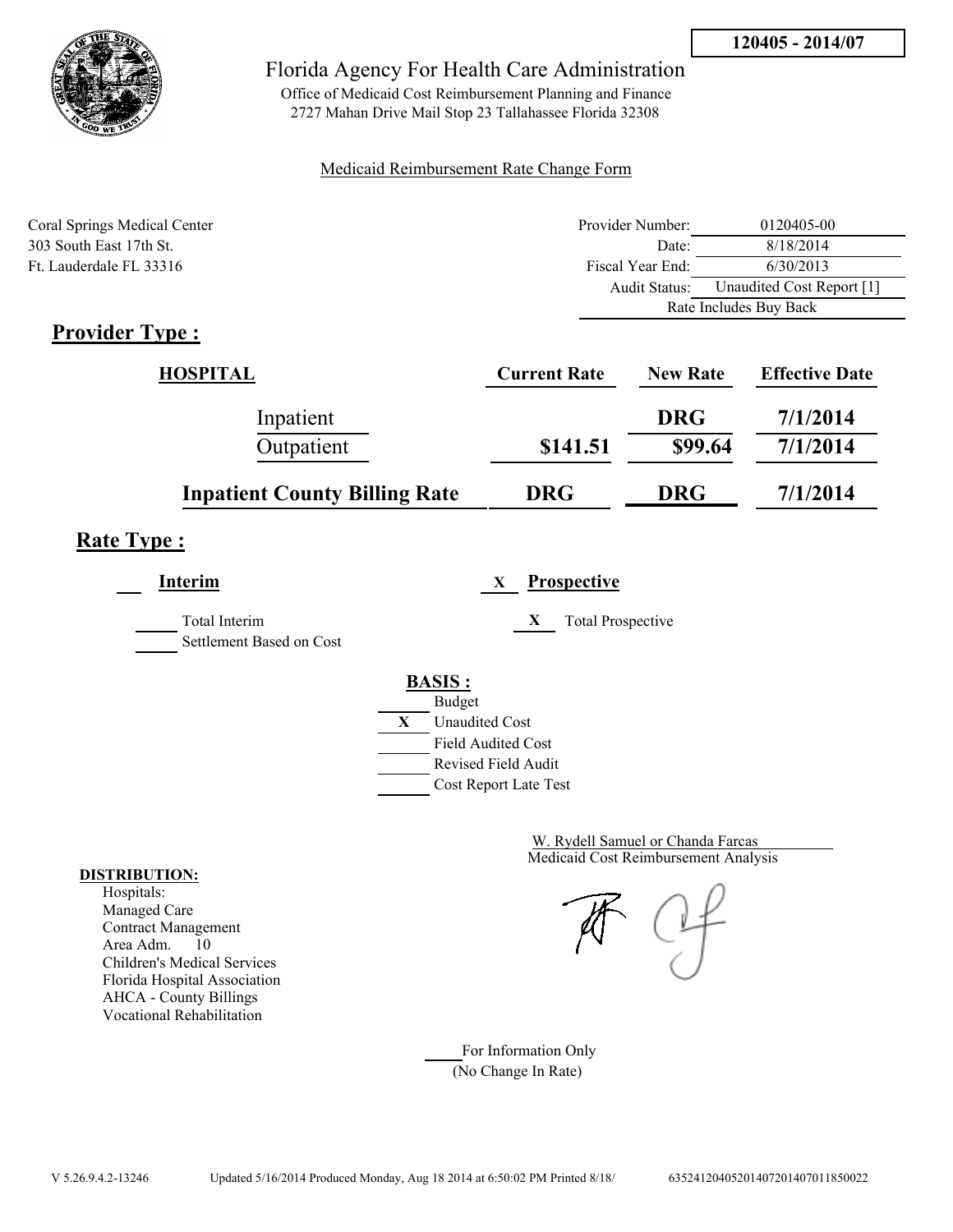

Office of Medicaid Cost Reimbursement Planning and Finance 2727 Mahan Drive Mail Stop 23 Tallahassee Florida 32308

#### Medicaid Reimbursement Rate Change Form

| Bartow Memorial Hospital              | Provider Number: | 0120413-00                |
|---------------------------------------|------------------|---------------------------|
| 2200 Osprey Blvd Post Office Box 1050 | Date:            | 8/18/2014                 |
| Bartow FL 33830                       | Fiscal Year End: | 3/31/2013                 |
|                                       | Audit Status:    | Unaudited Cost Report [1] |

# **Provider Type :**

| HOSPITAL   | <b>Current Rate</b> | <b>New Rate</b> | <b>Effective Date</b> |
|------------|---------------------|-----------------|-----------------------|
| Inpatient  |                     | <b>DRG</b>      | 7/1/2014              |
| Outpatient | \$76.76             | \$53.92         | 7/1/2014              |

# **Rate Type :**

**Interim X Prospective** Total Interim **X** Total Prospective Settlement Based on Cost **BASIS :** Budget **X** Unaudited Cost Field Audited Cost Revised Field Audit Cost Report Late Test

> Medicaid Cost Reimbursement Analysis W. Rydell Samuel or Chanda Farcas

For Information Only (No Change In Rate)

#### **DISTRIBUTION:**

Hospitals: Managed Care Contract Management Area Adm. 6 Children's Medical Services Florida Hospital Association AHCA - County Billings Vocational Rehabilitation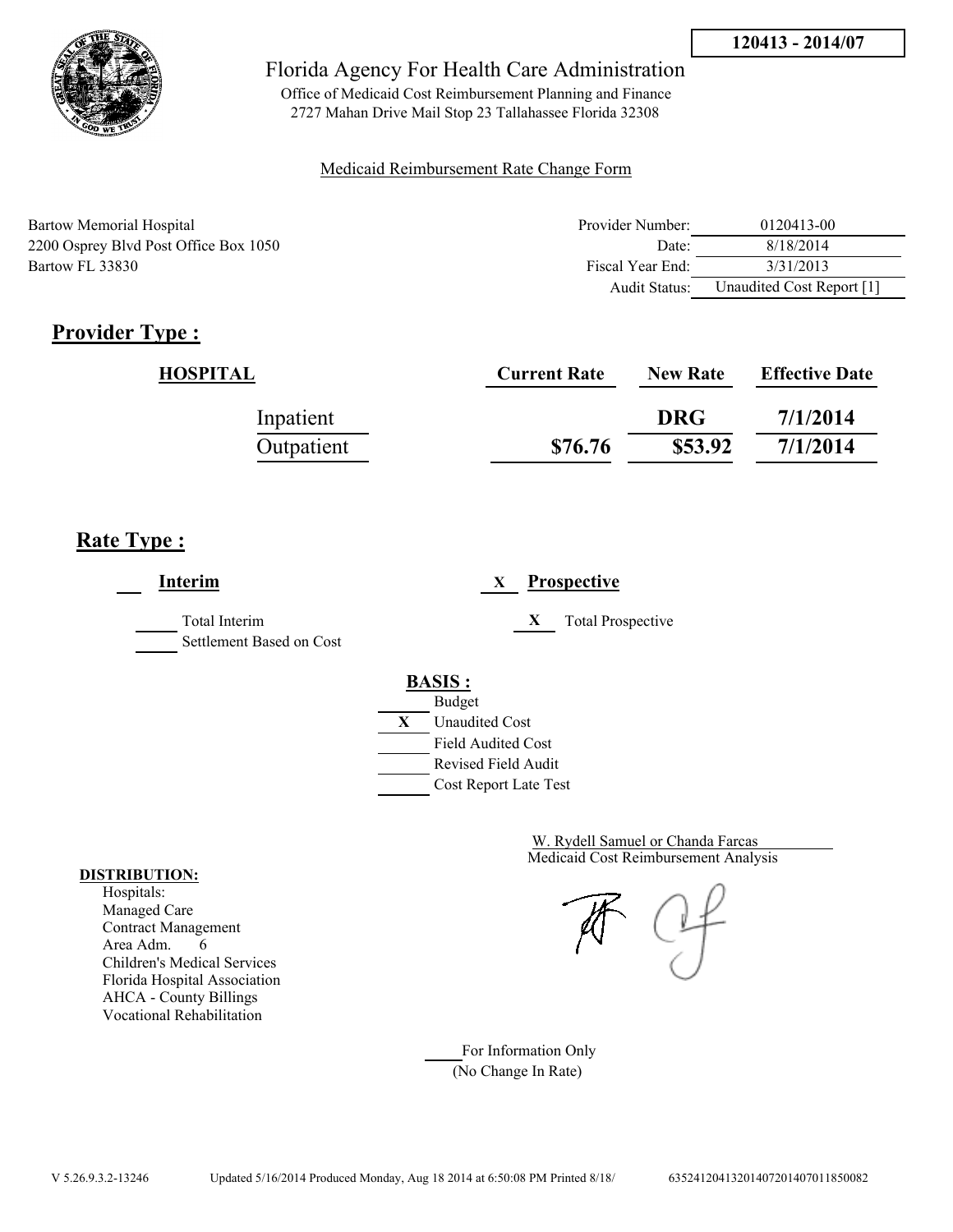

Office of Medicaid Cost Reimbursement Planning and Finance 2727 Mahan Drive Mail Stop 23 Tallahassee Florida 32308

#### Medicaid Reimbursement Rate Change Form

HealthSouth Rehabiliation Hospital-Sea Pines 101 E Florida Ave. Melbourne FL 32901

| Provider Number: | 0120421-00                |
|------------------|---------------------------|
| Date:            | 8/18/2014                 |
| Fiscal Year End: | 12/31/2012                |
| Audit Status:    | Unaudited Cost Report [1] |

# **Provider Type :**

| HOSPITAL   | <b>Current Rate</b> | <b>New Rate</b> | <b>Effective Date</b> |
|------------|---------------------|-----------------|-----------------------|
| Inpatient  |                     | <b>DRG</b>      | 7/1/2014              |
| Outpatient | \$88.33             | \$33.12         | 7/1/2014              |

# **Rate Type :**

**Interim X Prospective** Total Interim **X** Total Prospective Settlement Based on Cost **BASIS :** Budget **X** Unaudited Cost Field Audited Cost Revised Field Audit Cost Report Late Test

> Medicaid Cost Reimbursement Analysis W. Rydell Samuel or Chanda Farcas

For Information Only (No Change In Rate)

#### **DISTRIBUTION:**

Hospitals: Managed Care Contract Management Area Adm. 7 Children's Medical Services Florida Hospital Association AHCA - County Billings Vocational Rehabilitation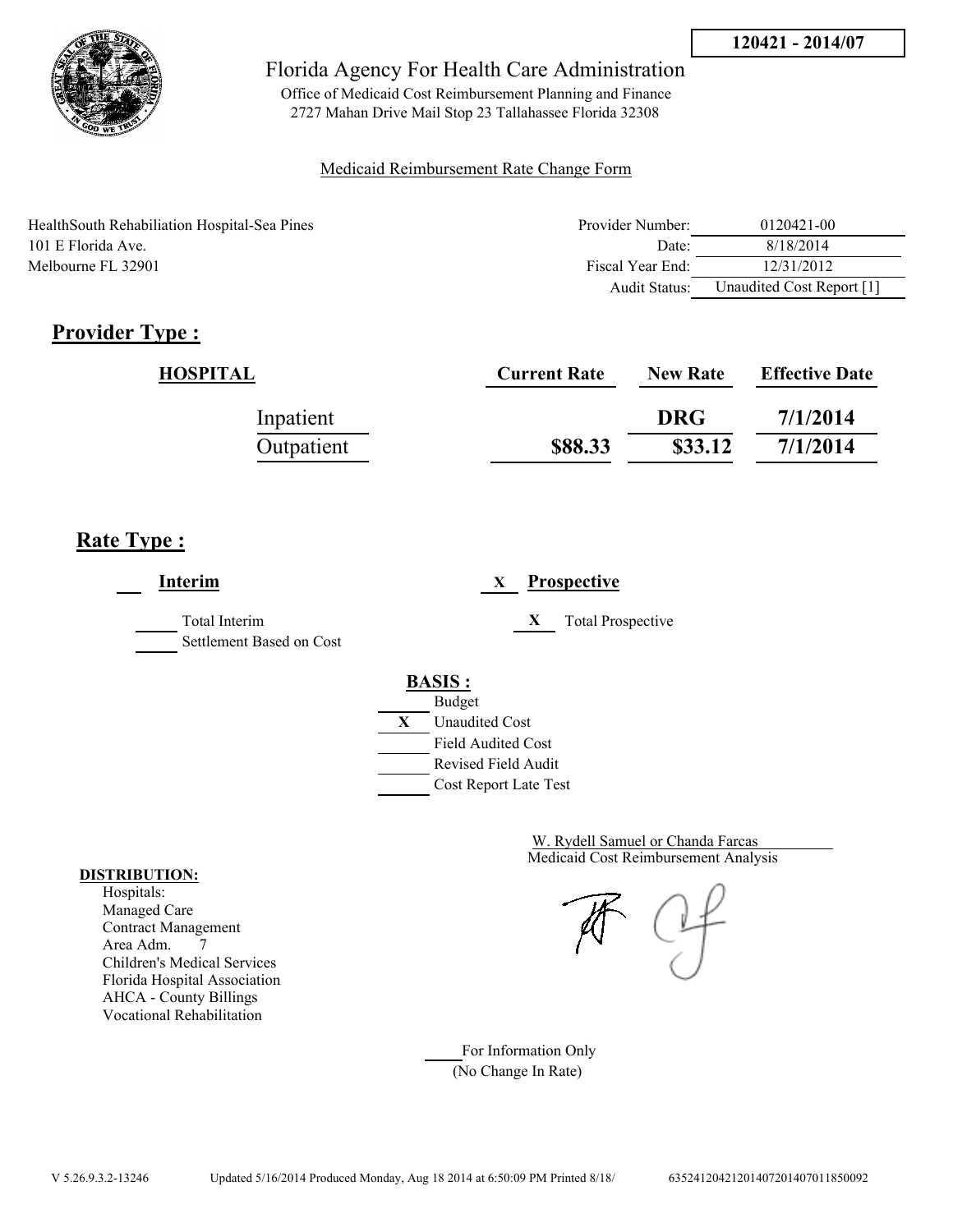

Office of Medicaid Cost Reimbursement Planning and Finance 2727 Mahan Drive Mail Stop 23 Tallahassee Florida 32308

#### Medicaid Reimbursement Rate Change Form

North Dade Health Center **Provider Number:** 0140422-00 1611 N.W. 12th Avenue 2018/2014 1611 N.W. 12th Avenue 2018/2014 Miami FL 33136- 9/30/2013<br>
Fiscal Year End: 9/30/2013 Audit Status: Unaudited Cost Report [1]

## **Provider Type :**

| HOSPITAL   | <b>Current Rate</b> | <b>New Rate</b> | <b>Effective Date</b> |
|------------|---------------------|-----------------|-----------------------|
| Inpatient  |                     |                 | 7/1/2014              |
| Outpatient | \$291.08            | \$204.60        | 7/1/2014              |

## **Rate Type :**

**Interim X Prospective** Total Interim **X** Total Prospective Settlement Based on Cost **BASIS :** Budget **X** Unaudited Cost Field Audited Cost Revised Field Audit Cost Report Late Test

> Medicaid Cost Reimbursement Analysis W. Rydell Samuel or Chanda Farcas

For Information Only (No Change In Rate)

#### **DISTRIBUTION:**

Hospitals: Managed Care Contract Management Area Adm. 11 Children's Medical Services Florida Hospital Association AHCA - County Billings Vocational Rehabilitation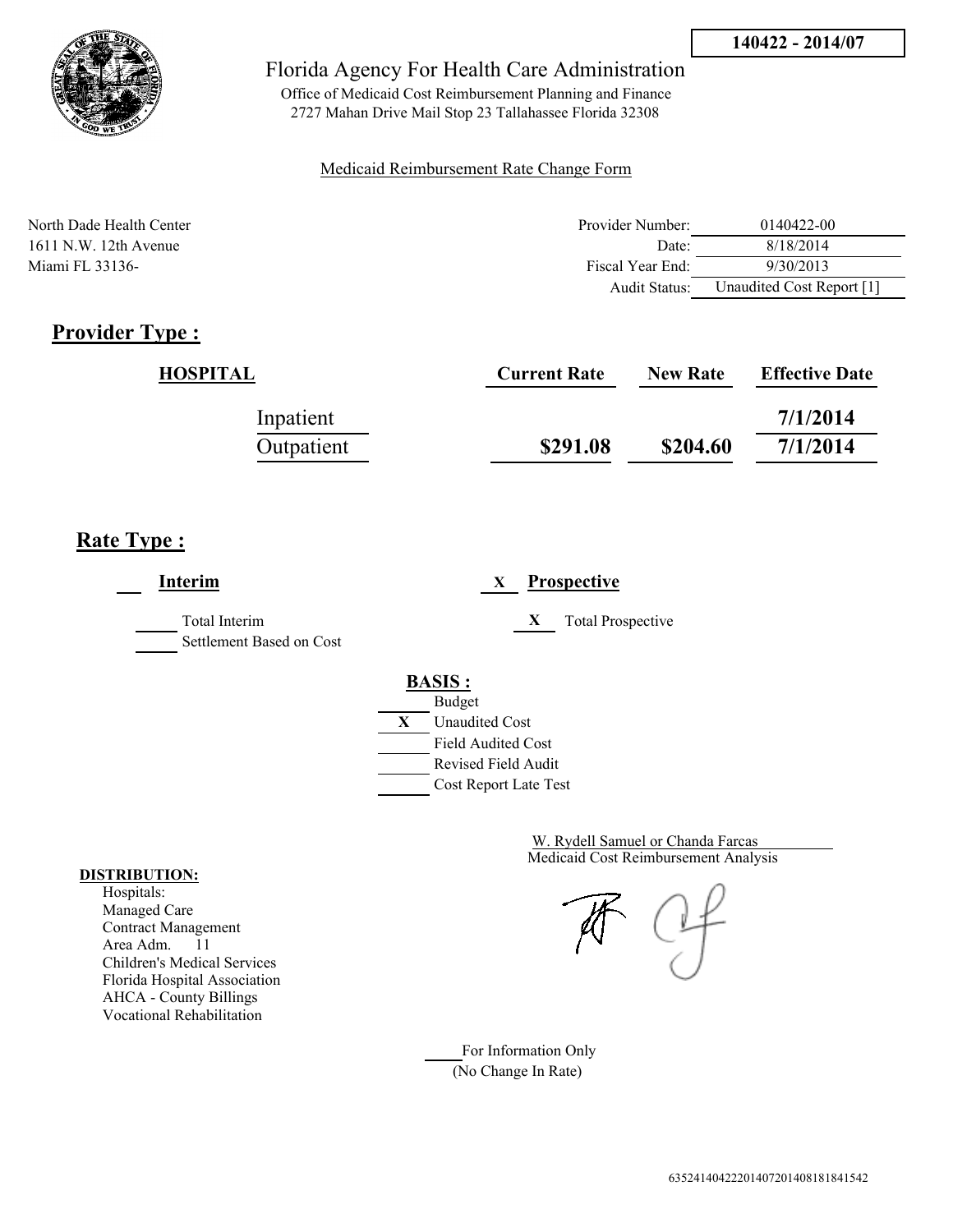

Office of Medicaid Cost Reimbursement Planning and Finance 2727 Mahan Drive Mail Stop 23 Tallahassee Florida 32308

#### Medicaid Reimbursement Rate Change Form

| Florida State Hospital | Provider Number: | 0260011-00                |
|------------------------|------------------|---------------------------|
| Building 260           | Date:            | 8/18/2014                 |
| Chattahoochee FL 32324 | Fiscal Year End: | 6/30/2013                 |
|                        | Audit Status:    | Unaudited Cost Report [1] |

# **Provider Type :**

| <b>HOSPITAL</b> | <b>Current Rate</b> | <b>New Rate</b> | <b>Effective Date</b> |
|-----------------|---------------------|-----------------|-----------------------|
| Inpatient       |                     | \$709.65        | 7/1/2014              |
| Outpatient      |                     |                 | 7/1/2014              |

## **Rate Type :**

**Interim X Prospective** Total Interim **X** Total Prospective Settlement Based on Cost **BASIS :** Budget **X** Unaudited Cost Field Audited Cost Revised Field Audit Cost Report Late Test

> Medicaid Cost Reimbursement Analysis W. Rydell Samuel or Chanda Farcas

For Information Only (No Change In Rate)

#### **DISTRIBUTION:**

Hospitals: Managed Care Contract Management Area Adm. 2 Children's Medical Services Florida Hospital Association AHCA - County Billings Vocational Rehabilitation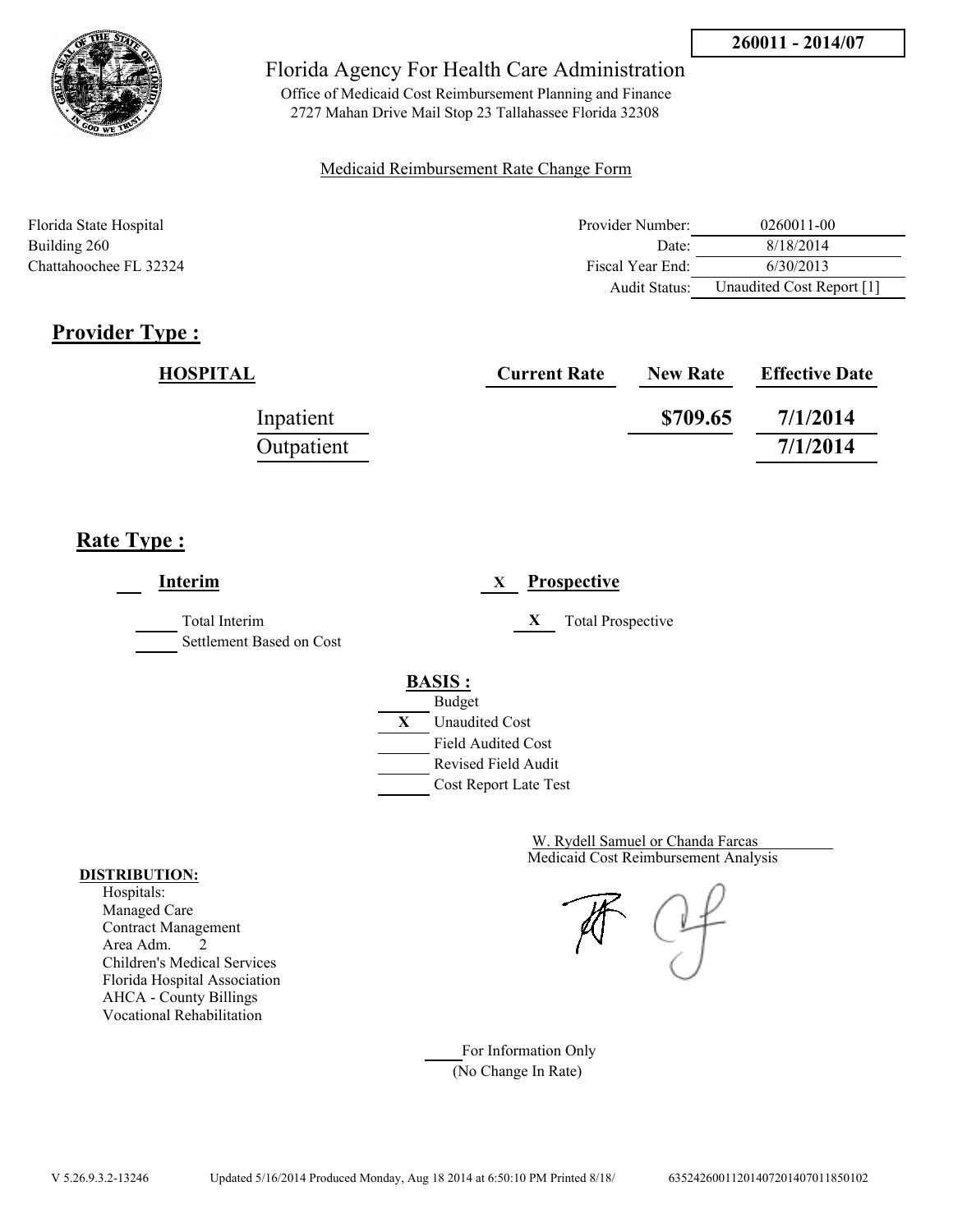

Office of Medicaid Cost Reimbursement Planning and Finance 2727 Mahan Drive Mail Stop 23 Tallahassee Florida 32308

#### Medicaid Reimbursement Rate Change Form

| Northeast Florida State Hospital | Provider Number:     | 0260029-00                |
|----------------------------------|----------------------|---------------------------|
| HWY 121 SOUTH                    | Date:                | 8/18/2014                 |
| Macclenny FL 32063               | Fiscal Year End:     | 6/30/2013                 |
|                                  | <b>Audit Status:</b> | Unaudited Cost Report [1] |

# **Provider Type :**

| <b>HOSPITAL</b> | <b>Current Rate</b> | <b>New Rate</b> | <b>Effective Date</b> |
|-----------------|---------------------|-----------------|-----------------------|
| Inpatient       |                     | \$251.48        | 7/1/2014              |
| Outpatient      |                     |                 | 7/1/2014              |

## **Rate Type :**

| Interim                                   | <b>Prospective</b><br>X                                                                                                                   |
|-------------------------------------------|-------------------------------------------------------------------------------------------------------------------------------------------|
| Total Interim<br>Settlement Based on Cost | <b>Total Prospective</b><br>X                                                                                                             |
|                                           | <b>BASIS:</b><br><b>Budget</b><br>X<br><b>Unaudited Cost</b><br><b>Field Audited Cost</b><br>Revised Field Audit<br>Cost Report Late Test |

Medicaid Cost Reimbursement Analysis W. Rydell Samuel or Chanda Farcas

For Information Only (No Change In Rate)

#### **DISTRIBUTION:**

Hospitals: Managed Care Contract Management Area Adm. 4 Children's Medical Services Florida Hospital Association AHCA - County Billings Vocational Rehabilitation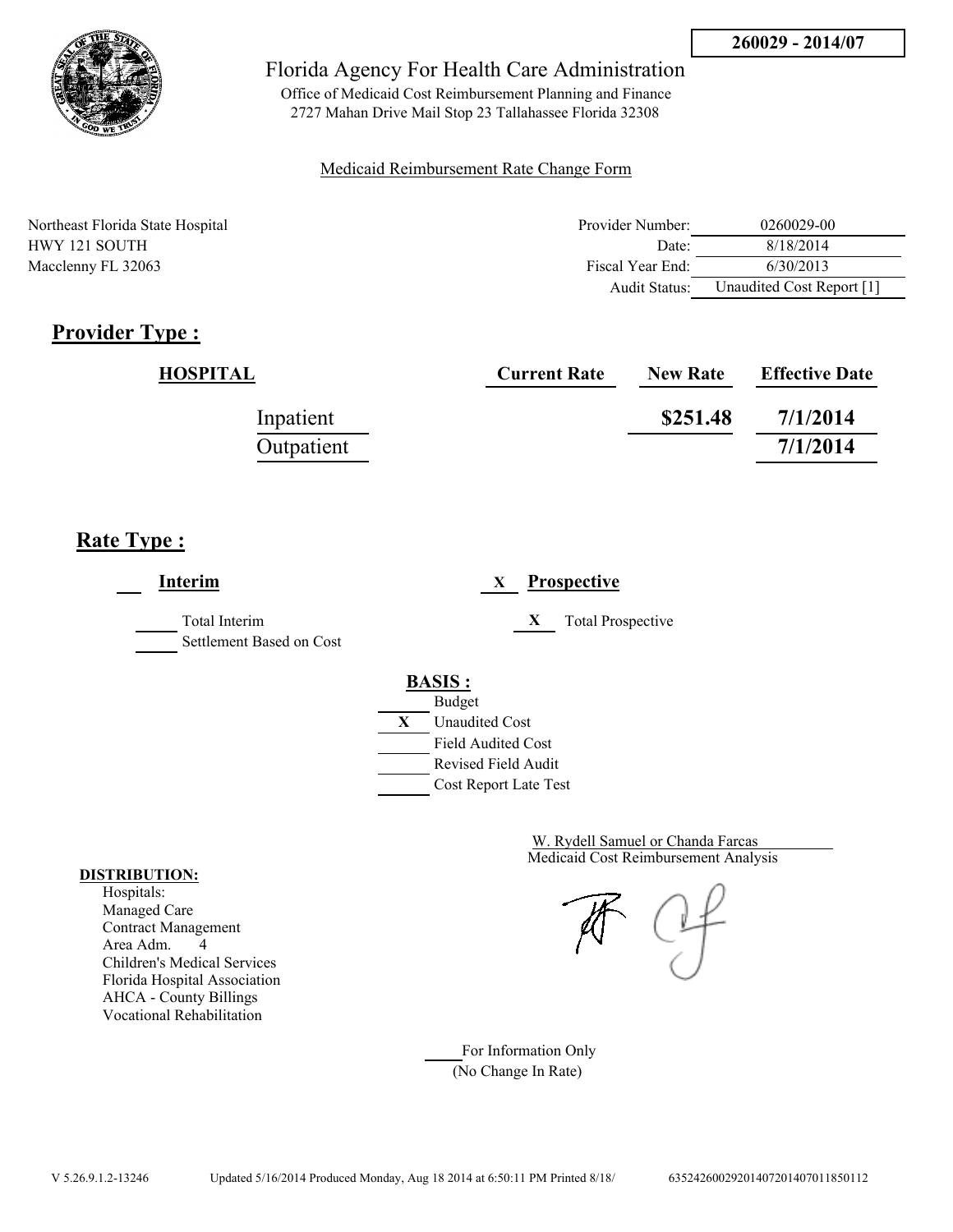

Office of Medicaid Cost Reimbursement Planning and Finance 2727 Mahan Drive Mail Stop 23 Tallahassee Florida 32308

#### Medicaid Reimbursement Rate Change Form

| So. Fla. State Hosp     | Provider Number: | 0260045-00                |
|-------------------------|------------------|---------------------------|
| 800 East Cypress Dr     | Date:            | 8/18/2014                 |
| Pembroke Pines FL 33025 | Fiscal Year End: | 6/30/2013                 |
|                         | Audit Status:    | Unaudited Cost Report [1] |

# **Provider Type :**

| <b>HOSPITAL</b> | <b>Current Rate</b> | <b>New Rate</b> | <b>Effective Date</b> |
|-----------------|---------------------|-----------------|-----------------------|
| Inpatient       |                     | \$192.96        | 7/1/2014              |
| Outpatient      |                     |                 | 7/1/2014              |

## **Rate Type :**

| Interim                                   | <b>Prospective</b><br>X       |
|-------------------------------------------|-------------------------------|
| Total Interim<br>Settlement Based on Cost | <b>Total Prospective</b><br>X |
|                                           | <b>BASIS:</b>                 |
|                                           | <b>Budget</b>                 |
|                                           | X<br><b>Unaudited Cost</b>    |
|                                           | <b>Field Audited Cost</b>     |
|                                           | Revised Field Audit           |
|                                           | Cost Report Late Test         |
|                                           |                               |

Medicaid Cost Reimbursement Analysis W. Rydell Samuel or Chanda Farcas

For Information Only (No Change In Rate)

#### **DISTRIBUTION:**

Hospitals: Managed Care Contract Management Area Adm. 10 Children's Medical Services Florida Hospital Association AHCA - County Billings Vocational Rehabilitation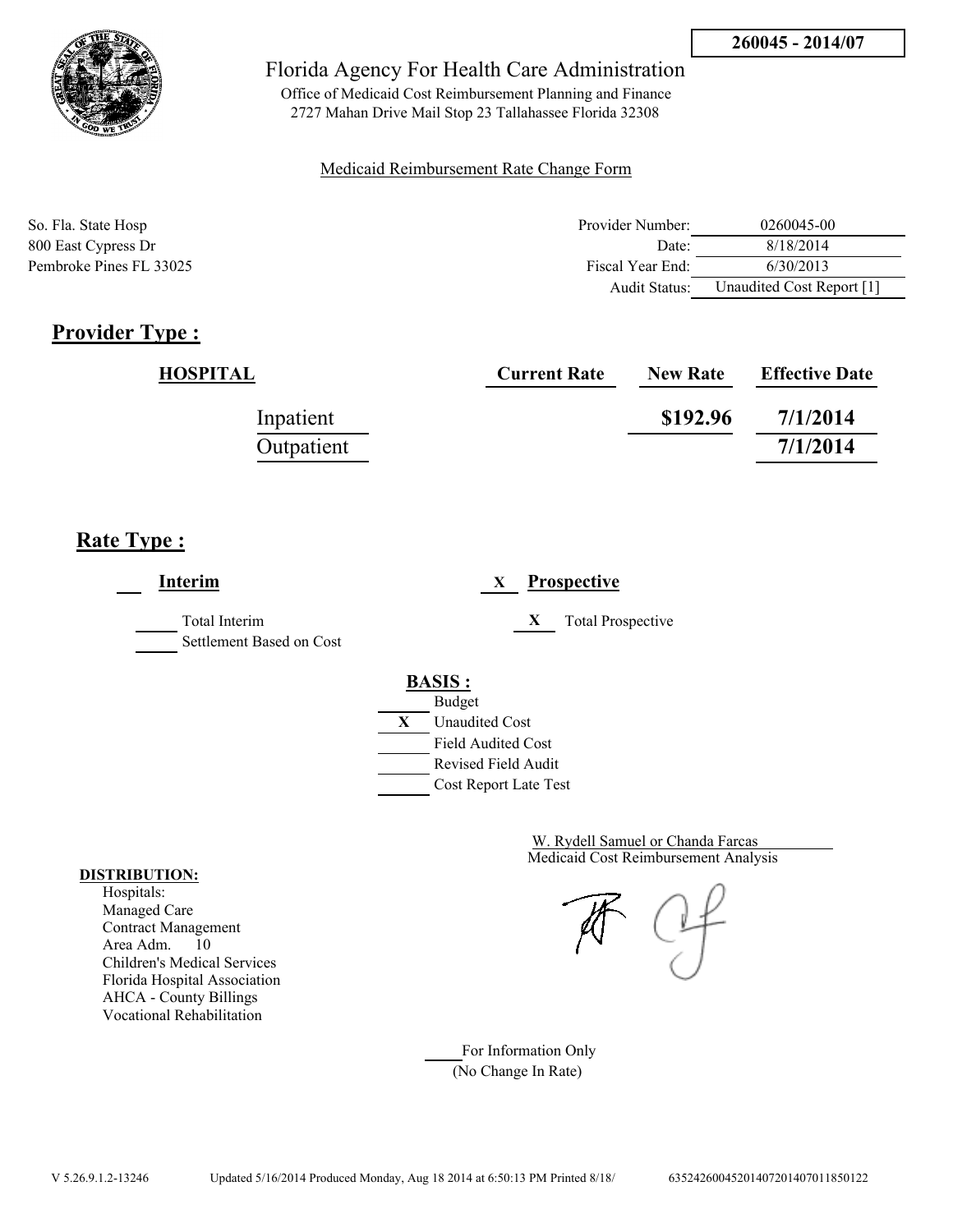

Office of Medicaid Cost Reimbursement Planning and Finance 2727 Mahan Drive Mail Stop 23 Tallahassee Florida 32308

#### Medicaid Reimbursement Rate Change Form

| W. Fla. Comm. Care | Provider Number:     | 0260053-00                |
|--------------------|----------------------|---------------------------|
| 5500 Stewart St.   | Date:                | 8/18/2014                 |
| Milton FL 32570    | Fiscal Year End:     | 6/30/2010                 |
|                    | <b>Audit Status:</b> | Unaudited Cost Report [1] |

# **Provider Type :**

| <b>HOSPITAL</b> | <b>Current Rate</b> | <b>New Rate</b> | <b>Effective Date</b> |
|-----------------|---------------------|-----------------|-----------------------|
| Inpatient       |                     | \$205.71        | 7/1/2014              |
| Outpatient      |                     |                 | 7/1/2014              |

## **Rate Type :**

| <b>Interim</b>                            | <b>Prospective</b><br>X       |
|-------------------------------------------|-------------------------------|
| Total Interim<br>Settlement Based on Cost | <b>Total Prospective</b><br>X |
|                                           | <b>BASIS:</b>                 |
|                                           | <b>Budget</b>                 |
|                                           | X<br><b>Unaudited Cost</b>    |
|                                           | <b>Field Audited Cost</b>     |
|                                           | Revised Field Audit           |
|                                           | Cost Report Late Test         |

Medicaid Cost Reimbursement Analysis W. Rydell Samuel or Chanda Farcas

For Information Only (No Change In Rate)

#### **DISTRIBUTION:**

Hospitals: Managed Care Contract Management Area Adm. 1 Children's Medical Services Florida Hospital Association AHCA - County Billings Vocational Rehabilitation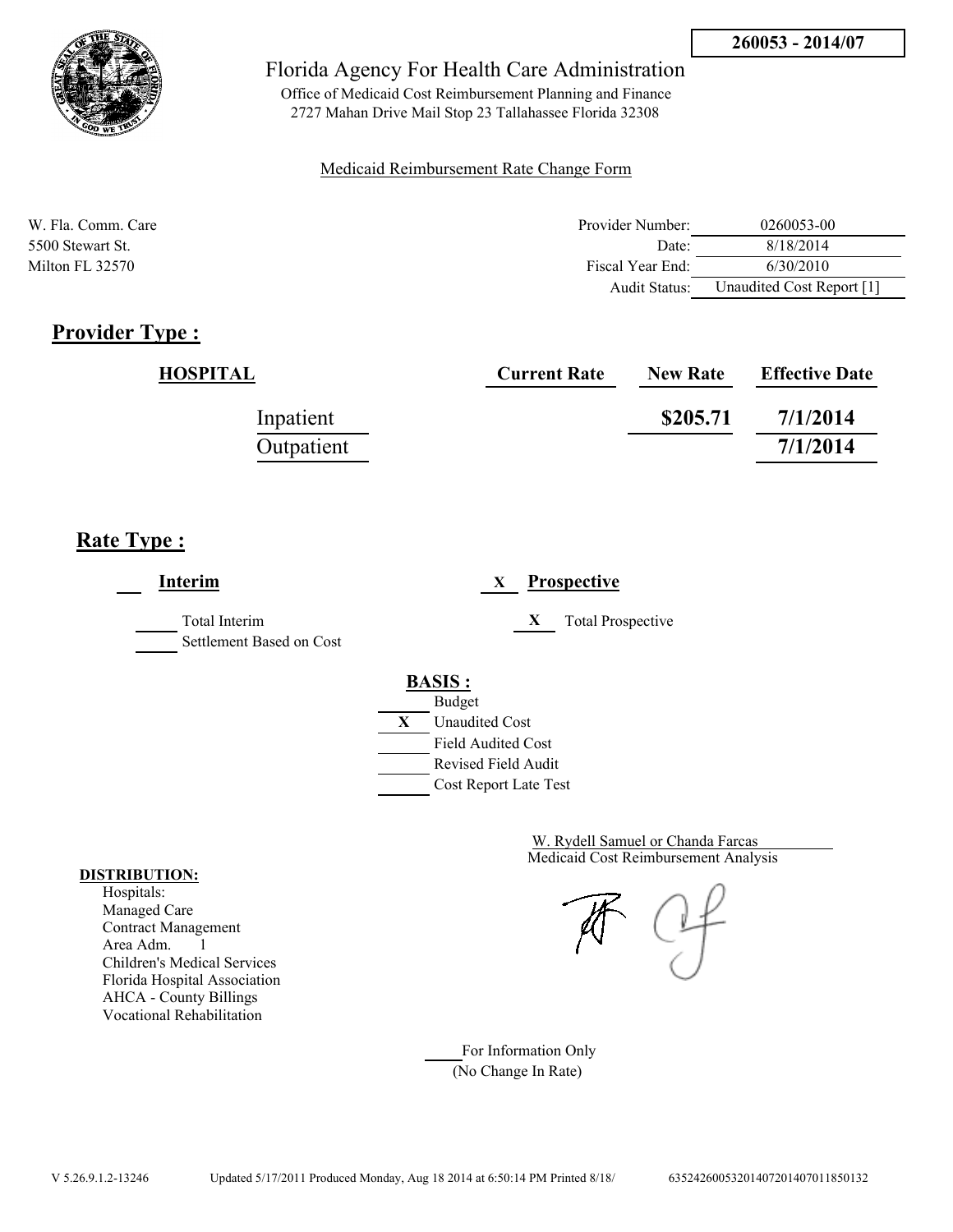

Office of Medicaid Cost Reimbursement Planning and Finance 2727 Mahan Drive Mail Stop 23 Tallahassee Florida 32308

#### Medicaid Reimbursement Rate Change Form

| University of South Alabama Medical Center | Provider Number:     | 102814-00                 |
|--------------------------------------------|----------------------|---------------------------|
| 1504 Springhill Ave Suite #3170            | Date:                | 8/18/2014                 |
| Mobile AL 36604                            | Fiscal Year End:     | 9/30/2012                 |
|                                            | <b>Audit Status:</b> | Unaudited Cost Report [1] |

# **Provider Type :**

| <b>HOSPITAL</b> | <b>Current Rate</b> | <b>New Rate</b> | <b>Effective Date</b> |
|-----------------|---------------------|-----------------|-----------------------|
| Inpatient       |                     | <b>DRG</b>      | 7/1/2014              |
| Outpatient      |                     | \$82.79         | 7/1/2014              |

## **Rate Type :**

| <b>Interim</b>                            | Prospective<br>X                                                                          |
|-------------------------------------------|-------------------------------------------------------------------------------------------|
| Total Interim<br>Settlement Based on Cost | <b>Total Prospective</b><br>X                                                             |
|                                           | <b>BASIS:</b><br><b>Budget</b><br>X<br><b>Unaudited Cost</b><br><b>Field Audited Cost</b> |
|                                           | <b>Revised Field Audit</b><br>Cost Report Late Test                                       |

Medicaid Cost Reimbursement Analysis W. Rydell Samuel or Chanda Farcas

For Information Only (No Change In Rate)

#### **DISTRIBUTION:**

Hospitals: Managed Care Contract Management Area Adm. Children's Medical Services Florida Hospital Association AHCA - County Billings Vocational Rehabilitation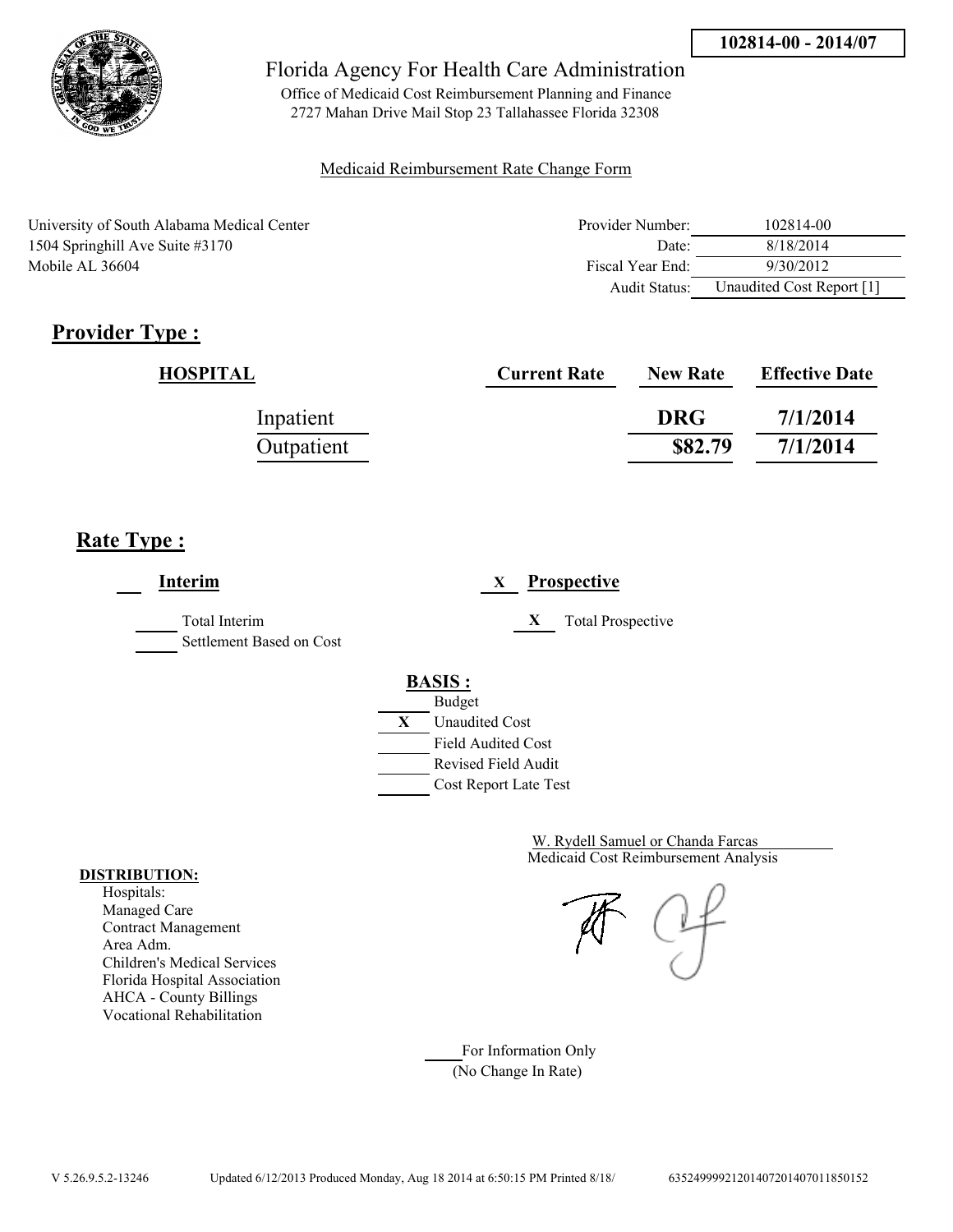

Office of Medicaid Cost Reimbursement Planning and Finance 2727 Mahan Drive Mail Stop 23 Tallahassee Florida 32308

#### Medicaid Reimbursement Rate Change Form

| Infirmary West  | Provider Number:     | 102814-02          |
|-----------------|----------------------|--------------------|
| 5600 Girby Road | Date:                | 8/18/2014          |
| Mobile AL 36693 | Fiscal Year End:     | 3/31/2000          |
|                 | <b>Audit Status:</b> | Interim Budget [4] |

# **Provider Type :**

| <b>HOSPITAL</b> | <b>Current Rate</b> | <b>New Rate</b> | <b>Effective Date</b> |
|-----------------|---------------------|-----------------|-----------------------|
| Inpatient       |                     | <b>DRG</b>      | 7/1/2014              |
| Outpatient      |                     | \$15.19         | 7/1/2014              |

# **Rate Type :**

| Interim<br>X                                              | <b>Prospective</b>                                                                                                                        |
|-----------------------------------------------------------|-------------------------------------------------------------------------------------------------------------------------------------------|
| Total Interim<br>Settlement Based on Cost<br>$\mathbf{X}$ | <b>Total Prospective</b>                                                                                                                  |
|                                                           | <b>BASIS:</b><br><b>Budget</b><br>X<br><b>Unaudited Cost</b><br><b>Field Audited Cost</b><br>Revised Field Audit<br>Cost Report Late Test |

Medicaid Cost Reimbursement Analysis W. Rydell Samuel or Chanda Farcas

For Information Only (No Change In Rate)

#### **DISTRIBUTION:**

Hospitals: Managed Care Contract Management Area Adm. Children's Medical Services Florida Hospital Association AHCA - County Billings Vocational Rehabilitation